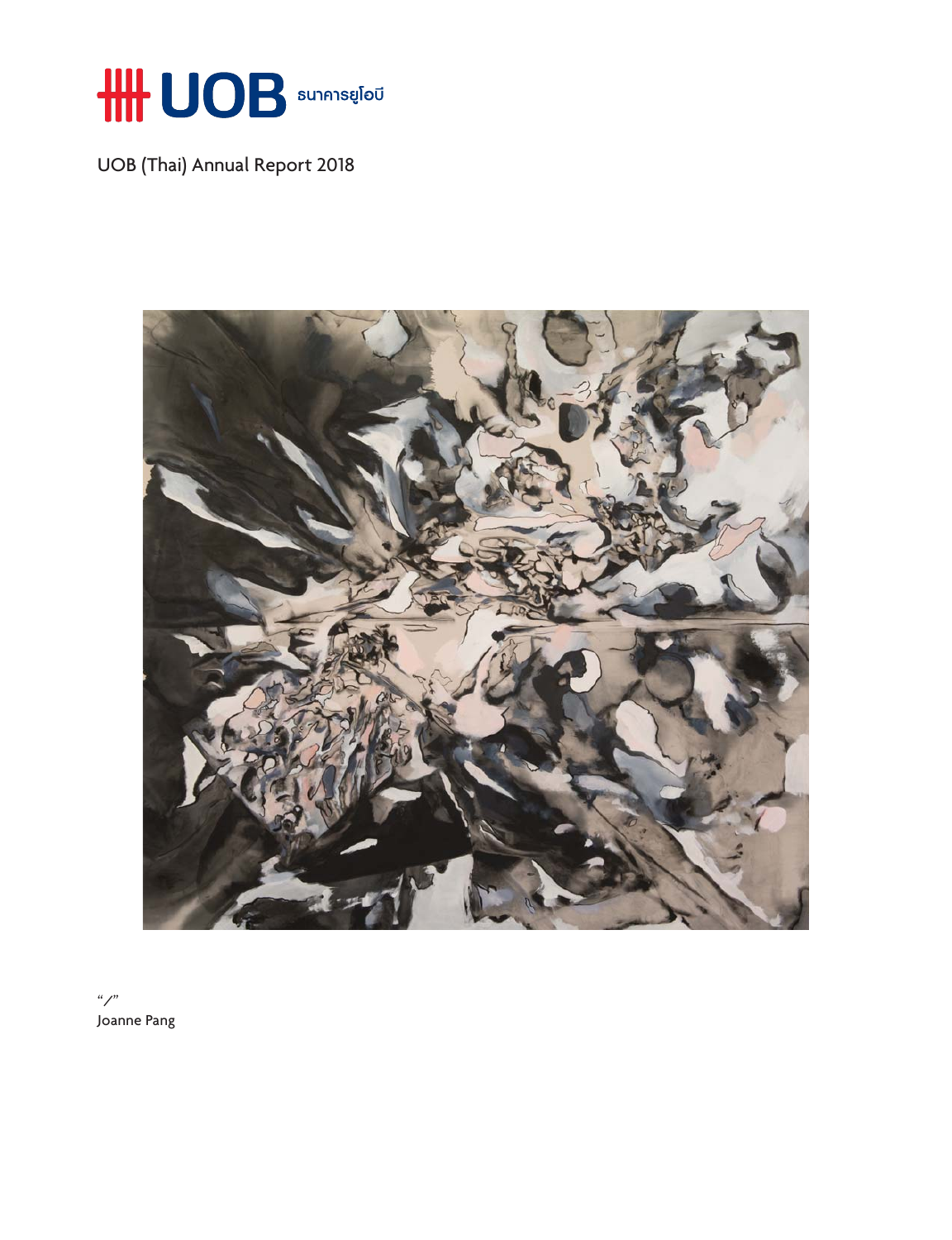# **Contents**

- 02 Company Profile
- 02 Our Commitment to Fair Dealing
- 03 Financial Highlights
- 04 Chairman's Statement
- 06 Board of Directors
- 06 Senior Management Team
- 08 Organisation Structure
- 09 Management Discussion and Analysis 2018
- 15 Independent Auditor's Report 17 Financial Statements and
- Notes to Financial Statements 103 Other Information
- 115 Risk Management
- 126 Report of the Audit Committee
- 128 Opinion of the Audit Committee
- on the Bank's Internal Control System
- 129 Report of the Nomination and Compensation Committee
- 131 Corporate Governance
- 135 Branch Network
- 143 Company Information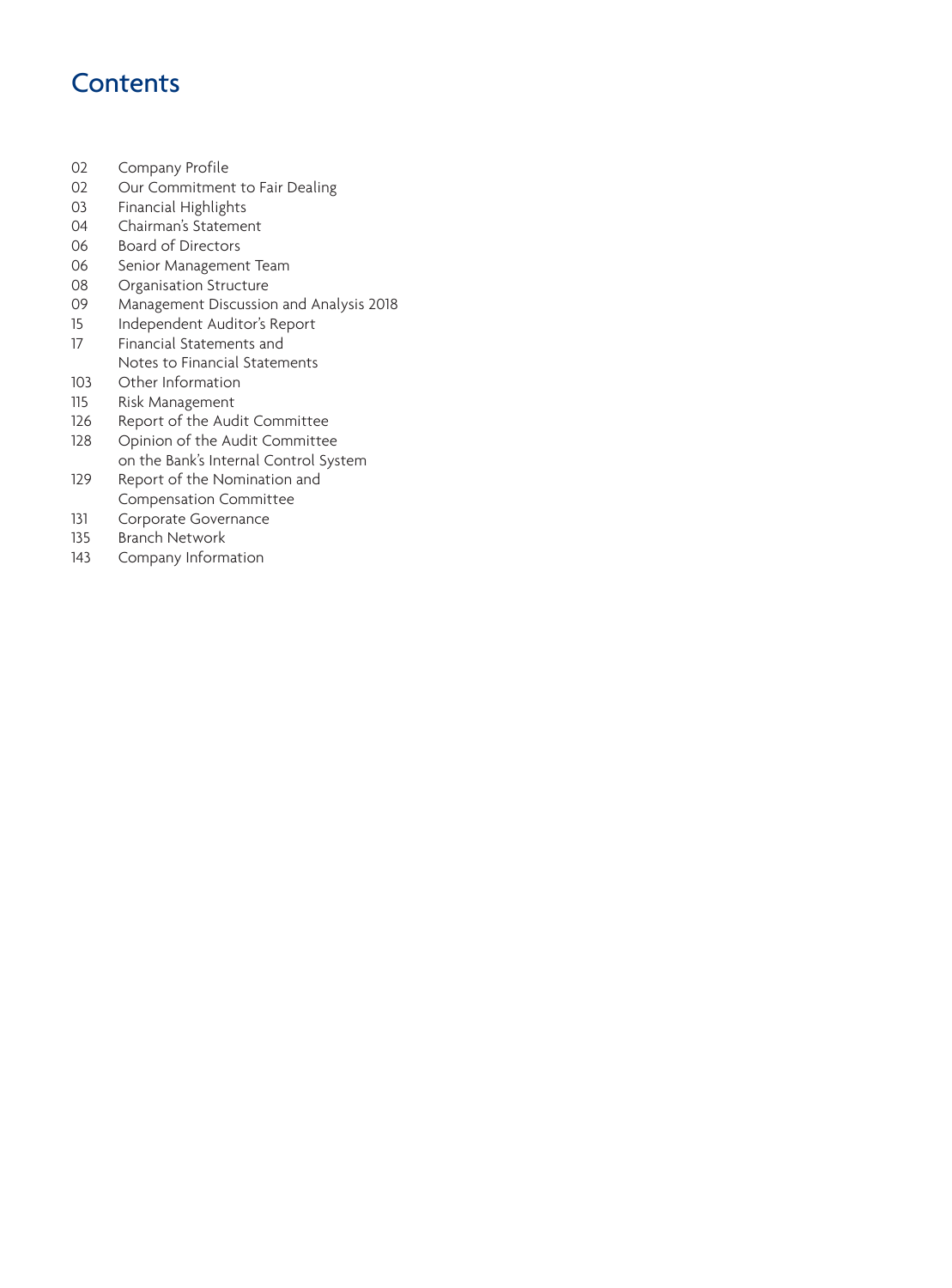



by Joanne Pang Mixed media on cotton 140 x 150 cm

Ms Pang's painting, "/", is the design inspiration for this year's Annual Report. The artist is a lecturer at LASALLE College of the Arts in Singapore and her painting received the Gold award in the Established Artist Category in the 2018 UOB Painting of the Year (Singapore) competition.

The painting title is also meant to be read as "either… or" and represents a strike in motion. It reflects the artist's movements between action and inaction during the painting process as well as captures the concept of time passing and stopping. Through technique and medium, her painting strokes express the impact of force, dynamism and transformation.

The essence of the painting captures UOB's approach to banking where due consideration is given before timely decisions are made for optimal impact.

UOB's support of art is a natural extension of our commitment to our stakeholders in the communities in which we operate. The UOB Painting of the Year competition, in its 37<sup>th</sup> year in 2018, is the Bank's flagship art programme held across four Southeast Asian countries.

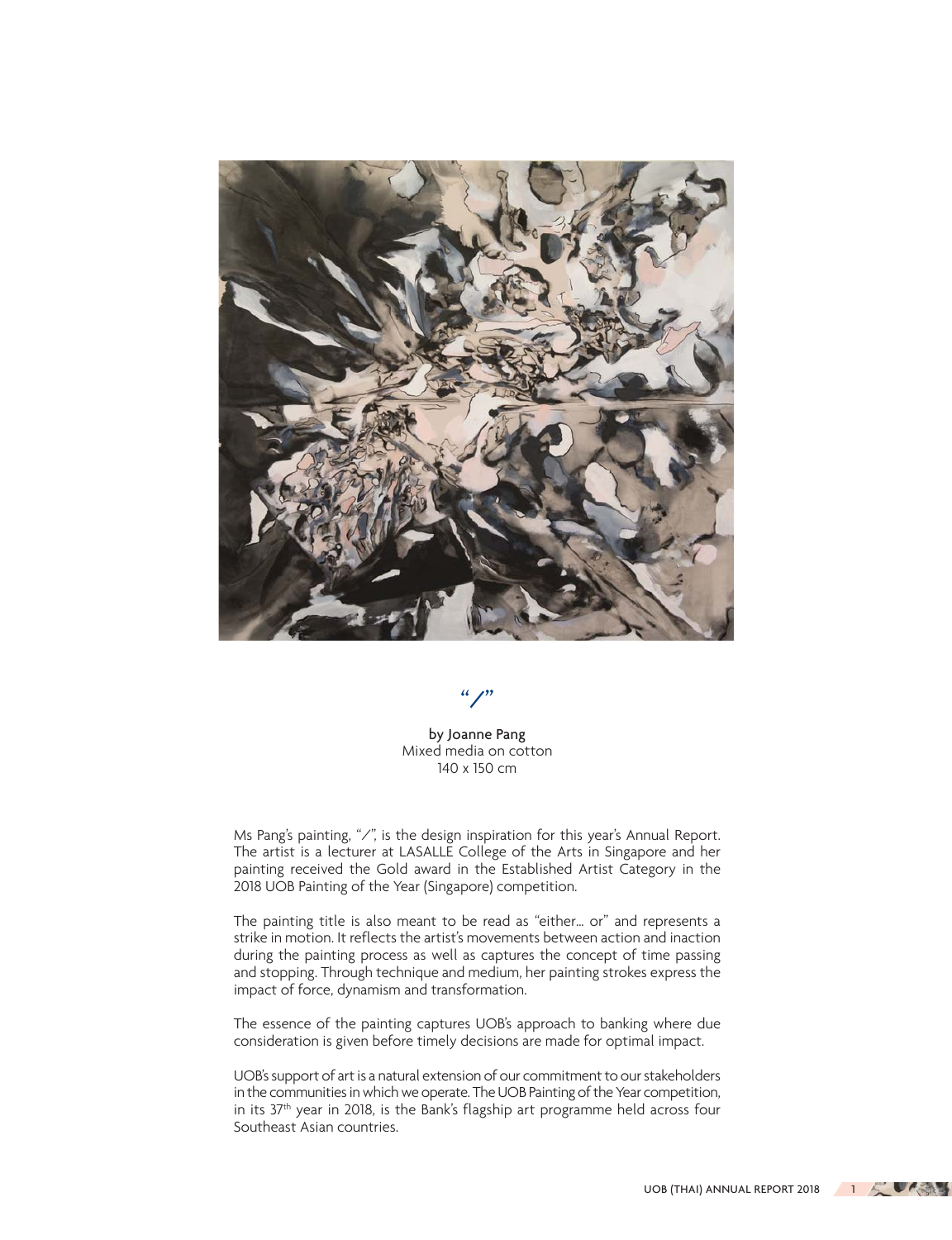# Company Profile

United Overseas Bank (Thai) Public Company Limited (UOB (Thai)) is a fully-licensed commercial bank. With its network of 154 branches and 393 ATMs (as of 31 December 2018), UOB (Thai) offers consumer and corporate customers a comprehensive suite of quality products and services to meet their financial objectives and needs. To complement its commercial banking business, UOB (Thai) has a subsidiary providing debt collection services.

UOB (Thai) is rated among the top banks in Thailand by Moody's Investors Service and Fitch Ratings.

#### Moody's Investors Service:

| International Ratings |       |
|-----------------------|-------|
| Long-Term             | Baal  |
| Short-Term            | $P-2$ |

#### Fitch Ratings:

| А-             |
|----------------|
| F <sub>2</sub> |
| bbb-           |
|                |
|                |
| AAA(tha)       |
| $F1+(tha)$     |
|                |

UOB (Thai) is 99.66 per cent owned by Singapore-based United Overseas Bank Limited (UOB), which has a global network of more than 500 offices in Asia Pacific, Europe and North America.

A regional bank rooted in Thailand, UOB (Thai) provides customers with financial expertise and connectivity across Asia. It offers innovative financial solutions, quality products and excellent service through understanding and identifying the needs of its customers.

## Our Commitment to Fair Dealing

Regulatory compliance is a top priority at UOB. We are committed to upholding the highest standards of ethics, integrity and fairness to our customers and actively promote such awareness in our organization.

With customers as our focal point, we ensure that fair dealing is entrenched in all aspects of our relationship with the customers.

- Fair Dealing is central to our corporate culture
- Our offering products and services are suitable for our customers.
- We ensure the competency of our sales staff in providing quality advices and appropriate recommendations.
- We provide the customers with clear, relevant and timely information, which would enable the customers to make informed financial decisions.
- We take customer complaints seriously and have robust process in place to ensure that the customer complaints are managed in a transparent, independent, and efficient manner.
- Personal data protection and customer privacy are crucial to maintaining customers' trust. We exercise robust controls over access to customer data and monitoring process to ensure customer's privacy and confidentiality of customers' data are effectively managed and fully protected.

**2 UOB (THAI) ANNUAL REPORT 2018**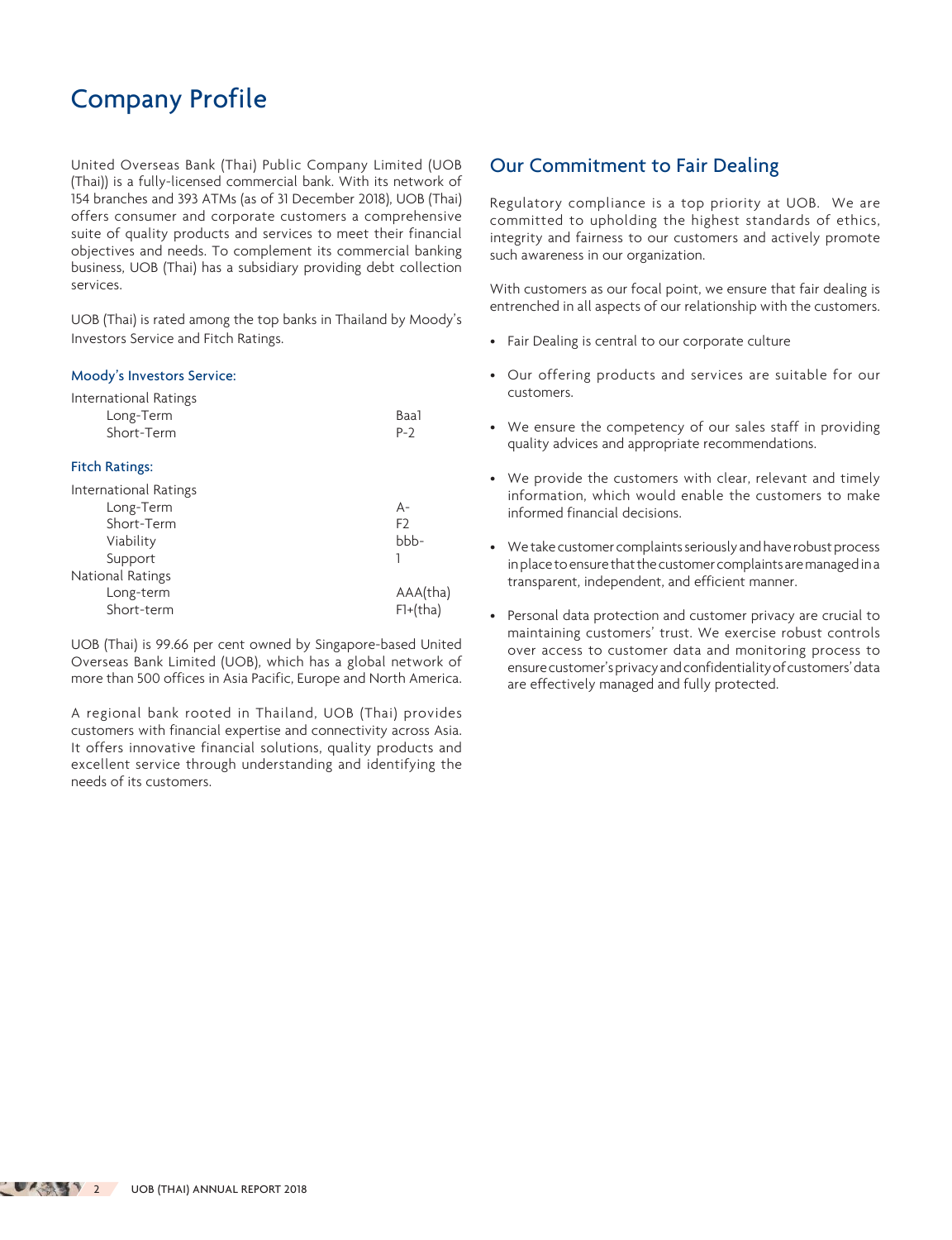# Financial Highlights

|                                       |         | Consolidated<br><b>Financial Statements</b> |  |
|---------------------------------------|---------|---------------------------------------------|--|
|                                       | 2018    | 2017                                        |  |
| Financial Position (Million Baht)     |         |                                             |  |
| Assets                                | 525,104 | 516,928                                     |  |
| Loans                                 | 382,949 | 350,593                                     |  |
| Allowance for doubtful accounts       | 10,190  | 9,997                                       |  |
| Deposits                              | 405,178 | 370,168                                     |  |
| Liabilities                           | 468,894 | 464,982                                     |  |
| Shareholders' equity                  | 56,209  | 51,946                                      |  |
| Capital funds                         | 60,371  | 61,446                                      |  |
| Earnings Performance (Million Baht)   |         |                                             |  |
| Net interest income                   | 14,370  | 13,595                                      |  |
| Non-interest income                   | 4,935   | 4,639                                       |  |
| Net profit before tax                 | 5,347   | 4,402                                       |  |
| Net profit after tax                  | 4,326   | 3,526                                       |  |
| Ratios (%)                            |         |                                             |  |
| Net interest income to average assets | 2.76    | 2.81                                        |  |
| Return on average assets              | 0.83    | 0.73                                        |  |
| Return on average equity              | 8.00    | 7.03                                        |  |
| Earnings per share - basic (Baht)     | 1.74    | 1.42                                        |  |
| NPLs (gross) to total loans           | 2.49    | 2.48                                        |  |
| Book value per share (Baht)           | 22.61   | 20.90                                       |  |
| Common equity tier 1                  | 16.80   | 16.05                                       |  |
| Capital adequacy                      | 19.23   | 20.14                                       |  |
|                                       |         |                                             |  |

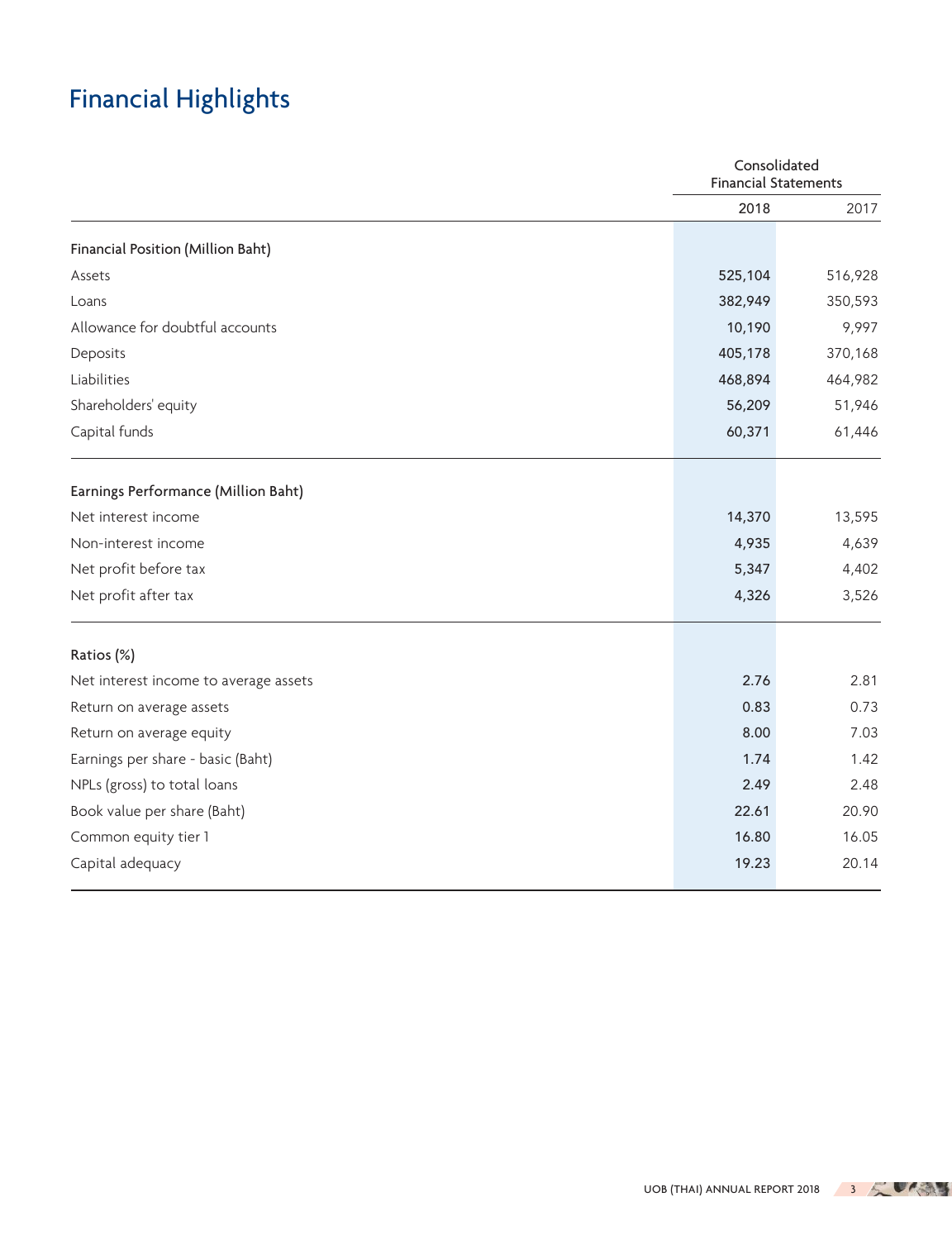## Chairman's Statement

We are committed to enhancing the banking experience for our customers and to developing financial solutions essential to the lifestyles of Thai consumers.



### Our Operating Environment in 2018

Thailand's economy weathered the headwinds caused by market uncertainty and global trade tensions in 2018 and grew by 4.1 per cent. This growth was buoyed by domestic demand, driven largely by private consumption expenditure which expanded at its fastest pace in nearly two years amid improving wage growth and subdued inflation. Private investment also grew to almost a six-year high, supported by increased constructionrelated investments, particularly in machinery.

### Our 2018 Performance

UOB (Thai) continued to deliver strong performance in 2018. We achieved 22.7 per cent growth in net profit after tax to reach Baht 4.3 billion. Total income was Baht 19.3 billion, driven largely by overall loan growth. Total loans were at Baht 382.9 billion, a year-on-year increase of 9.2 per cent (Baht 32.4 billion), led by the increase in both wholesale and retail loans, while the total deposits base was at Baht 405.2 billion, an increase of Baht 35.0 billion from Baht 370.2 billion in 2017. The non-performing loan ratio was maintained at 2.5 per cent, which continued to be lower than the industry average. We remained disciplined in maintaining a strong balance sheet which helped drive the quality of our performance for the year.

### Corporate Developments

In 2018, we continued to forge ahead, seizing opportunities to deepen our presence in service of our customers. We cemented our commitment to Thailand as we laid the foundation stone for our new headquarters in Sukhumvit. The new building, which is scheduled for completion in 2021, will be the main office and centre for the Bank's operations in Thailand and will house more than 3,000 employees. It reinforces UOB's unwavering support of the country's industry, enterprise, consumers and community.

During the year, we continued to transform our branch network as consumer banking experiences continue to change. As part of our omni-channel approach, we piloted three new branch concepts. These were designed to meet the lifestyles and needs of different customer segments: families; young professionals and entrepreneurs; and business owners and the upper affluent. For each segment, UOB took a design thinking approach to enhance their banking experience, drawing on our insights and understanding of them, what they expect and how they use the branches.

Keeping our customers at the heart of all we do, we continued to harness the benefits of digitalisation to make banking simpler, safer and smarter for them. For SMEs, we rolled out a cloud-based, integrated business solution, UOB BizSmart, to help them manage administrative tasks digitally, thereby improving their business efficiency.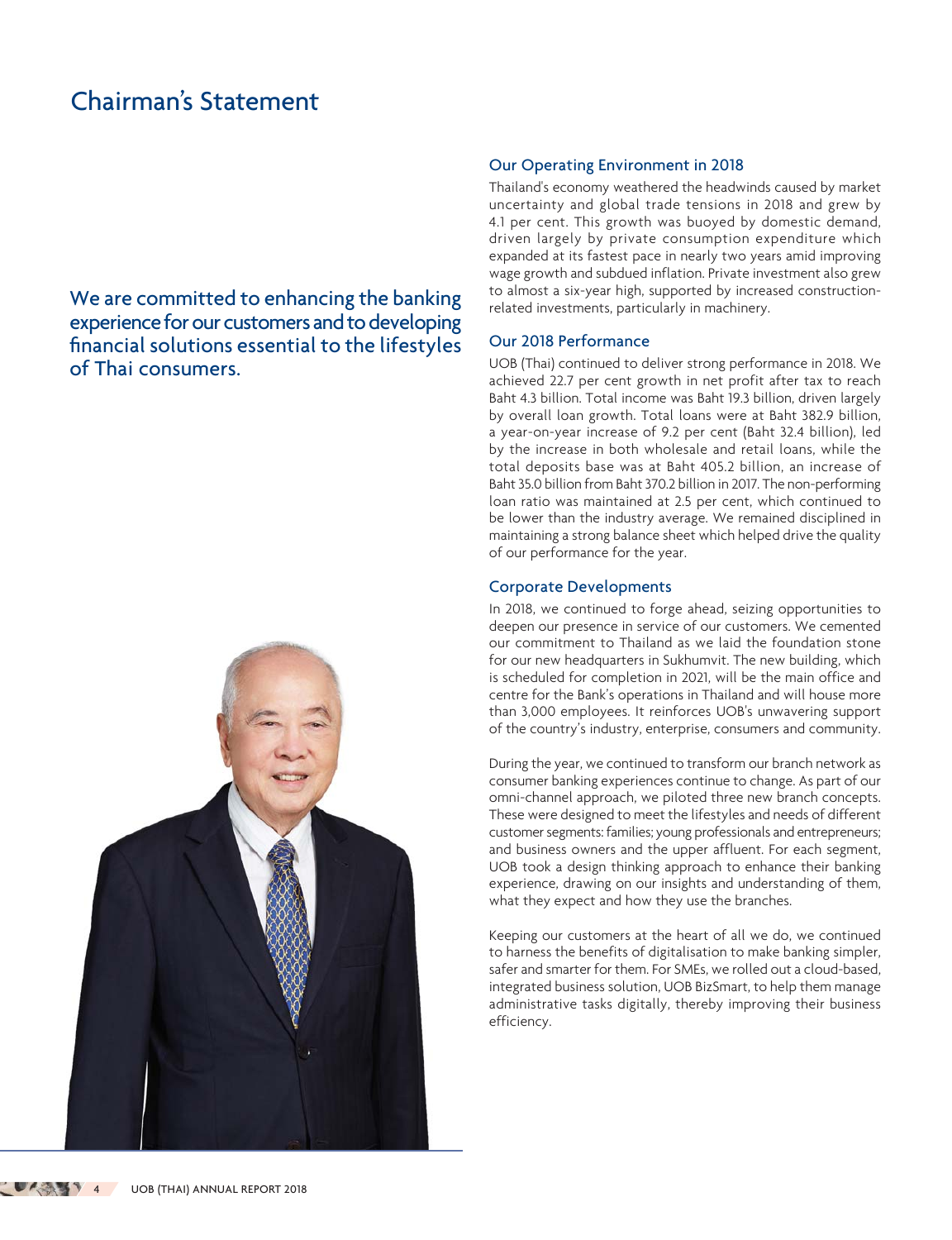Our commitment to enhancing the banking experience for our customers and to developing financial solutions essential to the lifestyles of Thai consumers was recognised again by the industry. For the fourth consecutive year, UOB (Thai) was named Best Foreign Retail Bank in Thailand by The Asian Banker and also received the Best Digital Sales Initiative award and the Excellence in Customer Centricity (Highly Commended) Award.

#### 2019 Outlook

In 2019, we expect global economic growth to slow, albeit at a moderate pace. China's economic growth is expected to ease further to 6.3 per cent, which will likely weigh on the outlook for the rest of Asia, while Europe's growth is likely to ease to 1.6 per cent. Japan could also experience a challenging year with less than one per cent growth given the global trade tensions and a domestic consumption tax increase expected in October.

In light of the political stability and the restoration of foreign investors' confidence, we expect Thailand's economy to maintain its growth momentum in 2019. Investments in transport infrastructure and developments for the Eastern Economic Corridor will continue at an accelerated pace. These will in turn boost private investment and attract inbound as well as outbound foreign direct investments.

### Acknowledgement

On behalf of the Board of Directors, I would like to welcome on board Dr Chim Tantiyaswasdikul, our new Independent Director, and thank our former Director, Khun Chinnawat Bulsuk who retired on 1 August 2018 after 14 years of dedicated service, for his wise counsel and guidance.

I wish to extend my appreciation to our customers and shareholders for their steadfast support and our people for their loyal service and hard work, and in doing what is right for our customers and stakeholders.

Wee Cho Yaw Chairman

February 2019

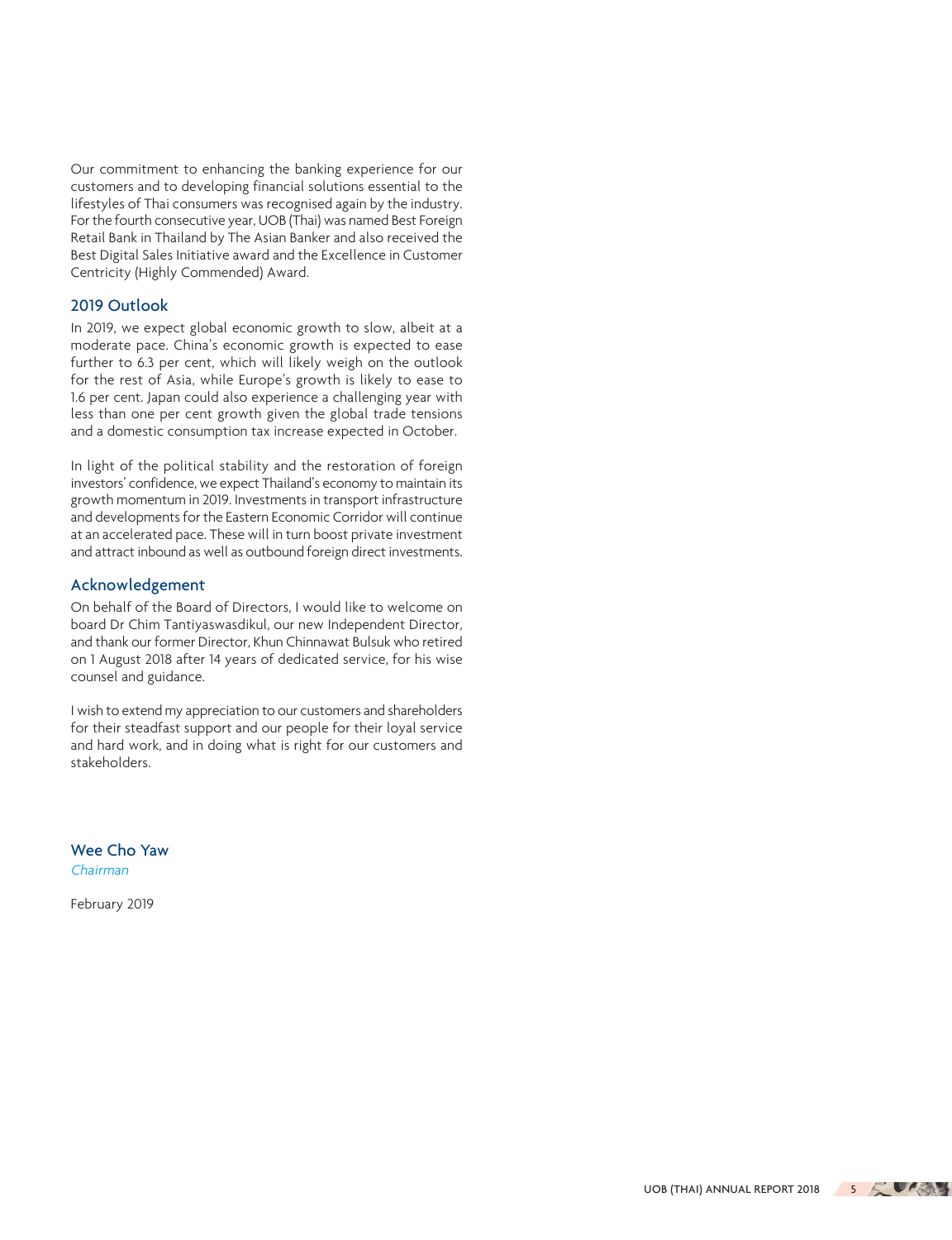## Board of Directors

Wee Cho Yaw Chairman<br>
Wee Ee Cheong Clear Deputy Clear Suebtrakul Soonthornthum Independent Director Chanitr Charnchainarong Independent Director Tithiphan Chuerboonchai Independent Director Chim Tantiyaswasdikul Independent Director Lee Chin Yong Director Tan Choon Hin Director Sanchai Apisaksirikul Director

Deputy Chairman

## Senior Management Team (as at December 2018)

Tan Choon Hin President and Chief Executive Officer

Sanchai Apisaksirikul Managing Director, Country Head of Finance & Corporate Services<br>19 Managing Director, Country Head of Personal Financial Services Managing Director, Country Head of Personal Financial Services Ngeo Swee Guan Steven Managing Director, Country Head of Credit & Risk Management Chintana Kittiviboolmas Executive Director, Country Head of Global Markets Cheah Shu Kheem Executive Director, Country Head of Wholesale Banking Panittra Vejjajiva **Executive Director, Country Head of Financial Institutions** Pailin Ngsriwongse **Executive Director, Country Head of Corporate Banking** Piyaporn Ratanaprasartporn Executive Director, Country Head of Commercial Banking Patchanee Vongsilpawattana Executive Director, Country Head of Transaction Banking Pisal Kattiyothaivong **Executive Director, Country Head of Debt Capital Markets** Sayumrat Maranate Executive Director, Country Head of Business Banking James Rama Phataminviphas Executive Director, Country Head of Channels & Digitalisation Roongthip Angkasirisan Executive Director, Country Head of Risk Management Choi Yau Chi **Executive Director, Country Head of Retail Credit**<br>Pojanee Rungsang **Executive Director, Country Head of Special** Asset Executive Director, Country Head of Special Asset Management Sirima Taecharungnirun Executive Director, Country Head of Technology & Operations Sasiwimol Arayawattanapong Executive Director, Country Head of Human Resources Busba Virochpoka Executive Director, Country Head of Strategic Communications & Customer Advocacy Veerachai Chuenchompoonut Executive Director, Country Head of Legal & Secretariat Ngamjitt Sirijindalert **Executive Director, Country Head of Project Management Office**<br>Pornchai Wiwatpattarakul **Executive Director, Country Head of Compliance** Executive Director, Country Head of Compliance Manit Panichakul Executive Director, Country Head of Internal Audit Poomchai Chusakultanachai Executive Director Deputy Head of Corporate Banking Kanlika Buspavanich Executive Director Head of Industry Group 1 Taravadee Manuschinapisit Executive Director Head of Industry Group 2

**6 UOB (THAI) ANNUAL REPORT 2018**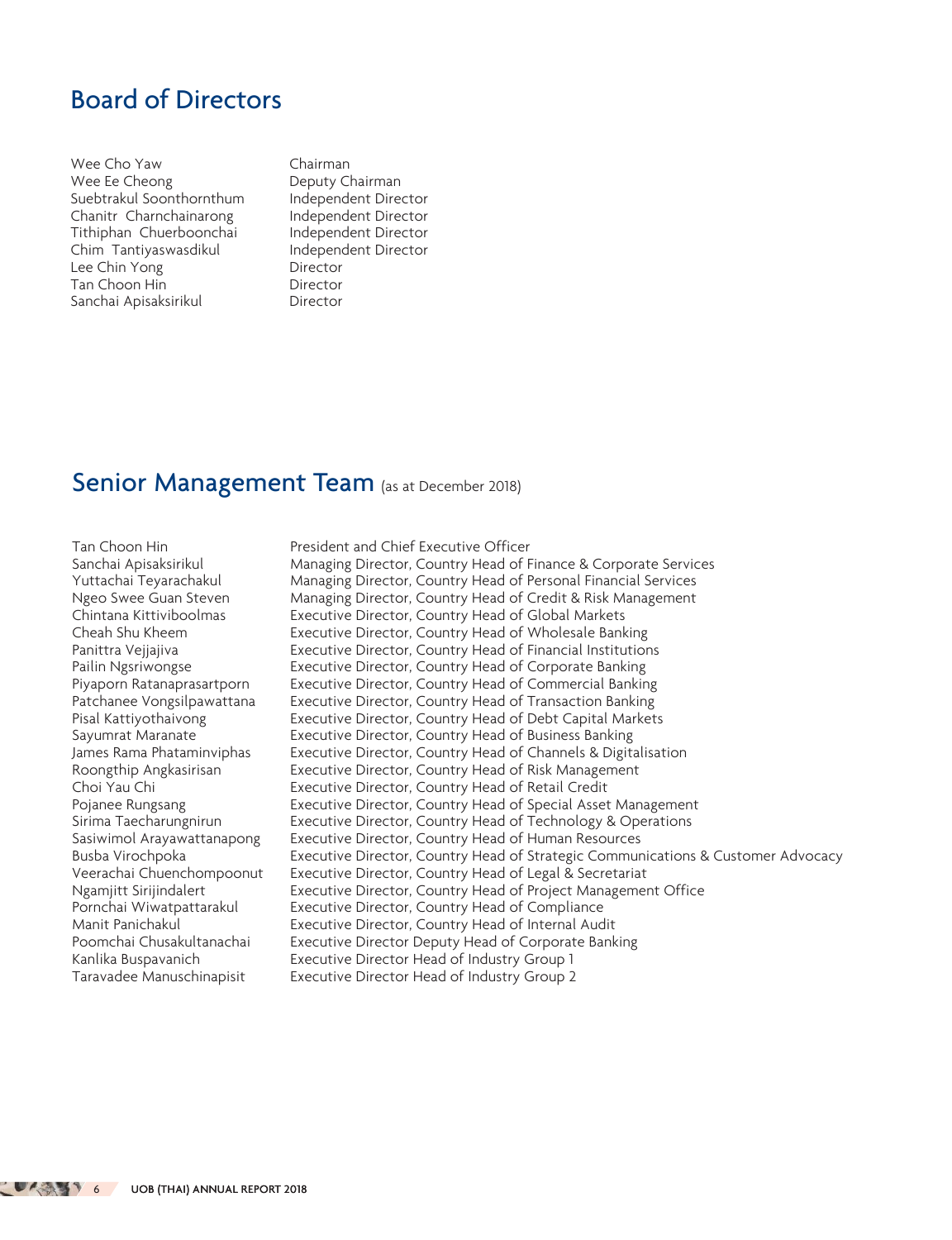## Senior Management Team (as at December 2018) (Continued)

Sasitorn Rattanakul Executive Director Head of Enterprise Banking 1 Vajee Pramualrat Executive Director Head of Enterprise Banking 2 Sooppawit Sooppapipatt Executive Director Head of Up Country 1 Sakchai Sathainsoontorn Executive Director Head of Up Country 2 Sakoolrut Amyongka Executive Director Head of Trade Finance and FSCM Sales Wipaporn Techamaitrechit Executive Director Head of Retail Business Compliance Bruce Gordon Ogden Executive Director Head of Portfolio and Regulatory Management Suwassa Anantasa Executive Director Head of Sales & Distribution Tearavath Trirutdilokkul Executive Director Head of Card Payment & Unsecured Products Danupob Apichitsakul Executive Director Head of Mortgage Loans Nareerut Ariyaprayoon Executive Director Head of Wealth Products Chantana Vichaikul Executive Director Senior Client Partner Pansak Ratanapasagorn Executive Director Area Manager (Area 10 East Region) Executive Director Head of Channels Strategy & Network Management Apasara Lipipan Executive Director Head of Credit Management<br>Komsun Yuvajita Executive Director Head of Corporate Credit Eva Executive Director Head of Corporate Credit Evaluation & Approval Viyada Valyasevi Executive Director Head of Commercial Credit Evaluation & Approval Wasinee Sivakua **Executive Director Head of Finance** Montira Utarapichat Executive Director Head of Central Treasury Unit Lee Kum Hong **Executive Director Head of PMOAPEX & Digital Partnership Lead** 

UOB (THAI) ANNUAL REPORT 2018 7 2 2

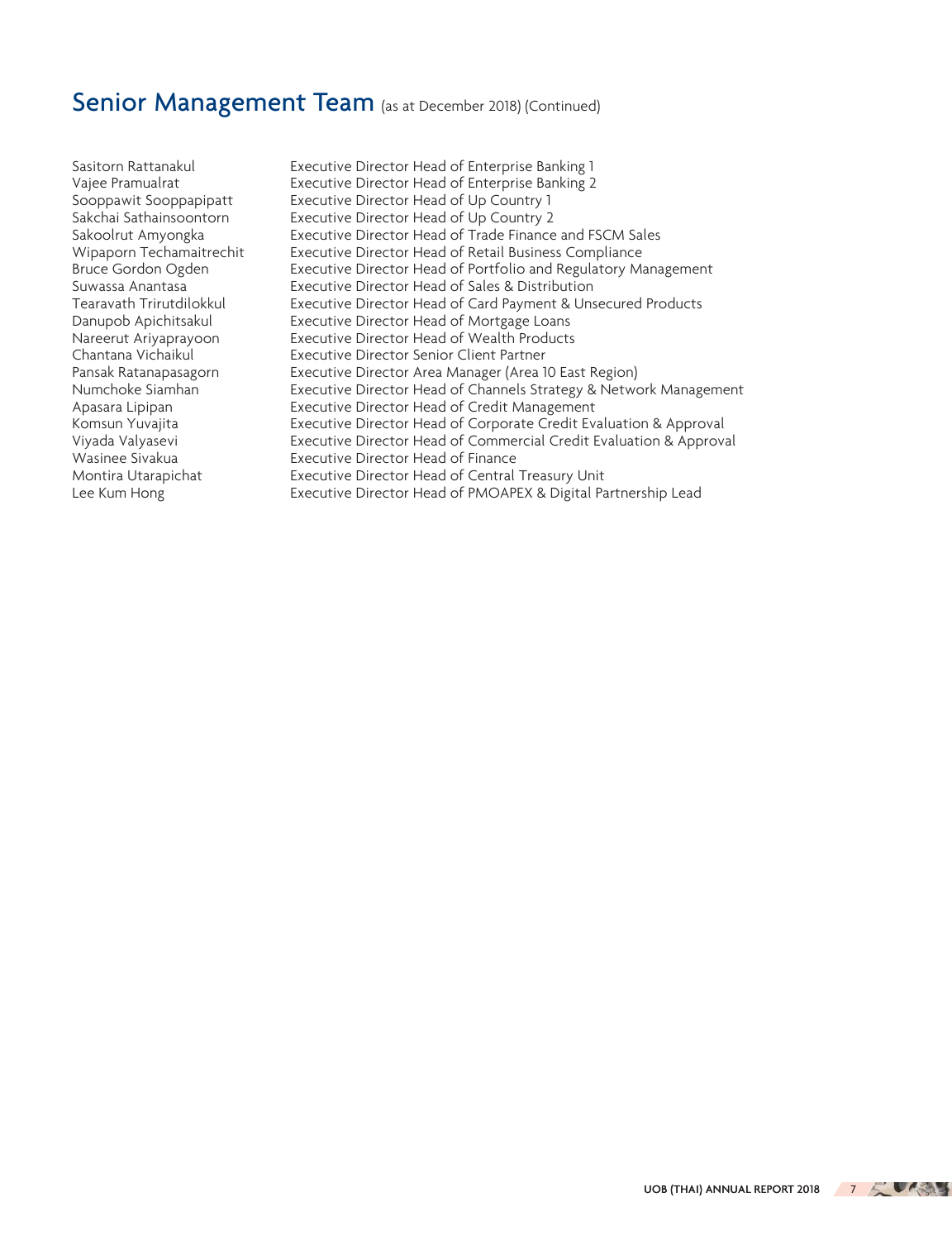

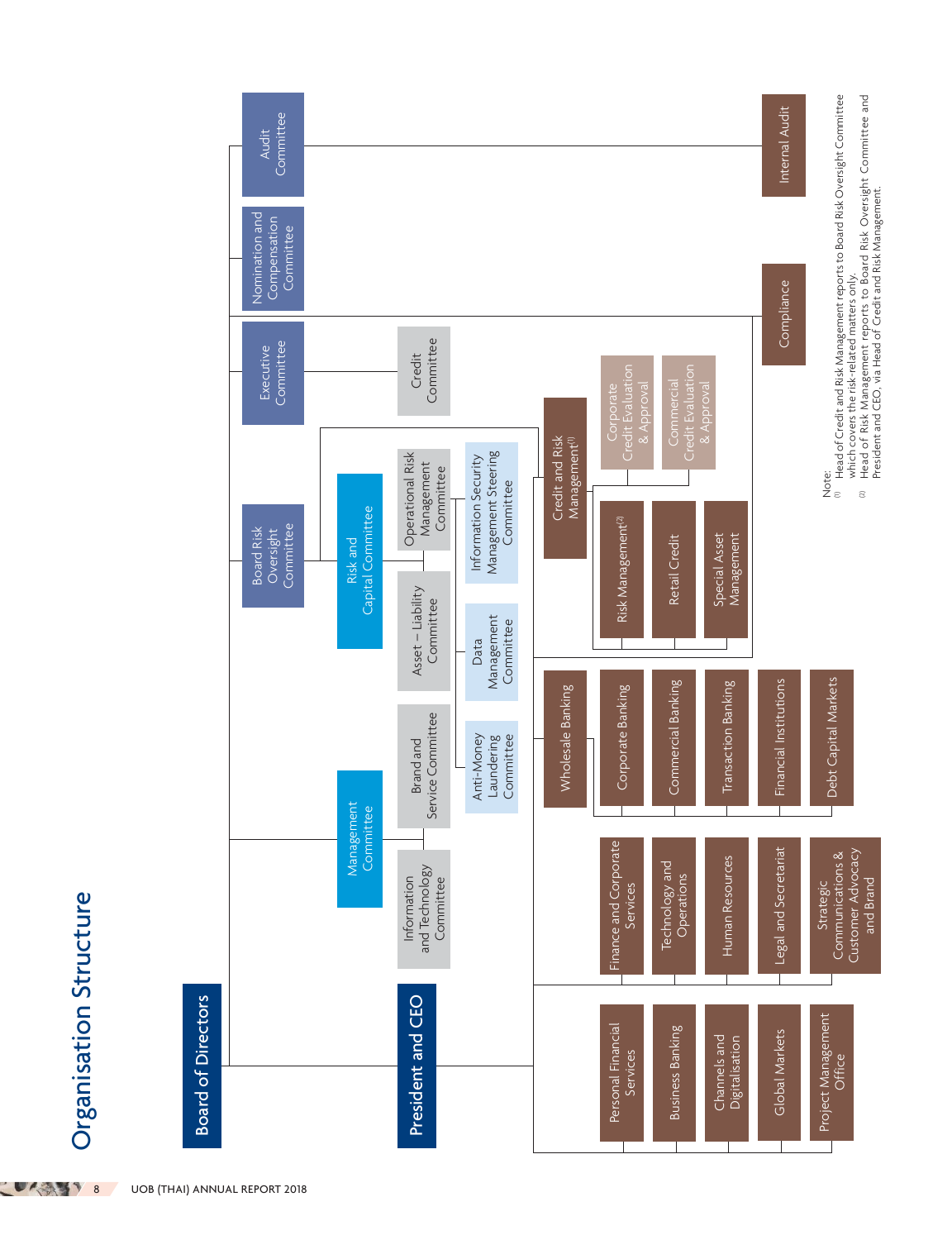# United Overseas Bank (Thai) Public Company Limited

31 December 2018

Management Discussion and Analysis 2018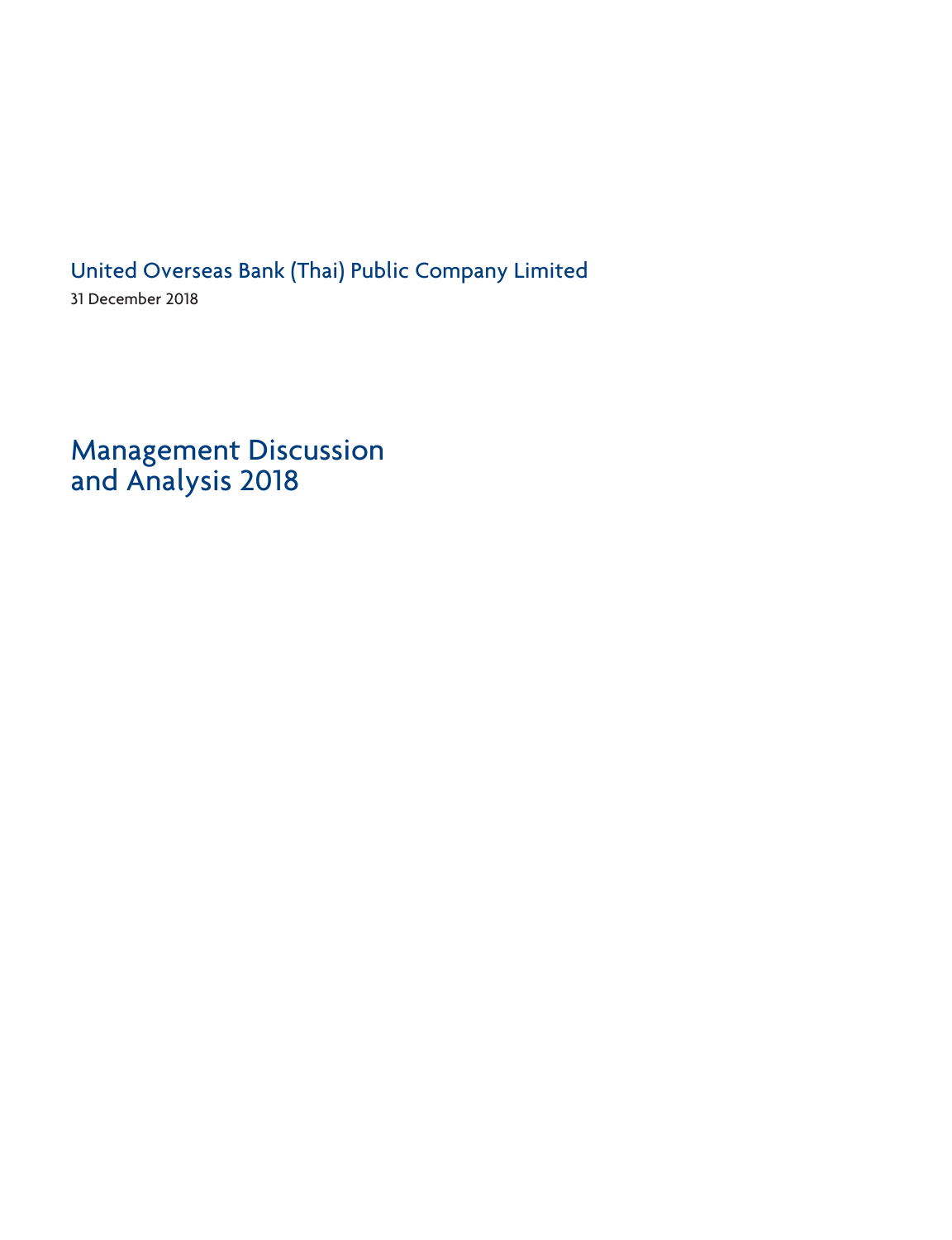### Statutory Financial Results

The Bank and its subsidiaries reported net profit after tax for the year 2018 of Baht 4,326 million, 800 million or 22.7% higher than 2017.

Total operating income increased by 5.9% to Baht 19,305 million. This was driven primarily by higher net interest income and non-interest income. Net interest income increased by 5.7% to Baht 14,370 million contributing to loan growth and lower cost of deposits. Non-interest income rose by 6.4% to Baht 4,935 million from higher gains on trading and foreign exchange transactions along with higher fee and service income.

Total operating expenses were at Baht 11,149 million, an increase of Baht 717 million or 6.9% from the previous year. This was attributed to higher employee expenses and revenue-related expenses. Meanwhile, premise and equipment expenses went down by Baht 221 million from expenses relating to office building in last year.

The impairment losses on loans in 2018 stood at Baht 2,809 million, decreased from last year at Baht 3,400 million.

### Summarised Statutory Financial Results For the Years Ended 31 December 2018 and 2017

|                                                                            |                      |        | Million Baht |
|----------------------------------------------------------------------------|----------------------|--------|--------------|
|                                                                            | Consolidated         |        |              |
|                                                                            | financial statements |        |              |
| Statements of income                                                       | 2018                 | 2017   | % change     |
| Interest income                                                            | 22,394               | 20,874 | 7.3          |
| Interest expenses                                                          | 8,024                | 7,279  | 10.2         |
| Net Interest income                                                        | 14,370               | 13,595 | 5.7          |
| Non-interest income                                                        | 4,935                | 4,639  | 6.4          |
| Total operating income                                                     | 19,305               | 18,234 | 5.9          |
| Total operating expenses                                                   | 11,149               | 10,432 | 6.9          |
| Operating profit before Bad debts, doubtful accounts and impairment losses | 8,156                | 7,802  | 4.5          |
| Bad debts, doubtful accounts and impairment losses                         | 2,809                | 3,400  | (17.4)       |
| Net profit before income tax expenses                                      | 5,347                | 4,402  | 21.5         |
| Income tax expenses                                                        | 1,021                | 873    | 17.0         |
| Non-controlling interests of subsidiaries                                  |                      | (1)    | 100.0        |
| Losses from discontinued operations                                        |                      | 4      | (100.0)      |
| Net profit                                                                 | 4,326                | 3,526  | 22.7         |

## Key Financial Position Items

|                             |              |                      | Million Baht |
|-----------------------------|--------------|----------------------|--------------|
|                             | Consolidated |                      |              |
|                             |              | financial statements |              |
|                             | 2018         | 2017                 | % change     |
| Total assets                | 525,104      | 516,928              | 1.6          |
| Gross loans to customers    | 382,949      | 350,593              | 9.2          |
| Net loans to customers      | 373,401      | 341,149              | 9.5          |
| Total deposits              | 405,178      | 370,168              | 9.5          |
| Total liabilities           | 468,894      | 464,982              | 0.8          |
| Total shareholders' equity  | 56,209       | 51,946               | 8.2          |
| Non-performing loans (NPLs) | 10,852       | 10,710               | 1.3          |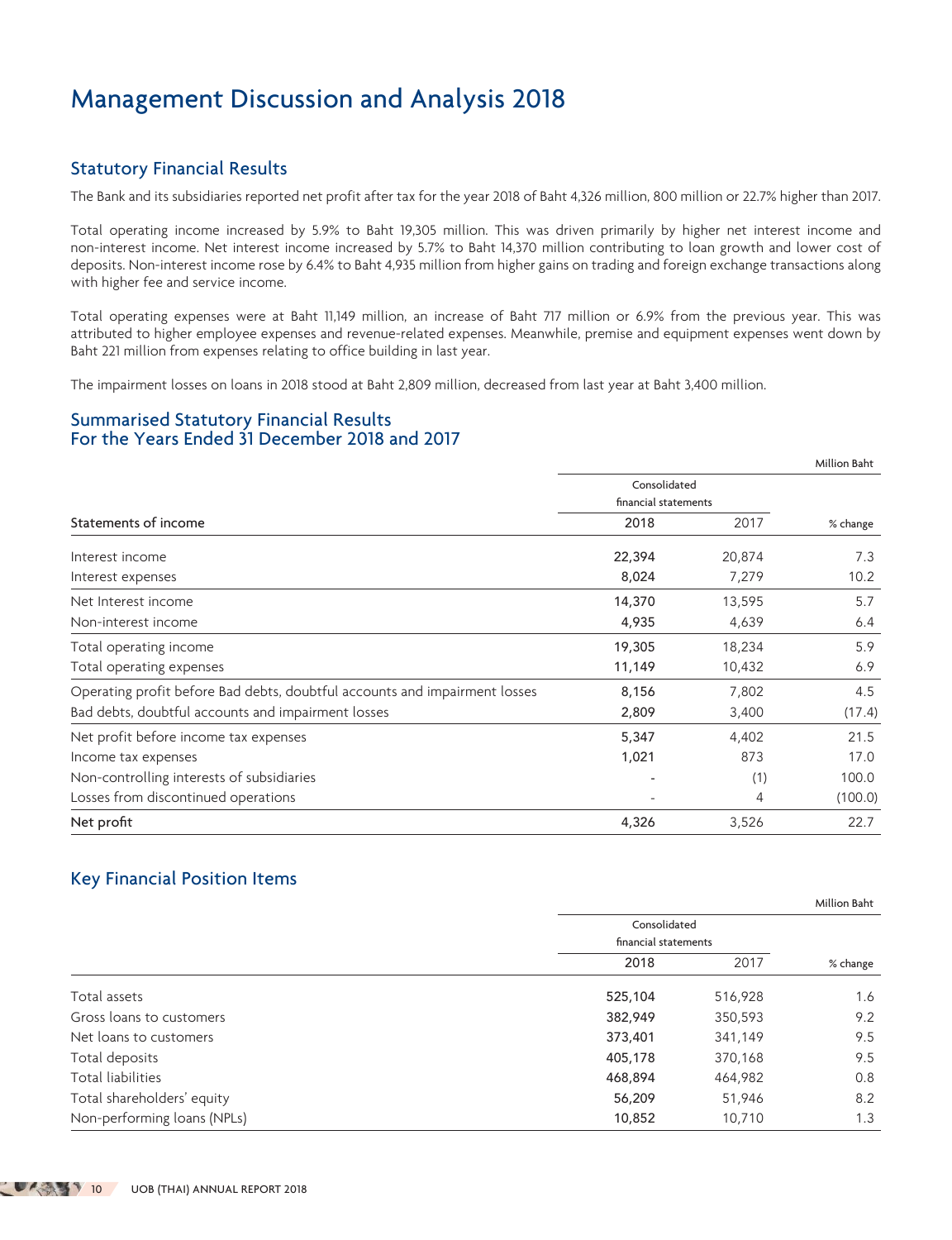## Key Financial Ratios (%)

|                                       | Consolidated<br>financial statements |      |                          |
|---------------------------------------|--------------------------------------|------|--------------------------|
|                                       | 2018                                 | 2017 | change                   |
| Net interest income to average assets | 2.8                                  | 2.8  |                          |
| Gross loans to deposits               | 94.5                                 | 94.7 | (0.2)                    |
| Net loans to deposits                 | 92.2                                 | 92.2 | $\overline{\phantom{a}}$ |
| NPLs to total loans*                  | 2.5                                  | 2.5  |                          |
| Capital adequacy                      | 19.2                                 | 20.1 | (0.9)                    |

\* Including interbank and money market loans

### Net Interest Income

Net interest income for 2018 was Baht 14,370 million, 5.7% or Baht 775 million higher than last year, after payment to the Deposit Protection Agency and Financial Institutions Development Fund. The higher NII was mainly due to an increase in interest income from loans and interest income from interbank and money market.

### Non-Interest Income

Non-interest income for 2018 was Baht 4,935 million, an increase of Baht 296 million or 6.4% compared with the previous year. This was mainly due to increase in net gains on trading and foreign exchange transactions and higher fee and service income from card-related and bancassurance income.

### Operating Expenses

The Bank and its subsidiaries' operating expenses for 2018 was at Baht 11,149 million, an increase of Baht 717 million or 6.9% compared with last year.

The employee expenses in 2018 increased by Baht 643 million or 12.6%. Headcount as of 31 December 2018 was 4,810 compared to 4,602 in last year.

Other non-staff expenses were higher than previous year by Baht 74 million, mainly resulting from advertising expenses, sales promotion expenses and debt collection expenses.

### Impairment Loss on Loans

The Bank set aside loan loss provisions for 2018 in a total of Baht 2,809 million, which was Baht 591 million or 17.4% lower than previous year. The decrease was from lower provision for non-performing loans.

### Capital Expenditure

The Bank's capital expenditure for 2018 totaled Baht 701 million, compared with Baht 1,241 million in 2017, a decrease of Baht 540 million primarily relating to renovation of Operation and Data Centre.

### Dividend Payment Policy

The Bank's dividend payment policy is governed by Bank of Thailand and The Public Limited Companies Act. The dividend payment is subject to approval by shareholders at the Annual General Meeting.

### Assets

Total assets as at 31 December 2018 was Baht 525,104 million, an increase of Baht 8,176 million or 1.6% from the previous year, largely due to loans expansion and higher net investments.

In 2018, total gross loans of the Bank increased by 9.2% or Baht 32,356 million to Baht 382,949 million, largely contributed by retail housing loans and corporate banking loans.

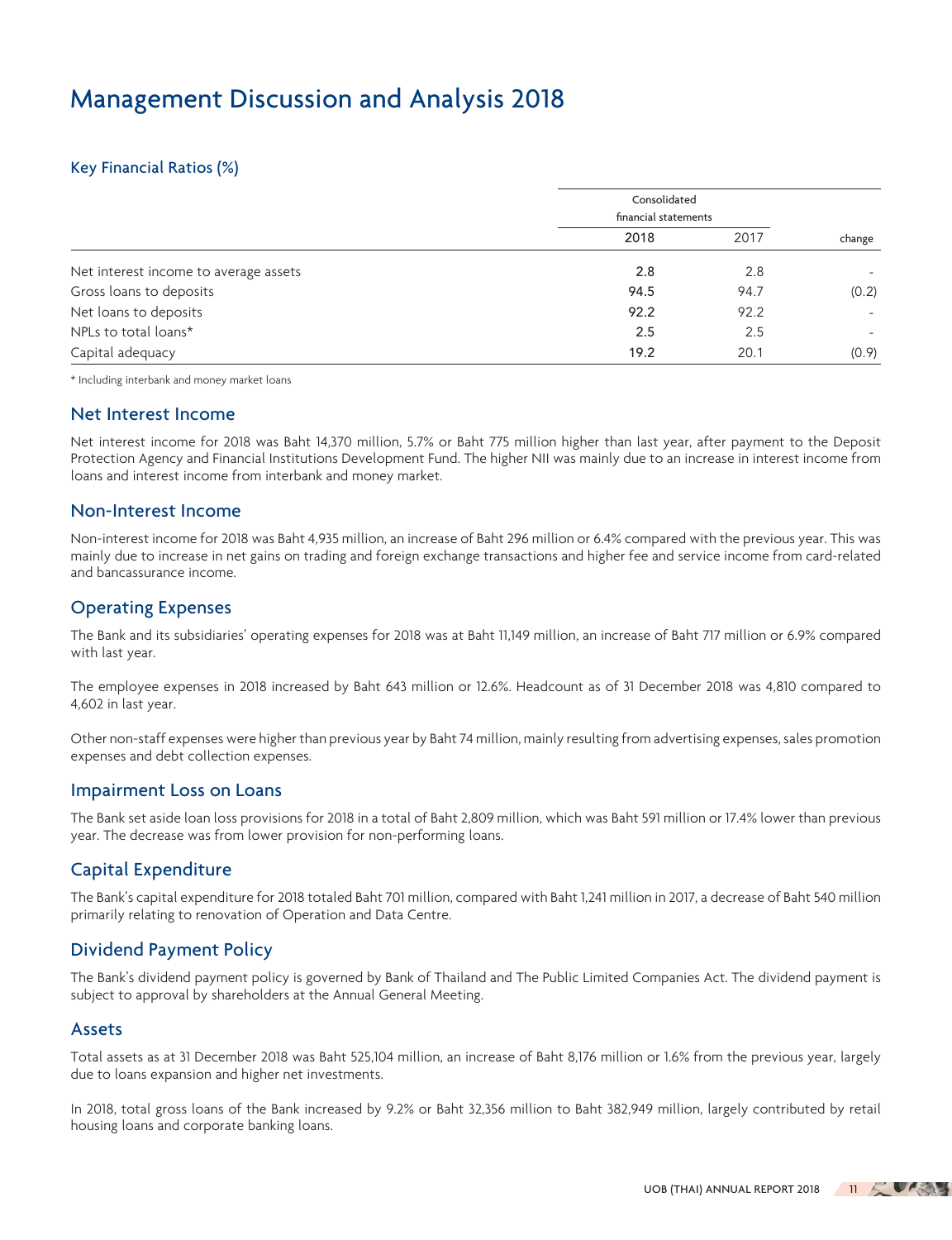## Liabilities

Total liabilities as at 31 December 2018 was Baht 468,894 million, an increase of Baht 3,912 million or 0.8%, largely attributable to higher deposits. In 2018, total deposits grew by 9.5% or Baht 35,010 million to Baht 405,178 million, driven by retail and wholesale deposits.

## Shareholders' Equity

As of 31 December 2018, shareholders' equity was at Baht 56,209 million, an increase of Baht 4,263 million, or 8.2% from last year. This was from the profitable operating result for the year of 2018 of Baht 4,326 million.

## Loans classified by type of business

|                               |       | % of total loans |  |
|-------------------------------|-------|------------------|--|
|                               | 2018  | 2017             |  |
| Housing loans                 | 40.6  | 41.6             |  |
| Manufacturing and commerce    | 26.1  | 26.2             |  |
| Public utilities and services | 8.0   | 8.1              |  |
| Real estate and construction  | 7.1   | 6.4              |  |
| Agriculture and mining        | 0.3   | 0.3              |  |
| Others                        | 17.9  | 17.4             |  |
| Total loans                   | 100.0 | 100.0            |  |



The proportion of housing loans to total loans slightly decreased from 41.6% in 2017 to 40.6% in 2018. Loans to manufacturing and commerce went down slightly from 26.2% to 26.1%. Meanwhile, loans to real estate and construction increased from 6.4% to 7.1%.

### Loans to Top 20 Customer Groups

|                                 |       | % of total loans |
|---------------------------------|-------|------------------|
|                                 | 2018  | 2017             |
| Loans to top 20 customer groups | 6.8   | 6.4              |
| Others                          | 93.2  | 93.6             |
| Total loans                     | 100.0 | 100.0            |

The loan concentration in 2018 increased from the previous year. Loans to top 20 largest customer groups accounted for 6.8% of total loans, up from 6.4% in 2017.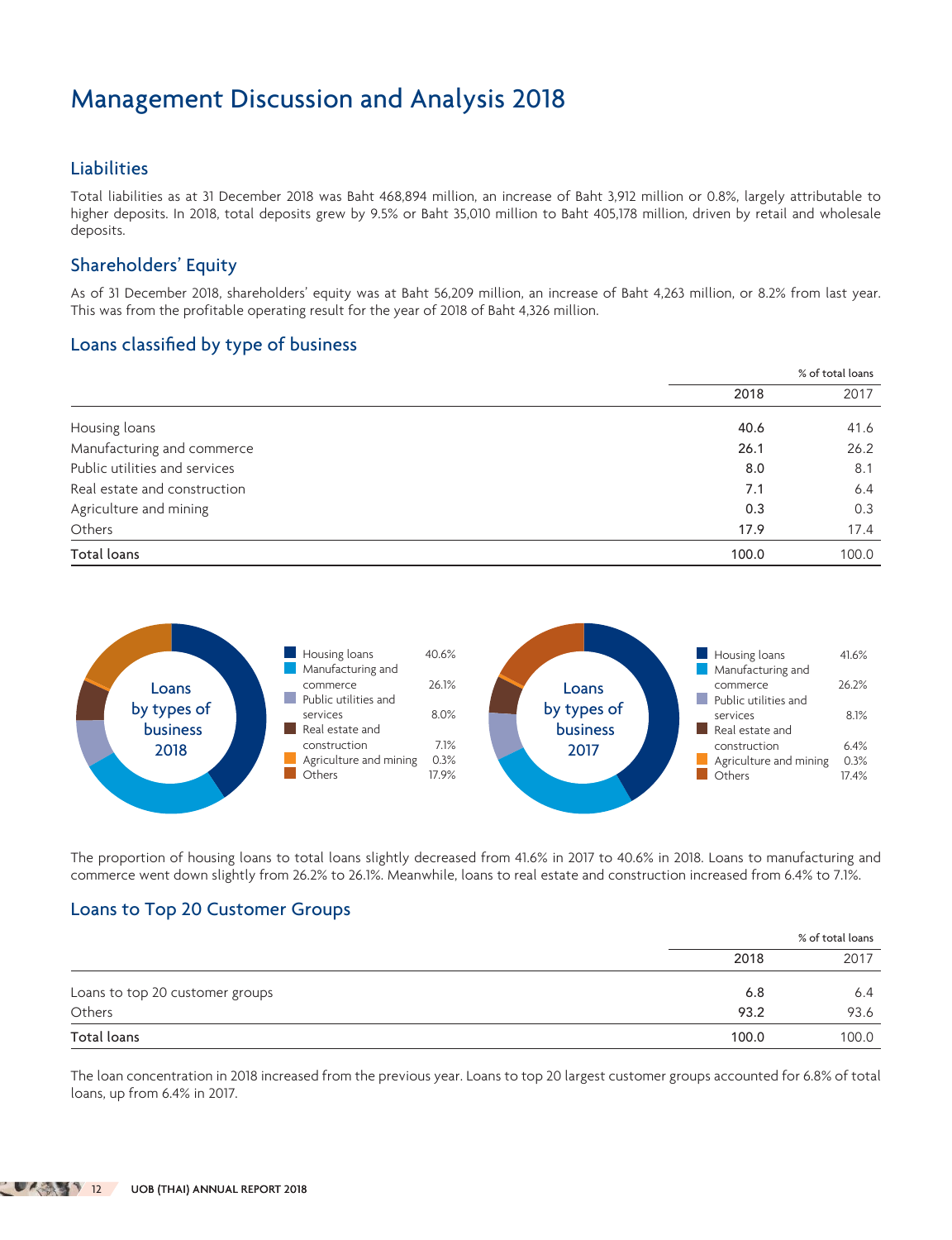## Classification of Loans\*

|                        | 2018         |       | 2017         |       |
|------------------------|--------------|-------|--------------|-------|
|                        | Million Baht | %     | Million Baht | %     |
| Pass                   | 417,766      | 95.7  | 413,032      | 95.8  |
| Special mention        | 7,803        | 1.8   | 7,523        | 1.7   |
| Total Performing loans | 425,569      | 97.5  | 420,555      | 97.5  |
| Substandard            | 1,839        | 0.4   | 1,510        | 0.4   |
| Doubtful               | 1,337        | 0.3   | 314          | 0.1   |
| Doubtful of loss       | 7,676        | 1.8   | 8,886        | 2.0   |
| Total NPLs             | 10,852       | 2.5   | 10,710       | 2.5   |
| Grand total            | 436,421      | 100.0 | 431,265      | 100.0 |

\* Including interbank and money market loans

## Asset Quality Ratios

|                                                 |       | ℅     |  |
|-------------------------------------------------|-------|-------|--|
|                                                 | 2018  | 2017  |  |
| NPLs $\angle$ Total loans*                      | 2.5   | 2.5   |  |
| Actual provision/Required provision             | 213.3 | 206.8 |  |
| Allowance for doubtful accounts* / Total loans* | 2.3   | 2.3   |  |
|                                                 |       |       |  |

\* Including interbank and money market loans

## Non-Performing Loan (NPL) Management

NPLs in 2018 stood at Baht 10,852 million, an increase of Baht 142 million, compared with Baht 10,710 million in 2017. The classified loans went up from Baht 431,265 million in 2017 to Baht 436,421 million in 2018. NPLs to total loans ratio in 2018 remained unchanged at 2.5%.

In 2018, the Bank sold NPLs to Bangkok Commercial Asset Management Public Company Limited, reducing outstanding NPLs by Baht 2,528 million, compared to Baht 1,203 million in 2017.

## Deposit Structure

|                   |       | % of total deposits |  |
|-------------------|-------|---------------------|--|
|                   | 2018  | 2017                |  |
| Current deposits  | 2.3   | 2.5                 |  |
| Savings deposits  | 56.9  | 53.8                |  |
| Time deposits     | 40.8  | 43.7                |  |
| under 6 months    | 2.5   | 2.8                 |  |
| 6 months - 1 year | 11.9  | 21.1                |  |
| over 1 year       | 26.4  | 19.8                |  |
| Total             | 100.0 | 100.0               |  |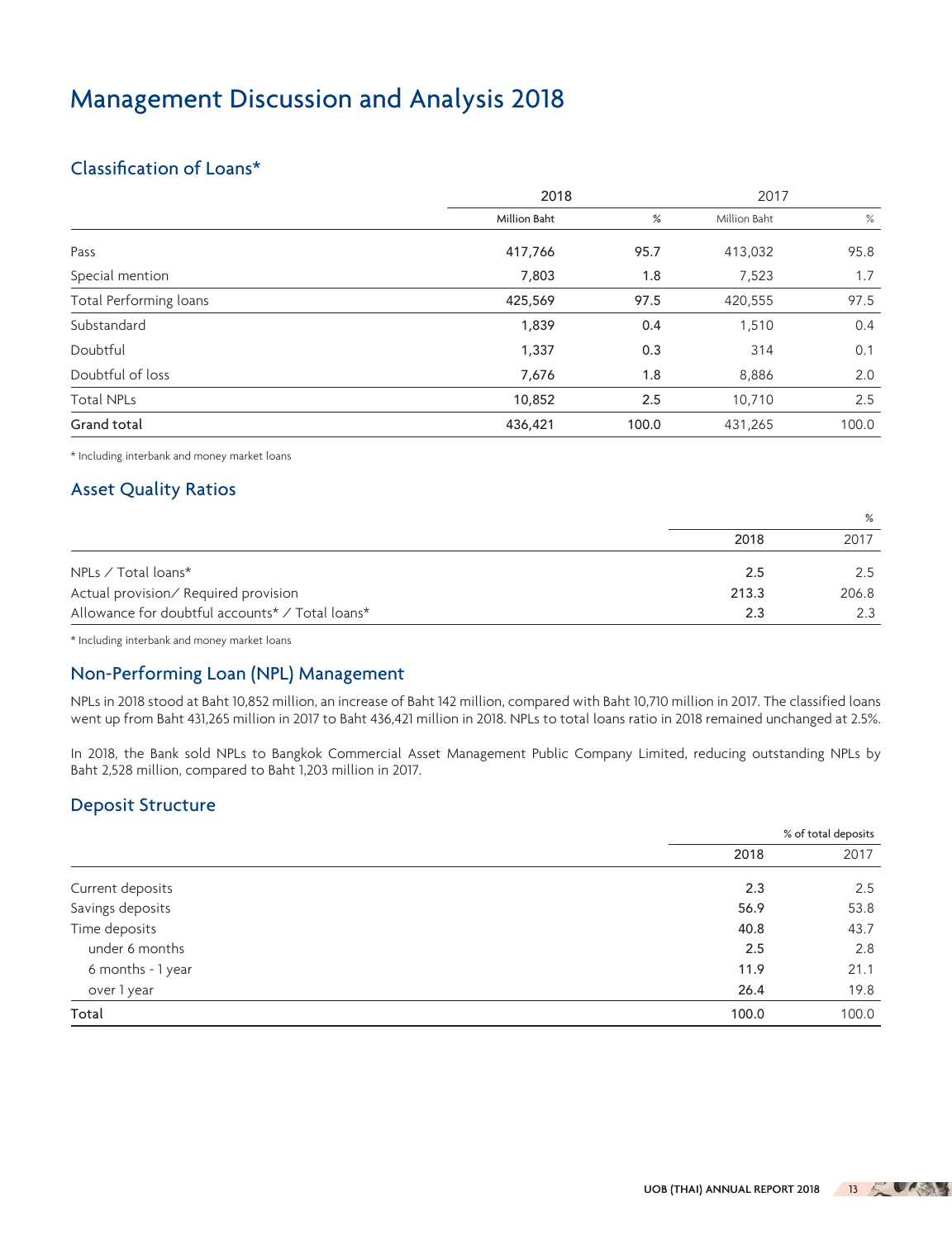

As at 31 December 2018, the Bank had total deposits of Baht 405,178 million, an increase of Baht 35,010 million from end of 2017, which was largely driven by savings deposits. Total current and savings deposits accounted for 59.2% of total deposit base, while fixed deposits accounted for 40.8%. Net loans-to-deposits ratio was 92.2% as at end of 2018 same as end of 2017.

### Capital Funds

|                                                      | 2018         |       | 2017         |         |
|------------------------------------------------------|--------------|-------|--------------|---------|
|                                                      | Million Baht | % CAR | Million Baht | $%$ CAR |
| Total capital funds                                  | 60,371       | 19.2  | 61.446       | 20.1    |
| Common equity tier 1 (CET1) capital & Tier 1 capital | 52,721       | 16.8  | 48,982       | 16.0    |
| Tier 2 capital                                       | 7,650        | 2.4   | 12.464       | 4.1     |

The Bank has adopted the Foundation Internal Ratings-Based Approach (FIRB) under Basel III capital framework. As at 31 December 2018, the Bank's Total Capital Adequacy Ratio remained strong at 19.2% while Tier 1 capital adequacy ratio and CET1 capital adequacy ratio were at 16.8%, which were above the sum of Bank of Thailand (BOT)'s minimum requirement and conservation buffer at 10.375%, 7.875% and 6.375%, respectively.

**14 UOB (THAI) ANNUAL REPORT 2018**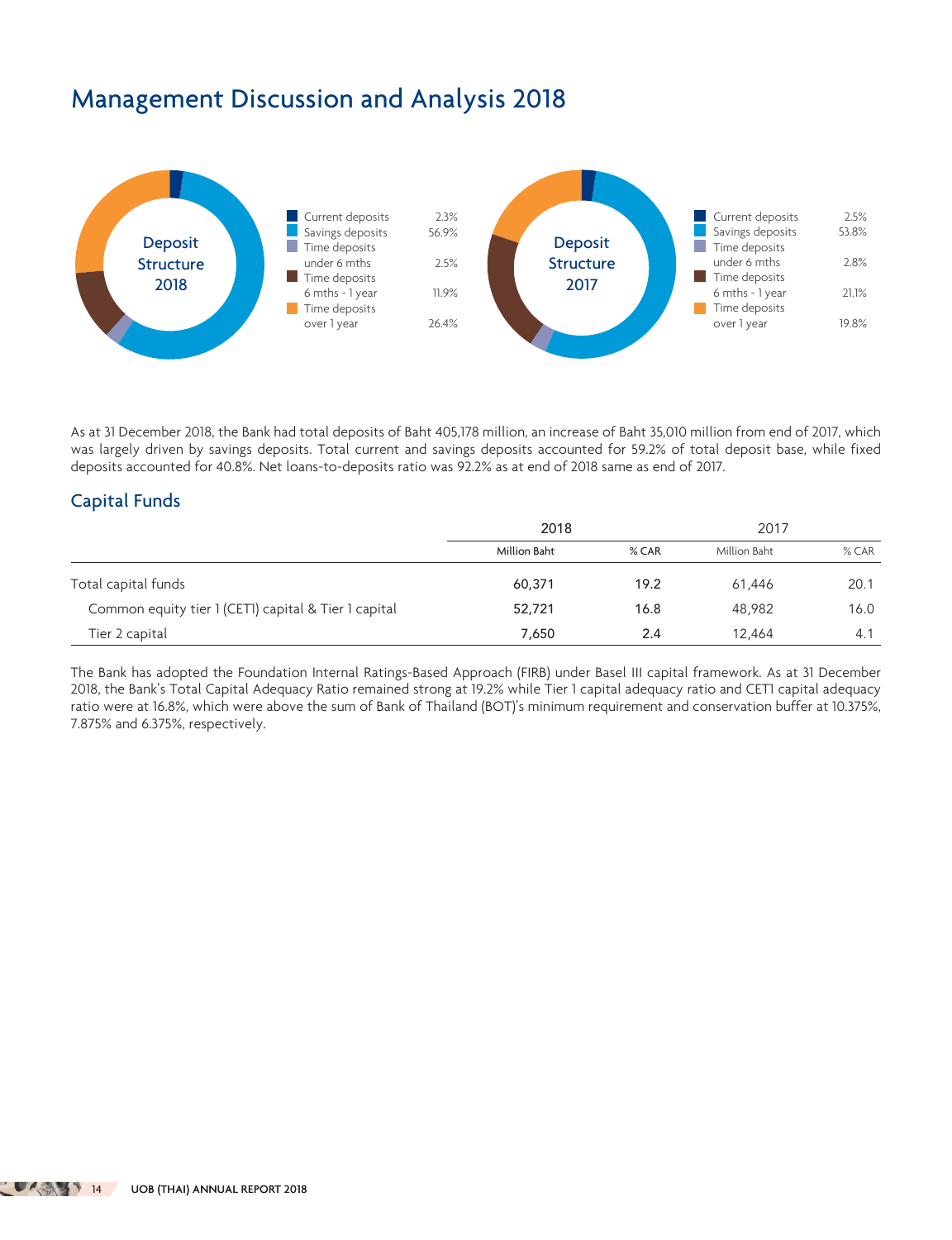# Independent Auditor's Report

To the Shareholders of United Overseas Bank (Thai) Public Company Limited

### Opinion

I have audited the accompanying consolidated financial statements of United Overseas Bank (Thai) Public Company Limited and its subsidiary ("the Group"), which comprise the consolidated statement of financial position as at 31 December 2018, and the related consolidated statements of comprehensive income, changes in shareholders' equity and cash flows for the year then ended, and notes to the consolidated financial statements, including a summary of significant accounting policies, and have also audited the separate financial statements of United Overseas Bank (Thai) Public Company Limited for the same period.

In my opinion, the financial statements referred to above present fairly, in all material respects, the financial position of United Overseas Bank (Thai) Public Company Limited and its subsidiary and of United Overseas Bank (Thai) Public Company Limited as at 31 December 2018, their financial performance and cash flows for the year then ended in accordance with Thai Financial Reporting Standards.

### Basis for Opinion

I conducted my audit in accordance with Thai Standards on Auditing. My responsibilities under those standards are further described in the Auditor's Responsibilities for the Audit of the Financial Statements section of my report. I am independent of the Group in accordance with the Code of Ethics for Professional Accountants as issued by the Federation of Accounting Professions as relevant to my audit of the financial statements, and I have fulfilled my other ethical responsibilities in accordance with the Code. I believe that the audit evidence I have obtained is sufficient and appropriate to provide a basis for my opinion.

### Other Information

Management is responsible for the other information. The other information comprise the information included in annual report of the Group, but does not include the financial statements and my auditor's report thereon.

My opinion on the financial statements does not cover the other information and I do not express any form of assurance conclusion thereon.

In connection with my audit of the financial statements, my responsibility is to read the other information and, in doing so, consider whether the other information is materially inconsistent with the financial statements or my knowledge obtained in the audit or otherwise appears to be materially misstated. If, based on the work I have performed, I conclude that there is a material misstatement of this other information, I am required to report that fact. I have nothing to report in this regard.

### Responsibilities of Management and Those Charged with Governance for the Financial Statements

Management is responsible for the preparation and fair presentation of the financial statements in accordance with Thai Financial Reporting Standards, and for such internal control as management determines is necessary to enable the preparation of financial statements that are free from material misstatement, whether due to fraud or error.

In preparing the financial statements, management is responsible for assessing the Group's ability to continue as a going concern, disclosing, as applicable, matters related to going concern and using the going concern basis of accounting unless management either intends to liquidate the Group or to cease operations, or has no realistic alternative but to do so.

Those charged with governance are responsible for overseeing the Group's financial reporting process.

### Auditor's Responsibilities for the Audit of the Financial Statements

My objectives are to obtain reasonable assurance about whether the financial statements as a whole are free from material misstatement, whether due to fraud or error, and to issue an auditor's report that includes my opinion. Reasonable assurance is a high level of assurance, but is not a guarantee that an audit conducted in accordance with Thai Standards on Auditing will always detect a material misstatement when it exists. Misstatements can arise from fraud or error and are considered material if, individually or in the aggregate, they could reasonably be expected to influence the economic decisions of users taken on the basis of these financial statements.

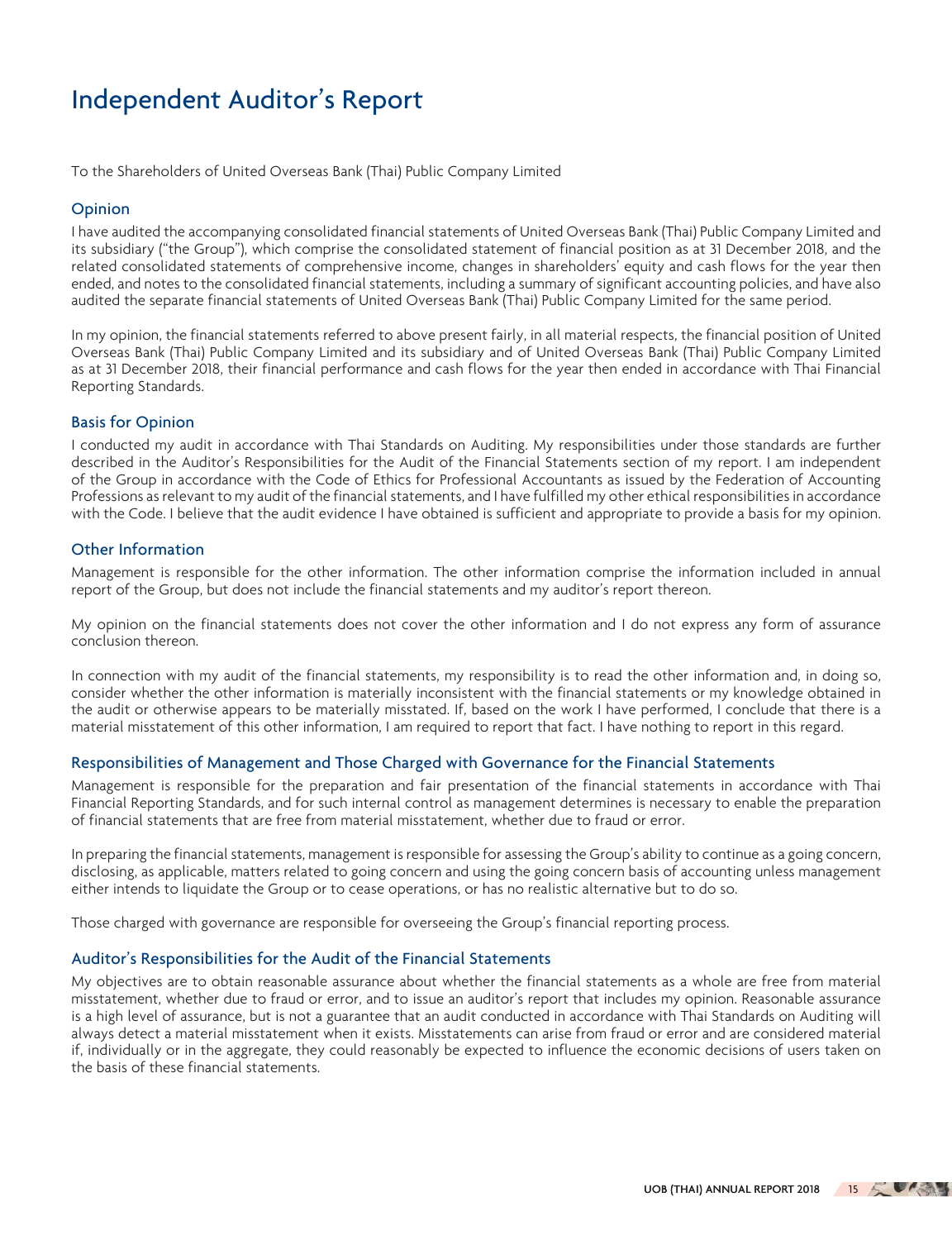# Independent Auditor's Report

(Continued)

As part of an audit in accordance with Thai Standards on Auditing, I exercise professional judgement and maintain professional skepticism throughout the audit. I also:

- Identify and assess the risks of material misstatement of the financial statements, whether due to fraud or error, design and perform audit procedures responsive to those risks, and obtain audit evidence that is sufficient and appropriate to provide a basis for my opinion. The risk of not detecting a material misstatement resulting from fraud is higher than for one resulting from error, as fraud may involve collusion, forgery, intentional omissions, misrepresentations, or the override of internal control.
- Obtain an understanding of internal control relevant to the audit in order to design audit procedures that are appropriate in the circumstances, but not for the purpose of expressing an opinion on the effectiveness of the Group's internal control.
- Evaluate the appropriateness of accounting policies used and the reasonableness of accounting estimates and related disclosures made by management.
- Conclude on the appropriateness of management's use of the going concern basis of accounting and, based on the audit evidence obtained, whether a material uncertainty exists related to events or conditions that may cast significant doubt on the Group's ability to continue as a going concern. If I conclude that a material uncertainty exists, I am required to draw attention in my auditor's report to the related disclosures in the financial statements or, if such disclosures are inadequate, to modify my opinion. My conclusions are based on the audit evidence obtained up to the date of my auditor's report. However, future events or conditions may cause the Group to cease to continue as a going concern.
- Evaluate the overall presentation, structure and content of the financial statements, including the disclosures, and whether the financial statements represent the underlying transactions and events in a manner that achieves fair presentation.
- Obtain sufficient appropriate audit evidence regarding the financial information of the entities or business activities within the Group to express an opinion on the consolidated financial statements. I am responsible for the direction, supervision and performance of the Group audit. I remain solely responsible for my audit opinion.

I communicate with those charged with governance regarding, among other matters, the planned scope and timing of the audit and significant audit findings, including any significant deficiencies in internal control that I identify during my audit.

I am responsible for the audit resulting in this independent auditor's report.

Rachada Yongsawadvanich Certified Public Accountant (Thailand) No. 4951

EY Office Limited Bangkok: 8 March 2019

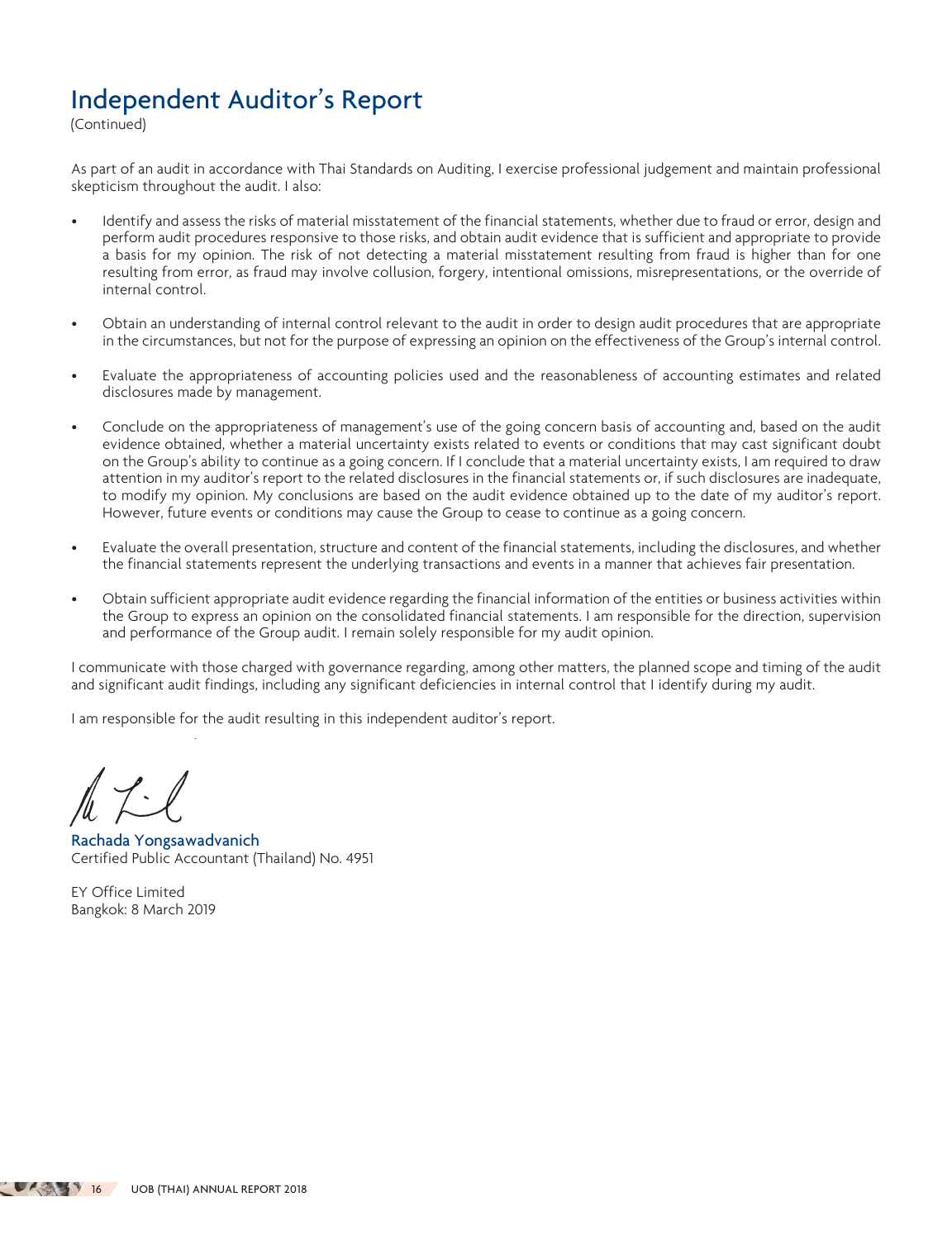# United Overseas Bank (Thai) Public Company Limited

31 December 2018

# Financial Statements and Notes to Financial Statements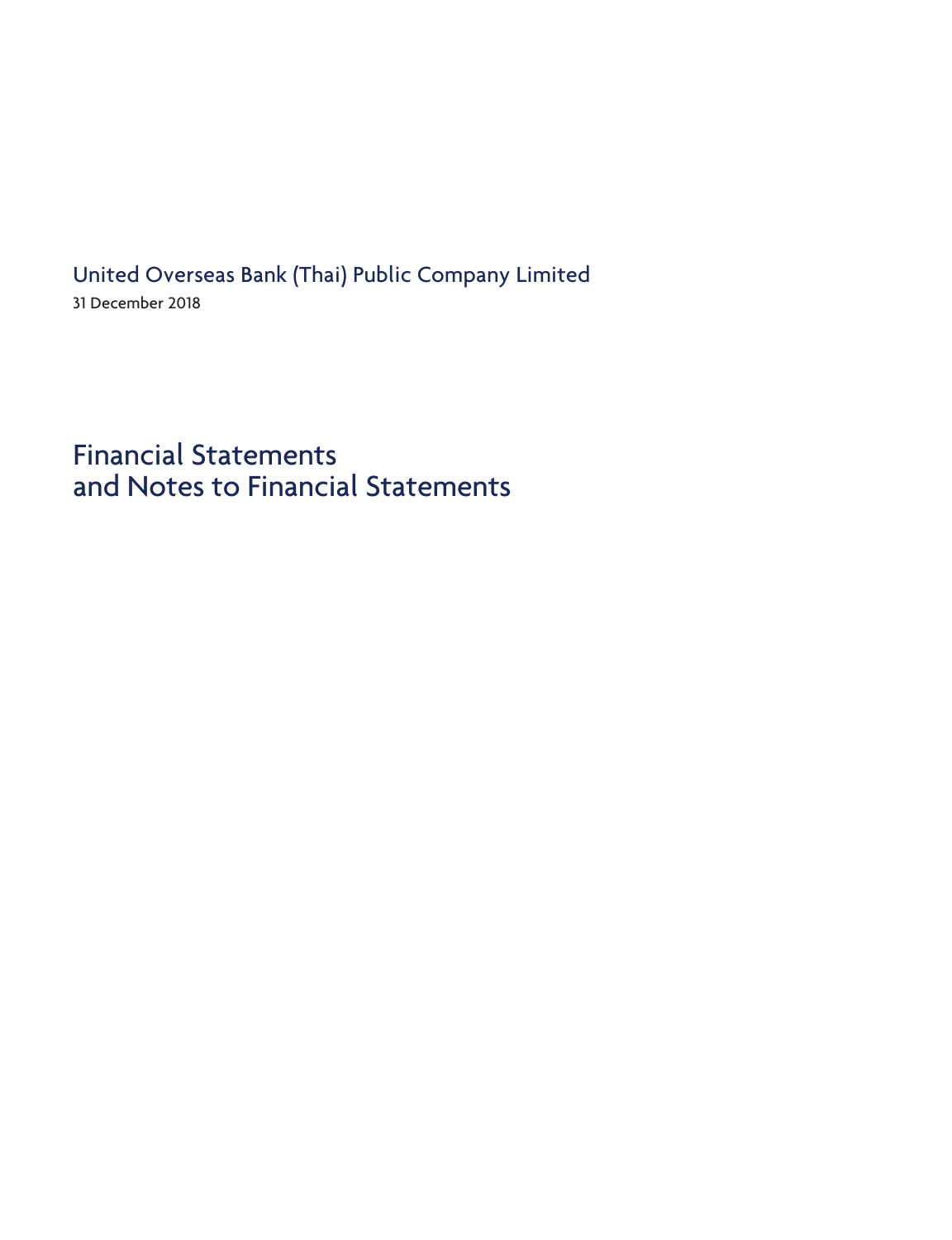# Statements of Financial Position

As at 31 December 2018 and 2017

|                                                     |      |                                   |             |                               | (Unit: Thousand Baht) |
|-----------------------------------------------------|------|-----------------------------------|-------------|-------------------------------|-----------------------|
|                                                     |      | Consolidated financial statements |             | Separate financial statements |                       |
|                                                     | Note | 2018                              | 2017        | 2018                          | 2017                  |
| Assets                                              |      |                                   |             |                               |                       |
| Cash                                                |      | 4,597,830                         | 4,681,785   | 4,597,830                     | 4,681,785             |
| Interbank and money market items - net              | 7    | 57,773,984                        | 87,437,986  | 57,773,984                    | 87,437,986            |
| Derivatives assets                                  | 8    | 4,770,781                         | 7,657,332   | 4,770,781                     | 7,657,332             |
| Investments - net                                   | 9    | 70,202,967                        | 60,538,315  | 70,202,967                    | 60,538,315            |
| Investments in subsidiaries - net                   | 10   | 1,750                             |             | 61,750                        | 61,750                |
| Loans to customers and accrued interest receivables | 11   |                                   |             |                               |                       |
| Loans to customers                                  |      | 382,949,340                       | 350,592,536 | 382,949,340                   | 350,592,536           |
| Accrued interest receivables                        |      | 1,222,707                         | 1,125,923   | 1,222,707                     | 1,125,923             |
| Total loans to customers and                        |      |                                   |             |                               |                       |
| accrued interest receivables                        |      | 384,172,047                       | 351,718,459 | 384,172,047                   | 351,718,459           |
| Less: Deferred revenue                              |      | (580, 798)                        | (572,963)   | (580, 798)                    | (572,963)             |
| Allowance for doubtful accounts                     | 12   | (10, 190, 151)                    | (9,996,591) | (10, 190, 151)                | (9,996,591)           |
| Loans to customers and accrued interest             |      |                                   |             |                               |                       |
| receivables - net                                   |      | 373,401,098                       | 341,148,905 | 373,401,098                   | 341,148,905           |
| Properties foreclosed - net                         | 13   | 229,564                           | 284,159     | 229,564                       | 284,159               |
| Premises and equipment - net                        | 14   | 9,870,624                         | 9,793,819   | 9,860,460                     | 9,782,354             |
| Other intangible assets - net                       | 15   | 1,079,897                         | 1,085,144   | 1,078,305                     | 1,082,017             |
| Deferred tax assets - net                           | 16.1 | 112,645                           | 72,466      | 110,628                       | 70,715                |
| Deposits                                            |      | 1,099,183                         | 1,856,857   | 1,099,173                     | 1,856,837             |
| Other assets - net                                  | 18   | 1,963,200                         | 2,370,787   | 1,955,485                     | 2,361,622             |
| Total assets                                        |      | 525,103,523                       | 516,927,555 | 525,142,025                   | 516,963,777           |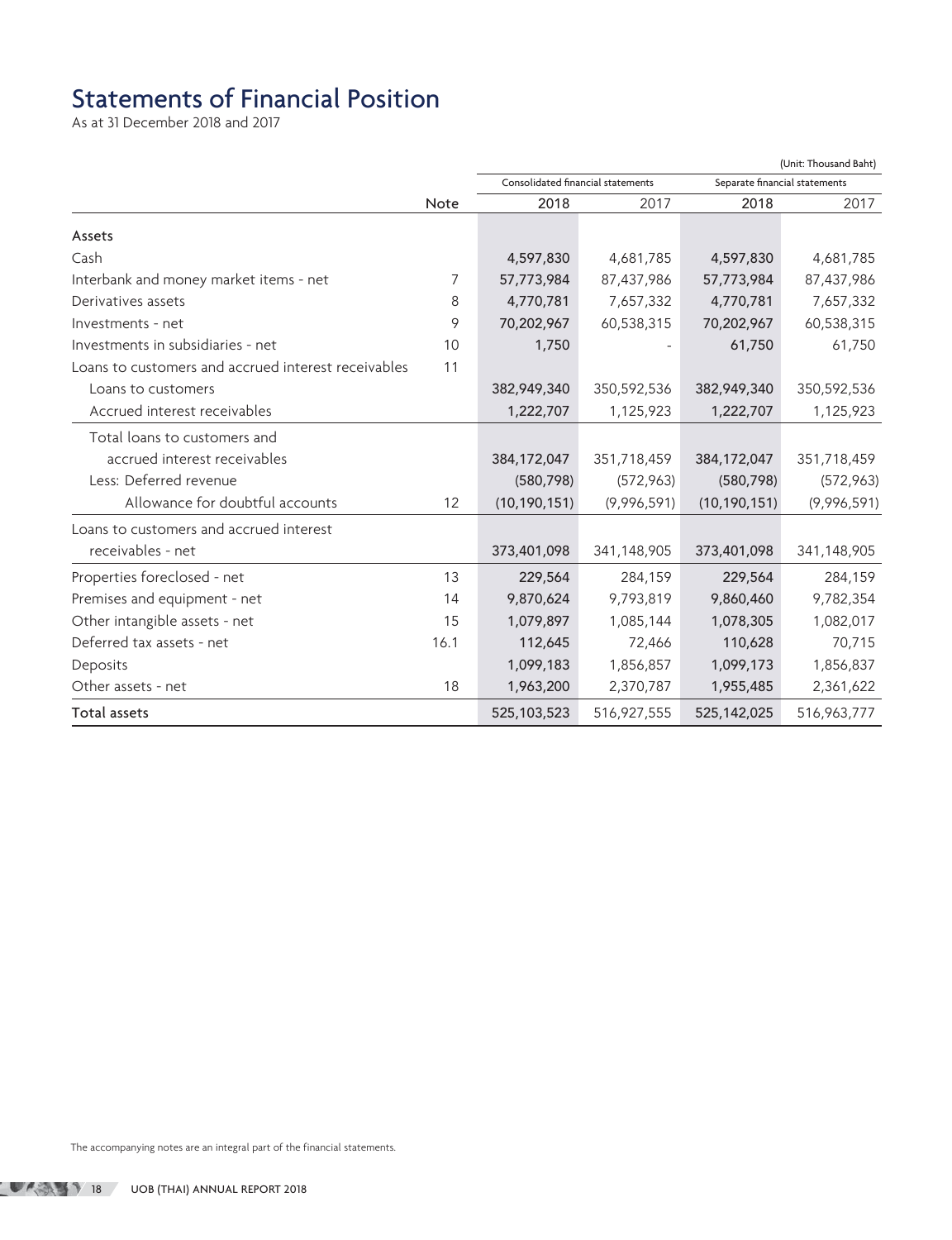# Statements of Financial Position

(continued)

|                                                   |      | (Unit: Thousand Baht)             |             |                               |             |
|---------------------------------------------------|------|-----------------------------------|-------------|-------------------------------|-------------|
|                                                   |      | Consolidated financial statements |             | Separate financial statements |             |
|                                                   | Note | 2018                              | 2017        | 2018                          | 2017        |
| Liabilities and shareholders' equity              |      |                                   |             |                               |             |
| Liabilities                                       |      |                                   |             |                               |             |
| Deposits                                          | 20   | 405,178,163                       | 370,168,248 | 405,299,282                   | 370,279,085 |
| Interbank and money market items                  | 21   | 29,690,284                        | 52,124,270  | 29,690,284                    | 52,124,270  |
| Liabilities payable on demand                     |      | 3,448,649                         | 3,319,514   | 3,448,649                     | 3,319,514   |
| Derivatives liabilities                           | 8    | 4,979,706                         | 7,568,776   | 4,979,706                     | 7,568,776   |
| Debts issued and borrowings                       | 22   | 16,000,000                        | 21,555,753  | 16,000,000                    | 21,555,753  |
| Provisions for long-term employee benefits        | 23   | 1,620,174                         | 1,610,513   | 1,610,490                     | 1,602,131   |
| Provisions for other liabilities                  | 24   | 234,229                           | 278,089     | 234,229                       | 278,089     |
| Accrued expenses                                  |      | 3,514,764                         | 2,922,666   | 3,504,109                     | 2,910,094   |
| Guarantee deposits                                |      | 991,984                           | 1,875,694   | 993,695                       | 1,877,404   |
| Other liabilities                                 | 25   | 3,236,372                         | 3,558,340   | 3,246,683                     | 3,572,821   |
| <b>Total liabilities</b>                          |      | 468,894,325                       | 464,981,863 | 469,007,127                   | 465,087,937 |
| Shareholders' equity                              |      |                                   |             |                               |             |
| Share capital                                     |      |                                   |             |                               |             |
| Registered, issued and paid-up share capital      |      |                                   |             |                               |             |
| 2,485,661,305 ordinary shares at par value        |      |                                   |             |                               |             |
| of Baht 10 each                                   |      | 24,856,613                        | 24,856,613  | 24,856,613                    | 24,856,613  |
| Other components of equity                        | 26   | 3,694,294                         | 3,773,324   | 3,694,294                     | 3,773,324   |
| Retained earnings                                 |      |                                   |             |                               |             |
| Appropriated                                      |      |                                   |             |                               |             |
| Statutory reserve                                 | 27   | 1,365,000                         | 1,135,000   | 1,365,000                     | 1,135,000   |
| Unappropriated                                    |      | 26,293,291                        | 22,179,945  | 26,218,991                    | 22,110,903  |
| Equity attributable to equity holders of the Bank |      | 56,209,198                        | 51,944,882  | 56,134,898                    | 51,875,840  |
| Non-controlling interests of the subsidiaries     |      |                                   | 810         |                               |             |
| Total shareholders' equity                        |      | 56,209,198                        | 51,945,692  | 56,134,898                    | 51,875,840  |
| Total liabilities and shareholders' equity        |      | 525,103,523                       | 516,927,555 | 525,142,025                   | 516,963,777 |

President and Chief Executive Officer **Director and Managing Director** and Managing Director



 $\rightarrow$  $\alpha$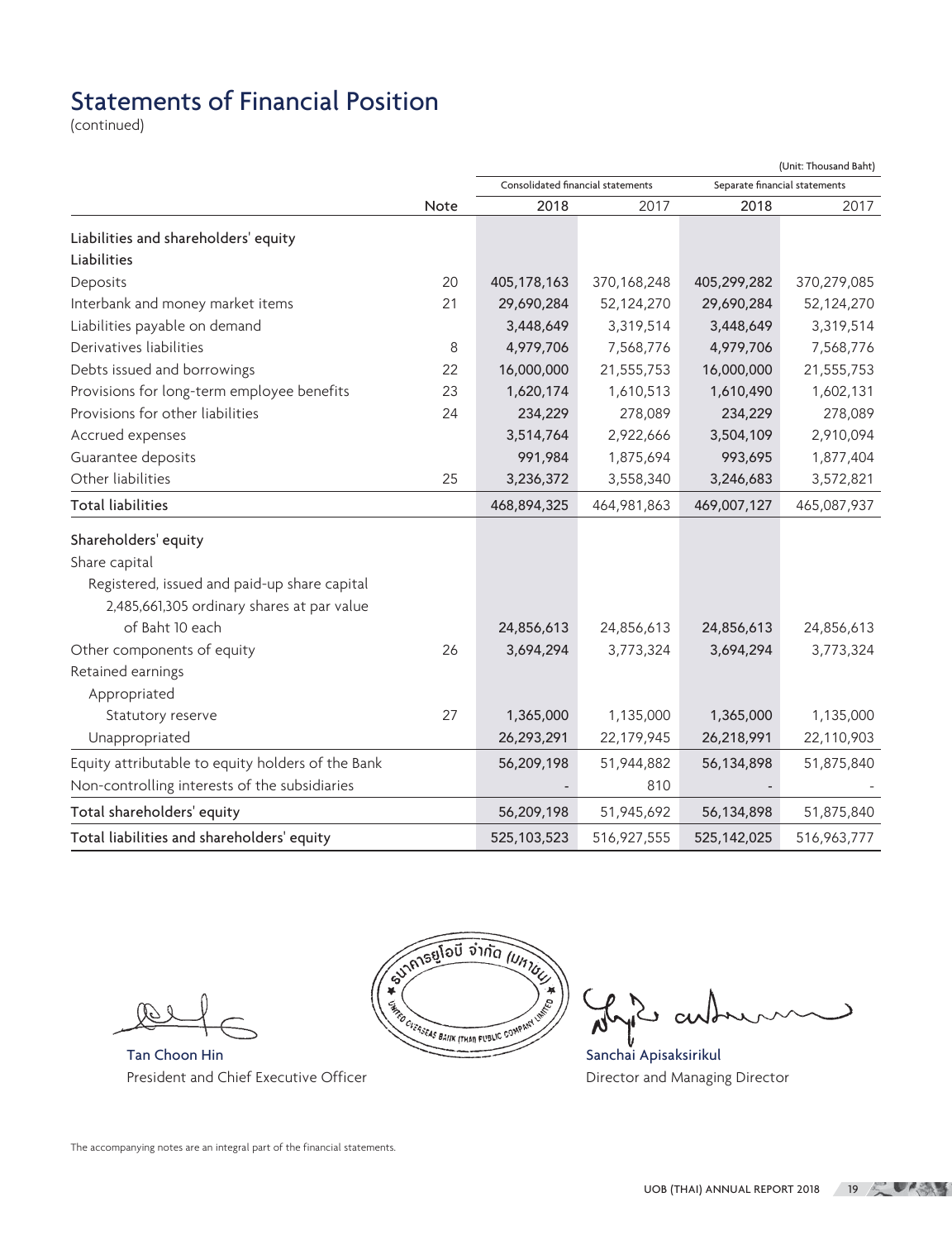# Statements of Comprehensive Income

For the years ended 31 December 2018 and 2017

|                                                        |      |                                   |            |                               | (Unit: Thousand Baht) |
|--------------------------------------------------------|------|-----------------------------------|------------|-------------------------------|-----------------------|
|                                                        |      | Consolidated financial statements |            | Separate financial statements |                       |
|                                                        | Note | 2018                              | 2017       | 2018                          | 2017                  |
| Profit or loss:                                        |      |                                   |            |                               |                       |
| Continuing operations                                  |      |                                   |            |                               |                       |
| Interest income                                        | 38   | 22,394,108                        | 20,873,667 | 22,394,108                    | 20,873,667            |
| Interest expenses                                      | 39   | 8,024,323                         | 7,278,716  | 8,024,998                     | 7,280,530             |
| Net interest income                                    |      | 14,369,785                        | 13,594,951 | 14,369,110                    | 13,593,137            |
| Fees and service income                                |      | 4,209,336                         | 3,915,462  | 4,209,336                     | 3,915,462             |
| Fees and service expenses                              |      | 715,579                           | 638,344    | 887,840                       | 803,577               |
| Net fees and service income                            | 40   | 3,493,757                         | 3,277,118  | 3,321,496                     | 3,111,885             |
| Net gains on trading and foreign exchange transactions | 41   | 918,330                           | 572,186    | 918,330                       | 572,186               |
| Net gains on investments                               | 42   | 39,379                            | 314,779    | 39,379                        | 309,779               |
| Dividend income                                        |      | 5,488                             | 10,262     | 50,488                        | 30,262                |
| Gain on disposals of non-performing loans              |      |                                   | 118,350    |                               | 118,350               |
| Other operating income                                 |      | 477,704                           | 346,362    | 491,460                       | 361,522               |
| Total operating income                                 |      | 19,304,443                        | 18,234,008 | 19,190,263                    | 18,097,121            |
| Operating expenses                                     |      |                                   |            |                               |                       |
| Employee's expenses                                    |      | 5,761,885                         | 5,119,051  | 5,688,522                     | 5,045,880             |
| Directors' remunerations                               |      | 10,329                            | 9,288      | 10,329                        | 9,288                 |
| Premises and equipment expenses                        |      | 1,362,569                         | 1,583,896  | 1,357,173                     | 1,576,793             |
| Taxes and duties                                       |      | 778,693                           | 739,382    | 778,517                       | 739,222               |
| Data processing charges                                |      | 723,810                           | 671,693    | 723,810                       | 671,693               |
| Other operating expenses                               |      | 2,511,599                         | 2,308,217  | 2,495,372                     | 2,291,503             |
| Total operating expenses                               |      | 11,148,885                        | 10,431,527 | 11,053,723                    | 10,334,379            |
| Bad debts, doubtful accounts and impairment losses     | 43   | 2,808,719                         | 3,399,971  | 2,808,719                     | 3,399,971             |
| Profits from operation before income tax expenses      |      | 5,346,839                         | 4,402,510  | 5,327,821                     | 4,362,771             |
| Income tax expenses                                    | 16.2 | 1,020,955                         | 872,599    | 1,008,481                     | 862,372               |
| Profits for the years from continuing operations       |      | 4,325,884                         | 3,529,911  | 4,319,340                     | 3,500,399             |
| Discontinued operations                                |      |                                   |            |                               |                       |
| Loss for the years from discontinued                   |      |                                   |            |                               |                       |
| operations - net of income tax expenses                | 17   |                                   | (4, 571)   |                               |                       |
| Profits for the years                                  |      | 4,325,884                         | 3,525,340  | 4,319,340                     | 3,500,399             |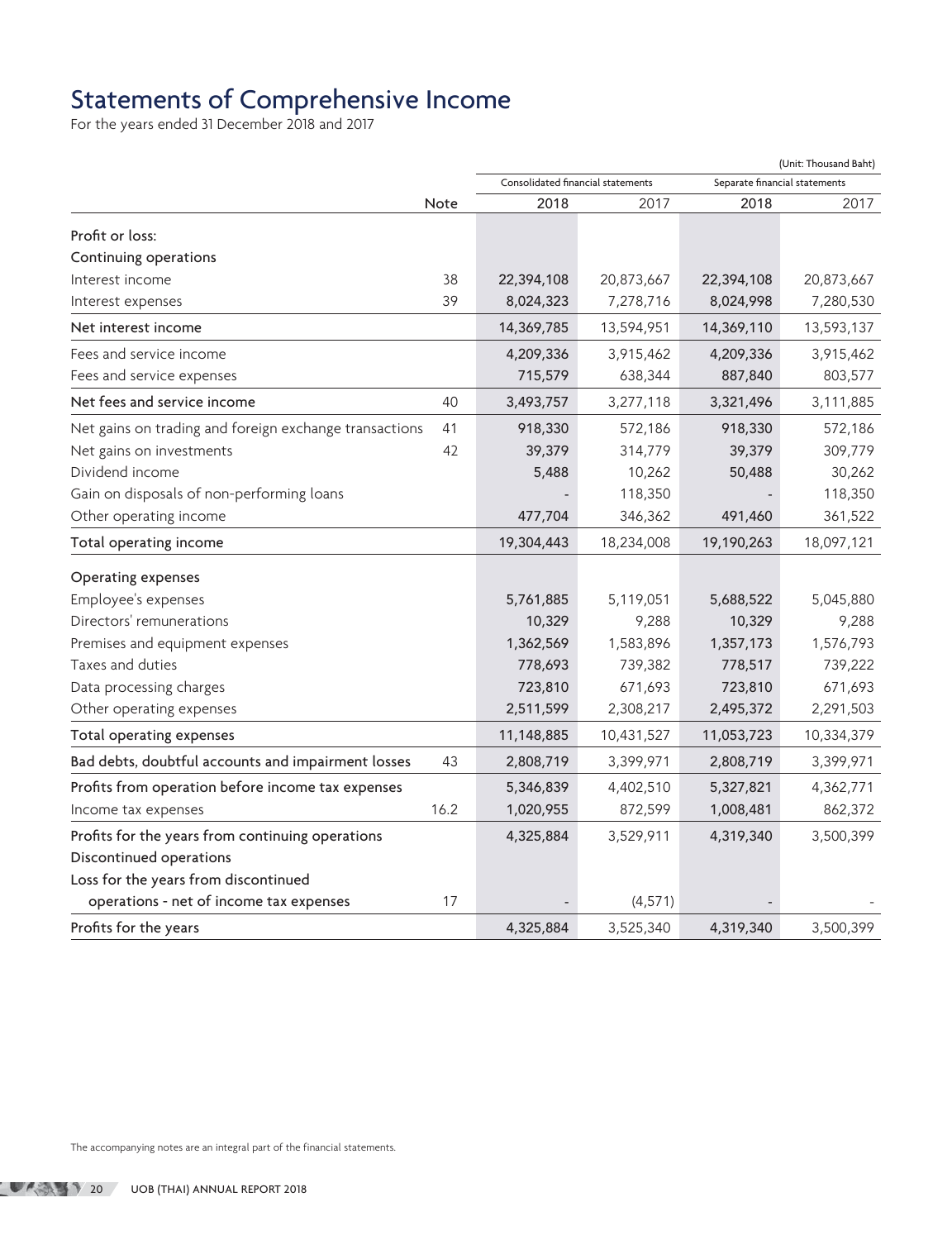# Statements of Comprehensive Income

(continued)

|                                                                 |                                   |           |                               | (Unit: Thousand Baht) |
|-----------------------------------------------------------------|-----------------------------------|-----------|-------------------------------|-----------------------|
|                                                                 | Consolidated financial statements |           | Separate financial statements |                       |
| Note                                                            | 2018                              | 2017      | 2018                          | 2017                  |
| Other comprehensive income (loss)<br>44                         |                                   |           |                               |                       |
| Continuing operations                                           |                                   |           |                               |                       |
| Items to be recognised subsequently in profit or loss:          |                                   |           |                               |                       |
| Gains (losses) on revaluation of available-for-sale investments | (68, 181)                         | 27,602    | (68, 181)                     | 27,602                |
| Income tax revenue (expenses)                                   | 13,636                            | (5, 521)  | 13,636                        | (5, 521)              |
| Items to be recognised subsequently in profit or loss           |                                   |           |                               |                       |
| - net of income taxes                                           | (54, 545)                         | 22,081    | (54, 545)                     | 22,081                |
| Items not to be recognised subsequently in profit or loss:      |                                   |           |                               |                       |
| Actuarial losses on the defined benefit plans                   | (7, 927)                          | (1, 181)  | (7, 172)                      | (2,581)               |
| Income tax revenue                                              | 1,586                             | 236       | 1,435                         | 516                   |
| Items not to be recognised subsequently in profit or loss       |                                   |           |                               |                       |
| - net of income taxes                                           | (6, 341)                          | (945)     | (5,737)                       | (2,065)               |
| Total other comprehensive income (loss) for the years           |                                   |           |                               |                       |
| from continuing operations<br>16.3                              | (60, 886)                         | 21,136    | (60, 282)                     | 20,016                |
| Discontinued operations                                         |                                   |           |                               |                       |
| Other comprehensive income for the years                        |                                   |           |                               |                       |
| from discontinued operations<br>17                              |                                   |           |                               |                       |
| Total other comprehensive income for the years                  |                                   |           |                               |                       |
| from discontinued operations                                    |                                   |           |                               |                       |
| Total other comprehensive income (loss) for the years           | (60, 886)                         | 21,136    | (60, 282)                     | 20,016                |
| Total comprehensive income                                      |                                   |           |                               |                       |
| Total comprehensive income for the years from                   |                                   |           |                               |                       |
| continuing operations                                           | 4,264,998                         | 3,551,047 | 4,259,058                     | 3,520,415             |
| Total comprehensive loss for the years from                     |                                   |           |                               |                       |
| discontinued operations                                         |                                   | (4, 571)  |                               |                       |
| Total comprehensive income for the years                        | 4,264,998                         | 3,546,476 | 4,259,058                     | 3,520,415             |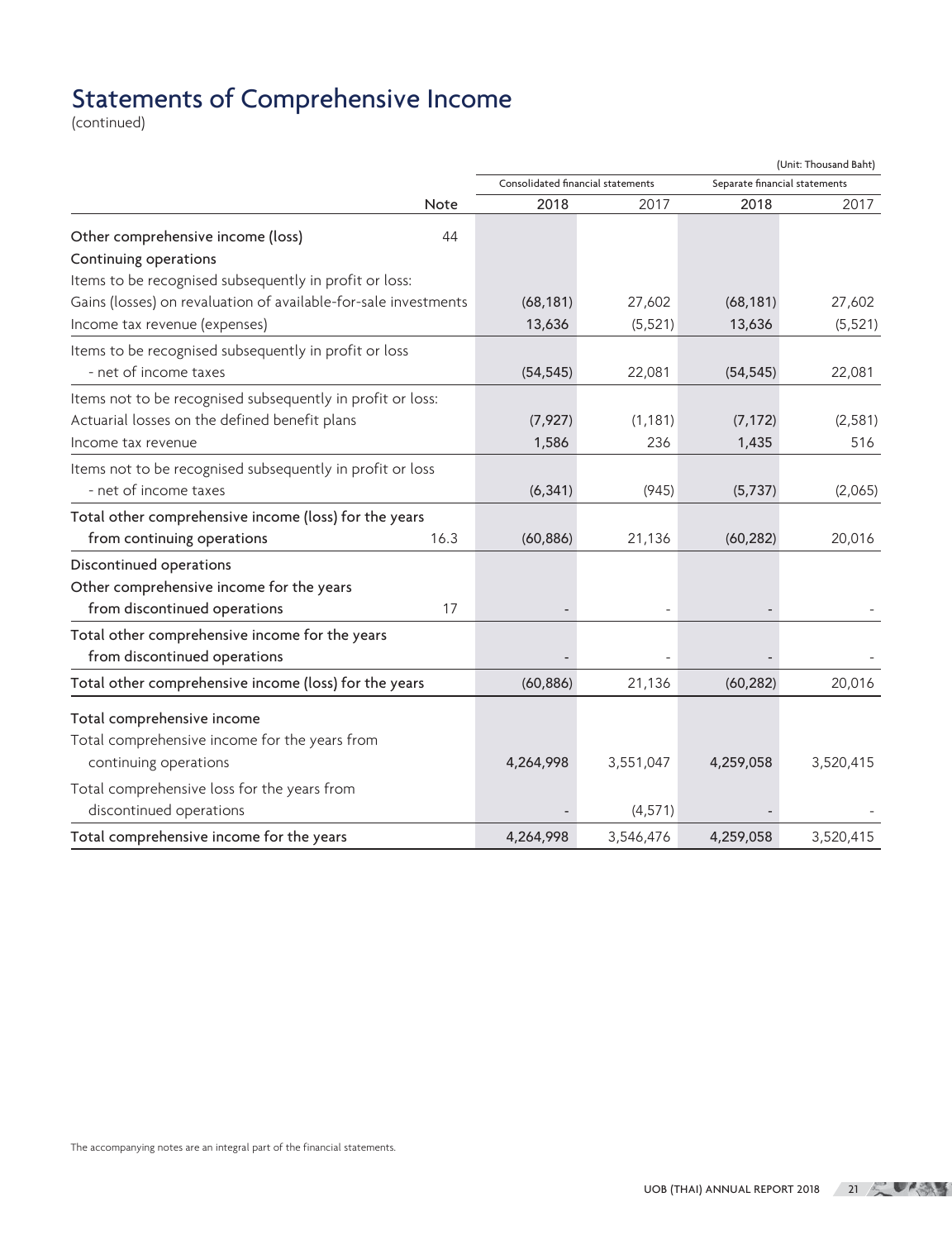# Statements of Comprehensive Income

(continued)

|                                                           |                                   |           |                               | (Unit: Thousand Baht) |
|-----------------------------------------------------------|-----------------------------------|-----------|-------------------------------|-----------------------|
|                                                           | Consolidated financial statements |           | Separate financial statements |                       |
| Note                                                      | 2018                              | 2017      | 2018                          | 2017                  |
| Profits for the years attributable to:                    |                                   |           |                               |                       |
| Equity holders of the Bank                                |                                   |           |                               |                       |
| Profits from continuing operations                        | 4,325,884                         | 3,529,911 | 4,319,340                     | 3,500,399             |
| Losses from discontinued operations                       |                                   | (3,580)   |                               |                       |
| Profits attributable to the Bank                          | 4,325,884                         | 3,526,331 | 4,319,340                     | 3,500,399             |
| Non-controlling interests of the subsidiaries             |                                   |           |                               |                       |
| Profits from continuing operations                        |                                   |           |                               |                       |
| Losses from discontinued operations                       |                                   | (991)     |                               |                       |
| Losses attributable to non-controlling interests of       |                                   |           |                               |                       |
| the subsidiaries                                          |                                   | (991)     |                               |                       |
|                                                           | 4,325,884                         | 3,525,340 |                               |                       |
| Total comprehensive income for the years attributable to: |                                   |           |                               |                       |
| Equity holders of the Bank                                |                                   |           |                               |                       |
| Total comprehensive income from continuing operations     | 4,264,998                         | 3,551,047 | 4,259,058                     | 3,520,415             |
| Total comprehensive loss from discontinued operations     |                                   | (3,580)   |                               |                       |
| Total comprehensive income attributable to the Bank       | 4,264,998                         | 3,547,467 | 4,259,058                     | 3,520,415             |
| Non-controlling interests of the subsidiaries             |                                   |           |                               |                       |
| Total comprehensive income from continuing operations     |                                   |           |                               |                       |
| Total comprehensive loss from discontinued operations     |                                   | (991)     |                               |                       |
| Total comprehensive loss attributable to non-controlling  |                                   |           |                               |                       |
| interests of the subsidiaries                             |                                   | (991)     |                               |                       |
|                                                           | 4,264,998                         | 3,546,476 |                               |                       |
| Earnings per share of equity holders of the Bank          |                                   |           |                               |                       |
| Basic earnings per share (Baht)<br>35                     |                                   |           |                               |                       |
| From continuing operations                                | 1.74                              | 1.42      | 1.74                          | 1.41                  |
| From discontinued operations                              |                                   |           |                               |                       |
|                                                           | 1.74                              | 1.42      | 1.74                          | 1.41                  |

President and Chief Executive Officer **Director and Managing Director** and Managing Director



 $\rightarrow$  $\alpha$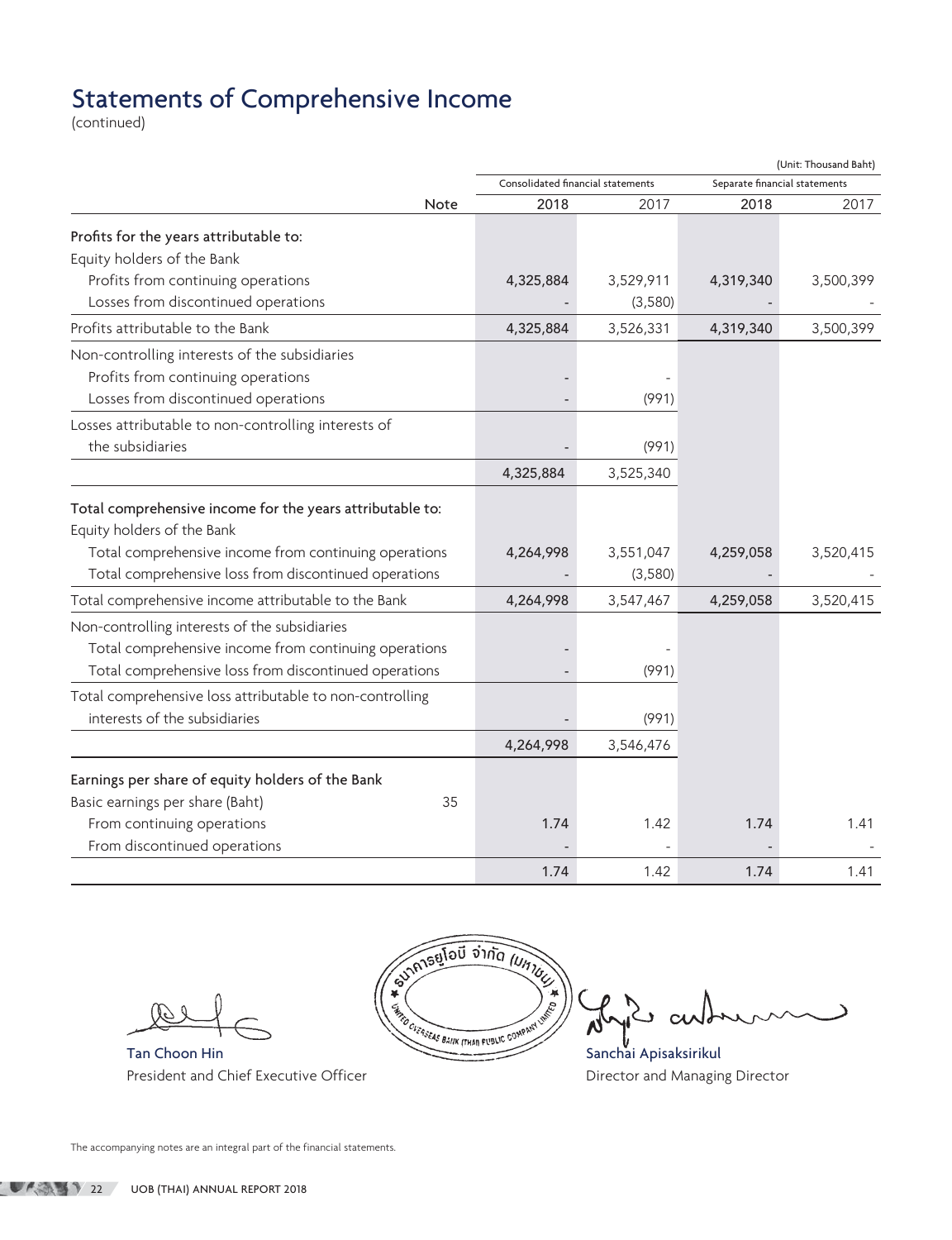| I<br><b>CANC</b><br>コンフン<br>Jupley<br>֧֓֜֕֜֜<br>$\mathfrak{c}$ |                                                                                         |
|----------------------------------------------------------------|-----------------------------------------------------------------------------------------|
| <b>FChanges in S</b><br>ノコワ<br>ر<br>م<br>Ě                     | 「こくい<br>)<br> <br>$\mathbf$<br>$\overline{(\}$<br>á<br>wears ended 315<br>ר<br>221<br>= |
| <b>SASH</b><br>ļ                                               | j                                                                                       |

|                                                                               |               |                            |             |                                                   |                                   |                 |                  | (Unit: Thousand Baht) |
|-------------------------------------------------------------------------------|---------------|----------------------------|-------------|---------------------------------------------------|-----------------------------------|-----------------|------------------|-----------------------|
|                                                                               |               |                            |             |                                                   | Consolidated financial statements |                 |                  |                       |
|                                                                               |               |                            |             | Equity attributable to equity holders of the Bank |                                   |                 |                  |                       |
|                                                                               |               | Other components of equity |             |                                                   | Retained earnings                 | Total equity    |                  |                       |
|                                                                               | <b>Issued</b> | Revaluation                | Revaluation | Appropriated-                                     |                                   | attributable to | Non-controlling  |                       |
|                                                                               | and paid-up   | surplus on                 | surplus on  | Statutory                                         |                                   | equity holders  | interests of the |                       |
|                                                                               | share capital | assets                     | investments | reserve                                           | Unappropriated                    | of the Bank     | subsidiaries     | Total                 |
| Beginning balance as of 1 January 2017                                        | 24,856,613    | 3,748,149                  | 98,317      | 955,000                                           | 18,738,916                        | 48,396,995      | 38,301           | 48,435,296            |
| Decrease due to disposal and amortisation of                                  |               |                            |             |                                                   |                                   |                 |                  |                       |
| revaluation surplus on assets                                                 | $\mathbf{I}$  | (95, 223)                  |             |                                                   | 95,643                            | 420             |                  | 420                   |
| Profit (loss) for the year                                                    |               |                            |             |                                                   | 3,526,331                         | 3,526,331       | (991)            | 3,525,340             |
| Other comprehensive income (loss) for the year                                |               |                            | 22,081      |                                                   | (945)                             | 21,136          |                  | 21,136                |
| Total comprehensive income (loss) for the year                                |               |                            | 22,081      |                                                   | 3,525,386                         | 3,547,467       | (991)            | 3,546,476             |
| Decrease in non-controlling interests of the subsidiaries                     |               |                            |             |                                                   |                                   |                 | (36, 500)        | (36, 500)             |
| Appropriated retained earnings to be statutory reserve                        |               |                            |             | 180,000                                           | (180,000)                         |                 |                  |                       |
| Ending balance as of 31 December 2017                                         | 24,856,613    | 3,652,926                  | 120,398     | 1,135,000                                         | 22,179,945                        | 51,944,882      | 810              | 51,945,692            |
| Beginning balance as of 1 January 2018                                        | 24,856,613    | 3,652,926                  | 120,398     | 1,135,000                                         | 22,179,945                        | 51,944,882      | 810              | 51,945,692            |
| Decrease due to disposal and amortisation of<br>revaluation surplus on assets |               | (24, 485)                  |             | ı                                                 | 24,485                            | ٠               |                  |                       |
| Profit for the year                                                           |               |                            | J,          | $\overline{\phantom{a}}$                          | 4,325,884                         | 4,325,884       |                  | 4,325,884             |
| Other comprehensive loss for the year                                         |               |                            | (54, 545)   | I.                                                | (6, 341)                          | (60, 886)       | 1                | (60, 886)             |
| Total comprehensive income (loss) for the year                                |               |                            | (54,545)    |                                                   | 4,319,543                         | 4,264,998       |                  | 4,264,998             |
| Decrease in non-controlling interests of the subsidiary                       |               |                            |             |                                                   | (682)                             | (682)           | (810)            | (1,492)               |
| Appropriated retained earnings to be statutory reserve                        |               |                            |             | 230,000                                           | (230,000)                         |                 |                  |                       |
| Ending balance as of 31 December 2018                                         | 24,856,613    | 3,628,441                  | 65,853      | 1,365,000                                         | 26,293,291                        | 56,209,198      |                  | 56,209,198            |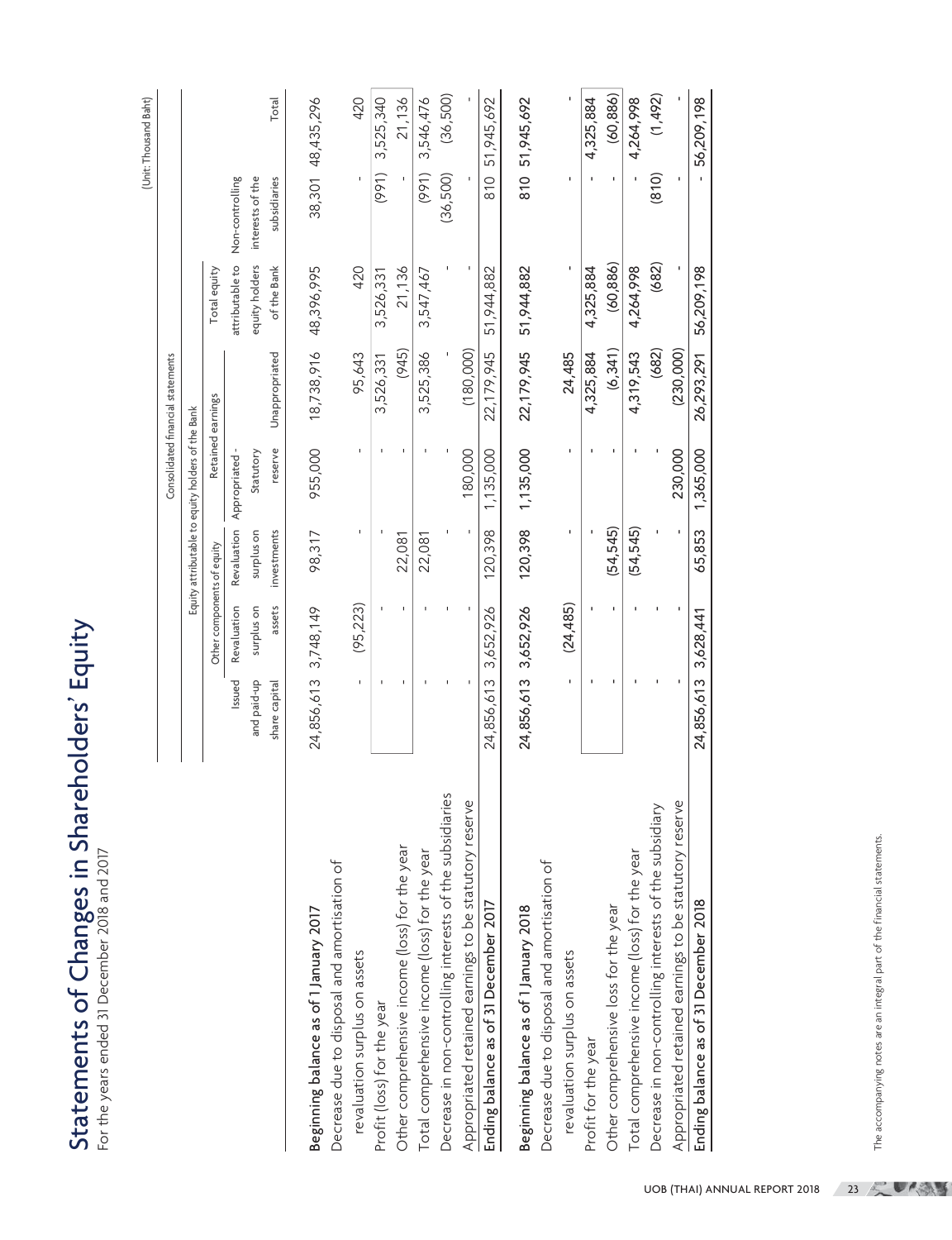| J<br>֖֦֧֦֦֦֧֦֦֦֦֦֦֦֦֦֧֦֧֦֧֦֧֦֦֧֝֟֝֝֝֝֝<br>֧֝֜ <b>֞</b> ֧֓׆<br>)<br> <br> <br>האמאר |   |
|------------------------------------------------------------------------------------|---|
| t<br>hanges in :                                                                   |   |
| j<br>۔<br>د<br>ディーク くろん キャッシュ<br>りりろ                                               | S |

| (continued)<br>24                                                              | Statements of Changes in Shareholders' Equity                                 |               |                            |                               |                   |                |                       |
|--------------------------------------------------------------------------------|-------------------------------------------------------------------------------|---------------|----------------------------|-------------------------------|-------------------|----------------|-----------------------|
|                                                                                |                                                                               |               |                            |                               |                   |                | (Unit: Thousand Baht) |
|                                                                                |                                                                               |               |                            | Separate financial statements |                   |                |                       |
|                                                                                |                                                                               |               | Other components of equity |                               | Retained earnings |                |                       |
|                                                                                |                                                                               | Issued        | Revaluation                | Revaluation                   | Appropriated -    |                |                       |
|                                                                                |                                                                               | and paid-up   | surplus on                 | surplus on                    | Statutory         |                |                       |
|                                                                                |                                                                               | share capital | assets                     | investments                   | reserve           | Unappropriated | <b>Total</b>          |
| Beginning balance as of 1 January 2017<br><b>UOB (THAI) ANNUAL REPORT 2018</b> |                                                                               | 24,856,613    | 3,748,149                  | 98,317                        | 955,000           | 18,696,926     | 48,355,005            |
|                                                                                | Decrease due to disposal and amortisation of revaluation surplus on assets    |               | (95, 223)                  |                               |                   | 95,643         | 420                   |
| Profit for the year                                                            |                                                                               |               |                            |                               |                   | 3,500,399      | 3,500,399             |
| Other comprehensive income (loss) for the year                                 |                                                                               |               |                            | 22,081                        |                   | (2,065)        | 20,016                |
| Total comprehensive income for the year                                        |                                                                               |               |                            | 22,081                        |                   | 3,498,334      | 3,520,415             |
|                                                                                | Appropriated retained earnings to be statutory reserve                        |               |                            |                               | 180,000           | (180,000)      |                       |
| Ending balance as of 31 December 2017                                          |                                                                               | 24,856,613    | 3,652,926                  | 120,398                       | 1,135,000         | 22,110,903     | 51,875,840            |
| Beginning balance as of 1 January 2018                                         |                                                                               | 24,856,613    | 3,652,926                  | 120,398                       | 1,135,000         | 22,110,903     | 51,875,840            |
|                                                                                | surplus on assets<br>Decrease due to disposal and amortisation of revaluation |               | (24, 485)                  |                               |                   | 24,485         |                       |
| Profit for the year                                                            |                                                                               |               |                            |                               |                   | 4,319,340      | 4,319,340             |
| Other comprehensive loss for the year                                          |                                                                               |               |                            | (54, 545)                     |                   | (5,737)        | (60, 282)             |
| Total comprehensive income (loss) for the year                                 |                                                                               |               |                            | (54, 545)                     |                   | 4,313,603      | 4,259,058             |
|                                                                                | Appropriated retained earnings to be statutory reserve                        |               |                            |                               | 230,000           | (230,000)      |                       |
| Ending balance as of 31 December 2018                                          |                                                                               | 24,856,613    | 3,628,441                  | 65,853                        | 1,365,000         | 26,218,991     | 56,134,898            |

 $\bigotimes_{\text{Tan} \text{Choon Him}}$ 

President and Chief Executive Officer



**Compte de la proporcion de la principale de la proporcion de la proporcion de la procesa de la procesa de la procesa de la procesa de la procesa de la procesa de la procesa de la procesa de la procesa de la procesa de la** 

The accompanying notes are an integral part of the financial statements. The accompanying notes are an integral part of the financial statements.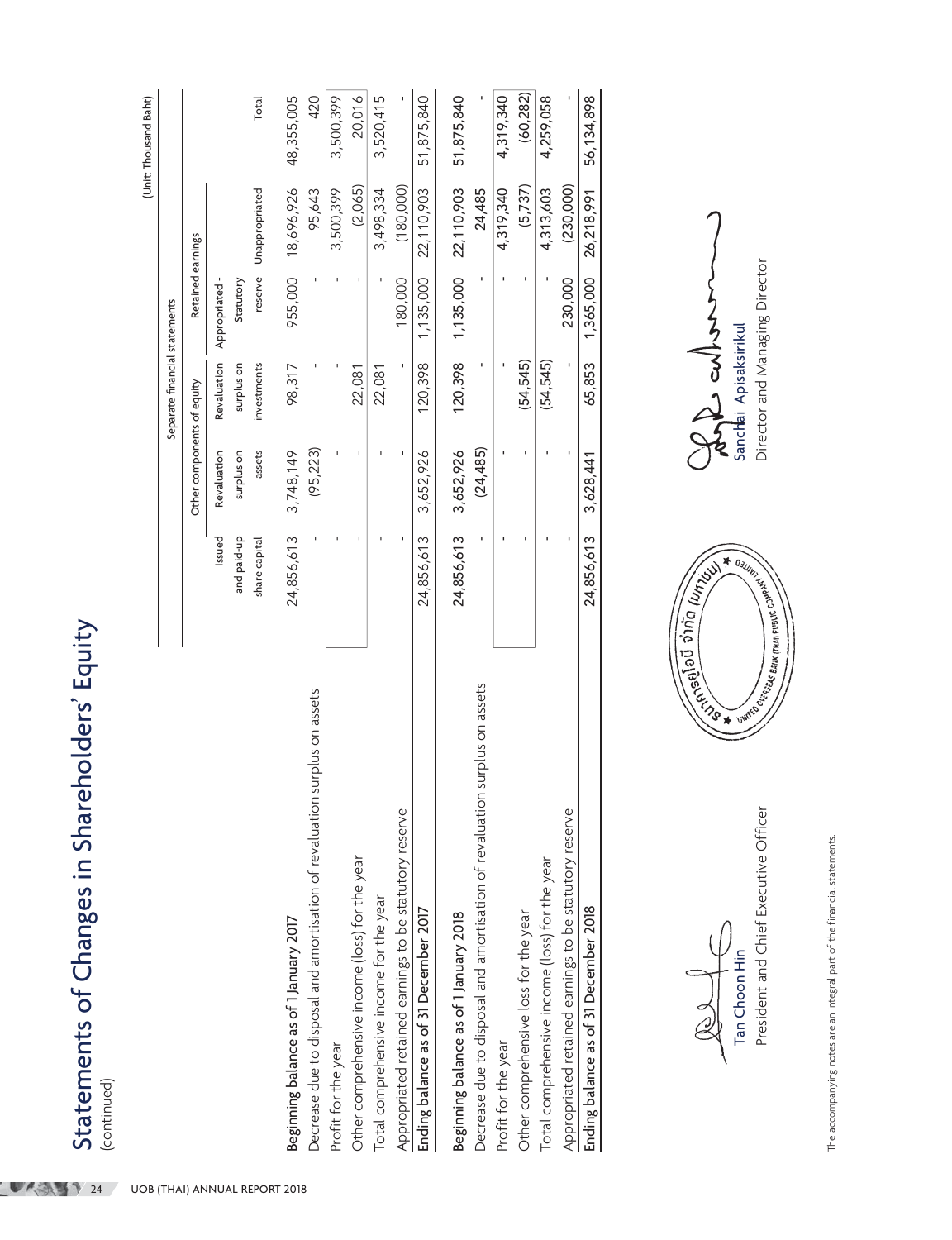# Statements of Cash Flows

For the years ended 31 December 2018 and 2017

(Unit: Thousand Baht)

|                                                                | Consolidated financial statements |                | Separate financial statements |                |
|----------------------------------------------------------------|-----------------------------------|----------------|-------------------------------|----------------|
|                                                                | 2018                              | 2017           | 2018                          | 2017           |
| Cash flows from operating activities                           |                                   |                |                               |                |
| Profits before income tax expenses from continuing operations  | 5,346,839                         | 4,402,510      | 5,327,821                     | 4,362,771      |
| Losses before income tax expenses from discontinued operations |                                   | (4, 317)       |                               |                |
| Profits before income tax expenses                             | 5,346,839                         | 4,398,193      | 5,327,821                     | 4,362,771      |
| Adjustments to reconcile profits from operation before         |                                   |                |                               |                |
| income tax expenses to net cash provided by (paid from)        |                                   |                |                               |                |
| operating activities:                                          |                                   |                |                               |                |
| Depreciation                                                   | 423,536                           | 671,233        | 421,465                       | 667,356        |
| Amortisation and losses on assets written off                  | 213,645                           | 248,429        | 212,110                       | 246,816        |
| Unrealised gains on revaluation of trading investments         | (383)                             | (3, 216)       | (383)                         | (3, 216)       |
| Reversal on impairment losses on investments                   |                                   | (7,091)        |                               | (2,091)        |
| Bad debts, doubtful accounts and impairment losses             | 2,510,952                         | 2,678,872      | 2,510,952                     | 2,678,872      |
| Reversal on impairment losses on properties foreclosed         |                                   |                |                               |                |
| and other assets                                               | (4,570)                           | (3, 240)       | (4,570)                       | (3, 240)       |
| Gains on disposals of investments                              | (39, 379)                         | (307, 687)     | (39, 379)                     | (307, 687)     |
| Gains on disposals of premises and equipment                   | (2, 518)                          | (18, 792)      | (2, 518)                      | (17, 718)      |
| (Gains) losses on exchange                                     | 1,475,277                         | (153, 384)     | 1,475,277                     | (153, 384)     |
| (Increase) decrease in accrued other income                    | (27, 869)                         | 18,660         | (27, 869)                     | 18,706         |
| Increase in provisions for long-term employee benefits         | 158,847                           | 155,081        | 158,049                       | 155,533        |
| Decrease in provisions for other liabilities                   | (43, 860)                         | (33, 345)      | (43, 860)                     | (33, 345)      |
| Increase in accrued other expenses                             | 449,248                           | 307,371        | 451,052                       | 309,645        |
| Net interest income                                            | (14, 369, 785)                    | (13, 594, 951) | (14, 369, 110)                | (13, 593, 137) |
| Dividend income                                                | (5, 488)                          | (10, 262)      | (50, 488)                     | (30, 262)      |
| Cash received on interest income                               | 22,189,964                        | 20,753,696     | 22,189,964                    | 20,753,696     |
| Cash received on dividend income                               | 5,488                             | 10,262         | 5,488                         | 10,262         |
| Cash paid on interest expenses                                 | (8, 134, 152)                     | (7, 257, 285)  | (8, 134, 827)                 | (7, 259, 433)  |
| Cash paid on income taxes                                      | (901, 326)                        | (873, 243)     | (888, 825)                    | (867, 173)     |
| Income from operating activities before changes in operating   |                                   |                |                               |                |
| assets and liabilities                                         | 9,244,466                         | 6,979,301      | 9,190,349                     | 6,932,971      |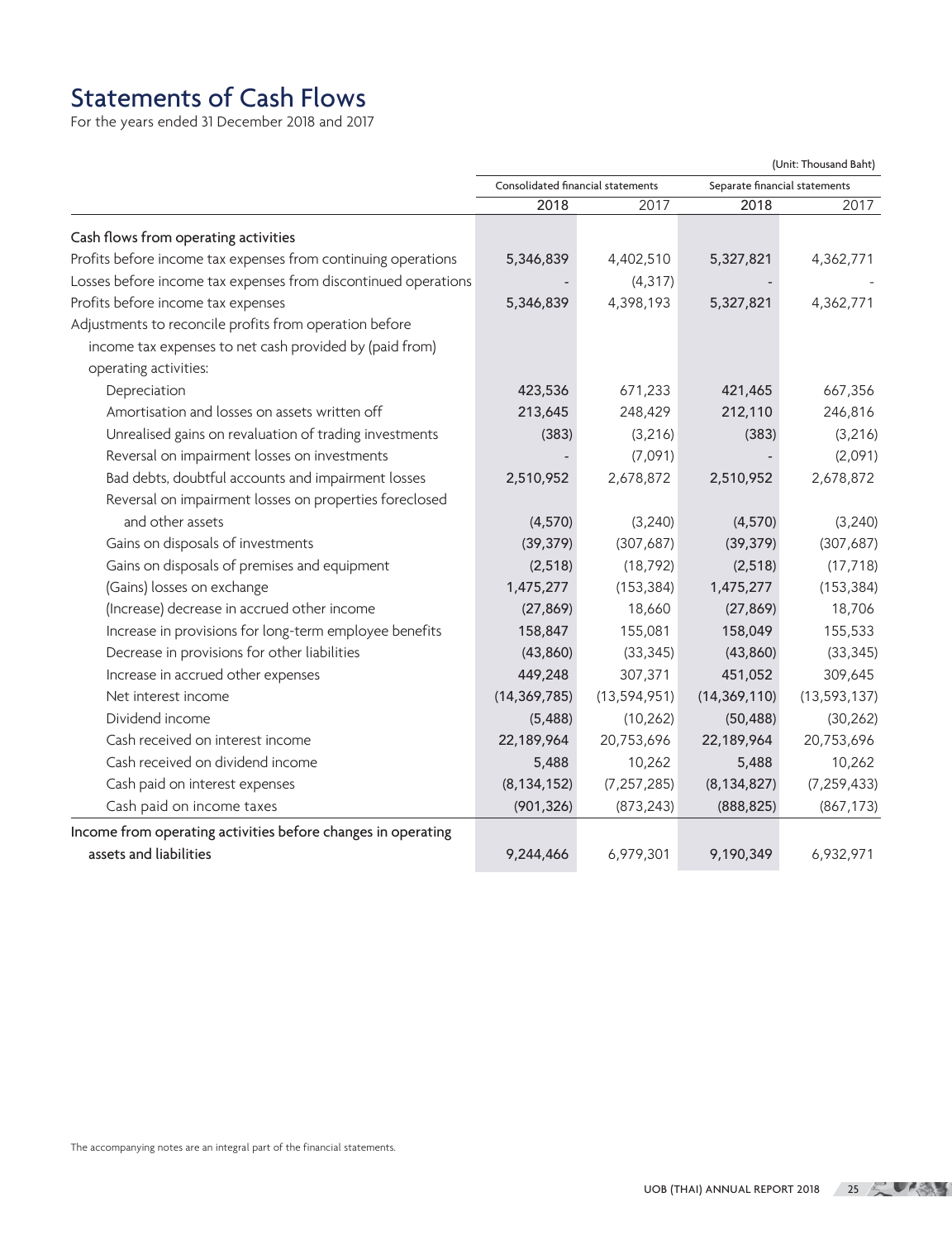# Statements of Cash Flows

(continued)

|                                                     |                                   |                 |                               | (Unit: Thousand Baht) |
|-----------------------------------------------------|-----------------------------------|-----------------|-------------------------------|-----------------------|
|                                                     | Consolidated financial statements |                 | Separate financial statements |                       |
|                                                     | 2018                              | 2017            | 2018                          | 2017                  |
| (Increase) decrease in operating assets             |                                   |                 |                               |                       |
| Interbank and money market items                    | 29,675,869                        | (50,027,441)    | 29,675,869                    | (50,027,478)          |
| Trading investments                                 | 10,493,886                        | (8, 555, 064)   | 10,493,886                    | (8, 555, 064)         |
| Investments in subsidiary                           | (1,750)                           |                 |                               |                       |
| Derivatives assets                                  | 6,167,571                         | 7,704,308       | 6,167,571                     | 7,704,308             |
| Loans to customers                                  | (34, 845, 086)                    | (33,969,178)    | (34, 845, 086)                | (33,969,178)          |
| Properties foreclosed                               | 115,314                           | 198,038         | 115,314                       | 198,038               |
| Other assets                                        | 1,215,255                         | 2,213,026       | 1,214,249                     | 2,193,085             |
| Increase (decrease) in operating liabilities        |                                   |                 |                               |                       |
| Deposits                                            | 35,013,894                        | 46,503,419      | 35,024,177                    | 46,392,834            |
| Interbank and money market items                    | (23,941,618)                      | 15,282,056      | (23,941,618)                  | 15,282,056            |
| Liabilities payable on demand                       | 129,298                           | 246,653         | 129,298                       | 246,653               |
| Derivatives liabilities                             | (5,989,570)                       | (7,827,679)     | (5,989,570)                   | (7,827,679)           |
| Provisions for long-term employee benefits          | (156, 862)                        | (117, 840)      | (156, 862)                    | (117, 840)            |
| Other liabilities                                   | (1,096,522)                       | (972, 871)      | (1, 100, 693)                 | (970, 016)            |
| Net cash provided by (used in) operating activities | 26,024,145                        | (22, 343, 272)  | 25,976,884                    | (22, 517, 310)        |
| Cash flows from investing activities                |                                   |                 |                               |                       |
| Proceeds from sales of investments                  | 117,243,976                       | 148,964,187     | 117,243,976                   | 148,964,187           |
| Cash paid for investments                           | (137, 352, 660)                   | (129, 368, 471) | (137, 352, 660)               | (129, 368, 471)       |
| Dividend received from subsidiary                   |                                   |                 | 45,000                        | 20,000                |
| Cash received from liquidation of a subsidiary      |                                   |                 |                               | 109,500               |
| Non-controlling interests of the subsidiary         | (1, 491)                          | (36, 500)       |                               |                       |
| Proceeds from sales of premises and equipment       | 2,518                             | 18,840          | 2,518                         | 17,724                |
| Purchases of premises and equipment                 | (506, 845)                        | (980, 624)      | (506, 075)                    | (971, 470)            |
| Purchases of other intangible assets                | (194, 698)                        | (261, 093)      | (194, 698)                    | (261, 093)            |
| Net cash provided by (used in) investing activities | (20, 809, 200)                    | 18,336,339      | (20, 761, 939)                | 18,510,377            |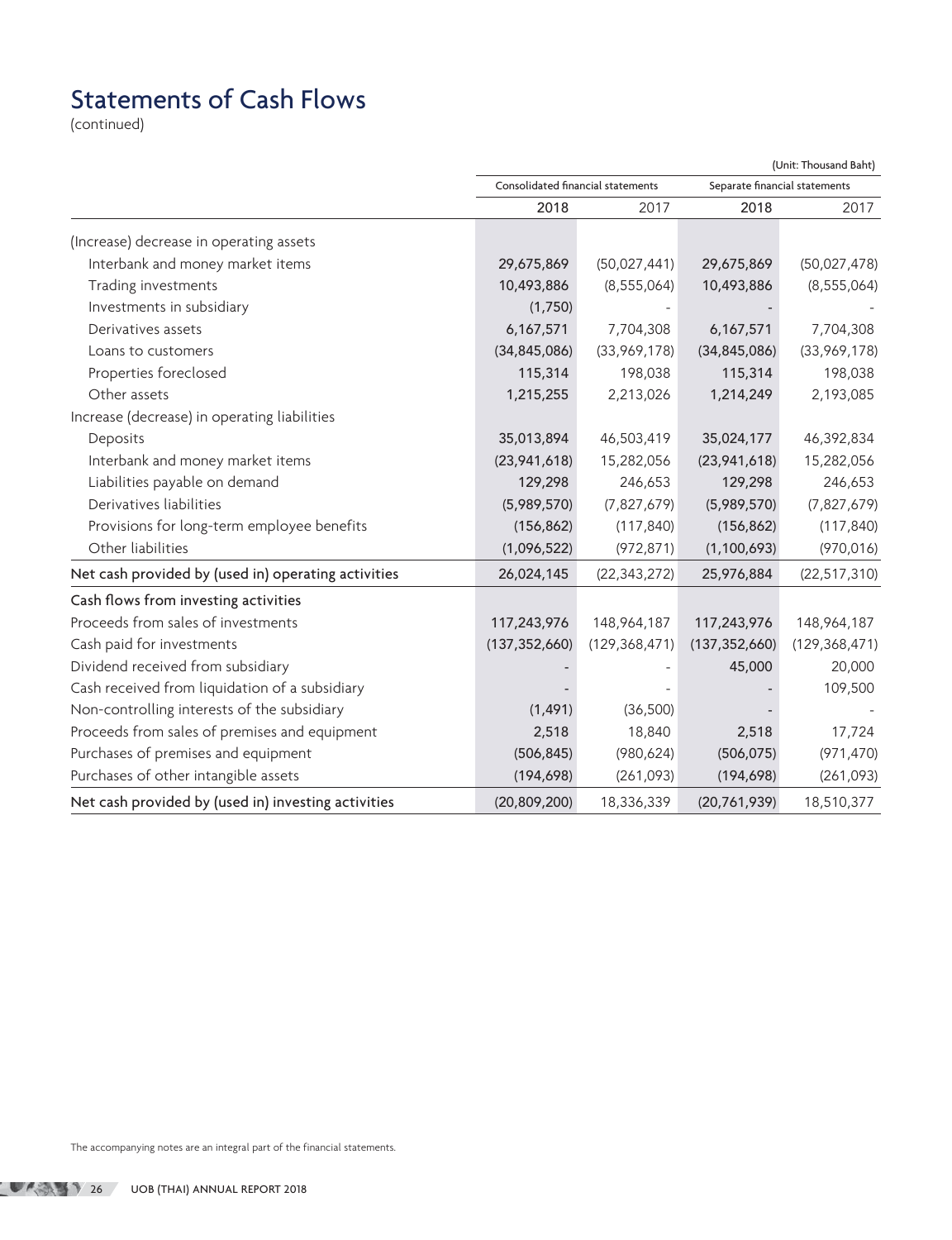# Statements of Cash Flows

(continued)

|                                                                                                                                    |                                   |             |                               | (Unit: Thousand Baht) |
|------------------------------------------------------------------------------------------------------------------------------------|-----------------------------------|-------------|-------------------------------|-----------------------|
|                                                                                                                                    | Consolidated financial statements |             | Separate financial statements |                       |
|                                                                                                                                    | 2018                              | 2017        | 2018                          | 2017                  |
| Cash flows from financing activities                                                                                               |                                   |             |                               |                       |
| Cash received on long-term debts issued and borrowings                                                                             |                                   | 6,000,000   |                               | 6,000,000             |
| Cash paid on long-term debts issued and borrowings                                                                                 | (5,298,900)                       | (2,500,000) | (5,298,900)                   | (2,500,000)           |
| Net cash provided by (used in) financing activities                                                                                | (5,298,900)                       | 3,500,000   | (5,298,900)                   | 3,500,000             |
| Net decrease in cash and cash equivalents                                                                                          | (83,955)                          | (506, 933)  | (83,955)                      | (506, 933)            |
| Cash and cash equivalents as at 1 January                                                                                          | 4,681,785                         | 5,188,718   | 4,681,785                     | 5,188,718             |
| Cash and cash equivalents as at 31 December                                                                                        | 4,597,830                         | 4,681,785   | 4,597,830                     | 4,681,785             |
| Supplemental disclosures of cash flows information<br>Non-cash items:<br>Properties foreclosed in settlement of loans to customers | 60,719                            | 59,634      | 60,719                        | 59,634                |
|                                                                                                                                    |                                   |             |                               |                       |



President and Chief Executive Officer Director and Managing Director and Managing Director



 $\overrightarrow{ }$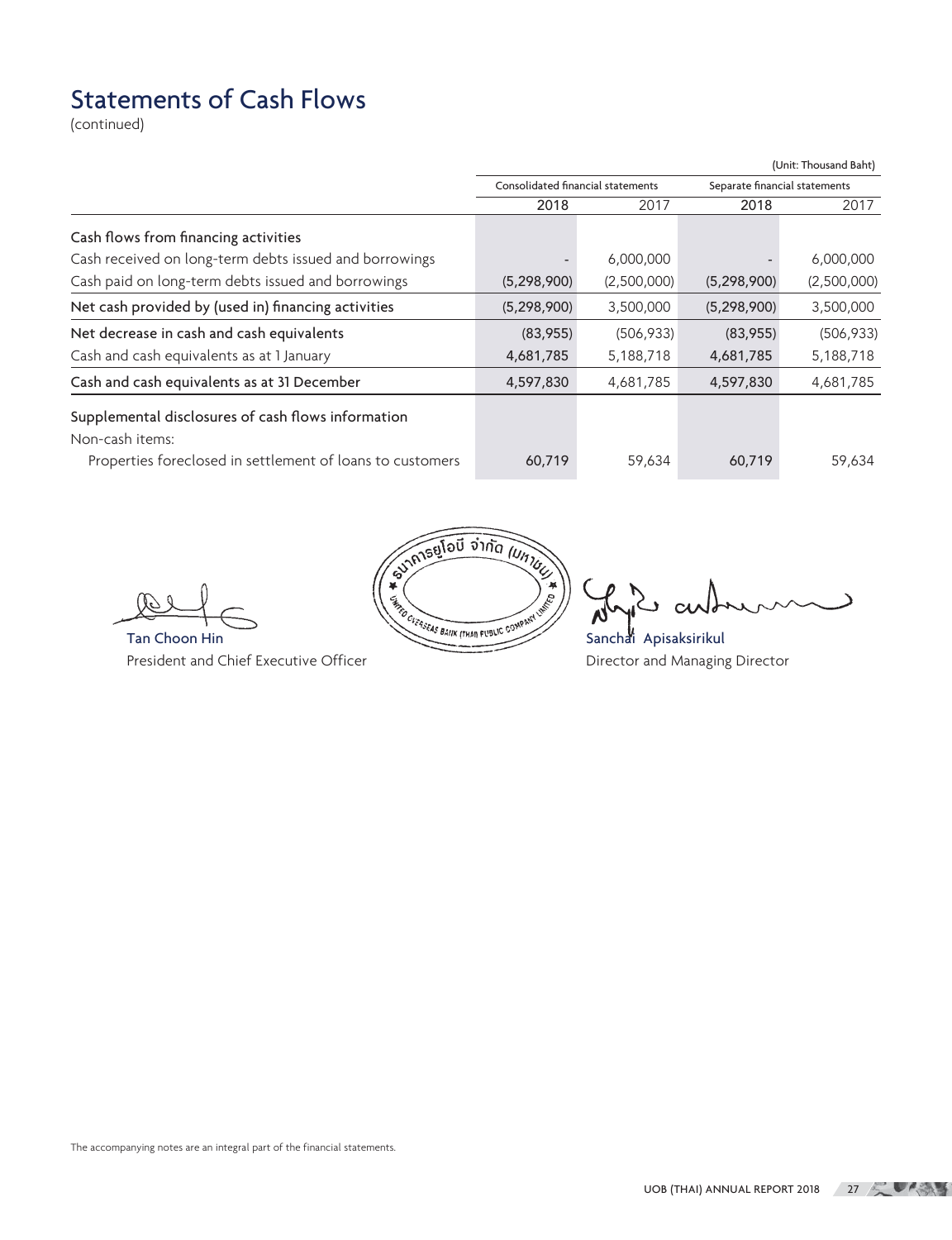For the years ended 31 December 2018 and 2017

## 1. Corporate information

 United Overseas Bank (Thai) Public Company Limited ("the Bank") was public company incorporated under Thai law and domiciled in Thailand. The Bank has been operated mainly commercial banking business and its registered office is located at No. 191 South Sathon Road, Sathon District, Bangkok. As at 31 December 2018, the Bank conducts its business through a network of 154 branches throughout all regions in Thailand (31 December 2017: 154 branches). Its major shareholder is United Overseas Bank Limited, a company registered in Singapore.

 Subsidiary was incorporated as limited company under Thai law and have been operating its business in Thailand. Its principal business is debt collection services.

## 2. Basis of preparation of financial statements

### 2.1 Basis of preparation of financial statements

 The financial statements for the year ended 31 December 2018 have been prepared in accordance with Thai Financial Reporting Standards enunciated under the Accounting Professions Act B.E. 2547 and with reference to the principles stipulated by the Bank of Thailand ("BOT") and the presentation of the financial statements has been made in compliance with BOT's Notification regarding "Preparation and Announcement of Financial Statements of Commercial Banks and Parent Companies of Financial Holding Groups", dated 4 December 2015.

 The financial statements have been prepared on a historical cost basis except otherwise disclosed in Note 4 to the financial statements regarding a summary of significant accounting policies.

 The financial statements in Thai language are the official statutory financial statements of the Bank. The financial statements in English language have been translated from such financial statements in Thai language.

### 2.2 Basis of consolidation

(a) These consolidated financial statements include the financial statements of the Bank and the following subsidiaries:

| Company name           | <b>Business type</b>        | Country of<br>registration | Percentage<br>of shares held<br>by the Bank as at<br>31 December |             | Percentage of total<br>assets included in<br>consolidated assets as at<br>31 December |       | Percentage of profits<br>included in consolidated<br>profits for the years ended<br>31 December |                 |
|------------------------|-----------------------------|----------------------------|------------------------------------------------------------------|-------------|---------------------------------------------------------------------------------------|-------|-------------------------------------------------------------------------------------------------|-----------------|
|                        |                             |                            |                                                                  |             |                                                                                       |       |                                                                                                 |                 |
|                        |                             |                            | <b>UOB Bullion and Futures</b><br>(Thai) Co., Ltd.               | Liquidation | Thailand                                                                              | 75.00 | 75.00                                                                                           | $\cdot^{\star}$ |
| UOB Services Co., Ltd. | Debt Collection<br>Services | Thailand                   | 99.99                                                            | 99.99       | $\overline{\phantom{a}}$                                                              |       |                                                                                                 |                 |

 \* The consolidated financial statements for the year ended 31 December 2018 excluded the financial statements of a subsidiary company, UOB Bullion and Futures (Thai) Co., Ltd.

 UOB Bullion and Futures (Thai) Co., Ltd., (a subsidiary) registered the dissolution of the business with the Ministry of Commerce on 20 November 2017. The consolidated financial statements for the year ended 31 December 2017 included the operating results of UOB Bullion and Futures (Thai) Co., Ltd. for the year then ended. The Bank separately presented the operating results of the subsidiary under the line item of "Loss for the year from discontinued operation - net of income taxes" in the consolidate statements of comprehensive income for the year ended 31 December 2017. Details were as disclosed in Note 17 to the financial statements.

 The consolidated financial statements for the year ended 31 December 2018 excluded the financial statements of UOB Bullion and Futures (Thai) Co., Ltd., which registered its dissolution with the Ministry of Commerce in the year 2017, as described in the above paragraph, and is in the process of being liquidated. The Management believes that the financial statements as prepared by the management of that subsidiary for the year ended 31 December 2018 are immaterial, with the subsidiary presenting total assets as at 31 December 2018 of Baht 3 million, shareholders' equity of Baht 3 million and loss from operations for the year ended 31 December 2018 of Baht 0.01 million.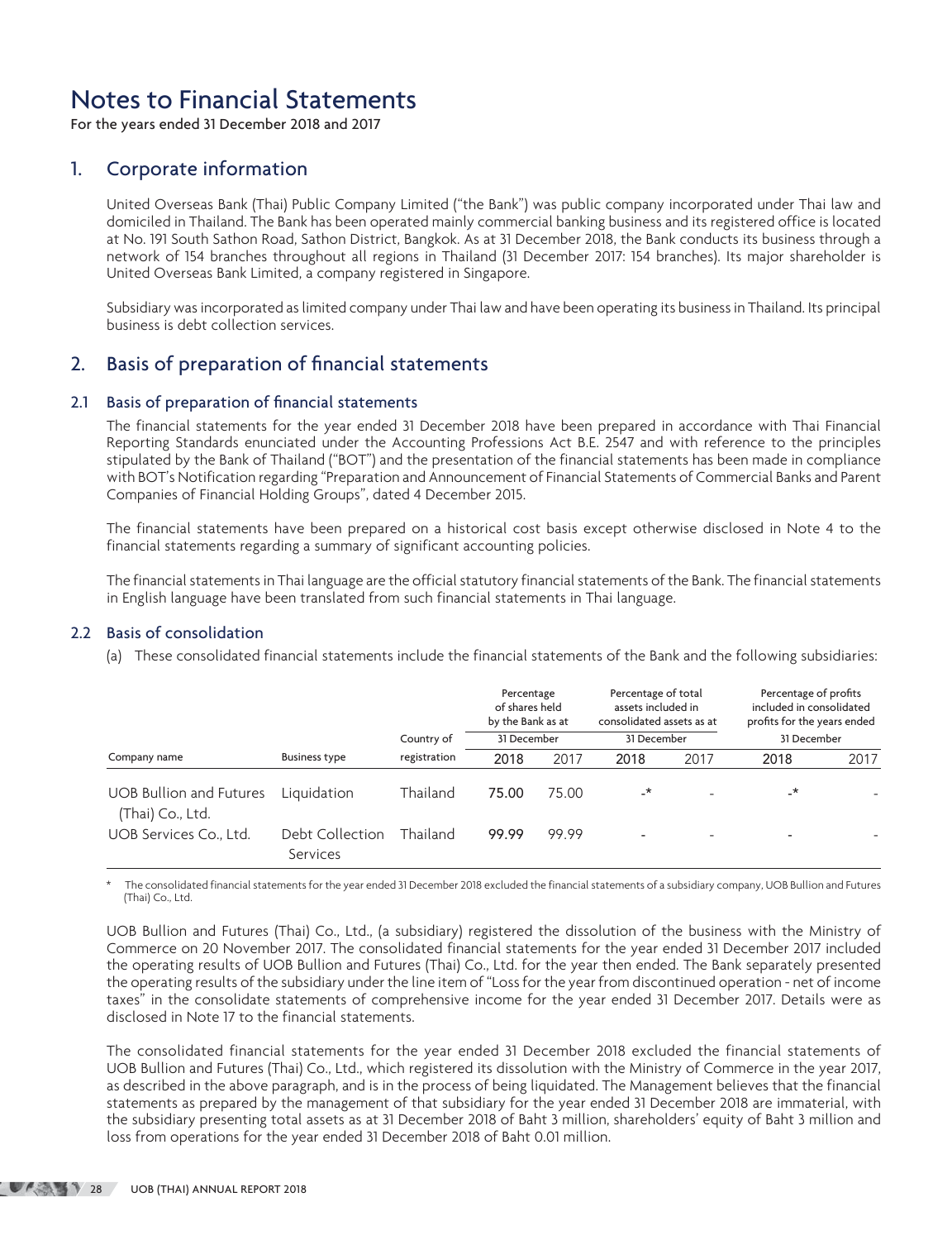(Continued)

- (b) The Bank is deemed to have control over investee companies or subsidiaries if it has rights, or is exposed, to variable returns from its involvement with the investee, and it has the ability to direct the activities that affect the amount of its returns.
- (c) Subsidiaries are entities in which the Bank has control over the financial and operating policies of those entities. Subsidiaries are fully consolidated from the date of acquisition, being the date on which the Bank obtains control, and continue to be consolidated until the date when such control ceases. The effects to the consolidated financial statements of all significant transactions between the Bank and its subsidiaries are eliminated in the consolidated financial statements, including investments in subsidiaries and share capital of subsidiaries.
- (d) The financial statements of the subsidiaries are prepared having the same reporting period and using the same significant accounting policies as those of the Bank.
- (e) The Bank's financial statements include the accounts of all branches after elimination of significant inter-branch transactions and balances.
- (f) Non-controlling interests represent the portion of net profit or loss and net assets of the subsidiaries that are not held by the Bank and are presented separately in the consolidated statements of comprehensive income and within equity in the consolidated statements of financial position.

### 2.3 Separate financial statements

The Bank prepares its separate financial statements, which present investments in subsidiaries under the cost method.

### 3. New financial reporting standards

### 3.1 Financial reporting standards that became effective in the current year

 During the year, the Bank and its subsidiaries have adopted the revised financial reporting standards and interpretations (revised 2017) which are effective for fiscal years beginning on or after 1 January 2018. These financial reporting standards were aimed at alignment with the corresponding International Financial Reporting Standards with most of the changes and clarifications directed towards disclosures in the notes to financial statements. The adoption of these financial reporting standards does not have any significant impact on the Bank's and its subsidiaries' financial statements.

### 3.2 Financial reporting standards that will become effective for fiscal years beginning on or after 1 January 2019

 The Federation of Accounting Professions issued a number of revised and new financial reporting standards and interpretations (revised 2018) which are effective for fiscal years beginning on or after 1 January 2019. These financial reporting standards were aimed at alignment with the corresponding International Financial Reporting Standards with most of the changes directed towards clarifying accounting treatment and providing accounting guidance for users of the standards.

 The management of the Bank and its subsidiaries believe that most of the revised financial reporting standards will not have any significant impact on the financial statements when they are initially applied. However, the new standard involves changes to key principles, as summarised below.

#### TFRS 15 Revenue from Contracts with Customers

TFRS 15 supersedes the following accounting standards together with related Interpretations.

| TAS 11 (revised 2017)   | Construction contracts                                       |
|-------------------------|--------------------------------------------------------------|
| TAS 18 (revised 2017)   | Revenue                                                      |
| TSIC 31 (revised 2017)  | Revenue - Barter Transactions Involving Advertising Services |
| TFRIC 13 (revised 2017) | Customer Loyalty Programmes                                  |
| TFRIC 15 (revised 2017) | Agreements for the Construction of Real Estate               |
| TFRIC 18 (revised 2017) | Transfers of Assets from Customers                           |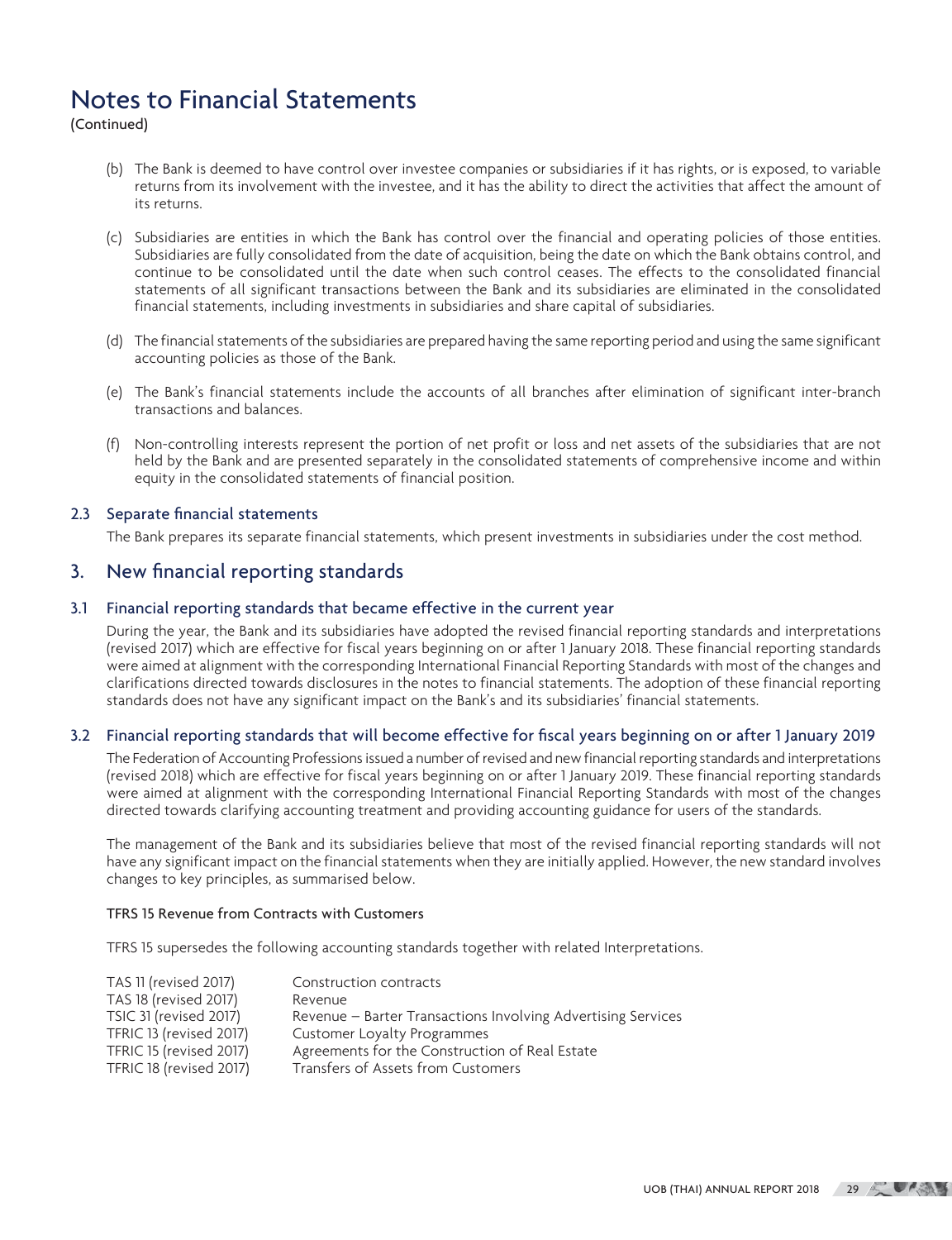(Continued)

 Entities are to apply this standard to all contracts with customers unless those contracts fall within the scope of other standards. The standard establishes a five-step model to account for revenue arising from contracts with customers, with revenue being recognized at an amount that reflects the consideration to which an entity expects to be entitled in exchange for transferring goods or services to a customer. The standard requires entities to exercise judgement, taking into consideration all of the relevant facts and circumstances when applying each step of the model.

 The management of the Bank and its subsidiaries is already assessed that this standard will not have any significant impact on the financial statements in the year when it is initially applied.

### 3.3 Financial reporting standards related to financial instruments that will become effective for fiscal years beginning on or after 1 January 2020

 During the current year, the Federation of Accounting Professions issued a set of TFRSs related to financial instruments, which consists of five accounting standards and interpretations, as follows:

Financial reporting standards:

TFRS 7 Financial Instruments: Disclosures<br>TFRS 9 Financial Instruments Financial Instruments

Accounting standard:

TAS 32 Financial Instruments: Presentation

Financial Reporting Standard Interpretations:

- TFRIC 16 Hedges of a Net Investment in a Foreign Operation
- TFRIC 19 Extinguishing Financial Liabilities with Equity Instruments

 These TFRSs related to financial instruments make stipulations relating to the classification of financial instruments and their measurement at fair value or amortised cost (taking into account the type of instrument, the characteristics of the contractual cash flows and the Bank business model), calculation of impairment using the expected credit loss method, and hedge accounting. These include stipulations regarding the presentation and disclosure of financial instruments. When the TFRSs related to financial instruments are effective, some accounting standards, interpretations and guidance which are currently effective will be cancelled.

 The management of the Bank and its subsidiaries is currently evaluating the impact of these standards to the financial statements in the year when they are adopted.

### 4. Summary of significant accounting policies

Significant accounting policies adopted by the Bank and its subsidiaries are summarised below.

#### 4.1 Revenue recognition

(a) Interest and discount on loans

 The Bank recognises interest on loans as revenue on an accrual basis and will stop accrual of interest when the debtor has defaulted for more than three months regardless of whether the loans are fully collateralised and recognises interest on such loans on a cash basis, which is in accordance with the BOT's guidelines. In addition, interest accrued in arrears for three months is reversed against interest income.

 If loans are restructured, the Bank recognises interest income on a cash basis, and will resume to recognise interest as revenue on an accrual basis only when the criteria per the BOT's guideline are met.

Interest income on loans under litigation process and receivables purchased is recognised as revenue on a cash basis.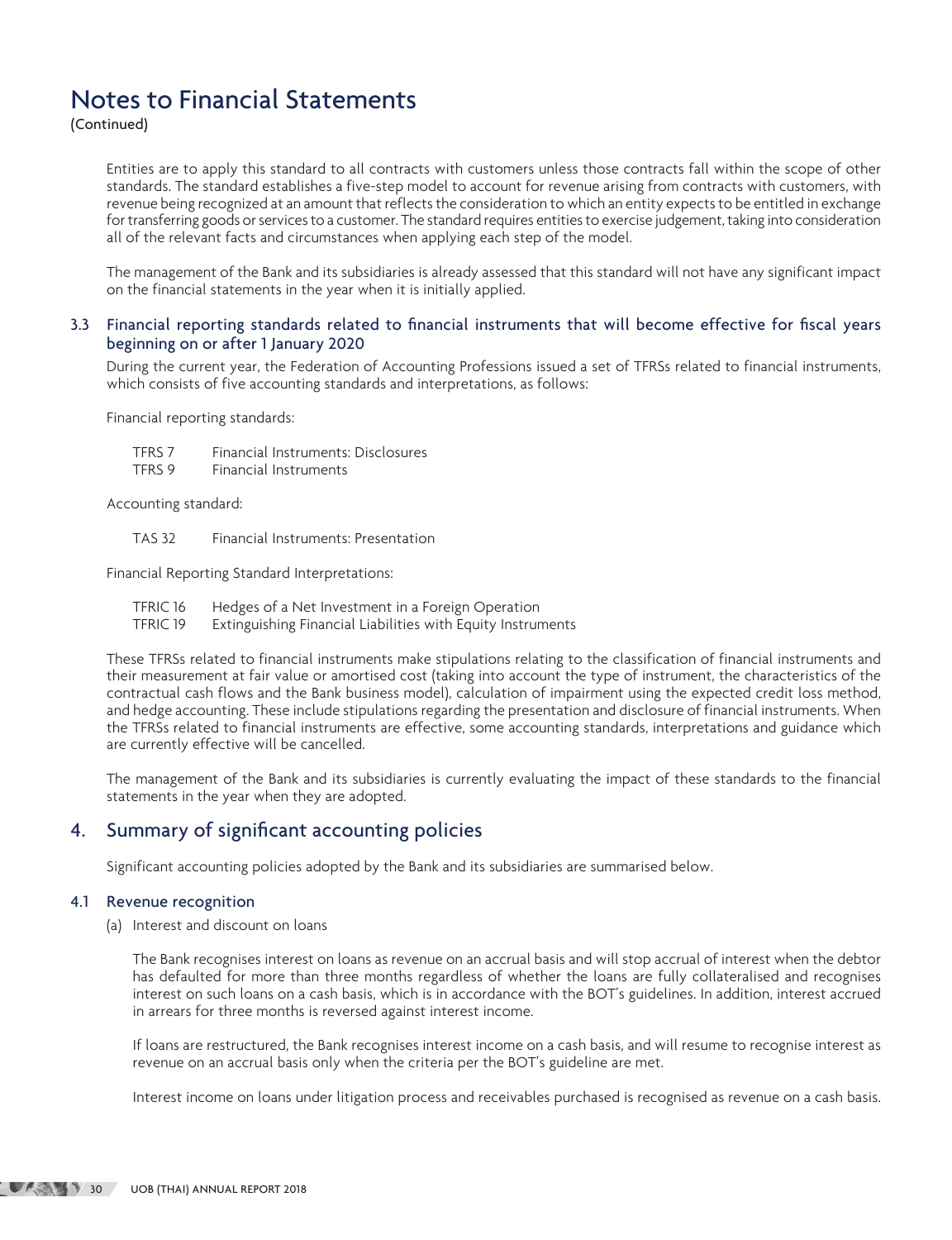(Continued)

 Discounts received in advance in respect of bills purchased and other unearned interest income are recognised as revenue on an accrual basis over the terms of the bills.

(b) Hire purchase and financial lease income recognition

 Interest on hire-purchase and financial lease receivables is recognised as revenue over the installment periods, using the effective interest rate method. It is recognised when the installments fall due irrespective of actual collection is made. When receivables are longer than three months past due, the Bank stops recognition of interest and the then interest accrued in arrears will be reversed against interest income.

 Rental fees under operating lease agreements and car rental are recognised as revenue over the terms of lease agreements, except for interest on receivables, which are overdue longer than three months, are recognised as revenue on a cash basis.

- (c) Revenues from factoring are recognised on an accrual basis except for receivables, which are overdue longer than three months, interest is recognised as revenue on a cash basis.
- (d) Brokerage fees and service fees on derivatives trading are recognised as revenue on the transaction dates.
- (e) Gains (losses) on securities and derivatives trading are recognised as revenues or expenses on transaction dates.
- (f) Interest and dividends on investments

 Interest on investments is recognised as revenue on an accrual basis based on the effective interest rate. Dividends are recognised as revenue when the right to receive the dividend is established.

(g) Fees and other service fees are recognised as revenues on an accrual basis.

#### 4.2 Expenses recognition

The Bank and its subsidiaries recognise expenses on an accrual basis.

#### 4.3 Cash

 Cash is the amount included in the statements of financial position under the caption of cash, which consists of cash on hand and cheques in transit.

#### 4.4 Securities purchased under resale agreements/ securities sold under repurchase agreements

The Bank enters into agreements with private entities to purchase/sell securities whereby there is an agreement to resell/ repurchase the securities at certain dates in the future and at fixed prices. Amounts paid for the securities purchased under resale agreement are presented as assets under the caption of "Interbank and money market items" in the statements of financial position, and the underlying securities are treated as collateral to such receivables, while securities sold under repurchase agreement are presented as liabilities under the caption of "Interbank and money market items" in the statement of financial position at the amounts received from the sale of those securities, and the underlying securities are treated as collateral.

#### 4.5 Investments

 The Bank and its subsidiaries classify investments in all types of debt securities and marketable equity securities as either trading investments, available-for-sale investments, or held-to-maturity investments, and classify non-marketable equity securities as general investments.

 Trading investments are stated at fair value. Change in the fair value of these investments are recorded as revenue or expense in profit or loss.

 Available-for-sale investments are stated at fair value. Change in the fair value of these investments are recorded in other comprehensive income or loss and will then be recognised in profit or loss when the investments are sold.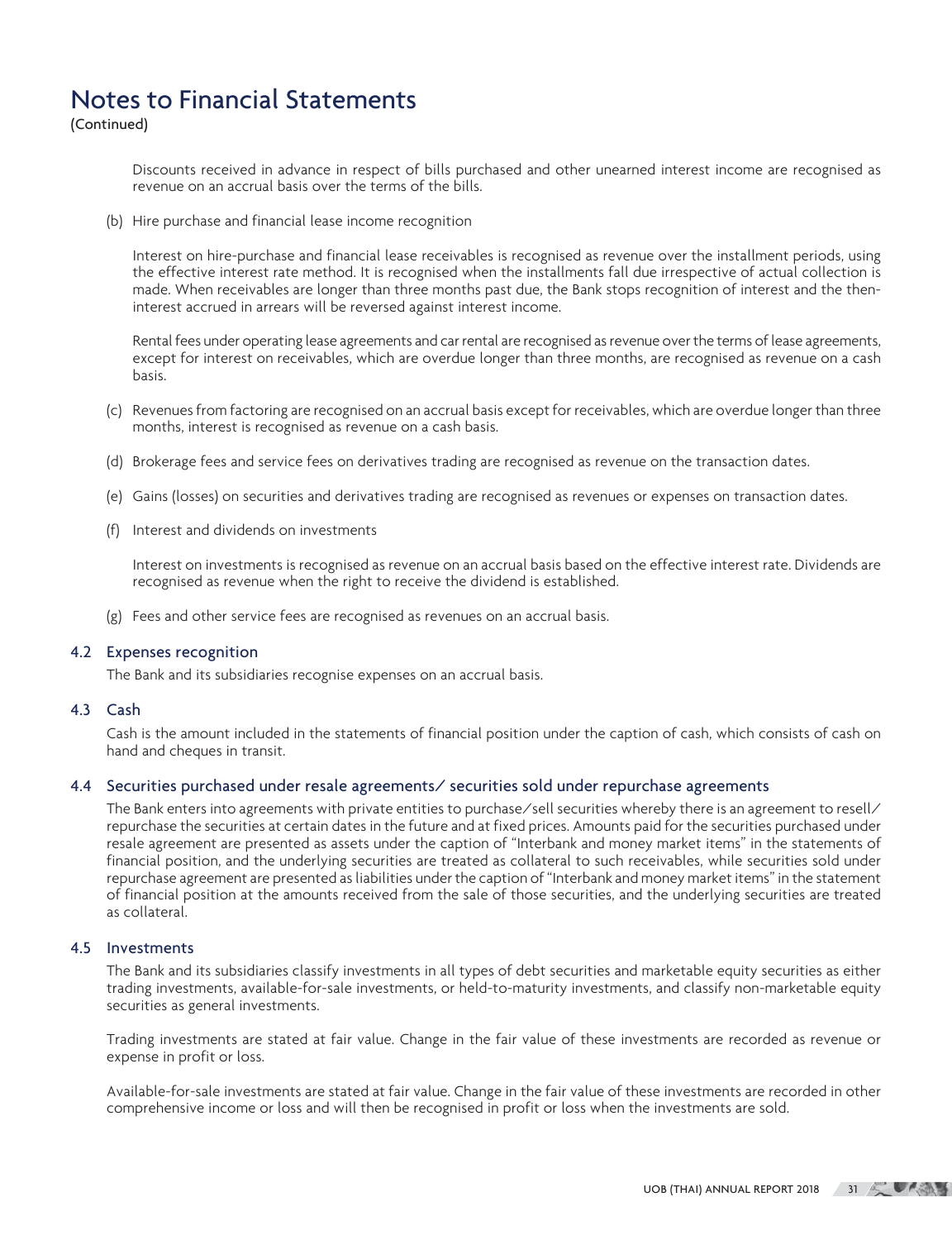(Continued)

 Held-to-maturity investments are stated at amortised cost net of allowance for impairment. Any impairment loss is charged to profit or loss.

 General investments are stated at cost net of allowance for impairment (if any). Impairment loss is charged to profit or loss.

Purchases and sales of investments in debt securities are recorded on settlement dates.

 Realised gains or losses on disposals of investments are recognised in profit or loss when they are disposed of, using the weighted average method in determining costs of the disposed investments.

 Interest on investments in debt securities is recognised as revenue on an accrual basis. Premiums and discounts arising on the acquisition of investments are amortised or accreted against interest income in profit or loss based on the effective yield rate over the term of the investments.

 Revenue from equity investments and other non-fixed income investments is recognised as dividend income when the right to receive the dividend is established.

Fair values of investments are calculated on the following basis:

- (i) For government and state enterprises bonds, fair value is, calculated based on the average latest bidding price posted on the Thai Bond Market Association.
- (ii) For marketable domestic equity securities, fair value is the last bid price quoted on The Stock Exchange of Thailand on the last business day of the period. For marketable foreign equity securities, fair value is the last bid price quoted in the stock market in the country in which such securities are traded.
- (iii) For investment units, the fair value is determined using the Net Assets Value (NAV) per unit announced on the reporting period-end dates.
- (iv) For private enterprises debt securities, the average latest bid price posted on the Thai Bond Market Association is used as the fair value adjusted with an appropriate risk premium.

 In the event that the Bank reclassifies investments from one type to another, such investments are readjusted to their fair value on the date of reclassification. The difference between the carrying value and the fair value on the date of reclassification is recorded as gain or loss in profit or loss or recorded as other comprehensive income (loss), depending on the type of investment which is reclassified.

### 4.6 Investments in subsidiaries

 Investments in subsidiaries as presented in the separate financial statements are stated at cost net of allowance for impairment (if any). Losses on impairment are recognised as expenses in profit or loss.

### 4.7 Loans to customers

 Loans to customers include overdrafts, termed loans, trade bills, hire purchase and financial lease receivables and other loans. All items categorised under loans to customers (except for hire purchase and financial lease receivables and overdrafts) are presented at the principal amount outstanding, net of unearned discounts received in advance. Accrued interest receivables on all items categorised under loans to customers are presented separately as a single line item in the statements of financial position.

 Hire purchase and financial lease receivables are stated at the outstanding balances per contract values net of outstanding balances of deferred revenue, which are presented after netting deferred commission expenses and initial direct cost on the inception of the hire-purchase agreements and advances received from debtors under financial lease agreements.

Overdrafts are stated at the drawn amounts together with any accrued interest receivables.

Loans purchased by or transferred to the Bank are stated at acquisition costs, after netting allowance for impairment loss.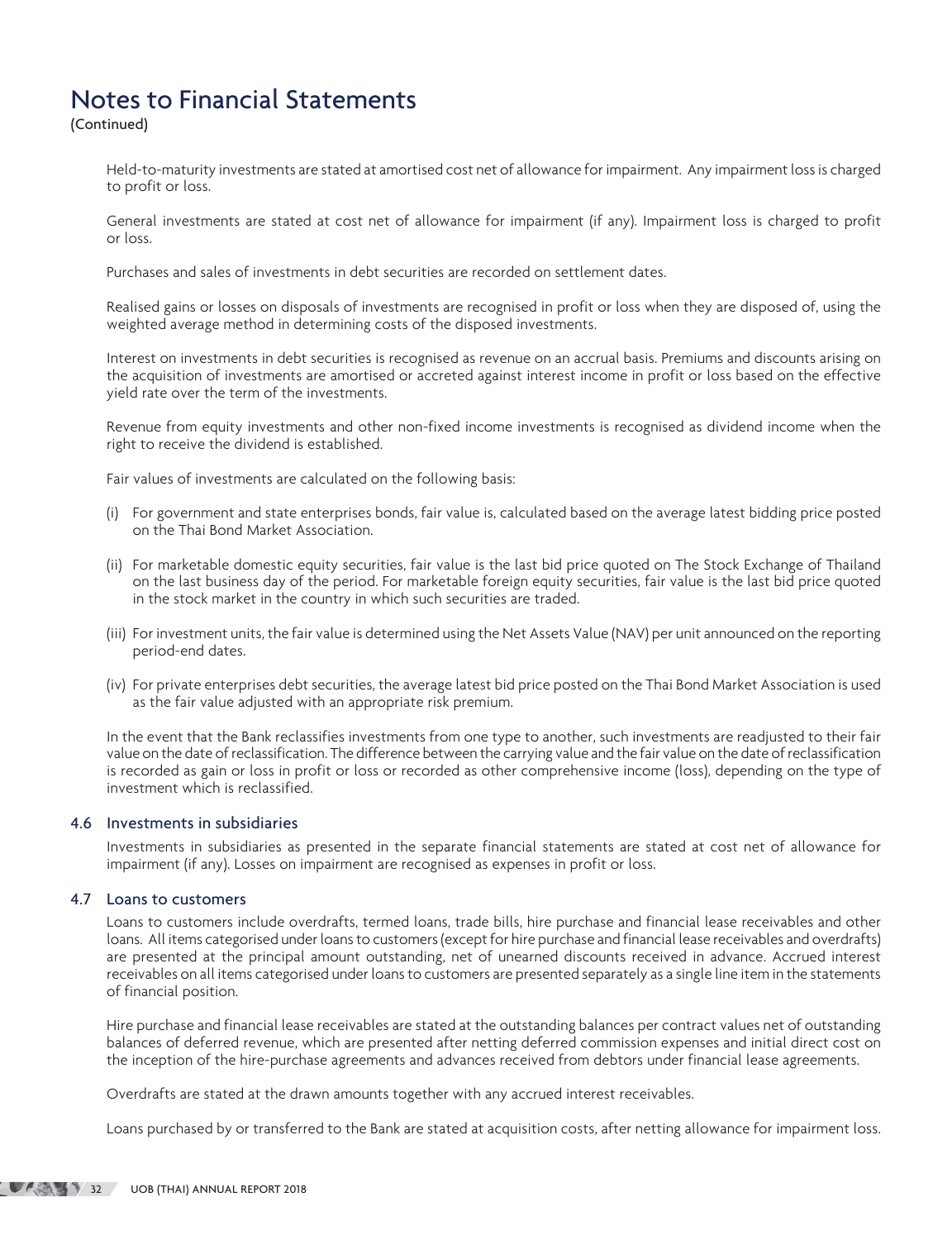(Continued)

### 4.8 Allowance for doubtful accounts

 The Bank provides allowance for doubtful accounts on loans to customers in accordance with the Notifications of the BOT and adjusts the allowance by any additional amounts that are expected to be uncollectible, based on an analysis and evaluation of the current status of the debtors, the credit risk of the debtors, collateral, historical loss and management's experience. Additional allowances (reversals of allowances) are recognised to increase (decrease) expenses during the years.

 For loans to customers classified as pass (including restructured receivables) and special mention, the Bank records provision at rates of not less than 1% and 2% respectively, of the loan balances (excluding accrued interest receivables) net of collateral values, in accordance with the BOT's guideline, and adjusts the allowance taking into consideration the probability of default and the loss given default whereby parameters and assumptions have been reviewed and monitored on an ongoing basis to ensure they remain applicable.

 For non-performing loans, the Bank records allowance for doubtful accounts at 100% of the loan balances remaining after deducting the present value of expected future cash inflows from debt collection or from collateral disposal, with the discount rate and the expected period of collateral disposal being set with reference to the BOT's guidelines.

 For unsecured consumer loans, the collective approach is applied based on historical loss experience of each customer group.

 Allowance for doubtful accounts on other receivables is provided for the estimated losses that may be incurred in the collection of receivables based on the review of current status of receivables outstanding at the end of reporting periods.

 Bad debts are written off during the periods in which the Bank considers that they are uncollectible as approved by the Special Asset Management Credit Committee and are accounted for by deducting from the allowance for doubtful accounts. All bad debt recovered are recognised as revenue on a cash basis and is presented as an offset transaction to bad debts and doubtful accounts in profit or loss.

 The Bank has a policy to write off unsecured consumer loans that are overdue longer than 180 days. Those unsecured consumer loans comprise of credit card receivables and other unsecured personal loans.

### 4.9 Troubled debt restructuring

 The Bank restructures loans by means of receiving the transfer of assets, or equity in settlement of loans to customers and modifying terms of loan repayments.

 Loans restructured through a modification of terms of loan repayments are stated at the present value of cash expected to be received after modification of terms of loan repayments using discount rates equivalent to the market interest rates applicable at the time of the restructuring. The lower of the fair value of the loan as at the restructuring date and its respective book value is accounted for as revaluation allowance for debt restructuring, which is then amortised to profit or loss as interest income based on the amount received over the remaining periods of the restructuring agreement.

 In cases where the troubled debt restructuring involves the transfer of assets or equity, the Bank records the assets or equity interest received as a result of debt restructuring at their fair value (based on the value appraised by internal appraisers or independent external appraisers) providing that the value recorded shall not exceed the amount of principal legally claimable from the debtor (including interest of which recognition has ceased until the restructuring date). Any excess of the fair value of the assets over the book value of outstanding loan is recognised as interest income in profit or loss.

 Losses arising from debt restructuring through waivers of part of principal or recorded accrued interest receivable are recognised in profit or loss when incurred.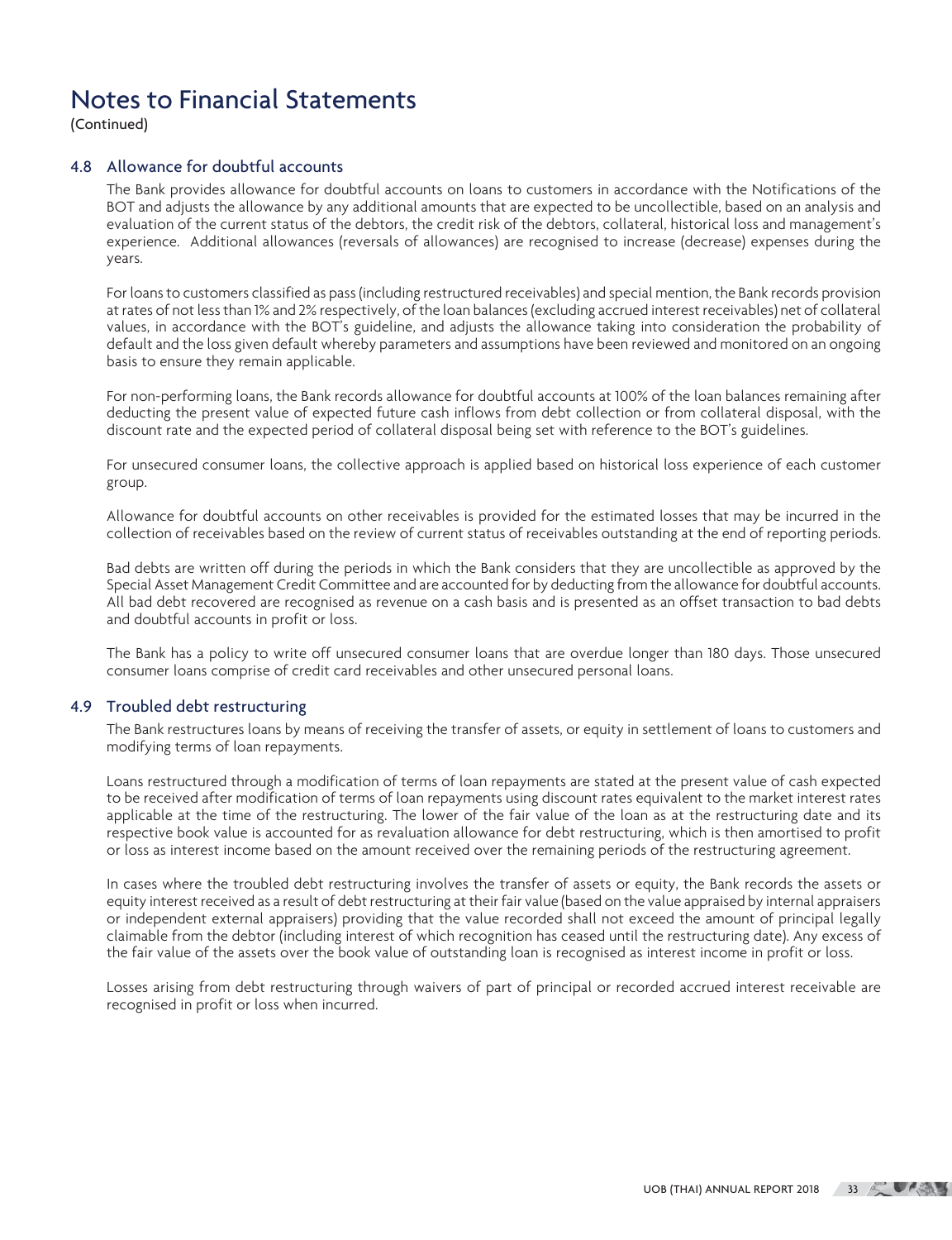(Continued)

### 4.10 Properties foreclosed

Properties foreclosed of the Bank are stated at the lower of cost and net realisable value. Net realisable value is determined by using the latest appraisal value, taking into consideration selling expenses, and in accordance with the BOT's guidelines. Properties foreclosed, which have been received as a result of a debt/asset swap are recorded at the lower of the legally claimable value of the loan or the net realisable value of the foreclosed properties.

 Losses on impairment are charged to profit or loss. Gains or losses on the sale of properties foreclosed are recognised only when such properties are sold.

### 4.11 Premises and equipment and depreciation

 Land is stated at cost or reappraised value. Buildings are stated at cost or reappraised value less accumulated depreciation and allowance for impairment loss (if any). Equipment is stated at cost less accumulated depreciation and allowance for impairment loss (if any).

 Depreciation is calculated by reference to their cost or reappraised value on a straight-line basis over the following estimated useful lives for each type of assets:

| <b>Buildings</b>     | - 50 years                              |
|----------------------|-----------------------------------------|
| Building improvement | - 10 vears                              |
| Equipment            | - 3 years 5 years 10 years and 25 years |

No depreciation is determined for land and assets under construction/installation.

 Premises are initially recorded at cost and then subsequently revalued by the independent appraisers to their fair value in accordance with the guidelines announced by the BOT. The Bank's policy is to revalue these assets every 3 - 5 years in order that their carrying value at the end of reporting period does not differ materially from their fair value.

Differences arising from revaluation are dealt with as follows:

- When the carrying value of asset is increased as a result of a revaluation, the increase is credited directly to other comprehensive income (loss) and the cumulative increase is recognised in shareholders' equity as "Revaluation surplus on assets", presented as a part of other components of shareholders' equity in statements of financial position. However, if the asset was previously devalued and the Bank used to recognise such a revaluation decrease as an expense in profit or loss, a revaluation increase from this revaluation is then recognised as a revenue to the extent that it reverses a revaluation decrease in respect of the same asset previously recognised as an expense.
- When the carrying value of asset is decreased as a result of a revaluation, the decrease is recognised as an expense in profit or loss. However, if the asset was previously revalued and still has the outstanding revaluation surplus left in "Revaluation surplus on assets", the revaluation decrease is then charged to the other comprehensive income (loss) to the extent that it does not exceed on amount already held in "Revaluation surplus on assets" in respect of the same assets.

Amortisation of the revaluation surplus on assets is charged directly against retained earnings.

The revaluation surplus on assets can neither be used to offset against deficit nor for dividend distribution.

 An item of premises and equipment is derecognised upon disposal or when no future economic benefits are expected from its use or disposal. Any gain or loss arising on disposal of an asset (calculated as the difference between the net disposal proceeds and the carrying amount of the asset) is included in profit or loss when the asset is derecognised.

### 4.12 Leasehold rights

 Leasehold rights are stated at cost less accumulated amortisation under the heading of "Other assets" in statements of financial position. Leasehold rights are amortised on a straight-line basis over the lease periods and the amortisation amounts are recognised as expenses in profit or loss.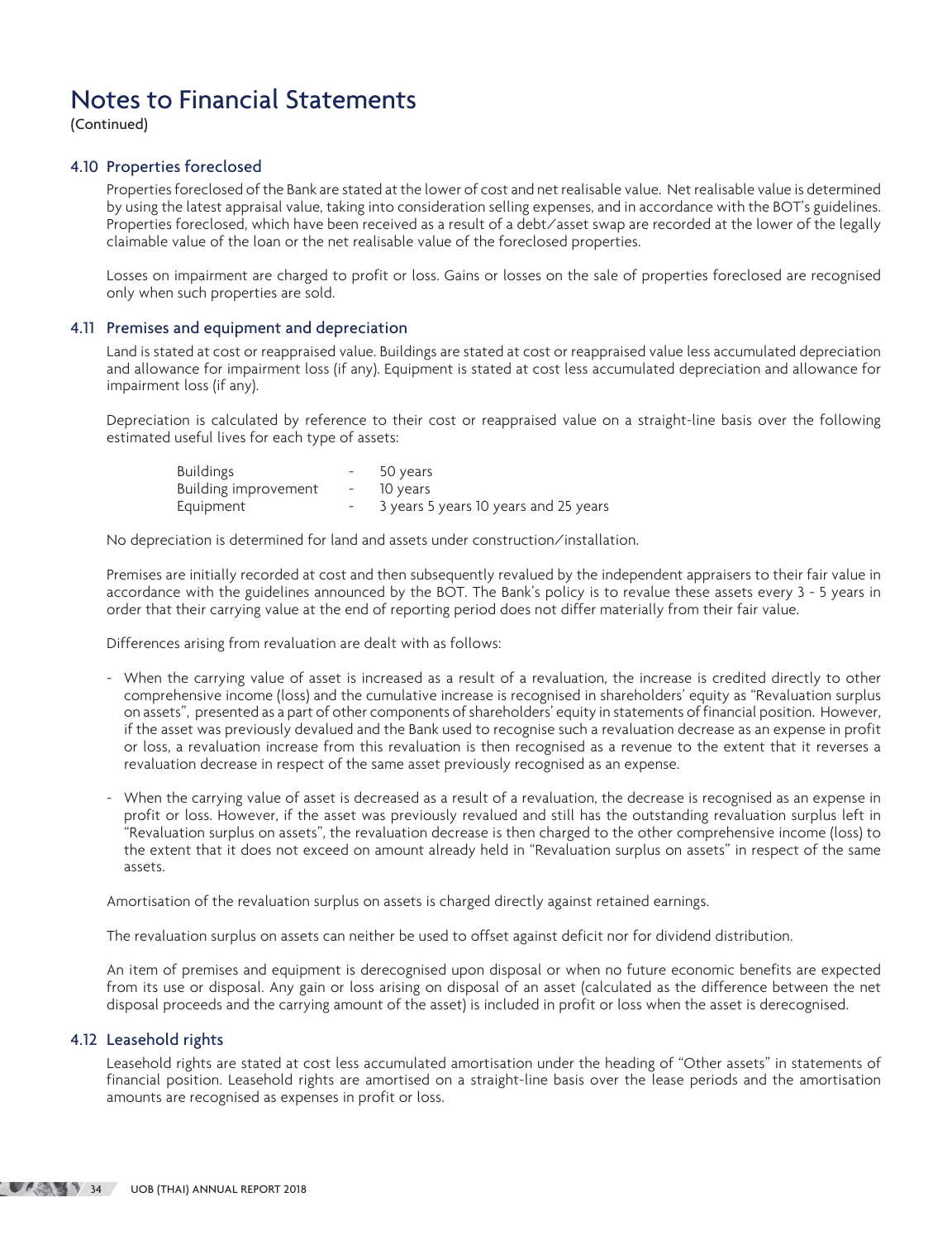(Continued)

### 4.13 Other intangible assets and amortisation

Other intangible assets are carried at cost less accumulated amortisation and allowance for impairment loss (if any).

 Other intangible assets with finite lives are amortised on a systematic basis over the economic useful life and tested for impairment whenever there is an indication that the intangible asset may be impaired. The amortisation period and the amortisation method of such intangible assets are reviewed at least at each financial year-end. The amortisation expense is charged to profit or loss.

Other intangible assets with finite useful lives are application softwares, which have estimated useful lives of 10 years.

 Application softwares and application development purchased since 1 January 2018 onwards have estimated useful lives of 8 years.

### 4.14 Provisions for other liabilities

 Provisions for other liabilities are recognised when the Bank and its subsidiaries have a present obligation as a result of a past event and it is probable that an outflow of resources embodying economic benefits will be required to settle the obligation. In the event that the amount cannot be clearly identifiable, then an estimate of such obligation is made.

### 4.15 Impairment of assets

 At each reporting date, the Bank and its subsidiaries perform impairment reviews in respect of an asset whenever events or changes in circumstances indicate that an asset may be impaired. An impairment loss is recognised when the recoverable amount of an asset, which is the higher of the asset's fair value less costs to sell and its value in use, is less than the carrying amount. In determining value in use, the estimated future cash flows are discounted to their present value using a pre-tax discount rate that reflects current market assessments of the time value of money and the risks specific to the asset. In determining fair value less costs to sell, an appropriate valuation model is used. These calculations are corroborated by a valuation model that, based on information available, reflects the amount that the Bank and its subsidiaries could obtain from the disposal of the asset in an arm's length transaction between knowledgeable, willing parties, after deducting the costs of disposal.

 An impairment loss is recognised in profit or loss. However in cases where premises were previously revalued and the revaluation surplus was taken to equity, a part of such impairment loss is recognised in equity up to the amount of the revaluation surplus previously recognised.

 In the assessment of asset impairment, if there is any indication that previously recognised impairment loss may no longer exist or may have decreased, the Bank and its subsidiaries estimate the asset's recoverable amount. A previously recognised impairment loss is reversed only if there has been a change in the assumptions used to determine the asset's recoverable amount since the last impairment loss was recognised. The increased carrying value of the asset attributable to a reversal of an impairment loss shall not exceed the carrying value that would have been determined had no impairment loss been recognised for the asset in prior periods. Such reversal is recognised in profit or loss unless the asset is carried at a revalued amount, in which case the reversal, which exceeds the carrying value that would have been determined, is treated as a revaluation increase.

### 4.16 Employee benefits

#### (a) Short-term benefits

Salaries, wages, bonuses and contributions to the social security fund are recognised as expenses when incurred.

 Leave entitlements are recognised when they accrue to employees. Provision for leave entitlements is made based on contractual terms, with adjustment for expected attrition.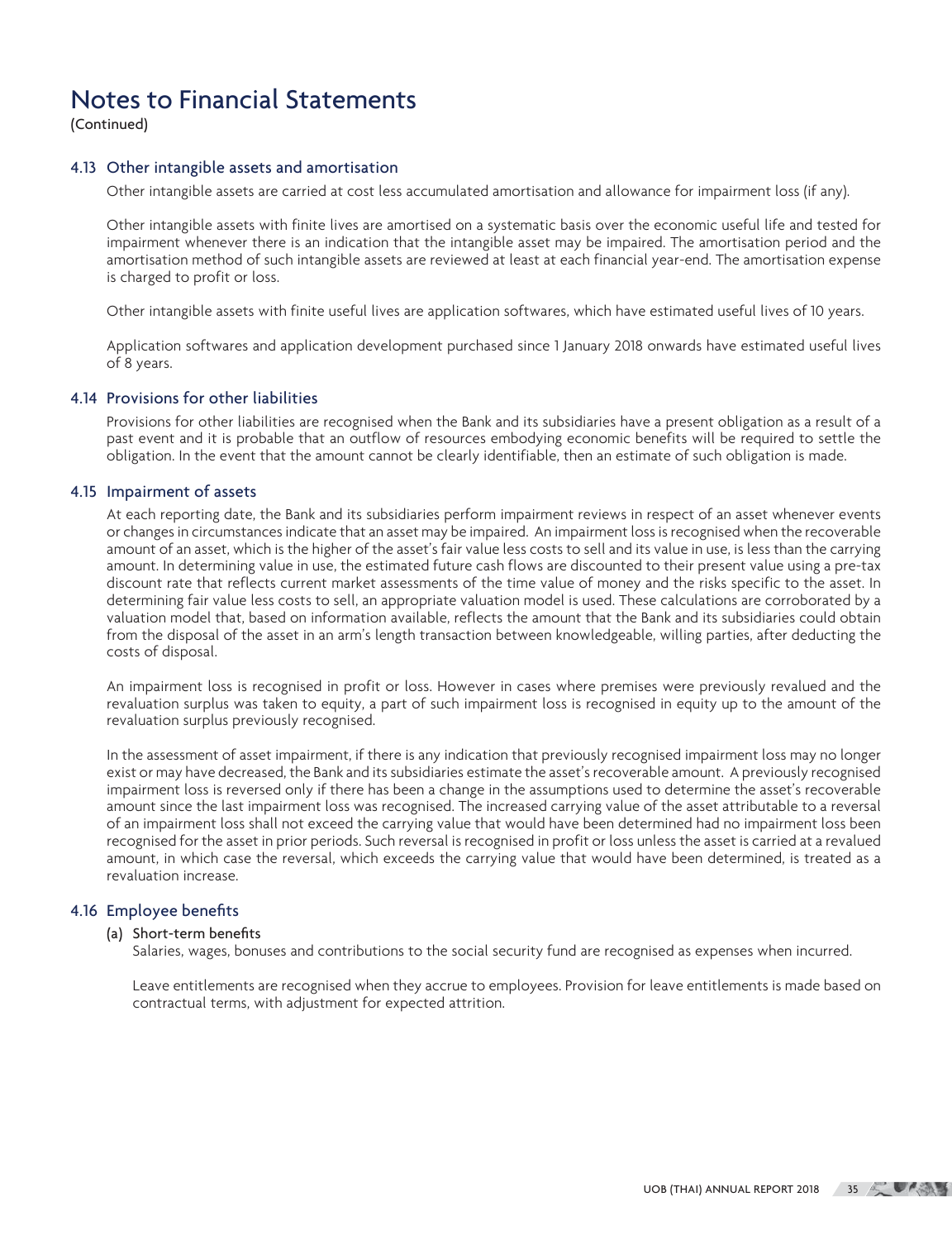(Continued)

### (b) Post-employment benefits

### *Defined contribution plans*

 The Bank, its subsidiaries and their employees established the provident funds under the Provident Fund Act B.E. 2530. According to the funds' regulations, every employee, after the probation period, is entitled to apply for membership. The employees contribute to the fund at the rate of 2%, 5%, 6%, 10% or 15% of their basic salary and the Bank and its subsidiaries contribute to the funds at the rate of 5% - 6% of their basic salary. The employees are entitled to the benefits upon termination of employment in accordance with the rules of the funds, except when termination of employment is due to violations of the rules and regulations of the Bank and its subsidiaries.

 The funds set up by the Bank and its subsidiaries are managed independently by UOB Asset Management (Thailand) Co., Ltd. Therefore, these funds do not appear in the consolidated and separate statements of financial position.

The Bank's and its subsidiaries's contributions are recognised as expenses when incurred.

#### *Defined benefit plan and other defined benefit plan*

 The Bank and its subsidiaries have severance payment obligations to employees upon retirement under labor law. The Bank and its subsidiaries treat these severance payments as the defined benefit plan. In addition, the Bank and its subsidiaries also has other long-term employment benefit scheme for employees of the Bank under the previous name of "Bank of Asia Public Co., Ltd.," who joined the Bank prior to 16 May 2005 and have been employed for at least 15 years, the benefits of which are based on the latest month's salary and the number of years of service. Employees will receive half of this other long-term employment benefits when they resign or will receive it in full when they retire. The Bank and its subsidiaries treats these benefits to be other long-term defined benefit plan.

 The defined benefit plan obligations are determined by a professionally qualified independent actuary using the projected unit credit method.

 Actuarial gains and losses arising from the defined benefit plan and other long-term benefit plan are recognised in other comprehensive income or loss.

#### 4.17 Operating leases

 Leases of assets where a significant portion of the risks and rewards of ownership are retained by the lessor are classified as operating leases. Operating lease payments are recognised as an expense in profit or loss on a straight line basis over the lease terms.

### 4.18 Share-based payments

 The cost of the share-based payment plan of United Overseas Bank Limited ("major shareholder") will be invoiced by the major shareholder, and the Bank will record the invoiced amounts as a liability in statements of financial position, and recognise them as an expense in profit or loss over the vesting period as defined in the plan.

### 4.19 Income taxes

Income tax expenses represent the sum of corporate income taxes currently payable and deferred income taxes.

### (a) Current income taxes

 Current income taxes are provided in the accounts at the amount expected to be paid to the taxation authorities, based on taxable profits determined in accordance with tax legislation.

#### (b) Deferred income taxes

 Deferred income taxes are provided on temporary differences between the tax bases of assets and liabilities and their carrying amounts at the end of each reporting period, using the tax rates enacted at the end of the reporting periods.

 The Bank and its subsidiaries recognise deferred tax liabilities for all taxable temporary differences and recognise deferred tax assets for all deductible temporary differences including tax losses carried forward to the extent that it is probable that future taxable profit will be available against which such deductible temporary differences and tax losses carried forward can be utilised.

**36 UOB (THAI) ANNUAL REPORT 2018**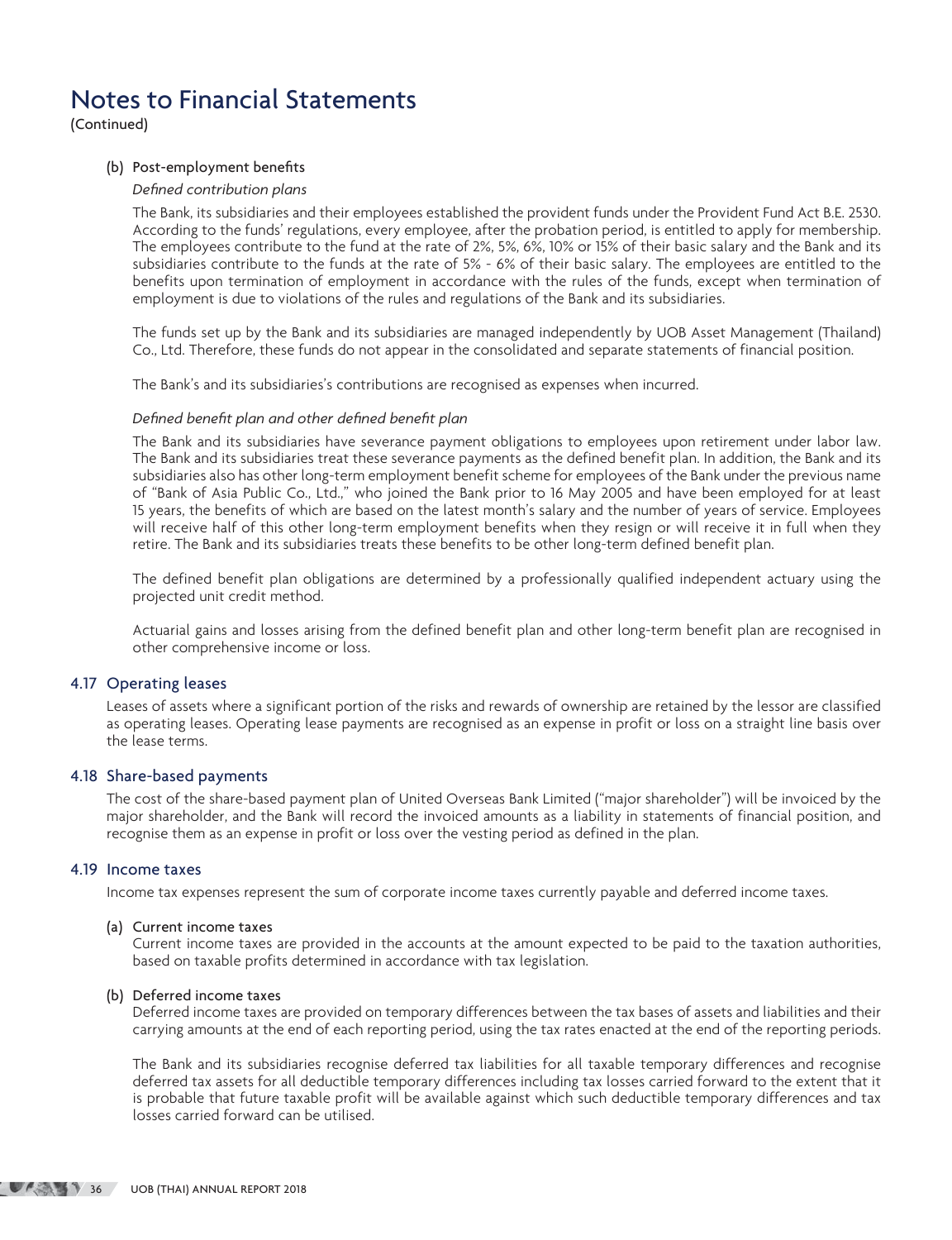(Continued)

 At each reporting date, the Bank and its subsidiaries review and reduce the carrying value of deferred tax assets to the extent that it is no longer probable that sufficient taxable profit will be available to allow all or a part of the deferred tax assets to be utilised.

 The Bank and its subsidiaries record deferred tax directly to shareholders' equity if the taxes relate to items that are recorded directly to shareholders' equity.

#### 4.20 Foreign currencies

 The consolidated and separate financial statements are presented in Baht, which is also the Bank's and its subsidiaries' functional currency. Items included in the consolidated financial statements of each entity are measured using that functional currency.

 Transactions in foreign currencies are translated into Baht at the exchange rates ruling at the dates of the transactions. Monetary assets and liabilities denominated in foreign currencies and commitments, which are limited to forward exchange contracts and currency swap contracts, outstanding at the end of reporting periods are translated into Baht at the exchange rates ruling by the BOT at the end of reporting periods.

Gains and losses on exchange are recognised in profit or loss.

### 4.21 Financial derivatives

 Financial derivative contracts are recorded as commitments. At the end of the reporting periods, outstanding financial derivative contracts are valued at fair value with the changes in their fair value are recognised in profit or loss. The unrealised gains or losses on outstanding financial derivative contracts are presented as derivative assets or liabilities in the statements of financial position.

### 4.22 Interbank and money market items (Assets/Liabilities)

The Bank recognises and derecognises such items in the financial statements on the settlement dates.

### 4.23 Fair value measurement

 Fair value is the price that would be received to sell an asset or paid to transfer a liability in an orderly transaction between buyer and seller (market participants) at the measurement date. The Bank and its subsidiaries apply a quoted market price in an active market to measure their assets and liabilities that are required to be measured at fair value by relevant financial reporting standards, except when there is no active market of an identical asset or liability or when a quoted market price is not available, the Bank and its subsidiaries measure fair value using valuation technique that are appropriate in the circumstances and maximise the use of relevant observable inputs related to assets and liabilities that are required to be measured at fair value.

 All assets and liabilities for which fair value is measured or disclosed in the financial statements are categorised within the fair value hierarchy into three levels based on categories of input to be used in fair value measurement as follows:

Level 1 - Use of quoted market prices in an observable active market for such assets or liabilities

Level 2 - Use of other observable inputs for such assets or liabilities, whether directly or indirectly

Level 3 - Use of unobservable inputs such as estimates of future cash flows

 At the end of each reporting period, the Bank and its subsidiaries determine whether transfers have occurred between levels within the fair value hierarchy for assets and liabilities held at the end of the reporting period that are measured at fair value on a recurring basis.

### 5. Significant accounting judgements and estimates

 The preparation of financial statements in conformity with Financial Reporting Standards at times requires management to make subjective judgements and estimates regarding matters that are inherently uncertain. These judgements and estimates affect reported amounts and disclosures; and actual results could differ from these estimates. Significant judgements and estimates are as follows: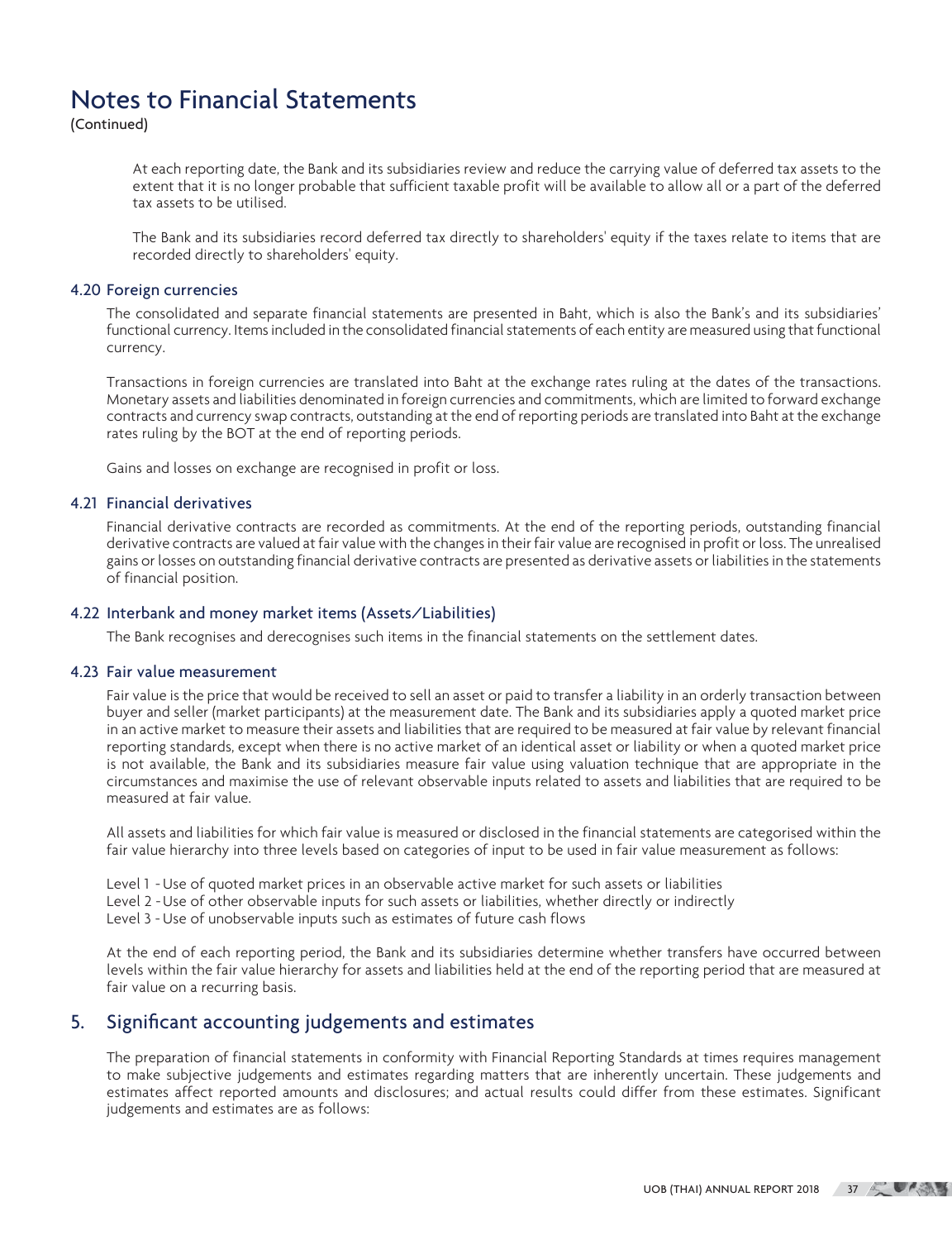(Continued)

### 5.1 Allowance for doubtful accounts on loans to customers and accrued interest receivables

 Allowance for doubtful accounts on loans to customers and accrued interest receivables is intended to adjust the value of loans and receivables for probable credit losses. The management uses judgement to establish allowance for doubtful accounts that may be incurred on outstanding loans to customers when there is any doubt about the debtor's capacity to repay the principal and/or the interest. The allowance for doubtful accounts is determined through a combination of specific debtor reviews, probability of default and estimation based on historical experiences, taking into accounts change in the value of collateral and current economic conditions, in accordance with the BOT's guidelines.

### 5.2 Fair value of financial instruments

 In determining the fair value of financial instruments recognised in the statement of financial position that are not actively traded and for which quoted market prices are not readily available, the management exercised judgement, using a variety of valuation techniques and models. The input to these models is taken from observable markets, and includes consideration of credit risk (the Bank and its counterparties), liquidity, correlation and long-term volatility of financial instruments. Change in assumptions about these factors could affect the fair value recognised in the statement of financial position and disclosure of fair value hierarchy.

### 5.3 Allowance for impairment on investments

 The Bank and its subsidiaries treat investments as impaired when there has been a significant or prolonged decline in the fair value below its cost or where other objective evidence of impairment exists. The determination of what is "significant" or "prolonged" requires management's judgement.

### 5.4 Recognition and derecognition of assets and liabilities

 In considering whether to recognise or to derecognise assets or liabilities, the management is required to make judgement on whether risk and rewards of those assets or liabilities have been transferred, based on their best knowledge of the current events and arrangements.

### 5.5 Obligations under the defined benefit plan and other long-term benefit plan

 Obligations under the defined benefit plan and other long-term benefit plan are determined based on actuarial techniques which involve, various assumptions, including discount rate, future salary incremental rate, staff turnover rate, mortality rate and inflation rates. Management exercises judgement to determine the appropriateness of these assumptions, based on their best knowledge of current events and arrangements.

#### 5.6 Other intangible assets

 The initial recognition and measurement of other intangible assets, and subsequent impairment testing, require management to make estimates of cash flows to be generated by the asset or the cash generating units and to choose a suitable discount rate in order to calculate the present value of those cash flows.

### 5.7 Litigation

 The Bank has contingent liabilities as a result of litigation. The Bank's management has used judgement to assess of the results of the litigation and records the estimated loss that may incur under contingent liabilities as at the end of reporting periods.

#### 5.8 Leases

 In determining whether a lease is to be classified as an operating lease or financial lease, management is required to use judgement, taking into consideration terms and conditions of the arrangement to consider whether significant risk and rewards of ownership of the leased asset belong to the lessee or lessor.

### 5.9 Premises and equipment and depreciation

 In determining depreciation of premises and equipment, the management is required to make estimates of the useful lives and residual values of premises and equipment and to review estimate useful lives and residual values when circumstance changes.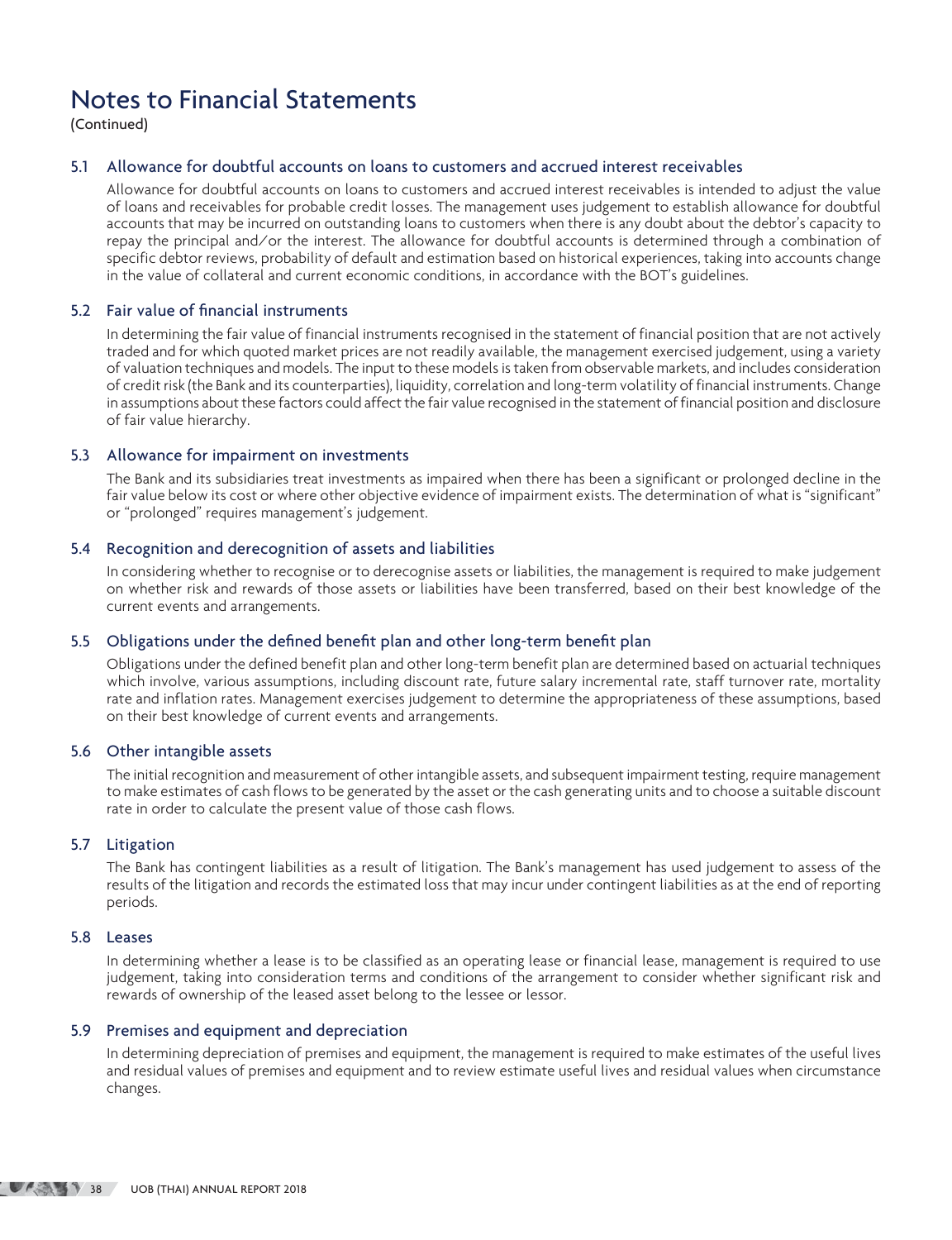(Continued)

 The Bank measures land and buildings at revalued amounts. Fair value from revaluation is determined by independent appraisers using market approach for land and depreciated replacement cost approach for buildings. The valuation involves certain assumptions and estimates as described in Note 14 to the financial statements.

 In addition, the management is required to consider premises and equipment for impairment at the end of reporting period and record impairment losses when it is determined that their recoverable amount is lower than the carrying amount. This requires judgements regarding forecast of future revenues and expenses relating to the assets subject to the review.

### 5.10 Allowance for impairment on properties foreclosed

 The Bank assesses allowance for impairment on properties foreclosed when their net realisable value is below their carrying value. The management uses judgement in estimating impairment loss, taking into account changes in the value of an asset, appraisal value, the type and quality of the asset, how long it is expected to take to dispose of the asset and changes in economic circumstances.

### 5.11 Deferred tax assets

 Deferred tax assets are recognised for deductible temporary differences and unused tax losses to the extent that it is probable that taxable profit will be available against which the temporary differences and losses can be utilised. Significant management judgement is required to determine the amount of deferred tax assets that can be recognised, based upon the likely timing and level of estimate future taxable profits.

### 6. Regulatory rule related to capital fund and Liquidity Coverage Ratio (LCR) Disclosure Standards

### 6.1 Regulatory rule related to capital fund

 According to the BOT's Notification Sor Nor Sor 4/2556 and Sor Nor Sor 5/2556, commercial banks are required to disclose certain additional capital information for their position. The Bank will disclose such information as at 31 December 2018 in its website (www.uob.co.th) by the end of April 2019. The Bank disclosed such information as at 31 December 2017 on 30 April 2018.

### 6.2 Regulatory rule related to Liquidity Coverage Ratio (LCR) Disclosure Standards

 According to the BOT's Notification Sor Nor Sor 2/2561, commercial banks are required to disclose certain information for Liquidity Coverage Ratio (LCR). The Bank will disclose such information for the second half of the year 2018 in its website (www.uob.co.th) by the end of April 2019.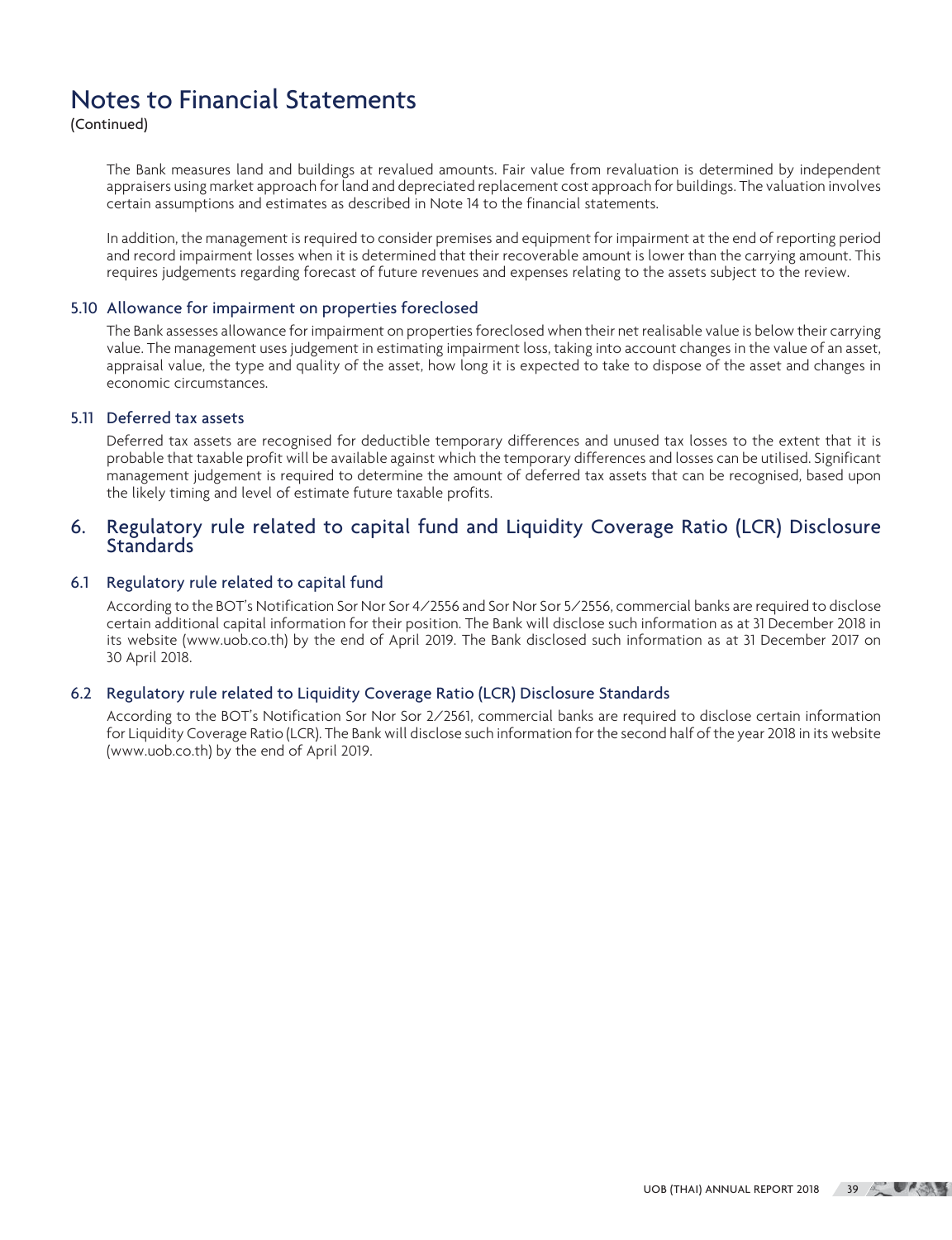(Continued)

## 7. Interbank and money market items (Assets)

|                                        |           |        |                   |                                                |        | (Unit: Million Baht) |
|----------------------------------------|-----------|--------|-------------------|------------------------------------------------|--------|----------------------|
|                                        |           |        |                   | Consolidated and separate financial statements |        |                      |
|                                        |           |        | As at 31 December |                                                |        |                      |
|                                        |           | 2018   |                   |                                                | 2017   |                      |
|                                        | On demand | Term   | Total             | On demand                                      | Term   | Total                |
| Domestic items                         |           |        |                   |                                                |        |                      |
| The Bank of Thailand and the Financial |           |        |                   |                                                |        |                      |
| Institutions Development Fund          | 2,734     |        | 2,734             | 1,852                                          | 2,700  | 4,552                |
| Commercial banks                       | 120       | 24,735 | 24,855            | 60                                             | 38,109 | 38,169               |
| Specific financial institutions        |           | 27,000 | 27,000            |                                                | 41,000 | 41,000               |
| Other financial institutions           | 50        | 1,815  | 1,865             | 1,000                                          | 910    | 1,910                |
| Total                                  | 2,904     | 53,550 | 56,454            | 2,912                                          | 82,719 | 85,631               |
| Add: Accrued interest receivables      |           | 24     | 24                | 1                                              | 21     | 22                   |
| Less: Deferred revenue                 |           | (6)    | (6)               |                                                | (5)    | (5)                  |
| Allowance for doubtful accounts        | (1)       | (10)   | (11)              | (10)                                           | (14)   | (24)                 |
| Total domestic items                   | 2,903     | 53,558 | 56,461            | 2,903                                          | 82,721 | 85,624               |
| Foreign items                          |           |        |                   |                                                |        |                      |
| US Dollar                              | 123       | 426    | 549               | 615                                            | 232    | 847                  |
| Yen                                    | 60        |        | 60                | 51                                             |        | 51                   |
| <b>EURO</b>                            | 95        | 34     | 129               | 267                                            |        | 267                  |
| Other currencies                       | 302       | 279    | 581               | 277                                            | 375    | 652                  |
| Total                                  | 580       | 739    | 1,319             | 1,210                                          | 607    | 1,817                |
| Less: Deferred revenue                 |           | (1)    | (1)               |                                                | (1)    | (1)                  |
| Allowance for doubtful accounts        |           | (5)    | (5)               |                                                | (2)    | (2)                  |
| Total foreign items                    | 580       | 733    | 1,313             | 1,210                                          | 604    | 1,814                |
| Total domestic and foreign items       | 3,483     | 54,291 | 57,774            | 4,113                                          | 83,325 | 87,438               |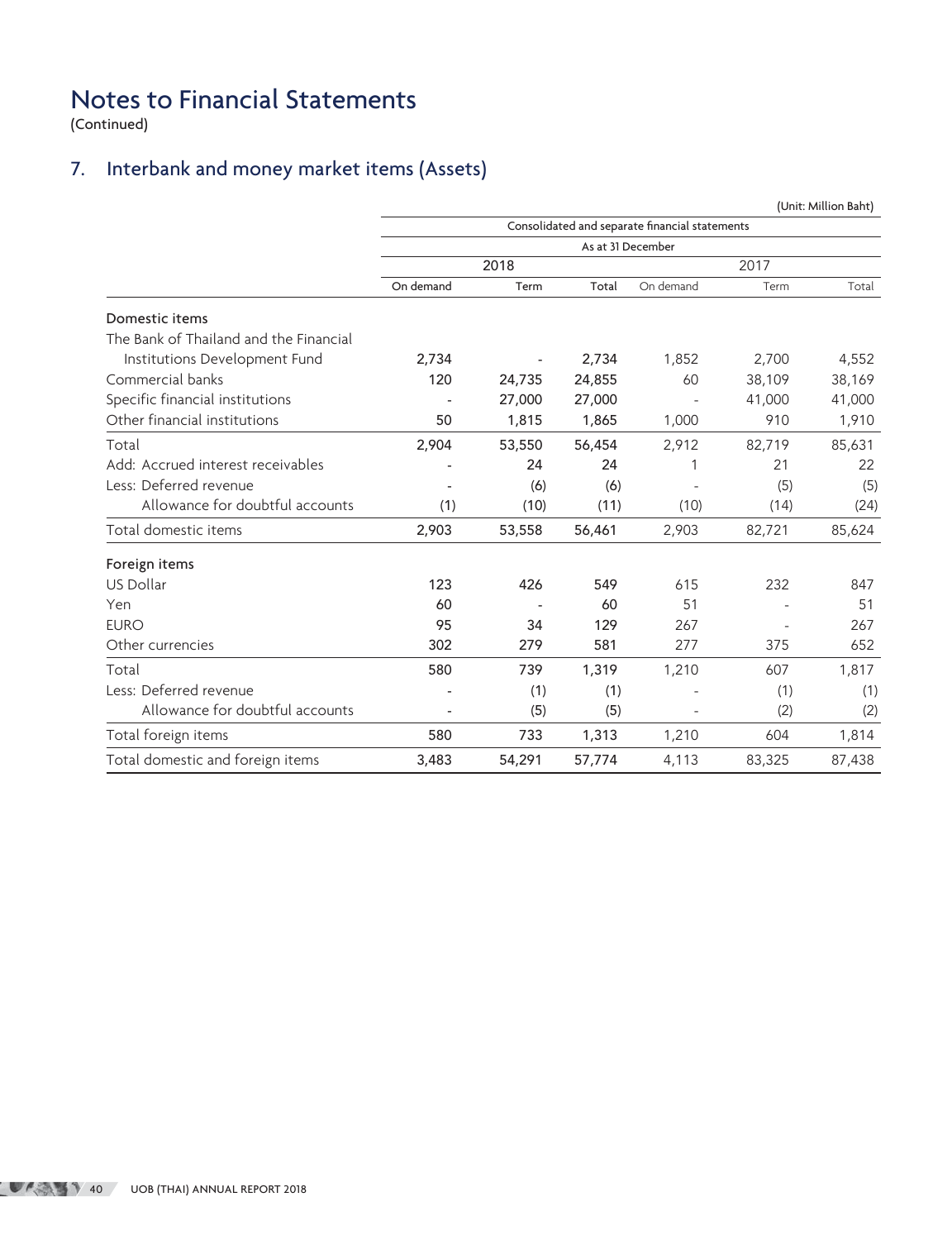(Continued)

### 8. Derivatives assets/liabilities

 As at 31 December 2018 and 2017, the Bank has notional amounts and fair value of derivatives held for trading classified by type of risk as follows:

|                                   | (Unit: Million Baht)                |                    |                  |                             |                                                |                   |                    |                          |                             |                           |
|-----------------------------------|-------------------------------------|--------------------|------------------|-----------------------------|------------------------------------------------|-------------------|--------------------|--------------------------|-----------------------------|---------------------------|
|                                   |                                     |                    |                  |                             | Consolidated and separate financial statements |                   |                    |                          |                             |                           |
|                                   |                                     |                    |                  |                             |                                                | As at 31 December |                    |                          |                             |                           |
|                                   |                                     |                    | 2018             |                             |                                                |                   |                    | 2017                     |                             |                           |
|                                   |                                     |                    |                  | Notional amounts classified |                                                |                   |                    |                          | Notional amounts classified |                           |
|                                   | Fair Value<br>by remaining maturity |                    |                  |                             |                                                |                   | Fair Value         |                          | by remaining maturity       |                           |
| Type of risk                      |                                     | Assets Liabilities | Up to<br>1 year* | Over<br>1 year              | Total                                          |                   | Assets Liabilities | Up to<br>1 year*         | Over<br>1 year              | Total                     |
| Foreign exchange                  | 3,780                               | 3.919              | 581,127          | 5.922                       | 587,049                                        | 6,092             | 5,917              | 635,778                  | 5,517                       | 641,295                   |
| Interest rate                     | 958                                 | 1,025              | 142,166          | 217,092                     | 359,258                                        | 1,513             | 1,598              | 121,927                  | 257,745                     | 379,672                   |
| Commodity derivatives             | 46                                  | 44                 | 997              | $\overline{\phantom{a}}$    | 997                                            | 66                | 65                 | 474                      | $\sim$                      | 474                       |
| Credit value adjustments<br>(CVA) | (13)                                | (8)                | $\overline{a}$   |                             | ٠                                              | (14)              | (11)               | $\overline{\phantom{a}}$ | $\overline{\phantom{a}}$    |                           |
| Total                             | 4,771                               | 4,980              | 724,290          | 223,014                     | 947,304                                        | 7,657             | 7,569              |                          |                             | 758,179 263,262 1,021,441 |

\* Including derivatives have maturity at call.

 As at 31 December 2018 and 2017, the proportions, determined based on the notional amounts, of derivatives transactions classified by types of counterparties are as follows:

|                         |                                                | (Unit: Percentage) |  |  |  |  |
|-------------------------|------------------------------------------------|--------------------|--|--|--|--|
|                         | Consolidated and separate financial statements |                    |  |  |  |  |
|                         | As at 31 December                              |                    |  |  |  |  |
| Counterparty            | 2018                                           | 2017               |  |  |  |  |
| Financial institutions  | 75.06                                          | 70.63              |  |  |  |  |
| Companies in the group* | 14.90                                          | 11.01              |  |  |  |  |
| Others                  | 10.04                                          | 18.36              |  |  |  |  |
| Total                   | 100.00                                         | 100.00             |  |  |  |  |

\* Companies in the group mean United Overseas Bank Limited and companies in the United Overseas Bank Group of Companies.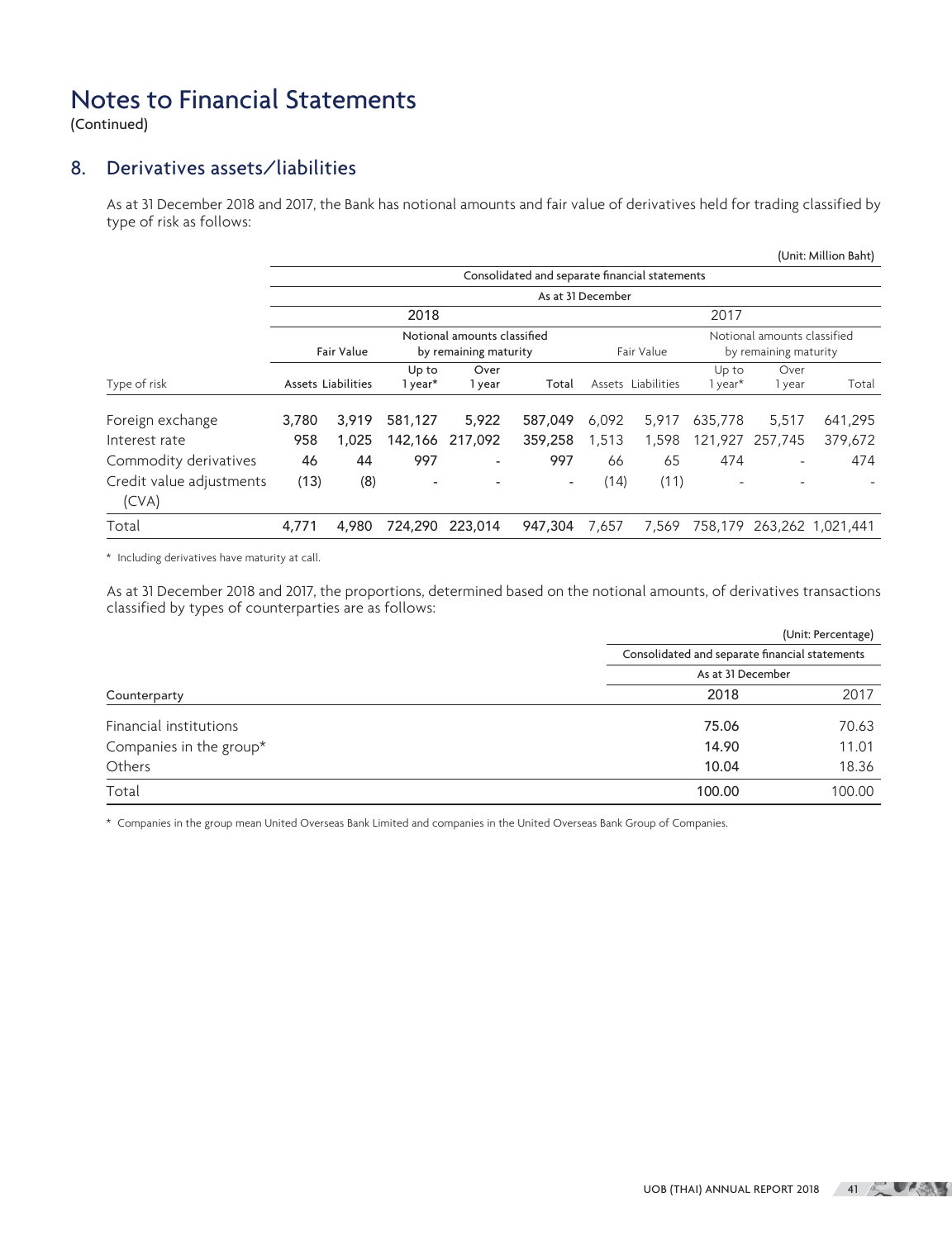(Continued)

### 9. Investments

## 9.1 Classified by types of investment

|                                             |                                                | (Unit: Million Baht) |
|---------------------------------------------|------------------------------------------------|----------------------|
|                                             | Consolidated and separate financial statements |                      |
|                                             | As at 31 December                              |                      |
|                                             | 2018                                           | 2017                 |
|                                             | Fair value/cost*                               | Fair value/cost*     |
| Trading investments                         |                                                |                      |
| Government and state enterprises securities | 616                                            | 11,110               |
| Total trading investments                   | 616                                            | 11,110               |
| Available-for-sale investments              |                                                |                      |
| Government and state enterprises securities | 69,546                                         | 49,387               |
| Marketable domestic equity securities       |                                                | 2                    |
| Total available-for-sale investments        | 69,547                                         | 49,389               |
| General investments                         |                                                |                      |
| Non-marketable domestic equity securities   | 120                                            | 119                  |
| Non-marketable foreign equity securities    |                                                |                      |
| Total                                       | 121                                            | 120                  |
| Less: Allowance for impairment loss         | (81)                                           | (81)                 |
| General investments - net                   | 40                                             | 39                   |
| Investments - net                           | 70,203                                         | 60,538               |

\* Trading investments and available-for-sale investments are stated at fair value and general investments are stated at cost.

 As at 31 December 2018, the Bank has commitments to purchase debt securities of Baht 119 million (31 December 2017: Baht 1 million) and commitments to sell debt securities of Baht 433 million (31 December 2017: Nil).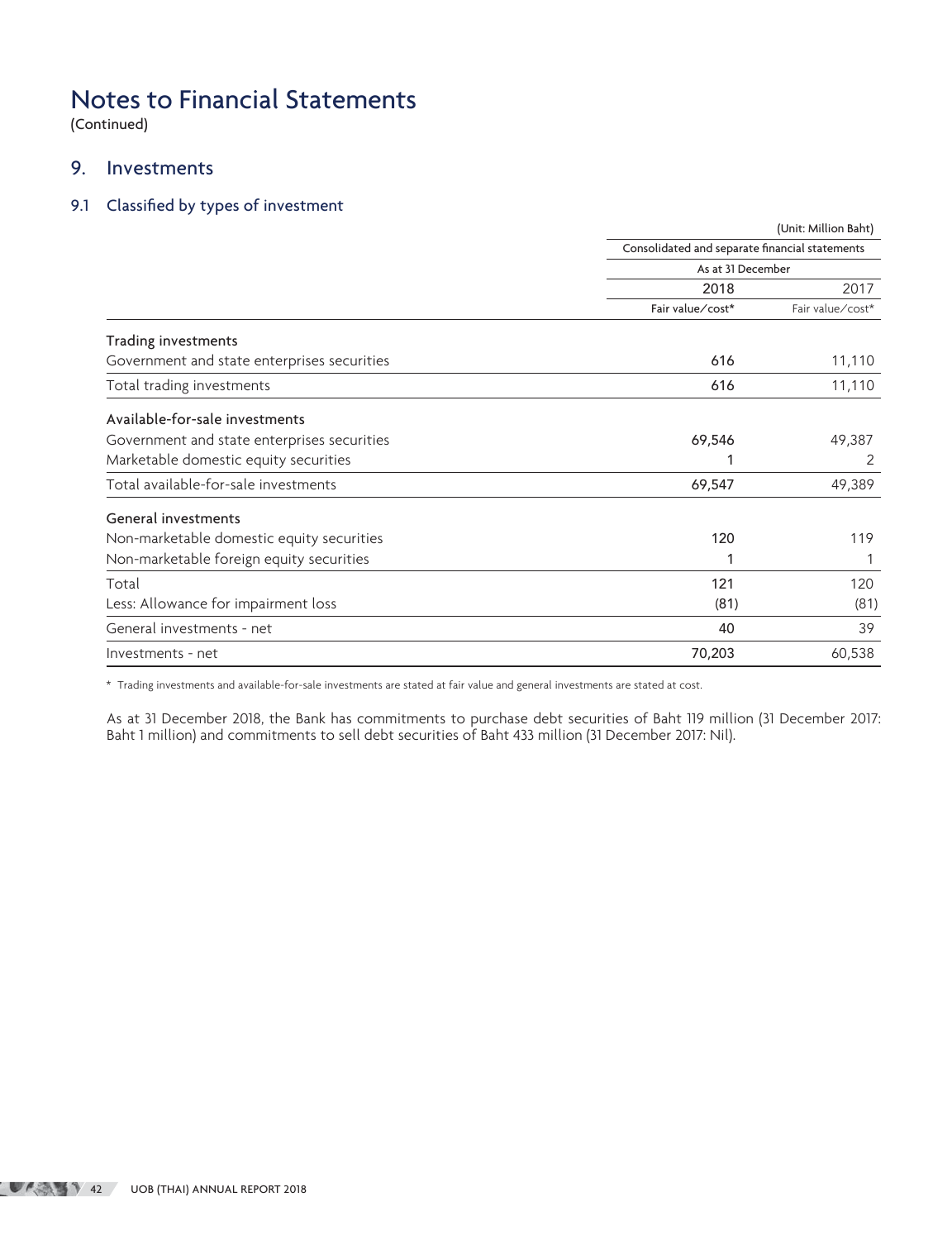(Continued)

### 9.2 Classified by the remaining period to maturity of the debt securities

Investments in debt instruments, excluding those held for trading, are classified by remaining periods to maturity as follows:

|                                             | (Unit: Million Baht) |                        |                                                |                      |  |  |  |
|---------------------------------------------|----------------------|------------------------|------------------------------------------------|----------------------|--|--|--|
|                                             |                      |                        | Consolidated and separate financial statements |                      |  |  |  |
|                                             |                      | As at 31 December 2018 |                                                |                      |  |  |  |
|                                             |                      | Due within             |                                                |                      |  |  |  |
|                                             | 1 year               | $1 - 5$ years          | Over 5 years                                   | Total                |  |  |  |
| Available-for-sale securities               |                      |                        |                                                |                      |  |  |  |
| Government and state enterprises securities | 11,657               | 57,804                 |                                                | 69,461               |  |  |  |
| Add: Allowance for revaluation              | (2)                  | 87                     |                                                | 85                   |  |  |  |
| Total                                       | 11,655               | 57,891                 | $\overline{\phantom{a}}$                       | 69,546               |  |  |  |
|                                             |                      |                        |                                                | (Unit: Million Baht) |  |  |  |
|                                             |                      |                        | Consolidated and separate financial statements |                      |  |  |  |
|                                             |                      | As at 31 December 2017 |                                                |                      |  |  |  |
|                                             |                      | Due within             |                                                |                      |  |  |  |
|                                             | 1 year               | $1 - 5$ years          | Over 5 years                                   | Total                |  |  |  |
| Available-for-sale securities               |                      |                        |                                                |                      |  |  |  |
| Government and state enterprises securities | 3,149                | 46,087                 |                                                | 49,236               |  |  |  |
| Add: Allowance for revaluation              |                      | 150                    |                                                | 151                  |  |  |  |
| Total                                       | 3,150                | 46,237                 |                                                | 49,387               |  |  |  |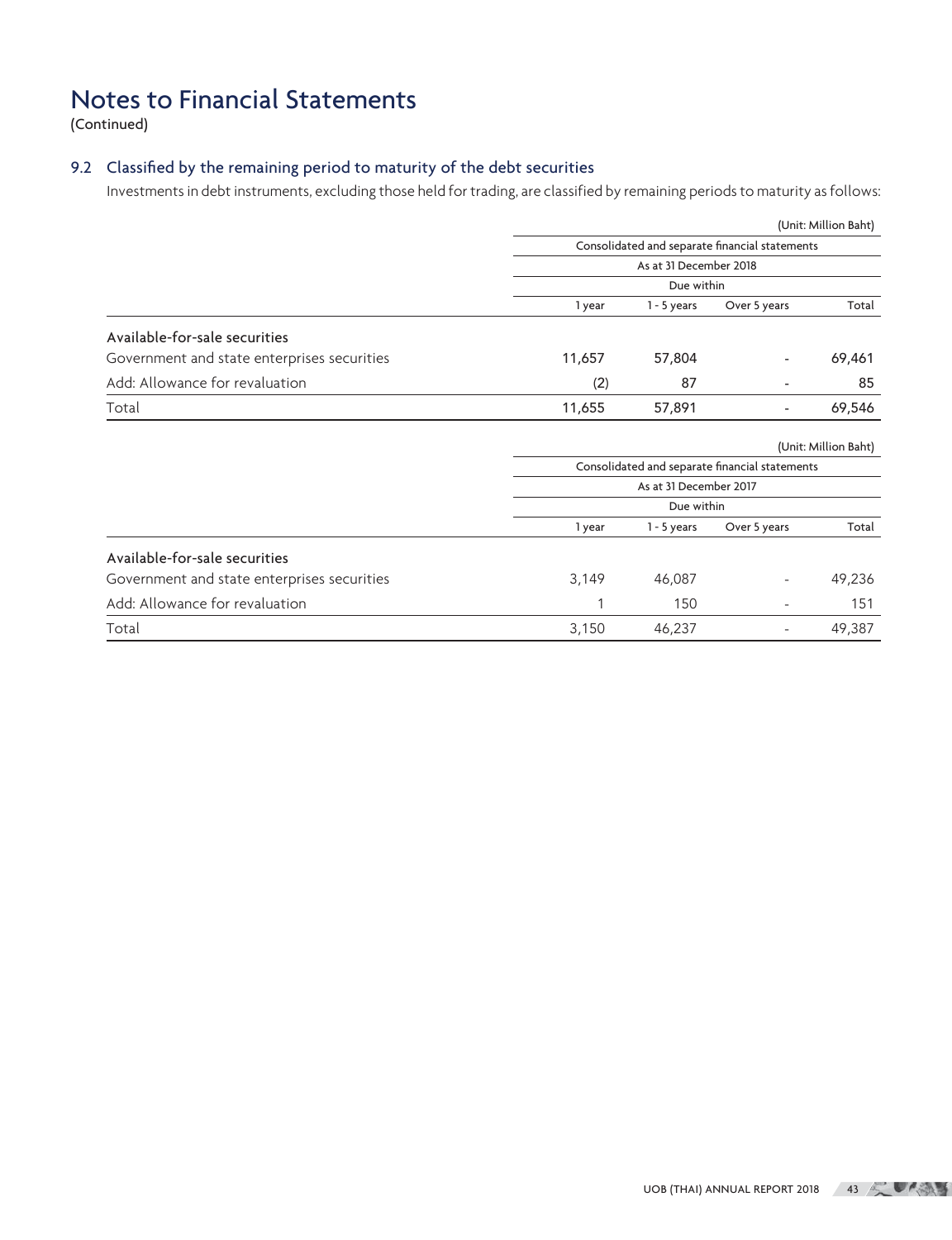| (Continued)                                  | Notes to Financial Statements                                              |                  |                               |                         |                                                              |                                                                                                                                              |                                                      |                |
|----------------------------------------------|----------------------------------------------------------------------------|------------------|-------------------------------|-------------------------|--------------------------------------------------------------|----------------------------------------------------------------------------------------------------------------------------------------------|------------------------------------------------------|----------------|
| 10. Investments in subsidiaries              |                                                                            |                  |                               |                         |                                                              | Consolidated financial statements                                                                                                            |                                                      |                |
| Company's name                               | Nature of business                                                         | Type of security | Paid-up share capital         |                         | of shareholding<br>Percentage                                | Investments stated under<br>cost method                                                                                                      | Dividend income recognised<br>during the years ended |                |
|                                              |                                                                            |                  | As at 31 December             |                         | As at 31 December                                            | As at 31 December                                                                                                                            | 31 December                                          |                |
|                                              |                                                                            |                  | 2018                          | 2017                    | 2017<br>2018                                                 | 2017<br>2018                                                                                                                                 | 2018                                                 | 2017           |
|                                              |                                                                            |                  | (Million Baht) (Million Baht) |                         | (%)<br>8                                                     | (Million Baht) (Million Baht)                                                                                                                | (Million Baht)                                       | (Million Baht) |
|                                              | Subsidiary - not included in consolidated financial statement              |                  |                               |                         |                                                              |                                                                                                                                              |                                                      |                |
| <b>UOB Bullion and Futures</b>               | Liquidation                                                                | Ordinary shares  | 29                            | 75.00<br>29             | 75.00                                                        | 22                                                                                                                                           | I                                                    |                |
| (Thai) Co., Ltd.                             |                                                                            |                  |                               |                         |                                                              |                                                                                                                                              |                                                      |                |
| Less: Allowance for impairment of securities |                                                                            |                  |                               |                         |                                                              | (20)                                                                                                                                         |                                                      |                |
| Investments in subsidiary - net              |                                                                            |                  |                               |                         |                                                              | $\mathbf{\Omega}$                                                                                                                            |                                                      |                |
| stated at cost.                              | *The consolidated financial statements for the year ended 31 December 2018 |                  |                               |                         |                                                              | excluded the financial statements of UOB Bullion and Futures (Thai) Co., Ltd, which was deregistered under liquidation. Such investment then |                                                      |                |
|                                              |                                                                            |                  |                               |                         |                                                              | Separate financial statements                                                                                                                |                                                      |                |
| Company's name                               | Nature of business                                                         | Type of security | Paid-up share capital         |                         | of shareholding<br>Percentage                                | Investments stated under<br>cost method                                                                                                      | Dividend income recognised<br>during the years ended |                |
|                                              |                                                                            |                  | As at 31 December             |                         | As at 31 December                                            | As at 31 December                                                                                                                            | 31 December                                          |                |
|                                              |                                                                            |                  | 2018                          | 2017                    | 2017<br>2018                                                 | 2017<br>2018                                                                                                                                 | 2018                                                 | 2017           |
|                                              |                                                                            |                  | (Million Baht) (Million Baht) |                         | $\begin{pmatrix} 0 \\ 0 \\ 0 \end{pmatrix}$<br>$\mathcal{E}$ | (Million Baht) (Million Baht)                                                                                                                | (Million Baht)                                       | (Million Baht) |
| Subsidiaries                                 |                                                                            |                  |                               |                         |                                                              |                                                                                                                                              |                                                      |                |
| <b>UOB Bullion and Futures</b>               | Liquidation                                                                | Ordinary shares  | 29                            | 75.00<br>29             | 75.00                                                        | 22<br>22                                                                                                                                     | ٠                                                    | $\mathbf I$    |
| (Thai) Co., Ltd.                             |                                                                            |                  |                               |                         |                                                              |                                                                                                                                              |                                                      |                |
| UOB Services Co., Ltd.                       | Debt collection business                                                   | Ordinary shares  | $\infty$                      | 99.99<br>$\overline{6}$ | 99.99                                                        | $\overline{6}$<br>$\infty$                                                                                                                   | 45                                                   | $\overline{C}$ |
| Total investments in subsidiaries            |                                                                            |                  |                               |                         |                                                              | 82<br>82                                                                                                                                     | 45                                                   | $\overline{C}$ |
| Less: Allowance for impairment loss          |                                                                            |                  |                               |                         |                                                              | (20)<br>(20)                                                                                                                                 |                                                      |                |
| hvestments in subsidiaries - net             |                                                                            |                  |                               |                         |                                                              | 62<br>62                                                                                                                                     |                                                      |                |

Notes to Financial Statements (Continued)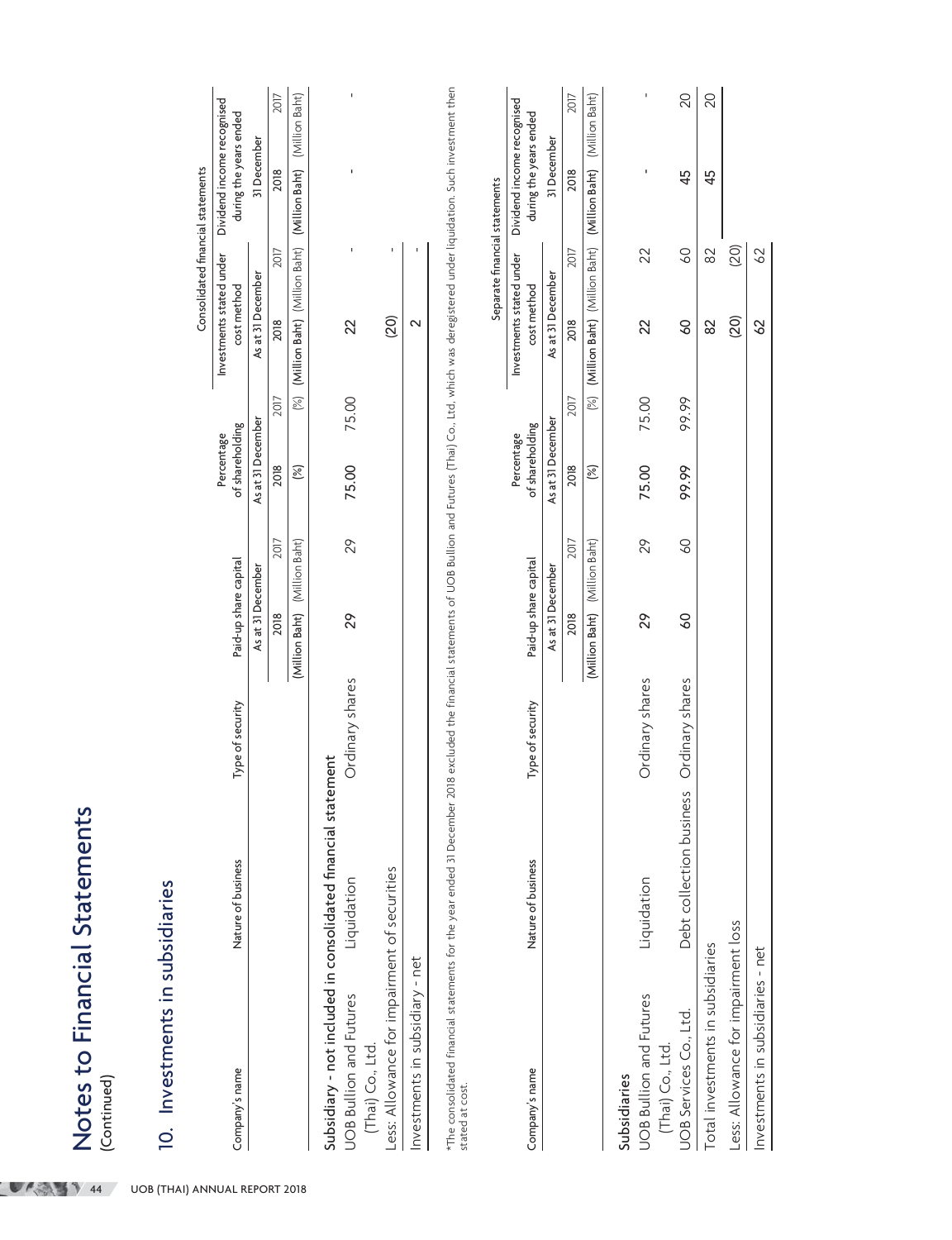(Continued)

## 11. Loans to customers and accrued interest receivables

## 11.1 Classified by loan type

|                                                                               | (Unit: Million Baht)                           |              |  |  |  |
|-------------------------------------------------------------------------------|------------------------------------------------|--------------|--|--|--|
|                                                                               | Consolidated and separate financial statements |              |  |  |  |
|                                                                               | As at 31 December                              |              |  |  |  |
|                                                                               | 2018                                           | 2017         |  |  |  |
| Overdrafts                                                                    | 17,664                                         | 17,301       |  |  |  |
| Loans                                                                         | 282,556                                        | 259,437      |  |  |  |
| Trade bills                                                                   | 75,627                                         | 67,477       |  |  |  |
| Hire-purchase receivables                                                     | 1,255                                          | 1,271        |  |  |  |
| Financial lease receivables                                                   | 2,308                                          | 2,455        |  |  |  |
| Others                                                                        | 3,539                                          | 2,652        |  |  |  |
| Less: Deferred revenue                                                        | (581)                                          | (573)        |  |  |  |
| Loans to customers, net of deferred revenue                                   | 382,368                                        | 350,020      |  |  |  |
| Add: Accrued interest receivables                                             | 1,223                                          | 1,126        |  |  |  |
| Loans to customers, net of deferred revenue, and accrued interest receivables | 383,591                                        | 351,146      |  |  |  |
| Allowance for doubtful accounts<br>Less:                                      |                                                |              |  |  |  |
| The BOT's minimum required provision                                          |                                                |              |  |  |  |
| - Individual approach                                                         | (4, 117)                                       | (4, 299)     |  |  |  |
| - Collective approach                                                         | (648)                                          | (513)        |  |  |  |
| 2. Provision in excess of the BOT's minimum required rates                    | $(5,425)^*$                                    | $(5, 185)^*$ |  |  |  |
| Loans to customers and accrued interest receivables - net                     | 373,401                                        | 341,149      |  |  |  |

\* Allowance for doubtful accounts includes a reserve for cyclical business factors, including economic factors, and other risk that may affect the quality of assets.

### 11.2 Classified by currencies and debtors' residency

|                            |          |                          |                   |                                                |                          | (Unit: Million Baht) |  |
|----------------------------|----------|--------------------------|-------------------|------------------------------------------------|--------------------------|----------------------|--|
|                            |          |                          |                   | Consolidated and separate financial statements |                          |                      |  |
|                            |          |                          | As at 31 December |                                                |                          |                      |  |
|                            |          | 2018                     |                   |                                                | 2017                     |                      |  |
|                            | Domestic | Overseas                 | Total             | Domestic                                       | Overseas                 | Total                |  |
| Baht                       | 369,137  | 302                      | 369,439           | 338,943                                        | 230                      | 339,173              |  |
| US Dollar                  | 11,707   | 582                      | 12,289            | 9,070                                          | 859                      | 9,929                |  |
| Other currencies           | 640      | $\overline{\phantom{a}}$ | 640               | 918                                            | $\overline{\phantom{a}}$ | 918                  |  |
| Loans to customers, net of |          |                          |                   |                                                |                          |                      |  |
| deferred revenue           | 381,484  | 884                      | 382,368           | 348,931                                        | 1.089                    | 350,020              |  |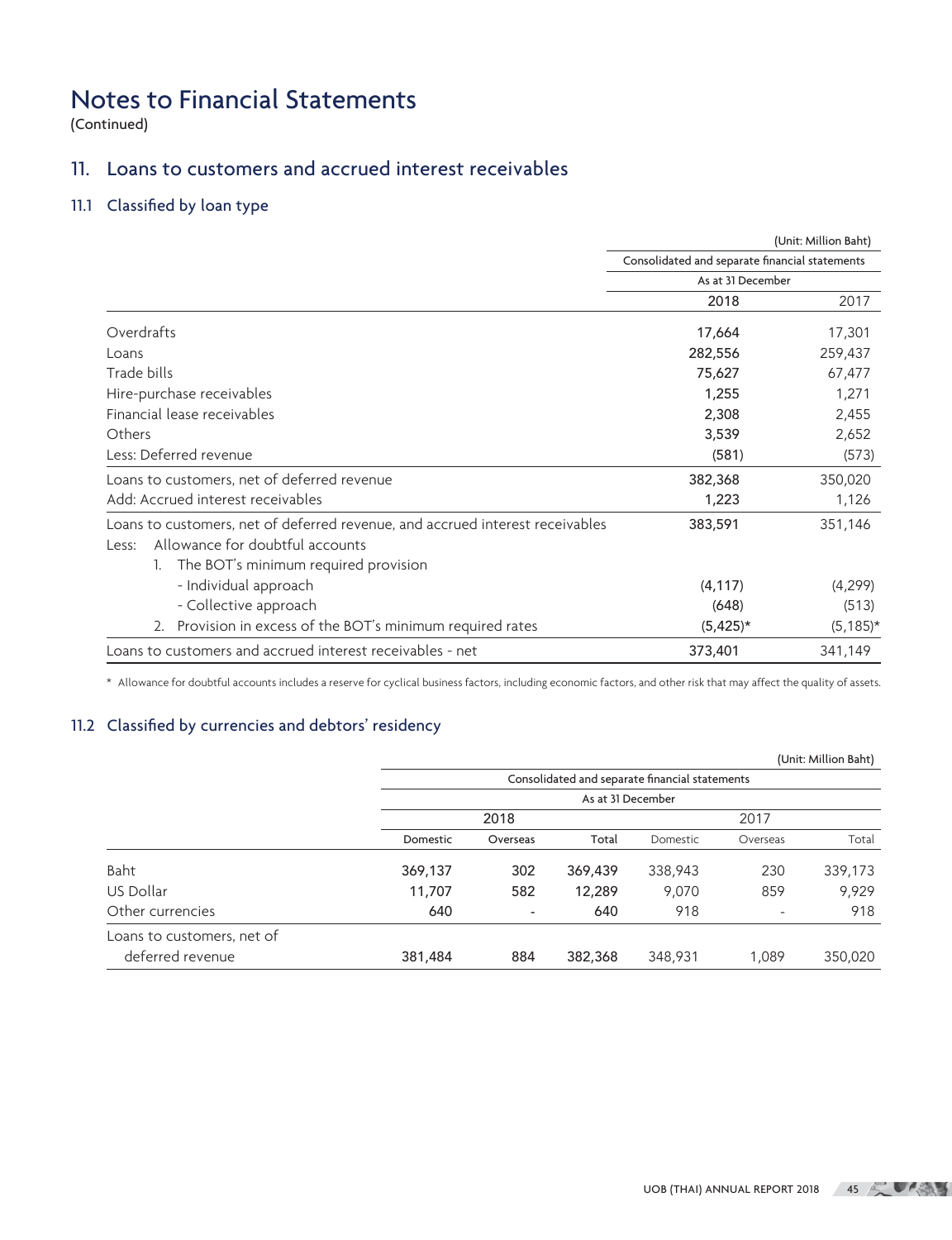(Continued)

## 11.3 Classified by types of business and loan classification

|         |         |          |          |                        | (Unit: Million Baht)                           |
|---------|---------|----------|----------|------------------------|------------------------------------------------|
|         |         |          |          |                        |                                                |
|         |         |          |          |                        |                                                |
|         | Special | Sub-     |          | Doubtful               |                                                |
| Pass    | mention | standard | Doubtful | of loss                | Total                                          |
| 1,273   | 34      | ٠        | 1        | 20                     | 1,328                                          |
| 94,658  | 2,122   | 399      |          | 2,593                  | 99,772                                         |
| 25,639  | 504     | 143      | ۰        | 680                    | 26,966                                         |
| 29,250  | 612     | 231      | 142      | 499                    | 30,734                                         |
| 147,621 | 3,280   | 696      | 778      | 2.974                  | 155,349                                        |
| 65,272  | 1,251   | 369      | 417      | 910                    | 68,219                                         |
|         |         |          |          |                        |                                                |
| 363,713 | 7,803   | 1,838    | 1,338    | 7,676                  | 382,368                                        |
|         |         |          |          | As at 31 December 2018 | Consolidated and separate financial statements |

(Unit: Million Baht)

|                               |         |                    |                        | Consolidated and separate financial statements |                     |         |
|-------------------------------|---------|--------------------|------------------------|------------------------------------------------|---------------------|---------|
|                               |         |                    | As at 31 December 2017 |                                                |                     |         |
|                               | Pass    | Special<br>mention | Sub-<br>standard       | Doubtful                                       | Doubtful<br>of loss | Total   |
| Agriculture and mining        | 1,154   | 33                 | 16                     |                                                | 6                   | 1,209   |
| Manufacturing and commerce    | 86,855  | 2,163              | 494                    | 16                                             | 2,252               | 91,780  |
| Real estate and construction  | 20.754  | 443                | 64                     | 8                                              | 970                 | 22,239  |
| Public utilities and services | 26,622  | 1,057              | 170                    | 2                                              | 435                 | 28,286  |
| Housing loans                 | 138,150 | 2,652              | 398                    | 4                                              | 4.484               | 145,688 |
| Others                        | 58,252  | 1,175              | 368                    | 284                                            | 739                 | 60,818  |
| loans to customers, net of    |         |                    |                        |                                                |                     |         |
| deferred revenue              | 331,787 | 7,523              | 1,510                  | 314                                            | 8,886               | 350,020 |

**46 UOB (THAI) ANNUAL REPORT 2018**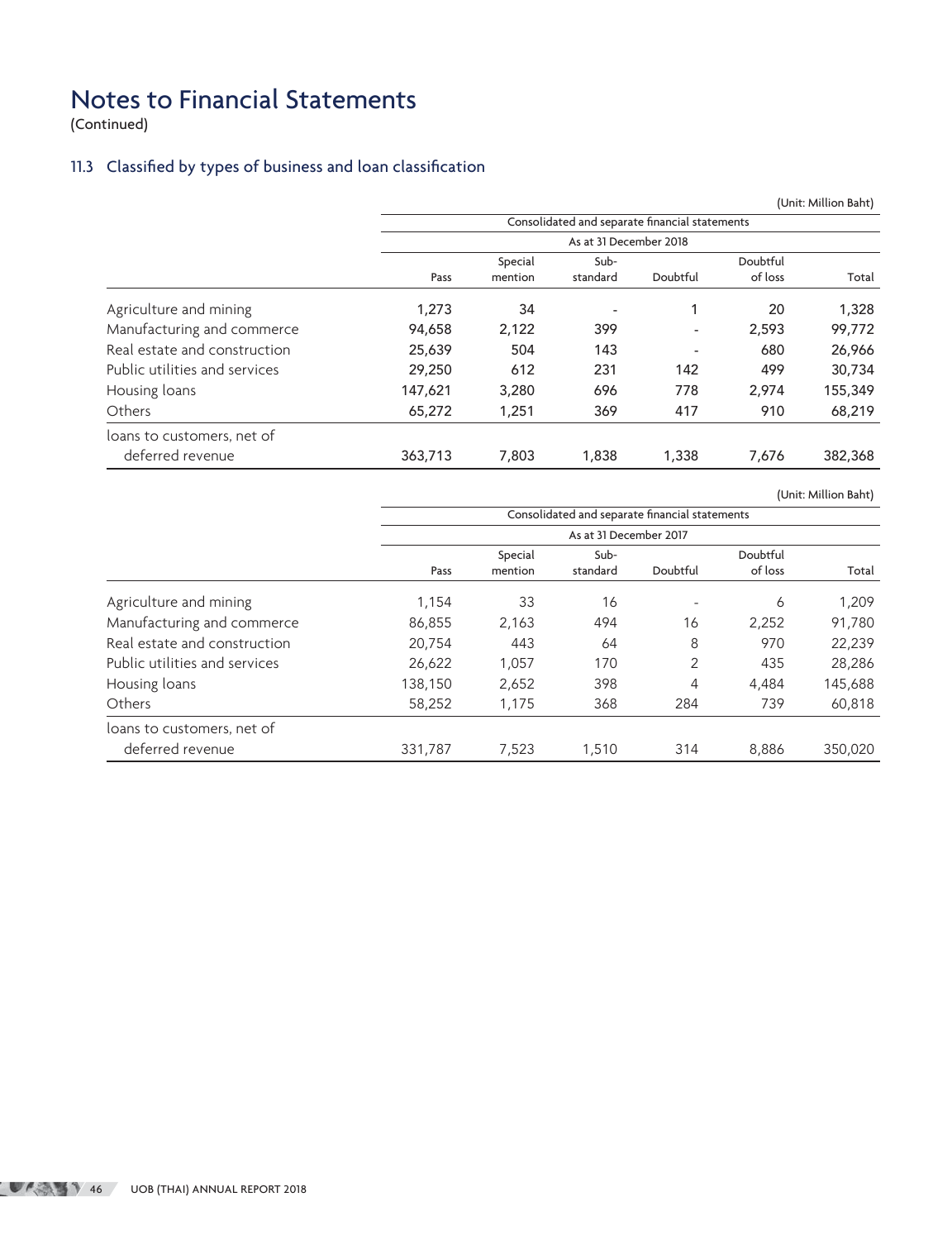(Continued)

.

### 11.4 Classified by loan classification in accordance with the Notification of the BOT

|                                              |                                                  |                          |         |                                                                              |                           | (Unit: Million Baht)      |
|----------------------------------------------|--------------------------------------------------|--------------------------|---------|------------------------------------------------------------------------------|---------------------------|---------------------------|
|                                              |                                                  |                          |         | Consolidated and separate financial statements                               |                           |                           |
|                                              |                                                  |                          |         | As at 31 December 2018                                                       |                           |                           |
|                                              | Loans to<br>customers<br>and accrued<br>interest |                          |         | <b>Net</b><br>balance used<br>in calculation<br>of allowance<br>for doubtful | Loan loss<br>provisioning | Allowance<br>for doubtful |
|                                              | receivables                                      | Other claims             | Total   | accounts*                                                                    | rates                     | accounts                  |
| The BOT's minimum required provision<br>Pass | 364,861                                          | 59                       | 364,920 | 109,038                                                                      | (%)                       | 1,090                     |
| Special mention                              | 7,878                                            | 2                        | 7,880   | 2,024                                                                        | 2                         | 41                        |
| Sub-standard                                 | 1,838                                            |                          | 1,839   | 590                                                                          | 100                       | 590                       |
| Doubtful                                     | 1,338                                            | $\overline{\phantom{a}}$ | 1,338   | 494                                                                          | 100                       | 494                       |
| Doubtful of loss                             | 7,676                                            | 16                       | 7,692   | 2,568                                                                        | 100                       | 2,568                     |
| Provision in excess of the BOT's             |                                                  |                          |         |                                                                              |                           |                           |
| minimum required rates **                    |                                                  | $\overline{\phantom{0}}$ |         |                                                                              |                           | 5,425                     |
| Total                                        | 383,591                                          | 78                       | 383,669 | 114,714                                                                      |                           | 10,208                    |

\* Net balance used in calculation of allowance for doubtful accounts for pass and special mention loans is loan balance excluding accrued interest receivable but net of collateral. For sub-standard, doubtful and doubtful of loss loans, it is the debt balance (outstanding loan balance, net of deferred revenue but includes accrued interest receivables) after deducting the present value of expected future cash flows from debt collection or from collateral disposals.

\*\* Allowance for doubtful accounts includes a reserve for cyclical business factors, including economic factors, and other risk that may affect the quality of assets.

|                                      |                          |                          |         |                                                |                | (Unit: Million Baht) |
|--------------------------------------|--------------------------|--------------------------|---------|------------------------------------------------|----------------|----------------------|
|                                      |                          |                          |         | Consolidated and separate financial statements |                |                      |
|                                      |                          |                          |         | As at 31 December 2017                         |                |                      |
|                                      |                          |                          |         | <b>Net</b>                                     |                |                      |
|                                      | Loans to                 |                          |         | balance used                                   |                |                      |
|                                      | customers<br>and accrued |                          |         | in calculation<br>of allowance                 | Loan loss      | Allowance            |
|                                      | interest                 |                          |         | for doubtful                                   | provisioning   | for doubtful         |
|                                      | receivables              | Other claims             | Total   | accounts*                                      | rates          | accounts             |
|                                      |                          |                          |         |                                                | $(\%)$         |                      |
| The BOT's minimum required provision |                          |                          |         |                                                |                |                      |
| Pass                                 | 332,825                  | 53                       | 332,878 | 95,473                                         |                | 955                  |
| Special mention                      | 7,611                    | 2                        | 7,613   | 2,241                                          | $\overline{2}$ | 45                   |
| Sub-standard                         | 1,510                    | 6                        | 1,516   | 685                                            | 100            | 685                  |
| Doubtful                             | 314                      | $\overline{\phantom{a}}$ | 314     | 206                                            | 100            | 206                  |
| Doubtful of loss                     | 8,886                    | 11                       | 8,897   | 2,938                                          | 100            | 2,938                |
| Provision in excess of the BOT's     |                          |                          |         |                                                |                |                      |
| minimum required rates **            |                          |                          |         |                                                |                | 5,185                |
| Total                                | 351,146                  | 72                       | 351,218 | 101,543                                        |                | 10,014               |

 \* Net balance used in calculation of allowance for doubtful accounts for pass and special mention loans is loan balance excluding accrued interest receivable but net of collateral. For sub-standard, doubtful and doubtful of loss loans, it is the debt balance (outstanding loan balance, net of deferred revenue but includes accrued interest receivables) after deducting the present value of expected future cash flows from debt collection or from collateral disposals.

\*\* Allowance for doubtful accounts includes a reserve for cyclical business factors, including economic factors, and other risk that may affect the quality of assets.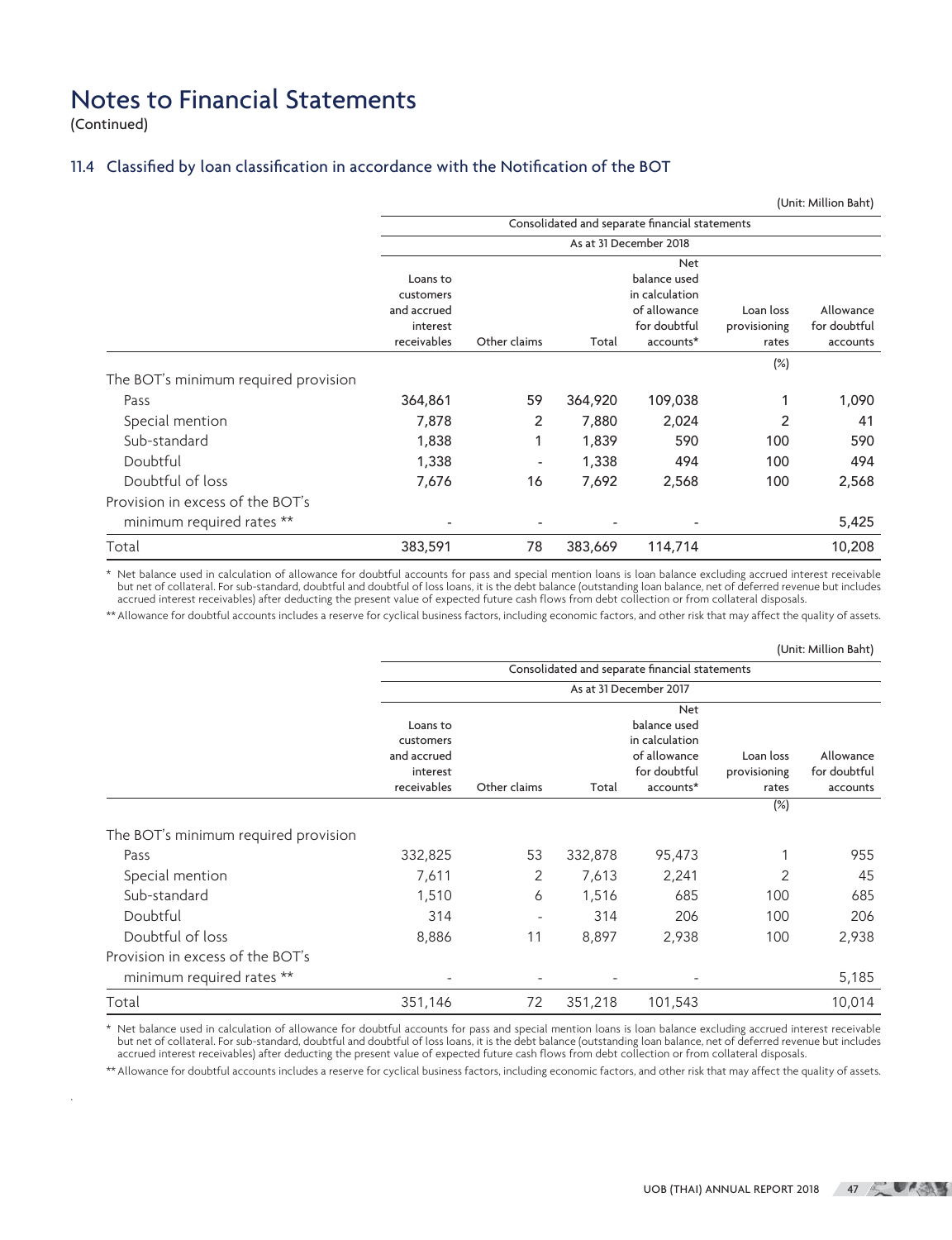(Continued)

 As at 31 December 2018, allowance for doubtful accounts as shown in the tables above includes allowance for impairment on other claims, amounting to Baht 18 million (31 December 2017: Baht 17 million).

 As at 31 December 2018 and 2017, the Bank classified unsecured consumer loans in accordance with the Notification of the BOT for non-performing loans (excluding receivables classified as pass and special mention), the allowance for doubtful accounts of which is determined using a collective approach, as follows:

|                |                        |                                                | (Unit: Million Baht) |  |  |
|----------------|------------------------|------------------------------------------------|----------------------|--|--|
|                |                        | Consolidated and separate financial statements |                      |  |  |
|                | As at 31 December 2018 |                                                |                      |  |  |
|                | Unsecured              | Loan loss                                      | Allowance for        |  |  |
| Overdue (Days) | consumer loans         | provisioning rates (%)                         | doubtful accounts    |  |  |
| $0 - 119$      | 569                    | 70 - 89                                        | 410                  |  |  |
| $120 - 180$    | 326                    | $70 - 74$                                      | 238                  |  |  |
| Total          | 895                    |                                                | 648                  |  |  |

(Unit: Million Baht)

|                |                             | Consolidated and separate financial statements |                                    |
|----------------|-----------------------------|------------------------------------------------|------------------------------------|
|                |                             | As at 31 December 2017                         |                                    |
| Overdue (Days) | Unsecured<br>consumer loans | Loan loss<br>provisioning rates (%)            | Allowance for<br>doubtful accounts |
| $0 - 119$      | 379                         | 70 - 89                                        | 273                                |
| 120 - 180      | 331                         | 70 - 74                                        | 240                                |
| Total          | 710                         |                                                | 513                                |

### 11.5 Hire-purchase/financial lease receivables

 As at 31 December 2018, the Bank has receivables under hire-purchase and financial lease agreements net of deferred revenue amounting to Baht 3,295 million (31 December 2017: Baht 3,423 million), which are mostly for vehicles and machines. The terms of the agreements are generally between 1 - 8 years and a majority of them charged fixed rates of interest.

|                                                 |                        |               |                 |                                                            | (Unit: Million Baht) |
|-------------------------------------------------|------------------------|---------------|-----------------|------------------------------------------------------------|----------------------|
|                                                 | As at 31 December 2018 |               |                 |                                                            |                      |
|                                                 |                        |               |                 | Amounts due under hire-purchase/financial lease agreements |                      |
|                                                 | Less than<br>1 year    | $1 - 5$ years | Over<br>5 years | Non<br>performing<br>loans                                 | Total                |
| Gross investments under hire-purchase/          |                        |               |                 |                                                            |                      |
| financial lease agreements                      | 1,236                  | 2.109         | 60              | 158                                                        | 3,563                |
| Less: Deferred revenue*                         |                        |               |                 |                                                            | (268)                |
| Present value of minimum payments required      |                        |               |                 |                                                            |                      |
| under hire-purchase/financial lease agreements  |                        |               |                 |                                                            | 3,295                |
| Less: Allowance for doubtful accounts           |                        |               |                 |                                                            | (181)                |
| Hire-purchase/financial lease receivables - net |                        |               |                 |                                                            | 3,114                |

\* After deduction of deferred commission and initial direct costs on hire-purchases (if any)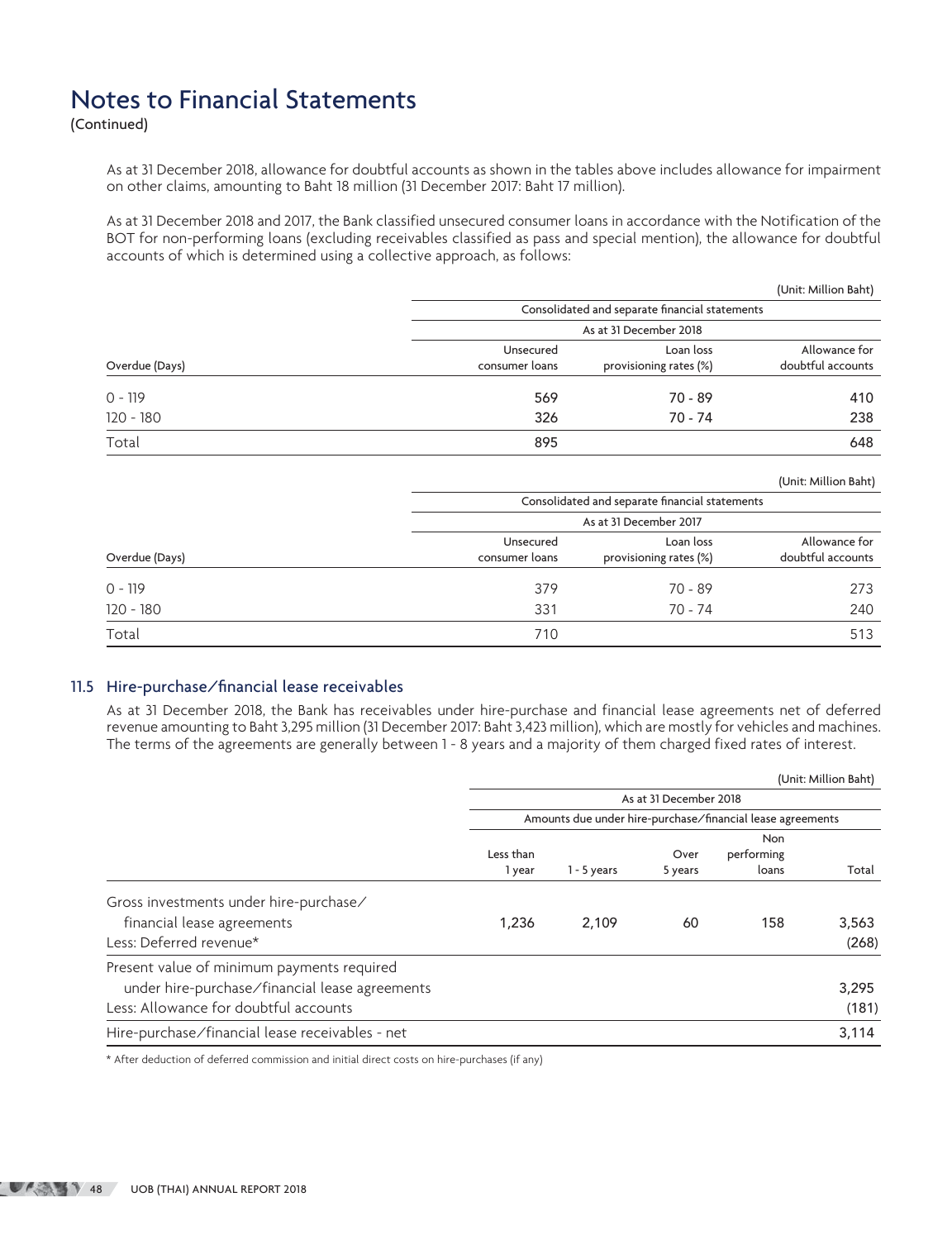(Continued)

|                                                 |                        |               |                 |                                                            | (Unit: Million Baht) |
|-------------------------------------------------|------------------------|---------------|-----------------|------------------------------------------------------------|----------------------|
|                                                 | As at 31 December 2017 |               |                 |                                                            |                      |
|                                                 |                        |               |                 | Amounts due under hire-purchase/financial lease agreements |                      |
|                                                 | Less than<br>1 year    | $1 - 5$ years | Over<br>5 years | Non<br>performing<br>loans                                 | Total                |
| Gross investments under hire-purchase/          |                        |               |                 |                                                            |                      |
| financial lease agreements                      | 1.242                  | 2.219         | 198             | 67                                                         | 3.726                |
| Less: Deferred revenue*                         |                        |               |                 |                                                            | (303)                |
| Present value of minimum payments required      |                        |               |                 |                                                            |                      |
| under hire-purchase/financial lease agreements  |                        |               |                 |                                                            | 3,423                |
| Less: Allowance for doubtful accounts           |                        |               |                 |                                                            | (99)                 |
| Hire-purchase/financial lease receivables - net |                        |               |                 |                                                            | 3,324                |

\* After deduction of deferred commission and initial direct costs on hire-purchases (if any)

### 11.6 Non-accrual loans

 The Bank had non-accrual loans, according to the BOT's criteria (NPLs and restructured NPLs under restructuring in process) as follows:

|                             |                                                | (Unit: Million Baht) |  |  |
|-----------------------------|------------------------------------------------|----------------------|--|--|
|                             | Consolidated and separate financial statements |                      |  |  |
|                             | As at 31 December                              |                      |  |  |
|                             | 2018                                           | 2017                 |  |  |
| Non-accrual loans*          | 10,852                                         | 10,710               |  |  |
| Percentage of total loans** | 2.49                                           | 2.48                 |  |  |

\* Principal only

\*\* Including interbank and money market loans

### 11.7 Troubled debt restructuring

 During the years ended 31 December 2018 and 2017 the Bank entered into troubled debt restructuring agreements with debtors. The number of debtors and their debt balances before restructuring can be summarised below.

|                                      |                                                | (Unit: Million Baht) |
|--------------------------------------|------------------------------------------------|----------------------|
|                                      | Consolidated and separate financial statements |                      |
|                                      | For the years ended 31 December                |                      |
|                                      | 2018                                           | 2017                 |
| Debt balances before restructuring*  | 4,756                                          | 5,985                |
| Total number of restructured debtors | 2,602                                          | 4.124                |

\* Principal only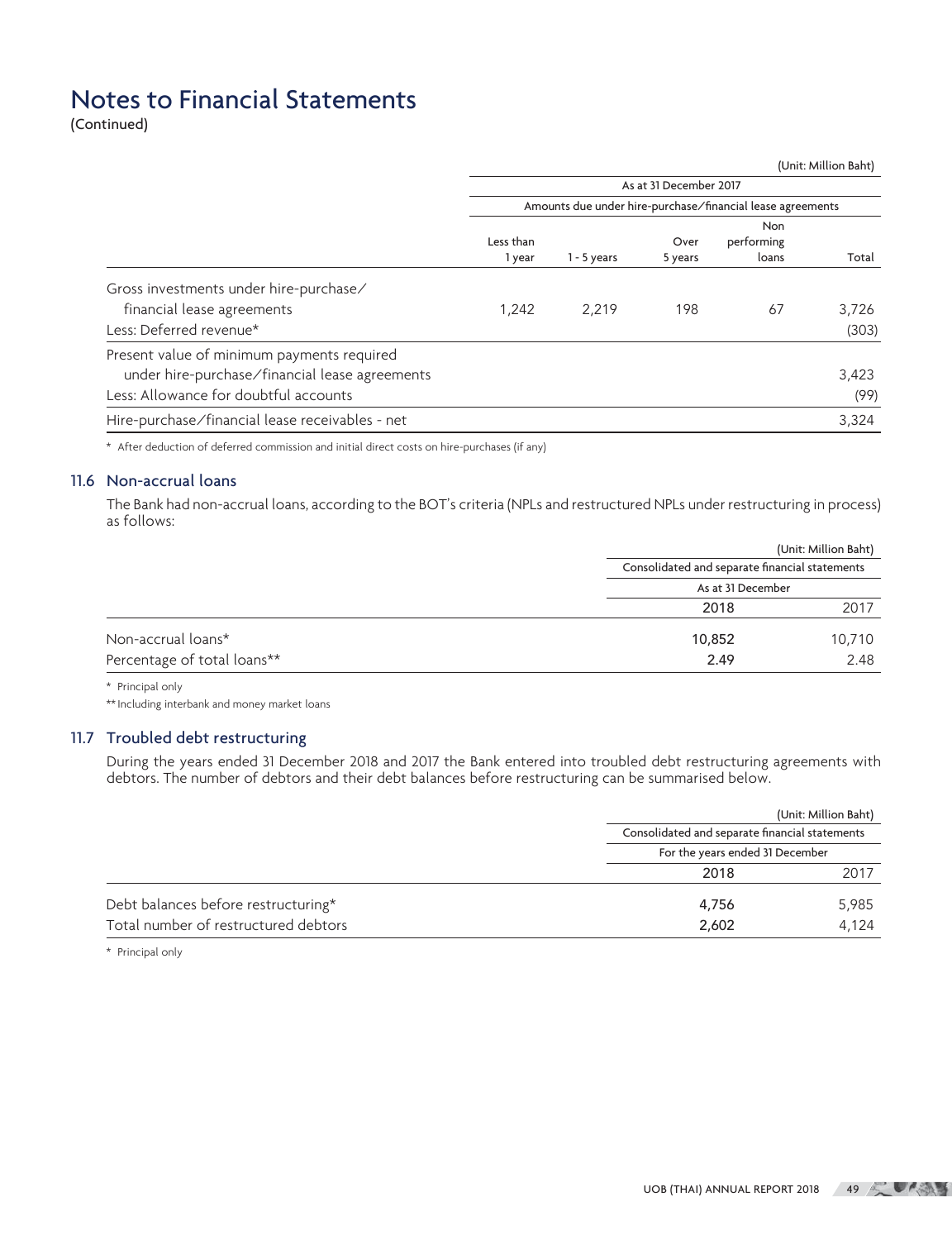(Continued)

 The debtors restructured during the years ended 31 December 2018 and 2017 as referred to above can be classified by method of troubled debt restructuring as follows:

|                                 |                                                |                                                    |                   |                          |                                         | (Unit: Million Baht)                      |
|---------------------------------|------------------------------------------------|----------------------------------------------------|-------------------|--------------------------|-----------------------------------------|-------------------------------------------|
|                                 | Consolidated and separate financial statements |                                                    |                   |                          |                                         |                                           |
|                                 | For the year ended 31 December 2018            |                                                    |                   |                          |                                         |                                           |
| Type of restructuring           | restructured<br>debtors                        | Number of Debt balances<br>before<br>restructuring | Type of<br>assets | Fair value<br>of assets  | Debt<br>balances after<br>restructuring | Debt hair -<br>cut loss per<br>agreements |
| Modification of repayment terms | 2,602                                          | 4,756                                              |                   | $\overline{\phantom{0}}$ | 4,755                                   |                                           |
| Total                           | 2,602                                          | 4,756                                              |                   | $\overline{\phantom{0}}$ | 4.755                                   |                                           |

|                                     |                         |                                                    |                                                |                         |                                         | (Unit: Million Baht)                      |
|-------------------------------------|-------------------------|----------------------------------------------------|------------------------------------------------|-------------------------|-----------------------------------------|-------------------------------------------|
|                                     |                         |                                                    | Consolidated and separate financial statements |                         |                                         |                                           |
| For the year ended 31 December 2017 |                         |                                                    |                                                |                         |                                         |                                           |
| Type of restructuring               | restructured<br>debtors | Number of Debt balances<br>before<br>restructuring | Type of<br>assets                              | Fair value<br>of assets | Debt<br>balances after<br>restructuring | Debt hair -<br>cut loss per<br>agreements |
| Modification of repayment terms     | 4.124                   | 5,985                                              |                                                | -                       | 5.982                                   |                                           |
| Total                               | 4.124                   | 5.985                                              |                                                | -                       | 5.982                                   |                                           |

 The Bank recorded hair-cut losses on restructuring agreement for the years in relation to certain particular debtors against allowance for doubtful accounts rather than charged them to profit or loss since the Bank had already provided for allowance for doubtful accounts on those loans in full.

 The debts restructured by means of modification of repayment term as referred to above during the years ended 31 December 2018 and 2017 can be classified by the repayment terms under the new restructuring agreements as follows:

|                                                                |                                   | Consolidated and separate financial statements |                        |  |  |  |
|----------------------------------------------------------------|-----------------------------------|------------------------------------------------|------------------------|--|--|--|
|                                                                |                                   | For the year ended 31 December 2018            |                        |  |  |  |
|                                                                |                                   | Debt balances (Million Baht)                   |                        |  |  |  |
|                                                                | Number of<br>restructured debtors | Before<br>restructuring                        | After<br>restructuring |  |  |  |
| Repayment terms according to the new restructuring agreements: |                                   |                                                |                        |  |  |  |
| Not more than 5 years                                          | 2,112                             | 2,719                                          | 2,718                  |  |  |  |
| $5 - 10$ years                                                 | 126                               | 815                                            | 815                    |  |  |  |
| $10 - 15$ years                                                | 65                                | 291                                            | 291                    |  |  |  |
| More than 15 years                                             | 299                               | 931                                            | 931                    |  |  |  |
| Total                                                          | 2,602                             | 4.756                                          | 4,755                  |  |  |  |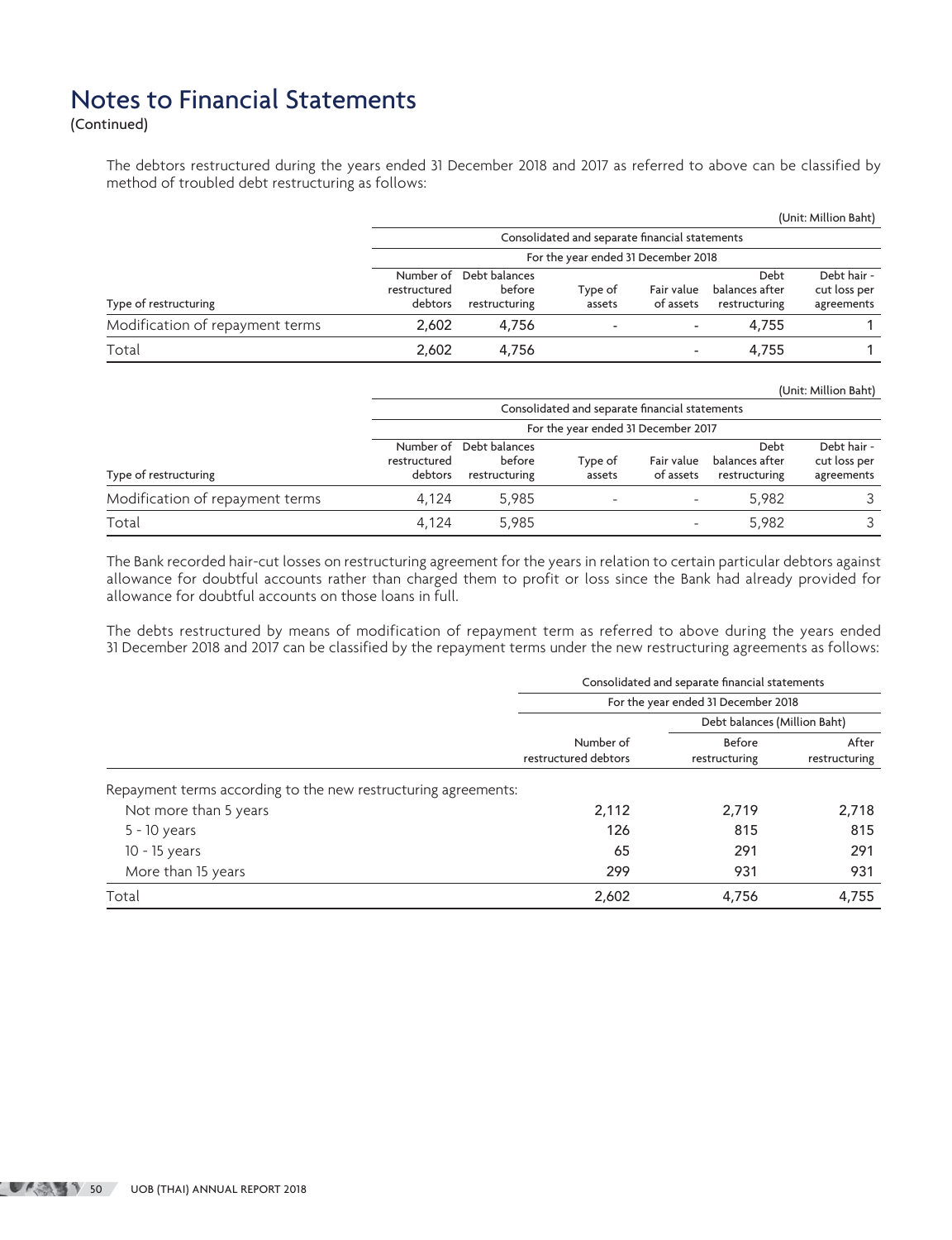(Continued)

|                                                                |                                   | Consolidated and separate financial statements<br>For the year ended 31 December 2017 |                        |  |  |  |
|----------------------------------------------------------------|-----------------------------------|---------------------------------------------------------------------------------------|------------------------|--|--|--|
|                                                                |                                   |                                                                                       |                        |  |  |  |
|                                                                |                                   | Debt balances (Million Baht)                                                          |                        |  |  |  |
|                                                                | Number of<br>restructured debtors | Before<br>restructuring                                                               | After<br>restructuring |  |  |  |
| Repayment terms according to the new restructuring agreements: |                                   |                                                                                       |                        |  |  |  |
| Not more than 5 years                                          | 3,402                             | 2,598                                                                                 | 2,595                  |  |  |  |
| 5 - 10 years                                                   | 188                               | 1,890                                                                                 | 1,890                  |  |  |  |
| $10 - 15$ years                                                | 149                               | 469                                                                                   | 469                    |  |  |  |
| More than 15 years                                             | 385                               | 1,028                                                                                 | 1,028                  |  |  |  |
| Total                                                          | 4,124                             | 5,985                                                                                 | 5,982                  |  |  |  |

As at 31 December 2018 and 2017, the Bank had outstanding balances on the restructured debtors as follows:

|                                                         |                                                | (Unit: Million Baht)                 |
|---------------------------------------------------------|------------------------------------------------|--------------------------------------|
|                                                         | Consolidated and separate financial statements |                                      |
|                                                         | Number<br>of debtors                           | Debt balances<br>after restructuring |
| Balances of restructured debtors as at 31 December 2018 | 12.557                                         | 19,966                               |
| Balances of restructured debtors as at 31 December 2017 | 14.693                                         | 18.227                               |

 As at 31 December 2018, the Bank had outstanding commitments to provide additional loans to restructured debtors amounting to Baht 418 million (31 December 2017: Baht 436 million).

## 12. Allowance for doubtful accounts

|                       |                                     |                          |                                                |                          |                     |                                                                          | (Unit: Million Baht) |  |
|-----------------------|-------------------------------------|--------------------------|------------------------------------------------|--------------------------|---------------------|--------------------------------------------------------------------------|----------------------|--|
|                       |                                     |                          | Consolidated and separate financial statements |                          |                     |                                                                          |                      |  |
|                       | For the year ended 31 December 2018 |                          |                                                |                          |                     |                                                                          |                      |  |
|                       | Pass                                | Special<br>mention       | Sub-<br>standard                               | Doubtful                 | Doubtful<br>of loss | Provision in<br>excess of the<br><b>BOT's minimum</b><br>required rates* | Total                |  |
| Beginning balance     | 955                                 | 45                       | 679                                            | 206                      | 2.927               | 5,185                                                                    | 9,997                |  |
| Doubtful accounts     | 135                                 | (4)                      | (95)                                           | 288                      | 1,957               | 240                                                                      | 2,521                |  |
| Bad debts written off | $\overline{\phantom{a}}$            | $\overline{\phantom{a}}$ | $\overline{\phantom{a}}$                       | $\overline{\phantom{a}}$ | (2,327)             | $\overline{\phantom{a}}$                                                 | (2,327)              |  |
| <b>Others</b>         | ٠                                   | $\overline{\phantom{a}}$ | 5                                              | $\overline{\phantom{a}}$ | (6)                 | -                                                                        | (1)                  |  |
| Ending balance        | 1,090                               | 41                       | 589                                            | 494                      | 2,551               | 5,425                                                                    | 10,190               |  |

 \* Allowance for doubtful accounts includes a reserve for cyclical business factors, including economic factors, and other risk that may affect the quality of assets. \*\* Allowance for doubtful accounts excludes allowance for impairment on other claims, amounting to Baht 18 million.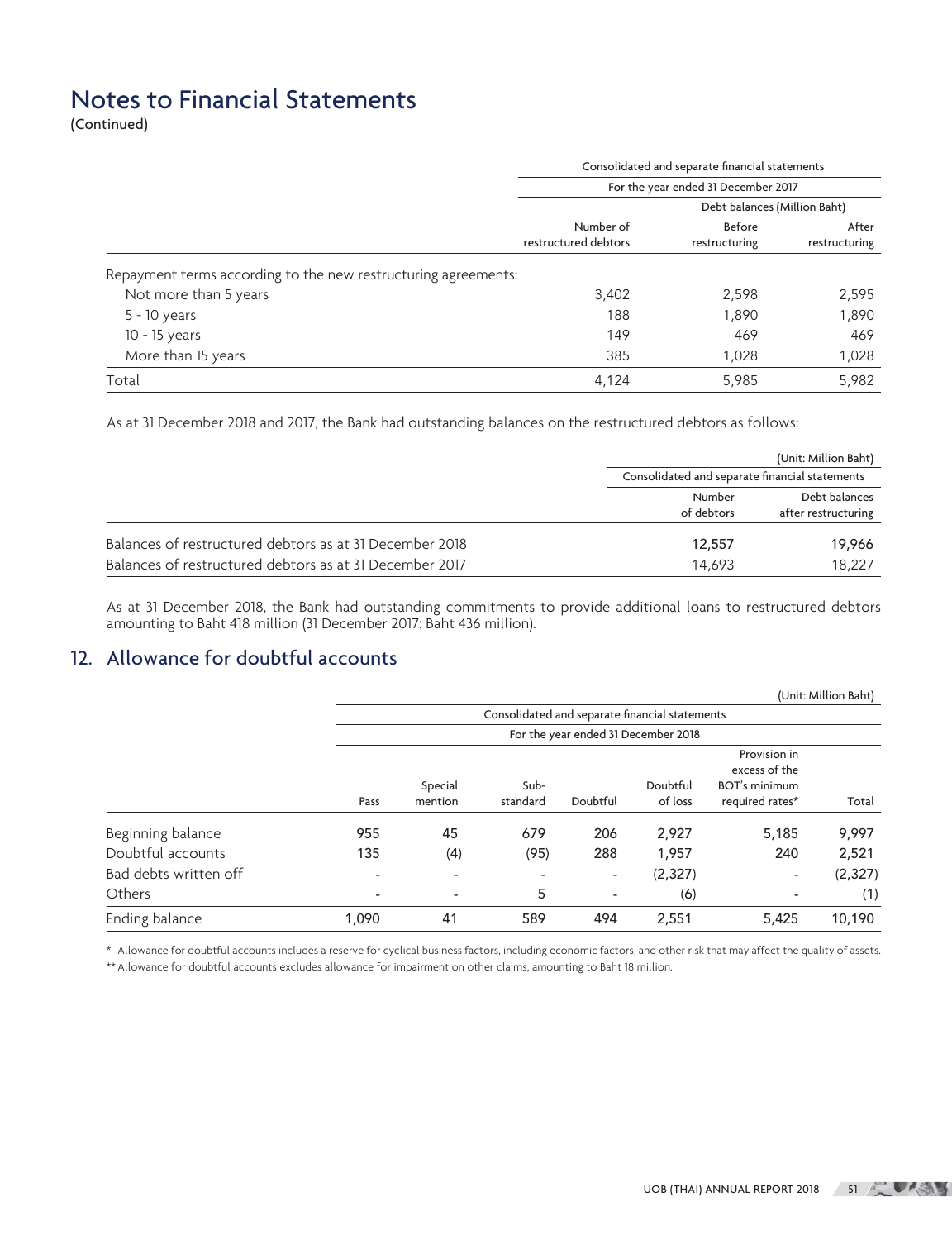(Continued)

|                       |                                     |                          |                                                |                          |                     |                                                                          | (Unit: Million Baht) |
|-----------------------|-------------------------------------|--------------------------|------------------------------------------------|--------------------------|---------------------|--------------------------------------------------------------------------|----------------------|
|                       |                                     |                          | Consolidated and separate financial statements |                          |                     |                                                                          |                      |
|                       | For the year ended 31 December 2017 |                          |                                                |                          |                     |                                                                          |                      |
|                       | Pass                                | Special<br>mention       | Sub-<br>standard                               | Doubtful                 | Doubtful<br>of loss | Provision in<br>excess of the<br><b>BOT's minimum</b><br>required rates* | Total                |
| Beginning balance     | 823                                 | 34                       | 976                                            | 452                      | 1,877               | 5,280                                                                    | 9,442                |
| Doubtful accounts     | 132                                 | 11                       | (296)                                          | (246)                    | 3,167               | (95)                                                                     | 2,673                |
| Bad debts written off | $\overline{\phantom{a}}$            | $\overline{\phantom{a}}$ | $\overline{\phantom{a}}$                       | $\overline{\phantom{a}}$ | (2, 111)            | -                                                                        | (2, 111)             |
| <b>Others</b>         |                                     | -                        | (1)                                            | $\overline{\phantom{m}}$ | (6)                 | $\overline{\phantom{a}}$                                                 | (7)                  |
| Ending balance        | 955                                 | 45                       | 679                                            | 206                      | 2,927               | 5,185                                                                    | 9,997                |

 \* Allowance for doubtful accounts includes a reserve for cyclical business factors, including economic factors, and other risk that may affect the quality of assets. \*\* Allowance for doubtful accounts excludes allowance for impairment on other claims, amounting to Baht 17 million.

## 13. Properties foreclosed

 Properties foreclosed represent properties obtained from debtors as a result of debt restructuring or properties obtained as a result of a successful bid for the mortgaged assets of debtors at auction and including the owned premises of the closed branches awaiting for sale.

 Under the debt restructuring agreements, in cases the debtors restructure their debts by means of asset swap, the Bank grants buy-back rights or first refusal rights to certain debtors for a certain period, at prices as agreed in the debt restructuring agreements. The buy-back prices are normally agreed to be the transfer prices of the properties on the restructuring dates or plus interest.

As at 31 December 2018 and 2017, properties foreclosed are summarised as follows:

|                                               |                                                |                                     |                          | (Unit: Million Baht)  |  |  |  |
|-----------------------------------------------|------------------------------------------------|-------------------------------------|--------------------------|-----------------------|--|--|--|
|                                               | Consolidated and separate financial statements |                                     |                          |                       |  |  |  |
|                                               |                                                | For the year ended 31 December 2018 |                          |                       |  |  |  |
| Type of properties foreclosed                 | Beginning balance                              | Addition                            | Disposal                 | <b>Ending balance</b> |  |  |  |
| Assets transferred in settlement of debts and |                                                |                                     |                          |                       |  |  |  |
| assets from successful bids                   |                                                |                                     |                          |                       |  |  |  |
| Immovable                                     | 2.138                                          | 60                                  | (115)                    | 2.083                 |  |  |  |
| Movable                                       |                                                |                                     | $\overline{\phantom{a}}$ |                       |  |  |  |
| Total properties foreclosed                   | 2.138                                          | 60                                  | (115)                    | 2.083                 |  |  |  |
| Less: Allowance for impairment                | (1,854)                                        |                                     | $\overline{\phantom{a}}$ | (1,854)               |  |  |  |
| Properties foreclosed - net                   | 284                                            | 60                                  | (115)                    | 229                   |  |  |  |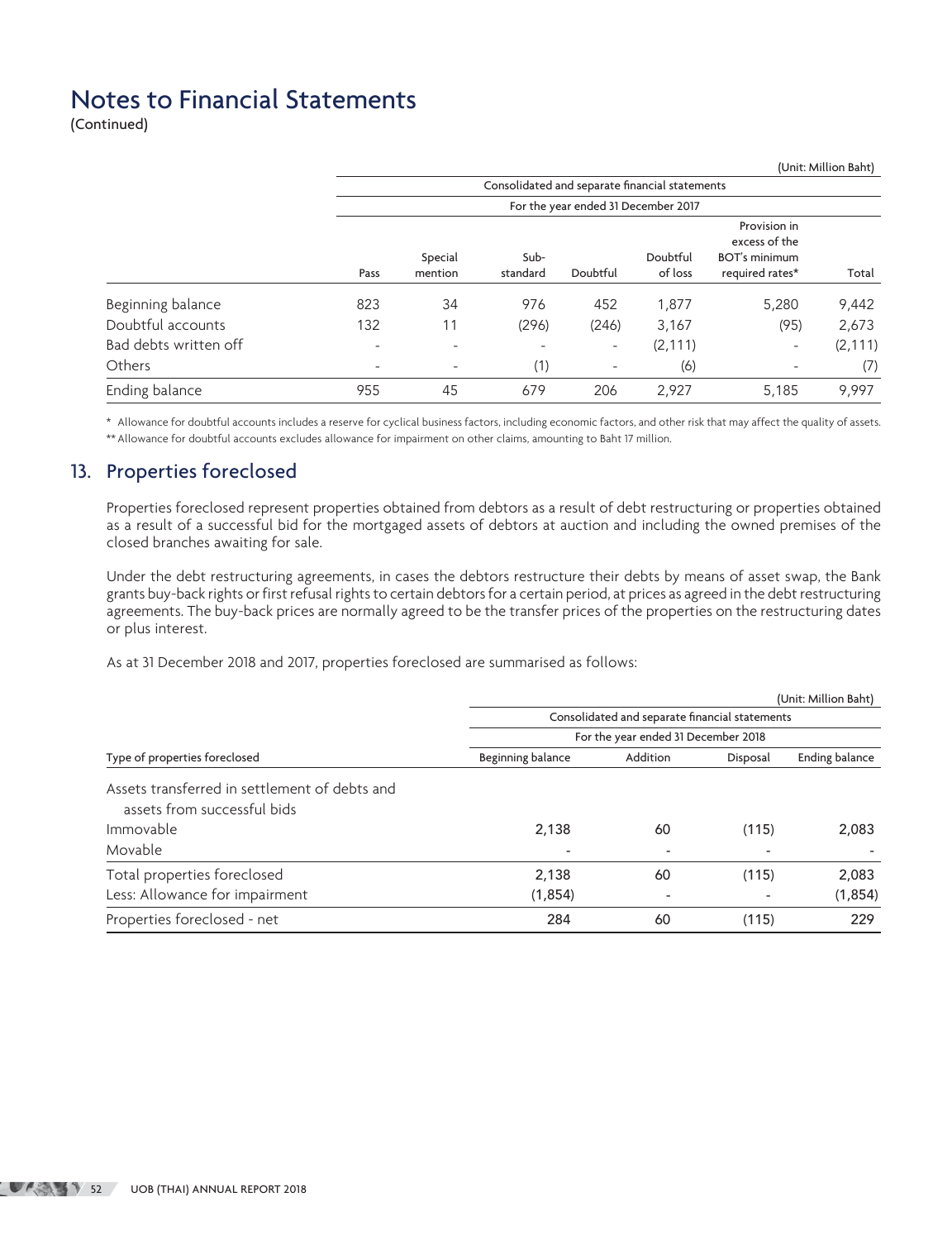(Continued)

|                                                                              |                                                                                       |          |          | (Unit: Million Baht) |  |  |  |
|------------------------------------------------------------------------------|---------------------------------------------------------------------------------------|----------|----------|----------------------|--|--|--|
|                                                                              | Consolidated and separate financial statements<br>For the year ended 31 December 2017 |          |          |                      |  |  |  |
|                                                                              |                                                                                       |          |          |                      |  |  |  |
| Type of properties foreclosed                                                | Beginning balance                                                                     | Addition | Disposal | Ending balance       |  |  |  |
| Assets transferred in settlement of debts<br>and assets from successful bids |                                                                                       |          |          |                      |  |  |  |
| Immovable                                                                    | 2,278                                                                                 | 60       | (200)    | 2,138                |  |  |  |
| Movable                                                                      |                                                                                       |          |          |                      |  |  |  |
| Total properties foreclosed                                                  | 2.278                                                                                 | 60       | (200)    | 2,138                |  |  |  |
| Less: Allowance for impairment                                               | (1,866)                                                                               |          | 12       | (1, 854)             |  |  |  |
| Properties foreclosed - net                                                  | 412                                                                                   | 60       | (188)    | 284                  |  |  |  |

 As at 31 December 2018 and 2017, costs of immovable properties foreclosed were classified by external and internal appraisers as follows:

|                                   |                                                | (Unit: Million Baht) |
|-----------------------------------|------------------------------------------------|----------------------|
|                                   | Consolidated and separate financial statements |                      |
|                                   | As at 31 December                              |                      |
|                                   | 2018                                           | 2017                 |
| Properties foreclosed - immovable |                                                |                      |
| Appraised by external appraisers  | 2,053                                          | 2,108                |
| Appraised by internal appraisers  | 30                                             | 30                   |
| Total                             | 2,083                                          | 2,138                |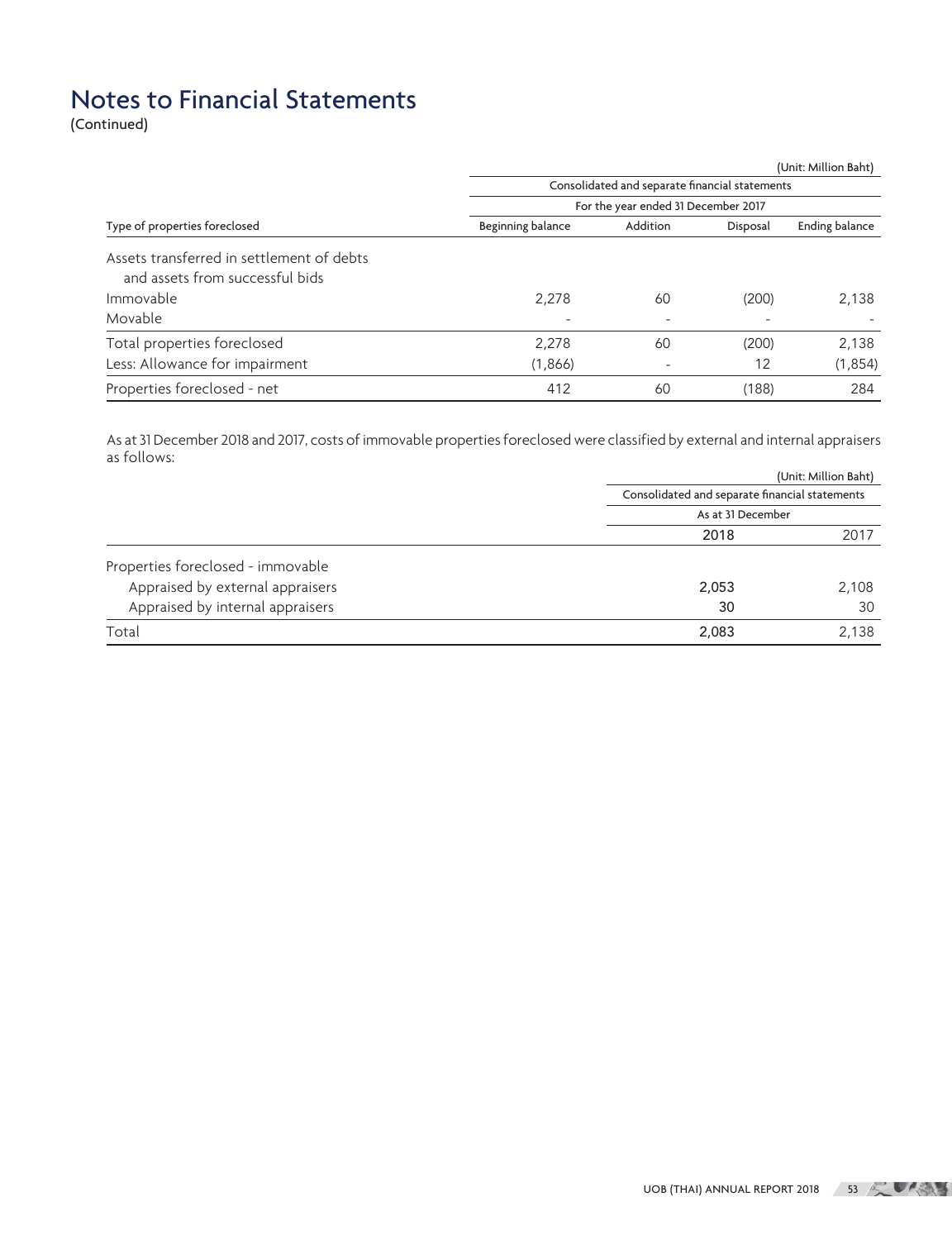(Continued)

# 14. Premises and equipment

### 14.1 Movements

|                                                                         |                          |                  | Consolidated financial statements               |                                               | (Unit: Million Baht) |
|-------------------------------------------------------------------------|--------------------------|------------------|-------------------------------------------------|-----------------------------------------------|----------------------|
|                                                                         | <b>Revaluation basis</b> | Cost basis       |                                                 |                                               |                      |
|                                                                         | Land                     | <b>Buildings</b> | <b>Building</b><br>improvement<br>and equipment | Assets under<br>construction/<br>installation | Total                |
| Cost/Revaluation                                                        |                          |                  |                                                 |                                               |                      |
| As at 1 January 2017                                                    | 5,894                    | 1,137            | 4,937                                           | 936                                           | 12,904               |
| Acquisitions                                                            |                          |                  | 173                                             | 807                                           | 980                  |
| Transfer in (out)                                                       |                          | 950              | 681                                             | (1,631)                                       |                      |
| Disposal and written off                                                |                          | (244)            | (744)                                           |                                               | (988)                |
| As at 31 December 2017                                                  | 5,894                    | 1,843            | 5,047                                           | 112                                           | 12,896               |
| Acquisitions                                                            |                          |                  | 150                                             | 357                                           | 507                  |
| Transfer in (out)                                                       |                          |                  | 73                                              | (73)                                          |                      |
| Disposal and written off                                                |                          |                  | (210)                                           |                                               | (210)                |
| As at 31 December 2018                                                  | 5,894                    | 1,843            | 5,060                                           | 396                                           | 13,193               |
| <b>Accumulated depreciation</b>                                         |                          |                  |                                                 |                                               |                      |
| As at 1 January 2017                                                    |                          | (60)             | (3, 337)                                        |                                               | (3, 397)             |
| Depreciation charged for the year                                       |                          | (279)            | (392)                                           |                                               | (671)                |
| Disposal and written off                                                |                          | 244              | 722                                             |                                               | 966                  |
| As at 31 December 2017                                                  |                          | (95)             | (3,007)                                         |                                               | (3, 102)             |
| Depreciation charged for the year                                       |                          | (61)             | (363)                                           |                                               | (424)                |
| Disposal and written off                                                |                          |                  | 204                                             |                                               | 204                  |
| As at 31 December 2018                                                  | $\overline{\phantom{a}}$ | (156)            | (3, 166)                                        | $\blacksquare$                                | (3, 322)             |
| Net book value                                                          |                          |                  |                                                 |                                               |                      |
| As at 31 December 2017                                                  | 5,894                    | 1,748            | 2,040                                           | 112                                           | 9,794                |
| As at 31 December 2018                                                  | 5,894                    | 1,687            | 1,894                                           | 396                                           | 9,871                |
| Depreciation included in profit or loss for the years ended 31 December |                          |                  |                                                 |                                               |                      |
| 2017                                                                    |                          |                  |                                                 |                                               | 671                  |
| 2018                                                                    |                          |                  |                                                 |                                               | 424                  |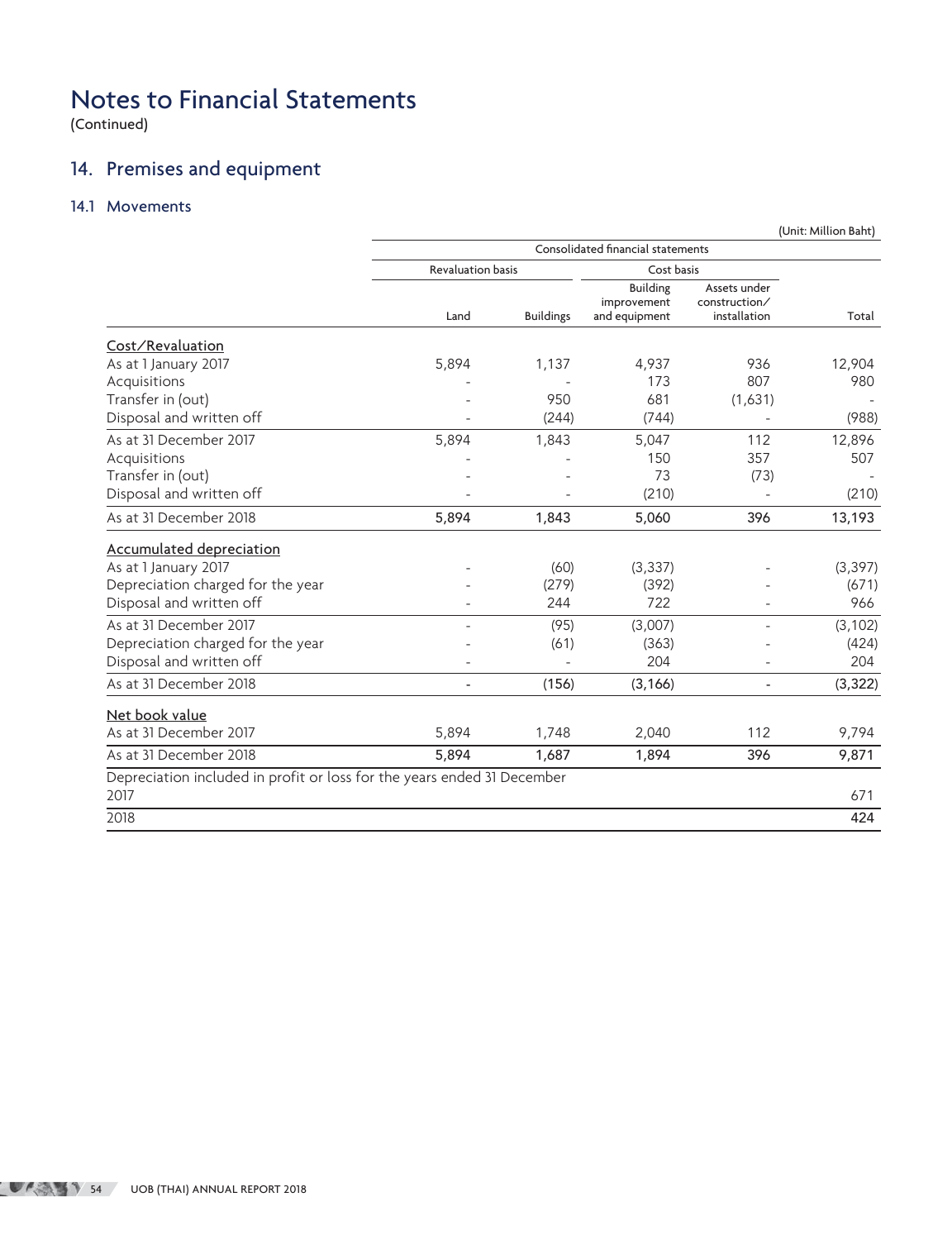(Continued)

|                                                                         |                          |                  |                                                 |                                               | (Unit: Million Baht) |
|-------------------------------------------------------------------------|--------------------------|------------------|-------------------------------------------------|-----------------------------------------------|----------------------|
|                                                                         |                          |                  | Separate financial statements                   |                                               |                      |
|                                                                         | <b>Revaluation basis</b> |                  | Cost basis                                      |                                               |                      |
|                                                                         | Land                     | <b>Buildings</b> | <b>Building</b><br>improvement<br>and equipment | Assets under<br>construction/<br>installation | Total                |
| Cost/Revaluation                                                        |                          |                  |                                                 |                                               |                      |
| As at 1 January 2017                                                    | 5,894                    | 1,137            | 4,916                                           | 936                                           | 12,883               |
| Acquisitions                                                            |                          |                  | 164                                             | 807                                           | 971                  |
| Transfer in (out)                                                       |                          | 950              | 681                                             | (1,631)                                       |                      |
| Disposal and written off                                                |                          | (244)            | (733)                                           |                                               | (977)                |
| As at 31 December 2017                                                  | 5,894                    | 1,843            | 5,028                                           | 112                                           | 12,877               |
| Acquisitions                                                            |                          |                  | 149                                             | 357                                           | 506                  |
| Transfer in (out)                                                       |                          |                  | 73                                              | (73)                                          |                      |
| Disposal and written off                                                |                          |                  | (210)                                           |                                               | (210)                |
| As at 31 December 2018                                                  | 5,894                    | 1,843            | 5,040                                           | 396                                           | 13,173               |
| <b>Accumulated depreciation</b>                                         |                          |                  |                                                 |                                               |                      |
| As at 1 January 2017                                                    |                          | (60)             | (3,322)                                         |                                               | (3, 382)             |
| Depreciation charged for the year                                       |                          | (279)            | (388)                                           |                                               | (667)                |
| Disposal and written off                                                |                          | 244              | 710                                             |                                               | 954                  |
| As at 31 December 2017                                                  |                          | (95)             | (3,000)                                         |                                               | (3,095)              |
| Depreciation charged for the year                                       |                          | (61)             | (361)                                           |                                               | (422)                |
| Disposal and written off                                                |                          |                  | 204                                             |                                               | 204                  |
| As at 31 December 2018                                                  |                          | (156)            | (3, 157)                                        | $\overline{\phantom{a}}$                      | (3, 313)             |
| Net book value                                                          |                          |                  |                                                 |                                               |                      |
| As at 31 December 2017                                                  | 5,894                    | 1,748            | 2,028                                           | 112                                           | 9,782                |
| As at 31 December 2018                                                  | 5,894                    | 1,687            | 1,883                                           | 396                                           | 9,860                |
| Depreciation included in profit or loss for the years ended 31 December |                          |                  |                                                 |                                               |                      |
| 2017                                                                    |                          |                  |                                                 |                                               | 667                  |
| 2018                                                                    |                          |                  |                                                 |                                               | 422                  |

 Had the land and buildings been carried based on a historical cost basis, their net book value as at 31 December 2018 and 2017 would have been as follows:

|                          |                                                                     | (Unit: Million Baht) |  |
|--------------------------|---------------------------------------------------------------------|----------------------|--|
|                          | Consolidated and separate financial statements<br>As at 31 December |                      |  |
|                          |                                                                     |                      |  |
|                          | 2018                                                                | 2017                 |  |
| Land                     |                                                                     |                      |  |
| Cost                     | 1,888                                                               | 1,888                |  |
| <b>Buildings</b>         |                                                                     |                      |  |
| Cost                     | 1,823                                                               | 1,823                |  |
| Accumulated depreciation | (629)                                                               | (600)                |  |
| Net book value           | 1,194                                                               | 1,223                |  |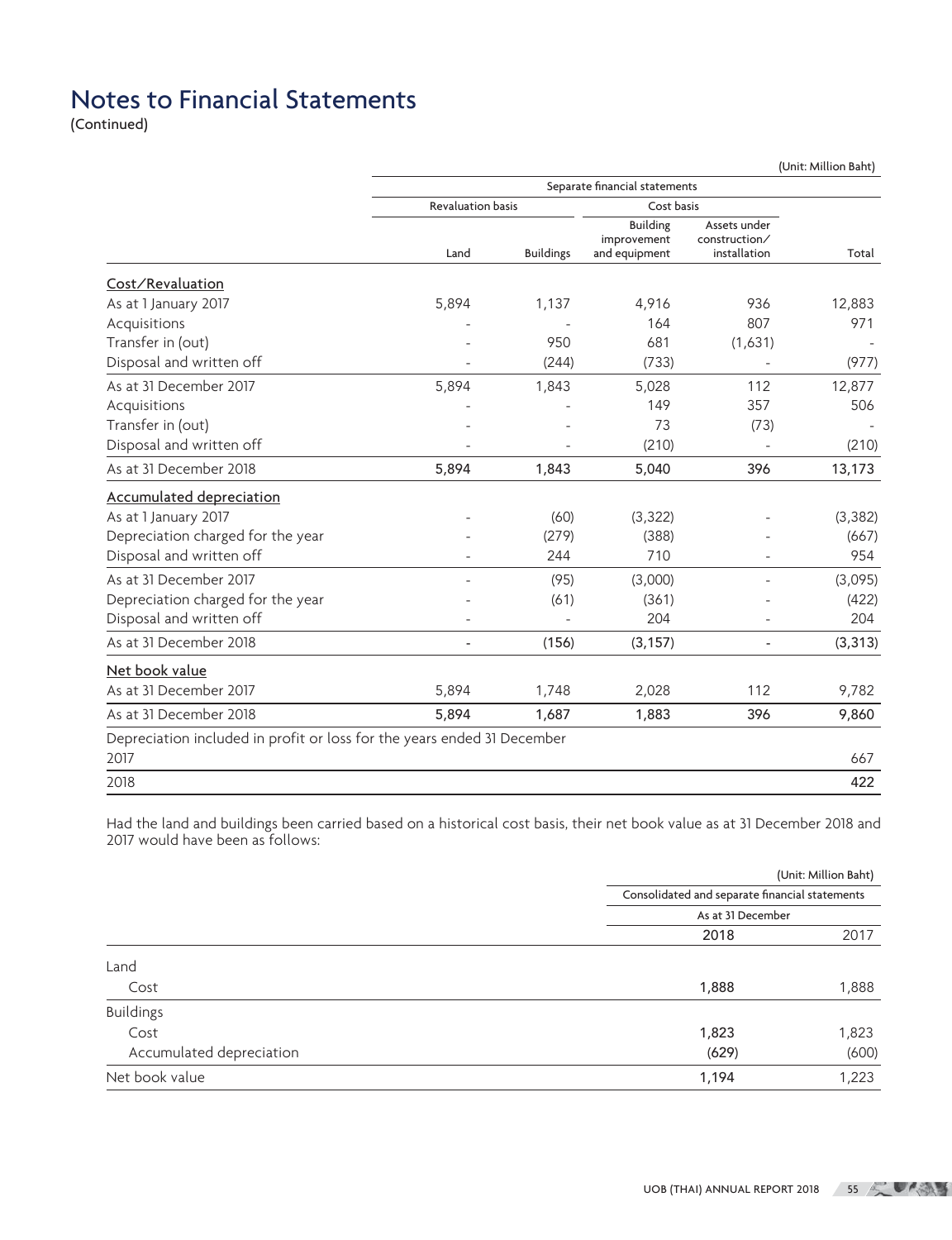(Continued)

 As at 31 December 2018, certain buildings and equipment items of the Bank and its subsidiaries were fully depreciated but are still in use. The historical costs or the reappraised values, before deducting accumulated depreciation, of those assets totalled Baht 2,065 million (31 December 2017: Baht 2,028 million) and The Bank only: Baht 2,060 million (31 December 2017: Baht 2,024 million).

### 14.2 Revaluation surplus on assets

 Revaluation surplus on assets are surplus from revaluation of land and buildings. Their movements during the years are as follows:

|                            |                                                | (Unit: Million Baht) |
|----------------------------|------------------------------------------------|----------------------|
|                            | Consolidated and separate financial statements |                      |
|                            | For the years ended 31 December                |                      |
|                            | 2018                                           | 2017                 |
| Beginning balances         | 4,566                                          | 4,685                |
| Amortisation for the years | (30)                                           | (119)                |
| Ending balances            | 4,536                                          | 4,566                |

Revaluation surplus on assets can neither be used to offset against deficit nor for dividend distribution.

 Differences arising from revaluation on assets are recognised in accordance with the accounting policy as described in Note 4.11 to the financial statements.

 During the year 2015, The Bank arranged for independent professional valuers to appraise the value of land and buildings on an asset-by-asset basis. The basis of the revaluation was as follows:

- Appraisal of land: Market comparison approach is used whereby the buying and selling prices for assets with similar characteristics are obtained.
- Appraisal of buildings: The depreciated replacement cost approach is used for buildings specifically used for the Bank's operation. The market comparison approach is used for general buildings whereby the buying and selling prices for assets with similar characteristics are obtained. The income approach is used for assets that generate income.

Key assumptions in the valuation, which are unobservable inputs generally, are summarised below:

|                                                       | Assumptions used<br>in revaluation | Result to fair value where as<br>an increase in assumption value     |
|-------------------------------------------------------|------------------------------------|----------------------------------------------------------------------|
| Land price per square wah (Baht)                      | 40,000 - 2,296,754                 | Increase in fair value<br>(Market comparison Approach)               |
| Building construction cost per<br>square metre (Baht) | $9,558 - 30,511$                   | Increase in fair value<br>(Depreciated replacement<br>cost Approach) |
| Yield rate (%)                                        | 8                                  | Decrease in fair value<br>(Income Approach)                          |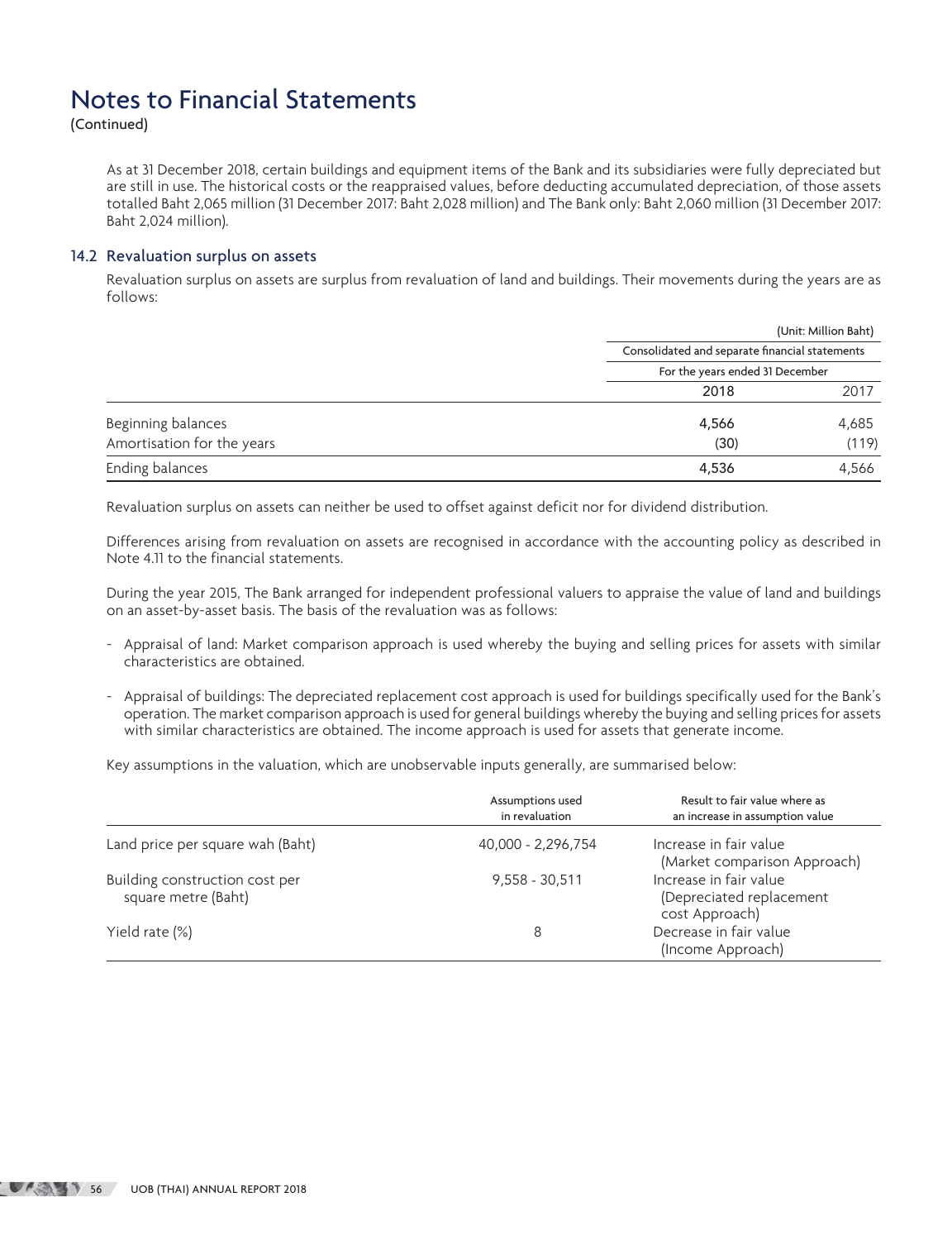(Continued)

## 15. Other intangible assets

|                                                                         | (Unit: Million Baht)     |                                   |                          |          |
|-------------------------------------------------------------------------|--------------------------|-----------------------------------|--------------------------|----------|
|                                                                         |                          | Consolidated financial statements |                          |          |
|                                                                         | Application<br>softwares | Assets in                         |                          |          |
|                                                                         |                          | progress                          | Others                   | Total    |
| Cost                                                                    |                          |                                   |                          |          |
| As at 1 January 2017                                                    | 2,730                    | 56                                | 2                        | 2,788    |
| Acquisitions                                                            | 169                      | 92                                |                          | 261      |
| Transfer in (out)                                                       | 79                       | (79)                              |                          |          |
| Written off                                                             | (44)                     |                                   |                          | (44)     |
| As at 31 December 2017                                                  | 2,934                    | 69                                | 2                        | 3,005    |
| Acquisitions                                                            | 98                       | 96                                |                          | 194      |
| Transfer in (out)                                                       | 102                      | (102)                             |                          |          |
| Written off                                                             | (5)                      |                                   |                          | (5)      |
| As at 31 December 2018                                                  | 3,129                    | 63                                | 2                        | 3,194    |
| Accumulated amortisation                                                |                          |                                   |                          |          |
| As at 1 January 2017                                                    | (1,745)                  |                                   |                          | (1,745)  |
| Amortisation for the year                                               | (219)                    |                                   |                          | (219)    |
| Written off                                                             | 44                       |                                   |                          | 44       |
| As at 31 December 2017                                                  | (1,920)                  |                                   |                          | (1,920)  |
| Amortisation for the year                                               | (197)                    |                                   |                          | (197)    |
| Written off                                                             | 3                        |                                   |                          | 3        |
| As at 31 December 2018                                                  | (2, 114)                 | $\overline{\phantom{a}}$          | $\overline{\phantom{a}}$ | (2, 114) |
| Net book value                                                          |                          |                                   |                          |          |
| As at 31 December 2017                                                  | 1,014                    | 69                                | 2                        | 1,085    |
| As at 31 December 2018                                                  | 1,015                    | 63                                | $\overline{2}$           | 1,080    |
| Remaining useful lives (years)                                          | $0 - 9$                  | $\overline{\phantom{a}}$          | $\overline{\phantom{a}}$ |          |
| Amortisation included in profit or loss for the years ended 31 December |                          |                                   |                          |          |
| 2017                                                                    |                          |                                   |                          | 219      |
| 2018                                                                    |                          |                                   |                          | 197      |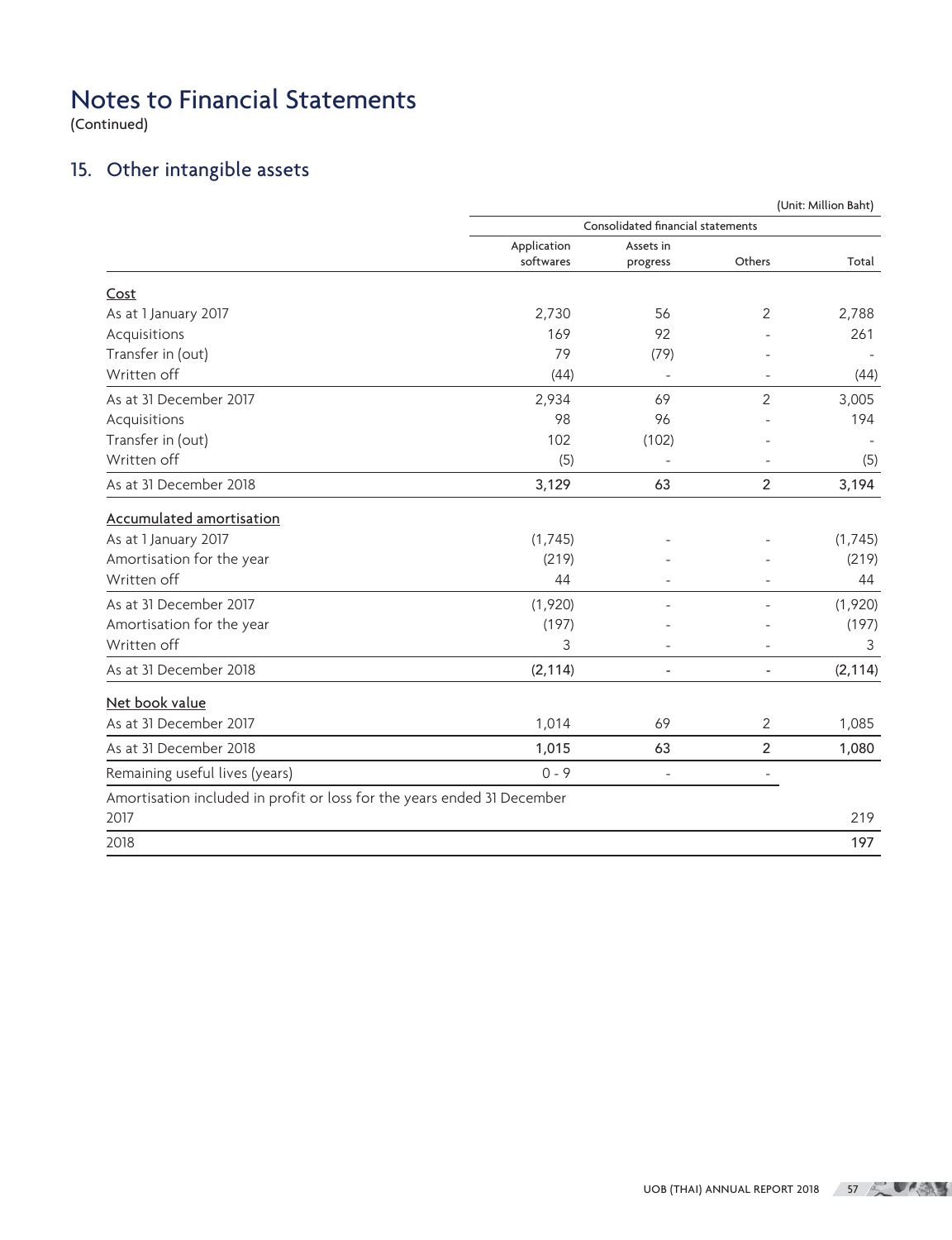(Continued)

|                                                                         |                          |                               |                          | (Unit: Million Baht) |
|-------------------------------------------------------------------------|--------------------------|-------------------------------|--------------------------|----------------------|
|                                                                         |                          | Separate financial statements |                          |                      |
|                                                                         | Application<br>softwares | Assets in<br>progress         | Others                   | Total                |
| Cost                                                                    |                          |                               |                          |                      |
| As at 1 January 2017                                                    | 2,714                    | 56                            | 2                        | 2,772                |
| Acquisitions                                                            | 169                      | 92                            |                          | 261                  |
| Transfer in (out)                                                       | 79                       | (79)                          |                          |                      |
| Written off                                                             | (44)                     | $\sim$                        |                          | (44)                 |
| As at 31 December 2017                                                  | 2,918                    | 69                            | $\overline{2}$           | 2,989                |
| Acquisitions                                                            | 98                       | 96                            |                          | 194                  |
| Transfer in (out)                                                       | 102                      | (102)                         |                          |                      |
| Written off                                                             | (5)                      |                               |                          | (5)                  |
| As at 31 December 2018                                                  | 3,113                    | 63                            | $\overline{2}$           | 3,178                |
| Accumulated amortisation                                                |                          |                               |                          |                      |
| As at 1 January 2017                                                    | (1,734)                  |                               |                          | (1,734)              |
| Amortisation for the year                                               | (217)                    |                               |                          | (217)                |
| Written off                                                             | 44                       |                               |                          | 44                   |
| As at 31 December 2017                                                  | (1,907)                  |                               |                          | (1,907)              |
| Amortisation for the year                                               | (196)                    |                               |                          | (196)                |
| Written off                                                             | 3                        |                               |                          | 3                    |
| As at 31 December 2018                                                  | (2, 100)                 |                               |                          | (2, 100)             |
| Net book value                                                          |                          |                               |                          |                      |
| As at 31 December 2017                                                  | 1,011                    | 69                            | 2                        | 1,082                |
| As at 31 December 2018                                                  | 1,013                    | 63                            | $\overline{2}$           | 1,078                |
| Remaining useful lives (years)                                          | $0 - 9$                  | $\overline{\phantom{a}}$      | $\overline{\phantom{a}}$ |                      |
| Amortisation included in profit or loss for the years ended 31 December |                          |                               |                          |                      |
| 2017                                                                    |                          |                               |                          | 217                  |
| 2018                                                                    |                          |                               |                          | 196                  |

 As at 31 December 2018, certain items of other intangible assets of the Bank and its subsidiaries were fully amortised but are still in use. The historical costs, before deducting accumulated amortisation, of those assets totalled Baht 1,201 million (31 December 2017: Baht 1,045 million) and The Bank only: Baht 1,201 million (31 December 2017: Baht 1,045 million).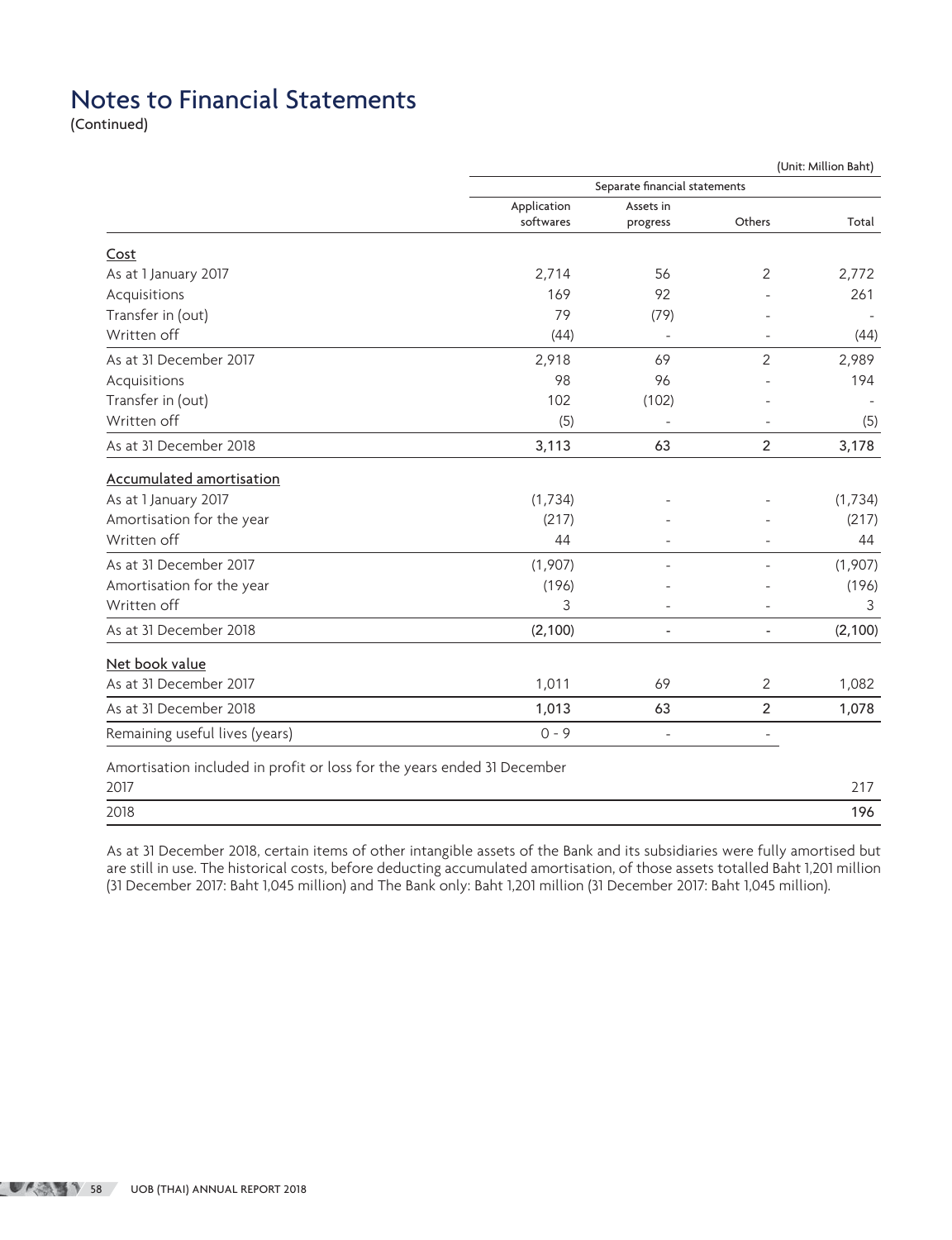(Continued)

## 16. Deferred tax assets/liabilities and income tax expenses

## 16.1 Deferred tax assets/liabilities

The following table shows major components of deferred tax assets/liabilities as at 31 December 2018 and 2017.

|                                            |       |                                                          |                                   |                                                                           |       |                                                          |                                                                           | (Unit: Million Baht) |
|--------------------------------------------|-------|----------------------------------------------------------|-----------------------------------|---------------------------------------------------------------------------|-------|----------------------------------------------------------|---------------------------------------------------------------------------|----------------------|
|                                            |       |                                                          | Consolidated financial statements |                                                                           |       |                                                          | Separate financial statements                                             |                      |
|                                            |       | Statements of<br>financial position<br>as at 31 December |                                   | Changes in deferred<br>income taxes<br>for the years ended<br>31 December |       | Statements of<br>financial position<br>as at 31 December | Changes in deferred<br>income taxes<br>for the years ended<br>31 December |                      |
|                                            | 2018  | 2017                                                     | 2018                              | 2017                                                                      | 2018  | 2017                                                     | 2018                                                                      | 2017                 |
| Deferred tax assets on:                    |       |                                                          |                                   |                                                                           |       |                                                          |                                                                           |                      |
| Allowance for impairment on                |       |                                                          |                                   |                                                                           |       |                                                          |                                                                           |                      |
| properties foreclosed                      | 371   | 371                                                      |                                   | (2)                                                                       | 371   | 371                                                      |                                                                           | (2)                  |
| Allowance for impairment and               |       |                                                          |                                   |                                                                           |       |                                                          |                                                                           |                      |
| revaluation on assets                      | 6     | 34                                                       | (28)                              | 29                                                                        | 6     | 34                                                       | (28)                                                                      | 29                   |
| Allowance for impairment and               |       |                                                          |                                   |                                                                           |       |                                                          |                                                                           |                      |
| revaluation on investments                 | 24    | 25                                                       | (1)                               | (1)                                                                       | 24    | 25                                                       | (1)                                                                       | (1)                  |
| Provisions for long-term                   |       |                                                          |                                   |                                                                           |       |                                                          |                                                                           |                      |
| employee benefits                          | 324   | 321                                                      | 3                                 | 7                                                                         | 322   | 320                                                      | $\overline{2}$                                                            | 8                    |
| Provisions for other liabilities           | 47    | 56                                                       | (9)                               | (7)                                                                       | 47    | 56                                                       | (9)                                                                       | (7)                  |
| Unrealised losses on financial derivatives | 1     | 1                                                        |                                   | (2)                                                                       | 1     | 1                                                        |                                                                           | (2)                  |
| <b>Bad debts</b>                           | 3     |                                                          | 3                                 | $\sim$                                                                    | 3     | $\blacksquare$                                           | 3                                                                         |                      |
| Other receivables                          | 9     | 10                                                       | (1)                               | 1                                                                         | 9     | 10                                                       | (1)                                                                       | 1                    |
| Accrued expenses                           | 174   | 123                                                      | 51                                | $\overline{\phantom{a}}$                                                  | 174   | 123                                                      | 51                                                                        |                      |
| Others                                     | 200   | 177                                                      | 23                                | 35                                                                        | 200   | 177                                                      | 23                                                                        | 35                   |
| Total                                      | 1,159 | 1,118                                                    | 41                                | 60                                                                        | 1,157 | 1,117                                                    | 40                                                                        | 61                   |
| Deferred tax liabilities on:               |       |                                                          |                                   |                                                                           |       |                                                          |                                                                           |                      |
| Revaluation surplus on assets              | 907   | 913                                                      | 6                                 | 24                                                                        | 907   | 913                                                      | 6                                                                         | 24                   |
| Revaluation surplus on investments         | 17    | 30                                                       | 13                                | (5)                                                                       | 17    | 30                                                       | 13                                                                        | (5)                  |
| Others                                     | 122   | 103                                                      | (19)                              | (25)                                                                      | 122   | 103                                                      | (19)                                                                      | (25)                 |
| Total                                      | 1,046 | 1,046                                                    | ÷,                                | (6)                                                                       | 1,046 | 1,046                                                    | $\overline{\phantom{a}}$                                                  | (6)                  |
| Deferred tax assets - net                  | 113   | 72                                                       |                                   |                                                                           | 111   | 71                                                       |                                                                           |                      |
| Changes in deferred income taxes           |       |                                                          | 41                                | 54                                                                        |       |                                                          | 40                                                                        | 55                   |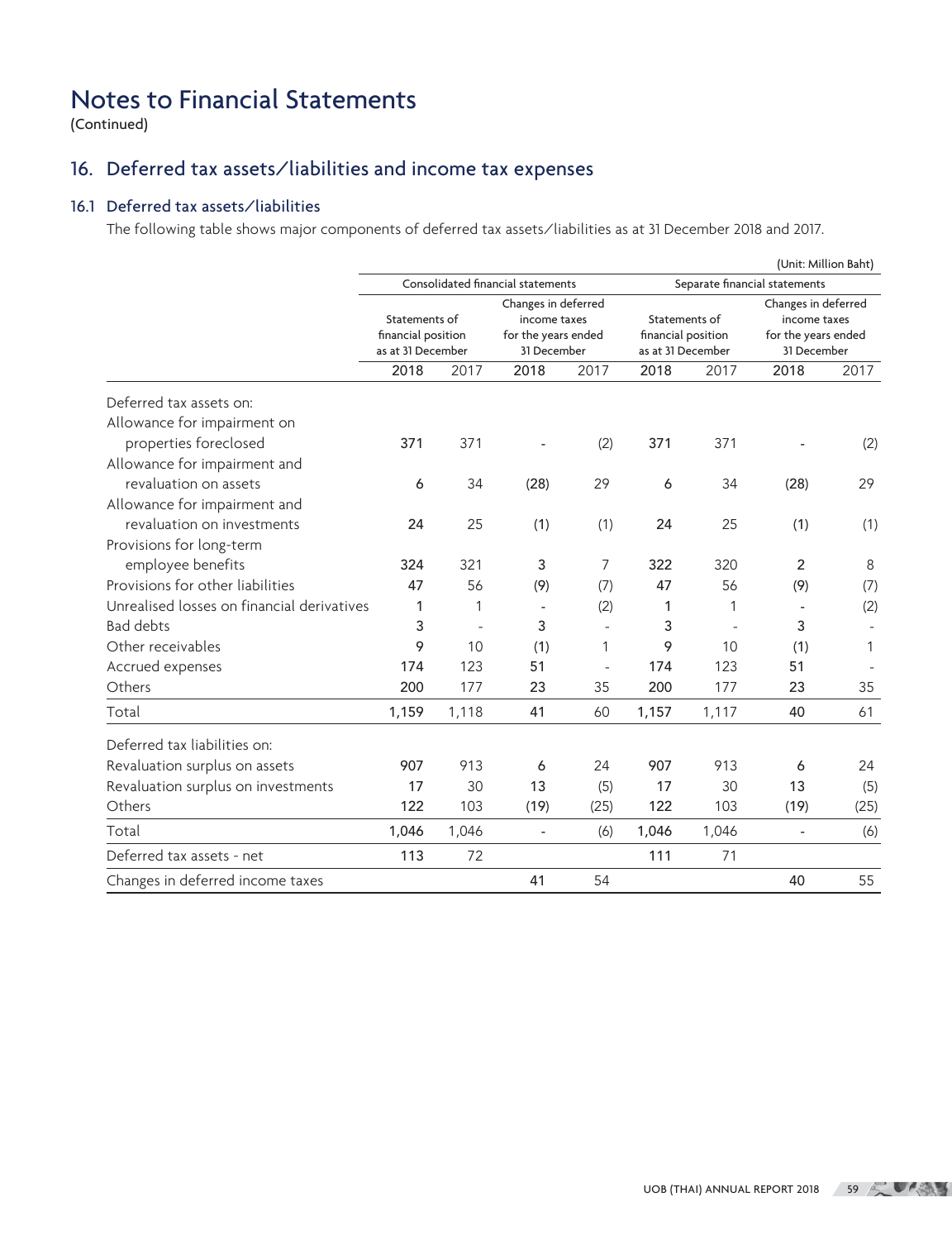(Continued)

Movements in the deferred tax assets (liabilities) during the years ended 31 December 2018 and 2017 are as follows:

|                                                      |                                   |      |                                 | (Unit: Million Baht) |  |
|------------------------------------------------------|-----------------------------------|------|---------------------------------|----------------------|--|
|                                                      | Consolidated financial statements |      | Separate financial statements   |                      |  |
|                                                      | For the years ended 31 December   |      | For the years ended 31 December |                      |  |
|                                                      | 2018                              | 2017 | 2018                            | 2017                 |  |
| Beginning balances                                   | 72                                | 18   | 71                              | 16                   |  |
| Changes in deferred income taxes                     |                                   |      |                                 |                      |  |
| Recognised in profit or loss                         | 25                                | 59   | 25                              | 59                   |  |
| Recognised in retained earnings                      |                                   |      |                                 |                      |  |
| Recognised in other comprehensive income or loss     | 16                                | (6)  | 15                              | (5)                  |  |
| Total changes in deferred income taxes for the years | 41                                | 54   | 40                              | 55                   |  |
| Ending balances                                      | 113                               | 72   | 111                             | 71                   |  |

### 16.2 Income tax expenses

Income tax expenses for the years ended 31 December 2018 and 2017 are made up as follows:

|                                                               |                                   |                                    |                               | (Unit: Million Baht)               |
|---------------------------------------------------------------|-----------------------------------|------------------------------------|-------------------------------|------------------------------------|
|                                                               | Consolidated financial statements |                                    | Separate financial statements |                                    |
|                                                               |                                   | For the years ended<br>31 December |                               | For the years ended<br>31 December |
|                                                               | 2018                              | 2017                               | 2018                          | 2017                               |
| Current income taxes:                                         |                                   |                                    |                               |                                    |
| Current income tax charge for the years                       | 1,031                             | 892                                | 1,018                         | 881                                |
| Adjustments in respect of corporate income                    |                                   |                                    |                               |                                    |
| taxes of previous year                                        | 15                                | 40                                 | 15                            | 40                                 |
| Deferred income taxes:                                        |                                   |                                    |                               |                                    |
| Relating to origination and reversal of temporary differences | (25)                              | (59)                               | (25)                          | (59)                               |
| Income tax expenses reported in profit or loss                | 1.021                             | 873                                | 1,008                         | 862                                |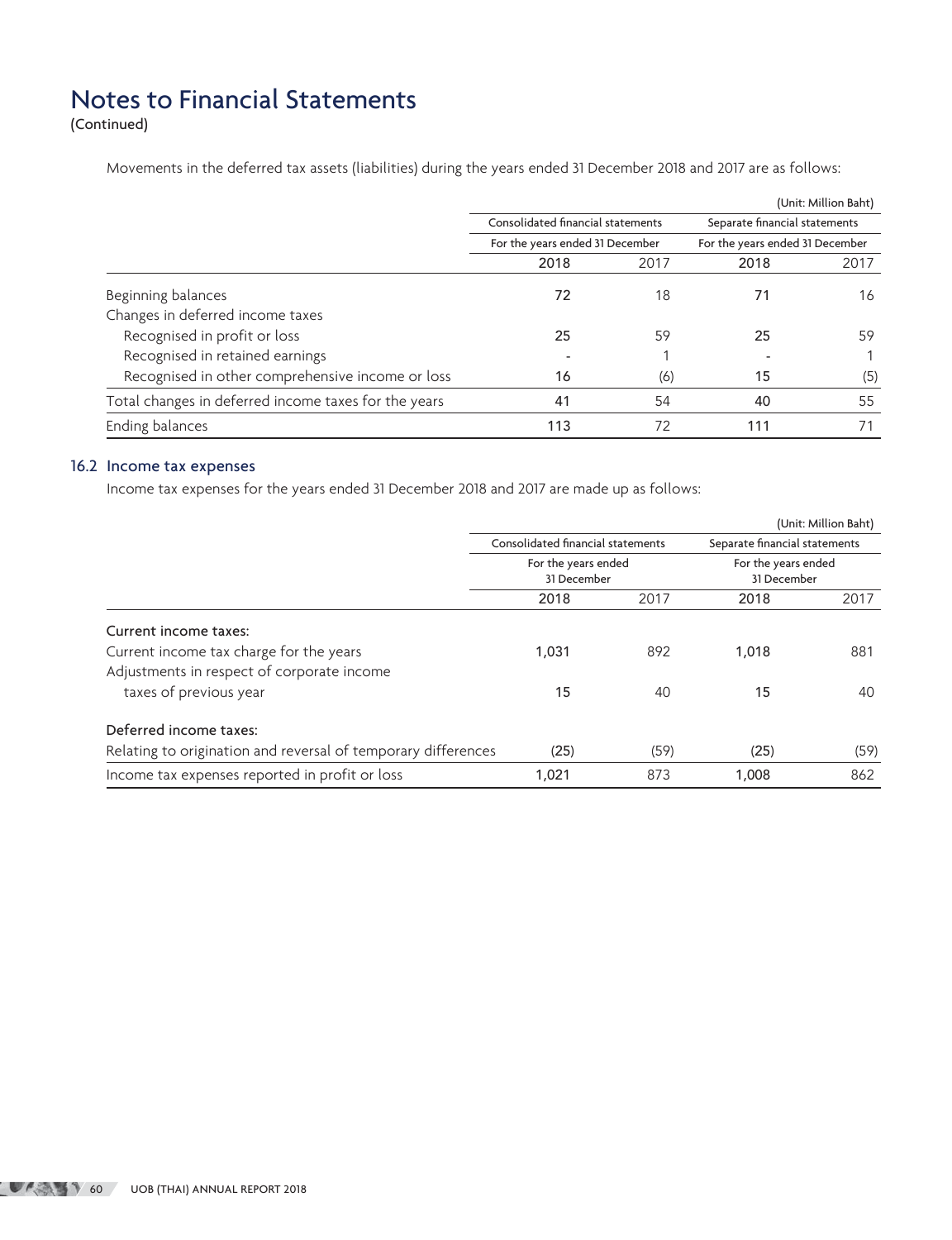(Continued)

 Reconciliation between income tax expenses and the product of accounting profits for the years ended 31 December 2018 and 2017 multiplied by the applicable tax rate are as follows:

|                                                     |                                   |       |                               | (Unit: Million Baht) |  |
|-----------------------------------------------------|-----------------------------------|-------|-------------------------------|----------------------|--|
|                                                     | Consolidated financial statements |       | Separate financial statements |                      |  |
|                                                     | For the years ended               |       | For the years ended           |                      |  |
|                                                     | 31 December                       |       | 31 December                   |                      |  |
|                                                     | 2018                              | 2017  | 2018                          | 2017                 |  |
| Accounting profits before income tax expenses       |                                   |       |                               |                      |  |
| from continuing operations                          | 5,347                             | 4,403 | 5,328                         | 4,363                |  |
| Accounting losses before income tax expenses        |                                   |       |                               |                      |  |
| from discontinued operations                        |                                   | (4)   |                               |                      |  |
| Accounting profits before income tax expenses       | 5,347                             | 4,399 | 5,328                         | 4,363                |  |
| Applicable tax rate                                 | 20%                               | 20%   | 20%                           | 20%                  |  |
| Accounting profits before income tax expenses       |                                   |       |                               |                      |  |
| multiplied by applicable tax rate                   | 1,069                             | 880   | 1,065                         | 873                  |  |
| Tax effects from:                                   |                                   |       |                               |                      |  |
| Adjustments in respect of corporate income taxes    |                                   |       |                               |                      |  |
| of previous year                                    | 15                                | 40    | 15                            | 40                   |  |
| Additional tax-deductible expenses                  | (63)                              | (64)  | (63)                          | (64)                 |  |
| Tax effect on tax-exempted revenues                 | (1)                               | (5)   | (10)                          | (5)                  |  |
| Tax effect on non-tax deductible expenses           | 9                                 | 21    | 9                             | 21                   |  |
| Adjustment                                          | (8)                               |       | (8)                           | (3)                  |  |
| Income tax expenses reported in profit or loss      | 1,021                             | 873   | 1,008                         | 862                  |  |
| Income tax expenses reported in profit or loss from |                                   |       |                               |                      |  |
| continued operations                                | 1,021                             | 873   | 1,008                         | 862                  |  |
| Income tax expenses reported in profit or loss from |                                   |       |                               |                      |  |
| discontinued operations                             |                                   |       |                               |                      |  |
|                                                     | 1,021                             | 873   | 1,008                         | 862                  |  |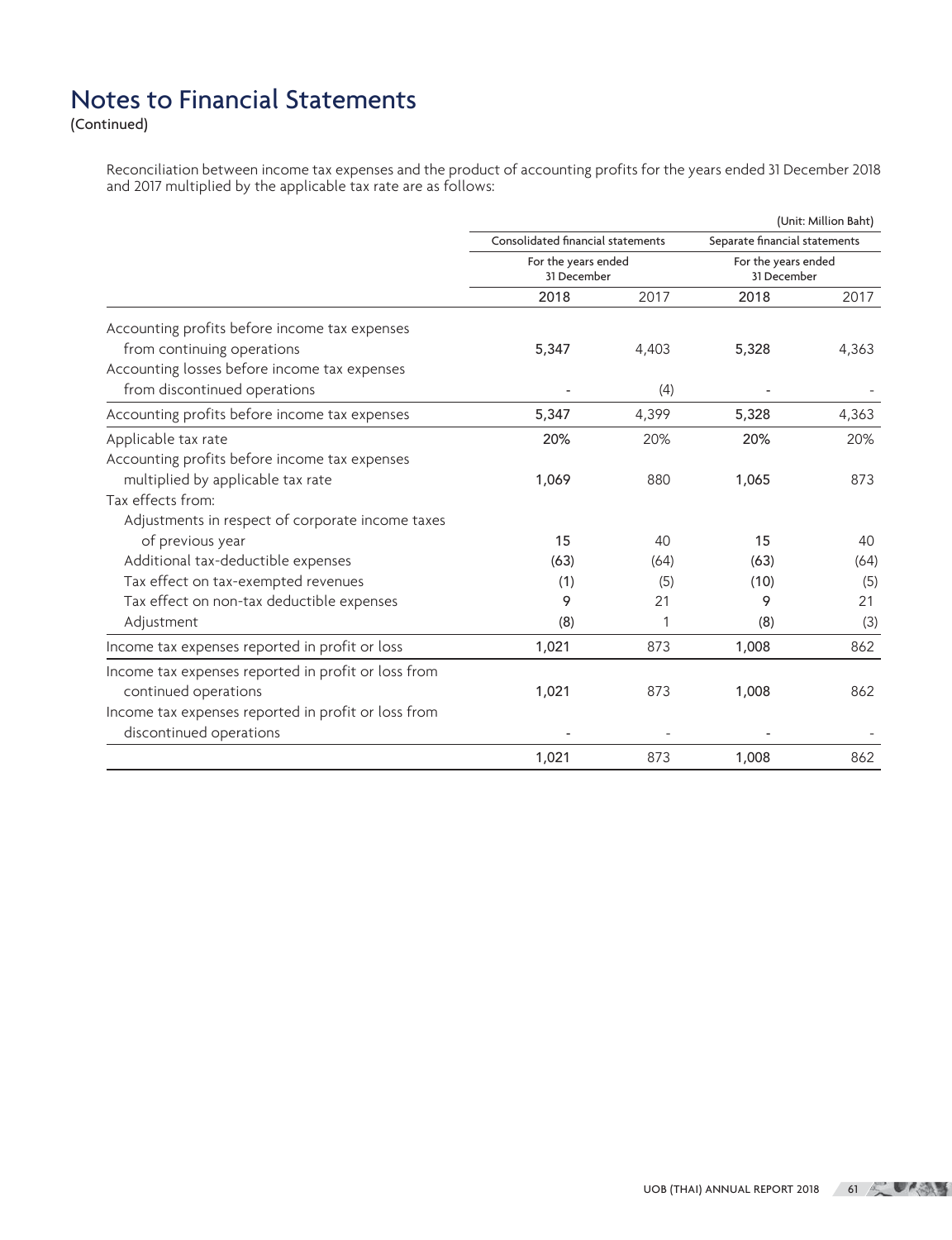(Continued)

## 16.3 Components of other comprehensive income (losses) and related income taxes

|                                                                    |                                   |                                 |                               |                                 |                          | (Unit: Million Baht) |
|--------------------------------------------------------------------|-----------------------------------|---------------------------------|-------------------------------|---------------------------------|--------------------------|----------------------|
|                                                                    | Consolidated financial statements |                                 |                               |                                 |                          |                      |
|                                                                    |                                   | For the years ended 31 December |                               |                                 |                          |                      |
|                                                                    |                                   | 2018                            |                               |                                 | 2017                     |                      |
|                                                                    | Before tax<br>amount              | Tax benefit<br>(expense)        | Net of tax<br>amount          | Before tax<br>amount            | Tax benefit<br>(expense) | Net of tax<br>amount |
| Items to be recognised subsequently<br>in profit or loss:          |                                   |                                 |                               |                                 |                          |                      |
| Gains (losses) on revaluation of<br>available-for-sale investments | (68)                              | 14                              | (54)                          | 28                              | (6)                      | 22                   |
| Total items to be recognised<br>subsequently in profit or loss     | (68)                              | 14                              | (54)                          | 28                              | (6)                      | 22                   |
| Items not to be recognised subsequently<br>in profit or loss:      |                                   |                                 |                               |                                 |                          |                      |
| Actuarial losses on defined benefit plans                          | (8)                               | $\overline{2}$                  | (6)                           | (1)                             |                          | (1)                  |
| Total items not to be recognised<br>subsequently in profit or loss | (8)                               | 2                               | (6)                           | (1)                             |                          | (1)                  |
|                                                                    | (76)                              | 16                              | (60)                          | 27                              | (6)                      | 21                   |
|                                                                    |                                   |                                 |                               |                                 |                          | (Unit: Million Baht) |
|                                                                    |                                   |                                 | Separate financial statements |                                 |                          |                      |
|                                                                    |                                   |                                 |                               | For the years ended 31 December |                          |                      |
|                                                                    |                                   | 2018                            |                               |                                 | 2017                     |                      |

|                                                               | Before tax<br>amount | Tax benefit | Net of tax<br>amount | Before tax<br>amount | Tax benefit<br>(expense) | Net of tax<br>amount |
|---------------------------------------------------------------|----------------------|-------------|----------------------|----------------------|--------------------------|----------------------|
| Items to be recognised subsequently<br>in profit or loss:     |                      |             |                      |                      |                          |                      |
| Gains (losses) on revaluation of                              |                      |             |                      |                      |                          |                      |
| available-for-sale investments                                | (68)                 | 14          | (54)                 | 28                   | (6)                      | 22                   |
| Total items to be recognised                                  |                      |             |                      |                      |                          |                      |
| subsequently in profit or loss                                | (68)                 | 14          | (54)                 | 28                   | (6)                      | 22                   |
| Items not to be recognised<br>subsequently in profit or loss: |                      |             |                      |                      |                          |                      |
| Actuarial losses on defined benefit plans                     | (7)                  |             | (6)                  | (3)                  |                          | (2)                  |
| Total items not to be recognised                              |                      |             |                      |                      |                          |                      |
| subsequently in profit or loss                                | (7)                  |             | (6)                  | (3)                  |                          | (2)                  |
|                                                               | (75)                 | 15          | (60)                 | 25                   | (5)                      | 20                   |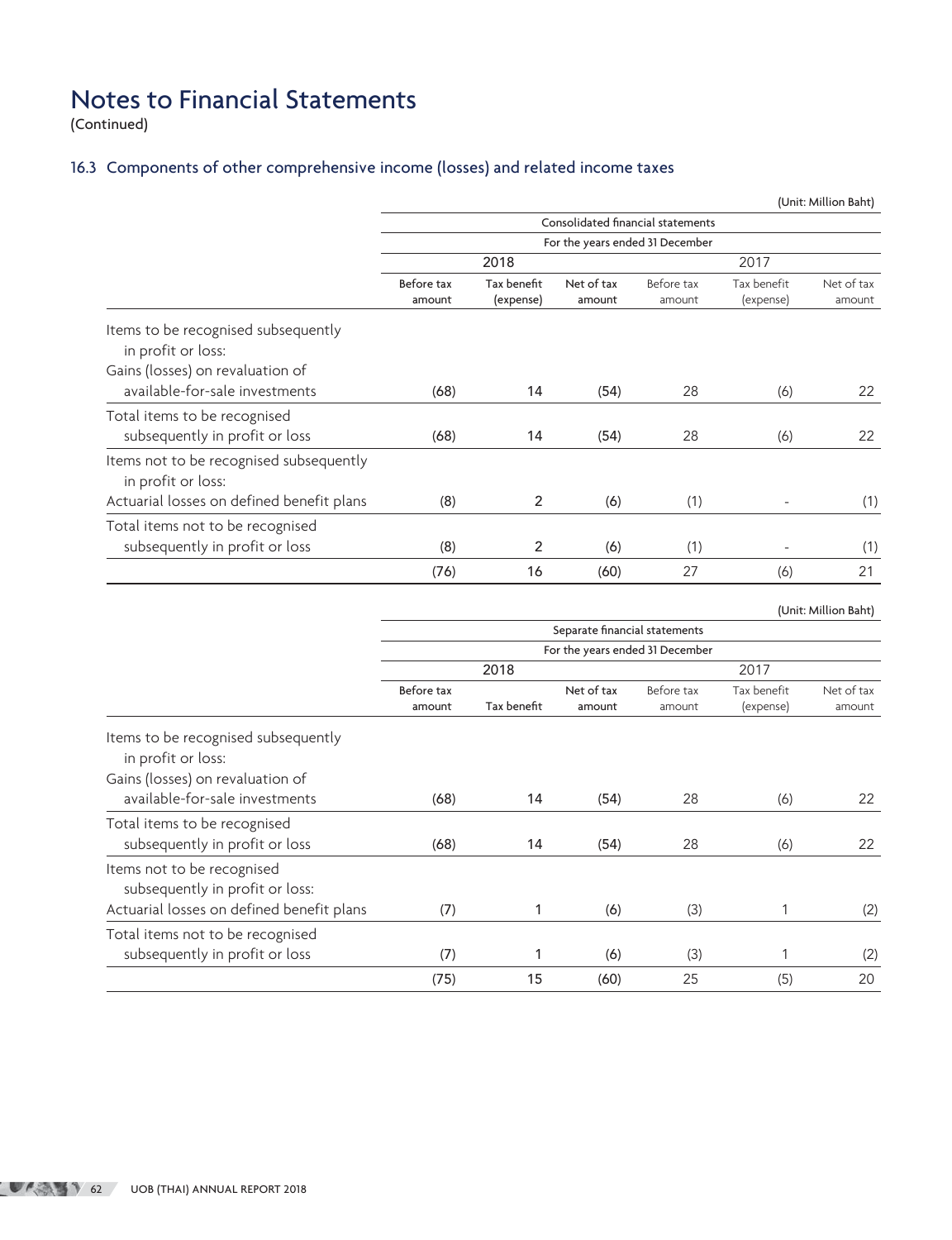(Continued)

## 17. Discontinued operations

 On 18 September 2017, an Extraordinary General Meeting of the Shareholders of UOB Bullion and Futures (Thai) Co., Ltd. ("a subsidiary" or "UOBFT") passed a resolution approving the dissolution of this company.

 The Office of Securities and Exchange Commission have approved the cessation of the business operations of UOBFT and accepted the return of its derivatives brokerage license, in which effective on 2 November 2017.

 On 2 November 2017, BOT acknowledged the removal of UOBFT from UOBT's Financial Group and allowed UOBT to continually hold 75% of issued and paid-up share capital in UOBFT until the liquidation process is completed.

On 20 November 2017, UOBFT registered its dissolution with the Ministry of Commerce and appointed the liquidator.

 UOBFT partially returned its capital, totaling Baht 146 million, to shareholders including the Bank, proportionately to their shareholding. The Bank received the return of the capital totaling Baht 110 million on 27 November 2017.

 In order to comply with Thai Financial Reporting Standards, the operating result of UOBFT for the year ended 31 December 2017 was separately presented under "Loss for the years from discontinued operations - net of income tax expenses" in the consolidated statements of comprehensive income for the year ended 31 December 2017. Hence, the transactions were summarised as follows:

|                                                         | (Unit: Million Baht) |
|---------------------------------------------------------|----------------------|
|                                                         | For the years ended  |
|                                                         | 31 December 2017     |
| Statement of comprehensive income                       |                      |
| Interest income                                         |                      |
| Interest expenses                                       |                      |
| Net interest income                                     |                      |
| Fees and service income                                 |                      |
| Fees and service expenses                               |                      |
| Net fees and service income                             |                      |
| Other operating income                                  |                      |
| Total operating income                                  |                      |
| Operating expenses                                      |                      |
| Employee's expenses                                     | 4                    |
| Total operating expenses                                | 4                    |
| Loss before income tax expenses                         | (4)                  |
| Income tax expenses                                     |                      |
| Loss from discontinued operations                       | (4)                  |
| Other comprehensive income                              |                      |
| Other comprehensive income from discontinued operations |                      |
| Total comprehensive loss from discontinued operations   | (4)                  |
|                                                         |                      |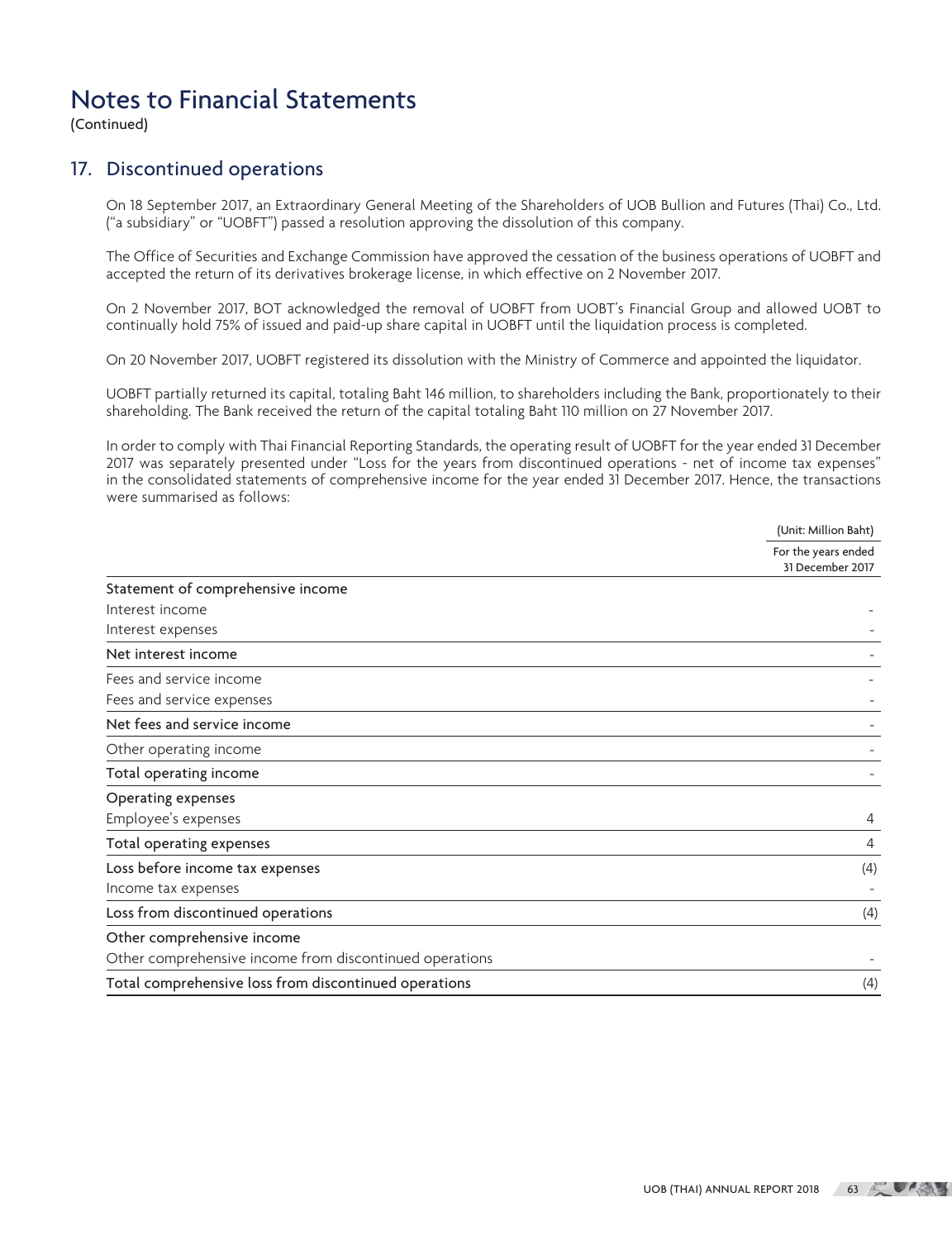(Continued)

 Changes of operating assets and operating liabilities of UOB Bullion and Futures (Thai) Co., Ltd. which included in consolidated cash flows statements for the year ended 31 December 2017 is as follows:

|                                                     | (Unit: Million Baht) |
|-----------------------------------------------------|----------------------|
|                                                     | 2017                 |
|                                                     |                      |
| Operating assets decrease<br>- Other assets         | 20                   |
|                                                     | 20                   |
|                                                     |                      |
| Operating liabilities decrease<br>- Accrued expense | (2)                  |
|                                                     | (2)                  |

Cash flow information of UOB Bullion and Futures (Thai) Co., Ltd. for the year ended 31 December 2017 are as follows:

|                                           | (Unit: Million Baht) |
|-------------------------------------------|----------------------|
|                                           | 2017                 |
| Net cash provided by operating activities |                      |
| Net cash used in investing activities     | (37                  |

## 18. Other assets

|                                                        |                   |                                   |                   | (Unit: Million Baht)          |
|--------------------------------------------------------|-------------------|-----------------------------------|-------------------|-------------------------------|
|                                                        |                   | Consolidated financial statements |                   | Separate financial statements |
|                                                        | As at 31 December |                                   | As at 31 December |                               |
|                                                        | 2018              | 2017                              | 2018              | 2017                          |
| Accrued income                                         | 451               | 396                               | 452               | 396                           |
| Suspense debtors                                       | 387               | 232                               | 387               | 232                           |
| Prepaid and deferred expenses                          | 404               | 416                               | 395               | 407                           |
| Leasehold rights - net                                 | 38                | 46                                | 38                | 46                            |
| Other receivables from sold non-performing loans - net | 385               | 708                               | 385               | 708                           |
| Others                                                 | 441               | 715                               | 441               | 715                           |
| Total                                                  | 2,106             | 2,513                             | 2,098             | 2,504                         |
| Less: Allowance for impairment                         | (143)             | (142)                             | (143)             | (142)                         |
| Other assets - net                                     | 1,963             | 2,371                             | 1,955             | 2,362                         |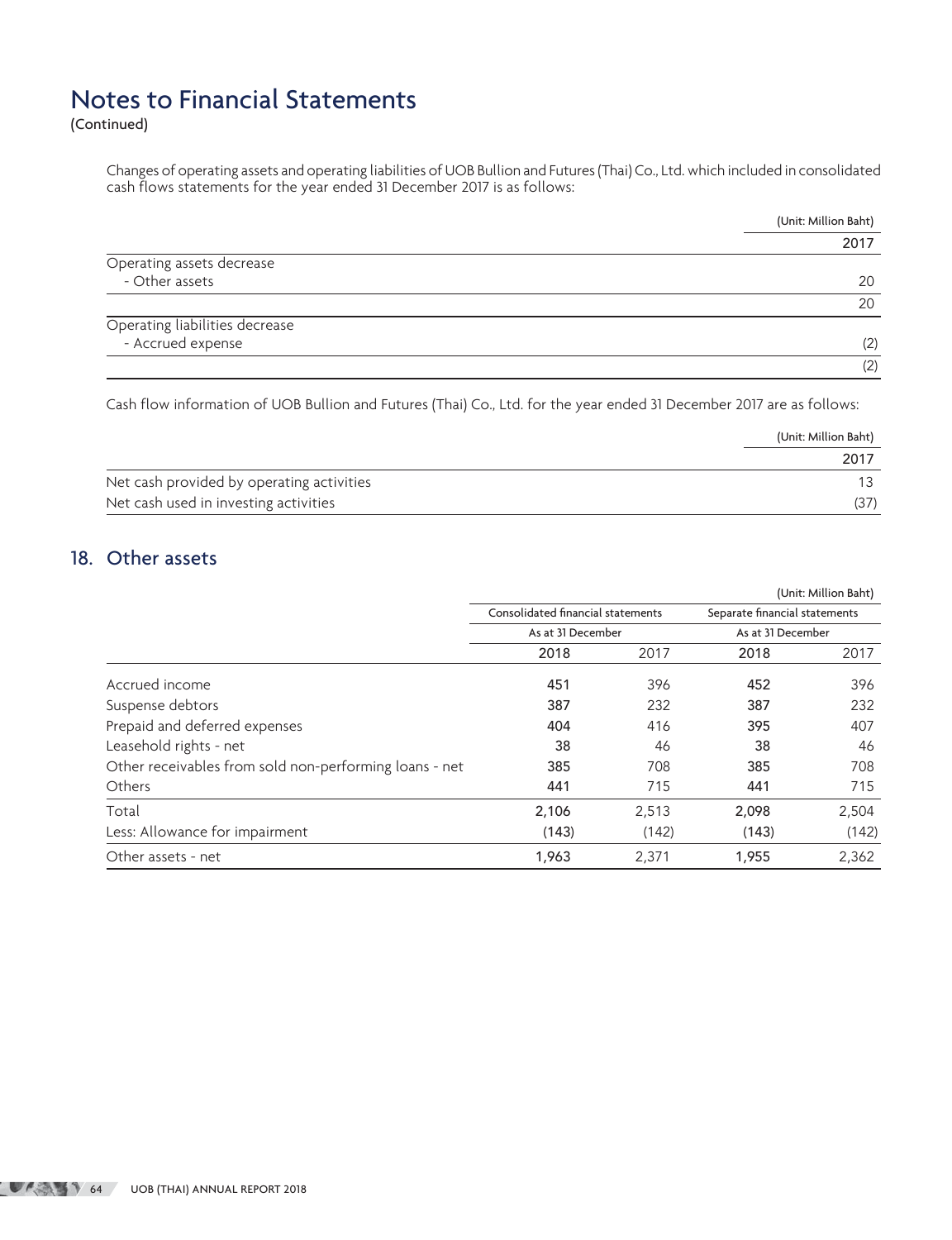(Continued)

## 19. Classified assets

|                  |                          |         |                               |                          | (Unit: Million Baht) |
|------------------|--------------------------|---------|-------------------------------|--------------------------|----------------------|
|                  |                          |         | Separate financial statements |                          |                      |
|                  |                          |         | As at 31 December 2018        |                          |                      |
|                  |                          |         | Properties                    |                          |                      |
|                  | Investments              | Loans*  | foreclosed                    | Other assets             | Total                |
| Classification   |                          |         |                               |                          |                      |
| Pass             | $\overline{\phantom{a}}$ | 417,766 | ۰                             | 59                       | 417,825              |
| Special mention  | $\overline{\phantom{0}}$ | 7,803   |                               | 2                        | 7,805                |
| Sub-standard     | $\overline{\phantom{a}}$ | 1,838   | ۰.                            | 4                        | 1,839                |
| Doubtful         | $\overline{\phantom{a}}$ | 1,338   | -                             | $\overline{\phantom{a}}$ | 1,338                |
| Doubtful of loss | 153                      | 7,676   | 1,828                         | 139                      | 9,796                |
| Total            | 153                      | 436,421 | 1,828                         | 201                      | 438,603              |

\* Including interbank and money market loans.

|                  |                          |            |                               |              | (Unit: Million Baht) |  |
|------------------|--------------------------|------------|-------------------------------|--------------|----------------------|--|
|                  |                          |            | Separate financial statements |              |                      |  |
|                  |                          |            | As at 31 December 2017        |              |                      |  |
|                  |                          | Properties |                               |              |                      |  |
|                  | Investments              | Loans*     | foreclosed                    | Other assets | Total                |  |
| Classification   |                          |            |                               |              |                      |  |
| Pass             | $\sim$                   | 413,032    |                               | 53           | 413,085              |  |
| Special mention  | $\overline{\phantom{0}}$ | 7,523      |                               |              | 7,525                |  |
| Sub-standard     | $\overline{\phantom{a}}$ | 1,510      |                               | 6            | 1,516                |  |
| Doubtful         | $\overline{\phantom{a}}$ | 314        |                               |              | 314                  |  |
| Doubtful of loss | 102                      | 8,886      | 1,828                         | 135          | 10,951               |  |
| Total            | 102                      | 431,265    | 1,828                         | 196          | 433,391              |  |

\* Including interbank and money market loans.

## 20. Deposits

## 20.1 Classified by types of deposits

|                  |                                   |         |                               | (Unit: Million Baht) |  |
|------------------|-----------------------------------|---------|-------------------------------|----------------------|--|
|                  | Consolidated financial statements |         | Separate financial statements |                      |  |
|                  | As at 31 December                 |         |                               | As at 31 December    |  |
|                  | 2018                              | 2017    | 2018                          | 2017                 |  |
| Current accounts | 9,385                             | 9,302   | 9,385                         | 9,302                |  |
| Savings accounts | 230,477                           | 199,334 | 230,553                       | 199,400              |  |
| Fixed deposits   | 165,316                           | 161.532 | 165,361                       | 161,577              |  |
| Total            | 405,178                           | 370,168 | 405,299                       | 370,279              |  |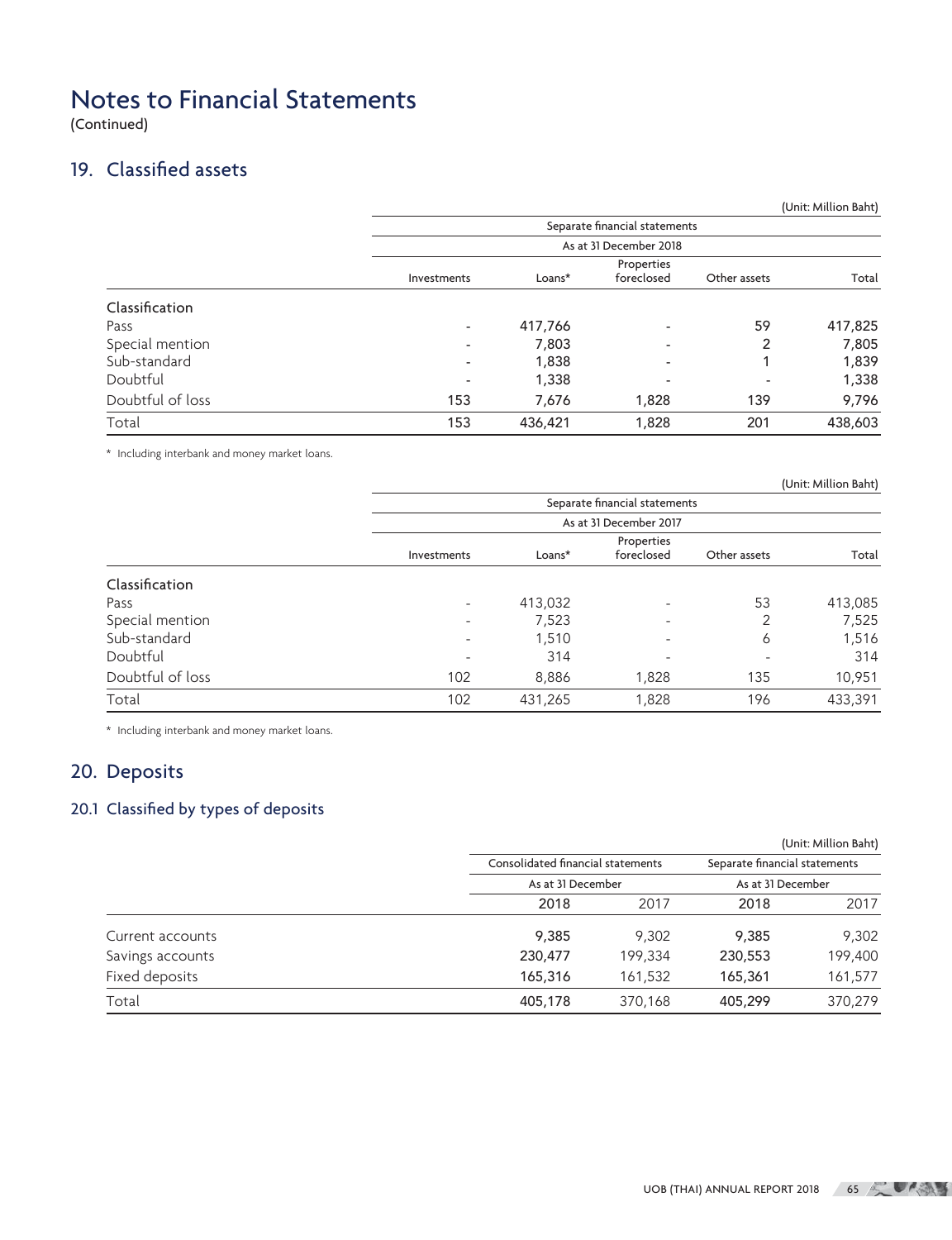(Continued)

## 20.2 Classified by currencies and depositors' residency

|           |          |          |                   |                                   |          | (Unit: Million Baht) |  |
|-----------|----------|----------|-------------------|-----------------------------------|----------|----------------------|--|
|           |          |          |                   | Consolidated financial statements |          |                      |  |
|           |          |          | As at 31 December |                                   |          |                      |  |
|           |          | 2018     |                   |                                   | 2017     |                      |  |
|           | Domestic | Overseas | Total             | Domestic                          | Overseas | Total                |  |
| Baht      | 388,767  | 10,365   | 399,132           | 354,382                           | 9,234    | 363,616              |  |
| US Dollar | 4,601    | 486      | 5,087             | 5,117                             | 602      | 5,719                |  |
| Others    | 494      | 465      | 959               | 326                               | 507      | 833                  |  |
| Total     | 393,862  | 11,316   | 405,178           | 359,825                           | 10,343   | 370,168              |  |

|           |          |          |                               |          |          | (Unit: Million Baht) |  |
|-----------|----------|----------|-------------------------------|----------|----------|----------------------|--|
|           |          |          | Separate financial statements |          |          |                      |  |
|           |          |          | As at 31 December             |          |          |                      |  |
|           |          | 2018     |                               |          | 2017     |                      |  |
|           | Domestic | Overseas | Total                         | Domestic | Overseas | Total                |  |
| Baht      | 388,888  | 10,365   | 399,253                       | 354,493  | 9,234    | 363,727              |  |
| US Dollar | 4,601    | 486      | 5,087                         | 5,117    | 602      | 5,719                |  |
| Others    | 494      | 465      | 959                           | 326      | 507      | 833                  |  |
| Total     | 393,983  | 11,316   | 405,299                       | 359,936  | 10,343   | 370,279              |  |
|           |          |          |                               |          |          |                      |  |

# 21. Interbank and money market items (Liabilities)

|                                        |                                                |                          |        |                          |                          | (Unit: Million Baht) |  |  |
|----------------------------------------|------------------------------------------------|--------------------------|--------|--------------------------|--------------------------|----------------------|--|--|
|                                        | Consolidated and separate financial statements |                          |        |                          |                          |                      |  |  |
|                                        |                                                |                          |        | As at 31 December        |                          |                      |  |  |
|                                        |                                                | 2018                     |        |                          | 2017                     |                      |  |  |
|                                        | On demand                                      | Term                     | Total  | On demand                | Term                     | Total                |  |  |
| Domestic items                         |                                                |                          |        |                          |                          |                      |  |  |
| The Bank of Thailand and the Financial |                                                |                          |        |                          |                          |                      |  |  |
| Institutions Development Fund          |                                                | 1,156                    | 1,156  |                          | 1,308                    | 1,308                |  |  |
| Commercial banks                       | 58                                             | 380                      | 438    | 29                       |                          | 29                   |  |  |
| Specific financial institutions        | 294                                            | 2,272                    | 2,566  | $\overline{\phantom{a}}$ | 2,547                    | 2,547                |  |  |
| Other financial institutions           | 8,634                                          | 1,255                    | 9,889  | 10,364                   | 1,046                    | 11,410               |  |  |
| Total domestic items                   | 8,986                                          | 5,063                    | 14,049 | 10,393                   | 4,901                    | 15,294               |  |  |
| Foreign items                          |                                                |                          |        |                          |                          |                      |  |  |
| US Dollar                              | 15                                             | 14,894                   | 14,909 | 9                        | 34,789                   | 34,798               |  |  |
| Yen                                    |                                                | 469                      | 469    |                          | 72                       | 72                   |  |  |
| Euro                                   | 2                                              | $\overline{\phantom{a}}$ | 2      | $\overline{a}$           | 898                      | 898                  |  |  |
| Other currencies                       | 261                                            | $\overline{\phantom{a}}$ | 261    | 1,062                    | $\overline{\phantom{a}}$ | 1,062                |  |  |
| Total foreign items                    | 278                                            | 15,363                   | 15,641 | 1,071                    | 35,759                   | 36,830               |  |  |
| Total domestic and foreign items       | 9,264                                          | 20,426                   | 29,690 | 11,464                   | 40,660                   | 52,124               |  |  |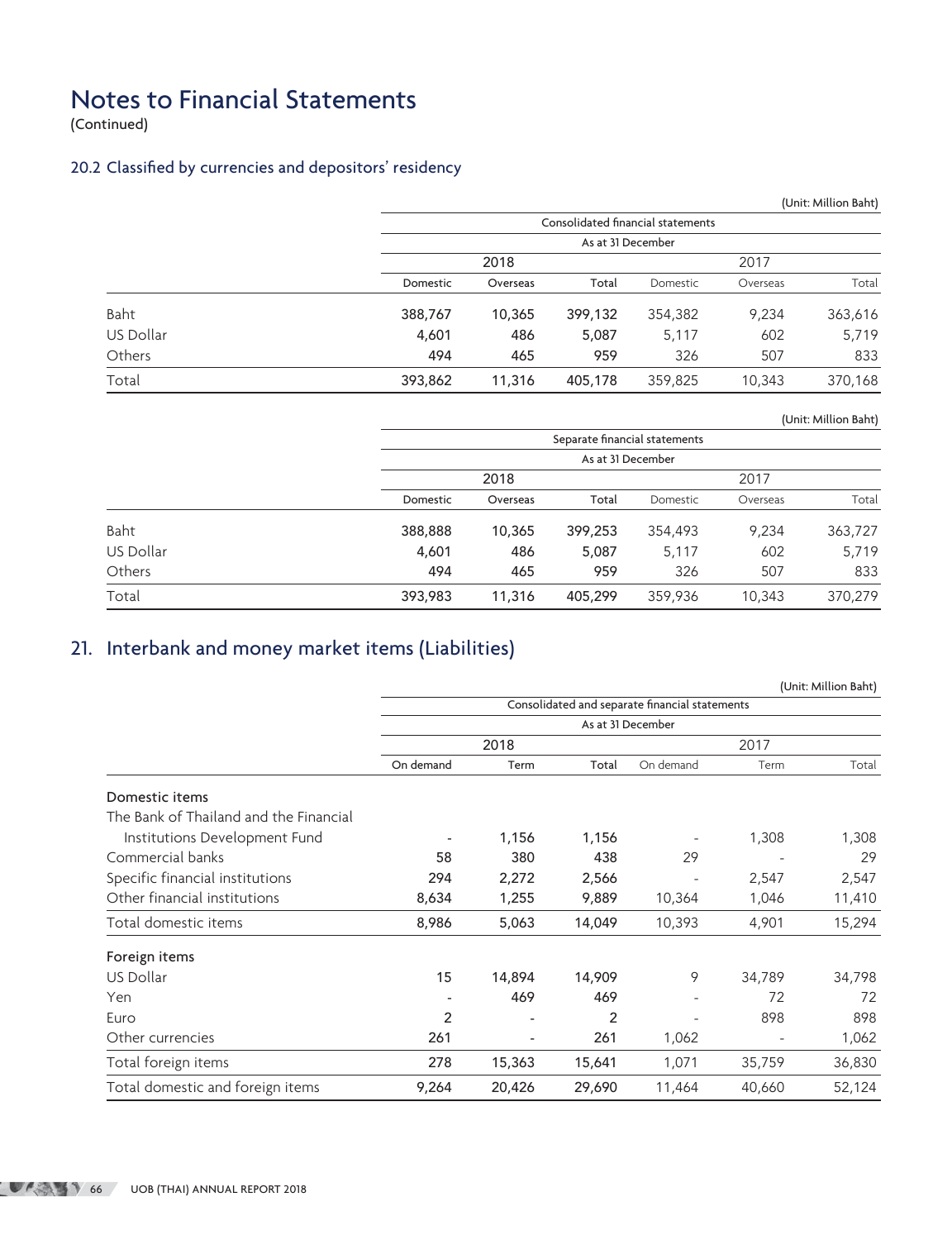(Continued)

## 22. Debts issued and borrowings

 As at 31 December 2018 and 2017, debts issued and borrowings comprised subordinated debentures and senior debentures. They are classified by type of securities, maturity and interest rate as follows:

|                         |                             |                                                |            | (Unit: Million Baht) |
|-------------------------|-----------------------------|------------------------------------------------|------------|----------------------|
|                         |                             | Consolidated and separate financial statements |            |                      |
|                         | As at 31 December 2018      |                                                |            |                      |
|                         |                             | Interest rate                                  |            | Amount               |
| Type                    | Maturity                    | per annum                                      | Currency   | Domestic             |
|                         |                             | (%)                                            |            |                      |
| Subordinated Debentures | 20 Sep 2027                 | 3.56                                           | <b>THB</b> | 6,000                |
| Senior Debentures       | 15 Mar 2019 and 15 Mar 2021 | $1.85 - 2.16$                                  | THB        | 10,000               |
| Total                   |                             |                                                |            | 16,000               |

|                         |                                                |                        |            |          |                | (Unit: Million Baht) |  |  |  |  |
|-------------------------|------------------------------------------------|------------------------|------------|----------|----------------|----------------------|--|--|--|--|
|                         | Consolidated and separate financial statements |                        |            |          |                |                      |  |  |  |  |
|                         |                                                | As at 31 December 2017 |            |          |                |                      |  |  |  |  |
|                         |                                                | Interest rate          |            |          | Amount         |                      |  |  |  |  |
| Type                    | Maturity                                       | per annum              | Currency   | Domestic | Foreign        | Total                |  |  |  |  |
|                         |                                                | $(\%)$                 |            |          |                |                      |  |  |  |  |
| Subordinated Debentures | 25 Mar 2023                                    | Floating rate of       | <b>USD</b> | Ξ.       | 5,556          | 5,556                |  |  |  |  |
|                         |                                                | 3-month                |            |          |                |                      |  |  |  |  |
|                         |                                                | $LIBOR + 1.76$         |            |          |                |                      |  |  |  |  |
| Subordinated Debentures | 20 Sep 2027                                    | 3.56                   | <b>THB</b> | 6,000    | ۰              | 6,000                |  |  |  |  |
| Senior Debentures       | 15 Mar 2019 and 15 Mar 2021                    | $1.85 - 2.16$          | <b>THB</b> | 10,000   | $\overline{a}$ | 10,000               |  |  |  |  |
| Total                   |                                                |                        |            | 16,000   | 5,556          | 21,556               |  |  |  |  |

### Subordinated debentures

### Subordinated Debenture No. 1/2013

 On 25 March 2013, the Bank issued Subordinated Debenture No.1/2013, amounting to USD 170 million, to United Overseas Bank Limited. The debentures have a tenor of 10 years and bear interest at a floating rate equal to 3-month LIBOR + 1.76% per annum, and the Bank has the right to make early redemption, as approved by the BOT. The debentures have loss absorption features that will come into effect at the point of non-viability, in accordance with the BOT guidelines laid down with reference to Basel lll framework.

 On 2 May 2013, the BOT granted an approval for the Bank to count proceeds received from the issue of the above subordinated debentures for an amount of Baht 4,973 million as a part of its Tier 2 capital, in accordance with the conditions specified in the BOT's notifications regarding the Basel III framework.

 On 16 January 2018, the BOT granted an approval for the Bank to early redeem the above subordinated debenture after the fifth year of the issuance date. In this regard, The Bank has complied with all conditions specified in the BOT's notifications and has completely redeemed USD 170 million subordinated debentures on 26 March 2018.

#### Subordinated Debenture No. 1/2017

 On 20 September 2017, the Bank issued Subordinated Debenture No.1/2017 amounting to Baht 6,000 million, via private placement to institutional and high net worth investors. The debentures have a tenor of 10 years and bear interest at 3.56% per annum, and the Bank has the right to make early redemption, as approved by the BOT. The debentures have loss absorption features that will come into effect at the point of non-viability, in accordance with the BOT guidelines laid down with reference to Basel lll framework.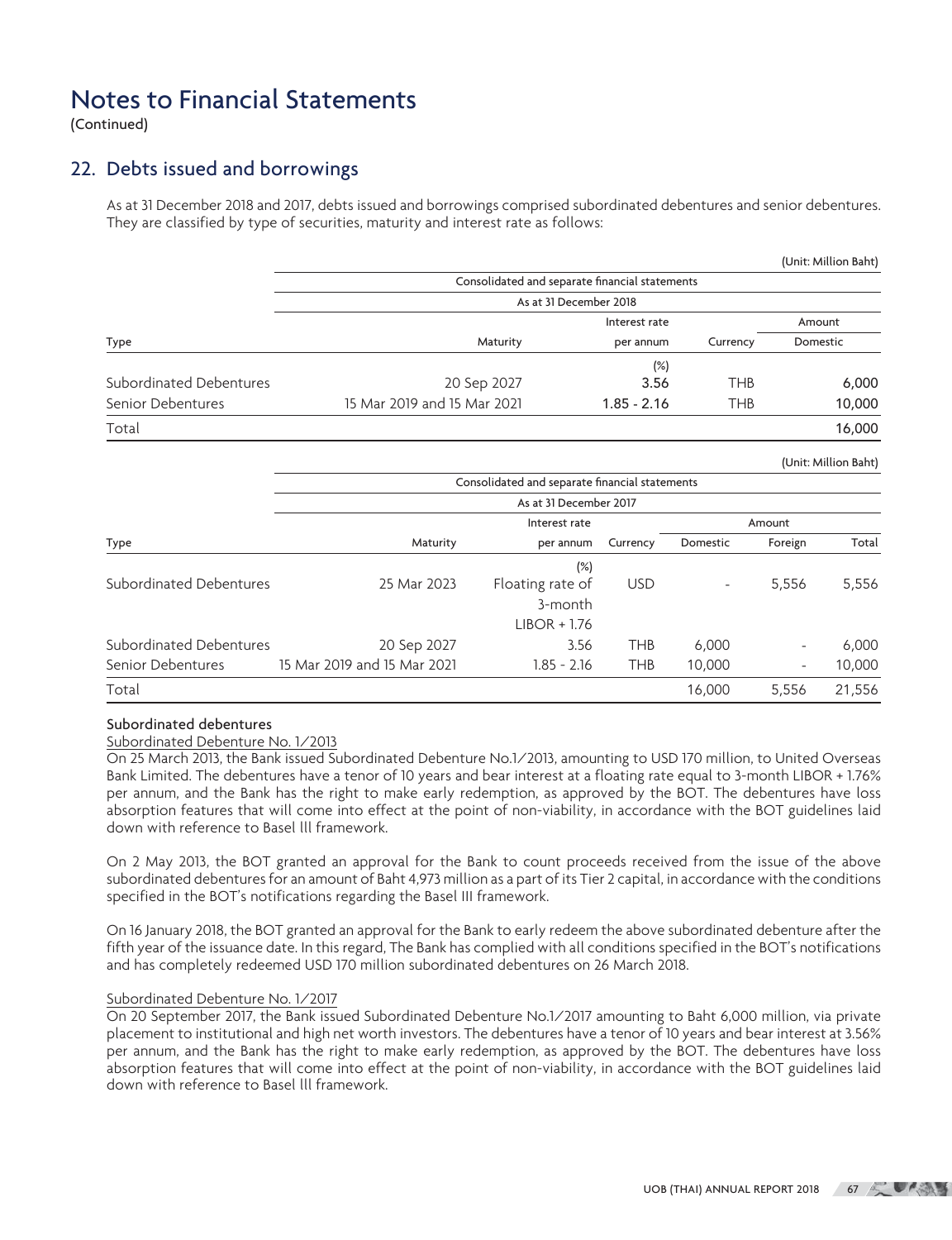(Continued)

 On 2 November 2017, the BOT granted an approval for the Bank to count proceeds received from the issue of the above subordinated debentures for an amount of Baht 6,000 million as a part of its Tier 2 capital effective 20 September 2017 onwards, in accordance with the conditions specified in the BOT's notifications regarding the Basel III framework.

### Senior debentures

 On 15 March 2016, the Bank issued the unsecured senior debentures without debenture holder representatives amounting to Baht 10,000 million, via private placement to institutional investors established under Thai Law. The debentures have a tenor of 3-5 years and interest is payable semi-annually. Of those debentures, Baht 5,000 million bear interest at a fixed rate of 1.85% per annum and mature in 2019, and another Baht 5,000 million bear interest at a fixed rate of 2.16% per annum and mature in 2021.

## 23. Provisions for long-term employee benefits

 Changes in provisions for long-term employee benefits for the years ended 31 December 2018 and 2017 can be summarised as follows:

|                                                  |                                    |       |                                    | (Unit: Million Baht) |
|--------------------------------------------------|------------------------------------|-------|------------------------------------|----------------------|
|                                                  | Consolidated financial statements  |       | Separate financial statements      |                      |
|                                                  | For the years ended<br>31 December |       | For the years ended<br>31 December |                      |
|                                                  | 2018                               | 2017  | 2018                               | 2017                 |
| Provisions for long-term employee benefits       |                                    |       |                                    |                      |
| at beginning of the year                         | 1,611                              | 1,572 | 1,602                              | 1,562                |
| Recognised in profit or loss:                    |                                    |       |                                    |                      |
| Current service cost                             | 126                                | 113   | 125                                | 111                  |
| Interest cost                                    | 33                                 | 43    | 32                                 | 43                   |
| Total benefits recognised in profit or loss      | 159                                | 156   | 157                                | 154                  |
| Recognised in other comprehensive income:        |                                    |       |                                    |                      |
| Actuarial (gains) losses arising from            |                                    |       |                                    |                      |
| Demographic assumption changes                   |                                    | (43)  |                                    | (42)                 |
| Financial assumption changes                     | (16)                               | 69    | (16)                               | 69                   |
| Experience adjustments                           | 23                                 | (24)  | 23                                 | (24)                 |
| Total benefits recognised in other comprehensive |                                    |       |                                    |                      |
| income or loss                                   | $\overline{7}$                     | 2     | 7                                  | 3                    |
| Employee benefits paid during the year           | (157)                              | (118) | (157)                              | (118)                |
| Decrease from liquidation of subsidiary company  |                                    | (1)   |                                    |                      |
| Employee transferal in                           |                                    |       | 1                                  |                      |
| Provisions for long-term employee benefits       |                                    |       |                                    |                      |
| at end of the year                               | 1,620                              | 1,611 | 1,610                              | 1,602                |

 The Bank and its subsidiaries expect to pay long-term employee benefits during the next year amounting to Baht 117 million (31 December 2017: Baht 99 million) and The Bank only: Baht 116 million (31 December 2017: Baht 99 million).

 As at 31 December 2018, the weighted average duration of the Bank's and its subsidiaries' long-term employee benefit obligation is 11.2 years (31 December 2017: 9.6 years) and The Bank only: 11.2 years (31 December 2017: 9.6 years).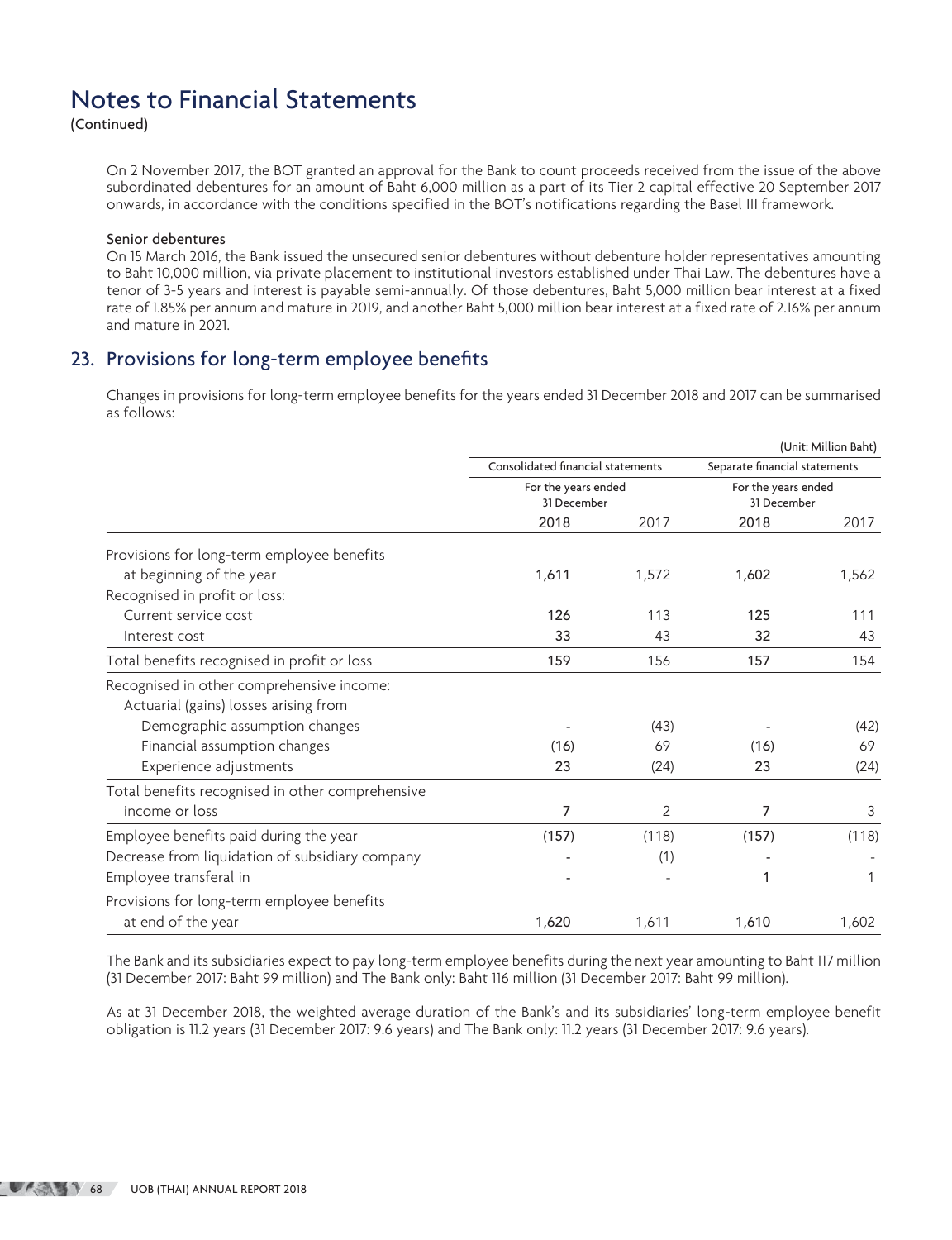(Continued)

The principal assumptions used in determining employee benefits under retirement plans can be summarised as follows:

|                                                    |                                                   | (Unit: Percentage per year) |  |  |
|----------------------------------------------------|---------------------------------------------------|-----------------------------|--|--|
|                                                    | Consolidated and<br>separate financial statements |                             |  |  |
|                                                    | As at 31 December                                 |                             |  |  |
|                                                    | 2018                                              | 2017                        |  |  |
| Future salary incremental rates (depending on age) | $4 - 7.5$                                         | $4 - 7.5$                   |  |  |
| Turnover rates (depending on age)                  | $1 - 30$                                          | $1 - 30$                    |  |  |
| Average discount rate                              | 2.6918                                            | 2.5485                      |  |  |
| Mortality development rate                         |                                                   |                             |  |  |

 Sensitivity analysis for principal assumptions that affect provisions for long-term employee benefits as at 31 December 2018 and 2017 are summarised below:

|                                       |                            |                    |                     |                                   |                    |                    |                  | (Unit: Million Baht)         |
|---------------------------------------|----------------------------|--------------------|---------------------|-----------------------------------|--------------------|--------------------|------------------|------------------------------|
|                                       |                            |                    |                     | Consolidated financial statements |                    |                    |                  |                              |
|                                       |                            |                    |                     | As at 31 December 2018            |                    |                    |                  |                              |
|                                       | Salary                     |                    |                     |                                   |                    |                    | Mortality        |                              |
|                                       | incremental rate           |                    | Turnover rate       |                                   | Discount rate      |                    | development rate |                              |
|                                       | Increased<br>by 1%         | Decreased<br>by 1% | Increased<br>by 20% | Decreased<br>by 20%               | Increased<br>by 1% | Decreased<br>by 1% | by 1%            | Increased Decreased<br>by 1% |
| Increase (decrease) in provisions for |                            |                    |                     |                                   |                    |                    |                  |                              |
| long-term employee benefits           | 112                        | (102)              | (40)                | 46                                | (102)              | 115                | 1                | (1)                          |
|                                       |                            |                    |                     |                                   |                    |                    |                  | (Unit: Million Baht)         |
|                                       |                            |                    |                     | Consolidated financial statements |                    |                    |                  |                              |
|                                       |                            |                    |                     | As at 31 December 2017            |                    |                    |                  |                              |
|                                       | Salary                     |                    |                     |                                   |                    |                    | Mortality        |                              |
|                                       | incremental rate           |                    | Turnover rate       |                                   | Discount rate      |                    | development rate |                              |
|                                       | Increased<br>by 1%         | Decreased<br>by 1% | Increased<br>by 20% | Decreased<br>by 20%               | Increased<br>by 1% | Decreased<br>by 1% | by 1%            | Increased Decreased<br>by 1% |
|                                       |                            |                    |                     |                                   |                    |                    |                  |                              |
| Increase (decrease) in provisions for |                            |                    |                     |                                   |                    |                    |                  |                              |
| long-term employee benefits           | 113                        | (103)              | (41)                | 47                                | (104)              | 117                | 1                | (1)                          |
|                                       |                            |                    |                     |                                   |                    |                    |                  | (Unit: Million Baht)         |
|                                       |                            |                    |                     | Separate financial statements     |                    |                    |                  |                              |
|                                       |                            |                    |                     | As at 31 December 2018            |                    |                    |                  |                              |
|                                       | Salary<br>incremental rate |                    |                     |                                   |                    |                    | Mortality        |                              |
|                                       |                            |                    | Turnover rate       |                                   | Discount rate      |                    | development rate |                              |
|                                       | Increased<br>by 1%         | Decreased<br>by 1% | Increased<br>by 20% | Decreased<br>by 20%               | Increased<br>by 1% | Decreased<br>by 1% | by 1%            | Increased Decreased<br>by 1% |
|                                       |                            |                    |                     |                                   |                    |                    |                  |                              |
| Increase (decrease) in provisions for |                            |                    |                     |                                   |                    |                    |                  |                              |
| long-term employee benefits           | 111                        | (100)              | (39)                | 45                                | (101)              | 114                | 1                | (1)                          |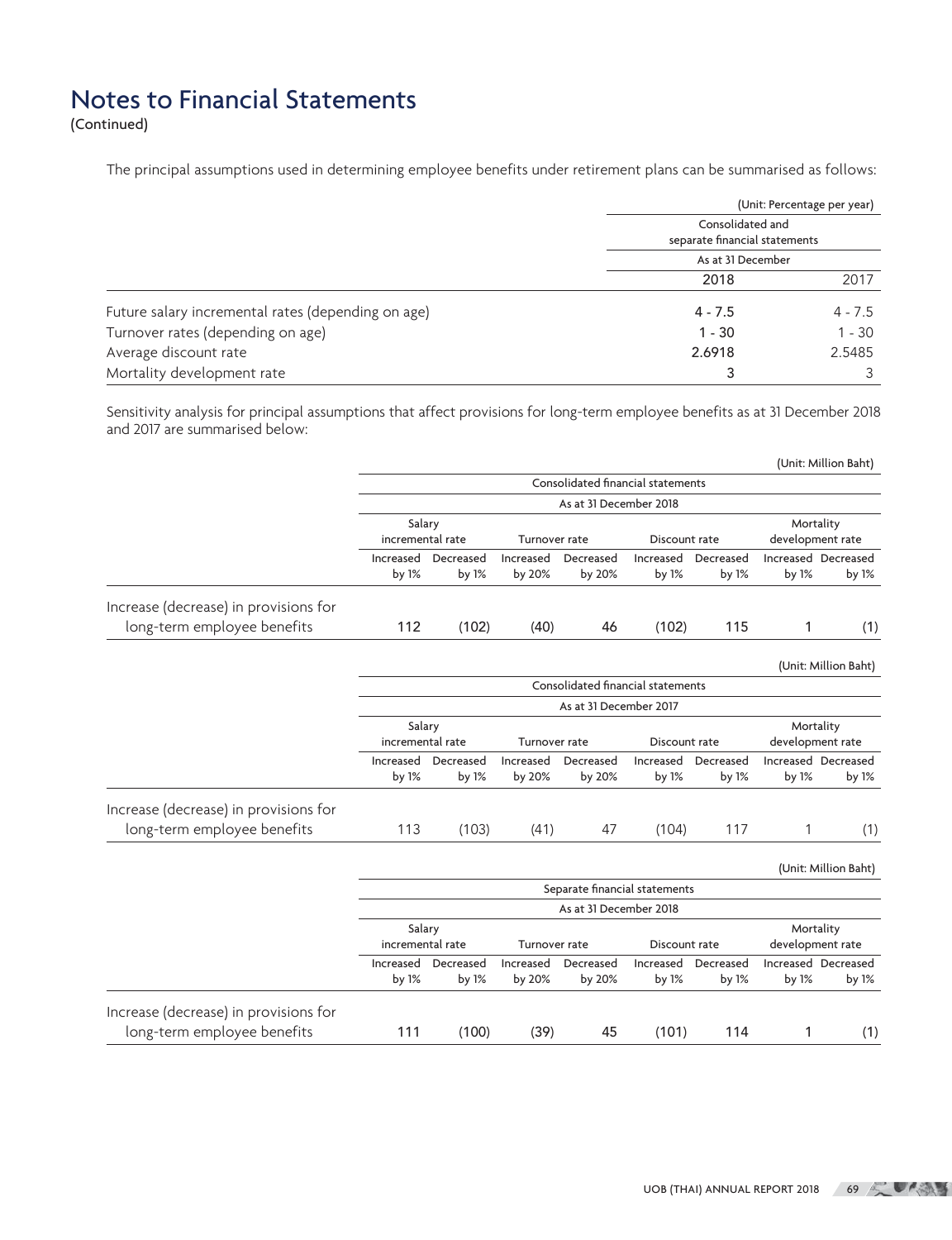(Continued)

|                                       |                  |           |               |                               |               |           |                  | (Unit: Million Baht) |
|---------------------------------------|------------------|-----------|---------------|-------------------------------|---------------|-----------|------------------|----------------------|
|                                       |                  |           |               | Separate financial statements |               |           |                  |                      |
|                                       |                  |           |               | As at 31 December 2017        |               |           |                  |                      |
|                                       | Salary           |           |               |                               |               |           |                  | Mortality            |
|                                       | incremental rate |           | Turnover rate |                               | Discount rate |           | development rate |                      |
|                                       | Increased        | Decreased | Increased     | Decreased                     | Increased     | Decreased |                  | Increased Decreased  |
|                                       | by 1%            | by $1\%$  | by 20%        | by 20%                        | by $1\%$      | by 1%     | by $1\%$         | by 1%                |
| Increase (decrease) in provisions for |                  |           |               |                               |               |           |                  |                      |
| long-term employee benefits           | 112              | (102)     | (40)          | 46                            | (103)         | 116       |                  | (1)                  |

 On 13 December 2018, The National Legislative Assembly passed a resolution approving the draft of a new Labour Protection Act, which is in the process being published in the Royal Gazette. The new Labour Protection Act stipulates additional legal severance pay rates for employees who have worked for an uninterrupted period of twenty years or more. Such employees are entitled to receive compensation at a rate of not less than that of the last 400 days. This change is considered a post-employment benefits plan amendment and the Bank and its subsidiaries have additional liabilities for long-term employee benefits approximately Baht 100 million, mostly effecting the separate financial statements. The Bank and its subsidiaries will reflect the effect of the change by recognising past services costs as expenses in the income statement of the period in which the law is effective.

## 24. Provisions for other liabilities

|                                                   | (Unit: Million Baht)                           |                  |       |  |  |  |
|---------------------------------------------------|------------------------------------------------|------------------|-------|--|--|--|
|                                                   | Consolidated and separate financial statements |                  |       |  |  |  |
|                                                   | For the year ended 31 December 2018            |                  |       |  |  |  |
|                                                   | Obligation for                                 |                  |       |  |  |  |
|                                                   | Contingencies                                  | litigation cases | Total |  |  |  |
| Beginning balances                                | 192                                            | 86               | 278   |  |  |  |
| Increase (decrease) in estimation during the year | (44)                                           |                  | (37)  |  |  |  |
| Paid during the year                              |                                                | (7)              | (7)   |  |  |  |
| Ending balances                                   | 148                                            | 86               | 234   |  |  |  |

|                                                   | (Unit: Million Baht)                           |                  |       |  |  |  |  |
|---------------------------------------------------|------------------------------------------------|------------------|-------|--|--|--|--|
|                                                   | Consolidated and separate financial statements |                  |       |  |  |  |  |
|                                                   | For the year ended 31 December 2017            |                  |       |  |  |  |  |
|                                                   | Obligation for                                 |                  |       |  |  |  |  |
|                                                   | Contingencies                                  | litigation cases | Total |  |  |  |  |
| Beginning balances                                | 225                                            | 86               | 311   |  |  |  |  |
| Increase (decrease) in estimation during the year | (33)                                           | 25               | (8)   |  |  |  |  |
| Paid during the year                              | $\overline{\phantom{a}}$                       | (25)             | (25)  |  |  |  |  |
| Ending balances                                   | 192                                            | 86               | 278   |  |  |  |  |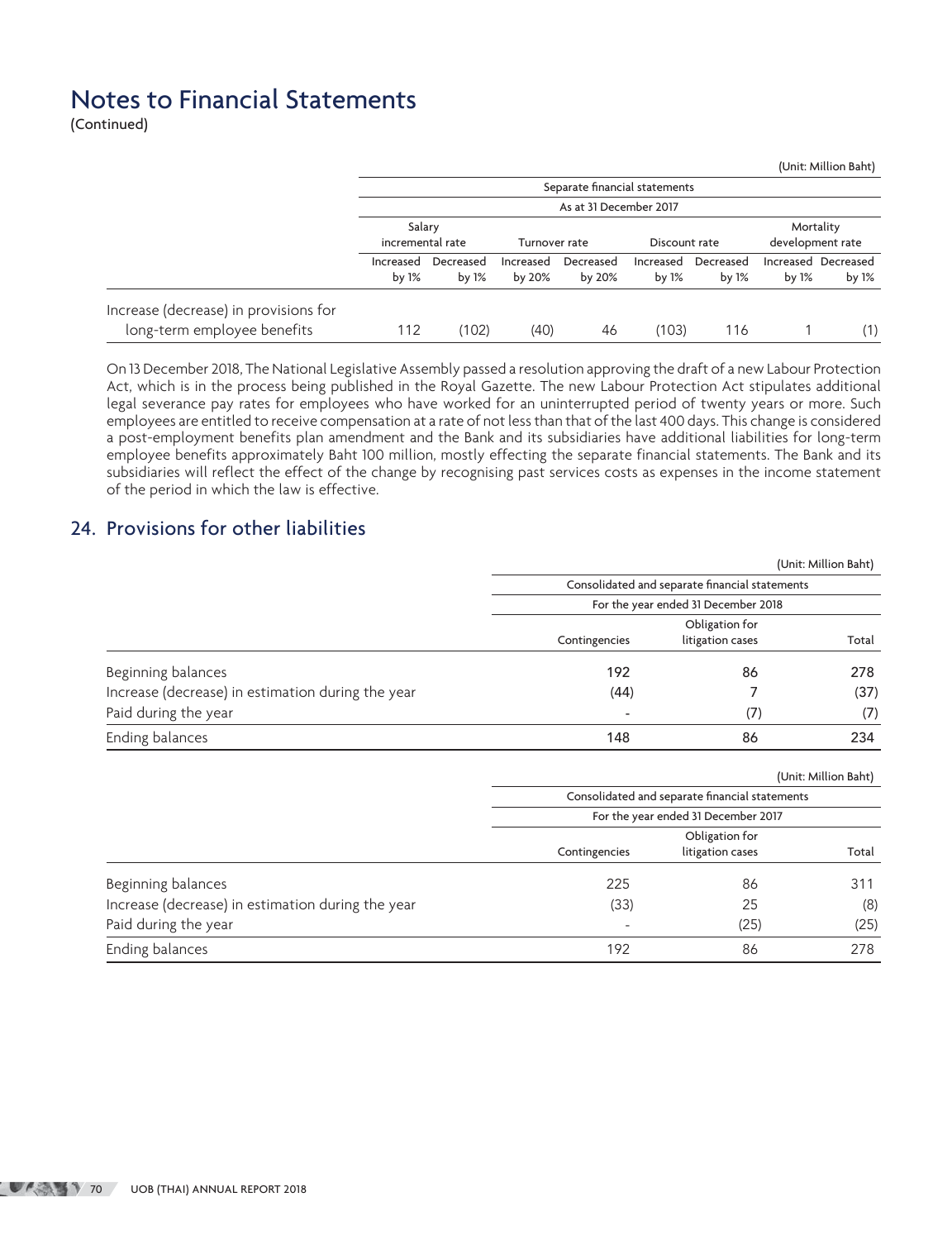(Continued)

#### 25. Other liabilities

|                                                  |                                   |                   |                               | (Unit: Million Baht) |
|--------------------------------------------------|-----------------------------------|-------------------|-------------------------------|----------------------|
|                                                  | Consolidated financial statements |                   | Separate financial statements |                      |
|                                                  |                                   | As at 31 December |                               | As at 31 December    |
|                                                  | 2018                              | 2017              | 2018                          | 2017                 |
| Suspense creditors and accounts payable - others | 1,824                             | 1,718             | 1,835                         | 1,733                |
| Deferred revenues                                | 650                               | 731               | 650                           | 731                  |
| Accrued interest expenses                        | 561                               | 670               | 561                           | 671                  |
| <b>Others</b>                                    | 201                               | 439               | 201                           | 438                  |
| Total                                            | 3,236                             | 3.558             | 3,247                         | 3.573                |

### 26. Other components of equity

|                                                                 | (Unit: Million Baht)                           |       |  |  |
|-----------------------------------------------------------------|------------------------------------------------|-------|--|--|
|                                                                 | Consolidated and separate financial statements |       |  |  |
|                                                                 | As at 31 December                              |       |  |  |
|                                                                 | 2018                                           | 2017  |  |  |
| Revaluation surplus on assets                                   | 4,536                                          | 4,566 |  |  |
| Revaluation surplus (deficit) on available-for-sale investments |                                                |       |  |  |
| Revaluation surplus on available-for-sale investments           |                                                |       |  |  |
| Debt instruments                                                | 134                                            | 151   |  |  |
| Total                                                           | 134                                            | 151   |  |  |
| Revaluation deficit on available-for-sale investments           |                                                |       |  |  |
| Debt instruments                                                | (49)                                           |       |  |  |
| Equity instruments                                              | (3)                                            | (1)   |  |  |
| Total                                                           | (52)                                           | (1)   |  |  |
| Total revaluation surplus on available-for-sale investments     | 82                                             | 150   |  |  |
| Total other components of equity                                | 4,618                                          | 4,716 |  |  |
| Less: income taxes                                              | (924)                                          | (943) |  |  |
| Other components of equity - net of income taxes                | 3,694                                          | 3,773 |  |  |

#### 27. Statutory reserve

 Pursuant to Section 116 of the Public Company Limited Act B.E. 2535, the Bank is required to set aside to a statutory reserve at least 5% of its net profits, after deducting any balance of deficit brought forward (if any), until such reserve reaches 10% of the Bank's registered share capital. The statutory reserve is not available for dividend distribution.

### 28. Capital funds

 The primary objective of the Bank's capital management is to maintain an optimal level of capital. Policies, which are approved by the Bank's Board of Directors and overseen by the Bank's senior management, are set to ensure that the capital maintenance is in accordance with the BOT's requirements and at an appropriate and adequate level to support the business growth within the acceptable level of risk and to maintain the good credit rating.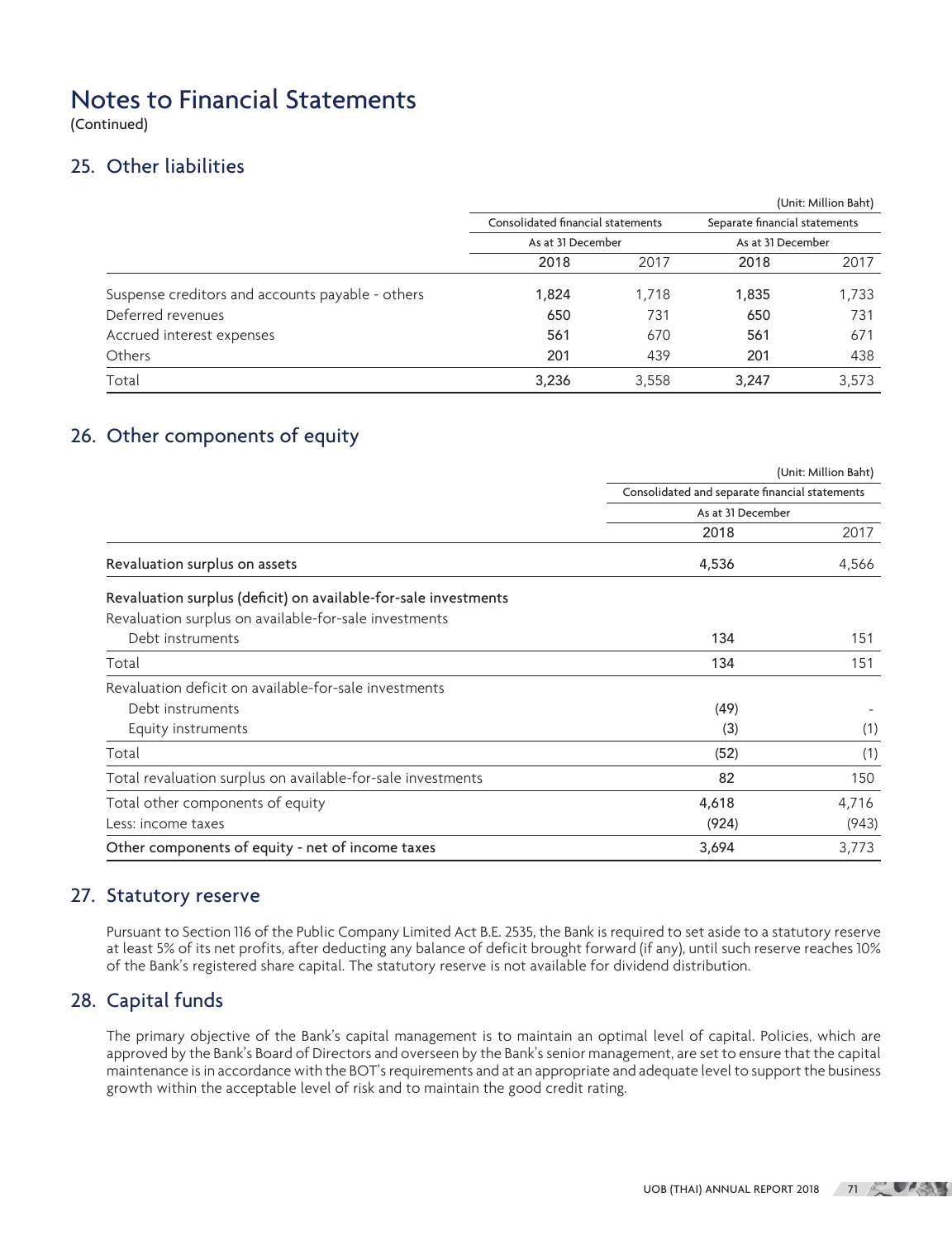(Continued)

 The Capital Funds and Capital Adequacy Ratio of the Bank as at 31 December 2018 and 2017 in accordance with the BOT's requirements with reference to Basel III framework consist of the followings:

|                                                                    | (Unit: Million Baht)          |        |  |  |
|--------------------------------------------------------------------|-------------------------------|--------|--|--|
|                                                                    | Separate financial statements |        |  |  |
|                                                                    | As at 31 December             |        |  |  |
|                                                                    | 2018                          | 2017   |  |  |
| Tier 1 Capital                                                     |                               |        |  |  |
| Common Equity Tier 1 (CET1)                                        |                               |        |  |  |
| Paid-up share capital                                              | 24,857                        | 24,857 |  |  |
| Statutory reserve                                                  | 1,365                         | 1,135  |  |  |
| Retained earnings after appropriation                              | 24,011                        | 20,197 |  |  |
| Other components of equity                                         | 3,685                         | 3,740  |  |  |
| Less: Deduction items from Common Equity Tier 1                    | (1, 197)                      | (947)  |  |  |
| <b>Total Tier 1 Capital</b>                                        | 52,721                        | 48,982 |  |  |
| Tier 2 Capital                                                     |                               |        |  |  |
| Subordinated debentures                                            | 6,000                         | 10,973 |  |  |
| Provision for assets classified as normal and surplus of provision | 1,650                         | 1,491  |  |  |
| <b>Total Tier 2 Capital</b>                                        | 7,650                         | 12,464 |  |  |
| <b>Total Capital Funds</b>                                         | 60,371                        | 61,446 |  |  |

|                                              |                                                       |                               |                                                       | (Unit: Percentage) |
|----------------------------------------------|-------------------------------------------------------|-------------------------------|-------------------------------------------------------|--------------------|
|                                              |                                                       | Separate financial statements |                                                       |                    |
|                                              |                                                       | As at 31 December             |                                                       |                    |
|                                              | 2018                                                  |                               |                                                       | 2017               |
|                                              | <b>BOT Minimum</b><br>Requirement and<br>Conservation |                               | <b>BOT Minimum</b><br>Requirement and<br>Conservation |                    |
| Capital Adequacy Ratio                       | Buffer*                                               | The Bank                      | Buffer*                                               | The Bank           |
| Common Equity Tier 1 to risk-weighted assets | 6.375                                                 | 16.80                         | 5.75                                                  | 16.05              |
| Tier 1 Capital Funds to risk-weighted assets | 7.875                                                 | 16.80                         | 7.25                                                  | 16.05              |
| Total Capital Funds to risk-weighted assets  | 10.375                                                | 19.23                         | 9.75                                                  | 20.14              |

 \* According to BOT's Basel III framework, the Bank is required to maintain Common Equity Tier 1 of at least 2.5% of total risk-weighted assets, as a capital buffer, in addition to minimum capital ratio. This capital buffer ("Conservation buffer") will gradually increase at least 0.625% a year starting from 1 January 2016 until the ratio of at least 2.5% is reached on 1 January 2019.

### 29. Share-based payment plan for the Bank's senior management

 The Bank's Board of Directors Meeting No. 573 approved a resolution to join the share-based payment plan ("the Plan") under Long Term Incentives Plan (LTI) with compensation in the form of restricted shares (RS) and share appreciation rights (SAR) of United Overseas Bank Limited ("major shareholder") is awarded to selected senior managements. The selection criteria indicated by the Nomination and Compensation Committee (NCC) of the Bank, considering from several factors such as individual performance, potential, leadership skills, job level and market competitive.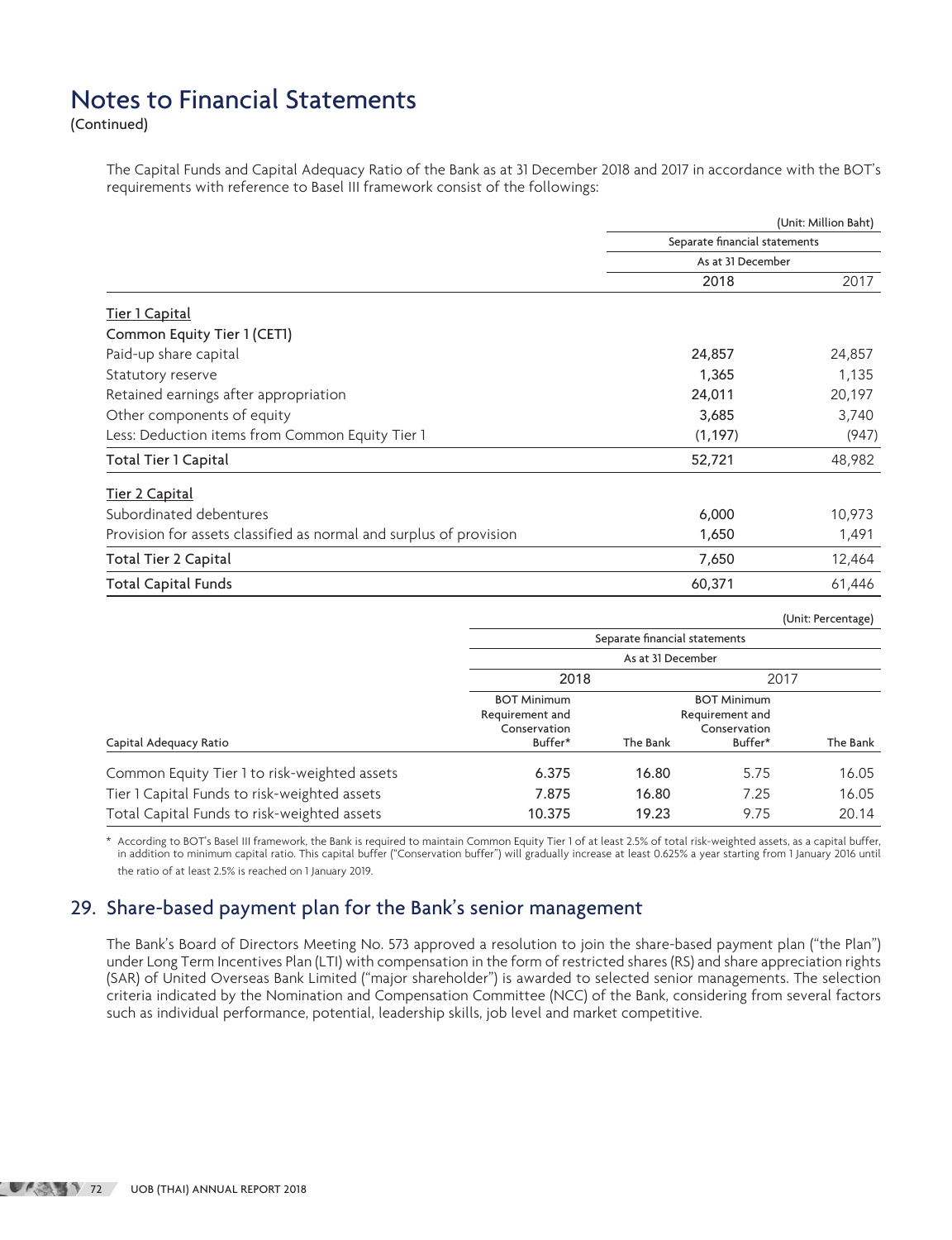(Continued)

Details of the plan are below:

- (a) Restricted Shares (RS), represent ordinary shares of United Overseas Bank Limited that participants will be entitled to receive upon fulfilment of certain time and performance conditions. Upon vesting, participants will receive United Overseas Bank Limited's shares represented by the restricted shares as per the plan's rules.
- (b) Share Appreciation Rights (SAR) are the rights to receive a number of United Overseas Bank's Limited shares equivalent in value to the difference between the prevailing market value and the grant value of the shares of the major shareholder multiplied by number of SAR as per the Plan's rules and divided by the prevailing market value of the shares of the major shareholder. Upon vesting of the SAR, participants have up to six years from the grant date to exercise their rights.

 Since 2014, Long Term Incentives Plan has been replaced by Executive Equity Plan (EEP) whereby under the EEP there remains remunerations in the form of RS as mentioned in (a) whilst remunerations in the form of SAR as mentioned in (b) were ceased from 2014 onwards. However, any SAR previously granted under LTI would still remain enforced until SAR expired in 2014 or their exercise rights expire in 2019.

 For the year ended 31 December 2018, the Bank recorded Baht 68 million (2017: Baht 64 million) for the above plan as expenses and also recorded such obligations by the same amount as liabilities. As at 31 December 2018, the Bank has obligations of Baht 109 Million (2017: Baht 96 million) which were presented as a part of other liabilities.

#### 30. Commitments and contingent liabilities

#### 30.1 Commitments

|                                          |                                                | (Unit: Million Baht) |
|------------------------------------------|------------------------------------------------|----------------------|
|                                          | Consolidated and separate financial statements |                      |
|                                          | As at 31 December                              |                      |
|                                          | 2018                                           | 2017                 |
| Aval to bills                            | 2,227                                          | 2,984                |
| Guarantees of loans                      | 3,334                                          | 3,204                |
| Liabilities under unmatured import bills | 1,230                                          | 1,318                |
| Letters of credit                        | 2,671                                          | 4,037                |
| Other commitments                        |                                                |                      |
| - Undrawn overdraft amount               | 24,391                                         | 24,711               |
| - Spot foreign exchange contracts        | 3,477                                          | 9,516                |
| - Other guarantees                       | 32,865                                         | 26,476               |
| - Others                                 | 20,085                                         | 12,767               |
| Total                                    | 90,280                                         | 85,013               |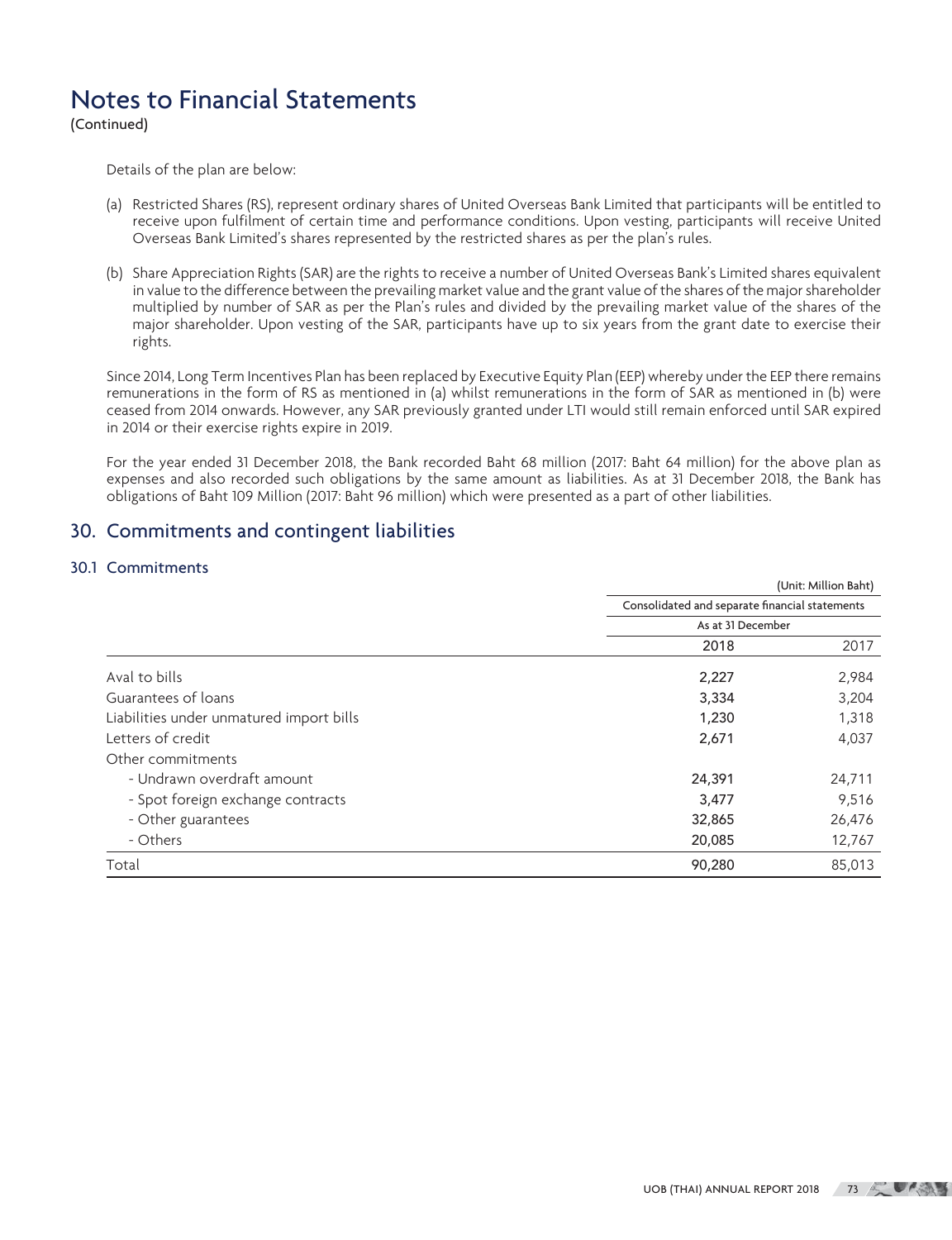(Continued)

#### 30.2 Operating lease commitments

 As at 31 December 2018 and 2017, the Bank and its subsidiaries had land and building lease agreements for branch offices and vehicles lease agreements, for which the lease terms range from 1 - 30 years and are renewable. The Bank and its subsidiaries also have committed to pay future rental payments which can be summarised as follows:

|                   |                                                                       | (Unit: Million Baht)<br>Consolidated and separate financial statements |     |  |  |
|-------------------|-----------------------------------------------------------------------|------------------------------------------------------------------------|-----|--|--|
|                   |                                                                       |                                                                        |     |  |  |
|                   |                                                                       | As at 31 December 2018                                                 |     |  |  |
|                   | Land and building<br>Vehicle lease<br>rental agreements<br>agreements |                                                                        |     |  |  |
| Payment terms     |                                                                       |                                                                        |     |  |  |
| Within 1 year     | 304                                                                   | 28                                                                     | 332 |  |  |
| $1 - 5$ years     | 321                                                                   | 62                                                                     | 383 |  |  |
| More than 5 years | 25                                                                    |                                                                        | 25  |  |  |
| Total             | 650                                                                   | 90                                                                     | 740 |  |  |
|                   |                                                                       |                                                                        |     |  |  |

|                   |                   | (Unit: Million Baht)<br>Consolidated and separate financial statements |       |  |  |
|-------------------|-------------------|------------------------------------------------------------------------|-------|--|--|
|                   |                   |                                                                        |       |  |  |
|                   |                   | As at 31 December 2017                                                 |       |  |  |
|                   | Land and building | Vehicle lease                                                          |       |  |  |
|                   | rental agreements | agreements                                                             | Total |  |  |
| Payment terms     |                   |                                                                        |       |  |  |
| Within 1 year     | 245               | 37                                                                     | 282   |  |  |
| $1 - 5$ years     | 291               | 37                                                                     | 328   |  |  |
| More than 5 years | 37                | ٠                                                                      | 37    |  |  |
| Total             | 573               | 74                                                                     | 647   |  |  |

#### 30.3 Commitments under a bancassurance agreement

 On 31 January 2010, the UOB Group and the Bank signed a business partner agreement (Bancassurance Agreement) with life insurance group. Under the agreement, the Bank received a sum of the fees in advance with the commitment to the agreement for 12 years from the date of the agreement, the Bank therefore amortises such fees as revenue over the term of the agreement and presents the fees received in advance under "Other liabilities - deferred revenue", as disclosed in Note 25 to the financial statements.

 On 30 January 2019, the UOB Group and the Bank signed a Territory Distribution agreement with a life insurance group for a period of 15 years, from 1 January 2020 to 31 December 2034. The existing contract will be canceled before the termination date and will be effective until 31 December 2019.

#### 30.4 Other commitments

 As at 31 December 2018, the Bank has contractual commitments in respect to construction of office buildings and the purchase of information technology systems as well as other agreements under the Bank's projects. The outstanding balances of such contractual commitments were approximately Baht 3,295 million (31 December 2017: Baht 232 million) and the Bank also has commitments to pay the service fees in relation to service contracts amounting to Baht 168 million (31 December 2017: Baht 166 million).

 As at 31 December 2018, the Bank has commitments in relation to various "to-sell and to-purchase" agreements for its foreclosed properties, the carrying value of which was Baht 12 million (31 December 2017: Baht 3 million). As at 31 December 2018, the Bank has commitments to purchase the foreclosed properties amounting to Baht 80 million (31 December 2017: Baht 83 million).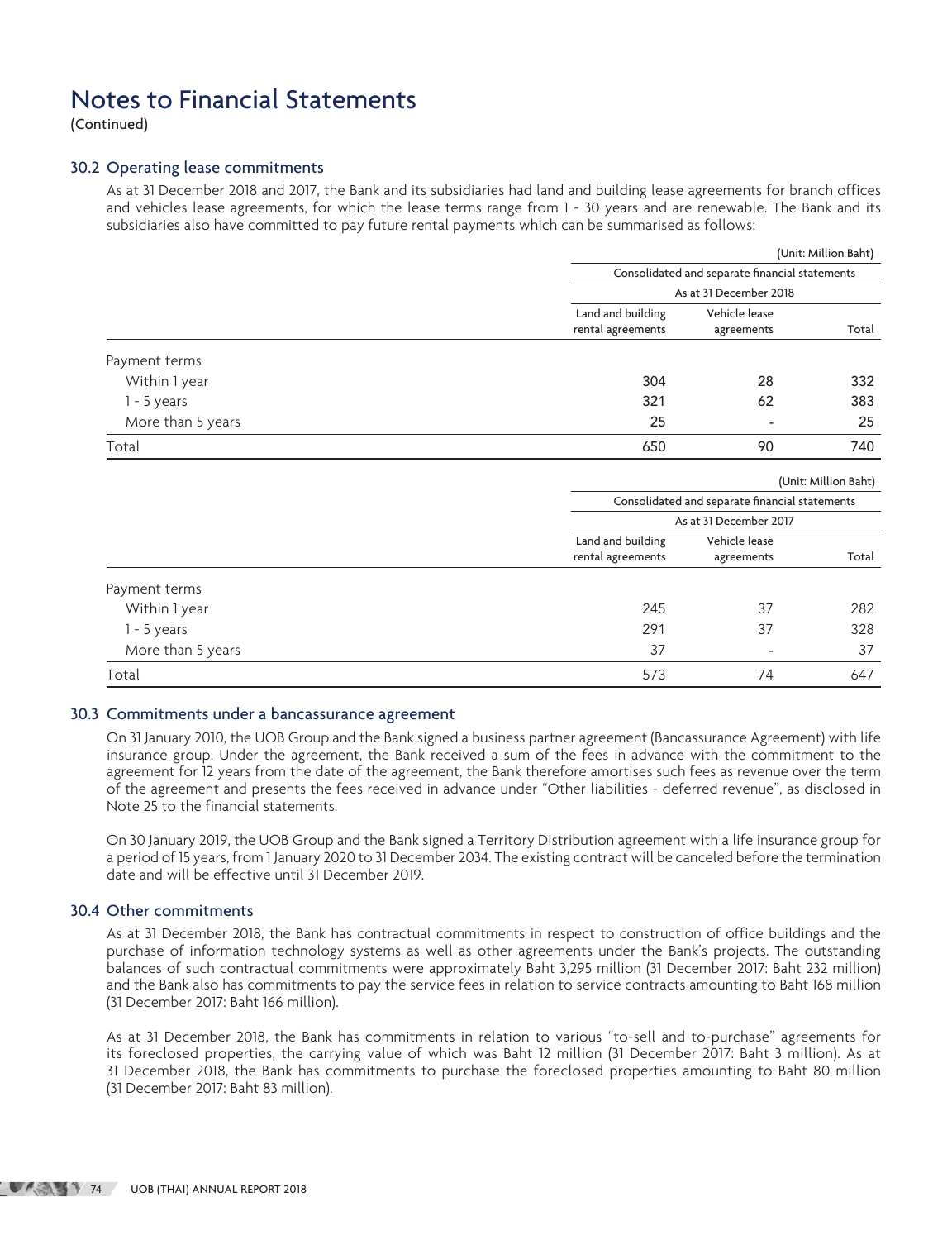(Continued)

#### 31. Assets placed as collateral

|                                                                     | (Unit: Million Baht)                                             |        |
|---------------------------------------------------------------------|------------------------------------------------------------------|--------|
|                                                                     | Consolidated and separate financial statements<br>Carrying value |        |
|                                                                     |                                                                  |        |
|                                                                     | As at 31 December                                                |        |
|                                                                     | 2018                                                             | 2017   |
| Government bonds                                                    |                                                                  |        |
| Placed as collateral for Intraday Liquidity Facilities with the BOT | 11,060                                                           | 13,829 |
| Placed as collateral against borrowing from the BOT                 |                                                                  | 1,800  |
| Placed as collateral for hedging of settlement risk                 | 3,354                                                            | 3,911  |
| Placed as collateral for government departments                     | 73                                                               | 73     |

#### 32. Litigation

 In the course of normal business operation of the Bank, the Bank has been sued under various labor and civil lawsuits, including torture cases. Under these lawsuits, claims against the Bank as at 31 December 2018 totaled Baht 826 million (31 December 2017: Baht 800 million). The Bank's management has exercised their judgement to the possible losses to the Bank and recorded the amount under "Provisions for other liabilities" as described in Note 24 to the financial statements and believe that should the outcome of the lawsuits be finalised, there will not be a material impact to the Bank's financial position or operating performance.

#### 33. Related party transactions

#### 33.1 Significant of related party transactions

 Related parties comprise individuals or enterprises that control, or are controlled by, the Bank and its subsidiaries, whether directly or indirectly, or which are under common control with the Bank and its subsidiaries.

 They also include associated company, and individuals or enterprises which directly or indirectly own a voting interest in the Bank and its subsidiaries that gives them significant influence over the Bank and its subsidiaries, key management personnel, directors and officers with authority in the plan and the direction of the Bank's and its subsidiaries operations, together with close family members of such persons and companies which are controlled and influenced by them, whether directly or indirectly.

 During the years, the Bank had significant business transactions with its subsidiaries, related companies (related by ways of shareholding and/or common shareholders and/or common directors) and related persons (Directors and Senior Management who are in the level of Executive Director upwards, and their close family members). These transactions have been concluded on commercial terms and based agreed upon in the ordinary course of business between the Bank, and those parties. Interest rates on loans to employees are calculated based on the Bank's employee welfare rule.

 As at 31 December 2018, the Bank has outstanding staff welfare loans to executives from level of Executive Director upwards of Baht 31 million (31 December 2017: Baht 24 million) and also has general loans to Senior Management and their close family members with the outstanding balance of Baht 36 million (31 December 2017: Baht 28 million) and the average outstanding balance of Baht 27 million (31 December 2017: Baht 28 million).

 In addition, as at 31 December 2018, the Bank also has deposits of Baht 202 million (31 December 2017: Baht 82 million) taken from related persons, including their close family members.

 Significant transactions, income and expenses incurred with related parties (apart from those disclosed in the other notes to financial statements) for the years ended 31 December 2018 and 2017 are summarised below.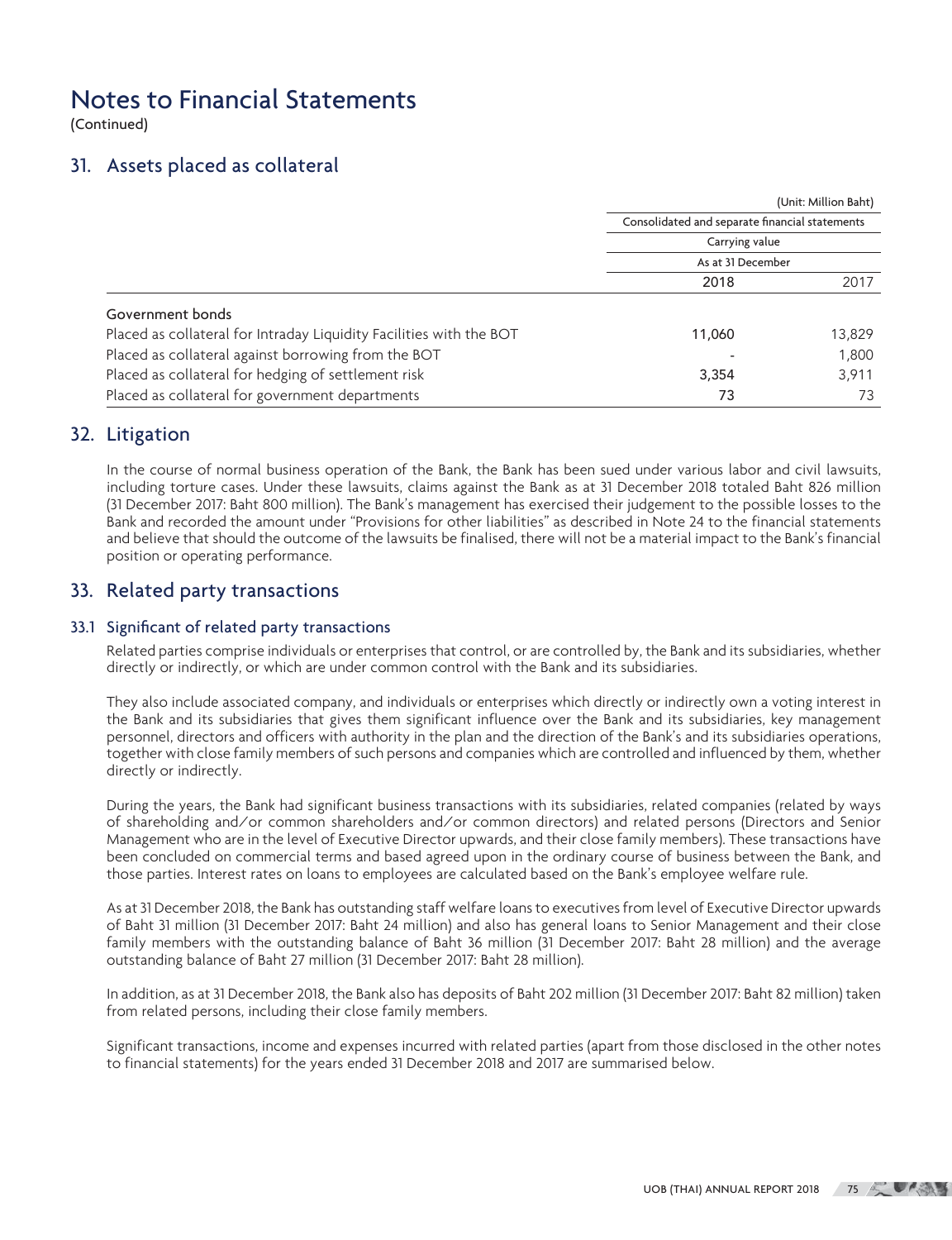(Continued)

|                                        |           |                |       |                                   |                | (Unit: Million Baht) |  |
|----------------------------------------|-----------|----------------|-------|-----------------------------------|----------------|----------------------|--|
|                                        |           |                |       | Consolidated financial statements |                |                      |  |
|                                        |           |                |       | For the years ended 31 December   |                |                      |  |
|                                        |           | 2018           |       |                                   | 2017           |                      |  |
|                                        |           | Group of major |       |                                   | Group of major |                      |  |
|                                        | Related   | shareholder    |       | Related                           | shareholder    |                      |  |
|                                        | companies | (UOB)          | Total | companies                         | (UOB)          | Total                |  |
| Interest income                        | 27        | 24             | 51    | 24                                | 8              | 32                   |  |
| Interest expenses                      | 4         | 464            | 468   |                                   | 456            | 463                  |  |
| Fees and service income                | 2         | 648            | 650   | 3                                 | 677            | 680                  |  |
| Fees and service expenses              |           | 4              | 4     |                                   |                |                      |  |
| Net gains (losses) on trading and      |           |                |       |                                   |                |                      |  |
| foreign exchange transactions          |           | (848)          | (848) |                                   | 6,783          | 6,783                |  |
| Other operating income                 |           |                |       |                                   |                |                      |  |
| Employee's expenses                    |           |                |       |                                   |                |                      |  |
| Premises and equipment expenses        | 15        |                | 15    | 17                                |                | 17                   |  |
| Data processing charges (tax included) |           | 724            | 724   |                                   | 672            | 672                  |  |
| Other expenses                         | 14        | 92             | 106   | 16                                | 85             | 101                  |  |

(Unit: Million Baht)

|                                        | Separate financial statements |                     |                          |       |                                 |                          |                          |       |
|----------------------------------------|-------------------------------|---------------------|--------------------------|-------|---------------------------------|--------------------------|--------------------------|-------|
|                                        |                               |                     |                          |       | For the years ended 31 December |                          |                          |       |
|                                        |                               | 2018                |                          |       |                                 | 2017                     |                          |       |
|                                        |                               |                     | Group                    |       |                                 |                          | Group                    |       |
|                                        |                               |                     | of major                 |       |                                 |                          | of major                 |       |
|                                        |                               | Related shareholder |                          |       |                                 |                          | Related shareholder      |       |
|                                        | Subsidiaries                  | companies           | (UOB)                    |       | Total Subsidiaries              | companies                | (UOB)                    | Total |
| Interest income                        |                               | 27                  | 24                       | 51    |                                 | 24                       | 8                        | 32    |
| Interest expenses                      |                               | 4                   | 464                      | 469   | 2                               | 7                        | 456                      | 465   |
| Fees and service income                | 7                             | 2                   | 648                      | 657   | 8                               | 3                        | 677                      | 688   |
| Fees and service expenses              | 172                           |                     | 4                        | 176   | 165                             |                          |                          | 165   |
| Net gains (losses) on trading and      |                               |                     |                          |       |                                 |                          |                          |       |
| foreign exchange transactions          |                               |                     | (848)                    | (848) |                                 |                          | 6,783                    | 6,783 |
| Dividend income                        | 45                            |                     |                          | 45    | 20                              |                          |                          | 20    |
| Other operating income                 | 7                             |                     | 1                        | 8     |                                 |                          |                          | 8     |
| Employee's expenses                    | $\overline{a}$                |                     | $\overline{\phantom{a}}$ |       |                                 |                          | $\overline{\phantom{0}}$ |       |
| Premises and equipment expenses        | (2)                           | 15                  | $\overline{\phantom{a}}$ | 13    | (2)                             | $\overline{\phantom{a}}$ |                          | (2)   |
| Data processing charges (tax included) | $\overline{\phantom{a}}$      |                     | 724                      | 724   | ۰                               | $\overline{\phantom{m}}$ | 672                      | 672   |
| Other expenses                         |                               | 14                  | 92                       | 106   |                                 | 16                       | 85                       | 101   |

 During the year ended 31 December 2018, the Bank incurred software development charges payable to United Overseas Bank Limited, its major shareholder, amounting to Baht 127 million (2017: Baht 153 million).

In addition, the Bank purchased equipment from related companies amounting to Baht 8 million (2017: Baht 5 million).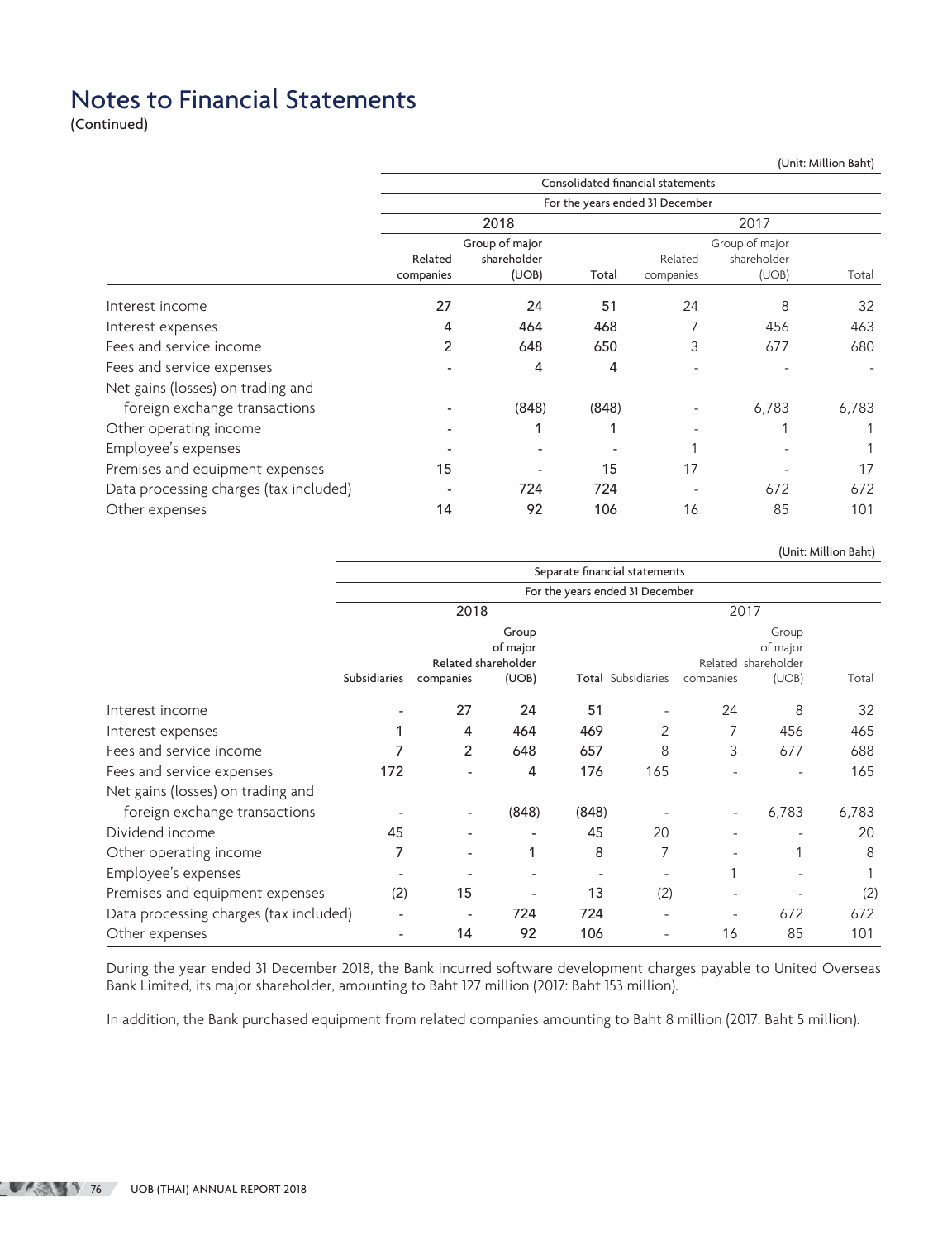(Continued)

#### 33.2 Remunerations to directors and senior management

 For the years ended 31 December 2018 and 2017, remunerations payable to the Bank's and its subsidiaries' directors and senior management, who are key management personnel with authority and responsibility, whether direct or indirect, for planning, direction and controlling the operations of the Bank and its subsidiaries, are consisted of monthly remunerations, salaries, provident fund contributions and long-term benefits as follows:

|                              |                                    |      |                                    | (Unit: Million Baht) |
|------------------------------|------------------------------------|------|------------------------------------|----------------------|
|                              | Consolidated financial statements  |      | Separate financial statements      |                      |
|                              | For the years ended<br>31 December |      | For the years ended<br>31 December |                      |
|                              | 2018                               | 2017 | 2018                               | 2017                 |
| Short-term employee benefits | 545                                | 405  | 545                                | 401                  |
| Post-employment benefits     | 28                                 | 23   | 28                                 | 23                   |
| Share-based payments         | 68                                 | 64   | 68                                 | 64                   |
| Total                        | 641                                | 492  | 641                                | 488                  |

#### 33.3 Outstanding balances

The outstanding balances of significant related party transactions as at 31 December 2018 and 2017 are as follows:

|                                                |                                        |                        |                                   |                        | (Unit: Million Baht) |  |
|------------------------------------------------|----------------------------------------|------------------------|-----------------------------------|------------------------|----------------------|--|
|                                                |                                        |                        | Consolidated financial statements |                        |                      |  |
|                                                |                                        | As at 31 December 2018 |                                   |                        |                      |  |
|                                                | Non-consolidated<br>subsidiary company |                        | Major shareholders (UOB)          |                        |                      |  |
|                                                | <b>UOB Bullion and</b>                 |                        |                                   | <b>United Overseas</b> |                      |  |
|                                                | Futures (Thai)                         | Related                | United Overseas                   | <b>Bank Group</b>      |                      |  |
|                                                | Co., Ltd.                              | Companies              | <b>Bank Limited</b>               | of Companies           | Total                |  |
| Average outstanding loans to customers         |                                        | 507                    |                                   |                        | 507                  |  |
| Outstanding loans to customers                 |                                        | 570                    |                                   |                        | 570                  |  |
| Interbank and money market items (assets)      |                                        |                        | 387                               | 9                      | 396                  |  |
| Derivatives assets                             |                                        |                        | 1,536                             |                        | 1,537                |  |
| Deposits and other assets                      |                                        |                        | 2                                 | 61                     | 63                   |  |
| Commitments                                    |                                        | 461                    | 143,458                           | 25                     | 143,944              |  |
| Deposits                                       | 3                                      | 547                    |                                   |                        | 550                  |  |
| Interbank and money market items (liabilities) |                                        | 196                    | 15,460                            | 1,802                  | 17,458               |  |
| Derivatives liabilities                        |                                        |                        | 316                               |                        | 316                  |  |
| Other liabilities                              |                                        |                        | 1,140                             | 4                      | 1,144                |  |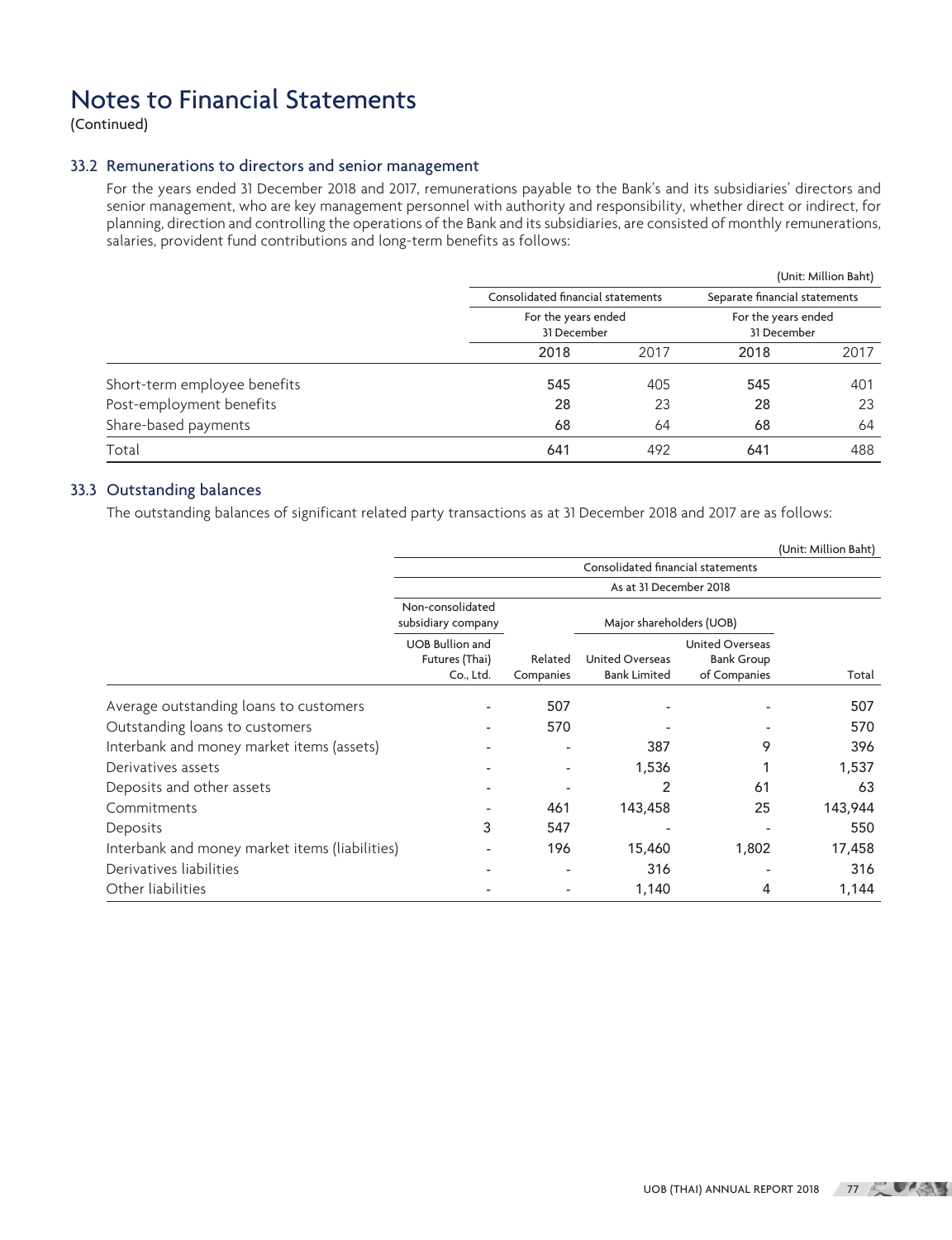(Continued)

|                                                | (Unit: Million Baht)              |                          |                        |         |  |  |  |  |
|------------------------------------------------|-----------------------------------|--------------------------|------------------------|---------|--|--|--|--|
|                                                | Consolidated financial statements |                          |                        |         |  |  |  |  |
|                                                |                                   | As at 31 December 2017   |                        |         |  |  |  |  |
|                                                |                                   | Major shareholders (UOB) |                        |         |  |  |  |  |
|                                                |                                   |                          | <b>United Overseas</b> |         |  |  |  |  |
|                                                | Related                           | <b>United Overseas</b>   | <b>Bank Group</b>      |         |  |  |  |  |
|                                                | Companies                         | <b>Bank Limited</b>      | of Companies           | Total   |  |  |  |  |
| Average outstanding loans to customers         | 472                               |                          |                        | 472     |  |  |  |  |
| Outstanding loans to customers                 | 392                               |                          |                        | 392     |  |  |  |  |
| Interbank and money market items (assets)      |                                   | 447                      | 3                      | 450     |  |  |  |  |
| Derivatives assets                             |                                   | 1,394                    |                        | 1,394   |  |  |  |  |
| Deposits and other assets                      |                                   |                          | 81                     | 82      |  |  |  |  |
| Commitments                                    | 452                               | 117,267                  | 67                     | 117,786 |  |  |  |  |
| Deposits                                       | 333                               |                          |                        | 333     |  |  |  |  |
| Interbank and money market items (liabilities) | 633                               | 36,125                   | 1,177                  | 37,935  |  |  |  |  |
| Derivatives liabilities                        |                                   | 653                      |                        | 653     |  |  |  |  |
| Debt issued and borrowings                     |                                   | 5,556                    |                        | 5,556   |  |  |  |  |
| Other liabilities                              |                                   | 1,201                    |                        | 1,202   |  |  |  |  |

(Unit: Million Baht)

|                                                | Separate financial statements |            |                          |                          |                   |         |  |  |
|------------------------------------------------|-------------------------------|------------|--------------------------|--------------------------|-------------------|---------|--|--|
|                                                | As at 31 December 2018        |            |                          |                          |                   |         |  |  |
|                                                | Subsidiary companies          |            |                          | Major shareholders (UOB) |                   |         |  |  |
|                                                | <b>UOB Bullion</b>            |            |                          |                          | United            |         |  |  |
|                                                | and                           | <b>UOB</b> |                          | United                   | Overseas          |         |  |  |
|                                                | Futures (Thai)                | Services   | Related                  | Overseas                 | <b>Bank Group</b> |         |  |  |
|                                                | Co., Ltd.                     | Co., Ltd.  | Companies                | <b>Bank Limited</b>      | of Companies      | Total   |  |  |
| Average outstanding loans to customers         |                               |            | 507                      |                          |                   | 507     |  |  |
| Outstanding loans to customers                 |                               |            | 570                      |                          |                   | 570     |  |  |
| Interbank and money market items (assets)      |                               | ۰          | $\overline{\phantom{a}}$ | 388                      | 8                 | 396     |  |  |
| Derivatives assets                             |                               |            | ۰                        | 1,536                    |                   | 1,537   |  |  |
| Deposits and other assets                      |                               | 1          |                          | 2                        | 61                | 64      |  |  |
| Commitments                                    |                               |            | 461                      | 143,458                  | 25                | 143,944 |  |  |
| Deposits                                       | 3                             | 121        | 547                      |                          |                   | 671     |  |  |
| Interbank and money market items (liabilities) |                               |            | 196                      | 15,460                   | 1,802             | 17,458  |  |  |
| Derivatives liabilities                        |                               |            | ٠                        | 316                      |                   | 316     |  |  |
| Other liabilities                              |                               | 13         | $\overline{\phantom{a}}$ | 1,140                    | 4                 | 1,157   |  |  |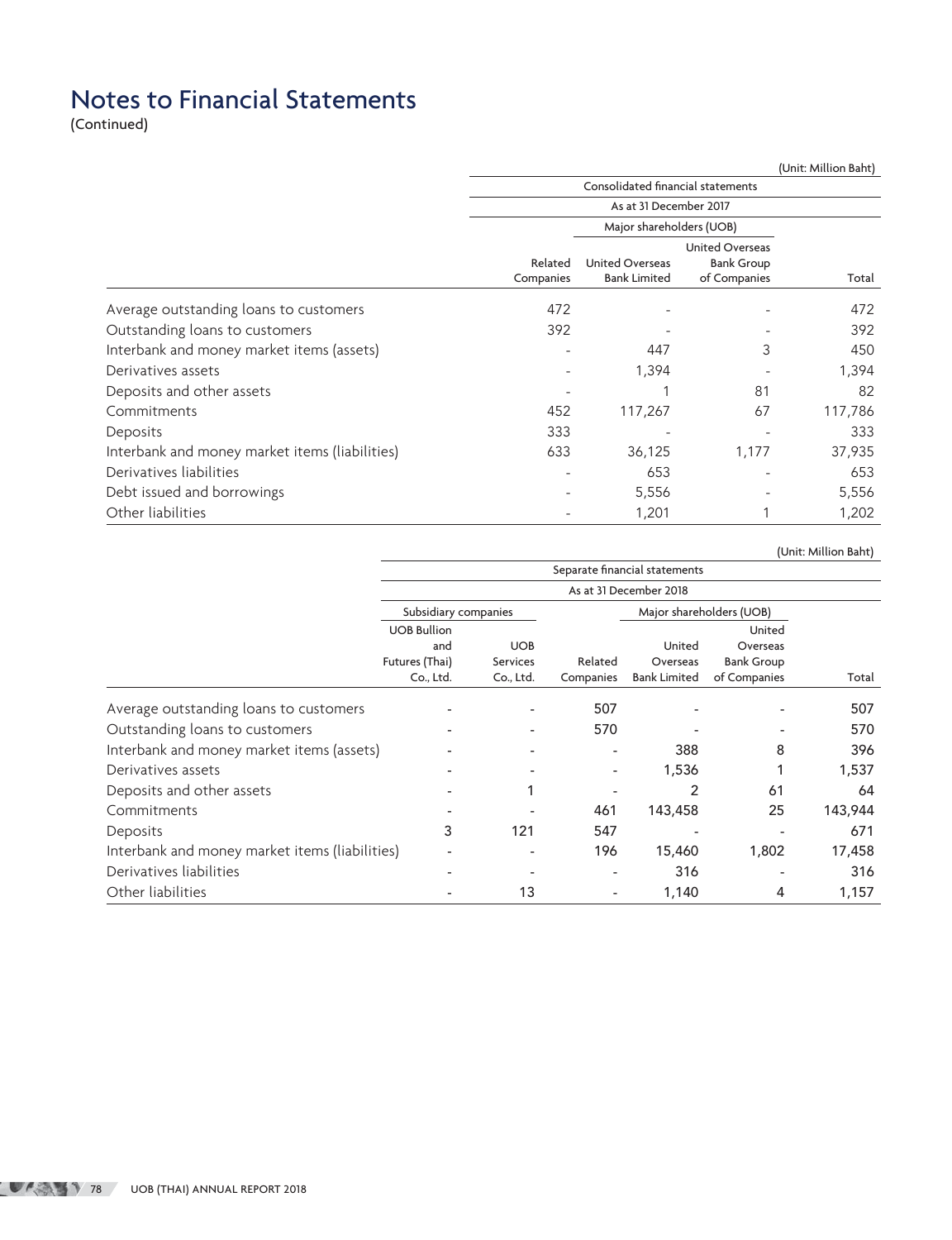(Continued)

|                                                | (Unit: Million Baht)          |                          |                          |                                 |                          |         |  |  |
|------------------------------------------------|-------------------------------|--------------------------|--------------------------|---------------------------------|--------------------------|---------|--|--|
|                                                | Separate financial statements |                          |                          |                                 |                          |         |  |  |
|                                                |                               |                          |                          | As at 31 December 2017          |                          |         |  |  |
|                                                | Subsidiary companies          |                          |                          | Major shareholders (UOB)        |                          |         |  |  |
|                                                | <b>UOB Bullion</b>            |                          |                          |                                 | United                   |         |  |  |
|                                                | and                           | <b>UOB</b>               |                          | United                          | Overseas                 |         |  |  |
|                                                | Futures (Thai)                | Services                 | Related                  | Overseas<br><b>Bank Limited</b> | <b>Bank Group</b>        |         |  |  |
|                                                | Co., Ltd.                     | Co., Ltd.                | Companies                |                                 | of Companies             | Total   |  |  |
| Average outstanding loans to customers         |                               | $\overline{\phantom{0}}$ | 472                      |                                 |                          | 472     |  |  |
| Outstanding loans to customers                 |                               | $\overline{\phantom{a}}$ | 392                      |                                 | $\overline{\phantom{0}}$ | 392     |  |  |
| Interbank and money market items (assets)      |                               | $\overline{\phantom{a}}$ | -                        | 447                             | 3                        | 450     |  |  |
| Derivatives assets                             |                               | $\overline{\phantom{a}}$ | ۰                        | 1,394                           |                          | 1,394   |  |  |
| Deposits and other assets                      |                               |                          |                          |                                 | 81                       | 83      |  |  |
| Commitments                                    |                               |                          | 452                      | 117,267                         | 67                       | 117,786 |  |  |
| Deposits                                       | 3                             | 108                      | 333                      |                                 |                          | 444     |  |  |
| Interbank and money market items (liabilities) |                               | ٠                        | 633                      | 36,125                          | 1,177                    | 37,935  |  |  |
| Derivatives liabilities                        |                               | $\overline{\phantom{a}}$ | ٠                        | 653                             |                          | 653     |  |  |
| Debt issued and borrowings                     |                               |                          | $\overline{\phantom{a}}$ | 5,556                           |                          | 5,556   |  |  |
| Other liabilities                              |                               | 17                       |                          | 1,201                           |                          | 1,219   |  |  |

### 34. Other benefits paid to the directors and management

 For the years ended 31 December 2018 and 2017, the Bank and its subsidiaries had no benefits payable to their directors and management other than those they normally receive whereby directors receive monthly directors' remuneration and management receive salary, bonus and other benefits as discussed in Note 29 and Note 33.2 to the financial statements.

#### 35. Earnings per share

 Basic earnings per share is calculated by dividing profit for the years attributable to equity holders of the Bank (exclude other comprehensive income or loss) by the weighted average number of ordinary shares in issue during the years.

|                                                  |       | Consolidated financial statements  |       | Separate financial statements<br>For the years ended<br>31 December |  |  |
|--------------------------------------------------|-------|------------------------------------|-------|---------------------------------------------------------------------|--|--|
|                                                  |       | For the years ended<br>31 December |       |                                                                     |  |  |
|                                                  | 2018  | 2017                               | 2018  | 2017                                                                |  |  |
| Profits for the year from continuing operations  |       |                                    |       |                                                                     |  |  |
| (Million Baht)                                   | 4,326 | 3,530                              | 4,319 | 3,500                                                               |  |  |
| Earnings per share from continuing operations    |       |                                    |       |                                                                     |  |  |
| (Baht/share)                                     | 1.74  | 1.42                               | 1.74  | 1.41                                                                |  |  |
| Losses for the year from discontinued operations |       |                                    |       |                                                                     |  |  |
| (Million Baht)                                   |       | 5                                  |       |                                                                     |  |  |
| Earnings per share from discontinued operations  |       |                                    |       |                                                                     |  |  |
| (Baht/share)                                     |       |                                    |       |                                                                     |  |  |
| Weighted average number of shares (shares)       |       |                                    |       | 2,485,661,305 2,485,661,305 2,485,661,305 2,485,661,305             |  |  |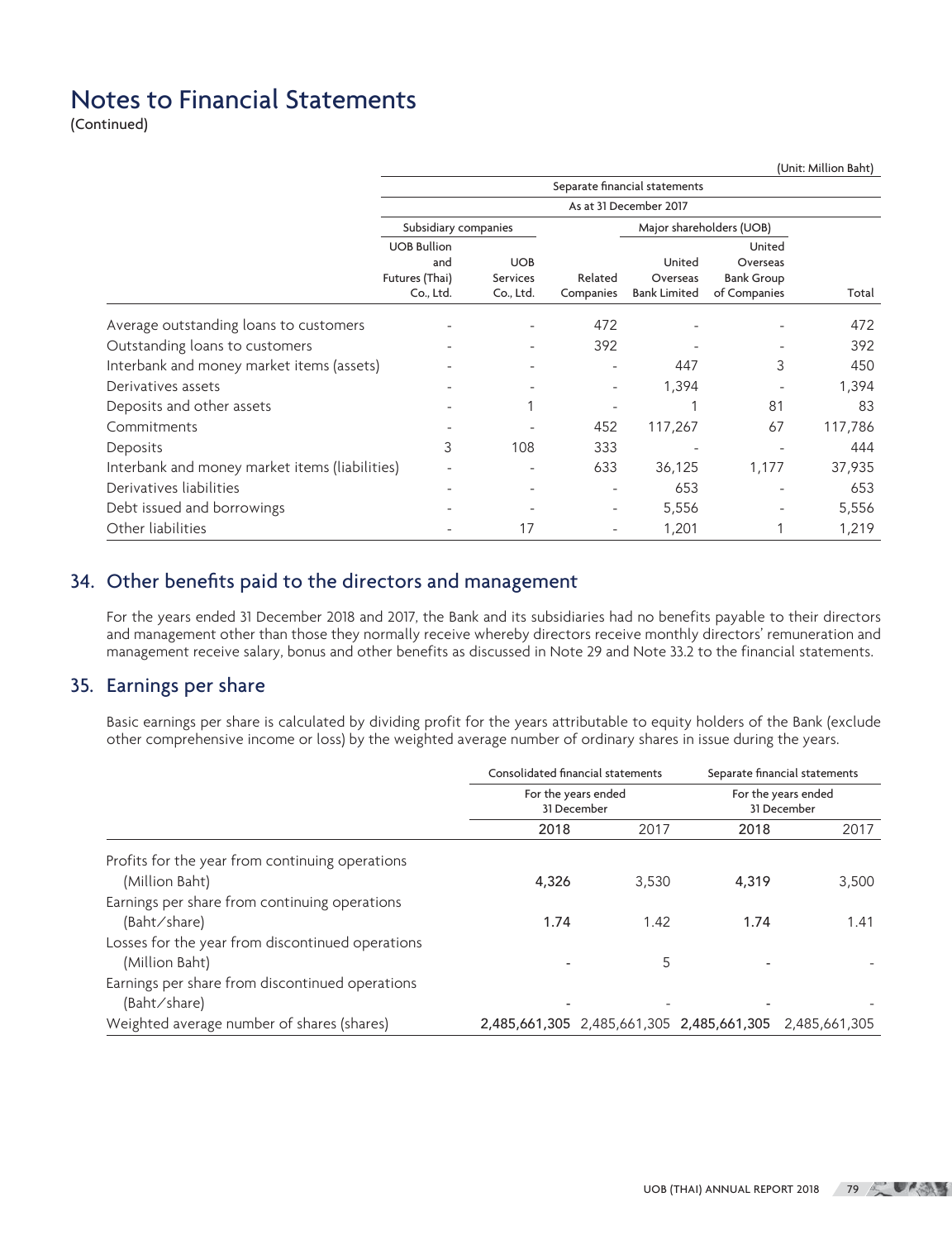(Continued)

#### 36. Segment information

#### 36.1 Operating segments

 The following segment information are in accordance with internal management report of the Bank submit to Management Committee who form as Chief Operating Decision Maker (CODM) to decide resources allocation and evaluate performance of business segment.

 The Bank segregate business unit into 3 segments; retail, wholesale banking and other, for driving business and decision making which base on key customer segments and product groups which are used in business decision and internal management reporting as follows:

#### Retail

 The Retail segment covers personal financial services (PFS) and business banking (BB) with products of deposits, credit and debit cards, insurance, wealth management, investments estate planning, consumer loan, secured and unsecured loan with focus on mortgages and wide range of products through a variety of distribution channels, automated teller machines (ATMs), internet, mobile banking and digital Bank platforms.

#### Wholesale Banking

 Wholesale Banking segment covers corporate banking, commercial banking and financial institution group. The corporate banking provides integrated banking solution to large corporations. The products and services are sophisticated and customised to specific customers. The commercial banking focuses on medium-sized companies with a broad range of products and services that include current accounts, deposits, lending, syndicate loans, cash management, letter of guarantee, trade finance & cross-border payments, underwriting and corporate advisory services while financial institution group maintains correspondence with and provide financial services to Bank and non-bank financial institutions.

#### Other group

 Other group includes Global Markets (GM) group, risk management, property management, inducing income and expenses not attributable to the above-mentioned operating segments. The GM group provides treasury products and advisory services such as foreign exchange, derivatives and fixed income instruments to customers.

#### 36.2 Accounting policies for transactions presented in operating segment information

 The accounting policies for any transactions presented in operating segment information were summarised in Note 4 to the financial statements regarding a summary of significant accounting policies. The basis of accounting for any transactions between reportable segments is consistent with that for third party transactions.

 Total operating income included net interest income after deducted internal fund transfer pricing cost in accordance with the Bank's performance measurement criteria, net fees and service income and other income. The total operating expenses included allocated expenses allocated to between operating segments. The management relies on total operating profit and uses as a part of performance measurement.

 Transfer prices between operating segments are on arm's length basis and in a manner similar to transaction with third parties.

 No operating income from transactions with a single external customer in an amount equal to 10% or more of the consolidated operating income.

 Capital expenditure and related depreciation together with income tax expense will not be allocated to each operating segment, which is in accordance with management reporting policy.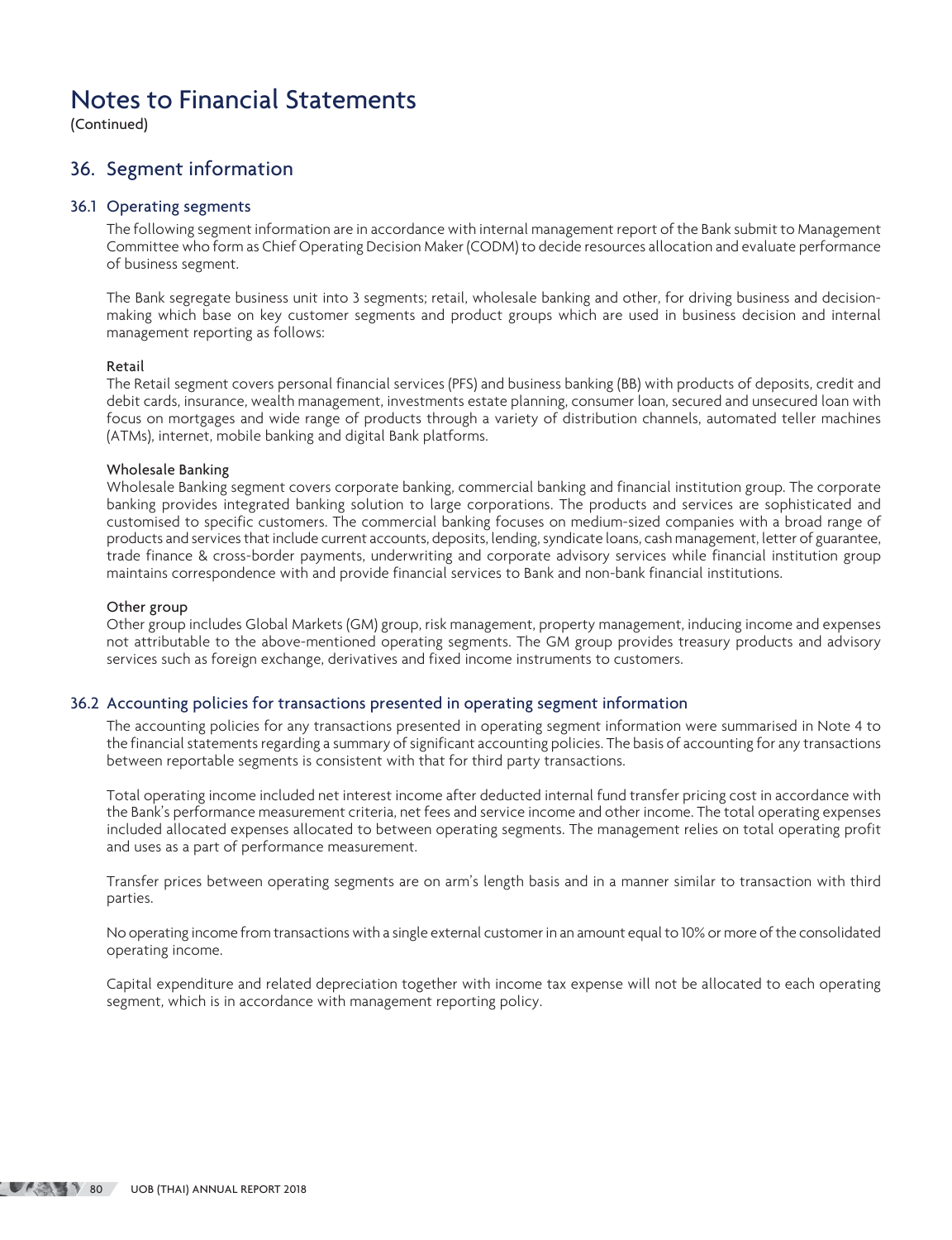(Continued)

Operating segment information of the Bank and its subsidiaries is summarised as follow:

|                                                           | (Unit: Million Baht)                |                             |                |                              |                            |  |  |
|-----------------------------------------------------------|-------------------------------------|-----------------------------|----------------|------------------------------|----------------------------|--|--|
|                                                           | Consolidated financial statements   |                             |                |                              |                            |  |  |
|                                                           | For the year ended 31 December 2018 |                             |                |                              |                            |  |  |
|                                                           | Retail                              | Wholesale<br><b>Banking</b> | Other<br>group | Elimination                  | Total operating<br>segment |  |  |
| Net interest income                                       | 10,667                              | 3,118                       | 585            |                              | 14,370                     |  |  |
| Non-interest income                                       | 3,410                               | 1,141                       | 443            | (59)                         | 4,935                      |  |  |
| Operating income                                          | 14,077                              | 4,259                       | 1,028          | (59)                         | 19,305                     |  |  |
| Operating expenses                                        | 7,596                               | 1,717                       | 1,850          | (14)                         | 11,149                     |  |  |
| Bad debt, doubtful accounts and impairment loss           | 2,000                               | 741                         | 68             | $\qquad \qquad \blacksquare$ | 2,809                      |  |  |
| Profit (loss) before income tax expenses                  | 4,481                               | 1,801                       | (890)          | (45)                         | 5,347                      |  |  |
| Income tax expenses                                       |                                     |                             |                |                              | 1,021                      |  |  |
| Profit from continuing operations before                  |                                     |                             |                |                              |                            |  |  |
| non-controlling interests                                 |                                     |                             |                |                              | 4,326                      |  |  |
| Loss from discontinued operations                         |                                     |                             |                |                              |                            |  |  |
| Net profits for the year before non-controlling interests |                                     |                             |                |                              | 4,326                      |  |  |
| Total operating income included of:                       |                                     |                             |                |                              |                            |  |  |
| Operating income from third party*                        | 14,218                              | 3,469                       | 1,677          | (59)                         | 19,305                     |  |  |
| Inter-segment operating income (expenses)                 | (141)                               | 790                         | (649)          |                              |                            |  |  |
| Depreciation                                              |                                     |                             |                |                              | 424                        |  |  |
| Capital expenditure                                       |                                     |                             |                |                              | 507                        |  |  |

\* Including income from a major shareholder and United Overseas Bank Group of Companies.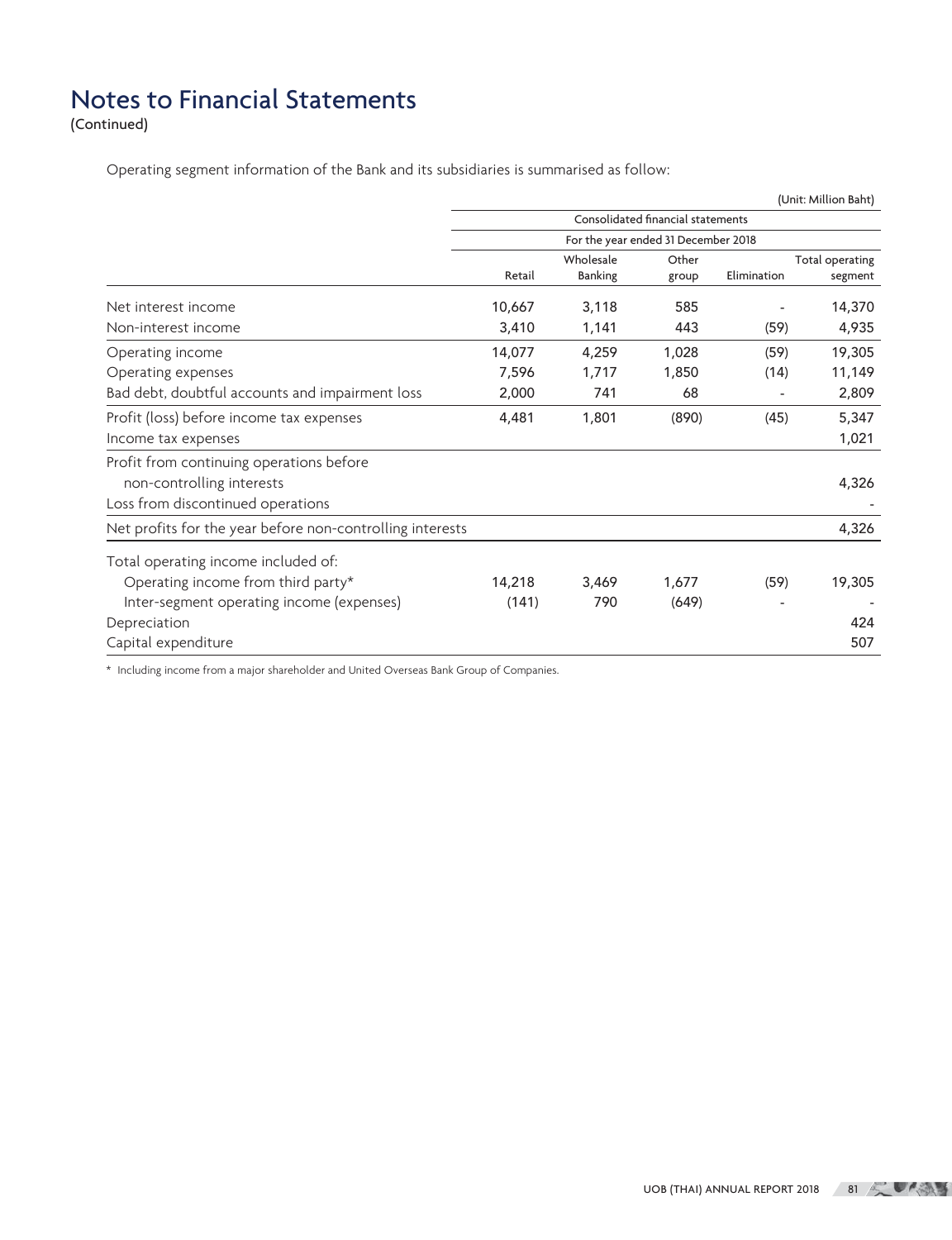(Continued)

|                                                 | (Unit: Million Baht)              |                                     |       |             |                 |  |  |
|-------------------------------------------------|-----------------------------------|-------------------------------------|-------|-------------|-----------------|--|--|
|                                                 | Consolidated financial statements |                                     |       |             |                 |  |  |
|                                                 |                                   | For the year ended 31 December 2017 |       |             |                 |  |  |
|                                                 |                                   | Wholesale                           | Other |             | Total operating |  |  |
|                                                 | Retail                            | <b>Banking</b>                      | group | Elimination | segment         |  |  |
| Net interest income                             | 10,126                            | 2,732                               | 736   |             | 13,595          |  |  |
| Non-interest income                             | 3,174                             | 981                                 | 514   | (30)        | 4,639           |  |  |
| Operating income                                | 13,300                            | 3,713                               | 1,250 | (29)        | 18,234          |  |  |
| Operating expenses                              | 6,941                             | 1,566                               | 1,940 | (15)        | 10,432          |  |  |
| Bad debt, doubtful accounts and impairment loss | 2,623                             | 675                                 | 102   |             | 3,400           |  |  |
| Profit (loss) before income tax expenses        | 3,736                             | 1,472                               | (792) | (14)        | 4,402           |  |  |
| Income tax expenses                             |                                   |                                     |       |             | 873             |  |  |
| Profit from continuing operations before        |                                   |                                     |       |             |                 |  |  |
| non-controlling interests                       |                                   |                                     |       |             | 3,529           |  |  |
| Loss from discontinued operations               |                                   |                                     |       |             | (4)             |  |  |
| Net profits before non-controlling interests    |                                   |                                     |       |             | 3,525           |  |  |
| Total operating income included of:             |                                   |                                     |       |             |                 |  |  |
| Operating income from third party*              | 13,623                            | 3,010                               | 1,630 | (29)        | 18,234          |  |  |
| Inter-segment operating income (expenses)       | (323)                             | 703                                 | (380) |             |                 |  |  |
| Depreciation                                    |                                   |                                     |       |             | 671             |  |  |
| Capital expenditure                             |                                   |                                     |       |             | 980             |  |  |

\* Including income from a major shareholder and United Overseas Bank Group of Companies.

|                          |         |                                   |         |             | (Unit: Million Baht) |  |  |
|--------------------------|---------|-----------------------------------|---------|-------------|----------------------|--|--|
|                          |         | Consolidated financial statements |         |             |                      |  |  |
|                          |         | As at 31 December 2018            |         |             |                      |  |  |
|                          |         | Wholesale                         | Other   |             | Total operating      |  |  |
|                          | Retail  | <b>Banking</b>                    | group   | Elimination | segment              |  |  |
| <b>Total Assets</b>      | 259,323 | 123,970                           | 142,006 | (195)       | 525,104              |  |  |
| <b>Total Liabilities</b> | 266,486 | 154,264                           | 48,279  | (135)       | 468,894              |  |  |

|                          |         |                             |                                   |             | (Unit: Million Baht)       |  |
|--------------------------|---------|-----------------------------|-----------------------------------|-------------|----------------------------|--|
|                          |         |                             | Consolidated financial statements |             |                            |  |
|                          |         | As at 31 December 2017      |                                   |             |                            |  |
|                          | Retail  | Wholesale<br><b>Banking</b> | Other<br>group                    | Elimination | Total operating<br>segment |  |
| <b>Total Assets</b>      | 241,586 | 108,184                     | 167,348                           | (190)       | 516,928                    |  |
| <b>Total Liabilities</b> | 250,834 | 136,338                     | 77,938                            | (128)       | 464,982                    |  |

### 36.3 Geographic information

 The Bank and its subsidiaries operate in Thailand only. Therefore, all of the revenues and assets as reflected in these financial statements pertain to the aforementioned geographical report.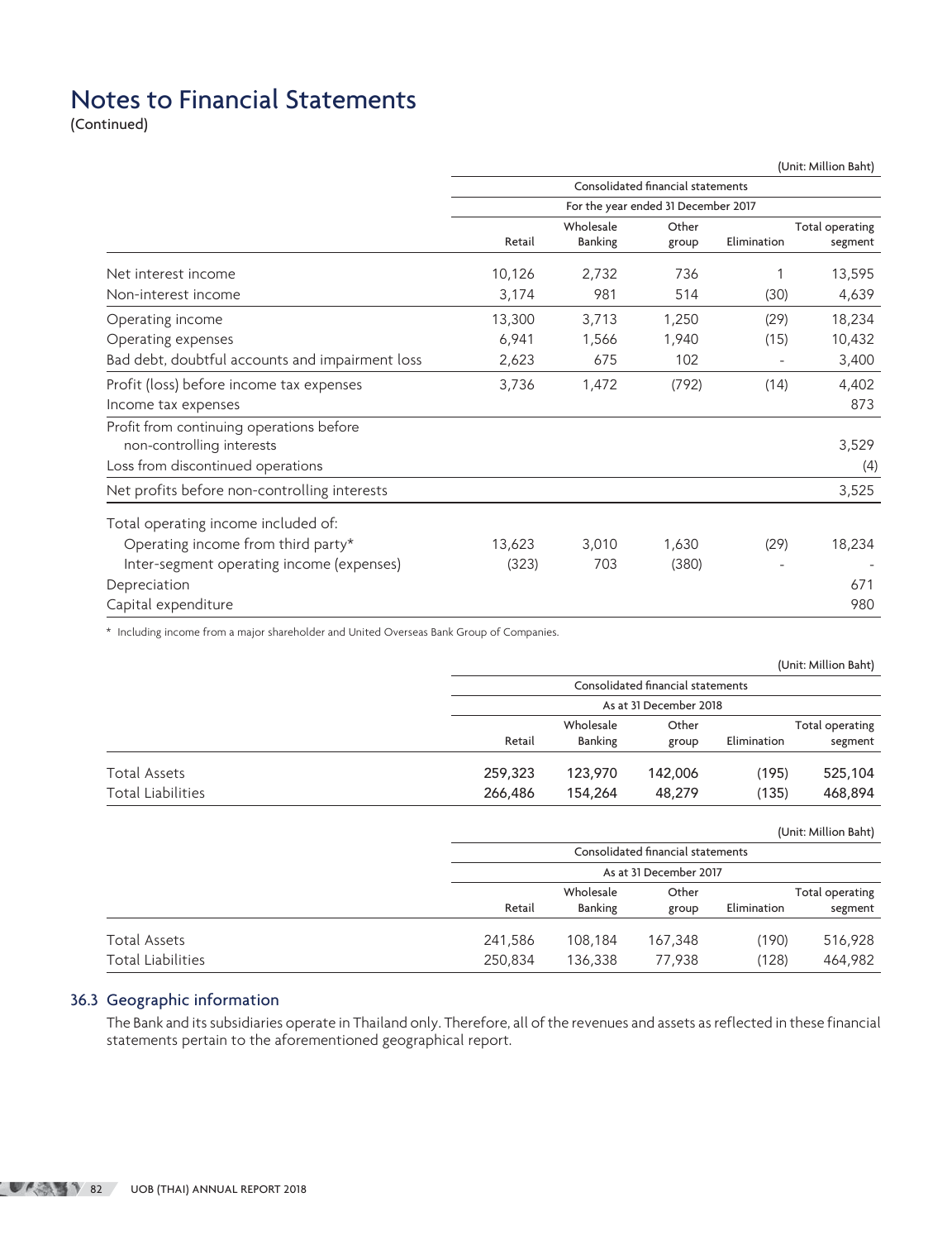(Continued)

# 37. Statements of financial position and results of operations classified by geographic locations and type of businesses

As at 31 December 2018 and 2017, statements of financial position are classified by type of business as follows:

|            |                          |         | Consolidated financial statements |                                                |  |  |  |  |  |
|------------|--------------------------|---------|-----------------------------------|------------------------------------------------|--|--|--|--|--|
|            |                          |         |                                   |                                                |  |  |  |  |  |
| Commercial |                          |         | Eliminated                        | Consolidated                                   |  |  |  |  |  |
| Bank       | Others*                  |         |                                   | total                                          |  |  |  |  |  |
| 525,142    | 156                      | 525,298 | (194)                             | 525,104                                        |  |  |  |  |  |
| 57,774     | 121                      | 57,895  | (121)                             | 57,774                                         |  |  |  |  |  |
| 70,265     | $\overline{\phantom{a}}$ | 70,265  | (60)                              | 70,205                                         |  |  |  |  |  |
|            |                          |         |                                   |                                                |  |  |  |  |  |
| 373,401    | ۰                        | 373,401 | ۰                                 | 373,401                                        |  |  |  |  |  |
| 405,299    | $\overline{\phantom{a}}$ | 405,299 | (121)                             | 405,178                                        |  |  |  |  |  |
| 29,690     | $\overline{\phantom{a}}$ | 29,690  |                                   | 29,690                                         |  |  |  |  |  |
| 16,000     | ۰                        | 16,000  |                                   | 16,000                                         |  |  |  |  |  |
|            |                          |         |                                   | As at 31 December 2018<br>Total transactions** |  |  |  |  |  |

\* Debt collection services are operated under the subsidiary.

\*\* Eliminated transactions are transactions between the Bank and its subsidiary and are eliminated upon consolidation in accordance with accounting standards.

|                                                 |                                   |         |                        |                      | (Unit: Million Baht) |  |  |
|-------------------------------------------------|-----------------------------------|---------|------------------------|----------------------|----------------------|--|--|
|                                                 | Consolidated financial statements |         |                        |                      |                      |  |  |
|                                                 |                                   |         | As at 31 December 2017 |                      |                      |  |  |
|                                                 | Commercial                        |         |                        | Eliminated           | Consolidated         |  |  |
|                                                 | Bank                              | Others* |                        | Total transactions** | total                |  |  |
| Total assets                                    | 516,964                           | 154     | 517,118                | (190)                | 516,928              |  |  |
| Interbank and money market items - net (assets) | 87,438                            | 111     | 87,549                 | (111)                | 87,438               |  |  |
| Investments - net                               | 60,600                            | $\sim$  | 60,600                 | (62)                 | 60,538               |  |  |
| Loans to customers and accrued interest         |                                   |         |                        |                      |                      |  |  |
| receivables - net                               | 341,149                           | Ξ.      | 341,149                | ۰                    | 341,149              |  |  |
| Deposits                                        | 370,279                           | ۰.      | 370.279                | (111)                | 370,168              |  |  |
| Interbank and money market items (liabilities)  | 52,124                            | ۰.      | 52,124                 | ۰                    | 52,124               |  |  |
| Debts issued and borrowings                     | 21,556                            | ۰.      | 21,556                 |                      | 21,556               |  |  |

\* Derivatives brokerage and debt collection services are operated under the subsidiaries.

\*\* Eliminated transactions are transactions between the Bank and its subsidiaries and are eliminated upon consolidation in accordance with accounting standards.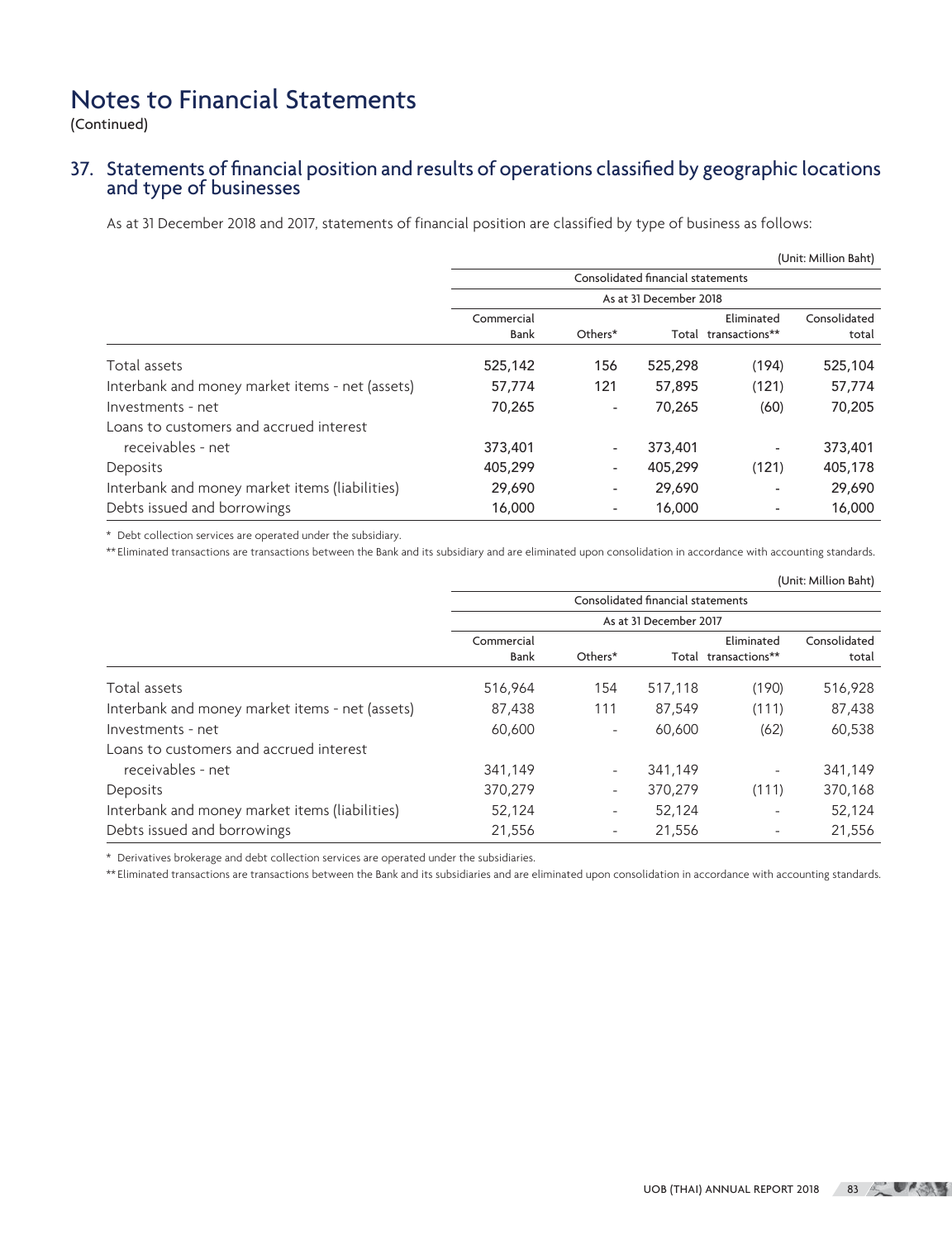(Continued)

 As at 31 December 2018 and 2017, statements of financial position are classified by geographic locations of the Bank as follows:

|                                  |                               |                          |                   |          |                          | (Unit: Million Baht) |  |  |
|----------------------------------|-------------------------------|--------------------------|-------------------|----------|--------------------------|----------------------|--|--|
|                                  | Separate financial statements |                          |                   |          |                          |                      |  |  |
|                                  |                               |                          | As at 31 December |          |                          |                      |  |  |
|                                  |                               | 2018                     |                   |          | 2017                     |                      |  |  |
|                                  | Domestic                      | Overseas                 | Total             | Domestic | Overseas                 | Total                |  |  |
| Total assets                     | 525,142                       | -                        | 525,142           | 516,964  | $\overline{\phantom{a}}$ | 516,964              |  |  |
| Interbank and money market items |                               |                          |                   |          |                          |                      |  |  |
| - net (assets)                   | 57,774                        | $\overline{\phantom{a}}$ | 57,774            | 87,438   | $\overline{\phantom{a}}$ | 87,438               |  |  |
| Investments - net                | 70,265                        | $\overline{\phantom{a}}$ | 70,265            | 60,600   | $\overline{\phantom{a}}$ | 60,600               |  |  |
| Loans to customers and accrued   |                               |                          |                   |          |                          |                      |  |  |
| interest receivables - net       | 373,401                       | $\overline{\phantom{a}}$ | 373,401           | 341,149  | $\overline{\phantom{a}}$ | 341,149              |  |  |
| Deposits                         | 405,299                       | $\overline{\phantom{a}}$ | 405,299           | 370,279  | $\overline{\phantom{a}}$ | 370,279              |  |  |
| Interbank and money market items |                               |                          |                   |          |                          |                      |  |  |
| (liabilities)                    | 29,690                        | $\overline{\phantom{a}}$ | 29,690            | 52,124   | $\overline{\phantom{m}}$ | 52,124               |  |  |
| Debts issued and borrowings      | 16,000                        | $\overline{\phantom{a}}$ | 16,000            | 21,556   | $\overline{\phantom{a}}$ | 21,556               |  |  |

Results of the Bank's operations for the years ended 31 December 2018 and 2017 are classified by type of business as follows:

|                                                       |                                   |                                     |        |                | (Unit: Million Baht) |  |
|-------------------------------------------------------|-----------------------------------|-------------------------------------|--------|----------------|----------------------|--|
|                                                       | Consolidated financial statements |                                     |        |                |                      |  |
|                                                       |                                   | For the year ended 31 December 2018 |        |                |                      |  |
|                                                       | Commercial                        |                                     |        | Eliminated     | Consolidated         |  |
|                                                       | <b>Bank</b>                       | Others*                             | Total  | transactions** | total                |  |
| Interest income                                       | 22,394                            |                                     | 22,395 | (1)            | 22,394               |  |
| Less: Interest expenses                               | 8,025                             | ٠                                   | 8,025  | (1)            | 8,024                |  |
| Net interest income                                   | 14,369                            |                                     | 14,370 |                | 14,370               |  |
| Net fees and service income                           | 3,322                             | 172                                 | 3.494  |                | 3.494                |  |
| Other operating income                                | 1,500                             | $\overline{\phantom{a}}$            | 1,500  | (59)           | 1,441                |  |
| Less: Other operating expenses                        | 11,054                            | 109                                 | 11,163 | (14)           | 11,149               |  |
| Less: Bad debt, doubtful accounts and impairment loss | 2,809                             | ٠                                   | 2,809  |                | 2,809                |  |
| Profit from operation before income tax expenses      | 5,328                             | 64                                  | 5,392  | (45)           | 5,347                |  |

\* Debt collection services are operated under the subsidiary.

\*\* Eliminated transactions are transactions between the Bank and its subsidiary and are eliminated upon consolidation in accordance with accounting standards.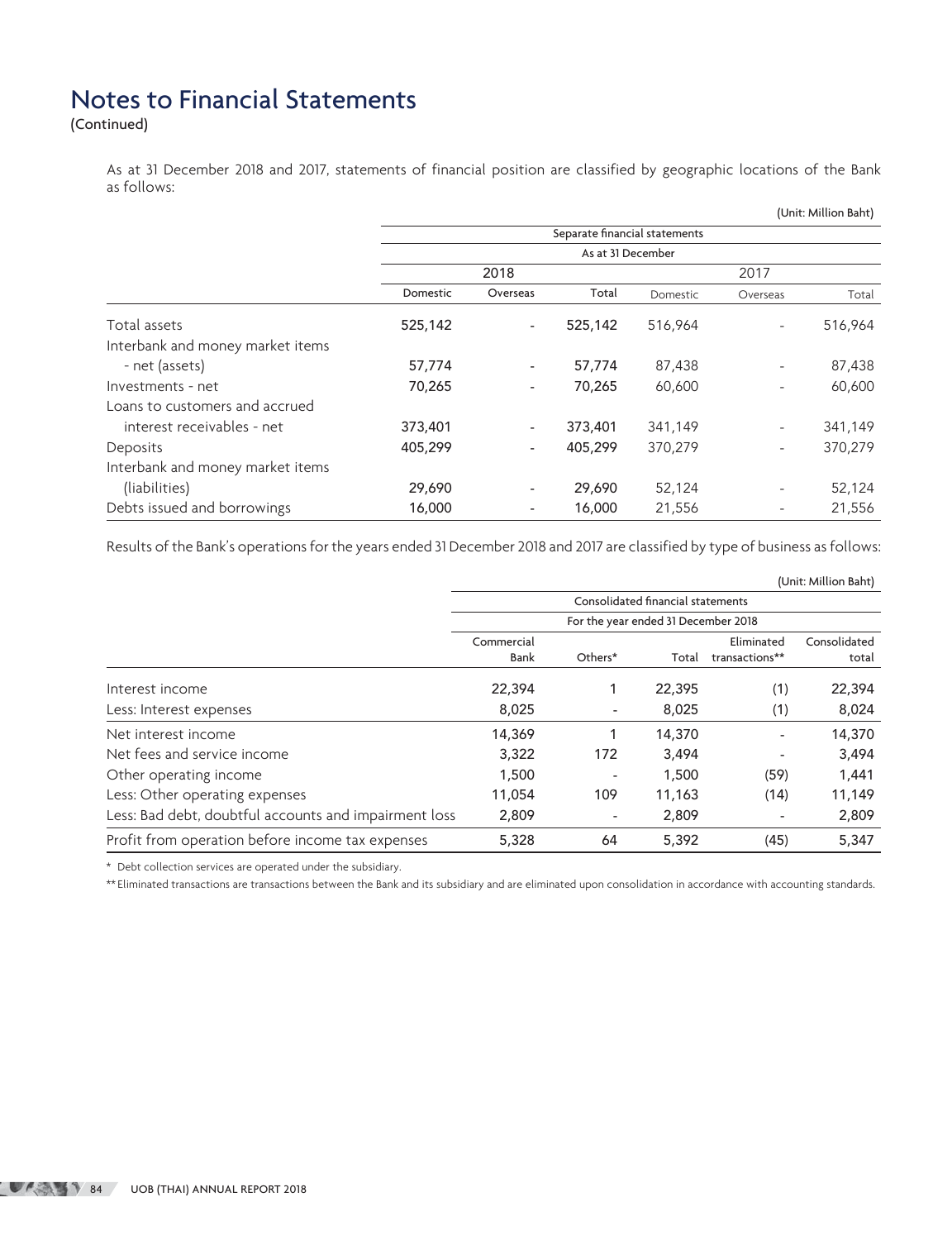(Continued)

|                                                       |                    |         |                                     |                              | (Unit: Million Baht)  |
|-------------------------------------------------------|--------------------|---------|-------------------------------------|------------------------------|-----------------------|
|                                                       |                    |         | Consolidated financial statements   |                              |                       |
|                                                       |                    |         | For the year ended 31 December 2017 |                              |                       |
|                                                       | Commercial<br>Bank | Others* | Total                               | Eliminated<br>transactions** | Consolidated<br>total |
| Interest income                                       | 20,874             |         | 20,875                              | (1)                          | 20,874                |
| Less: Interest expenses                               | 7,281              | -       | 7,281                               | (2)                          | 7,279                 |
| Net interest income                                   | 13,593             |         | 13,594                              |                              | 13,595                |
| Net fees and service income                           | 3,112              | 165     | 3,277                               |                              | 3,277                 |
| Other operating income                                | 1,392              | -       | 1,392                               | (30)                         | 1,362                 |
| Less: Other operating expenses                        | 10,334             | 112     | 10,446                              | (14)                         | 10,432                |
| Less: Bad debt, doubtful accounts and impairment loss | 3,400              | -       | 3,400                               |                              | 3,400                 |
| Profit from operation before income tax expenses      | 4,363              | 54      | 4,417                               | (15)                         | 4,402                 |

\* Debt collection services are operated under the subsidiaries.

\*\* Eliminated transactions are transactions between the Bank and its subsidiaries and are eliminated upon consolidation in accordance with accounting standards.

 Results of the Bank's operations for the years ended 31 December 2018 and 2017 are classified by geographic locations as follows:

|                                       |          |                              |                               |                                 |                          | (Unit: Million Baht) |  |
|---------------------------------------|----------|------------------------------|-------------------------------|---------------------------------|--------------------------|----------------------|--|
|                                       |          |                              | Separate financial statements |                                 |                          |                      |  |
|                                       |          |                              |                               | For the years ended 31 December |                          |                      |  |
|                                       |          | 2018                         |                               |                                 | 2017                     |                      |  |
|                                       | Domestic | Overseas                     | Total                         | Domestic                        | Overseas                 | Total                |  |
| Interest income                       | 22,394   | -                            | 22,394                        | 20,874                          | $\overline{a}$           | 20,874               |  |
| Less: Interest expenses               | 8,025    | -                            | 8,025                         | 7,281                           |                          | 7,281                |  |
| Net interest income                   | 14,369   | $\overline{\phantom{a}}$     | 14,369                        | 13,593                          | $\overline{a}$           | 13,593               |  |
| Net fees and service income           | 3,322    | ٠                            | 3,322                         | 3,112                           | $\overline{\phantom{0}}$ | 3,112                |  |
| Other operating income                | 1,500    | -                            | 1,500                         | 1,392                           | $\overline{\phantom{0}}$ | 1,392                |  |
| Less: Other operating expenses        | 11,054   | ۰                            | 11,054                        | 10,334                          | $\overline{\phantom{0}}$ | 10,334               |  |
| Less: Bad debt, doubtful accounts and |          |                              |                               |                                 |                          |                      |  |
| impairment loss                       | 2,809    | $\overline{\phantom{a}}$     | 2,809                         | 3,400                           |                          | 3,400                |  |
| Profit from operation before income   |          |                              |                               |                                 |                          |                      |  |
| tax expenses                          | 5,328    | $\qquad \qquad \blacksquare$ | 5,328                         | 4,363                           |                          | 4,363                |  |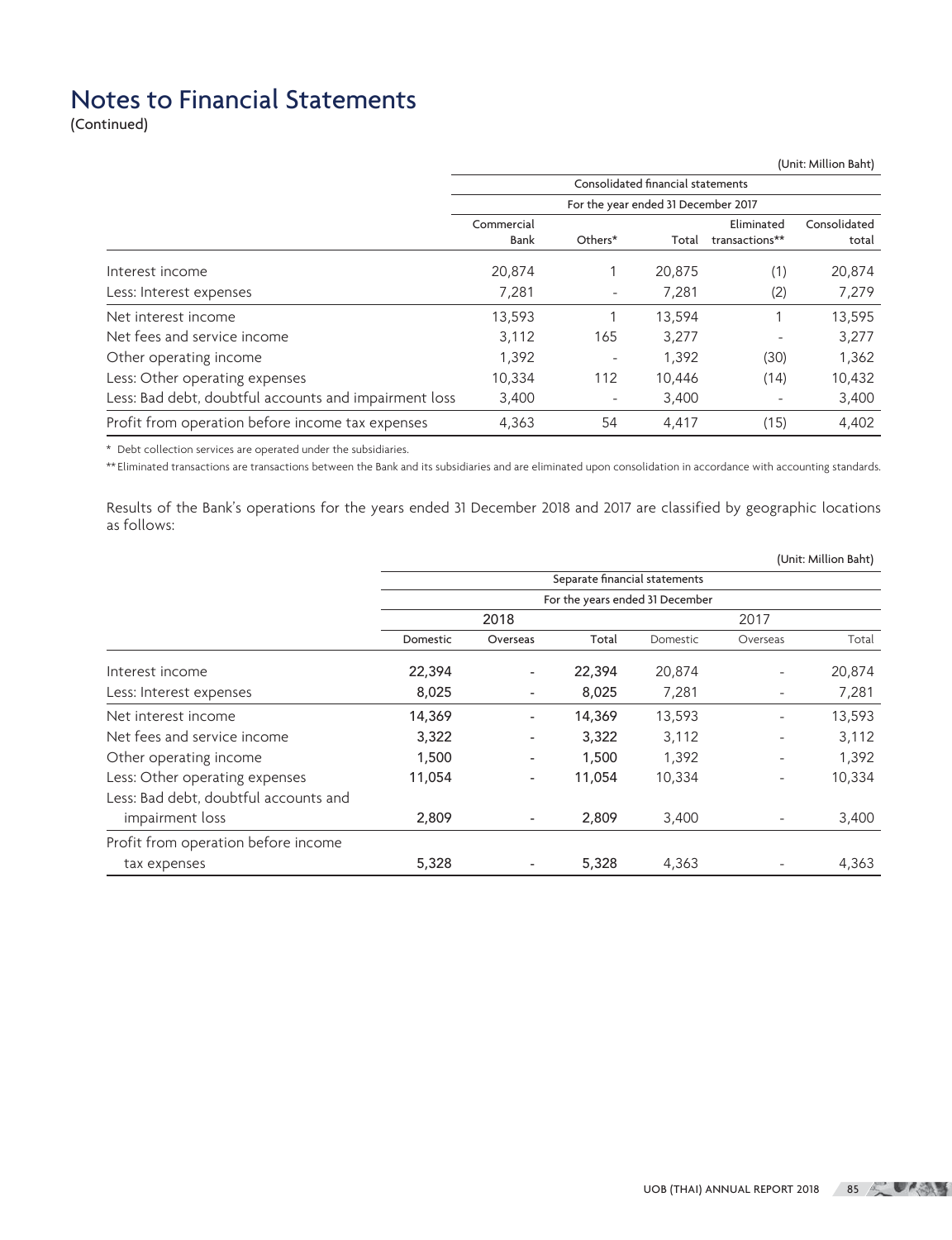(Continued)

### 38. Interest income

|                                      |                                   |                                 |                               | (Unit: Million Baht)            |  |  |
|--------------------------------------|-----------------------------------|---------------------------------|-------------------------------|---------------------------------|--|--|
|                                      | Consolidated financial statements |                                 | Separate financial statements |                                 |  |  |
|                                      |                                   | For the years ended 31 December |                               | For the years ended 31 December |  |  |
|                                      | 2018                              | 2017                            | 2018                          | 2017                            |  |  |
| Interbank and money market items     | 1,401                             | 1.069                           | 1,401                         | 1,069                           |  |  |
| Investments and trading transactions | 30                                | 57                              | 30                            | 57                              |  |  |
| Investments in debt securities       | 926                               | 937                             | 926                           | 937                             |  |  |
| Loans                                | 19,839                            | 18,619                          | 19,839                        | 18,619                          |  |  |
| Hire purchase and financial lease    | 166                               | 174                             | 166                           | 174                             |  |  |
| Others                               | 32                                | 18                              | 32                            | 18                              |  |  |
| Total interest income                | 22,394                            | 20,874                          | 22,394                        | 20.874                          |  |  |
|                                      |                                   |                                 |                               |                                 |  |  |

### 39. Interest expenses

|                                                |                                   |       |                                 | (Unit: Million Baht) |  |
|------------------------------------------------|-----------------------------------|-------|---------------------------------|----------------------|--|
|                                                | Consolidated financial statements |       | Separate financial statements   |                      |  |
|                                                | For the years ended 31 December   |       | For the years ended 31 December |                      |  |
|                                                | 2018                              | 2017  | 2018                            | 2017                 |  |
| Deposits                                       | 5,084                             | 4.708 | 5,085                           | 4,710                |  |
| Interbank and money market items               | 472                               | 303   | 472                             | 303                  |  |
| Contributions to Deposit Protection Agency and |                                   |       |                                 |                      |  |
| Financial Institutions Development Fund        | 1,969                             | 1,756 | 1,969                           | 1,756                |  |
| Debt issued and borrowings                     |                                   |       |                                 |                      |  |
| - Subordinated debentures                      | 261                               | 252   | 261                             | 252                  |  |
| - Senior debentures                            | 201                               | 232   | 201                             | 232                  |  |
| Others                                         | 37                                | 28    | 37                              | 28                   |  |
| Total interest expenses                        | 8.024                             | 7,279 | 8,025                           | 7,281                |  |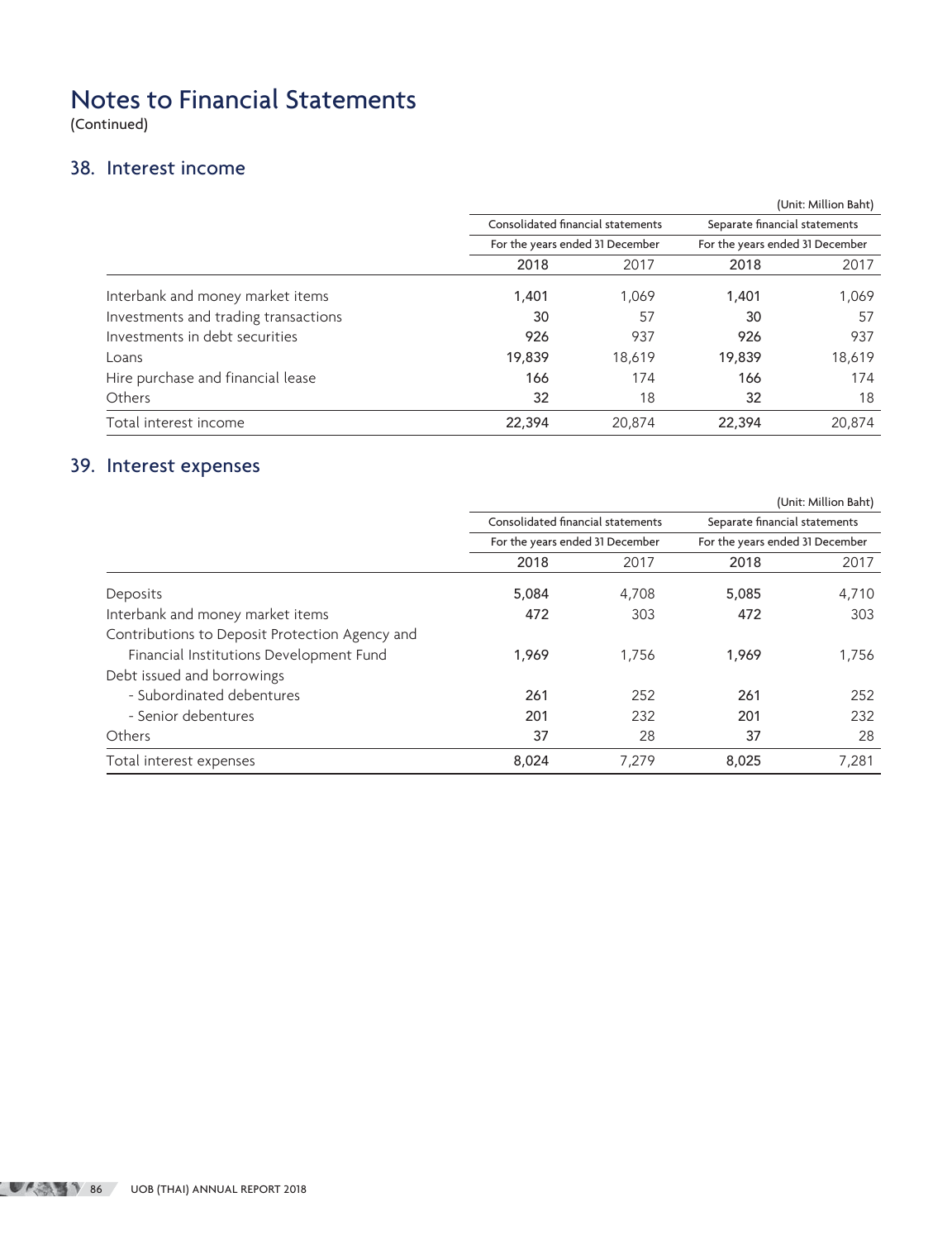(Continued)

### 40. Fees and service income

|                                                |                                   |       |                                 | (Unit: Million Baht) |
|------------------------------------------------|-----------------------------------|-------|---------------------------------|----------------------|
|                                                | Consolidated financial statements |       | Separate financial statements   |                      |
|                                                | For the years ended 31 December   |       | For the years ended 31 December |                      |
|                                                | 2018                              | 2017  | 2018                            | 2017                 |
| Fees and service income                        |                                   |       |                                 |                      |
| - Acceptances, aval and guarantees             | 362                               | 359   | 362                             | 359                  |
| - Credit cards                                 | 1,131                             | 983   | 1,131                           | 983                  |
| - Insurance fees                               | 1,002                             | 917   | 1,002                           | 917                  |
| - Mutual Fund management and underwriting fees | 707                               | 757   | 707                             | 757                  |
| - Others                                       | 1,007                             | 899   | 1,007                           | 899                  |
| Total fees and service income                  | 4,209                             | 3,915 | 4,209                           | 3,915                |
| Fees and service expenses                      |                                   |       |                                 |                      |
| - Agency referral fees                         | 216                               | 203   | 216                             | 203                  |
| - Service expenses                             | 29                                | 15    | 202                             | 180                  |
| - Others                                       | 470                               | 420   | 470                             | 420                  |
| Total fees and service expenses                | 715                               | 638   | 888                             | 803                  |
| Net fees and service income                    | 3,494                             | 3,277 | 3,321                           | 3,112                |

# 41. Net gains on trading and foreign exchange transactions

|                                                             |                                                | (Unit: Million Baht) |
|-------------------------------------------------------------|------------------------------------------------|----------------------|
|                                                             | Consolidated and separate financial statements |                      |
|                                                             | For the years ended 31 December                |                      |
|                                                             | 2018                                           | 2017                 |
| Gains (losses) on trading and foreign exchange transactions |                                                |                      |
| - Foreign currencies and derivatives on foreign exchange    | 717                                            | 487                  |
| - Foreign currencies (Swap Cost)                            | 172                                            | 40                   |
| - Derivatives on interest rates                             |                                                | 8                    |
| - Debt securities                                           | 20                                             | 23                   |
| - Others                                                    |                                                | 14                   |
| Net gains on trading and foreign exchange transactions      | 918                                            | 572                  |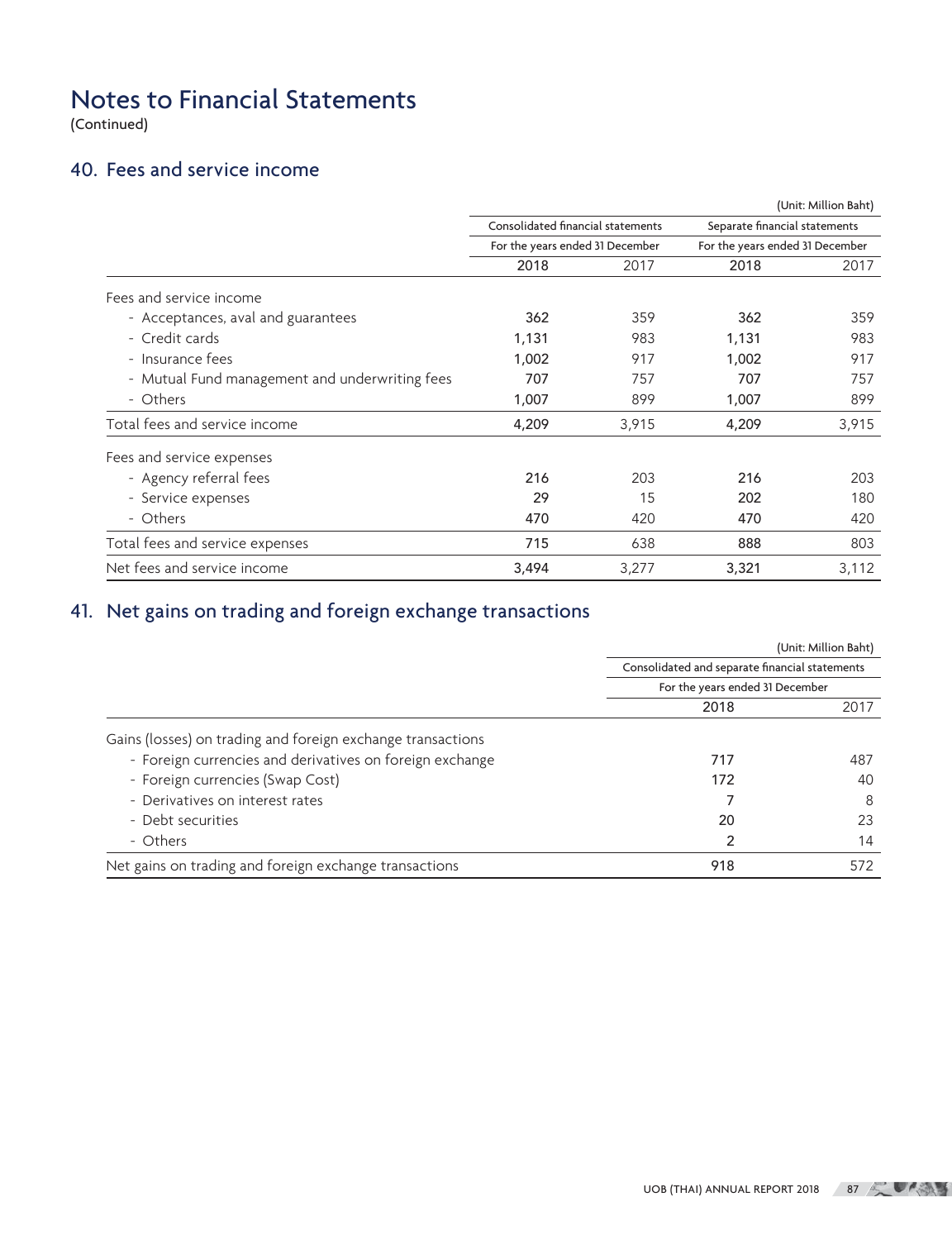(Continued)

### 42. Net gains on investments

|                                  |                                    |      |                                    | (Unit: Million Baht) |  |
|----------------------------------|------------------------------------|------|------------------------------------|----------------------|--|
|                                  | Consolidated financial statements  |      | Separate financial statements      |                      |  |
|                                  | For the years ended<br>31 December |      | For the years ended<br>31 December |                      |  |
|                                  | 2018                               | 2017 | 2018                               | 2017                 |  |
| Gains on disposal of securities  |                                    |      |                                    |                      |  |
| - Available-for-sale investments | 39                                 | 308  | 39                                 | 308                  |  |
| Total                            | 39                                 | 308  | 39                                 | 308                  |  |
| Impairment loss of investments   |                                    |      |                                    |                      |  |
| - General investments            |                                    |      |                                    |                      |  |
| - Investments in subsidiary      |                                    |      |                                    | (5)                  |  |
| Total                            |                                    |      |                                    | 2                    |  |
| Net gains on investments         | 39                                 | 315  | 39                                 | 310                  |  |

### 43. Bad debts, doubtful accounts and impairment losses

|                                                          |                                                | (Unit: Million Baht) |
|----------------------------------------------------------|------------------------------------------------|----------------------|
|                                                          | Consolidated and separate financial statements |                      |
|                                                          | For the years ended 31 December                |                      |
|                                                          | 2018                                           | 2017                 |
| Bad debts and doubtful accounts:                         |                                                |                      |
| Interbank and money market items                         | (10)                                           |                      |
| Loans to customers                                       | 2,819                                          | $3.398*$             |
| Total bad debts, doubtful accounts and impairment losses | 2.809                                          | 3,400                |
|                                                          |                                                |                      |

\* The selling price in excess of carrying values of non-performing loans were presented net from bad debts and doubtful accounts.

**88 UOB (THAI) ANNUAL REPORT 2018**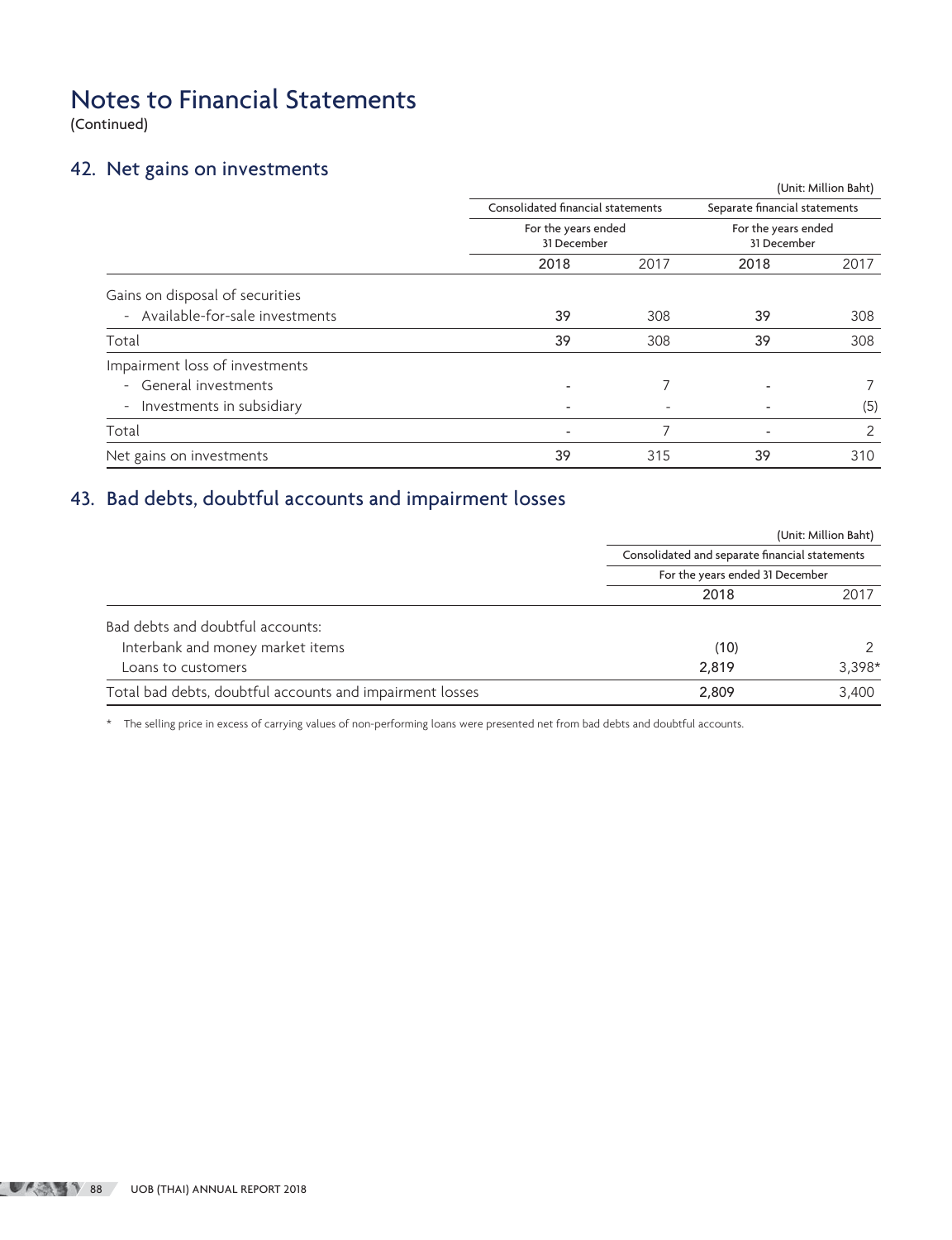(Continued)

### 44. Components of other comprehensive income (loss)

|                                                             |                                   |       |                                 | (Unit: Million Baht) |  |
|-------------------------------------------------------------|-----------------------------------|-------|---------------------------------|----------------------|--|
|                                                             | Consolidated financial statements |       | Separate financial statements   |                      |  |
|                                                             | For the years ended 31 December   |       | For the years ended 31 December |                      |  |
|                                                             | 2018                              | 2017  | 2018                            | 2017                 |  |
| Items to be recognised subsequently in profit or loss:      |                                   |       |                                 |                      |  |
| Gains on revaluation of available-for-sale investments      |                                   |       |                                 |                      |  |
| Unrealised gains (losses) during the years                  | (16)                              | 241   | (16)                            | 241                  |  |
| Less: Reclassification of the recognised gains from         |                                   |       |                                 |                      |  |
| sale of available-for-sale investments during               |                                   |       |                                 |                      |  |
| the years transferred to be recognised in                   |                                   |       |                                 |                      |  |
| profit or loss                                              | (52)                              | (213) | (52)                            | (213)                |  |
| Total items to be recognised subsequently in profit or loss | (68)                              | 28    | (68)                            | 28                   |  |
| Add (less): Income taxes                                    | 14                                | (6)   | 14                              | (6)                  |  |
| Items to be recognised subsequently in profit or loss -     |                                   |       |                                 |                      |  |
| net of income taxes                                         | (54)                              | 22    | (54)                            | 22                   |  |
| Items not to be recognised subsequently in profit or loss:  |                                   |       |                                 |                      |  |
| Actuarial gains (losses) on defined benefit plans           | (8)                               | (1)   | (7)                             | (3)                  |  |
| Total items not to be recognised subsequently in            |                                   |       |                                 |                      |  |
| profit or loss                                              | (8)                               | (1)   | (7)                             | (3)                  |  |
| Add (less): Income taxes                                    | 1                                 |       | 1                               | 1                    |  |
| Total items not to be recognised subsequently in            |                                   |       |                                 |                      |  |
| profit or loss - net of income tax                          | (7)                               | (1)   | (6)                             | (2)                  |  |
| Other comprehensive income (losses) for the years           | (61)                              | 21    | (60)                            | 20                   |  |

### 45. Fair values of assets and liabilities

#### 45.1 Fair value estimation process

 The Bank and its subsidiaries estimate fair values of assets and liabilities under the following policies, controls, methods and assumptions.

 The Bank's fair value estimation process is monitored under the policies, which cover methods of calculation, market data, counterparty credit risk and reserve provisioning. Such policies determine the methods and controls in estimating fair values of assets and liabilities where mark-to-market or mark-to-model is required.

 The rates and parameters used in estimating fair values are reviewed independently by Product Control and Governance (PCG) Unit and other relevant units whereby in case of products or financial instruments that are traded in the liquid market or the exchange, the fair values will be cross-checked with other service providers in the market or other market sources. If the market prices obtained have no liquidity, the Bank will use other additional techniques, i.e. valuation using historical information or using market rates and parameters available to test the level of reasonableness of such fair values.

 In case that the fair values are determined using data that is not available in an observable market, the Bank will use other available financial information, e.g. cash flows, profit or loss, or net asset value to determine the fair values. The Bank sets aside additional valuation reserves to compensate for the uncertainties in such valuations.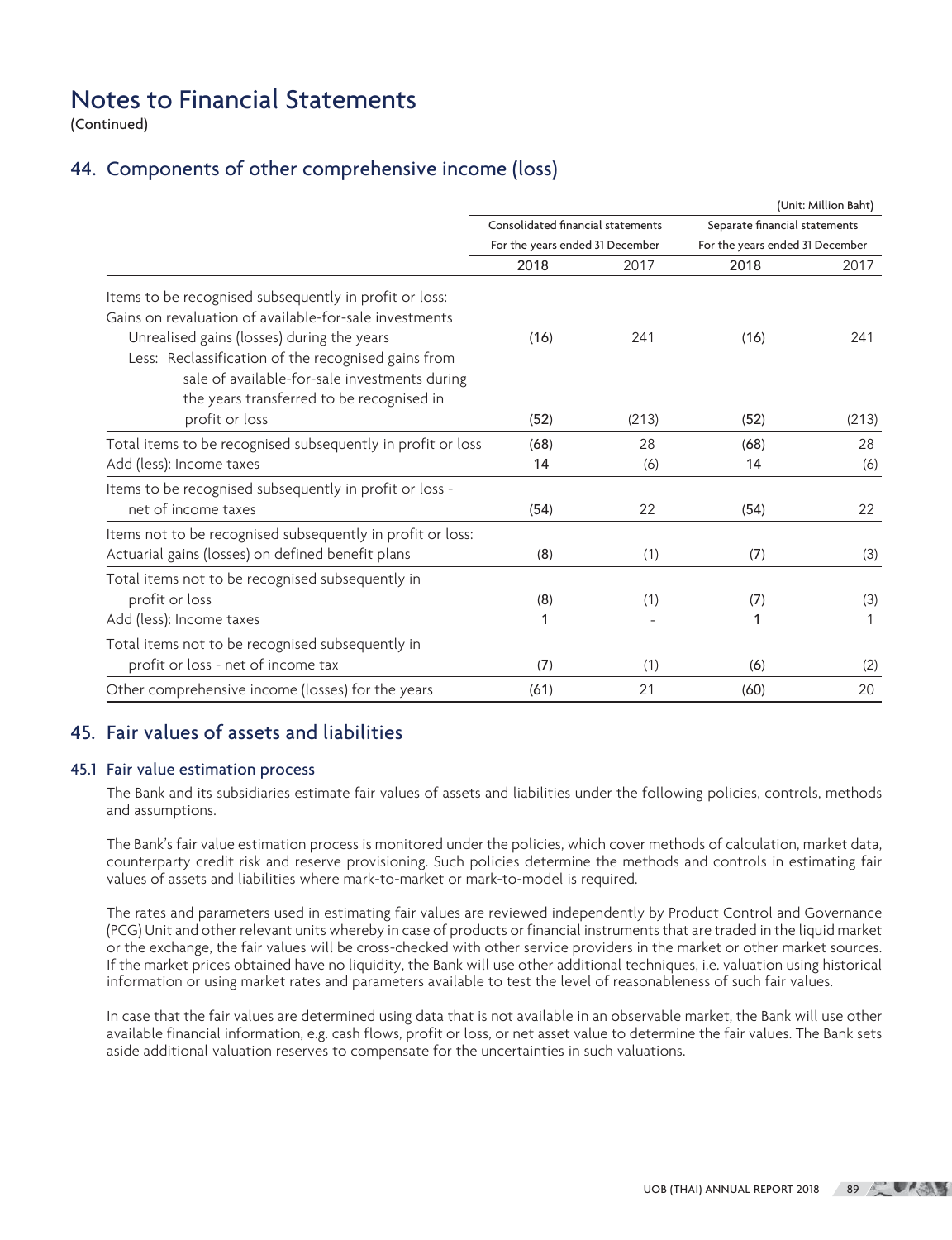(Continued)

Fair value measurement hierarchy is as follows:

Level 1 - Use of quoted market prices in an observable active market for such assets or liabilities.

Level 2 - Use of other observable, whether directly or indirectly, inputs for such assets or liabilities

Level 3 - Use of unobservable inputs such as estimates of future cash flows, etc.

#### 45.2 Fair values of assets and liabilities

Fair values of each item of assets and liabilities are estimated using the following methods and assumptions.

 (a) Cash and interbank and money market items The fair values of cash and interbank and money market items, which have a remaining maturity period of less than 1 year as from the financial reporting dates or bear floating interest rates, are estimated at their carrying values.

 In addition, the carrying amount of interbank and money market items reliably reflected the fair value, as most of the items were short term in nature.

(b) Investments

 The fair values for investments are based on quoted market prices, where available. If quoted market prices are not available, the fair values are based on the quoted market prices of comparable instruments after adjusting for risk premium (if any) or the net asset values of such investments.

(c) Loans to customers

 The fair values of the floating rate loans that are scheduled to be re-priced regularly and have no significant change in credit risk or of the fixed rate loans that are re-priced within 1 year as from the financial reporting dates are estimated at their carrying values.

 In addition, the carrying amount of loans to customers reliably reflected the fair value, as most of the items were short term or used floating interest rate or used fixed interest rate that are scheduled to be re-priced less than 1 year.

(d) Accrued interest receivables

The fair values of accrued interest receivables are estimated at their carrying values.

- (e) Land and buildings
	- Appraisal of land: Market comparison approach is used whereby the buying and selling prices for assets with similar characteristics are obtained.
	- Appraisal of buildings: The depreciated replacement cost approach is used for buildings specifically used for the Bank's operation. The market comparison approach is used for general buildings whereby the buying and selling prices for assets with similar characteristics are obtained. The income approach is used for assets that generate revenues.
- (f) Deposits

 The fair values of demand deposits, floating rate deposits and deposits that are re-priced within 1 year as from the financial reporting dates are estimated to approximate their carrying values.

 In addition, deposits are reasonable approximation of fair value because they are mostly short term in nature, referent to floating interest rates index.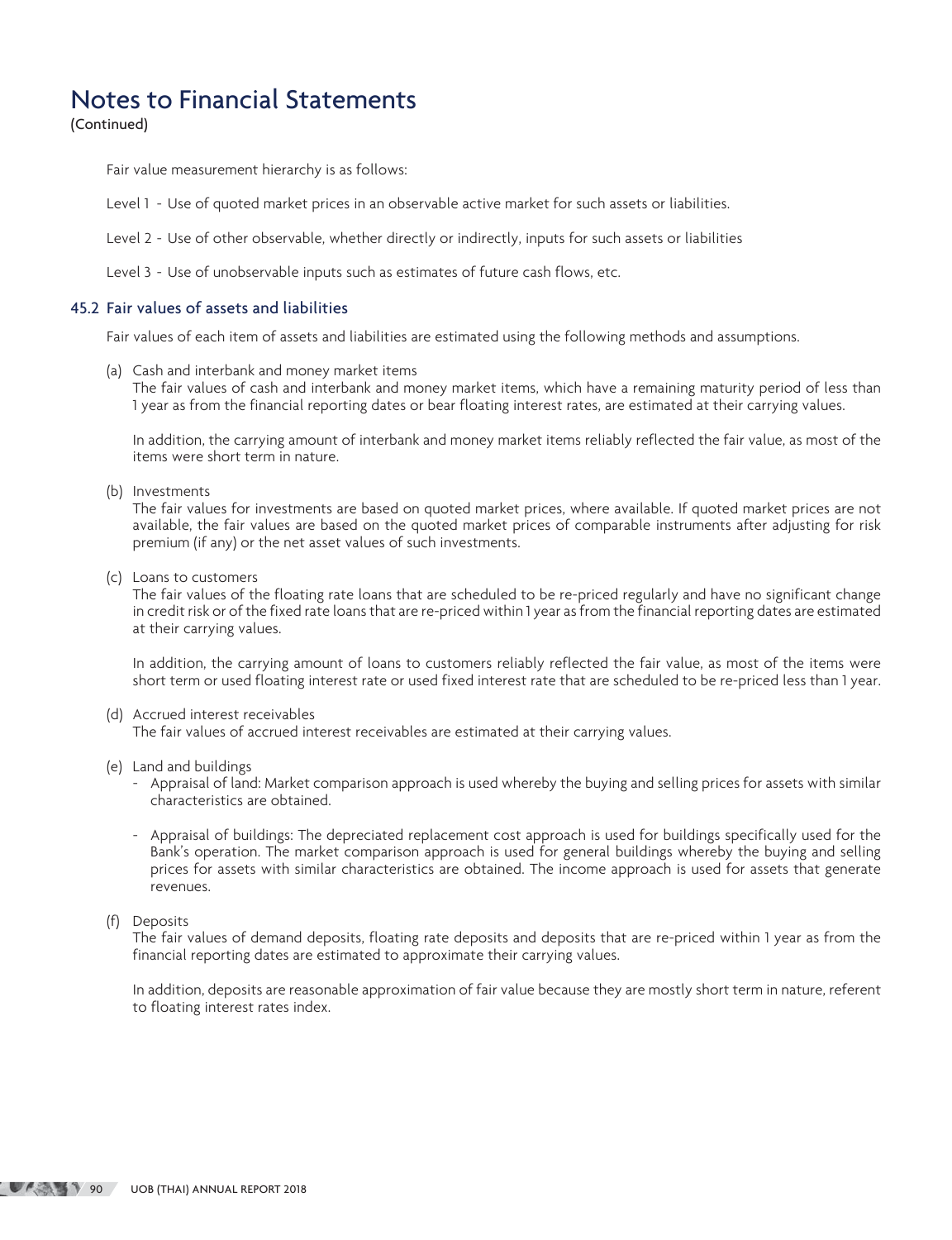(Continued)

(g) Interbank and money market items (liabilities)

 The fair values of interbank and money market items that have a remaining maturity period of less than 1 year as from the financial reporting dates or bear floating rates of interest are estimated to approximate their carrying values.

 In addition, interbank and money market items are reasonable approximation of fair value because they are mostly short term in nature.

(h) Debts issued and borrowings

 The fair values of borrowings with a remaining maturity period of less than 1 year as from the financial reporting dates are estimated at their carrying values. The fair values of borrowings with a remaining maturity period of longer than 1 year as from the financial reporting dates are estimated using the discounted cash flow techniques and applying an average rate of interest currently charged on borrowings with similar arrangements.

The fair values of debt issuances are calculated using the prices quoted in the market.

 (i) Off-balance sheet commitments Other commitments

The fair values of future contracts are prices quoted in the exchange.

 The fair values of foreign exchange contracts are obtained from observable market rates of similar foreign exchange contracts.

 The fair values of interest rate contracts are estimated using discounted cash flow techniques and discounting by observable market rates.

 The valuation process for these financial instruments is supplemented by valuation reserves to adjust for valuation uncertainties. Market Risk and Product Control Unit proposes the valuation reserve methodologies and adjustments to Asset and Liability Committee (ALCO). Such adjustments or reserves will take into accounts the use of bid/offer for short or long positions, long term market conditions, and market parameters.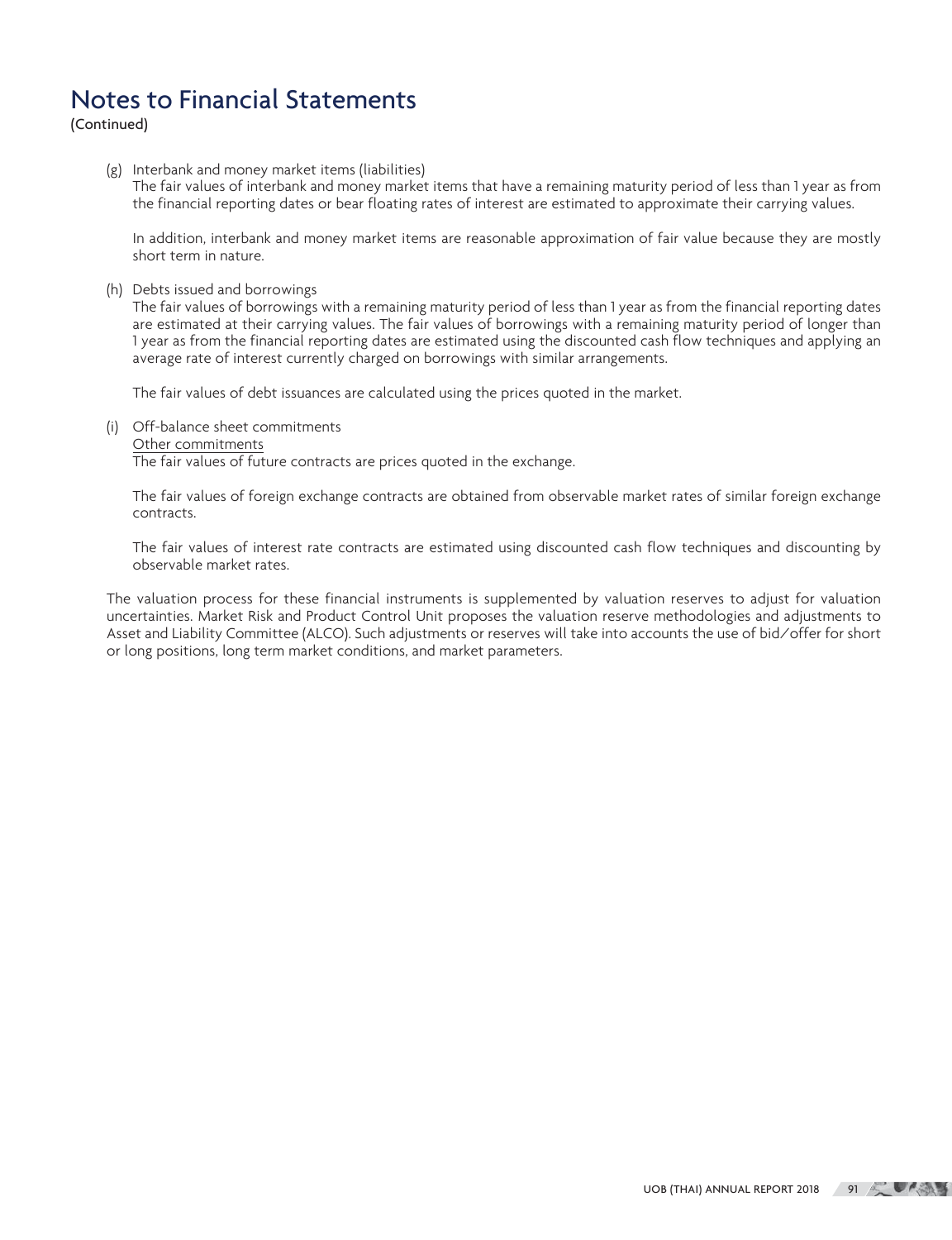(Continued)

 As at 31 December 2018 and 2017, the Bank and its subsidiaries had the assets and liabilities that were measured at fair value or disclosed at fair value using different levels of inputs as follows:

|                                                          | (Unit: Million Baht) |         |                                   |                |         |  |  |  |  |
|----------------------------------------------------------|----------------------|---------|-----------------------------------|----------------|---------|--|--|--|--|
|                                                          |                      |         | Consolidated financial statements |                |         |  |  |  |  |
|                                                          |                      |         | As at 31 December 2018            |                |         |  |  |  |  |
|                                                          | Carrying             |         | Fair value                        |                |         |  |  |  |  |
|                                                          | Value                | Level 1 | Level 2                           | Level 3        | Total   |  |  |  |  |
| Financial assets measured at fair value                  |                      |         |                                   |                |         |  |  |  |  |
| Derivatives assets                                       | 4,771                |         | 4,771                             |                | 4,771   |  |  |  |  |
| Trading investments                                      |                      |         |                                   |                |         |  |  |  |  |
| Debt instruments                                         | 616                  |         | 616                               |                | 616     |  |  |  |  |
| Available-for-sale-investments                           |                      |         |                                   |                |         |  |  |  |  |
| Equity instruments                                       | 1                    | 1       |                                   |                | 1       |  |  |  |  |
| Debt instruments                                         | 69,546               |         | 69,546                            |                | 69,546  |  |  |  |  |
| Other assets                                             | 4                    |         | 4                                 |                | 4       |  |  |  |  |
| Financial liabilities measured at fair value             |                      |         |                                   |                |         |  |  |  |  |
| Derivatives liabilities                                  | 4,980                |         | 4,980                             |                | 4,980   |  |  |  |  |
| Other liabilities                                        | 7                    |         | $\overline{7}$                    |                | 7       |  |  |  |  |
| Non-financial asset measured at fair value               |                      |         |                                   |                |         |  |  |  |  |
| Land and building                                        | 7,581                |         | $\overline{\phantom{a}}$          | 7,581          | 7,581   |  |  |  |  |
| Financial assets for which fair value are disclosed      |                      |         |                                   |                |         |  |  |  |  |
| Cash                                                     | 4,598                | 4,598   |                                   |                | 4,598   |  |  |  |  |
| Interbank and money market items - net                   | 57,774               |         | 57,774                            |                | 57,774  |  |  |  |  |
| General investments                                      | 41                   |         |                                   | 77             | 77      |  |  |  |  |
| Loan to customers and accrued interest receivables       | 373,401              |         | 373,401                           |                | 373,401 |  |  |  |  |
| Other receivables from sold non-performing               |                      |         |                                   |                |         |  |  |  |  |
| loans - net                                              | 385                  |         | 385                               |                | 385     |  |  |  |  |
| Financial liabilities for which fair value are disclosed |                      |         |                                   |                |         |  |  |  |  |
| Deposits                                                 | 405,178              | 239,862 | 165,316                           |                | 405,178 |  |  |  |  |
| Interbank and money market items                         | 29,690               |         | 29,690                            | $\overline{a}$ | 29,690  |  |  |  |  |
| Liabilities payable on demand                            | 3,449                | 3,449   |                                   |                | 3,449   |  |  |  |  |
| Debt issued and borrowings                               | 16,000               |         | 16,003                            |                | 16,003  |  |  |  |  |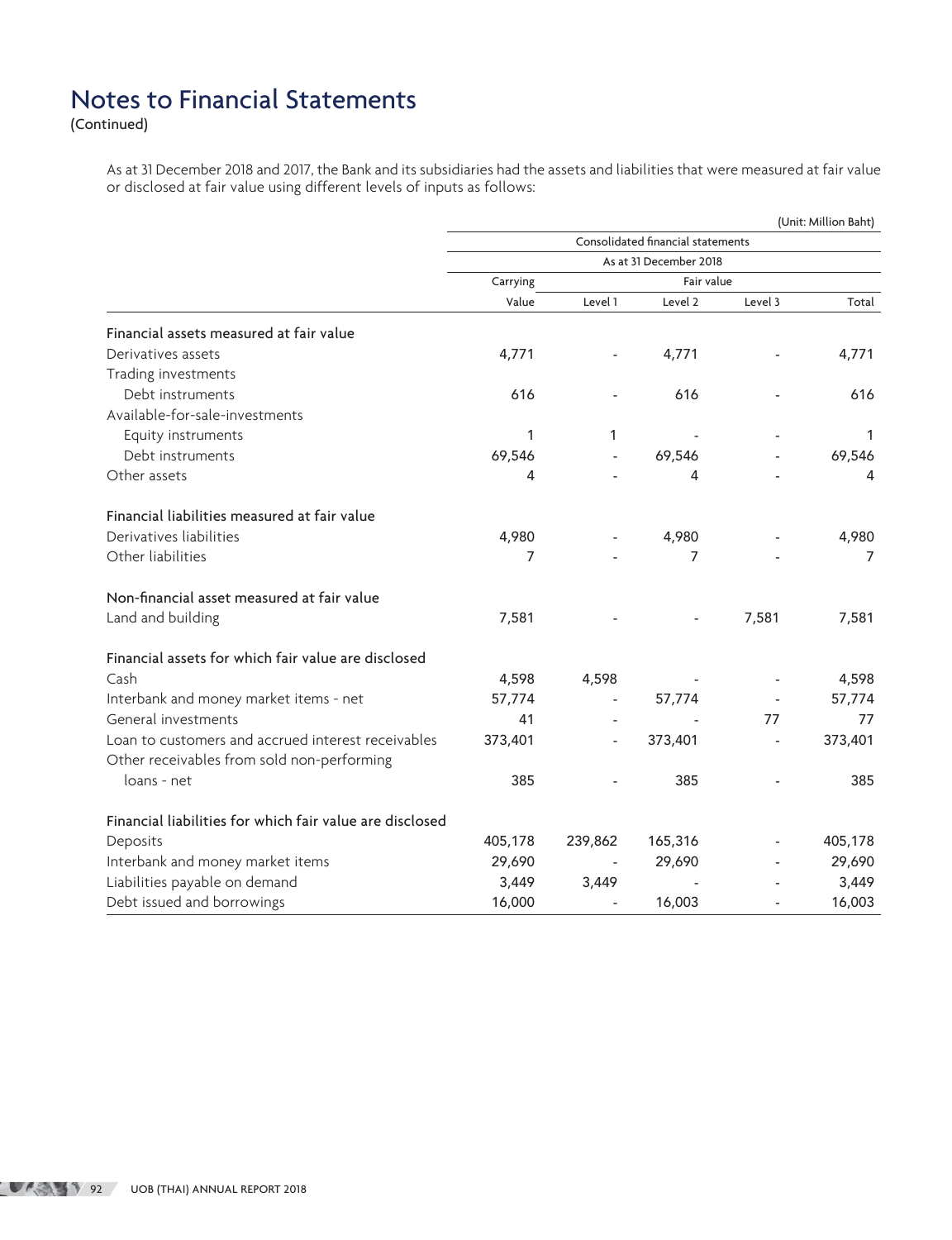(Continued)

| (Unit: Million Baht)                                     |                                   |                          |                        |                          |         |  |
|----------------------------------------------------------|-----------------------------------|--------------------------|------------------------|--------------------------|---------|--|
|                                                          | Consolidated financial statements |                          |                        |                          |         |  |
|                                                          |                                   |                          | As at 31 December 2017 |                          |         |  |
|                                                          | Carrying                          |                          | Fair value             |                          |         |  |
|                                                          | Value                             | Level 1                  | Level 2                | Level 3                  | Total   |  |
| Financial assets measured at fair value                  |                                   |                          |                        |                          |         |  |
| Derivatives assets                                       | 7,657                             | L,                       | 7,657                  |                          | 7,657   |  |
| Trading investments                                      |                                   |                          |                        |                          |         |  |
| Debt instruments                                         | 11,110                            |                          | 11,110                 |                          | 11,110  |  |
| Available-for-sale-investments                           |                                   |                          |                        |                          |         |  |
| Equity instruments                                       | 2                                 | 2                        |                        |                          | 2       |  |
| Debt instruments                                         | 49,387                            | $\overline{\phantom{a}}$ | 49,387                 |                          | 49,387  |  |
| Other assets                                             | 7                                 |                          | 7                      |                          | 7       |  |
| Financial liabilities measured at fair value             |                                   |                          |                        |                          |         |  |
| Derivatives liabilities                                  | 7,569                             |                          | 7,569                  |                          | 7,569   |  |
| Other liabilities                                        | 6                                 |                          | 6                      |                          | 6       |  |
| Non-financial asset measured at fair value               |                                   |                          |                        |                          |         |  |
| Land and building                                        | 7,642                             |                          |                        | 7,642                    | 7,642   |  |
| Financial assets for which fair value are disclosed      |                                   |                          |                        |                          |         |  |
| Cash                                                     | 4,682                             | 4,682                    |                        |                          | 4,682   |  |
| Interbank and money market items - net                   | 87,438                            |                          | 87,438                 | $\overline{\phantom{0}}$ | 87,438  |  |
| General investments                                      | 39                                |                          |                        | 72                       | 72      |  |
| Loan to customers and accrued interest receivables       | 341,149                           |                          | 341,149                |                          | 341,149 |  |
| Other receivables from sold non-performing               |                                   |                          |                        |                          |         |  |
| loans - net                                              | 708                               |                          | 708                    |                          | 708     |  |
| Financial liabilities for which fair value are disclosed |                                   |                          |                        |                          |         |  |
| Deposits                                                 | 370,168                           | 208,636                  | 161,532                |                          | 370,168 |  |
| Interbank and money market items                         | 52,124                            | $\overline{\phantom{a}}$ | 52,124                 |                          | 52,124  |  |
| Liabilities payable on demand                            | 3,320                             | 3,320                    |                        |                          | 3,320   |  |
| Debts issued and borrowings                              | 21,556                            |                          | 21,686                 |                          | 21,686  |  |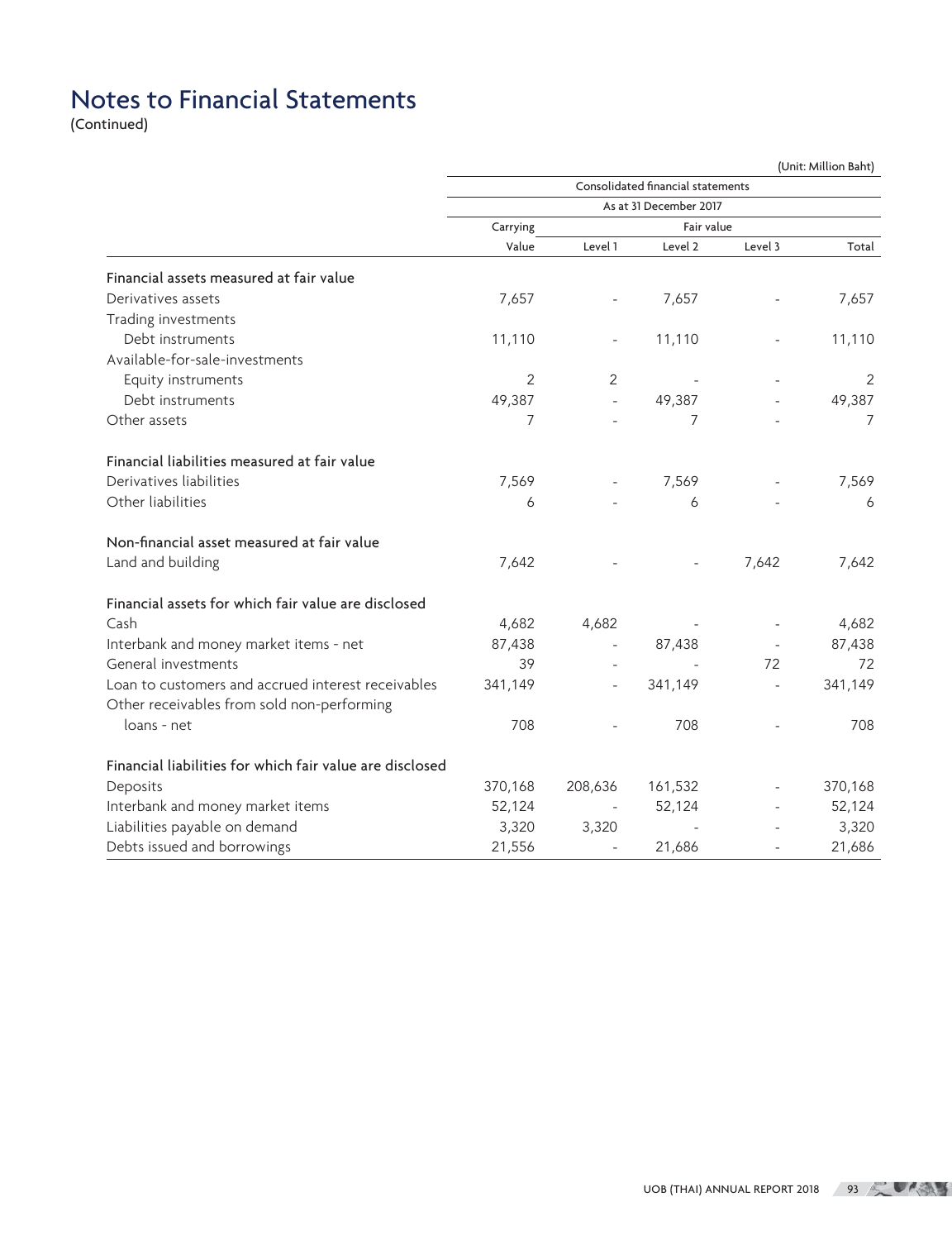(Continued)

| (Unit: Million Baht)                                     |                               |         |                        |         |                |  |
|----------------------------------------------------------|-------------------------------|---------|------------------------|---------|----------------|--|
|                                                          | Separate financial statements |         |                        |         |                |  |
|                                                          |                               |         | As at 31 December 2018 |         |                |  |
|                                                          | Carrying                      |         | Fair value             |         |                |  |
|                                                          | Value                         | Level 1 | Level 2                | Level 3 | Total          |  |
| Financial assets measured at fair value                  |                               |         |                        |         |                |  |
| Derivatives assets                                       | 4,771                         |         | 4,771                  |         | 4,771          |  |
| Trading investments                                      |                               |         |                        |         |                |  |
| Debt instruments                                         | 616                           |         | 616                    |         | 616            |  |
| Available-for-sale-investments                           |                               |         |                        |         |                |  |
| Equity instruments                                       | 1                             | 1       |                        |         | 1              |  |
| Debt instruments                                         | 69,546                        | L,      | 69,546                 |         | 69,546         |  |
| Other assets                                             | 4                             |         | 4                      |         | 4              |  |
| Financial liabilities measured at fair value             |                               |         |                        |         |                |  |
| Derivatives liabilities                                  | 4,980                         |         | 4,980                  |         | 4,980          |  |
| Other liabilities                                        | 7                             |         | 7                      |         | $\overline{7}$ |  |
| Non-financial asset measured at fair value               |                               |         |                        |         |                |  |
| Land and building                                        | 7,581                         |         |                        | 7,581   | 7,581          |  |
| Financial assets for which fair value are disclosed      |                               |         |                        |         |                |  |
| Cash                                                     | 4,598                         | 4,598   |                        |         | 4,598          |  |
| Interbank and money market items - net                   | 57,774                        |         | 57,774                 |         | 57,774         |  |
| General investments                                      | 41                            |         |                        | 77      | 77             |  |
| Loan to customers and accrued interest receivables       | 373,401                       |         | 373,401                |         | 373,401        |  |
| Other receivables from sold non-performing               |                               |         |                        |         |                |  |
| loans - net                                              | 385                           |         | 385                    |         | 385            |  |
| Financial liabilities for which fair value are disclosed |                               |         |                        |         |                |  |
| Deposits                                                 | 405,299                       | 239,938 | 165,361                |         | 405,299        |  |
| Interbank and money market items                         | 29,690                        |         | 29,690                 |         | 29,690         |  |
| Liabilities payable on demand                            | 3,449                         | 3,449   |                        |         | 3,449          |  |
| Debts issued and borrowings                              | 16,000                        | ÷,      | 16,003                 |         | 16,003         |  |

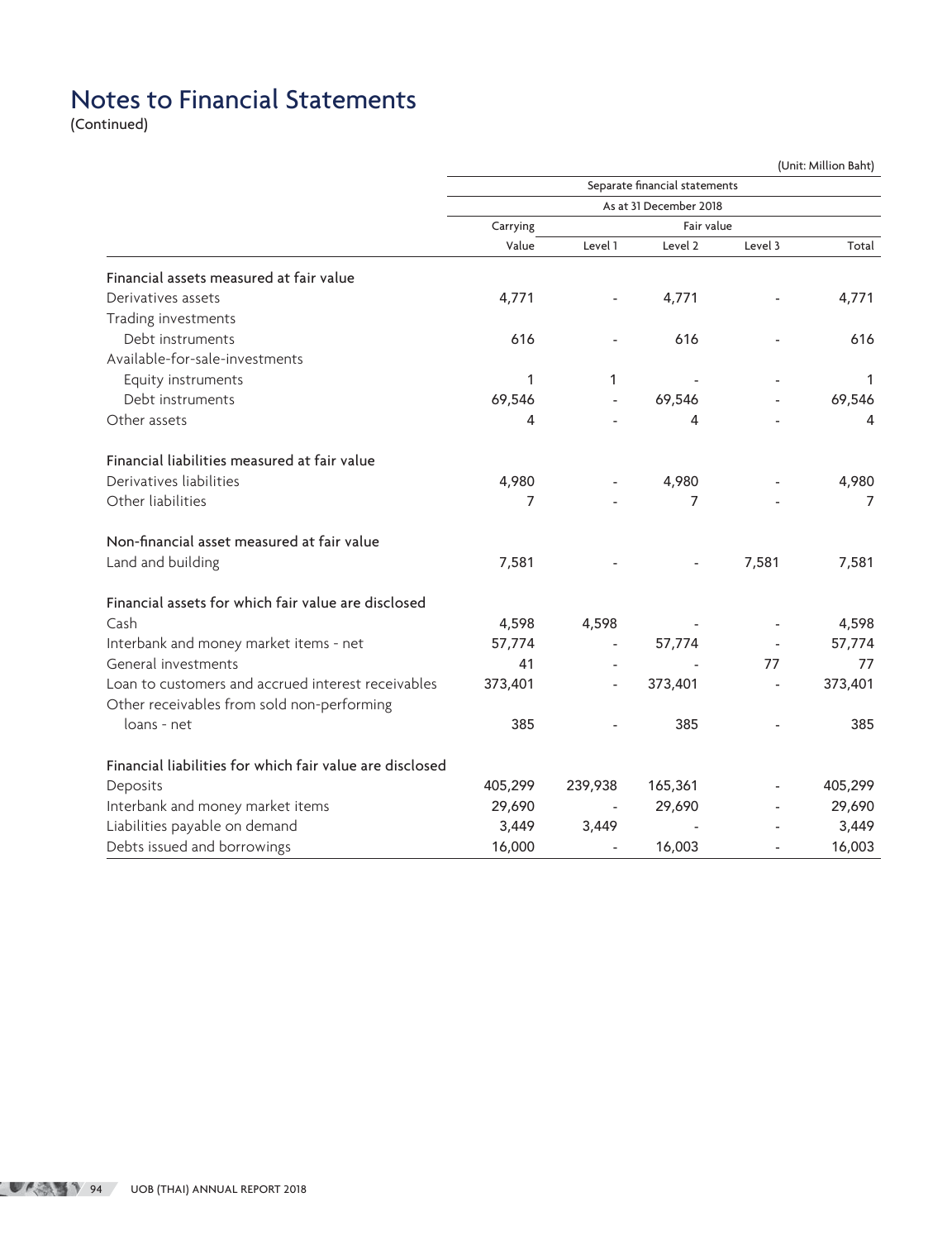(Continued)

| (Unit: Million Baht)                                     |                        |                          |                               |                          |         |  |  |
|----------------------------------------------------------|------------------------|--------------------------|-------------------------------|--------------------------|---------|--|--|
|                                                          |                        |                          | Separate financial statements |                          |         |  |  |
|                                                          | As at 31 December 2017 |                          |                               |                          |         |  |  |
|                                                          | Carrying               |                          | Fair value                    |                          |         |  |  |
|                                                          | Value                  | Level 1                  | Level 2                       | Level 3                  | Total   |  |  |
| Financial assets measured at fair value                  |                        |                          |                               |                          |         |  |  |
| Derivatives assets                                       | 7,657                  | $\overline{a}$           | 7,657                         |                          | 7,657   |  |  |
| Trading investments                                      |                        |                          |                               |                          |         |  |  |
| Debt instruments                                         | 11,110                 |                          | 11,110                        |                          | 11,110  |  |  |
| Available-for-sale-investments                           |                        |                          |                               |                          |         |  |  |
| Equity instruments                                       | 2                      | 2                        |                               |                          | 2       |  |  |
| Debt instruments                                         | 49,387                 | $\overline{\phantom{a}}$ | 49,387                        |                          | 49,387  |  |  |
| Other assets                                             | 7                      |                          | 7                             |                          | 7       |  |  |
| Financial liabilities measured at fair value             |                        |                          |                               |                          |         |  |  |
| Derivatives liabilities                                  | 7,569                  | $\overline{a}$           | 7,569                         |                          | 7,569   |  |  |
| Other liabilities                                        | 6                      |                          | 6                             |                          | 6       |  |  |
| Non-financial asset measured at fair value               |                        |                          |                               |                          |         |  |  |
| Land and building                                        | 7,642                  |                          |                               | 7,642                    | 7,642   |  |  |
| Financial assets for which fair value are disclosed      |                        |                          |                               |                          |         |  |  |
| Cash                                                     | 4,682                  | 4,682                    |                               |                          | 4,682   |  |  |
| Interbank and money market items - net                   | 87,438                 |                          | 87,438                        | $\overline{\phantom{a}}$ | 87,438  |  |  |
| General investments                                      | 39                     |                          |                               | 72                       | 72      |  |  |
| Loan to customers and accrued interest receivables       | 341,149                |                          | 341,149                       |                          | 341,149 |  |  |
| Other receivables from sold non-performing               |                        |                          |                               |                          |         |  |  |
| loans - net                                              | 708                    |                          | 708                           |                          | 708     |  |  |
| Financial liabilities for which fair value are disclosed |                        |                          |                               |                          |         |  |  |
| Deposits                                                 | 370,279                | 208,702                  | 161,577                       |                          | 370,279 |  |  |
| Interbank and money market items                         | 52,124                 | $\overline{\phantom{a}}$ | 52,124                        |                          | 52,124  |  |  |
| Liabilities payable on demand                            | 3,320                  | 3,320                    |                               |                          | 3,320   |  |  |
| Debts issued and borrowings                              | 21,556                 |                          | 21,686                        |                          | 21,686  |  |  |

During the current year, there were no transfers within the fair value hierarchy.

### 46. Disclosure of financial instruments

 The Bank's business activities involve the use of financial instruments, including derivatives. These activities may expose the Bank to a variety of financial risks, credit risk, foreign exchange risk, interest rate risk and liquidity risk. In entering into those committed financial transactions, the Bank is governed by policies and parameters approved by a designated committee from the Board of Directors as appropriated. The Risk Management Sector assumes the independent oversight of risks undertaken by the Bank, and takes the lead in the formulation and approval of risk policies, controls and processes whereby the Market Risk and Product Control (MRPC) Unit under the Risk Management Sector monitors Global Markets' operation to be in compliance with prescribed trading policies and risk limits. This is further enhanced by the audit of internal control in relation to risk management as carried out by the Internal Audit.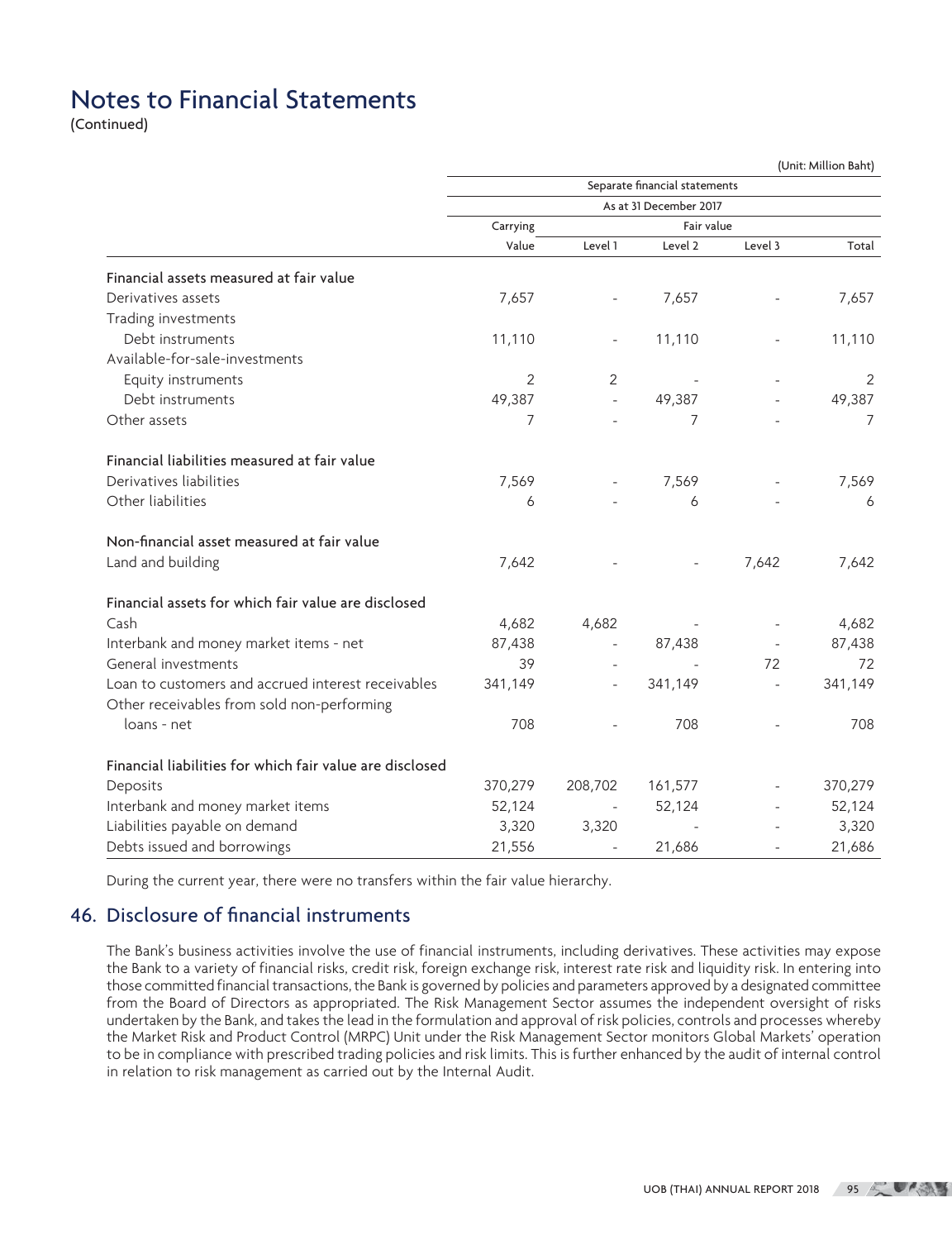(Continued)

#### 46.1 Relevant accounting policies

 Details of significant accounting policies and methods adopted, including criteria for revenue and expense recognition in respect of each class of financial assets and financial liabilities, are already disclosed in Note 4 to the financial statements.

#### 46.2 Credit risk

 Credit risk is the risk of loss arising from any failure by a borrower or a counterparty to fulfil its financial obligations when such obligations fall due. The Risk and Capital Committee and Credit Committee are the committees delegated by the Board of Directors to oversee all credit risk and credit related matters. These committees maintain oversight of the effectiveness of the Bank's credit risk management structure and framework including people, processes, information, infrastructure, methodologies and systems.

 Credit risk exposures are managed through a robust credit underwriting, structuring and monitoring process. The process includes monthly review of all non-performing and special mention loans, ensuring credit quality and the timely recognition of asset impairment. In addition, credit review are performed regularly to proactively manage any delinquency, minimise undesirable concentrations, maximise recoveries, and ensure compliance with credit policies and procedures. Past dues and credit limit excesses are also tracked and analysed regularly.

 In case of financial assets, the carrying amounts net of allowance for doubtful accounts as stated in the financial statements represented the expected maximum exposure credit risk of the Bank and its subsidiaries.

 In case of off-balance commitments, the Bank considered credit risk which has off-balance commitments for guarantees of loans, other guarantees included letters of credit and aval to bills by applying with the same criteria of loans to customers and provisions were presented as a part of provisions for other liabilities in the statements of financial position.

#### 46.3 Commodity price risk

 Commodity price risk is the risk arising from the price change of commodities, which may affect the value of the Bank's financial instruments or may cause volatility in the Bank's earnings and cost of funds.

 All commodity derivatives are managed on a back-to-back basis. The risk is independently monitored by Market Risk and Product Control (MRPC) Unit. Because the Bank records commodity derivatives at fair value, the Bank's commodity price risk is considered according to their carrying value.

#### 46.4 Interest rate risk

 Interest rate risk is the risk or potential loss to earnings and economic value of the Bank due to the change in interest rates. This interest rate risk arises from differences in the maturity and pricing dates of assets and liabilities.

 These mismatches are actively monitored and managed as part of the overall interest rate risk management process which is conducted in accordance with the Bank's risk management policies.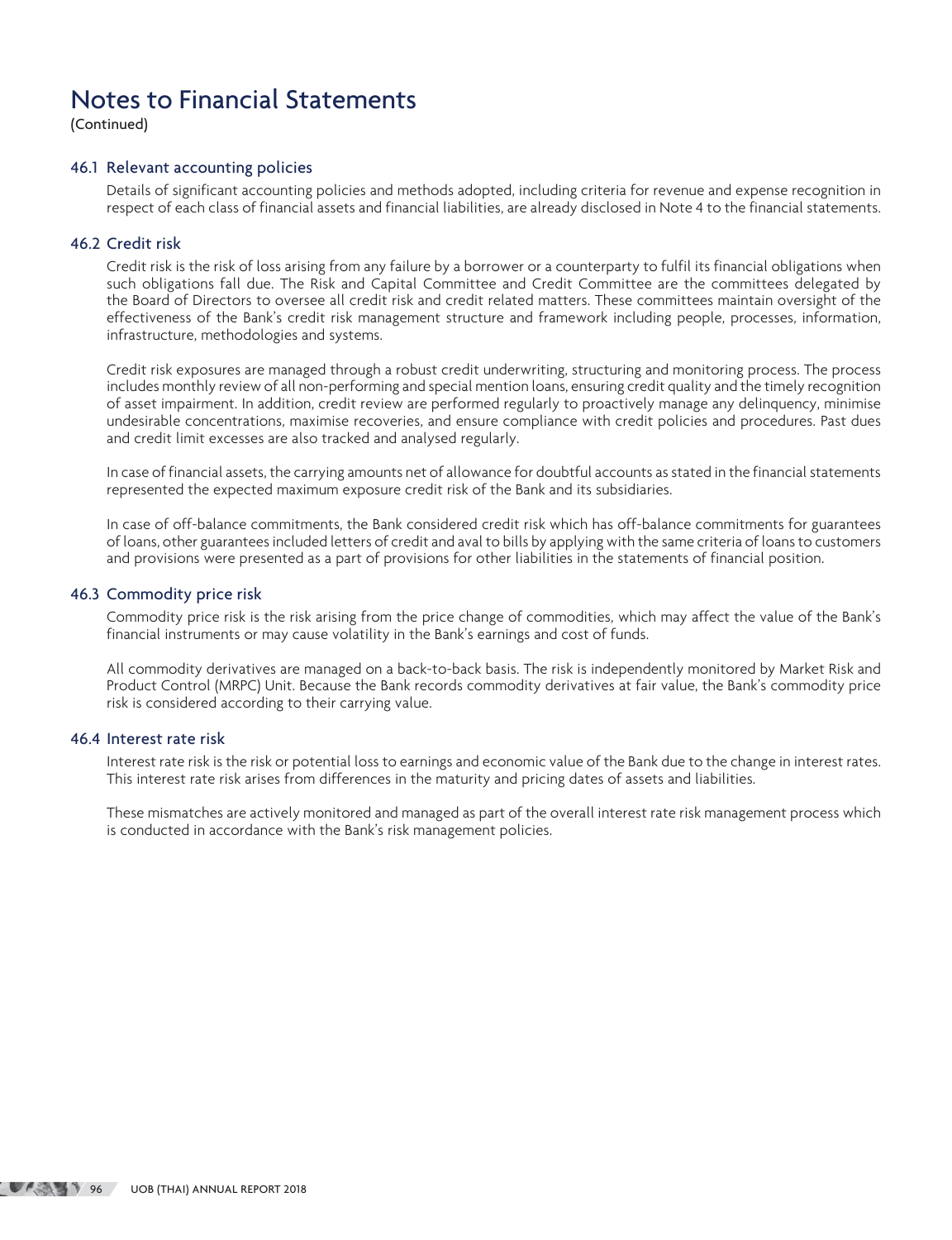(Continued)

 However, financial assets and liabilities represented their carrying values in statements of financial position, which are classified by types of interest rates and repricing periods as follows.

|                                  |                                      |                 |                                   |                              |              |         | (Unit: Million Baht)   |
|----------------------------------|--------------------------------------|-----------------|-----------------------------------|------------------------------|--------------|---------|------------------------|
|                                  |                                      |                 | Consolidated financial statements |                              |              |         |                        |
|                                  |                                      |                 |                                   | As at 31 December 2018       |              |         |                        |
|                                  | Floating<br>rate/ Within<br>3 months |                 |                                   | More<br>than                 | Non-interest |         | Average<br>return rate |
|                                  |                                      | $3 - 12$ months | $1 - 5$ years                     | 5 years                      | bearing      |         | Total (% per annum)    |
| Financial assets                 |                                      |                 |                                   |                              |              |         |                        |
| Cash                             |                                      |                 |                                   |                              | 4,598        | 4,598   |                        |
| Interbank and money market       |                                      |                 |                                   |                              |              |         |                        |
| items - net                      | 53,749                               | 567             |                                   |                              | 3,458        | 57,774  | 1.68                   |
| Derivatives assets               |                                      |                 |                                   | $\overline{a}$               | 4,771        | 4,771   |                        |
| Investments - net                | 873                                  | 11,837          | 57,452                            |                              | 43           | 70,205  | 1.98                   |
| Loans to customers*              | 305,618                              | 31,922          | 33,876                            | 99                           | 11,434       | 382,949 | 6.20                   |
| Other receivables from sold      |                                      |                 |                                   |                              |              |         |                        |
| non-performing loans - net       | 291                                  |                 |                                   |                              | 94           | 385     | 2.30                   |
| <b>Financial liabilities</b>     |                                      |                 |                                   |                              |              |         |                        |
| Deposits                         | 278,551                              | 105,628         | 12,972                            |                              | 8,027        | 405,178 | 1.19                   |
| Interbank and money market items | 26,678                               | 2,163           | 121                               | 181                          | 547          | 29,690  | 2.48                   |
| Liabilities payable on demand    |                                      |                 | $\overline{\phantom{a}}$          | $\qquad \qquad \blacksquare$ | 3,449        | 3,449   |                        |
| Derivatives liabilities          |                                      |                 |                                   |                              | 4,980        | 4,980   |                        |
| Debt issued and borrowings       | 5,000                                |                 | 11,000                            |                              |              | 16,000  | 2.59                   |

 \* Under the Bank's interest rate risk management policy, non-accrual loans and loans to customers that are overdue and contracts were matured are reported in the "non-interest bearing" bucket.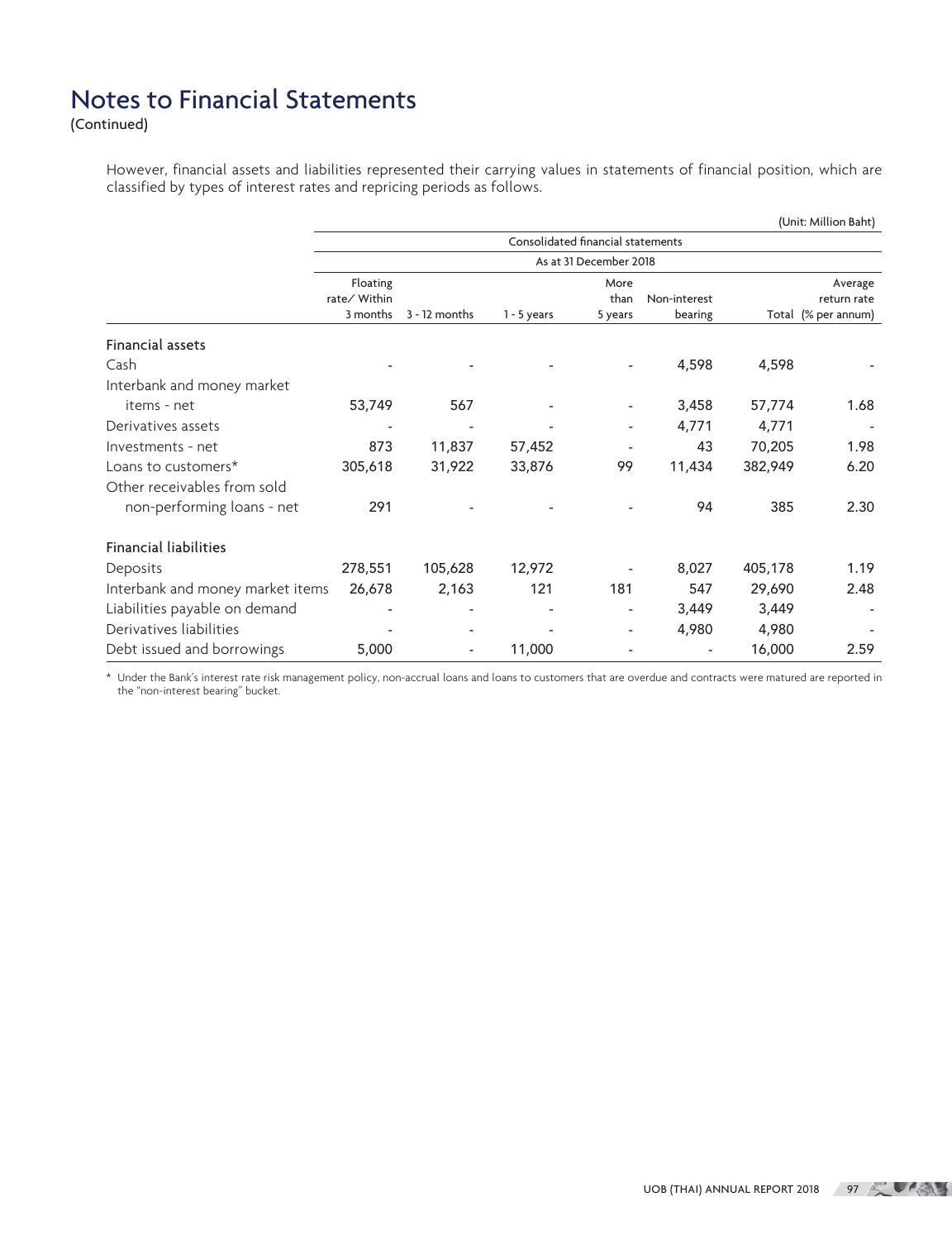(Continued)

|                                  | (Unit: Million Baht)                 |                 |               |                          |                         |         |                                               |
|----------------------------------|--------------------------------------|-----------------|---------------|--------------------------|-------------------------|---------|-----------------------------------------------|
|                                  | Consolidated financial statements    |                 |               |                          |                         |         |                                               |
|                                  |                                      |                 |               | As at 31 December 2017   |                         |         |                                               |
|                                  | Floating<br>rate/ Within<br>3 months | $3 - 12$ months | $1 - 5$ years | More<br>than<br>5 years  | Non-interest<br>bearing |         | Average<br>return rate<br>Total (% per annum) |
| Financial assets                 |                                      |                 |               |                          |                         |         |                                               |
| Cash                             |                                      |                 |               |                          | 4,682                   | 4,682   |                                               |
| Interbank and money market       |                                      |                 |               |                          |                         |         |                                               |
| items - net                      | 83,996                               | 298             |               | $\overline{\phantom{a}}$ | 3,144                   | 87,438  | 1.46                                          |
| Derivatives assets               |                                      |                 |               | $\overline{\phantom{a}}$ | 7,657                   | 7,657   |                                               |
| Investments - net                | 11,479                               | 3,219           | 45,798        |                          | 42                      | 60,538  | 1.45                                          |
| Loans to customers*              | 272,562                              | 32,674          | 33,666        | 290                      | 11,401                  | 350,593 | 6.52                                          |
| Other receivables from sold      |                                      |                 |               |                          |                         |         |                                               |
| non-performing loans - net       | 679                                  |                 |               |                          | 29                      | 708     | 2.30                                          |
| <b>Financial liabilities</b>     |                                      |                 |               |                          |                         |         |                                               |
| Deposits                         | 246,726                              | 104,705         | 10,967        |                          | 7,770                   | 370,168 | 1.26                                          |
| Interbank and money market items | 46,123                               | 4,229           | 28            | 387                      | 1,357                   | 52,124  | 1.23                                          |
| Liabilities payable on demand    |                                      |                 |               |                          | 3,320                   | 3,320   |                                               |
| Derivatives liabilities          |                                      |                 |               |                          | 7,569                   | 7,569   |                                               |
| Debt issued and borrowings       | 5,556                                |                 | 10,000        | 6,000                    |                         | 21,556  | 2.81                                          |

 \* Under the Bank's interest rate risk management policy, non-accrual loans and loans to customers that are overdue and contracts were matured are reported in the "non-interest bearing" bucket.

|                                  | (Unit: Million Baht)          |                 |               |                          |              |         |                     |
|----------------------------------|-------------------------------|-----------------|---------------|--------------------------|--------------|---------|---------------------|
|                                  | Separate financial statements |                 |               |                          |              |         |                     |
|                                  |                               |                 |               | As at 31 December 2018   |              |         |                     |
|                                  | Floating                      |                 |               | More                     |              |         | Average             |
|                                  | rate/ Within                  |                 |               | than                     | Non-interest |         | return rate         |
|                                  | 3 months                      | $3 - 12$ months | $1 - 5$ years | 5 years                  | bearing      |         | Total (% per annum) |
| Financial assets                 |                               |                 |               |                          |              |         |                     |
| Cash                             |                               |                 |               |                          | 4,598        | 4,598   |                     |
| Interbank and money market       |                               |                 |               |                          |              |         |                     |
| items - net                      | 53,749                        | 567             |               | $\overline{\phantom{a}}$ | 3,458        | 57,774  | 1.68                |
| Derivatives assets               |                               |                 |               | $\overline{\phantom{a}}$ | 4,771        | 4,771   |                     |
| Investments - net                | 873                           | 11,837          | 57,452        |                          | 103          | 70,265  | 1.98                |
| Loans to customers*              | 305,618                       | 31,922          | 33,876        | 99                       | 11,434       | 382,949 | 6.20                |
| Other receivables from sold      |                               |                 |               |                          |              |         |                     |
| non-performing loans - net       | 291                           |                 |               |                          | 94           | 385     | 2.30                |
| <b>Financial liabilities</b>     |                               |                 |               |                          |              |         |                     |
| Deposits                         | 278,627                       | 105,673         | 12,972        |                          | 8,027        | 405,299 | 1.19                |
| Interbank and money market items | 26,678                        | 2,163           | 121           | 181                      | 547          | 29,690  | 2.48                |
| Liabilities payable on demand    |                               |                 |               |                          | 3,449        | 3,449   |                     |
| Derivatives liabilities          |                               |                 |               |                          | 4,980        | 4,980   |                     |
| Debt issued and borrowings       | 5,000                         |                 | 11,000        |                          |              | 16,000  | 2.59                |

 \* Under the Bank's interest rate risk management policy, non-accrual loans and loans to customers that are overdue and contracts were matured are reported in the "non-interest bearing" bucket.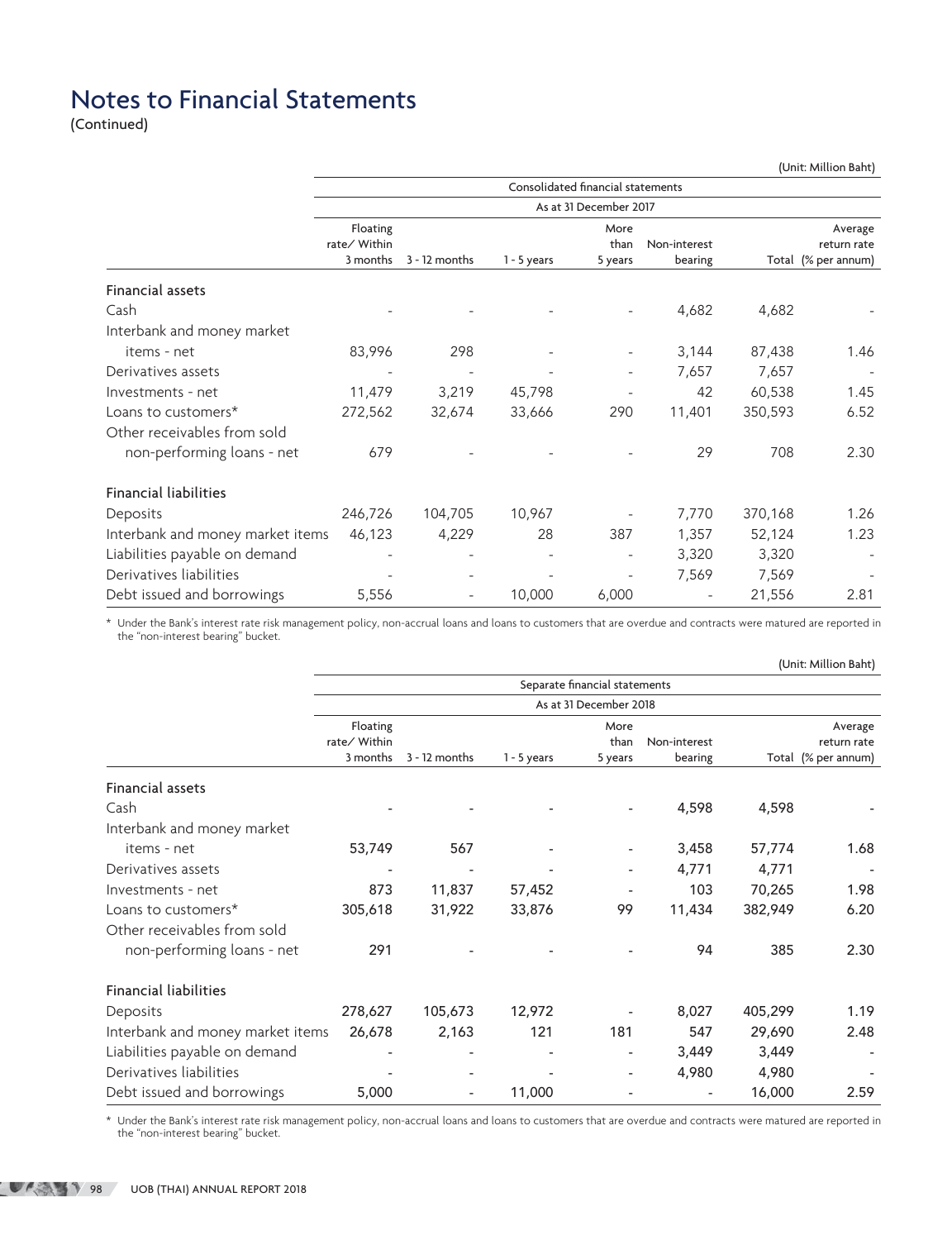(Continued)

|                                  | (Unit: Million Baht)     |               |               |                               |              |         |                        |
|----------------------------------|--------------------------|---------------|---------------|-------------------------------|--------------|---------|------------------------|
|                                  |                          |               |               | Separate financial statements |              |         |                        |
|                                  |                          |               |               | As at 31 December 2017        |              |         |                        |
|                                  | Floating<br>rate/ Within |               |               | More<br>than                  | Non-interest |         | Average<br>return rate |
| <b>Financial assets</b>          | 3 months                 | 3 - 12 months | $1 - 5$ years | 5 years                       | bearing      |         | Total (% per annum)    |
| Cash                             |                          |               |               |                               | 4,682        | 4,682   |                        |
| Interbank and money market       |                          |               |               |                               |              |         |                        |
| items - net                      | 83,996                   | 298           |               | $\overline{a}$                | 3,144        | 87,438  | 1.46                   |
| Derivatives assets               |                          |               |               | $\overline{a}$                | 7,657        | 7,657   |                        |
| Investments - net                | 11,479                   | 3,219         | 45,798        |                               | 104          | 60,600  | 1.45                   |
| Loans to customers*              | 272,562                  | 32,674        | 33,666        | 290                           | 11,401       | 350,593 | 6.52                   |
| Other receivables from sold      |                          |               |               |                               |              |         |                        |
| non-performing loans - net       | 679                      |               |               |                               | 29           | 708     | 2.30                   |
| <b>Financial liabilities</b>     |                          |               |               |                               |              |         |                        |
| Deposits                         | 246,791                  | 104,750       | 10,968        |                               | 7,770        | 370,279 | 1.26                   |
| Interbank and money market items | 46,123                   | 4,229         | 28            | 387                           | 1,357        | 52,124  | 1.23                   |
| Liabilities payable on demand    |                          |               |               | $\overline{a}$                | 3,320        | 3,320   |                        |
| Derivatives liabilities          |                          |               |               |                               | 7,569        | 7,569   |                        |
| Debt issued and borrowings       | 5,556                    |               | 10,000        | 6,000                         |              | 21,556  | 2.81                   |

 \* Under the Bank's interest rate risk management policy, non-accrual loans and loans to customers that are overdue and contracts were matured are reported in the "non-interest bearing" bucket.

#### 46.5 Exchange rate risk

 Foreign exchange risk is the risk to revenues and economic value of foreign currency assets, liabilities, and financial derivatives caused by fluctuations in foreign exchange rates.

 The Bank's foreign exchange exposures comprise of trading and non-trading. Non-trading foreign exchange exposures are principally derived from investment and customer businesses. The Bank utilises mainly spot foreign exchange, foreign currency forwards, and swaps to reduce its foreign exchange risk.

 Foreign exchange risk is independently managed through policies and risk limits and monitored by Market Risk and Product Control (MRPC) Unit.

#### 46.6 Liquidity risk

 Liquidity risk is the risk that the Bank and its subsidiaries may not be able to meet their obligations as they fall due as a result of inability to liquidate their assets or to cover funding requirements at an appropriate price, resulting in losses to the Bank and its subsidiaries.

 The Bank and its subsidiaries manage liquidity risk in accordance with the liquidity framework, which comprises policies, controls and limits. These controls and policies include setting of net cumulative cash flow mismatch limits, monitoring of liquidity early warning indicators, stress test analysis of cash flows in liquidity crisis scenarios and establishment of a comprehensive contingency funding plan. The Bank is also required by the regulators to maintain sufficient high liquid assets to support potential cash outflows under severe liquidity stressed scenario. The main objectives are honouring all cash outflow commitments on an on-going basis, satisfying statutory liquidity and reserve requirements, and avoiding raising funds at market premiums or through forced sale of assets.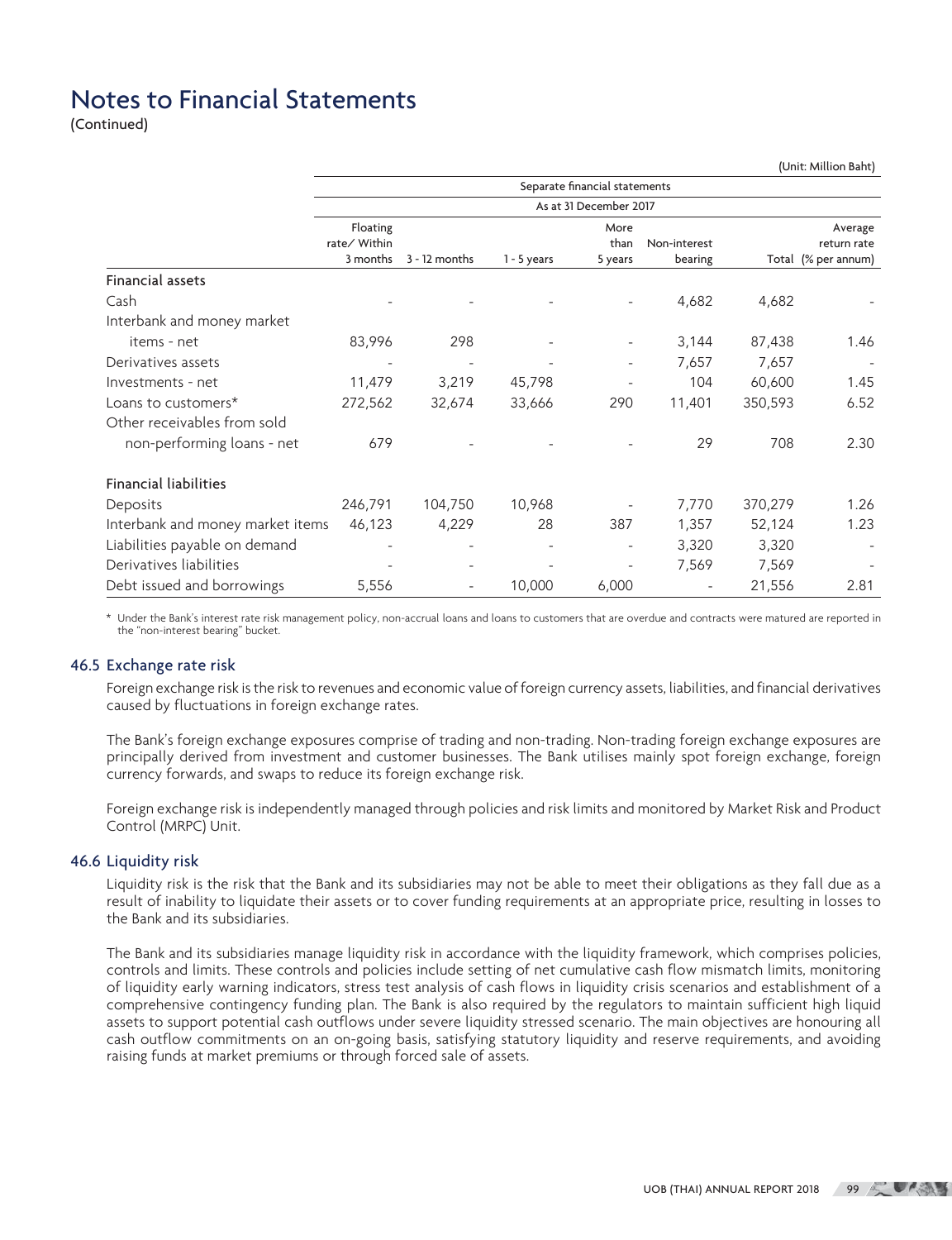(Continued)

 The maturity analysis of financial assets and liabilities representing their carrying values in statements of financial position is as follows:

|                               |                          |                |          |                                   |           |                          | (Unit: Million Baht) |
|-------------------------------|--------------------------|----------------|----------|-----------------------------------|-----------|--------------------------|----------------------|
|                               |                          |                |          | Consolidated financial statements |           |                          |                      |
|                               |                          |                |          | As at 31 December 2018            |           |                          |                      |
|                               |                          | Within         | $3 - 12$ |                                   | More than | No specific              |                      |
|                               | Call                     | 3 months       | months   | $1 - 5$ years                     | 5 years   | maturity                 | Total                |
| Financial assets              |                          |                |          |                                   |           |                          |                      |
| Cash                          | 4,598                    |                |          |                                   |           |                          | 4,598                |
| Interbank and money market    |                          |                |          |                                   |           |                          |                      |
| items - net                   | 3,483                    | 53,723         | 568      |                                   |           |                          | 57,774               |
| Derivatives assets            |                          |                |          |                                   |           | 4,771                    | 4,771                |
| Investments - net             |                          | 434            | 11,837   | 57,891                            |           | 43                       | 70,205               |
| Loans to customers*           | 1,884                    | 82,390         | 45,453   | 81,699                            | 171,523   | $\overline{\phantom{a}}$ | 382,949              |
| Other receivables from sold   |                          |                |          |                                   |           |                          |                      |
| non-performing loans - net    |                          | 96             | 194      | 85                                | 10        |                          | 385                  |
| <b>Financial liabilities</b>  |                          |                |          |                                   |           |                          |                      |
| Deposits                      | 239,862                  | 46,716         | 105,628  | 12,972                            |           | $\overline{\phantom{a}}$ | 405,178              |
| Interbank and money           |                          |                |          |                                   |           |                          |                      |
| market items                  | 9,263                    | 17,959         | 2,163    | 132                               | 173       |                          | 29,690               |
| Liabilities payable on demand | 3,449                    | $\overline{a}$ |          | $\overline{\phantom{a}}$          |           |                          | 3,449                |
| Derivatives liabilities       |                          |                |          |                                   |           | 4,980                    | 4,980                |
| Debt issued and borrowings    | $\overline{\phantom{a}}$ | 5,000          |          | 11,000                            |           |                          | 16,000               |

\* Under the Bank's liquidity risk management policy, non-accrual loans such as certain restructured loans and NPLs are reported in the "more than 5 years" bucket.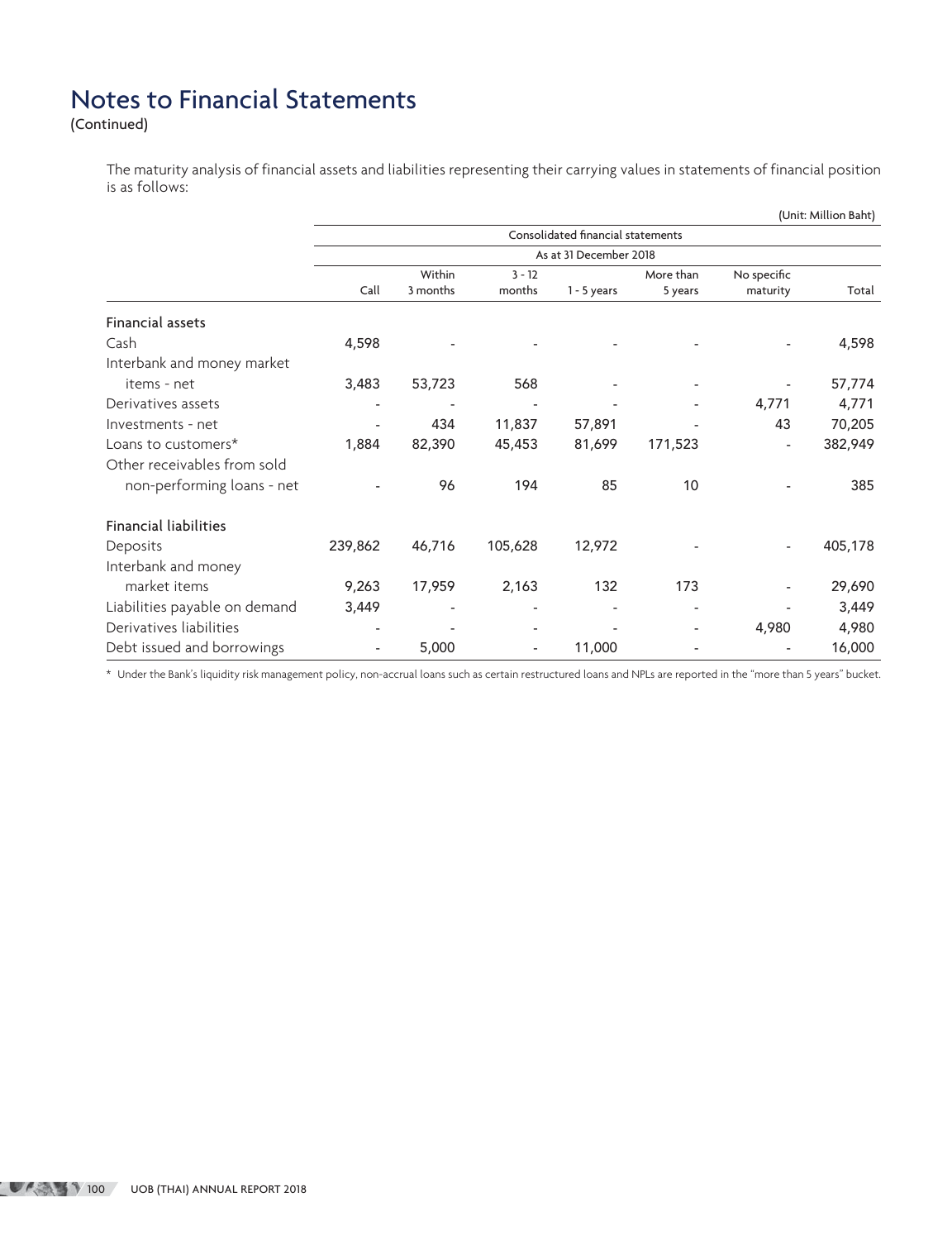(Continued)

|                               |                          | (Unit: Million Baht)              |                          |                |                      |                          |         |  |  |
|-------------------------------|--------------------------|-----------------------------------|--------------------------|----------------|----------------------|--------------------------|---------|--|--|
|                               |                          | Consolidated financial statements |                          |                |                      |                          |         |  |  |
|                               |                          | As at 31 December 2017            |                          |                |                      |                          |         |  |  |
|                               | Call                     | Within<br>3 months                | $3 - 12$<br>months       | $1 - 5$ years  | More than<br>5 years | No specific<br>maturity  | Total   |  |  |
| Financial assets              |                          |                                   |                          |                |                      |                          |         |  |  |
| Cash                          | 4,682                    |                                   |                          |                |                      |                          | 4,682   |  |  |
| Interbank and money market    |                          |                                   |                          |                |                      |                          |         |  |  |
| items - net                   | 4,113                    | 83,025                            | 300                      |                |                      |                          | 87,438  |  |  |
| Derivatives assets            |                          |                                   |                          |                |                      | 7,657                    | 7,657   |  |  |
| Investments - net             | $\overline{\phantom{a}}$ | 11,040                            | 3,219                    | 46,237         |                      | 42                       | 60,538  |  |  |
| Loans to customers*           | 2,012                    | 74,861                            | 38,451                   | 74,307         | 160,962              | $\overline{\phantom{a}}$ | 350,593 |  |  |
| Other receivables from sold   |                          |                                   |                          |                |                      |                          |         |  |  |
| non-performing loans - net    |                          | 97                                | 291                      | 317            | 3                    |                          | 708     |  |  |
| <b>Financial liabilities</b>  |                          |                                   |                          |                |                      |                          |         |  |  |
| Deposits                      | 208,637                  | 45,600                            | 103,771                  | 12,159         |                      | $\overline{\phantom{a}}$ | 370,168 |  |  |
| Interbank and money           |                          |                                   |                          |                |                      |                          |         |  |  |
| market items                  | 10,864                   | 36,611                            | 4,234                    | 28             | 387                  |                          | 52,124  |  |  |
| Liabilities payable on demand | 3,320                    | $\overline{\phantom{a}}$          | $\overline{\phantom{a}}$ | $\overline{a}$ |                      |                          | 3,320   |  |  |
| Derivatives liabilities       |                          |                                   |                          |                |                      | 7,569                    | 7,569   |  |  |
| Debt issued and borrowings    | $\overline{a}$           | 5,556                             |                          | 10,000         | 6,000                |                          | 21,556  |  |  |

\* Under the Bank's liquidity risk management policy, non-accrual loans such as certain restructured loans and NPLs are reported in the "more than 5 years" bucket.

|                               |         |                               |                          |                        |                          |             | (Unit: Million Baht) |  |
|-------------------------------|---------|-------------------------------|--------------------------|------------------------|--------------------------|-------------|----------------------|--|
|                               |         | Separate financial statements |                          |                        |                          |             |                      |  |
|                               |         |                               |                          | As at 31 December 2018 |                          |             |                      |  |
|                               |         | Within                        | $3 - 12$                 |                        | More than                | No specific |                      |  |
|                               | Call    | 3 months                      | months                   | $1 - 5$ years          | 5 years                  | maturity    | Total                |  |
| <b>Financial assets</b>       |         |                               |                          |                        |                          |             |                      |  |
| Cash                          | 4,598   |                               |                          |                        |                          |             | 4,598                |  |
| Interbank and money market    |         |                               |                          |                        |                          |             |                      |  |
| items - net                   | 3,483   | 53,723                        | 568                      |                        |                          |             | 57,774               |  |
| Derivatives assets            |         |                               |                          |                        |                          | 4,771       | 4,771                |  |
| Investments - net             |         | 434                           | 11,837                   | 57,891                 |                          | 103         | 70,265               |  |
| Loans to customers*           | 1,884   | 82,390                        | 45,453                   | 81,699                 | 171,523                  | -           | 382,949              |  |
| Other receivables from sold   |         |                               |                          |                        |                          |             |                      |  |
| non-performing loans - net    |         | 96                            | 194                      | 85                     | 10                       |             | 385                  |  |
| <b>Financial liabilities</b>  |         |                               |                          |                        |                          |             |                      |  |
| Deposits                      | 239,938 | 46,716                        | 105,673                  | 12,972                 |                          |             | 405,299              |  |
| Interbank and money           |         |                               |                          |                        |                          |             |                      |  |
| market items                  | 9,263   | 17,959                        | 2,163                    | 132                    | 173                      |             | 29,690               |  |
| Liabilities payable on demand | 3,449   | ٠                             | $\overline{\phantom{a}}$ |                        | $\overline{\phantom{a}}$ |             | 3,449                |  |
| Derivatives liabilities       |         |                               |                          |                        |                          | 4,980       | 4,980                |  |
| Debt issued and borrowings    |         | 5,000                         | $\overline{\phantom{a}}$ | 11,000                 |                          |             | 16,000               |  |

\* Under the Bank's liquidity risk management policy, non-accrual loans such as certain restructured loans and NPLs are reported in the "more than 5 years" bucket.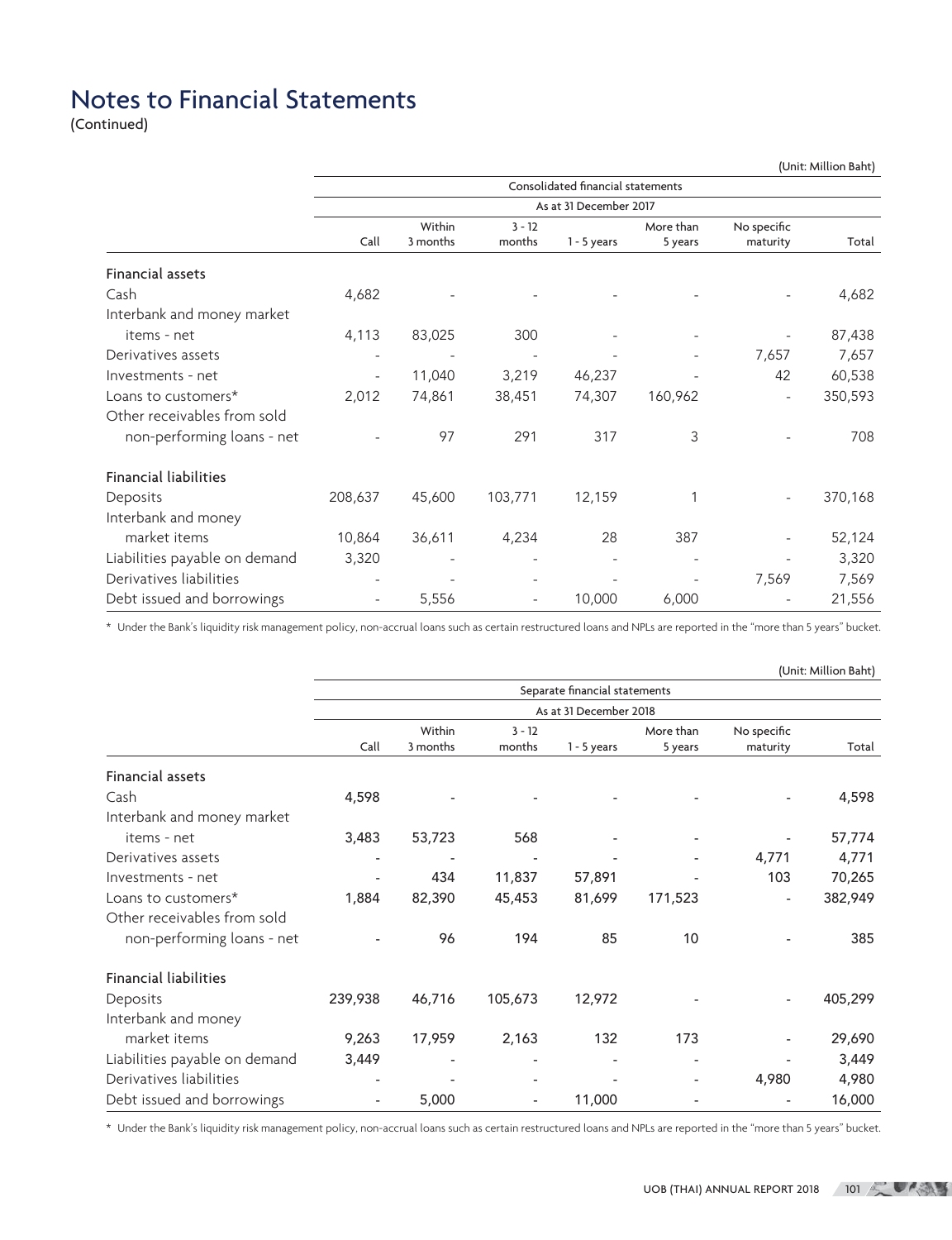(Continued)

|                               |                          | (Unit: Million Baht)          |                    |               |                      |                          |         |  |  |
|-------------------------------|--------------------------|-------------------------------|--------------------|---------------|----------------------|--------------------------|---------|--|--|
|                               |                          | Separate financial statements |                    |               |                      |                          |         |  |  |
|                               |                          | As at 31 December 2017        |                    |               |                      |                          |         |  |  |
|                               | Call                     | Within<br>3 months            | $3 - 12$<br>months | $1 - 5$ years | More than<br>5 years | No specific<br>maturity  | Total   |  |  |
| Financial assets              |                          |                               |                    |               |                      |                          |         |  |  |
| Cash                          | 4,682                    |                               |                    |               |                      |                          | 4,682   |  |  |
| Interbank and money market    |                          |                               |                    |               |                      |                          |         |  |  |
| items - net                   | 4,113                    | 83,025                        | 300                |               |                      |                          | 87,438  |  |  |
| Derivatives assets            |                          |                               |                    |               |                      | 7,657                    | 7,657   |  |  |
| Investments - net             | $\overline{\phantom{a}}$ | 11,040                        | 3,219              | 46,237        |                      | 104                      | 60,600  |  |  |
| Loans to customers*           | 2,012                    | 74,861                        | 38,451             | 74,307        | 160,962              | $\overline{\phantom{0}}$ | 350,593 |  |  |
| Other receivables from sold   |                          |                               |                    |               |                      |                          |         |  |  |
| non-performing loans - net    |                          | 97                            | 291                | 317           | 3                    |                          | 708     |  |  |
| <b>Financial liabilities</b>  |                          |                               |                    |               |                      |                          |         |  |  |
| Deposits                      | 208,703                  | 45,600                        | 103,816            | 12,159        | 1                    | $\overline{\phantom{a}}$ | 370,279 |  |  |
| Interbank and money           |                          |                               |                    |               |                      |                          |         |  |  |
| market items                  | 10,864                   | 36,611                        | 4,234              | 28            | 387                  |                          | 52,124  |  |  |
| Liabilities payable on demand | 3,320                    |                               |                    |               |                      |                          | 3,320   |  |  |
| Derivatives liabilities       |                          |                               |                    |               |                      | 7,569                    | 7,569   |  |  |
| Debt issued and borrowings    | $\overline{\phantom{a}}$ | 5,556                         |                    | 10,000        | 6,000                |                          | 21,556  |  |  |

\* Under the Bank's liquidity risk management policy, non-accrual loans such as certain restructured loans and NPLs are reported in the "more than 5 years" bucket.

#### 47. Events after the reporting period

 On 8 March 2019, the Board of Directors Meeting of the Bank passed a resolution to propose to the Annual General Meeting of the shareholders for approval of the 2018 dividend payments in cash of Baht 0.45 per share, a total of Baht 1,119 million from its operating results for the year ended 31 December 2018, which will be paid on 22 May 2019.

#### 48. Reclassification

Certain amounts in the financial statements have been reclassified to conform to the current year's classification as follow:

|                           |                                   |                        |                               | (Unit: Million Baht) |
|---------------------------|-----------------------------------|------------------------|-------------------------------|----------------------|
|                           | Consolidated financial statements |                        | Separate financial statements |                      |
|                           | As at 31 December 2017            | As at 31 December 2017 |                               |                      |
|                           | As reclassified                   | As previously          |                               | As previously        |
|                           |                                   | reported               | As reclassified               | reported             |
| Fees and service income   | 3,915                             | 4,048                  | 3,915                         | 4,048                |
| Fees and service expenses | 638                               | 660                    | 803                           | 825                  |
| Other operating income    | 347                               | 214                    | 362                           | 229                  |
| Employee's expenses       | 5,119                             | 5,033                  | 5,046                         | 4,960                |
| Other operating expenses  | 2,309                             | 2,373                  | 2,292                         | 2,356                |

This reclassification does not have any impact on profits or shareholders' equity as reported.

### 49. Approval of financial statements

These financial statements were authorised for issue by the Bank's Board of Directors on 8 March 2019.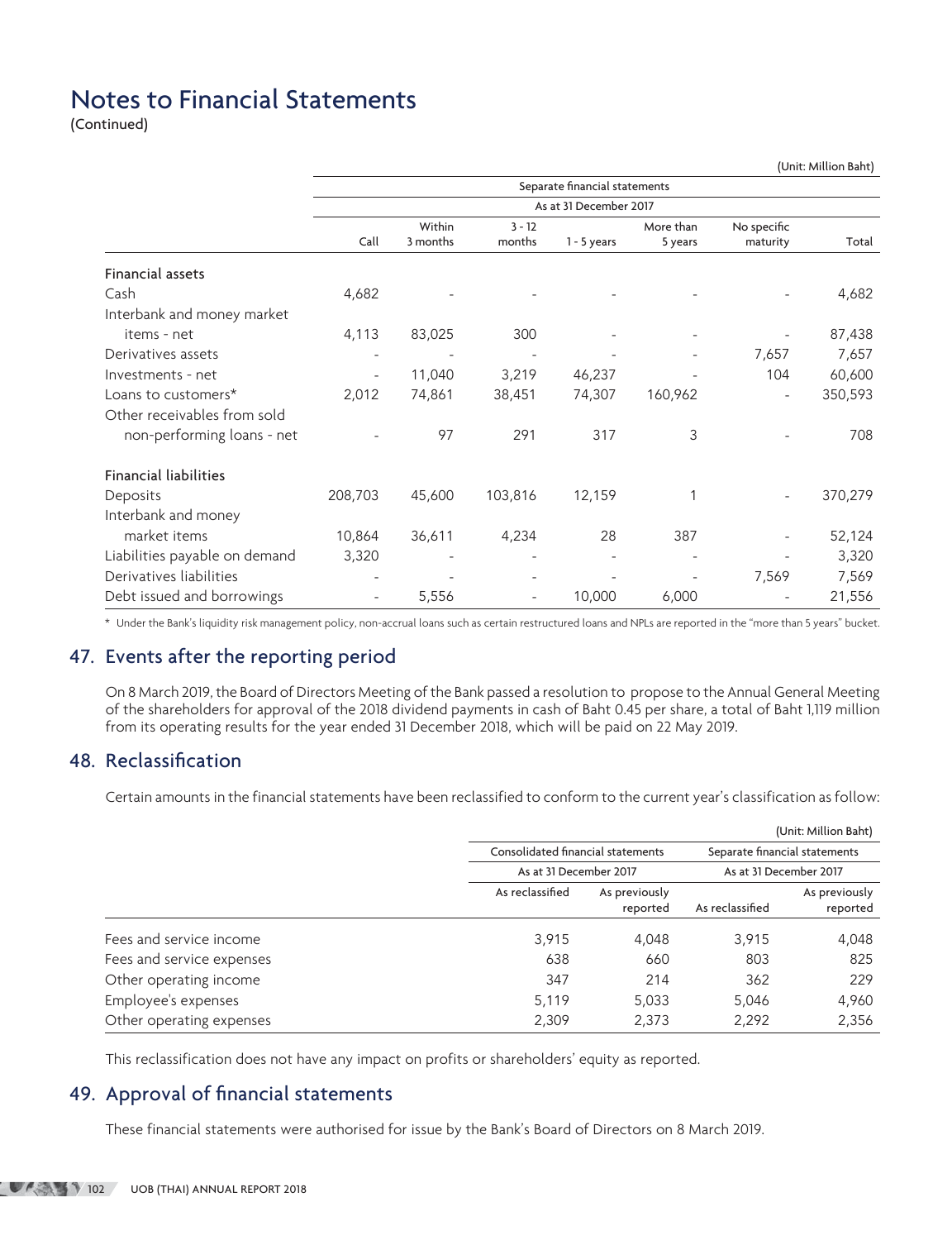### 1. Subsidiaries companies of UOB (Thai)

#### 1. UOB Services Company Limited

| <b>Business</b>                         | Collection services                                                                               |
|-----------------------------------------|---------------------------------------------------------------------------------------------------|
| Location                                | 559, 13 <sup>th</sup> - 14 <sup>th</sup> Floor, Phetkasem Road, Bangwa, Pasijaroen, Bangkok 10160 |
| Telephone                               | 0 2093 5649                                                                                       |
| Facsimile                               | 0 2093 5525-7                                                                                     |
| Paid-up capital<br>UOB (Thai)'s holding | Baht 60,000,000 (registered capital Baht 100,000,000) (10,000,000 ordinary shares)<br>99.99%      |
|                                         |                                                                                                   |

#### 2. UOB Bullion and Futures (Thai) Company Limited

| <b>Business</b>      | The company registered the closure on 20 November 2017 and under liquidation process |
|----------------------|--------------------------------------------------------------------------------------|
| Location             | 191, 14 <sup>th</sup> Floor, South Sathon Road, Yannawa, Sathon, Bangkok 10120       |
| Telephone            | 0 2343 4546                                                                          |
| Facsimile            | 0 2285 1633                                                                          |
| Paid-up capital      | Baht 29,000,000 (registered capital Baht 175,000,000) (1,750,000 ordinary shares)    |
| UOB (Thai)'s holding | 75.00%                                                                               |

### 2. Details of Directors as at 31 December 2018

| Name           | Period                | Work Experience                                                            |  |  |
|----------------|-----------------------|----------------------------------------------------------------------------|--|--|
| 1. Wee Cho Yaw | Jul 2004 - Present    | • Chairman of the Board of Directors (Authorised Signatory),<br>UOB (Thai) |  |  |
|                | Present               | • Chairman, United Overseas Insurance Ltd.                                 |  |  |
|                | Present               | • Chairman Emeritus & Adviser, United Overseas Bank (Malaysia) Bhd.        |  |  |
|                | Present               | • Chairman, UOB Australia Ltd.                                             |  |  |
|                | Present               | • President Commissioner, PT Bank UOB Indonesia                            |  |  |
|                | Present               | • Supervisor, United Overseas Bank (China) Ltd.                            |  |  |
|                | Present               | • Chairman, C.Y.Wee & Company (Pte) Ltd.                                   |  |  |
|                | Present               | • Chairman, Kheng Leong Company (Pte) Ltd.                                 |  |  |
|                | Present               | • Chairman, Wee Investments (Pte) Ltd.                                     |  |  |
|                | Present               | • Chairman, UOL Group Ltd.                                                 |  |  |
|                | Present               | • Chairman, Pan Pacific Hotels Group Limited                               |  |  |
|                | Present               | • Chairman, Haw Par Corporation Ltd.                                       |  |  |
|                | Present               | • Chairman, United Industrial Corporation Ltd.                             |  |  |
|                | Present               | • Chairman, Marina Centre Holdings (Pte) Ltd.                              |  |  |
|                | Present               | • Chairman, Aquamarina Hotel (Pte) Ltd.                                    |  |  |
|                | Present               | • Chairman, Hotel Marina City (Pte) Ltd.                                   |  |  |
|                | Present               | • Chairman, Marina Bay Hotel (Pte) Ltd.                                    |  |  |
|                | Present               | • Chairman, Wee Property (UK) (Pte) Ltd.                                   |  |  |
|                | May 2013 - April 2018 | • Chairman Emeritus & Adviser, United Overseas Bank Limited,<br>Singapore  |  |  |
|                | May 2007 - Apr 2013   | • Chairman, United Overseas Bank Limited, Singapore                        |  |  |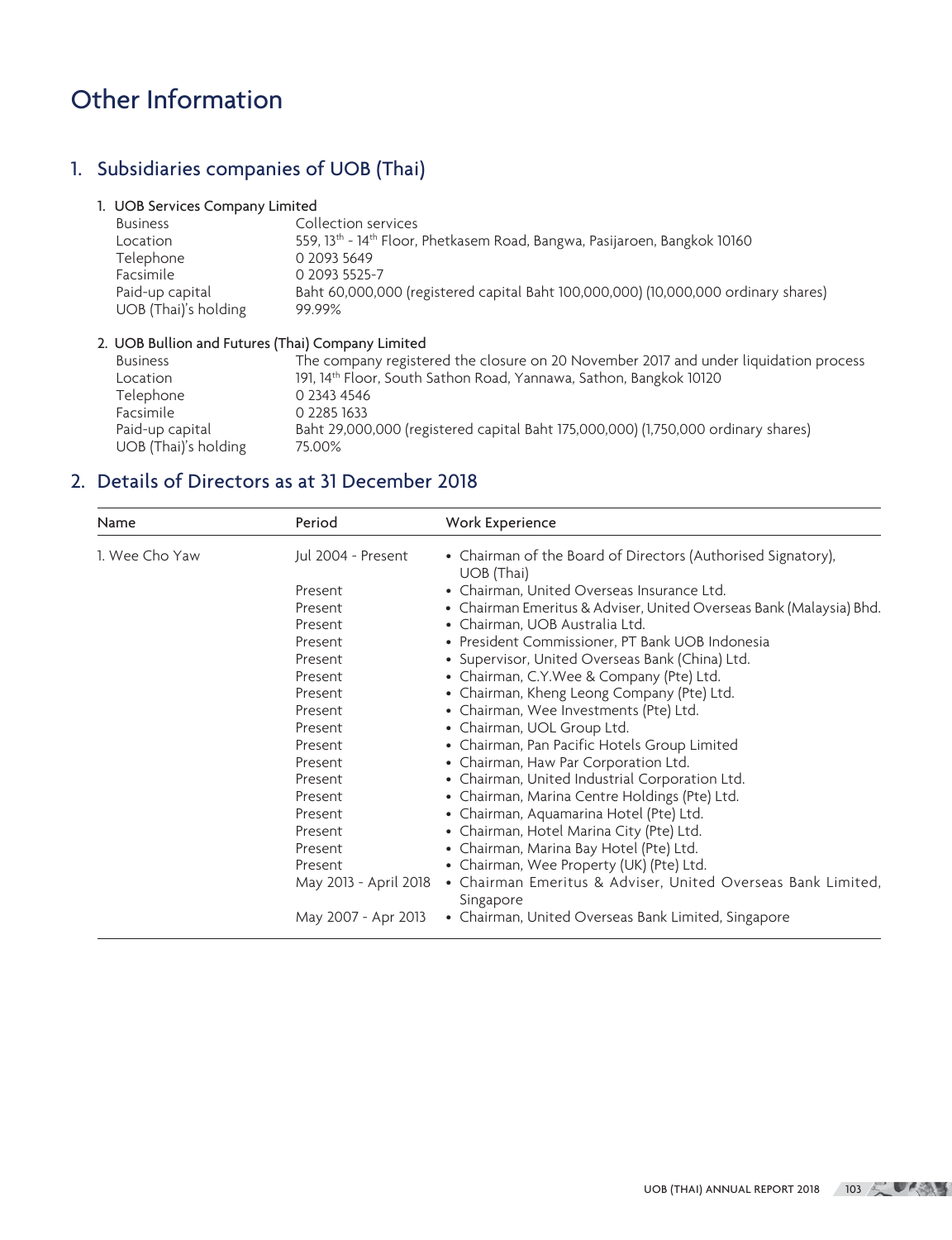| Name                                                                                       | Period                                                                                                                                                                                                                                                                                                                                                                                                                                | Work Experience                                                                                                                                                                                                                                                                                                                                                                                                                                                                                                                                                                                                                                                                                                                                                                                                                                                                                                                                                                                                                                                                 |  |  |  |
|--------------------------------------------------------------------------------------------|---------------------------------------------------------------------------------------------------------------------------------------------------------------------------------------------------------------------------------------------------------------------------------------------------------------------------------------------------------------------------------------------------------------------------------------|---------------------------------------------------------------------------------------------------------------------------------------------------------------------------------------------------------------------------------------------------------------------------------------------------------------------------------------------------------------------------------------------------------------------------------------------------------------------------------------------------------------------------------------------------------------------------------------------------------------------------------------------------------------------------------------------------------------------------------------------------------------------------------------------------------------------------------------------------------------------------------------------------------------------------------------------------------------------------------------------------------------------------------------------------------------------------------|--|--|--|
| 2. Wee Ee Cheong                                                                           | Jul 2004<br>- Present<br>May 2007 - Present<br>2007 - Present<br>1990 - Present<br>2007 - Present<br>1994 - Present<br>1991 - Present<br>1998 - Present<br>2002 - Present<br>1990 - Present<br>1995 - Present<br>1987 - Present<br>1981 - Present<br>1985 - Present<br>1978 - Present<br>1994 - Present<br>2010 - Present<br>2011 - Present<br>1999 - Present<br>1996 - Present<br>1976 - Present<br>2003 - Present<br>1994 - Present | • Deputy Chairman of the Board of Directors (Authorised Signatory),<br>UOB (Thai)<br>• Deputy Chairman and CEO, United Overseas Bank Limited, Singapore<br>• Deputy President Commissioner, PT Bank UOB Indonesia<br>• Director, United Overseas Bank Ltd.<br>• Chairman, United Overseas Bank (China) Ltd.<br>• Director, United Overseas Bank (Malaysia) Bhd.<br>• Director, United Overseas Insurance Ltd.<br>• Chairman, UOB Global Capital LLC<br>• Chairman, UOB Global Capital (Pte) Ltd.<br>· Director, UOB Travel Planners (Pte) Ltd.<br>• Director, Walden AB Ayala Ventures Co Inc.<br>• Director, C Y Wee & Company (Pte) Ltd<br>• Director, E C Wee (Pte) Ltd.<br>• Director, Kheng Leong Co (HK) Ltd.<br>• Director, Kheng Leong Company (Pte) Ltd.<br>· Director, K.I.P. Industrial Holdings Ltd.<br>· Director, KLC Holdings Ltd.<br>• Director, KLC Holdings (Hong Kong) Ltd.<br>• Director, Phoebus Singapore Holdings (Pte) Ltd.<br>· Director, Portfolio Nominees Ltd.<br>· Director, Wee Investments (Pte) Ltd.<br>• Director, Wee Venture (Overseas) Ltd. |  |  |  |
|                                                                                            | 1995 - Present                                                                                                                                                                                                                                                                                                                                                                                                                        | • Director, Pilkon Development Co., Ltd.<br>· Director, Plaza Hotel Co., Ltd.                                                                                                                                                                                                                                                                                                                                                                                                                                                                                                                                                                                                                                                                                                                                                                                                                                                                                                                                                                                                   |  |  |  |
|                                                                                            | 2012 - Present                                                                                                                                                                                                                                                                                                                                                                                                                        | • Director, Wee Property (UK) (Pte) Ltd.                                                                                                                                                                                                                                                                                                                                                                                                                                                                                                                                                                                                                                                                                                                                                                                                                                                                                                                                                                                                                                        |  |  |  |
| 3. Suebtrakul Soonthornthum Jan 2017 - Present<br>Aug 2016 - Present<br>Aug 2012 - Present |                                                                                                                                                                                                                                                                                                                                                                                                                                       | • Vice Chairman and Vice Chairman of the Executive Board, Loxley PCL<br>• Chairman of the Nomination and Compensation Committee,<br>UOB (Thai)<br>• Member of the Nomination and Compensation Committee,                                                                                                                                                                                                                                                                                                                                                                                                                                                                                                                                                                                                                                                                                                                                                                                                                                                                        |  |  |  |
|                                                                                            | Aug 2004 - Present                                                                                                                                                                                                                                                                                                                                                                                                                    | UOB (Thai)<br>• Independent Director and Member of the Audit Committee,<br>UOB (Thai)                                                                                                                                                                                                                                                                                                                                                                                                                                                                                                                                                                                                                                                                                                                                                                                                                                                                                                                                                                                           |  |  |  |
|                                                                                            | 1997 - Present<br>1989 - Present<br>1991 - Present<br>1987 - Present<br>1987 - Present<br>1987 - Present<br>1999 - Present<br>1990 - Present<br>1972 - Present<br>1990 - Present<br>2013 - Present<br>1987 - Present<br>2000 - Present<br>1996 - Present<br>2016 - Present<br>1992 - 2016                                                                                                                                             | • Director, Loxley Trading Co., Ltd.<br>· Director, Loxley Property Development Co., Ltd.<br>• Chairman, Foseco (Thailand) Co., Ltd.<br>· Director, NS BlueScope (Thailand) Co., Ltd<br>• Director, NS BlueScope Services (Thailand) Co., Ltd.<br>• Director, NS BlueScope Lysaght (Thailand) Co., Ltd.<br>· Director, BP - Castrol (Thailand) Co., Ltd.<br>• Director, Ekpavee Co., Ltd.<br>• Director, Zin Suapah Co., Ltd.<br>• Director, Loxley Joint and Hold Co., Ltd.<br>• Director, BlueScope Building (Thailand) Co., Ltd.<br>• Independent Director, Muang Thai Life Assurance Public Co., Ltd.<br>• Chairman, Muang Thai Real Estate Public Co., Ltd.<br>• Independent Director, Vanachai Group Public Co., Ltd.<br>• Independent Director, Phatra Leasing Public Co., Ltd.<br>• Director and Senior Executive Vice President, Loxley PCL                                                                                                                                                                                                                            |  |  |  |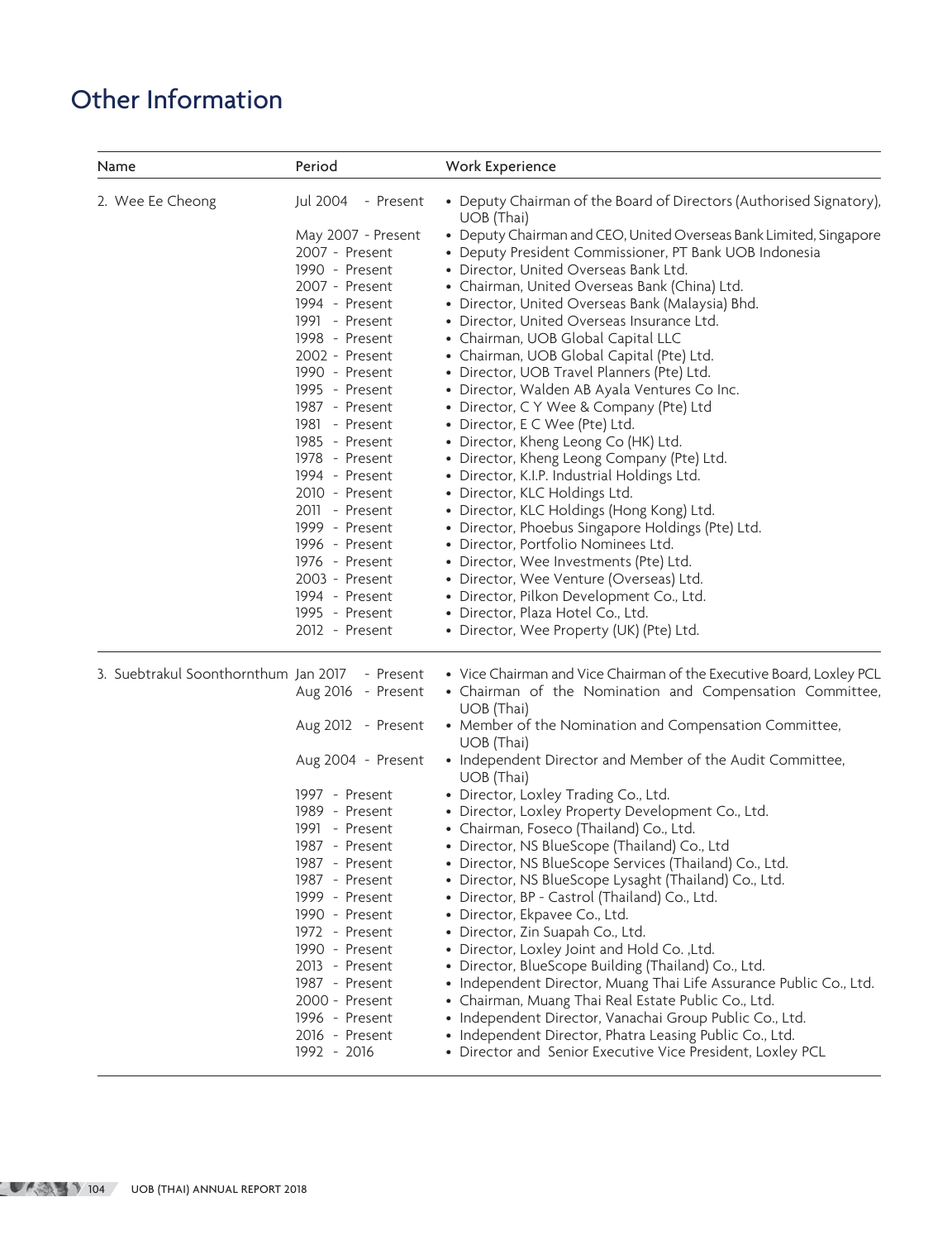| Name                       | Period                                                                                                                                                                                        | Work Experience                                                                                                                                                                                                                                                                                                                                                                                                                                                                                                                                                                                                                                                                                                                                                                                                                                                                                                                                                      |  |  |  |
|----------------------------|-----------------------------------------------------------------------------------------------------------------------------------------------------------------------------------------------|----------------------------------------------------------------------------------------------------------------------------------------------------------------------------------------------------------------------------------------------------------------------------------------------------------------------------------------------------------------------------------------------------------------------------------------------------------------------------------------------------------------------------------------------------------------------------------------------------------------------------------------------------------------------------------------------------------------------------------------------------------------------------------------------------------------------------------------------------------------------------------------------------------------------------------------------------------------------|--|--|--|
| 4. Chanitr Charnchainarong | Aug 2018 - Present<br>May 2018 - Present<br>May 2017 - Present<br>2016 - Present<br>2016 - Present<br>May 2015 - July 2018<br>Oct 2015 - 2018<br>Nov 2015 - Present                           | • Independent Director and Chairman of the Board Risk Oversight<br>Committee, UOB (Thai)<br>• Chairman, NorthEast Rubber PCL<br>• Non- executive Director, The Ton Poh Fund (Cayman Islands)<br>• Senior Executive Vice President, Harng Central Department Store Ltd.<br>• Independent Director, Startegic Property Investors Co., Ltd.<br>• Independent Director and Chairman of the Audit Committee,<br>UOB (Thai)<br>• Chairman, Comanche International Co., Ltd.<br>• Independent Director and Audit Committee, GMM Grammy PCL                                                                                                                                                                                                                                                                                                                                                                                                                                  |  |  |  |
| 5. Tithiphan Chuerboonchai | Sept 2018 - Present<br>Aug 2018 - Present<br>Apr 2017 - Present<br>Nov 2016 - Present<br>2016 - Present<br>2010 - Present<br>2009 - Present<br>1995 - Sept 2018<br>2010 - 2013<br>1978 - 2013 | • Independent Director, Asset World Corp PCL<br>• Member of the Nomination and Compensation Committee,<br>UOB (Thai)<br>• Independent Director, TICON Industrial Connection PCL<br>• Independent Director and Member of the Audit Committee,<br>UOB (Thai)<br>• Independent Director, Univentures PCL<br>• Director, C & C International Venture Co., Ltd.<br>• Independent Director and Member of the Audit Committee,<br>TSFC Securities PCL<br>• Director of the Law and Development Research Center of the<br>Faculty of Law, Chulalongkorn University<br>• Independent Director and Member of Audit Committee,<br>Siam City Bank PCL<br>• Lecturer in the Faculty of Law, Chulalongkorn University                                                                                                                                                                                                                                                              |  |  |  |
| 6. Chim Tantiyaswasdikul   | Aug 2018 - Present<br>2015 - Present<br>2015 - 2017<br>2014 - 2018<br>2017 - Present<br>2014 - 2017<br>2014 - Present<br>2013 - Present<br>2015 - 2017                                        | • Independent Director, Member of the Audit Committee and<br>Member of the Board Risk Oversight Committee, UOB (Thai)<br>• Independent Director and Chairman of the Audit Committee,<br>Comanche International PCL<br>• Member, Technology Information Sub-Committee, Office of<br>Insurance Commission (OIC)<br>• Member, Data Center Sub-Committee, National Broadcasting and<br>Telecommunications Commission (NBTC)<br>• Advisor, National Broadcasting and Telecommunications<br>Commission (NBTC)<br>• Member, Technology Information Sub-Committee, Ministry of<br>Digital Economy and Society<br>• Independent Member and Risk Management Committee Member,<br>National ITMX Co., Ltd<br>• Member, Sub-Committee for Driving Digital Organization Strategies,<br>Sub-Committee for Overseeing Technology Information System<br>Development, Deposit Protection Agency (DPA)<br>• Chairman / Independent Director, Bangkok Commercial Asset<br>Management PCL |  |  |  |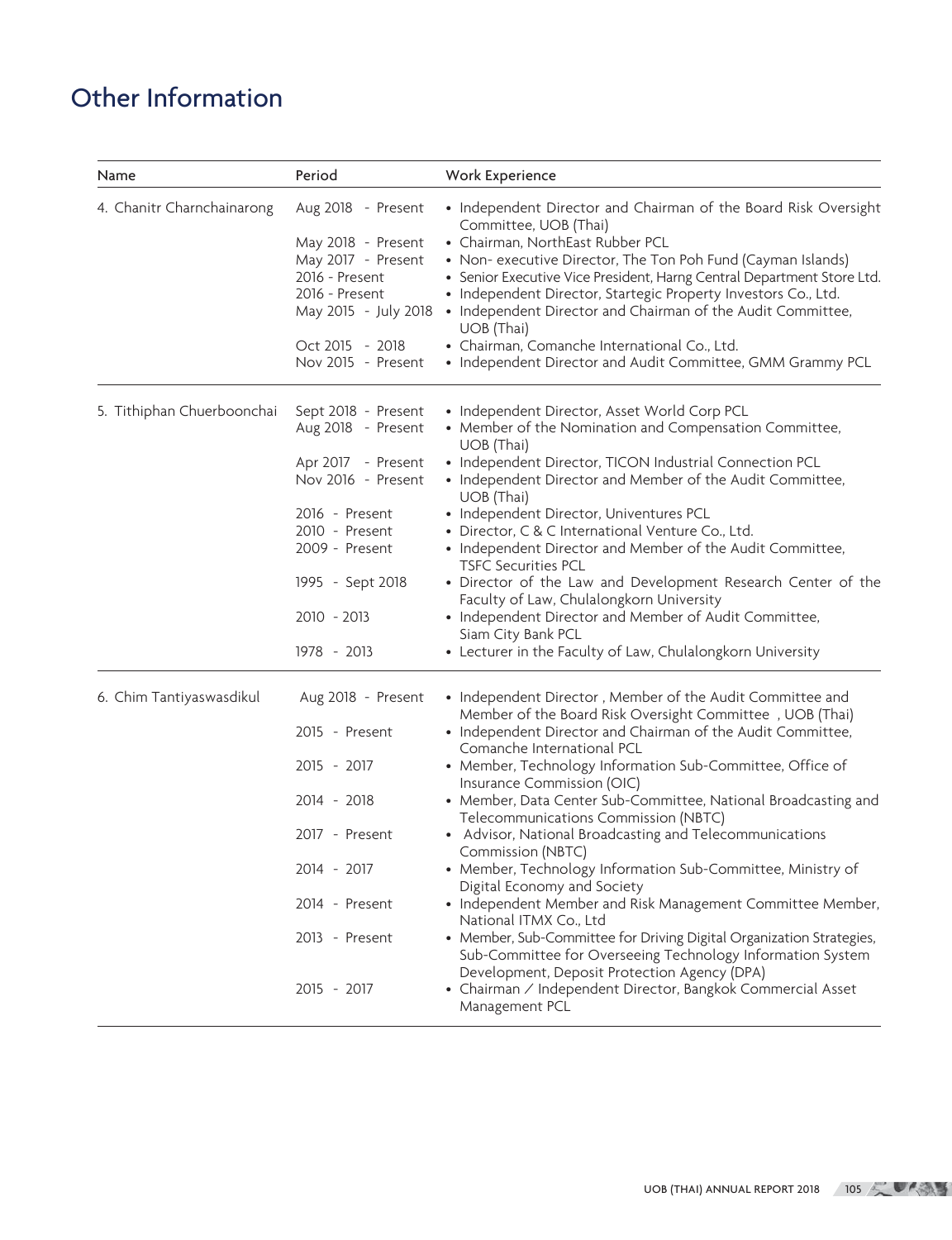| Name                     | Period                                                                                                                                                                               | Work Experience                                                                                                                                                                                                                                                                                                                                                                                                                                                           |  |  |
|--------------------------|--------------------------------------------------------------------------------------------------------------------------------------------------------------------------------------|---------------------------------------------------------------------------------------------------------------------------------------------------------------------------------------------------------------------------------------------------------------------------------------------------------------------------------------------------------------------------------------------------------------------------------------------------------------------------|--|--|
| 7. Lee Chin Yong         | Aug 2004 - Present<br>2003 - Present<br>2003 - Present<br>2003 - Present<br>2007 - Present<br>2014 - Present<br>2015 - Present<br>2015 - Present<br>2011 - Present<br>2015 - Present | • Director (Authorised Signatory), UOB (Thai)<br>• Managing Director, United Overseas Bank Limited, Singapore<br>· Director, Uni.Asia Capital Sdn. Bhd.<br>• Director, PT Bank UOB Indonesia<br>· Director, United Overseas Bank (China) Ltd.<br>• Director, Kemaris Development Sdn. Bhd.<br>• Director, Kemaris Residence Sdn. Bhd.<br>• Director, Kemaris Industrial Sdn. Bhd.<br>• Director, Kemaris Holdings Sdn. Bhd.<br>• Director, Kemaris Construction Sdn. Bhd. |  |  |
| 8. Tan Choon Hin         | Apr 2018 - Present<br>Dec 2018 - Present<br>Oct 2017 - Present<br>Nov 2016 - Present<br>2016 - Oct 2016<br>2012 - 2016                                                               | • Director, United Asia Diversifier Program<br>• Director, United Private Equity Investments (Cayman) Limited<br>• Director, The Association of International Banks (AIB)<br>• Director (Authorised Signatory) and President & CEO, UOB (Thai)<br>• Head of Group Business Banking, United Overseas Bank Limited,<br>Singapore<br>• Head of Group Retail Credit, United Overseas Bank Limited,<br>Singapore                                                               |  |  |
| 9. Sanchai Apisaksirikul | Aug 2018 - Present<br>Mar 2017 - Present<br>May 2015 - Present<br>Mar 2012 - Present<br>Apr 2015 - Present<br>2007 - Mar 2015                                                        | • Member of the Board Risk Oversight Committee, UOB (Thai)<br>• Director, Asia Alpha Fund<br>· Director, UOB Asset Management (Thailand) Co., Ltd.<br>• Director (Authorised Signatory), UOB (Thai)<br>• Managing Director, UOB (Thai)<br>• Executive Director, UOB(Thai)                                                                                                                                                                                                 |  |  |

### 3. Directors' Remuneration

as of 31 December 2018

|                                                          |                              |           |                                                 |                                             | <b>Baht</b> |
|----------------------------------------------------------|------------------------------|-----------|-------------------------------------------------|---------------------------------------------|-------------|
|                                                          | Board of<br><b>Directors</b> | Committee | Nomination &<br>Audit Compensation<br>Committee | <b>Board Risk</b><br>Oversight<br>Committee | Total       |
| 1. Wee Cho Yaw                                           | 1,920,000                    | ۰         |                                                 | $\overline{\phantom{0}}$                    | 1,920,000   |
| 2. Chinnawat Bulsuk (Resigned 1 Aug 2018)                | 576,000                      | 335,000   | 256,000                                         | $\overline{\phantom{a}}$                    | 1,167,000   |
| 3. Suebtrakul Soonthornthum                              | 996,000                      | 585,000   | 669,000                                         | ۰                                           | 2,250,000   |
| 4. Chanitr Charnchainarong                               | 996,000                      | 545,000   | 200,000                                         | 400,000                                     | 2,141,000   |
| 5. Tithiphan Chuerboonchai                               | 996,000                      | 735,000   | 200,000                                         | ۰                                           | 1,931,000   |
| 6. Chim Tantiyaswasdikul<br>(Appointed on 1 August 2018) | 420,000                      | 250,000   |                                                 | 250,000                                     | 920,000     |
| Total                                                    | 5,904,000                    | 2,450,000 | 1,325,000                                       | 650,000                                     | 10,329,000  |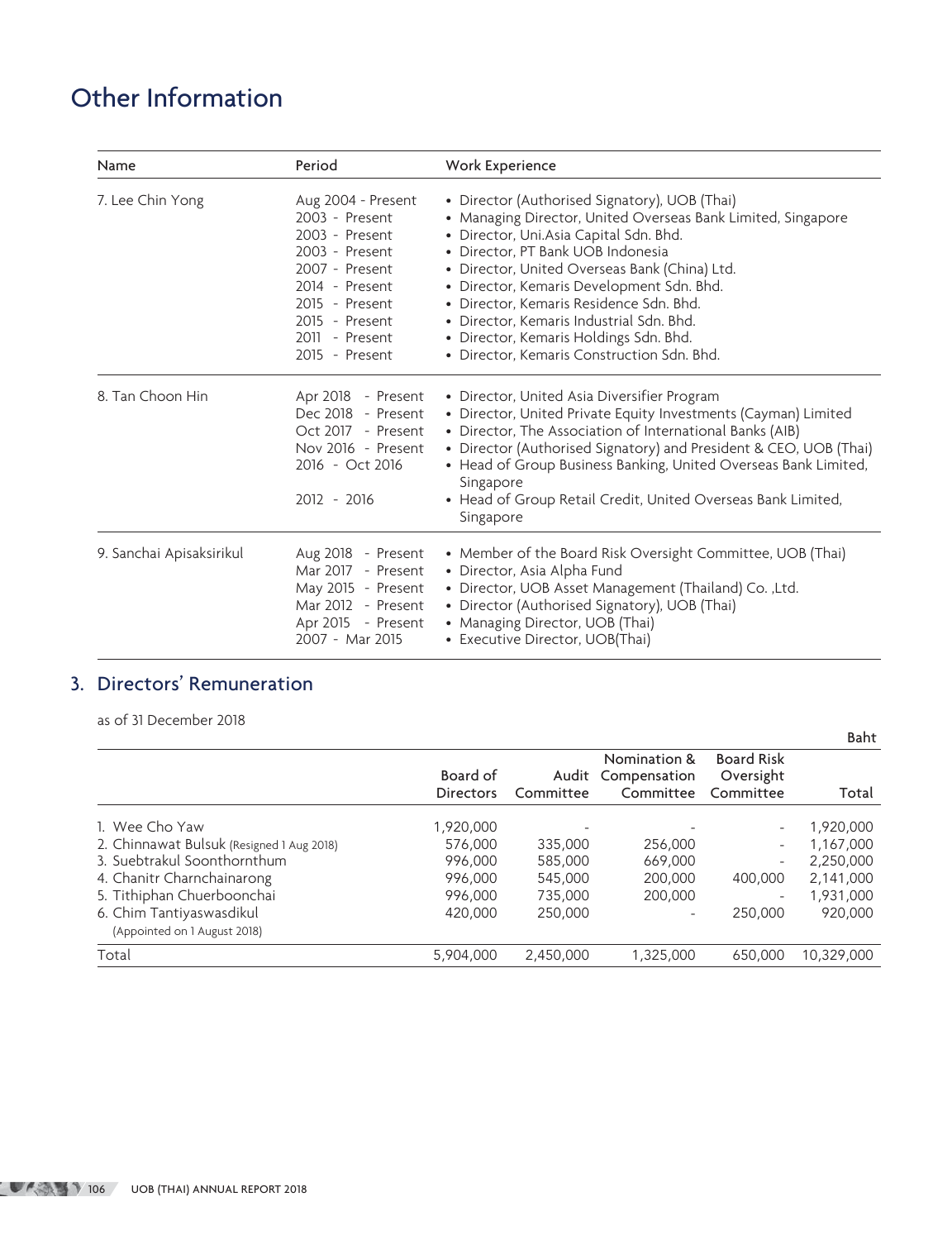## 4. Senior Management's Remuneration

 In Y2018, the Bank and its subsidiaries paid remuneration including salary, bonus, and other benefits to senior management of the Bank and its subsidiaries at the amount of Baht 630,959,850 (Y2017 paid Baht 482,303,230).

## 5. Directorships of Directors and Senior Management as at year-end 2018

## **Directors**

|  | 1. Wee Cho Yaw |  |  |
|--|----------------|--|--|
|--|----------------|--|--|

| Company                                                | Position                      |
|--------------------------------------------------------|-------------------------------|
| <b>UOB Business Group</b>                              |                               |
| United Overseas Insurance Ltd.                         | Chairman                      |
| United Overseas Bank (Malaysia) Bhd.                   | Chairman Emeritus & Adviser   |
| UOB Australia Ltd.<br>3.                               | Chairman                      |
| PT Bank UOB Indonesia<br>4.                            | <b>President Commissioner</b> |
| United Overseas Bank (China) Ltd.                      | Supervisor                    |
| Wee Family Business Group                              |                               |
| C.Y.Wee & Company (Pte) Ltd.                           | Chairman                      |
| Kheng Leong Company (Pte) Ltd.<br>2.                   | Chairman                      |
| Wee Investments (Pte) Ltd.<br>3.                       | Chairman                      |
| UOL Group Ltd.<br>4.                                   | Chairman                      |
| Pan Pacific Hotels Group Limited<br>5.                 | Chairman                      |
| Haw Par Corporation Ltd.<br>6.                         | Chairman                      |
| United Industrial Corporation Ltd.                     | Chairman                      |
| Marina Centre Holdings (Pte) Ltd.<br>8.                | Chairman                      |
| Aquamarina Hotel (Pte) Ltd.<br>9.                      | Chairman                      |
| 10. Hotel Marina City (Pte) Ltd.                       | Chairman                      |
| 11. Marina Bay Hotel (Pte) Ltd.                        | Chairman                      |
| 12. Wee Property (UK) (Pte) Ltd.                       | Chairman                      |
| Non-Profit/Community Service Business Group            |                               |
| Kim Mui Hoey Kuan                                      | Chairman                      |
| Singapore Chinese Chamber of Commerce & Industry<br>2. | Honorary President            |
| Singapore Federation of Chinese Clan Associations      | Honorary President            |
| Singapore Hokkien Huay Kuan                            | Honorary President            |
| Wee Foundation<br>5.                                   | Chairman                      |
| Chung Cheng High School Ltd.                           | Chairman                      |
| 7. Mee Toh Foundation Ltd.                             | Director                      |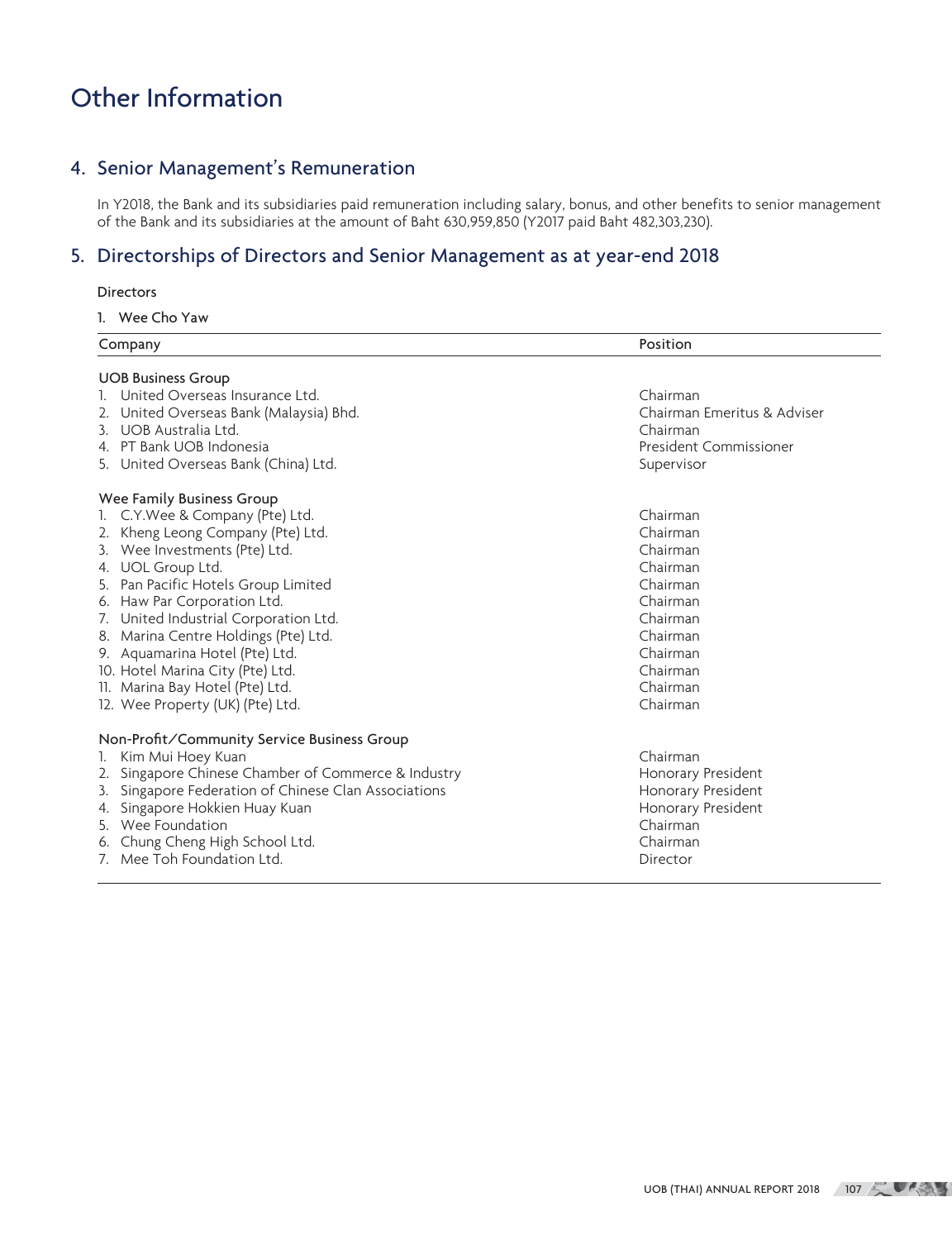## 2. Wee Ee Cheong

| Company                                                               | Position                      |
|-----------------------------------------------------------------------|-------------------------------|
| <b>UOB Business Group</b>                                             |                               |
| 1. PT Bank UOB Indonesia                                              | Deputy President Commissioner |
| 2. United Overseas Bank Ltd.                                          | Director                      |
| 3. United Overseas Bank (China) Ltd.                                  | Chairman                      |
| 4. United Overseas Bank (Malaysia) Bhd.                               | Director                      |
| United Overseas Insurance Ltd.<br>5.                                  | Director                      |
| 6. UOB Global Capital LLC                                             | Chairman                      |
| 7. UOB Global Capital (Pte) Ltd.                                      | Chairman                      |
| 8. UOB Travel Planners (Pte) Ltd.                                     | Director                      |
| 9. Walden AB Ayala Ventures Co Inc.                                   | Director                      |
| Wee Family Business Group                                             |                               |
| 1. C Y Wee & Company (Pte) Ltd.                                       | Director                      |
| 2. E C Wee (Pte) Ltd.                                                 | Director                      |
| Kheng Leong Co (HK) Ltd.<br>3.                                        | Director                      |
| 4. Kheng Leong Company (Pte) Ltd.                                     | Director                      |
| 5. K.I.P. Industrial Holdings Ltd.                                    | Director                      |
| 6. KLC Holdings Ltd.                                                  | Director                      |
| 7. KLC Holdings (Hong Kong) Ltd.                                      | Director                      |
| 8. Phoebus Singapore Holdings (Pte) Ltd.                              | Director                      |
| 9. Portfolio Nominees Ltd.                                            | Director                      |
| 10. Wee Investments (Pte) Ltd.                                        | Director                      |
| 11. Wee Venture (Overseas) Ltd.                                       | Director                      |
| 12. Pilkon Development Co., Ltd.                                      | Director                      |
| 13. Plaza Hotel Co., Ltd.                                             | Director                      |
| 14. Wee Property (UK) (Pte) Ltd.                                      | Director                      |
| Non-Profit/Community Service/Relationship (Networking) Business Group |                               |
| Singapore-China Foundation                                            | Member, Board of Governors    |
| Singapore Chinese Chamber of Commerce & Industry<br>2.                | Honorary Council Member       |
| The Association of Banks in Singapore<br>3.                           | Council Member                |
| 4. The Institute of Banking & Finance                                 | Council Member                |
| Visa APCEMEA Senior Client Council<br>5.                              | Member                        |
| 6. Wee Foundation                                                     | Director                      |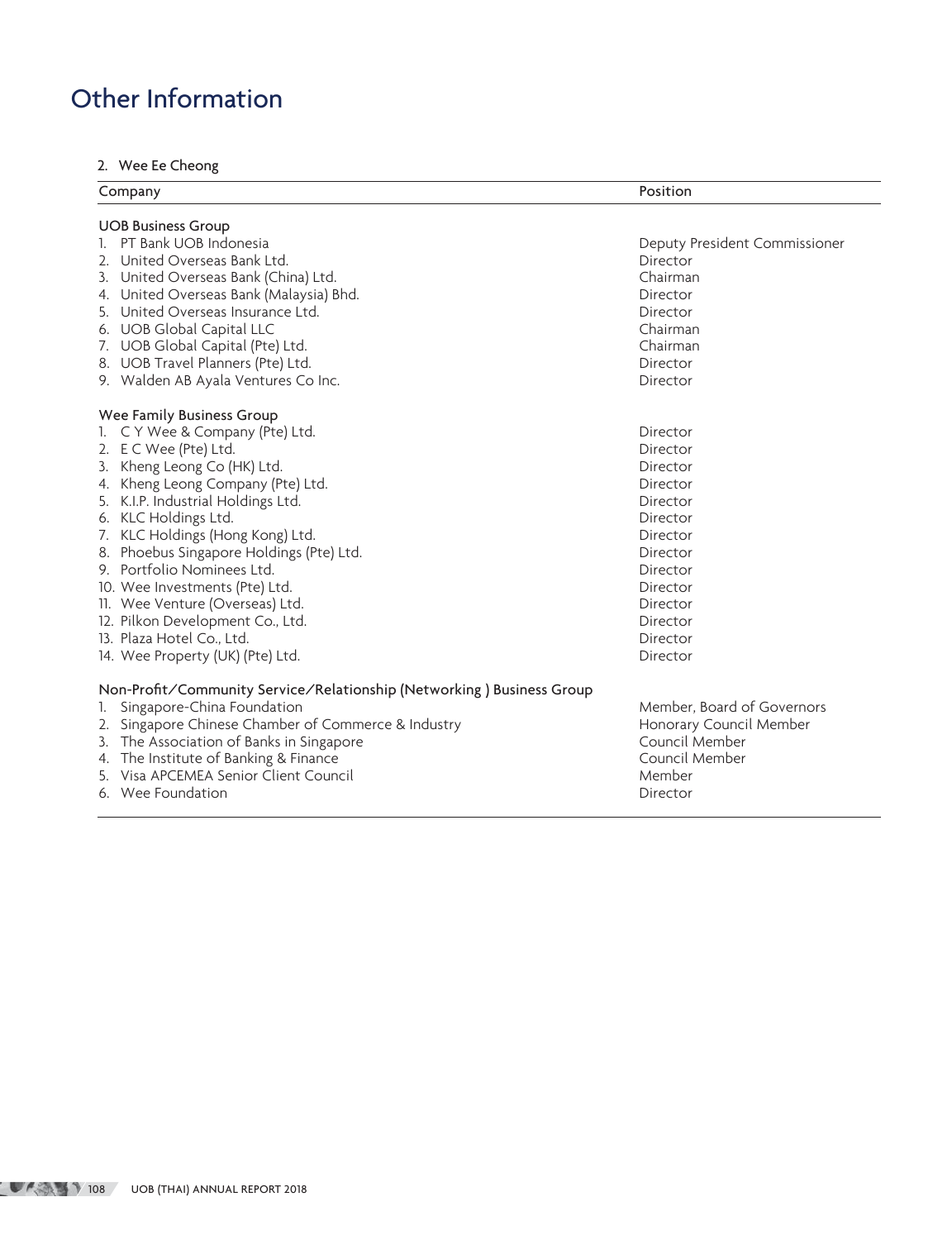## 3. Suebtrakul Soonthornthum

| Company                                          | Position                             |
|--------------------------------------------------|--------------------------------------|
| Loxley Business Group                            |                                      |
| 1. Loxley Public Co., Ltd.                       | Vice Chairman and                    |
|                                                  | Vice Chairman of the Executive Board |
| 2. Loxley Trading Co., Ltd.                      | Director                             |
| Loxley Property Development Co., Ltd.            | Director                             |
| 4. Foseco (Thailand) Co., Ltd.                   | Chairman                             |
| NS BlueScope (Thailand) Co., Ltd.<br>5.          | Director                             |
| NS BlueScope Services (Thailand) Co., Ltd.<br>6. | Director                             |
| NS BlueScope Lysaght (Thailand) Co., Ltd.        | Director                             |
| BP - Castrol (Thailand) Co., Ltd.<br>8.          | Director                             |
| Ekpavee Co., Ltd.<br>9.                          | Director                             |
| 10. Zin Suapah Co., Ltd.                         | Director                             |
| 11. Loxley Joint and Hold Co., Ltd.              | Director                             |
| 12. BlueScope Building (Thailand) Co., Ltd.      | Director                             |
| Muang Thai Life Assurance Public Co., Ltd. Group |                                      |
| Muang Thai Life Assurance Public Co., Ltd.       | Independent Director                 |
| 2. Muang Thai Real Estate Public Co., Ltd.       | Chairman                             |
| Other Business Group                             |                                      |
| Vanachai Group Public Co., Ltd.                  | Independent Director                 |
| Phatra Leasing Public Co., Ltd.                  | Independent Director                 |
| 4. Chanitr Charnchainarong                       |                                      |
| Company                                          | Position                             |
|                                                  |                                      |

- 
- 1. GMM Grammy Public Co., Ltd<br>
2. Startegic Property Investors Co., Ltd.<br>
2. Startegic Property Investors Co., Ltd. 2. Startegic Property Investors Co., Ltd.<br>3. The Ton Poh Fund
- 
- 4. Nort East Rubber Public Co., Ltd. Chairman Chairman

## 5. Chim Tantiyaswasdikul

| Company                                 | Position |
|-----------------------------------------|----------|
| Comanche International Public Co., Ltd. | Chairman |

Non- executive Director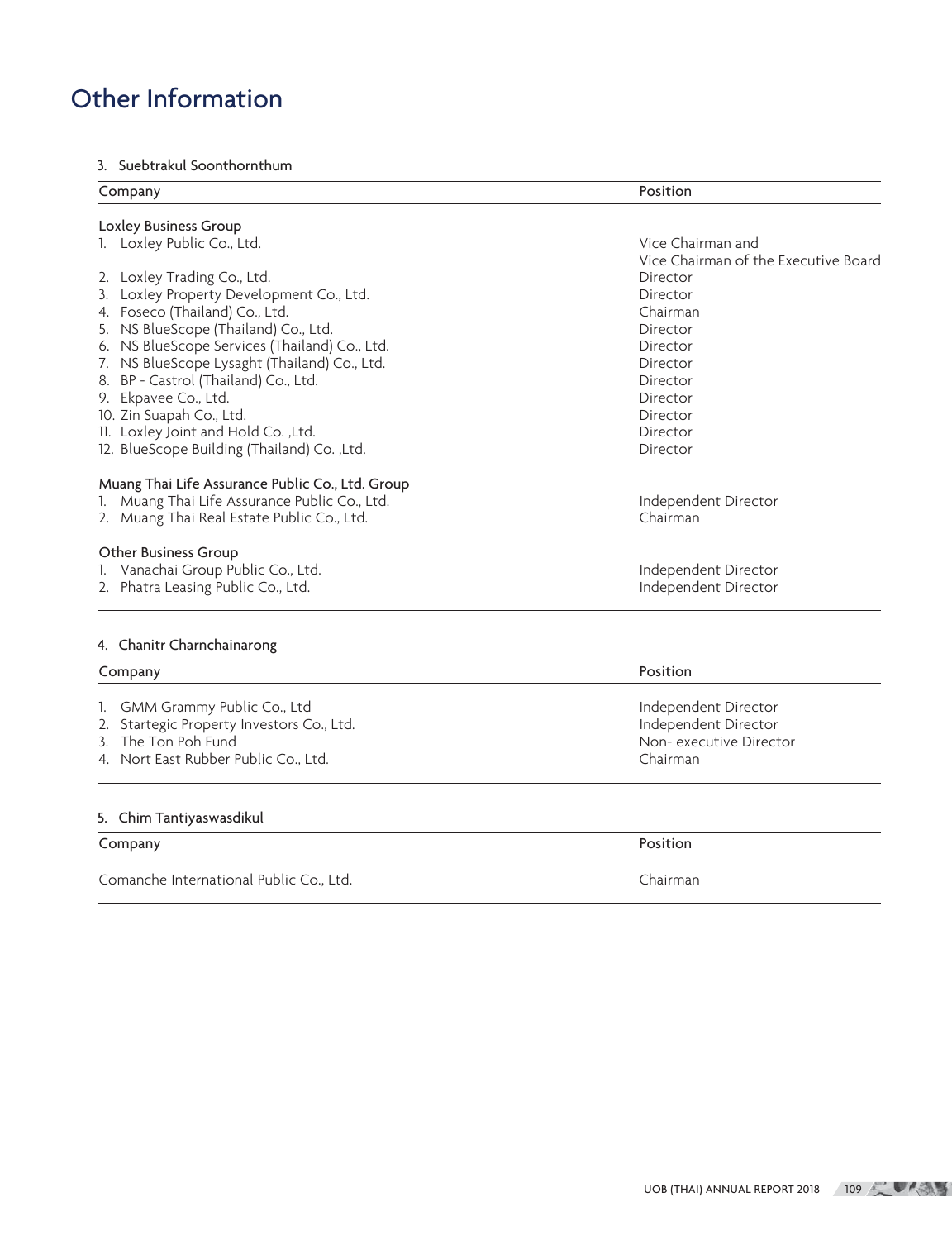## 6. Tithiphan Chuerboonchai

| Company                                         | Position             |  |
|-------------------------------------------------|----------------------|--|
| 1. Univentures Public Co., Ltd                  | Independent Director |  |
| 2. TSFC Securities Public Co., Ltd.             | Independent Director |  |
| 3. C&C International Venture Co., Ltd.          | Director             |  |
| 4. TICON Industrial Connection Public Co., Ltd. | Independent Director |  |
| 5. Asset World Corp Public Co., Ltd.            | Independent Director |  |

## 7. Lee Chin Yong

| Company                              | Position |
|--------------------------------------|----------|
| <b>UOB Group of Companies</b>        |          |
| 1. Uni.Asia Capital Sdn. Bhd.        | Director |
| 2. PT Bank UOB Indonesia             | Director |
| 3. United Overseas Bank (China) Ltd. | Director |
| Other Business Group                 |          |
| 1. Kemaris Development Sdn. Bhd.     | Director |
| 2. Kemaris Residence Sdn. Bhd.       | Director |
| 3. Kemaris Industrial Sdn. Bhd.      | Director |
| 4. Kemaris Holdings Sdn. Bhd.        | Director |
| 5. Kemaris Construction Sdn. Bhd.    | Director |

## 8. Tan Choon Hin

| Director |  |
|----------|--|
| Director |  |
| Director |  |
|          |  |
| Director |  |
|          |  |

## 9. Sanchai Apisaksirikul

| Company                                      | Position |  |
|----------------------------------------------|----------|--|
| <b>UOB Business Group</b>                    |          |  |
| 1. UOB Asset Management (Thailand) Co., Ltd. | Director |  |
| 2. Asia Alpha Fund                           | Director |  |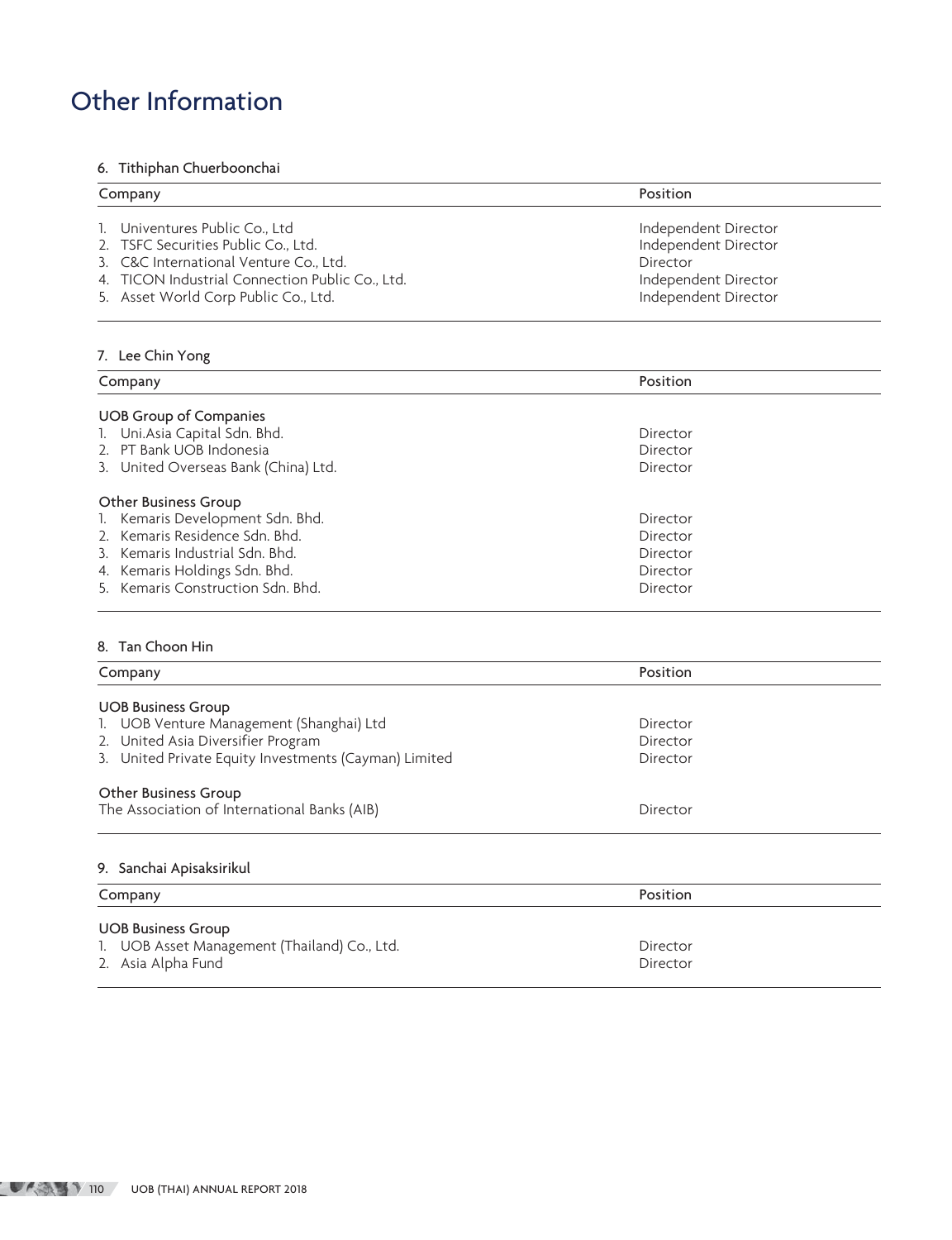Senior Management as at December 31, 2018

| Name                           | Company                                     | Position              |
|--------------------------------|---------------------------------------------|-----------------------|
| 1. Yuttachai Teyarachakul      | AXA Insurance Public Co., Ltd.              | Director              |
|                                | National Credit Bureau Co., Ltd.            | Director              |
| Ngeo Swee Guan Steven<br>2.    |                                             |                       |
| Chintana Kittiviboolmas<br>3.  |                                             |                       |
| 4. Cheah Shu Kheem             | <b>UOB Nominees (UK) Limited</b>            | Director              |
| 5. Panittra Vejjajiva          |                                             |                       |
| 6. Pailin Ngsriwongse          |                                             |                       |
| 7. Piyaporn Ratanaprasartporn  | UOB Asset Management (Thailand) Co.,Ltd.    | Director              |
| 8. Patchanee Vongsilpawattana  |                                             |                       |
| 9. Pisal Kattiyothaivong       | The Thai Bond Market Association            | Director              |
| 10. Sayumrat Maranate          |                                             |                       |
| 11. James Rama Phataminviphas  |                                             |                       |
| 12. Roongthip Angkasirisan     |                                             |                       |
| 13. Choi Yau Chi               | Thai - Hong Kong Trade Association          | Director              |
| 14. Pojanee Rungsang           | Suthep Boonnak Co., Ltd.                    | Director              |
| 15. Sirima Taecharungnirun     |                                             |                       |
| 16. Sasiwimol Arayawattanapong |                                             |                       |
| 17. Busba Virochpoka           |                                             |                       |
| 18. Veerachai Chuenchompoonut  |                                             |                       |
| 19. Ngamjitt Sirijindalert     |                                             |                       |
| 20. Pornchai Wiwatpattarakul   |                                             |                       |
| 21. Manit Panichakul           | The Bank and Financial Institution Internal | Chairman of the Board |
|                                | Auditors (BFIIA) Club                       | of Directors          |
|                                | The "Dome Friends" Foundation               | Director              |
| 22. Poomchai Chusakultanachai  |                                             |                       |
| 23. Kanlika Buspavanich        |                                             |                       |
| 24. Taravadee Manuschinapisit  |                                             |                       |
| 25. Sasitorn Rattanakul        |                                             |                       |
| 26. Vajee Pramualrat           |                                             |                       |
| 27. Sooppawit Sooppapipatt     | Vinyl Creation and Trading co.,Ltd          | Director              |
| 28. Sakchai Sathainsoontorn    |                                             |                       |
| 29. Sakoolrut Amyongka         |                                             |                       |
| 30. Wipaporn Techamaitrechit   |                                             |                       |
| 31. Bruce Gordon Ogden         |                                             |                       |
| 32. Suwassa Anantasa           |                                             |                       |
| 33. Tearavath Trirutdilokkul   |                                             |                       |
| 34. Danupob Apichitsakul       |                                             |                       |
| 35. Nareerut Ariyaprayoon      | <b>PWP</b> Enterprise                       | Director              |
| 36. Chantana Vichaikul         |                                             |                       |
| 37. Pansak Ratanapasagorn      |                                             |                       |
| 38. Numchoke Siamhan           |                                             |                       |
|                                |                                             |                       |
| 39. Apasara Lipipan            | <b>UOB Services</b>                         | Director              |
| 40. Komsun Yuvajita            |                                             |                       |
| 41. Viyada Valyasevi           |                                             |                       |
| 42. Wasinee Sivakua            |                                             |                       |
| 43. Montira Utarapichat        |                                             |                       |
| 44. Lee Kum Hong               |                                             |                       |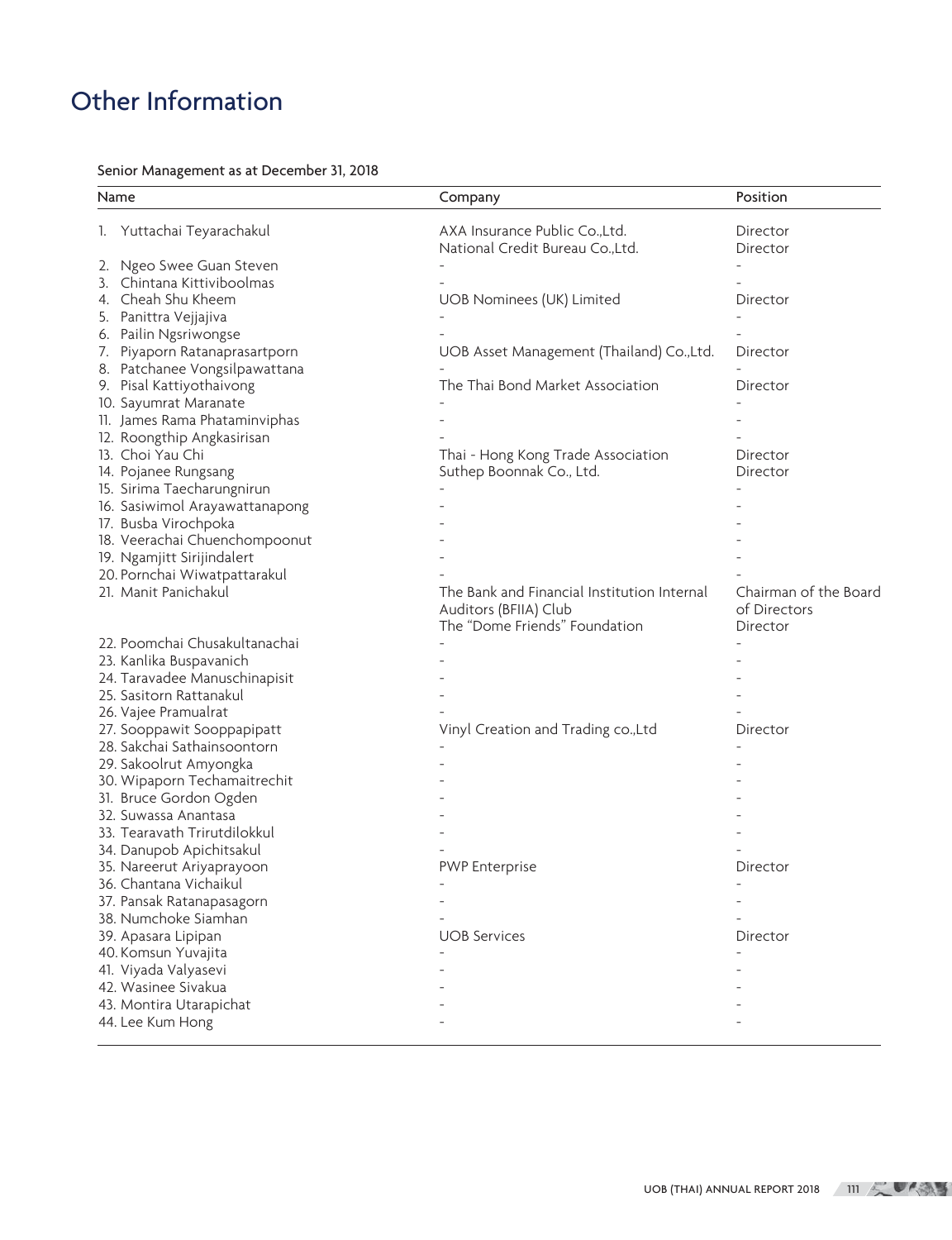## 6. Shares of UOB (Thai), Subsidiaries and Associated Companies

Directors of UOB (Thai) do not own any shares in UOB (Thai) or any of its subsidiaries and associated companies.

## 7. Auditor's Remuneration

In 2018, the Bank and its subsidiaries paid for audit fee to EY Office Limited amounting to Baht 8,500,000.

## 8. 10 Major Shareholders

As of 31 December 2018

|    | No Name                      | No. of Shares | % of Issued<br>and fully<br>paid-up shares |
|----|------------------------------|---------------|--------------------------------------------|
|    | UNITED OVERSEAS BANK LIMITED | 2,477,143,763 | 99.66                                      |
|    | Univest Property Co., Ltd.   | 1,012,000     | 0.04                                       |
| 3  | Univest Holding Co., Ltd.    | 1,012,000     | 0.04                                       |
| 4  | Mr. Pramote Thitayangura     | 982,266       | 0.04                                       |
| 5  | Mr. CHNE-WENG CHOW           | 907,500       | 0.04                                       |
| 6  | Mr. CHOW CHNE WENG           | 877,250       | 0.04                                       |
|    | Ms. Sumalee Atiphanampai     | 165,000       | 0.01                                       |
| 8  | Mr. Paichit Rojanawanich     | 162,443       | 0.01                                       |
| 9  | Ms. Sirirath Thitayangura    | 120,939       | < 0.01                                     |
| 10 | Mr. Somsak Nittayarumpong    | 117,975       | < 0.01                                     |

Remark: Number of issued and fully paid-up shares is 2,485,661,305 shares.

## 9. Information on Regulatory Fine Imposed by Regulators in 2018

 In Q4'2018, UOB (Thai) paid the regulatory fine of THB 5,460,000 due to the violation of Financial Institutions Business Act B.E. 2551, Section 60 and 71 on loan classification and reporting submission to BOT.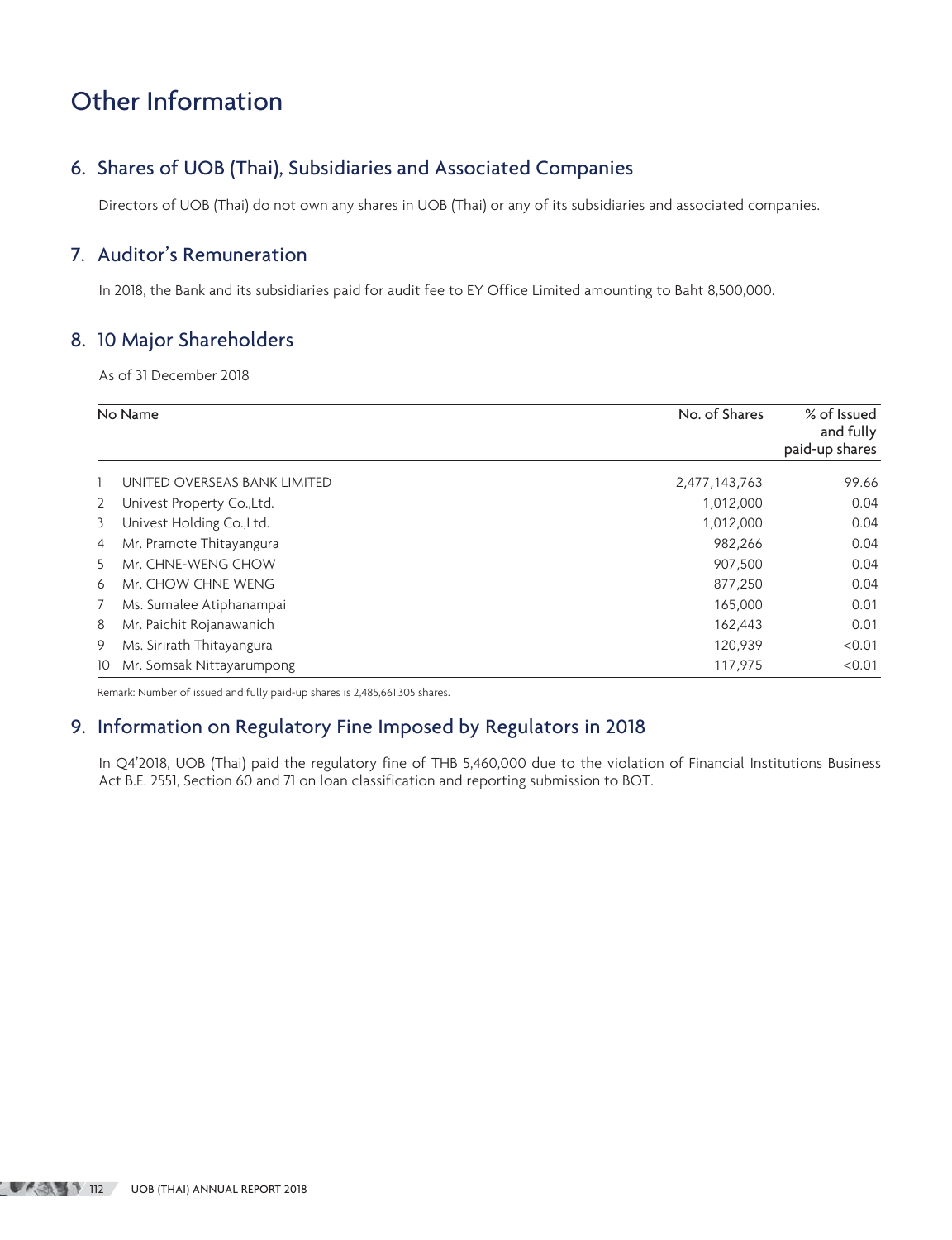## 10. Related Party Transactions

The Bank's transactions with the companies related to the Bank's directors during the year 2018 are as follows:

| Statements of financial position |  |  |  |
|----------------------------------|--|--|--|
|----------------------------------|--|--|--|

|                                                | Average     |             | Interbank    |             |        |                |          | Interbank     |             |                          |                            |
|------------------------------------------------|-------------|-------------|--------------|-------------|--------|----------------|----------|---------------|-------------|--------------------------|----------------------------|
|                                                | outstanding | Outstanding | and money    |             |        |                |          | and money     |             |                          |                            |
|                                                | loans to    | loans to    | market items | Derivatives | Other  |                |          | market items  | Derivatives | Other                    |                            |
|                                                | customers   | customers   | (assets)     | assets      | assets | Commitments    | Deposits | (liabilities) | liabilities | liabilities              | Related with UOBT Director |
| Related companies                              |             |             |              |             |        |                |          |               |             |                          |                            |
| Underwater World Pattaya Co., Ltd.             |             |             |              |             |        |                | Ϊ        |               |             | $\!\!{}^/$               | Wee Cho Yaw                |
| PPHR (Thailand) Co., Ltd.                      |             |             |              |             |        |                |          |               |             |                          | Wee Cho Yaw                |
| Haw Par Tiger Balm (Thailand) Limited          |             |             |              |             |        |                |          |               |             |                          | Wee Cho Yaw, Wee Ee Cheong |
| Loxley Pcl.                                    |             |             |              |             |        |                |          |               |             |                          | Suebtrakul Soonthornthum   |
| The Muangthai Life Assurance Pcl.              |             |             |              |             |        |                |          |               |             |                          | Suebtrakul Soonthornthum   |
| Loxley Wireless Co., Ltd.                      |             |             |              |             |        |                |          |               |             |                          | Suebtrakul Soonthornthum   |
| Loxbit Pcl.                                    |             |             |              |             |        |                |          |               |             | $\overline{\phantom{a}}$ | Suebtrakul Soonthornthum   |
| Professional Computer Co., Ltd.                | Ϊ           |             |              |             |        |                |          |               |             |                          | Suebtrakul Soonthornthum   |
| Netone Network Solution Co., Ltd.              |             |             |              |             |        |                |          |               |             |                          | Suebtrakul Soonthornthum   |
| L Hardware and Services Co., Ltd.              |             |             |              |             |        |                |          |               |             |                          | Suebtrakul Soonthornthum   |
| Loxley Trading Co., Ltd.                       |             |             |              |             |        |                |          |               |             |                          | Suebtrakul Soonthornthum   |
| Phatra Leasing Pcl.                            |             |             |              |             |        |                |          |               |             |                          | Suebtrakul Soonthornthum   |
| S.L.A Asia Co., Ltd.                           |             |             |              |             |        |                |          |               |             |                          | Suebtrakul Soonthornthum   |
| Tris Corporation Ltd.                          |             |             |              |             |        |                |          |               |             |                          | Sanchai Apisaksirikul      |
| Thailand Futures Exchange Pcl.                 |             |             |              |             |        |                |          |               |             |                          | Sanchai Apisaksirikul      |
| Thailand Clearing House Co., Ltd.              |             |             |              |             |        |                |          |               |             |                          | Sanchai Apisaksirikul      |
| The Stock Exchange of Thailand                 |             |             |              |             |        | $\overline{1}$ |          |               |             | Ϊ                        | Sanchai Apisaksirikul      |
| Tisco Securities Co., Ltd.                     |             |             |              |             |        |                |          |               |             |                          | Sanchai Apisaksirikul      |
| Tisco Asset Management Co., Ltd.               |             |             |              |             |        |                |          |               |             | Ϊ                        | Sanchai Apisaksirikul      |
| GMM CJ O Shopping Co., Ltd.                    |             |             |              |             |        |                |          |               |             |                          | Chanitr Charnchainarong    |
| North East Rubber Pcl.                         |             |             |              |             |        |                |          |               |             |                          | Chanitr Charnchainarong    |
| Wannacharoenkij Co., Ltd.                      |             |             |              |             |        |                |          |               |             |                          | Tithiphan Chuerboonchai    |
| Golden Land Property Development Pcl.          |             |             |              |             |        |                |          |               |             |                          | Tithiphan Chuerboonchai    |
| Sathorn Supsin Co., Ltd.                       |             | Γ           |              |             |        |                |          |               |             | $\overline{\phantom{a}}$ | Tithiphan Chuerboonchai    |
| TSFC Securities Pcl.                           |             |             |              |             |        |                |          |               |             |                          | Tithiphan Chuerboonchai    |
| Grand Unity Development Co., Ltd.              |             |             |              |             |        |                |          |               |             |                          | Tithiphan Chuerboonchai    |
| Value Hotels Co., Ltd.                         |             |             |              |             |        |                |          |               |             |                          | Tithiphan Chuerboonchai    |
| Suraseth Co., Ltd.                             |             |             |              |             |        |                |          |               |             |                          | Tithiphan Chuerboonchai    |
| Tor Yod Market AEC Co., Ltd.                   |             |             |              |             |        |                |          |               |             |                          | Tithiphan Chuerboonchai    |
| Numsub Pattana 2 Co., Ltd.                     |             |             |              |             |        |                |          |               |             |                          | Tithiphan Chuerboonchai    |
| Asiatique Entertainment Co., Ltd.              |             |             |              |             |        |                |          |               |             |                          | Tithiphan Chuerboonchai    |
| TCC Hotel Asset Management Co., Ltd.           |             |             |              |             |        |                |          |               |             |                          | Tithiphan Chuerboonchai    |
| TCCCL Andaman Resort Co., Ltd.                 |             |             |              |             |        |                |          |               |             |                          | Tithiphan Chuerboonchai    |
| Synature Technology Co., Ltd.                  |             |             |              |             |        |                |          |               |             |                          | Dr. Chim Tantiyaswasdikul  |
|                                                |             |             |              |             |        |                |          |               |             |                          |                            |
| Major shareholders                             |             |             |              |             |        |                |          |               |             |                          |                            |
| United Overseas Bank Limited                   |             |             |              |             |        |                |          |               | Ϊ           |                          | Wee Cho Yaw, Wee Ee Cheong |
| - UOB Hong Kong Branch                         |             |             |              |             |        |                |          |               |             |                          | Wee Cho Yaw, Wee Ee Cheong |
| - UOB Tokyo Branch                             |             |             |              |             |        |                |          |               |             |                          | Wee Cho Yaw, Wee Ee Cheong |
| - UOB Mumbai Branch                            |             |             |              |             |        |                |          |               |             |                          | Wee Cho Yaw, Wee Ee Cheong |
| - UOB Ho Chi Minh City Branch                  |             |             |              |             |        |                |          |               |             |                          | Wee Cho Yaw, Wee Ee Cheong |
| United Overseas Bank Group of Companies        |             |             |              |             |        |                |          |               |             |                          |                            |
| - United Overseas Bank (Malaysia) Bhd.         |             |             |              |             |        |                |          | $\!\!{}^/$    |             |                          | Wee Cho Yaw, Wee Ee Cheong |
| - United Overseas Bank (China) Limited         |             |             |              |             |        |                |          |               |             |                          | Wee Cho Yaw, Wee Ee Cheong |
| - UOB Bullion and Futures Limited              |             |             |              |             |        |                |          |               |             |                          | Wee Cho Yaw, Wee Ee Cheong |
| - PT Bank UOB Indonesia                        |             |             | Ϊ            |             |        |                |          |               |             |                          | Wee Cho Yaw, Wee Ee Cheong |
| - Avatec. ai (S) Pte. Ltd.                     |             |             |              |             |        |                |          |               |             |                          | Wee Cho Yaw, Wee Ee Cheong |
| - UOB Asset Management (Thailand) Co., Ltd.    |             |             |              |             |        | Ϊ              |          | Ϊ             |             | ∕                        | Wee Cho Yaw, Wee Ee Cheong |
| - UOB Kay Hian Securities (Thailand) Co., Ltd. |             |             |              |             |        |                |          |               |             |                          | Wee Cho Yaw                |

Details of all related party transations are disclosed in Note 33 to the financial statements.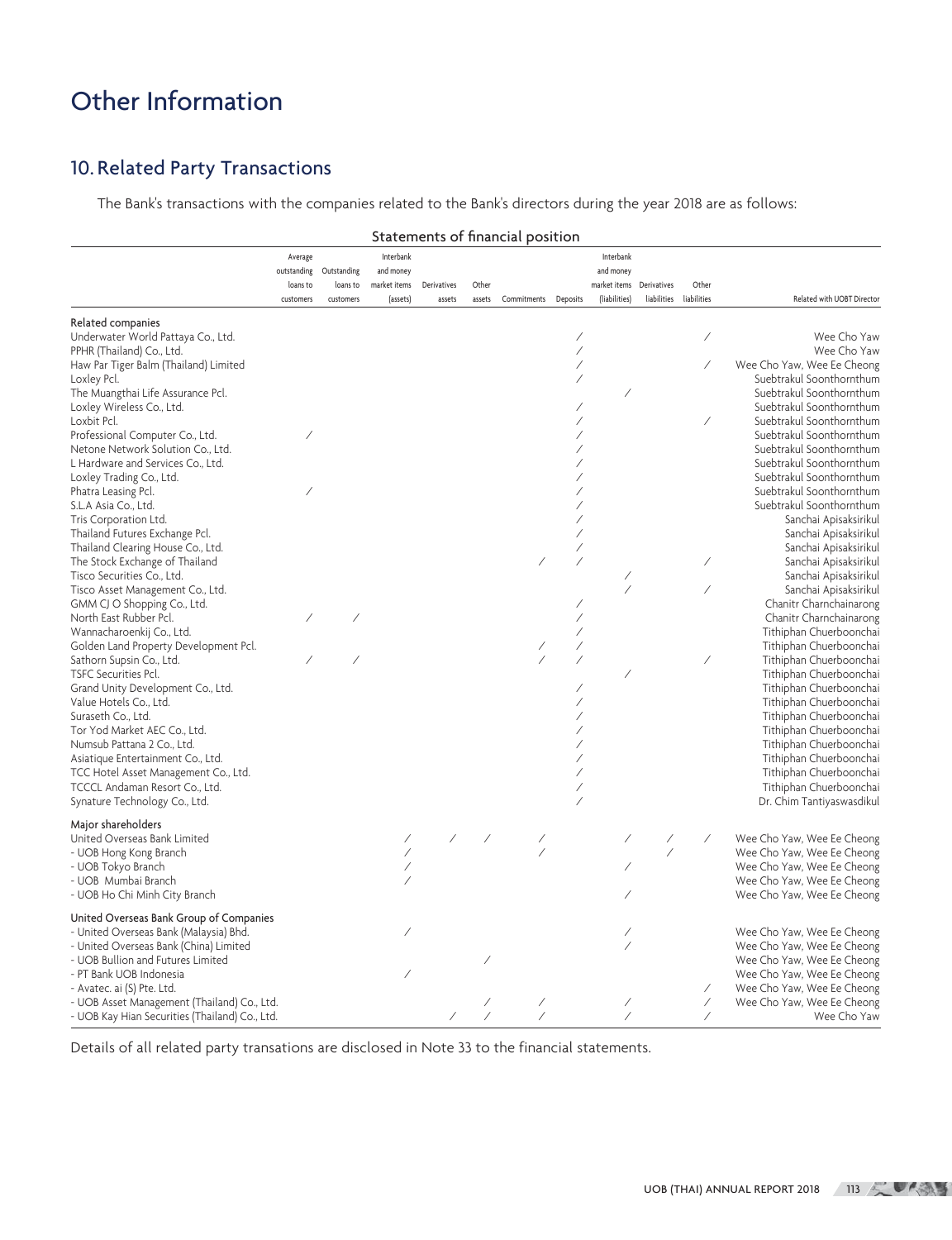## 10. Related Party Transactions (Continued)

| Statements of comprehensive income             |                          |                          |                               |                     |                                        |                     |                          |                       |                       |                   |                                                          |
|------------------------------------------------|--------------------------|--------------------------|-------------------------------|---------------------|----------------------------------------|---------------------|--------------------------|-----------------------|-----------------------|-------------------|----------------------------------------------------------|
|                                                |                          |                          | Fees and                      | Fees and            | Net gain (loss)<br>on foreign currency | Other               |                          | Premises<br>and       | Data                  |                   |                                                          |
|                                                | Interest<br>income       | Interest<br>expenses     | service<br>Income             | service<br>expenses | trading and exchange<br>transaction    | operating<br>income | Employee's<br>Expenses   | equipment<br>expenses | processing<br>charges | Other<br>expenses | Related with UOBT Director                               |
| Related companies                              |                          |                          |                               |                     |                                        |                     |                          |                       |                       |                   |                                                          |
| Underwater World Pattaya Co., Ltd.             |                          |                          | Ϊ                             |                     |                                        |                     |                          | Ϊ                     |                       |                   | Wee Cho Yaw                                              |
| Haw Par Tiger Balm (Thailand) Limited          |                          |                          | $\overline{1}$                |                     |                                        |                     |                          |                       |                       |                   | Wee Cho Yaw, Wee Ee Cheong                               |
| Loxley Pcl.                                    |                          |                          |                               |                     |                                        |                     |                          |                       |                       |                   | Suebtrakul Soonthornthum                                 |
| The Muangthai Life Assurance Pcl.              |                          |                          |                               |                     |                                        |                     |                          |                       |                       |                   | Suebtrakul Soonthornthum                                 |
| Loxley Wireless Co., Ltd.                      |                          |                          |                               |                     |                                        |                     |                          |                       |                       |                   | Suebtrakul Soonthornthum                                 |
| Loxbit Pcl.                                    |                          |                          |                               |                     |                                        |                     |                          |                       |                       | $\overline{1}$    | Suebtrakul Soonthornthum                                 |
| Professional Computer Co., Ltd.                |                          |                          |                               |                     |                                        |                     |                          |                       |                       |                   | Suebtrakul Soonthornthum                                 |
| L Hardware and Services Co., Ltd.              |                          |                          |                               |                     |                                        |                     |                          |                       |                       |                   | Suebtrakul Soonthornthum                                 |
| Loxley Trading Co., Ltd.                       |                          |                          |                               |                     |                                        |                     |                          |                       |                       |                   | Suebtrakul Soonthornthum                                 |
| Phatra Leasing Pcl.                            | $\overline{\phantom{a}}$ |                          |                               |                     |                                        |                     |                          |                       |                       |                   | Suebtrakul Soonthornthum                                 |
| S.L.A Asia Co., Ltd.                           |                          | /                        |                               |                     |                                        |                     |                          |                       |                       |                   | Suebtrakul Soonthornthum                                 |
| Tris Corporation Ltd.                          |                          |                          |                               |                     |                                        |                     |                          |                       |                       |                   | Sanchai Apisaksirikul                                    |
| Thailand Futures Exchange Pcl.                 |                          |                          |                               |                     |                                        |                     |                          |                       |                       |                   | Sanchai Apisaksirikul                                    |
| Thailand Securities Depository Co., Ltd.       |                          |                          |                               |                     |                                        |                     |                          |                       |                       |                   | Sanchai Apisaksirikul                                    |
| Thailand Clearing House Co., Ltd.              |                          |                          | Ϊ                             |                     |                                        |                     |                          |                       |                       |                   | Sanchai Apisaksirikul                                    |
| The Stock Exchange of Thailand                 |                          |                          | $\overline{1}$                |                     |                                        |                     |                          |                       |                       | $\!\!{}^/$        | Sanchai Apisaksirikul                                    |
| Family know-how Co., Ltd.                      |                          |                          |                               |                     |                                        |                     |                          |                       |                       |                   | Sanchai Apisaksirikul                                    |
| Tisco Securities Co., Ltd.                     | $\overline{\phantom{a}}$ |                          |                               |                     |                                        |                     |                          |                       |                       |                   | Sanchai Apisaksirikul                                    |
| Tisco Asset Management Co., Ltd.               |                          |                          |                               |                     |                                        |                     |                          |                       |                       |                   | Sanchai Apisaksirikul                                    |
| GMM CJ O Shopping Co., Ltd.                    |                          |                          |                               |                     |                                        |                     |                          |                       |                       |                   | Chanitr Charnchainarong                                  |
| North East Rubber Pcl.                         |                          | $\overline{1}$           | /                             |                     |                                        |                     |                          |                       |                       |                   | Chanitr Charnchainarong                                  |
| <b>GMM Grammy PCL</b>                          |                          |                          |                               |                     |                                        |                     |                          |                       |                       | Ϊ                 | Chanitr Charnchainarong                                  |
| Harng Central Department Store Ltd.            |                          |                          |                               |                     |                                        |                     |                          |                       |                       | $\overline{1}$    | Chanitr Charnchainarong                                  |
| Wannacharoenkij Co., Ltd.                      |                          |                          |                               |                     |                                        |                     |                          |                       |                       |                   | Tithiphan Chuerboonchai                                  |
| Golden Land Property Development Pcl.          |                          | $\overline{\phantom{a}}$ |                               |                     |                                        |                     |                          |                       |                       |                   | Tithiphan Chuerboonchai                                  |
| Sathorn Supsin Co., Ltd.                       | ∕                        | $\overline{1}$           | $\overline{\phantom{a}}$      |                     |                                        |                     | $\overline{\phantom{a}}$ |                       |                       | $\!\! /$          | Tithiphan Chuerboonchai                                  |
| TSFC Securities Pcl.                           |                          | /                        | $\!\!{}^/$                    |                     |                                        |                     |                          |                       |                       |                   | Tithiphan Chuerboonchai                                  |
| Sidewalk Land Co., Ltd.                        |                          |                          | $\overline{1}$                |                     |                                        |                     |                          |                       |                       |                   | Tithiphan Chuerboonchai                                  |
| Suraseth Co., Ltd.                             |                          |                          |                               |                     |                                        |                     |                          |                       |                       |                   | Tithiphan Chuerboonchai                                  |
| Tor Yod Market AEC Co., Ltd.                   |                          |                          |                               |                     |                                        |                     |                          |                       |                       |                   | Tithiphan Chuerboonchai                                  |
| Numsub Pattana 2 Co., Ltd.                     |                          |                          |                               |                     |                                        |                     |                          |                       |                       |                   | Tithiphan Chuerboonchai                                  |
| Asiatique Entertainment Co., Ltd.              |                          |                          |                               |                     |                                        |                     |                          |                       |                       |                   | Tithiphan Chuerboonchai                                  |
| Synature Technology Co., Ltd.                  |                          |                          |                               |                     |                                        |                     |                          |                       |                       |                   | Chim Tantiyaswasdikul                                    |
|                                                |                          |                          |                               |                     |                                        |                     |                          |                       |                       |                   |                                                          |
| Major shareholders                             |                          |                          |                               |                     |                                        |                     |                          |                       |                       |                   |                                                          |
| United Overseas Bank Limited                   |                          | $\overline{\phantom{a}}$ | Ϊ<br>$\overline{\phantom{a}}$ |                     |                                        |                     |                          |                       |                       |                   | / Wee Cho Yaw, Wee Ee Cheong                             |
| - UOB Hong Kong Branch<br>- UOB Tokyo Branch   |                          |                          |                               |                     |                                        |                     |                          |                       |                       |                   | Wee Cho Yaw, Wee Ee Cheong<br>Wee Cho Yaw, Wee Ee Cheong |
|                                                |                          |                          |                               |                     |                                        |                     |                          |                       |                       |                   |                                                          |
| - UOB Mumbai Branch<br>- UOB Sydney Branch     |                          |                          |                               |                     |                                        |                     |                          |                       |                       |                   | Wee Cho Yaw, Wee Ee Cheong<br>Wee Cho Yaw, Wee Ee Cheong |
| - UOB London Branch                            |                          |                          |                               |                     |                                        |                     |                          |                       |                       |                   | Wee Cho Yaw, Wee Ee Cheong                               |
| - UOB Taipei Branch                            |                          |                          |                               |                     |                                        |                     |                          |                       |                       |                   | Wee Cho Yaw, Wee Ee Cheong                               |
|                                                |                          |                          |                               |                     |                                        |                     |                          |                       |                       |                   |                                                          |
| United Overseas Bank Group of Companies        |                          |                          |                               |                     |                                        |                     |                          |                       |                       |                   |                                                          |
| - United Overseas Bank (Malaysia) Bhd.         |                          |                          |                               |                     |                                        |                     |                          |                       |                       |                   | Wee Cho Yaw, Wee Ee Cheong                               |
| - United Overseas Bank (China) Limited         |                          |                          |                               |                     |                                        |                     |                          |                       |                       |                   | Wee Cho Yaw, Wee Ee Cheong                               |
| - UOB Bullion and Futures Limited              |                          |                          |                               |                     |                                        |                     |                          |                       |                       |                   | / Wee Cho Yaw, Wee Ee Cheong                             |
| - PT Bank UOB Indonesia                        |                          |                          |                               |                     |                                        |                     |                          |                       |                       |                   | Wee Cho Yaw, Wee Ee Cheong                               |
| - Avatec. ai (S) Pte. Ltd.                     |                          |                          |                               |                     |                                        |                     |                          |                       |                       |                   | / Wee Cho Yaw, Wee Ee Cheong                             |
| - UOB Asset Management (Thailand) Co., Ltd.    |                          | Ϊ                        |                               |                     |                                        |                     |                          |                       |                       |                   | Wee Cho Yaw, Wee Ee Cheong                               |
| - UOB Kay Hian Securities (Thailand) Co., Ltd. | Ϊ                        | $\overline{1}$           |                               |                     |                                        |                     |                          |                       |                       |                   | Wee Cho Yaw                                              |

Details of all related party transations are disclosed in Note 33 to the financial statements.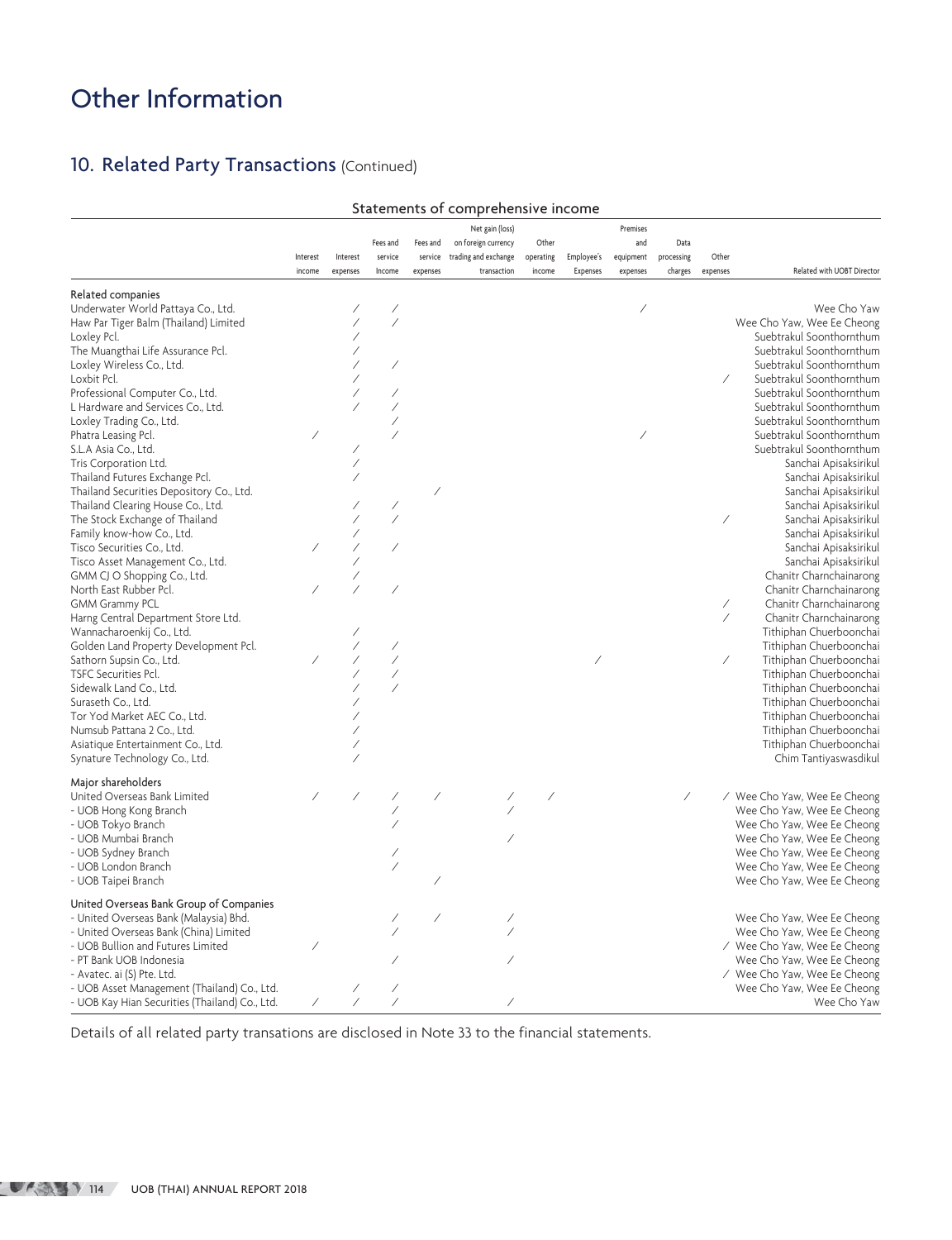Managing risk is an integral part of UOB (Thai) Group's business strategy. UOB (Thai) Group's risk management approach focuses on ensuring continued financial soundness and safeguarding the interests of our stakeholders, while remaining nimble to seize value-creating business opportunities in a fast-changing environment. UOB (Thai) Group is committed to uphold high standards of corporate governance, sound risk management principles and business practices to achieve sustainable long-term growth. UOB (Thai) Group continuously strives towards best risk management practices to support the strategic objectives.

## UOB (Thai) Group's Approach

UOB (Thai) Group's risk management structure, as shown in the following diagram, aims to promote a risk aware culture throughout UOB (Thai) Group. This requires the various risks and control oversight functions to work together with business and support units to identify their risks and to facilitate their risks and control their self-assessments.

identify, measure, monitor and manage material risks faced by UOB (Thai) Group. This enables us to concentrate our efforts on the fundamentals of banking and to create long-term value for all UOB (Thai) Group stakeholders.

UOB (Thai) Group's risk appetite, policies and governance frameworks provide the overarching principles and guidance for UOB (Thai) Group's risk management activities. They help to shape the key decisions for capital management, strategic planning and budgeting, and performance management to ensure that the risk dimension is appropriately and sufficiently considered. In particular, UOB (Thai) Group Risk Appetite is part of UOB (Thai) Group's Internal Capital Adequacy Assessment Process (ICAAP), which incorporates stress testing to ensure that UOB (Thai) Group's capital, risk and return are within acceptable levels under stress scenarios. UOB (Thai) Group also takes into consideration the risk appetite in development of risk-related Key Performance Indicators (KPIs) for performance measurement. This serves to embed a risk management mindset



UOB (Thai) Group's risk management strategy is targeted at ensuring proper risk governance so as to facilitate ongoing effective discovery, management, and mitigation of risks arising from external factors and our business activities and to set aside adequate capital efficiently to address these risks. Risks are managed within levels established by the senior management committees and approved by the Board and/or its committees. UOB (Thai) Group has put in place a framework of policies, methodologies, tools and processes that will help us

and culture throughout the organization.

UOB (Thai) Group's risk appetite, policies and governance frameworks are implemented through identification, assessment, monitoring and reporting processes. Risk reports are regularly submitted to management, senior management committees and the Board to keep them apprised of UOB (Thai) Group's risk profile.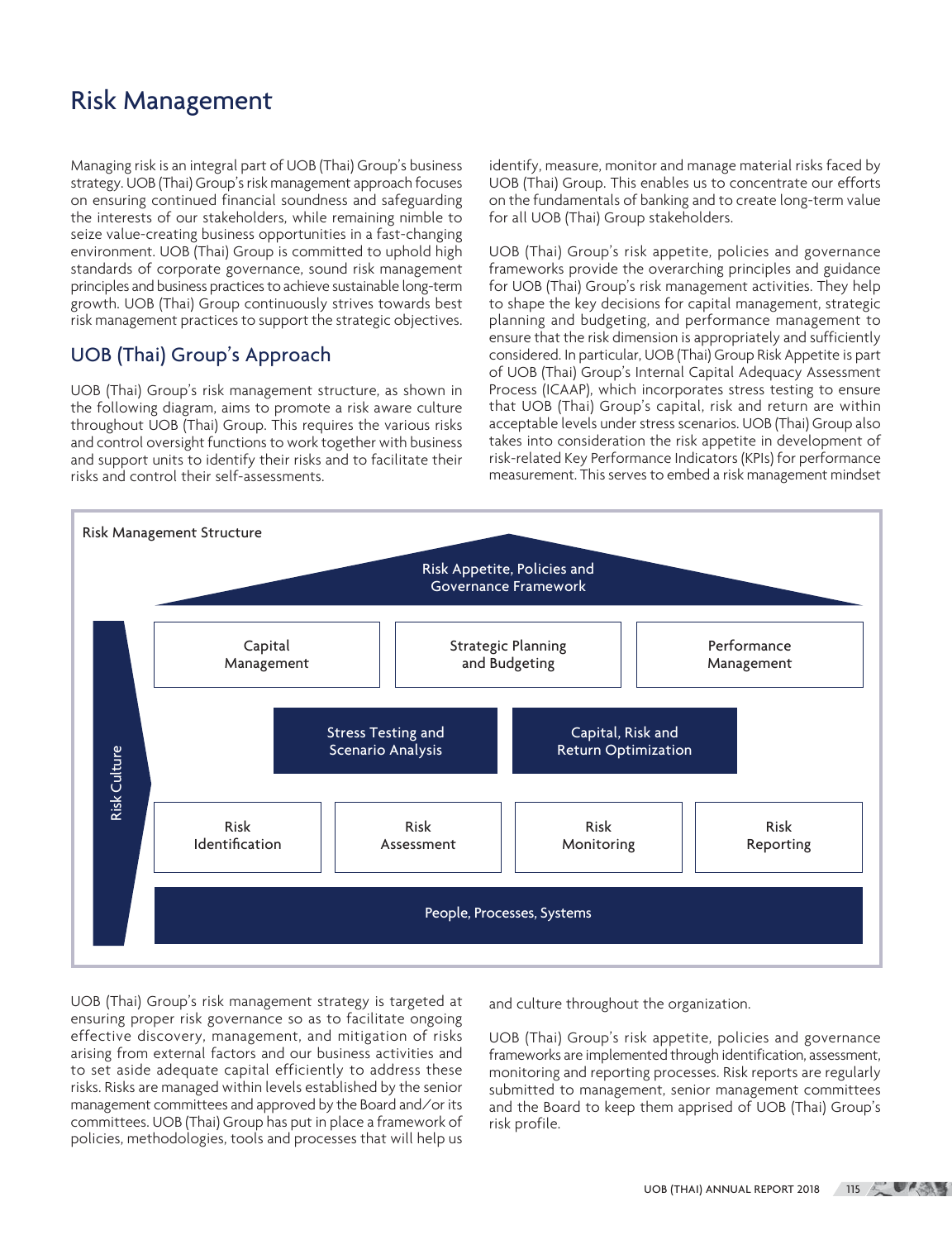## Risk Governance

UOB (Thai) Group's responsibility for risk management starts with the Board overseeing a governance structure that is designed to ensure that UOB (Thai) Group's business activities are:

- conducted in a safe and sound manner and in line with the highest standards of professionalism;
- consistent with UOB (Thai) Group' s overall business strategy and risk appetite; and
- subject to adequate risk management and internal controls.

In this regard, the Board is primarily assisted by the Board Committees including Audit Committee (AC), Nomination and Compensation Committee (NCC), Executive Committee (EXCO), and Board Risk Oversight Committee (BROC). BROC assists the Board in the oversight of risks and provide recommendations to the Board regarding risk governance framework.

The day-to-day management of UOB (Thai) Group is delegated to senior management including Chief Executive Officer (CEO) and Senior Executives of UOB (Thai) and a subsidiary. CEO has established senior management committees to assist him and senior management in making business decisions involved in specific risk areas with due consideration to risks and returns.

The senior management committees include Tier 1, Tier 2 and Tier 3 committees. Tier 1 senior management committees comprise Risk and Capital Committee (RCC) and Management Committee (MC) which are mandated to assist the Board in the oversight of risk and reviewing strategic roadmap, financial plan and budget as well as monitoring performance against strategy and budget of UOB (Thai) Group. The Tier 2 and Tier 3 senior management committees which assist the Board Committees in specific risk areas include:

- Asset & Liability Committee (ALCO)
- Operational Risk Management Committee (ORMC)
- Information Technology Committee (ITC)
- Brand and Service Committee (BSC)
- Credit Committee (CC)
- Anti-Money Laundering Committee (AMLC)
- Information Security Management Steering Committee (ISMS)
- Data Management Committee (DMC)
- Market Conduct Committee (MCC)

Senior management and senior management committees are responsible for delegating risk appetite limits by business lines, and/or broad product lines.

Risk management is also the responsibility of every employee within UOB (Thai) Group. Risk awareness and accountability are embedded in UOB (Thai) Group's culture through an established framework that ensures appropriate oversight and accountability for the effective management of risk throughout UOB (Thai) Group and across risk types. This is executed through an organization control structure that provides three Lines-of-Defence as follows: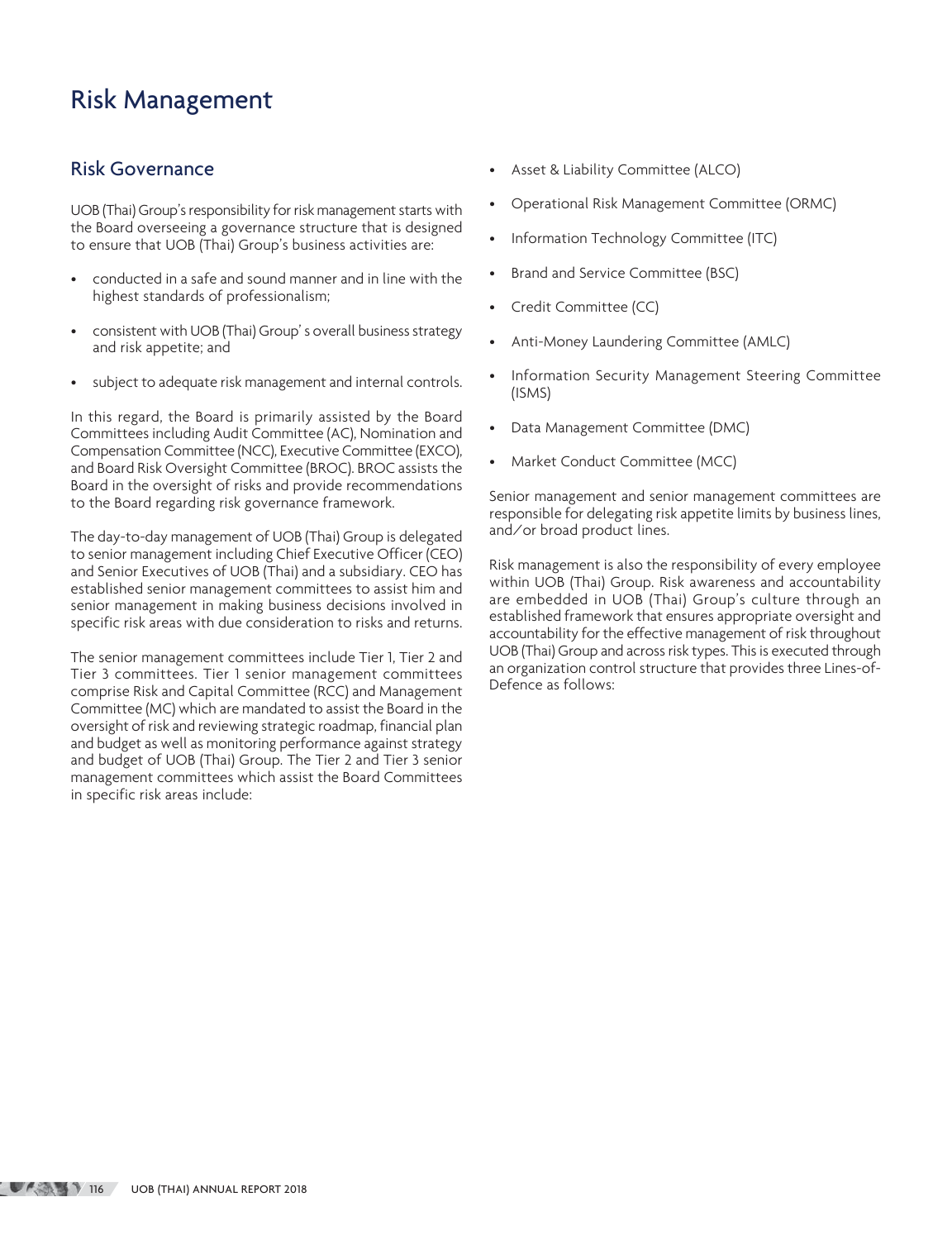

## First Line of Defence - The Risk Owner:

The business and business support functions have primary responsibility for implementing and executing effective controls for the management of risks arising from their business activities. This includes establishing adequate managerial and supervisory controls to ensure compliance with approved risk policies, appetite, limits and controls and to highlight control breakdowns, inadequacy of processes and unexpected risk events.

## Second Line of Defence - Risk Oversight:

The risk and control oversight functions (such as Risk Management and Compliance), Head of Risk Management and Head of Compliance provide the second line of defence.

The risk and control oversight functions support UOB (Thai) Group's strategy of balancing growth with stability by establishing risk frameworks, policies, appetite and limits within which the business functions must operate. The risk and control functions are also responsible for the independent review and monitoring of UOB (Thai) Group's risk profile and highlight any significant vulnerabilities and risk issues to the respective management committees.

The independence of risk and control oversight functions from business functions ensures the necessary checks and balances are in place.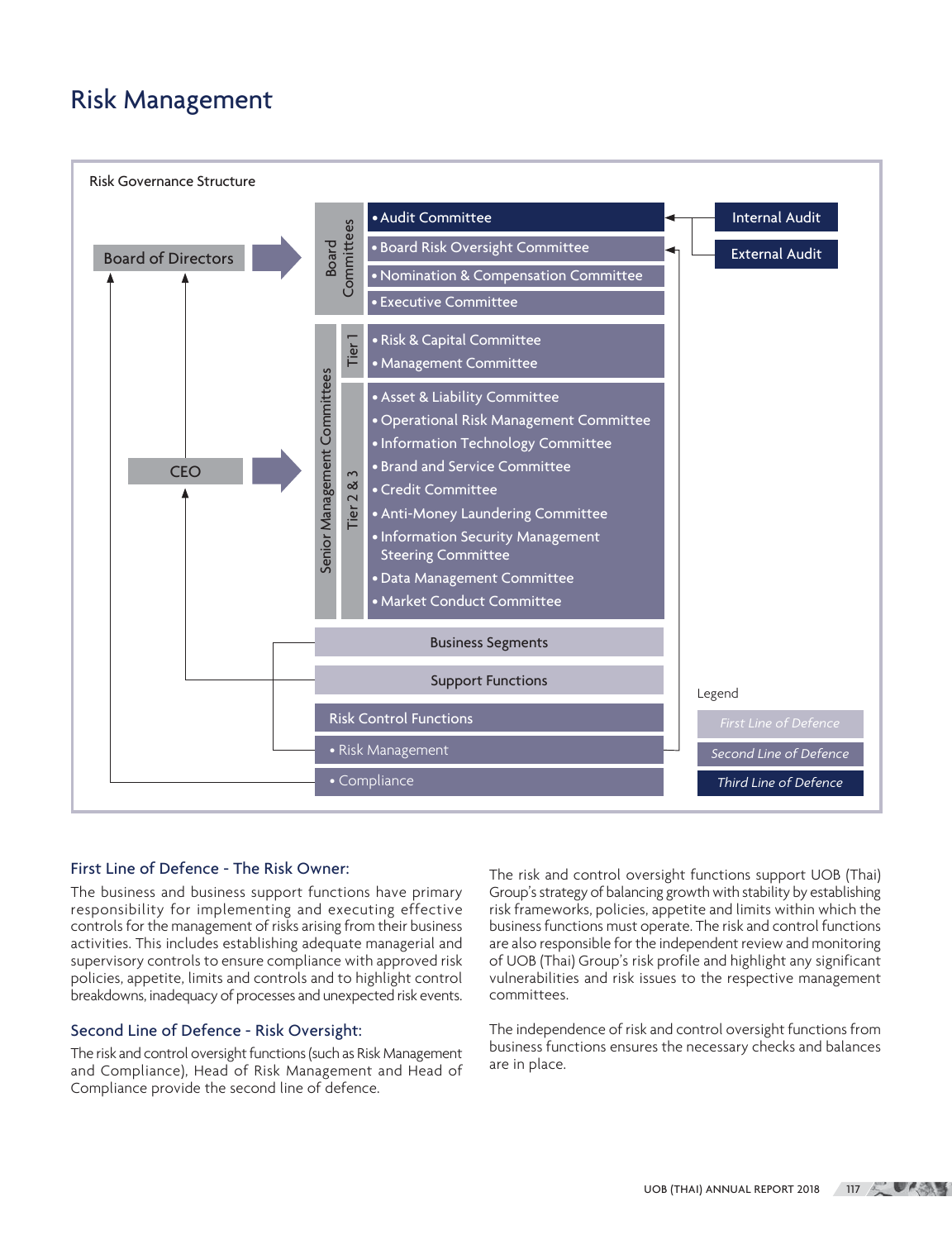## Third Line of Defence - Independent Audit:

UOB (Thai) Group' s internal and external auditors conduct risk-based audits covering all aspects of the first and second lines of defence to provide independent assurance to the CEO, Audit Committee and the Board, on the effectiveness of the risk management and control structure, policies, frameworks, systems and processes.

## Risk Appetite

UOB (Thai) Group has established a risk appetite framework to define the amount of risk we are able and willing to take in pursuit of our business objectives. The objective of establishing a risk appetite framework is not to limit risk-taking but to ensure that UOB (Thai) Group's risk profile remains within well-defined and tolerable boundaries. The framework was formulated based on the following key criteria:

- relevance to respective stakeholders, with appropriate levels of granularity;
- practical, consistent and easy to understand metrics for communication and implementation;
- alignment to key elements of UOB (Thai) Group's business strategy; and
- analytically substantiated and measurable metrics.

The risk appetite defines suitable thresholds and limits across key areas including but not limited to credit risk, country risk, market risk, liquidity risk, operational risk and reputation risk. UOB (Thai) Group's risk taking approach is focused on businesses which we understand and are well-equipped to manage the risk involved. Through this approach, UOB (Thai) Group aims to minimize earnings volatility and concentration risk and to ensure that UOB (Thai) Group's high credit rating, strong capital and funding base remain intact. This allows UOB (Thai) Group to be a steadfast partner of the customers through changing economic conditions and cycles.

UOB (Thai) Group's risk appetite framework and risk appetite are reviewed and approved annually by the Board. Management monitors and reports the risk profiles and compliance with the risk appetite to the senior management committees and the Board.

## Material Risks

UOB (Thai) Group's business strategies, products, customer profiles and operating environment expose us to a number of financial and non-financial risks. Identifying and monitoring of key risks are integral to UOB (Thai) Group's approach to risk management. It enables us to make proper assessment and proactively mitigate these risks across UOB (Thai) Group. The key risks which could impact the success of achieving UOB (Thai) Group's strategic objectives are as follows;

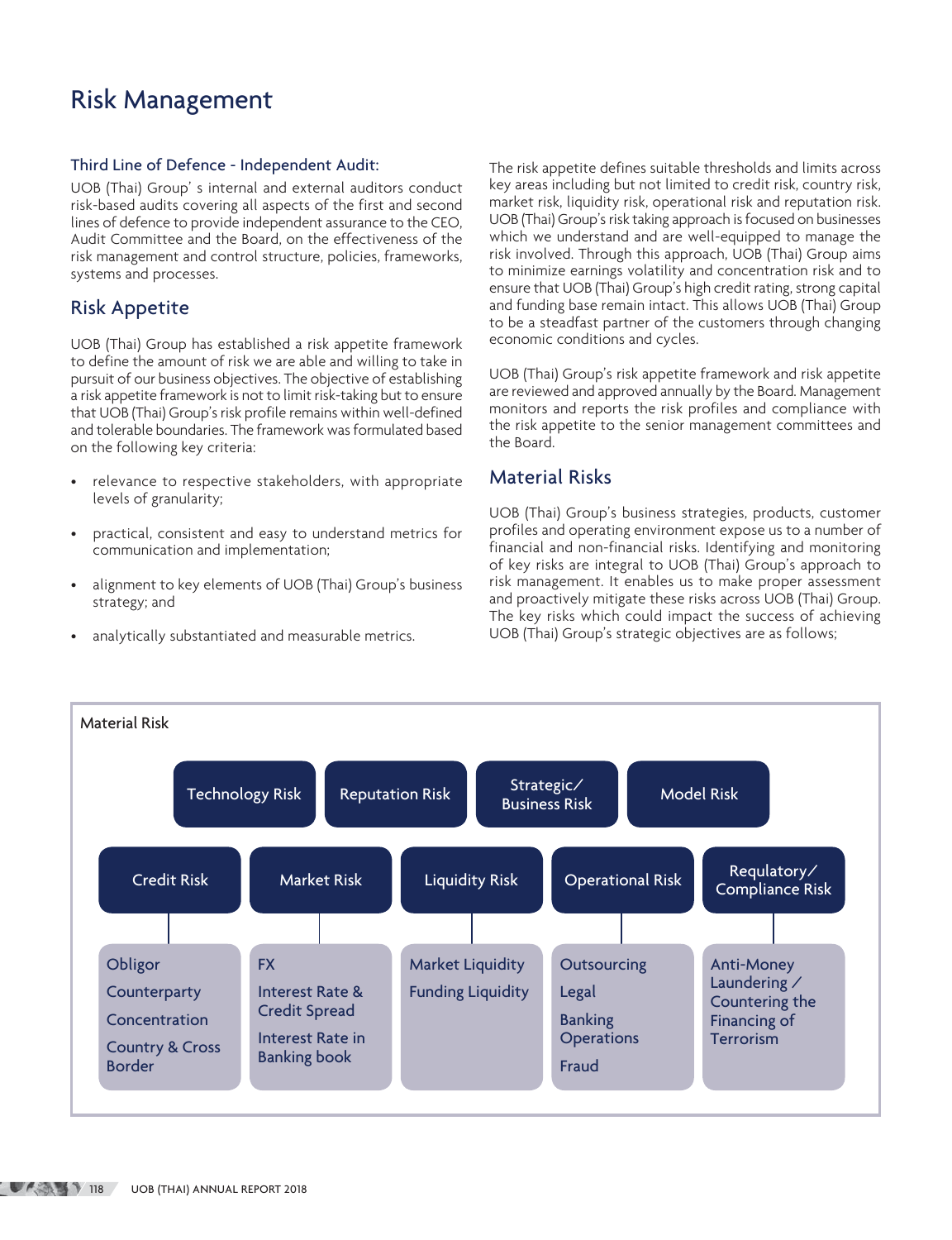UOB (Thai) Group has adopted the Basel Framework and is in compliant with regulatory requirements on Risk Based Capital Adequacy Requirements. UOB (Thai) Group continues to adopt a prudent and proactive approach in navigating the evolving regulatory landscape, with emphasis on sound risk management principles in delivering sustainable returns.

UOB (Thai) Group has adopted the Foundation Internal Ratings-Based (FIRB) approach for non-retail exposures and the Advanced Internal Ratings-Based (AIRB) approach for retail exposures. For Market and Operational risks, UOB (Thai) Group has adopted the Standardised Approach (SA).

UOB (Thai) Group has also adopted ICAAP to assess on an ongoing basis the amount of capital necessary to support our activities. UOB (Thai) Group reviews the ICAAP periodically to ensure that UOB (Thai) Group remains well-capitalised after considering all material risks. Stress testing is conducted to determine capital adequacy under stress conditions.

UOB (Thai) Group's Pillar 3 and Liquidity Coverage Ratio (LCR) Disclosure Policy addresses the disclosure requirements specified by regulators.

## Credit Risk

Credit risk is the risk of loss arising from any failure by a borrower or counterparty to meet their financial obligations when such obligations are due. Credit risk is the single largest risk that UOB (Thai) Group faces in our core business as a commercial bank, arising primarily from loans and other lending related commitments to retail, corporate and institutional borrowers. Treasury and capital market operations and investments also expose UOB (Thai) Group to counterparty and issuer credit risks.

Integral to the management of credit risk is a framework that clearly defines policies and processes relating to the measurement and management of credit risk. We review and stress test our portfolio regularly, and we continually monitor the operating environment to identify emerging risks and to formulate mitigation action.

## Credit Risk Governance and Organization

The CC is the key oversight committee for credit risk. They support the CEO, EXCO and the Board in managing the UOB (Thai) Group's overall credit risk exposures. The RCC and CC serves as an executive forum for discussions on all credit-related issues including the credit risk management framework, policies, processes, infrastructure, methodologies and systems. The CC reviews and assesses UOB (Thai) Group's credit portfolios, processes and credit risk profiles.

Credit Risk Management Division is responsible for the reporting, analysis and management of all elements of credit risk. It develops credit policies and guidelines, and focuses on facilitating business development within a prudent, consistent and efficient credit risk management framework.

## Credit Risk Policies and Processes

UOB (Thai) Group has established credit policies and processes to manage credit risk in the following key areas:

## Credit Approval Process

To maintain the independence and integrity of the credit approval process, the credit origination and approval functions are clearly segregated. Credit approval authority is delegated to officers based on their experience, seniority and track record, and is based on a risk-adjusted scale according to a borrower's credit rating. All credit approval officers are guided by credit policies that are periodically reviewed to ensure their continued relevance to the UOB (Thai) Group's business strategy and the business environment.

## Credit Concentration Risk

Credit concentration risk may arise from a single large exposure or from multiple exposures that are closely correlated. This is managed by setting exposure limits on borrowers, obligors, industries, portfolios, and countries, generally expressed as a percentage of the capital base.

We manage our credit risk exposures through a robust credit underwriting, structuring and monitoring process. Credit exposures are well-diversified across industries. We perform regular assessments of emerging risks and reviews on industry trends and country outlooks to provide a forward-looking view on developments that could impact UOB (Thai) Group's portfolio. We also conduct stress testing periodically to assess the resilience of the portfolio in the event of a marked deterioration in operating conditions.

## Credit Stress Test

Credit stress testing is a core component of UOB (Thai) Group's credit portfolio management process. The three objectives of stress-testing are (i) to assess the profit and loss and balance sheet impact of business strategies, (ii) to quantify the sensitivity of performance drivers under various macroeconomic and business planning scenarios, and (iii) to evaluate the impact of management decisions on capital, funding and leverage. Supervisory and  $\angle$  or internal stress tests may be conducted periodically under the change in economic conditions to identify if any risk mitigation actions should be taken. Under stress scenarios such as a severe recession, significant losses from the credit portfolio may occur. Stress tests are used to assess if UOB (Thai) Group capital can withstand such losses and their impact on profitability and balance sheet quality. Stress tests also help us, identify the vulnerability of various business units under such scenario and formulate appropriate mitigating actions.

Our stress test scenarios consider potential and plausible macroeconomic and geopolitical events in varying degrees of likelihood and severity. We also consider varying strategic planning scenarios where the impact of different business scenarios and proposed managerial actions are assessed. These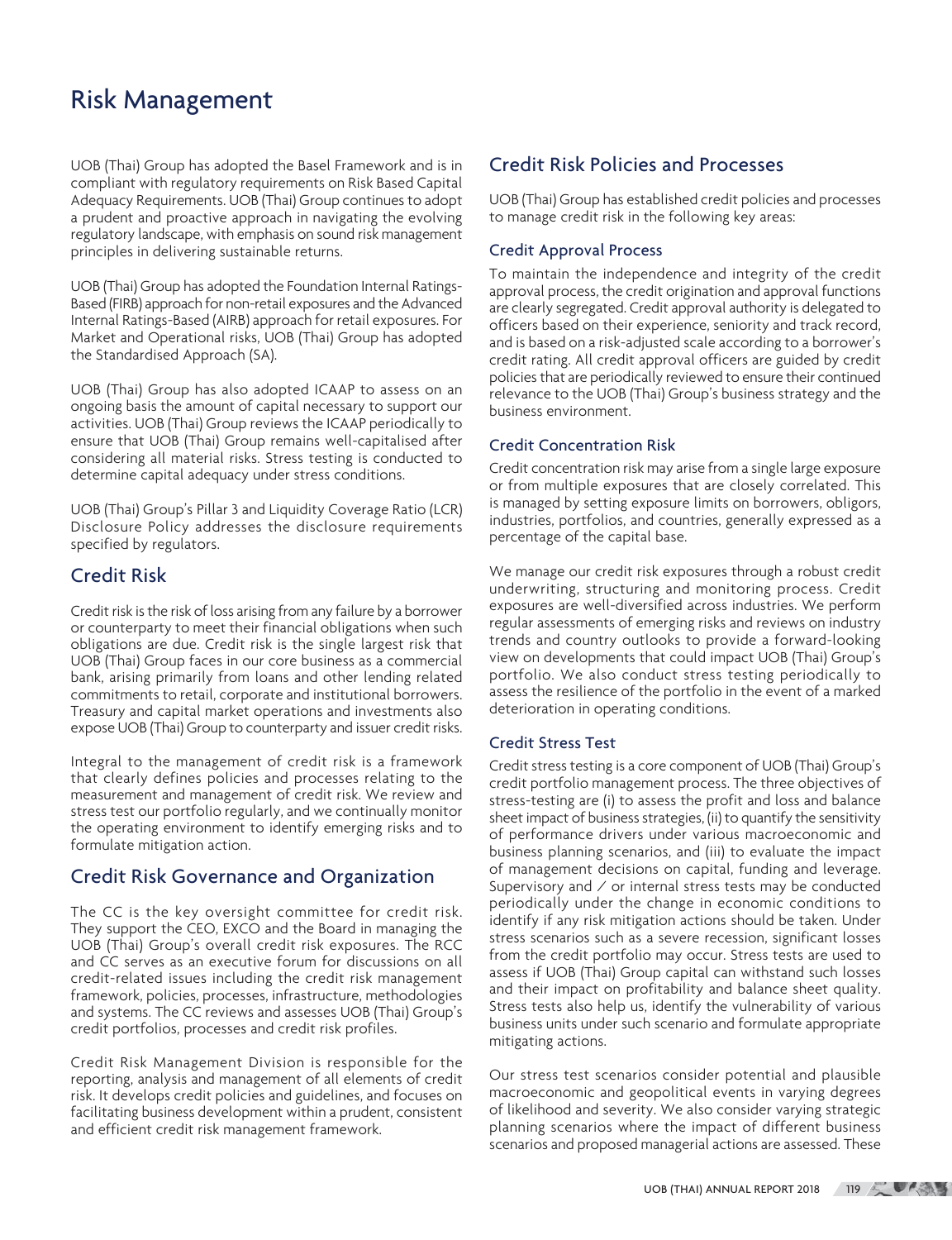are developed through consultation with relevant business units, and are approved by senior management prior to submission to relevant committees for approval.

### Intra-group Transaction

Any intra-group transactions shall be executed on an armslength basis at market commercial terms. Risk exposure as well as impact on capital adequacy incurred from intra-group transactions shall be monitored and controlled as a normal business practice. UOB (Thai) Group has stipulated the approval process for intra-group transactions e.g. normal intra-group transactions such as granting credit, which is subject to approval by UOB (Thai) EXCO with ratification by the Board.

## Credit Risk Mitigation

Potential credit losses are mitigated through a variety of instruments such as collateral, guarantees and netting arrangements. As a fundamental credit principle, UOB (Thai) Group generally does not extend credit facilities solely on the basis of the collateral provided. All credit facilities are granted based on the credit standing of the borrower, source of repayment and debt servicing ability.

Collateral is taken whenever possible to mitigate the credit risk assumed and the value of the collateral is monitored periodically. The frequency of valuation depends on the type, liquidity and volatility of the collateral value as well as in accordance with BOT's requirements. The main types of collateral taken by UOB (Thai) Group are cash, qualified marketable securities, and real estate. Appropriate haircuts are applied to the market value of collateral, reflecting the underlying nature of the collateral, quality, volatility and liquidity. In addition, collateral taken by UOB (Thai) Group has to fulfill certain eligibility criteria (such as legal certainty across relevant jurisdictions) in order to be eligible for IRB purposes.

In extending credit facilities to small- and medium-sized enterprises (SMEs), we also often take personal guarantees as a form of moral support to ensure moral commitment from the principal shareholders and directors. For IRB purposes, we do not recognise personal guarantees as an eligible credit risk protection. Corporate guarantees are often obtained when the borrower's creditworthiness is not sufficient to justify an extension of credit. To recognise the effects of guarantees under the FIRB approach, we adopt the Probability of Default (PD) substitution approach whereby the PD of an eligible guarantor of an exposure will be used for calculating the capital requirement.

Exposures arising from foreign exchange and derivatives are typically mitigated through agreements such as the International Swaps and Derivatives Association (ISDA) Master Agreements and the Credit Support Annex (CSA). Such agreements help to minimise credit exposure by allowing UOB (Thai) Group to offset what it owes to counterparty against what is due from that counterparty in the event of a default.

## Credit Monitoring and Remedial Management

We regularly monitor credit exposures, portfolio performance and emerging risks that may impact our credit risk profile. Internal risk reports are presented to relevant committees to update senior management on credit trends and to provide alerts on key economic, political and environment developments across major portfolios.

## Delinquency Monitoring

UOB (Thai) Group monitors closely the delinquency of borrowing accounts as it is a key indicator of credit quality. An account is considered as delinquent when payment is not received on the due date. Any delinquent account, including a revolving credit facility (such as an overdraft) with limit excesses, is closely monitored and managed through a disciplined process by officers from business units and risk management functions. Where appropriate, such accounts are also subject to more frequent credit reviews.

## Classification and Loan Loss Impairment

UOB (Thai) Group classifies its loan portfolios according to the borrower's ability to repay the credit facility from their normal source of income. There is an independent credit review process to ensure the appropriateness of loan grading and classification in accordance with internal policy and regulatory guidelines. All borrowing accounts are classified into 'Pass', 'Special Mention' or 'Non-Performing' categories. Non-Performing loans (NPLs) are further classified as 'Substandard', 'Doubtful' or 'Doubtful of Loss' in accordance with Bank of Thailand (BOT) guidelines. Any account which is delinquent (or in excess for a revolving credit facility such as an overdraft) for more than 90 days will be categorised automatically as 'Non-Performing'. In addition, any account that exhibits weaknesses that may jeopardise repayment on existing terms will be categorised as 'non-performing'.

Upgrading and declassification of a NPL account to 'Pass' or 'Special Mention' status must be supported by a credit assessment of the repayment capability, cash flows and financial position of the borrower. UOB (Thai) Group must also be satisfied that once the account is declassified, the account is unlikely to be classified again in the near future.

A restructured account is categorised as "Non-Performing" and placed on the appropriate classified grade depending on UOB (Thai) Group's assessment of the financial conditions of the borrower and the ability of the borrower to repay based on the restructured terms. A restructured account must comply fully with the restructured terms in accordance with internal policy and regulatory requirements before it can be declassified.

## Special Asset Management

Special Asset Management (SAM) / Credit Management are the independent division in which SAM manages the nonperforming portfolios of UOB (Thai) Group's non-retail portfolio whereas Credit Management manages the retail non-performing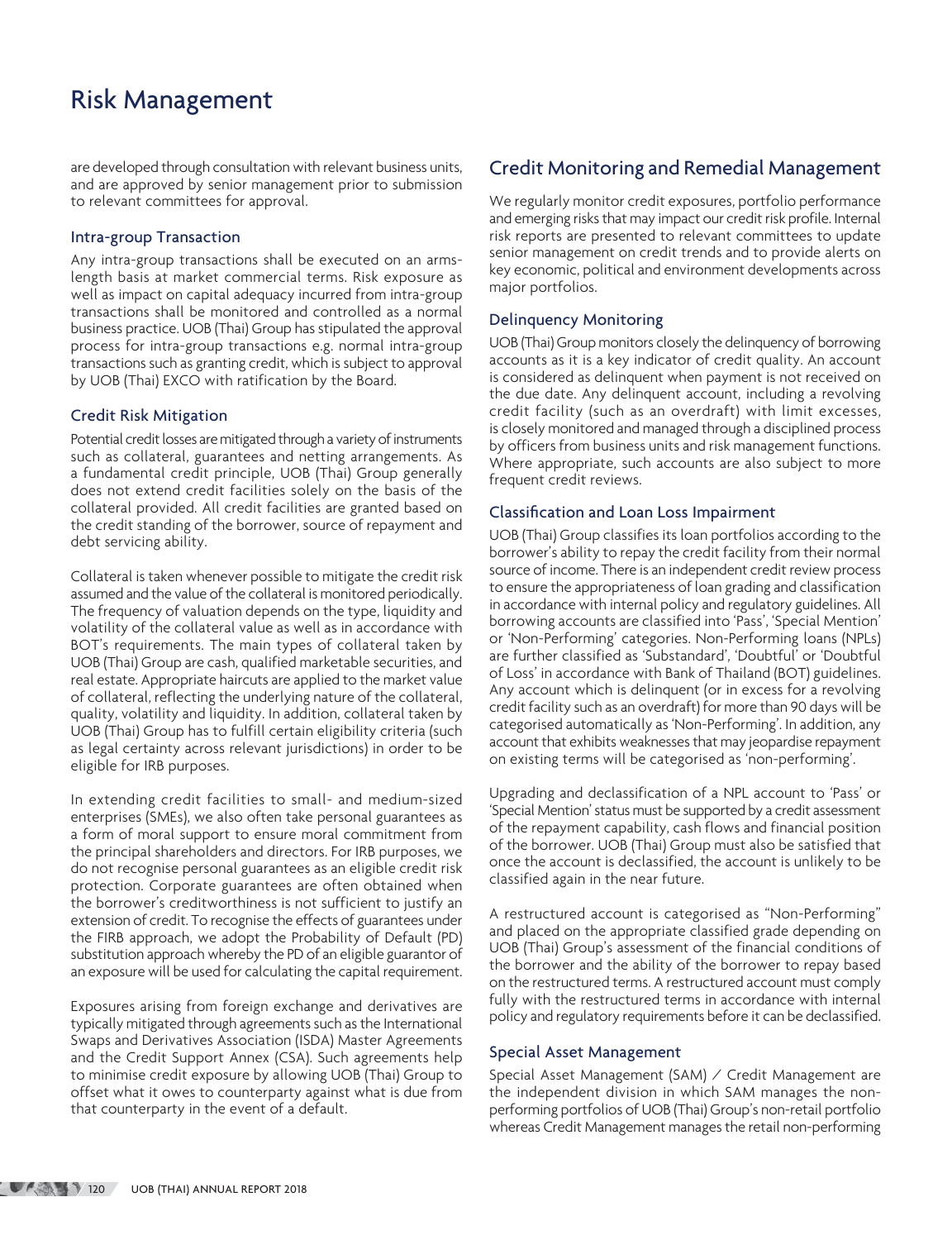portfolios. SAM/Credit Management proactively manages a portfolio of NPL accounts, with the primary intention of nursing these accounts back to health and transferring them back to the respective business units if it meets the guidelines. In addition, SAM also manages accounts that UOB (Thai) Group intends to exit in order to maximise debt recovery.

## Write-off Policy

A classified account that is not secured by any realisable collateral or account with collateral that are worthless will be written off either when the prospect of recovery is considered poor or when all feasible avenues of recovery have been exhausted. This is in compliance with regulatory guidelines.

## Internal Credit Rating System

UOB (Thai) Group employs internal rating models to support the assessment of credit risk and the assignment of exposures to rating grades or pools. Internal ratings are used pervasively by UOB (Thai) Group in the areas of credit approval, credit review and monitoring, credit stress testing, limits setting, pricing and account management.

UOB (Thai) Group has established a credit rating governance framework to ensure the reliable and consistent performance of its rating systems. The framework defines the roles and responsibilities of the various parties in the credit rating process, including independent model performance monitoring, annual model validation and independent reviews by Internal Audit.

Credit risk models are independently validated before they are implemented to ensure they are fit for purpose. To monitor the robustness of these rating models on an ongoing basis, all models are subject to annual review conducted by model owners to ascertain that the chosen risk factors and assumptions continue to remain relevant for the respective portfolios. All new models, model changes and annual reviews are approved by RCC or the BROC, depending on the materiality of the portfolio.

## Rating Structure

UOB (Thai) Group's internal rating structure is illustrated below.

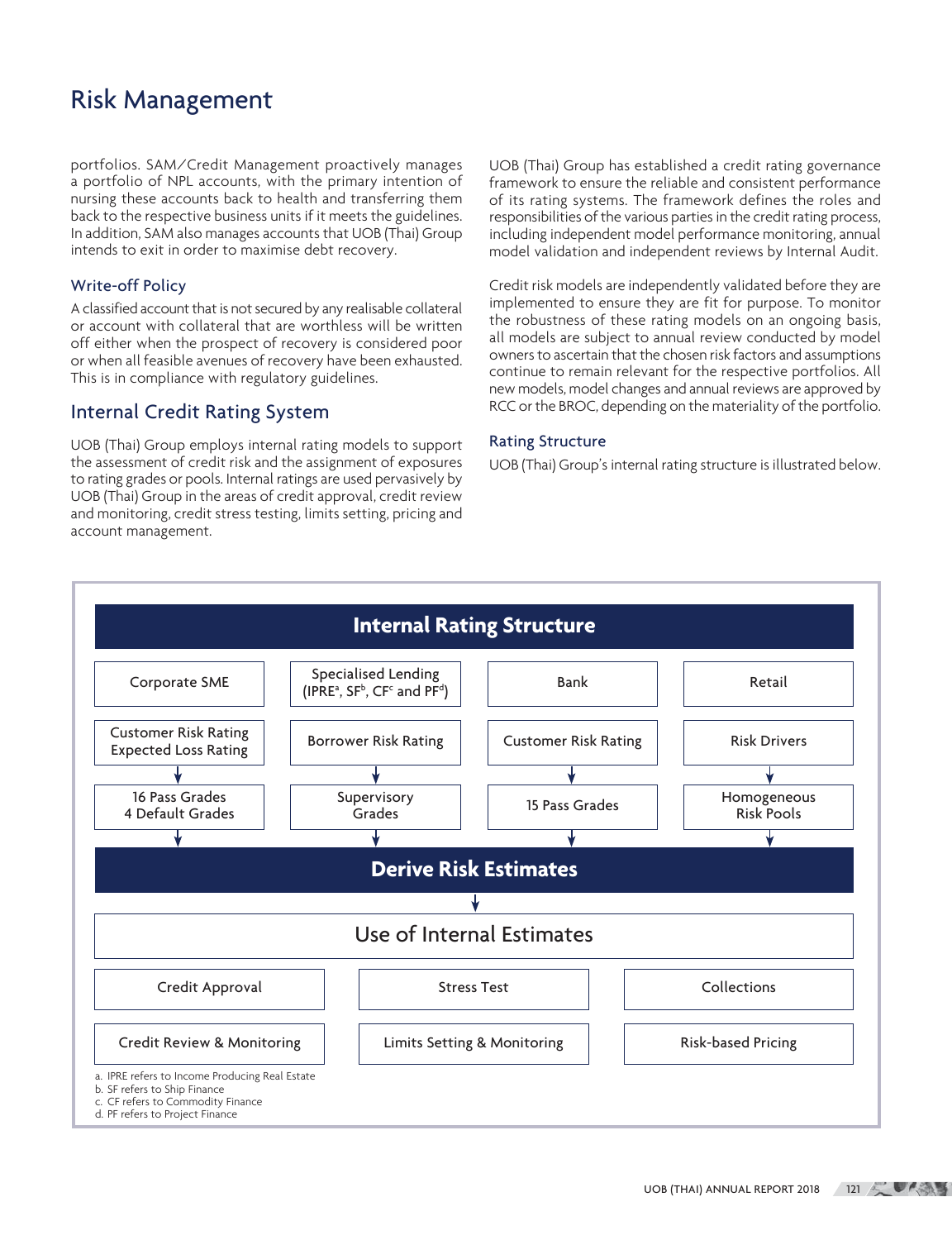## Non-retail Exposures

UOB (Thai) Group has adopted the Foundation Internal Ratings-Based (FIRB) approach for its non-retail exposures with an exception for Sovereign asset class where Standardised Approach is applied. Under FIRB approach, the probability of default (PD) for each borrower is estimated using internal models. These PD models employ qualitative and quantitative factors to provide an assessment of the borrower's ability to meet their financial obligations, and are calibrated to provide an estimate of the likelihood of default over a one-year time horizon. A default is considered to have occurred if:

- the obligor is unlikely to pay its credit obligations in full to UOB (Thai) Group, without recourse by UOB (Thai) Group to actions such as realising the security; or
- the obligor is past due for more than 90 days on any credit obligation to UOB (Thai) Group.

Supervisory loss given default (LGD) and exposure at default (EAD) parameters prescribed by BOT are used together with the internal credit ratings to calculate risk weights and regulatory capital requirements.

While UOB (Thai) Group's internal risk rating grades may show some correlation with the rating grades of External Credit Assessment Institutions (ECAIs), they are not directly comparable or equivalent to the ECAI ratings.

### Corporate Asset Class

UOB (Thai) Group has developed the Corporate SME model (CSME) to rate exposures in the Claims on Corporate Asset Class. Credit risk factors used to derive a borrower's risk rating include its' financial strength, quality of management, business risks, and the industry in which it operates. The borrower risk rating process is augmented by facility risk ratings, which take into account the type and structure of the facility, availability and type of collateral, and seniority of the exposure.

The internal rating grade structure for the corporate asset class consists of 16 pass grades and 4 default grades. The CSME model is mapped to the rating scale by calibration that takes into account UOB (Thai) Group's long-term average portfolio default rate.

### Specialised Lending Asset Sub-Class

Within the corporate asset class, UOB (Thai) Group has four sub-classes for Specialised Lending: Income Producing Real Estate (IPRE), Commodity Finance (CF), Project Finance (PF) and Ship Finance (SF). The internal risk grades are derived based on a comprehensive assessment of financial and non-financial risk factors using internal scorecards. The internal risk grades are mapped to the five supervisory slotting categories, which determine the risk weights to be applied to the exposures.

## Bank Asset Class

Our internal Bank scorecard takes into account asset quality, capital adequacy, liquidity, management, regulatory environment and robustness of the overall banking system. The scorecard has an internal rating grade structure consisting of 15 pass grades.

### Retail Exposures

We have adopted the AIRB approach for our retail exposures, which comprises residential mortgages, qualifying revolving retail exposures and other retail exposures.

Exposures within each of these asset classes are not managed individually, but as part of a pool of similar exposures based on borrower and transaction characteristics. Internal risk models are used to estimate PD, LGD and EAD parameters for each of these exposure pools based on historical internal loss data. Where internal loss data is insufficient to provide robust risk estimates, the risk models may incorporate internal and/or external proxies, and where necessary, may be augmented with appropriate margins of conservatism.

## Residential Mortgage Asset Class

This includes Housing Loans secured against a mortgage of a residential property or properties which meet criteria stipulated by the regulatory guidelines. We assess and manage our residential mortgage exposures using UOB (Thai) Group's framework of credit policies, procedures and risk models.

### Qualifying Revolving Retail Exposures (QRRE) Asset Class

This includes credit card exposures and other unsecured revolving credit lines which meet the criteria stipulated by the regulatory guidelines. We assess and manage QRRE using internal credit policies and procedures in combination with the application and behaviour scorecards and risk models.

### Other Retail Asset Class

This includes exposures to individuals in the forms of personal term loan or revolving credit and lines of credit, which is not qualified as QRRE. UOB (Thai) Group's products such as Mortgage Link, I-Cash, Provident Fund, and Staff Term Loan (not for residential purpose) are classified as other retail; exposures to individuals for businesses or to small businesses, i.e. retail SME. We assess and manage these exposures using UOB (Thai) Group's framework of credit policies, procedures in combination with application and behaviour scorecards and risk models.

## Credit Exposures Subject To Supervisory Prescribed Risk Weight

### Equity Asset Class

According to BOT's guidelines, UOB (Thai) Group is eligible to apply 100% risk weight to equity exposures which have been exempted from IRB capital computation.

**122 UOB (THAI) ANNUAL REPORT 2018**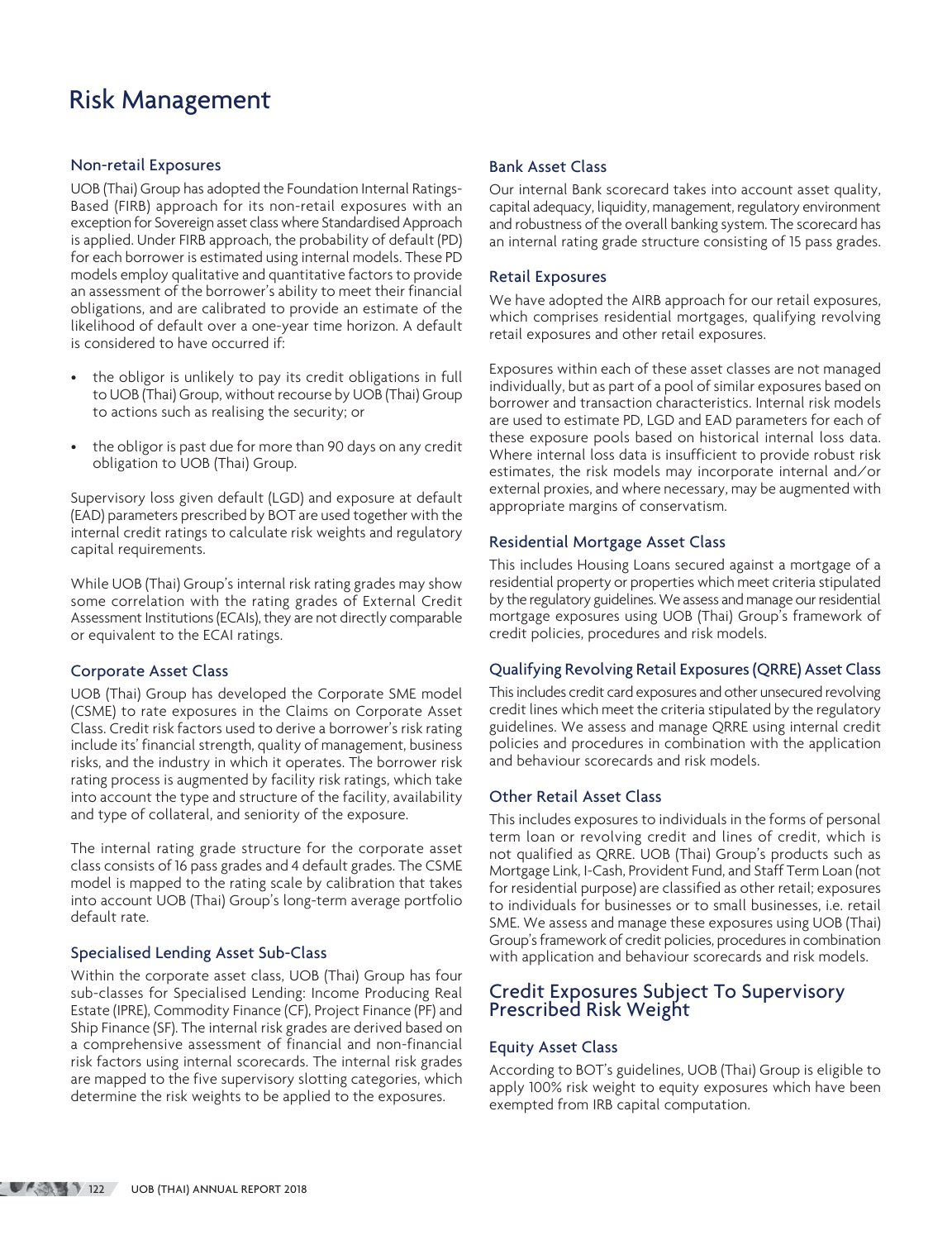## Credit Exposures Subject To Standardised Approach

UOB (Thai) Group applies the SA for portfolios which are immaterial in terms of both size and risk profile and for transitioning portfolios. We will progressively migrate our transitioning portfolio ie. exposures to non-bank financial institutions, to the IRB approach, subject to regulatory approval. For exposures subject to the SA, prescribed risk weights based on asset class are used in the computation of regulatory capital except for Claims on Corporate where 100% risk weight is applied.

## Responsible Financing

UOB (Thai) Group are committed to responsible financing to support sustainable development and to mitigate environmental, social and governance (ESG) risks in our lending. UOB (Thai) Group's Credit Policy includes a Responsible Financing Policy and guidelines with clear roles and responsibilities for due diligence. Credit Approval is responsible for ensuring that all ESG-related risks are adequately addressed.

The Responsible Financing Policy is embedded within UOB (Thai) Group's Credit Policy which is reviewed periodically. This ensures that ESG considerations are integrated as part of the credit evaluation and approval processes.

The Responsible Financing Policy applies to all of UOB (Thai) Group's direct borrowers within Wholesale Banking. Under the policy, Relationship Managers are required to conduct due diligence on all new and existing borrowers during the onboarding process and annual credit review. We have implemented sectorspecific Credit Acceptance Guidelines and have ESG checklists in place to help our relationship managers in identifying, assessing and reviewing ESG risks. Companies subject to enhanced due diligence with sector specific guidance are within the following eight defined high-risk industries.

- **Agriculture**
- Metals and Mining
- Chemical
- **Infrastructure**
- **Forestry**
- Defence
- **Energy**
- Waste Management

The Responsible Financing Policy, supported by a comprehensive set of guidelines, requires the borrowers to comply with local ESG regulations. We notify our borrowers of their need to adhere to our Responsible Financing Policy and request for their representation and warranties to ensure compliance. The borrowers are also recommended to follow established industry standards and to obtain relevant certifications. In addition, we monitor our borrowers on an ongoing basis for any adverse ESG related news. For example, borrowers with any known ESG related incidents will trigger an immediate review with the ESG risks to be addressed and managed appropriately. We allow our borrowers to rectify any breaches of our policy within a

reasonable timeframe with Relationship Managers responsible for monitoring their progress.

The policy also prohibits financing to the following companies:

- with operations in UNESCO World Heritage Sites, RAMSAR Wetlands, forests of high conservation value or sites with critical natural habitat;
- without measures in place to manage or to mitigate the risk of air, soil and water pollution
- involved in the exploitation of labour, including forced labour and child labour that violates the rights of local communities;
- involved in land clearance by open burning; and
- involved in animal cruelty and the trade of endangered species as defined by the Convention on International Trade in Endangered Species of Wild Fauna and Flora.

## Market Risk

Market risk is the risk of losses arising from the volatility of the price or value of assets, liabilities and financial obligations held by UOB (Thai) Group. Market factors which may affect such prices or values are changes on interest rates, foreign exchange, equity prices and commodity prices.

Market risk is governed by the Asset and Liability Committee (ALCO), which meets monthly to review and provide directions on market risk matters. The Market Risk Management Unit (MRM) supports the BROC, RCC and ALCO with independent assessment of the market risk profile of UOB (Thai) Group.

UOB (Thai) Group's market risk framework comprises market risk policies, practices, control, and risk limits structure with appropriate delegation of authority. In addition, we have a stringent Product/Service Programme due diligence process in place to ensure that market risk issues are adequately addressed prior to product launches.

Market risk capital is provided for all trading exposures within UOB (Thai) Group, as well as Banking Book FX and commodity exposures. UOB (Thai) Group currently adopts the Standardised Approach for the calculation of regulatory market risk capital but uses daily Value-at-Risk (VaR) to measure and control trading market risks. To complement the VaR measure, stress and scenario tests are performed to identify UOB (Thai) Group's vulnerability to event risk. These tests serve to provide early warnings of plausible extreme losses to facilitate proactive management of market risks.

In addition, VaR estimates are backtested against profit and loss of the trading book to validate the robustness of the methodology. The backtesting process analyses whether exceptions are due to model deficiencies or market volatility.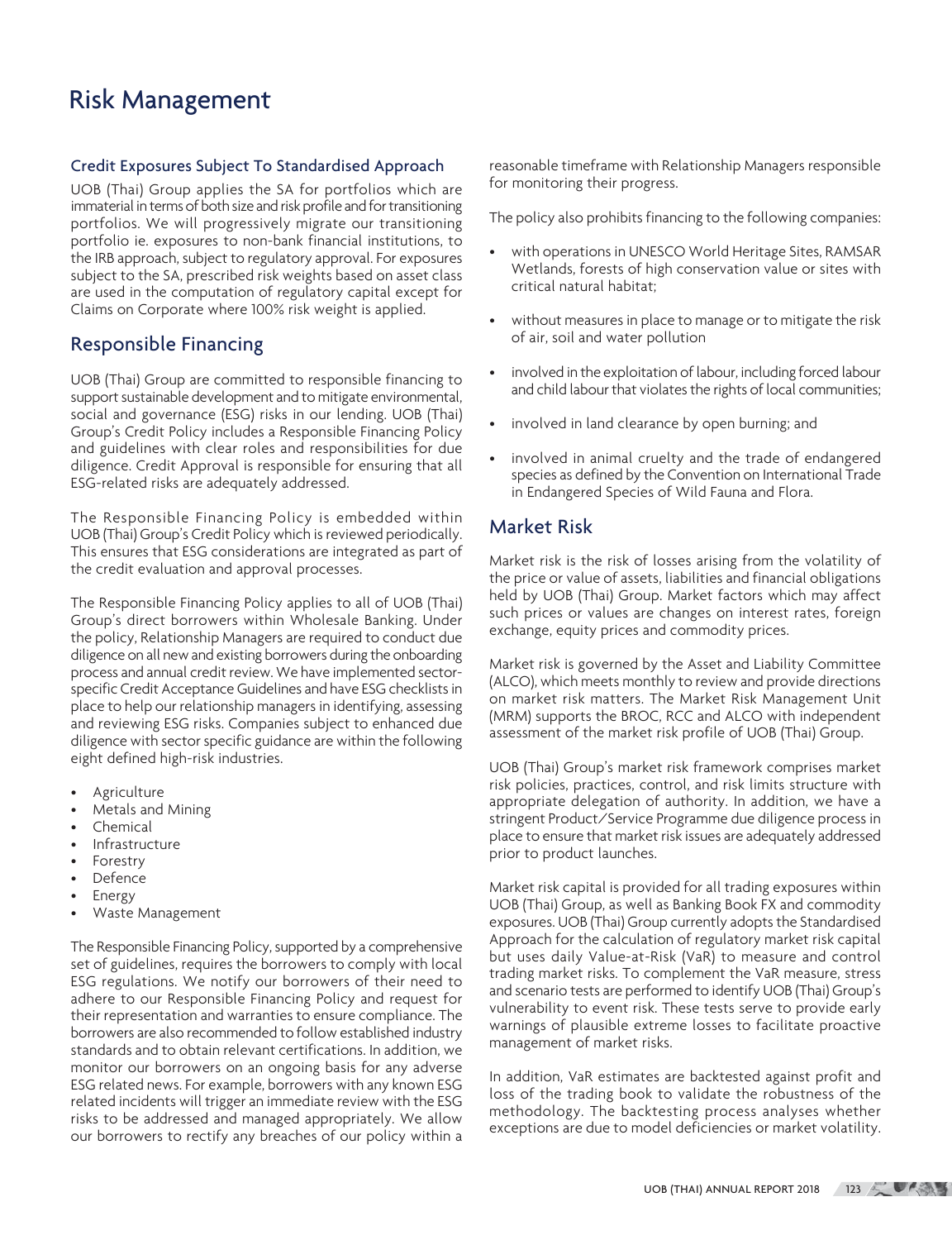## Interest Rate Risk in Banking Book

The ALCO maintains oversight of the effectiveness of the interest rate risk management structure. Balance Sheet Risk Management Division (BSRM) supports the ALCO in monitoring the interest rate risk profile of the banking book.

The primary objective of interest rate risk management is to protect and enhance capital or economic net worth through adequate, stable and reliable growth in net interest earnings under a broad range of possible economic conditions. This is achieved by ensuring that interest rate risk in banking book is identified, measured, monitored and managed over a range of potential and realistic interest rate scenarios, including under stress situations.

Interest rate risk in banking book exposure is quantified using static and simulation analysis tools. Static analysis tools include re-pricing mismatch analysis, whereas the simulation analysis is performed based on the different interest rate scenarios. From the analysis, we are able to assess the impact on both net interest income (NII) and economic value of equity (EVE) due to the interest rate changes. Mismatches in the longer tenor will experience greater change in the EVE than similar positions in the shorter tenor while mismatches in the shorter tenor will have a greater impact on NII.

In addition, stress test is also performed regularly to assess the adequacy of capital in meeting the impact of extreme interest rate movements on the balance sheet. Such tests are performed to provide early warnings of potential extreme losses, facilitating the proactive management of interest rate risks in an environment of rapid financial market changes.

The risks arising from the trading book, such as interest rates, foreign exchange rates and equity prices are managed and controlled under the market risk framework that is discussed under the Market Risk section.

## Liquidity Risk

Liquidity risk is the risk that UOB (Thai) Group may not be able to meet their obligations as they fall due as a result of inability to liquidate their assets or to cover funding requirements at an appropriate price, resulting in losses to UOB (Thai) Group.

UOB (Thai) Group maintains sufficient liquidity to fund its day-to-day operations, meet deposit withdrawals and loan disbursements, and repay borrowings. Hence, liquidity is managed in a manner to address known as well as unanticipated cash funding needs.

Liquidity risk is managed in accordance with a framework of policies, controls and limits established by the ALCO. These policies, controls and limits enable the Bank to monitor and manage liquidity risk to ensure that sufficient sources of funds are available over a range of market conditions. These include

minimising excessive funding concentrations by diversifying the sources and terms of funding as well as maintaining a portfolio of high quality and marketable debt securities.

UOB (Thai) Group takes a conservative stance in its liquidity management by continuing to gather core deposits, ensuring that liquidity limits are strictly adhered to and that there are adequate liquid assets to meet cash shortfall.

The distribution of deposits is managed actively to ensure a balance between cost effectiveness, continued accessibility to funds, and diversification of funding sources. Important factors in ensuring liquidity are competitive pricing, proactive management of UOB (Thai) Group's core deposits and the maintenance of customer confidence.

Liquidity risk is aligned with the regulatory liquidity risk management framework, and is measured and managed on a projected cash flow basis. UOB (Thai) Group is monitored under business as usual, and stress scenarios. Cash flow mismatch limits are established to limit the Bank's liquidity exposure. The Bank also employs liquidity early warning indicators and trigger points to signal possible contingency situations.

With regard to the regulatory requirements on Liquidity Coverage Ratio (LCR) which are effective from 1 January 2016, our LCR were above 100% for the position as of December 2018.

Contingency funding plans are in place to identify potential liquidity crises using a series of warning indicators. Crisis escalation processes and various strategies including funding and communication have been developed to minimise the impact of any liquidity crunch.

## Operational Risk

Operational risk is the risk of loss resulting from inadequate or failed internal processes, people and systems, or from external events. Operational risk includes banking operations risk, fraud risk, legal risk, regulatory compliance risk, technology risk and reputational risk but excludes strategic risk.

Our objective is to manage operational risk at appropriate levels relative to the markets in which the businesses operate.

## Operational Risk Governance, Framework and Programmes

Operational risk is managed through a framework of policies, and procedures by which business and support units properly identify, assess, monitor, mitigate and report their risks. The Operational Risk Management Committee (ORMC) meets monthly to provide oversight of operational risk matters across the UOB (Thai) Group.

The Operational Risk Governance structure adopts the Three Lines of Defence Model. The business and support unit functions as the First Line of Defence are responsible for establishing a robust control environment as part of their day-to-day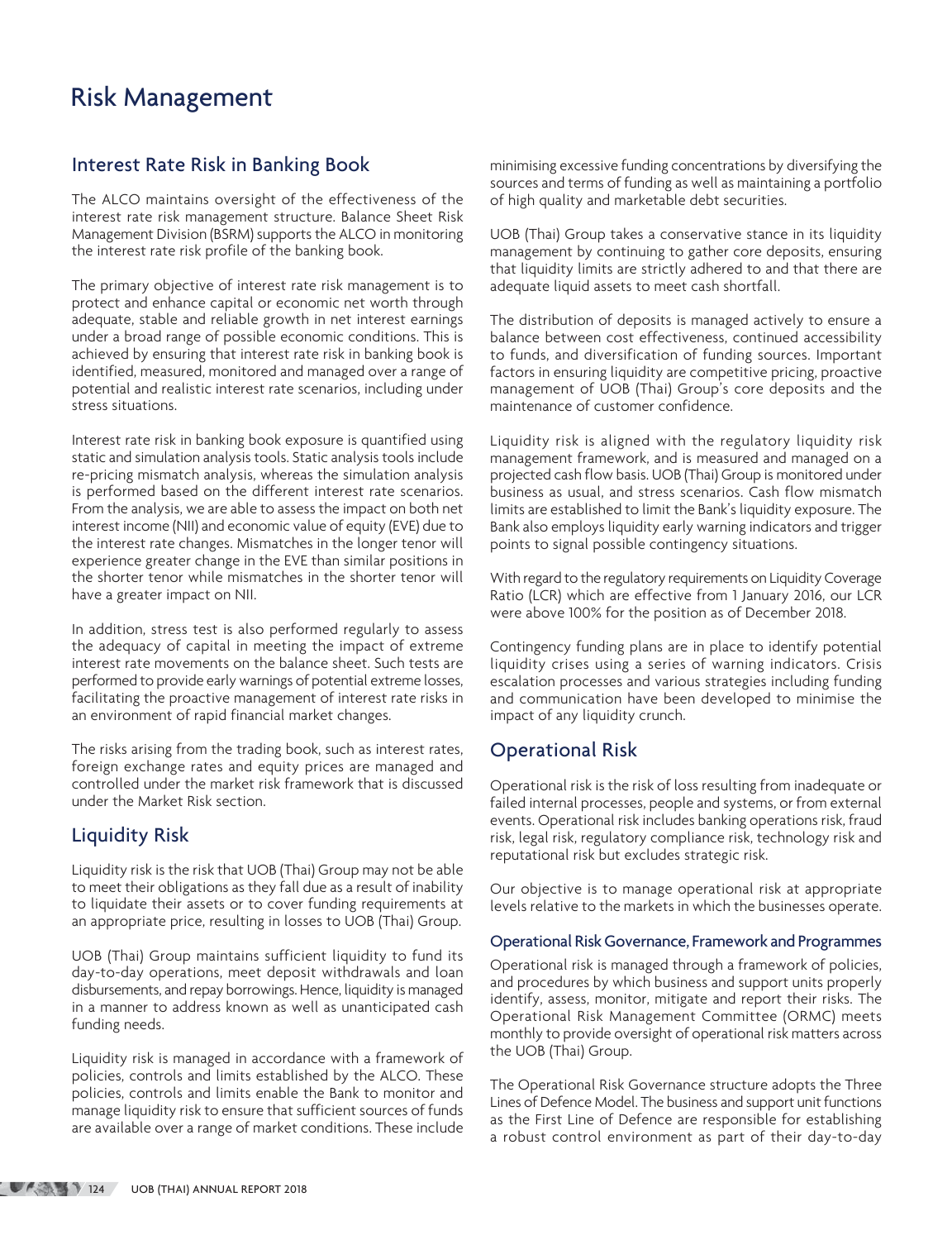operations. Each business and support unit is responsible for implementing the operational risk framework and policies, embedding appropriate internal controls into processes and maintaining business resilience for key activities.

The Operational Risk Management Division as the Second Line of Defence oversees the management of operational risk. It exercises governance over operational risk through providing relevant frameworks, policies, programmes and systems, quality assurance of internal controls as well as operational risk measurement. It also monitors and reports operational risks and events to Management, the relevant Management committees and the Board.

Internal Audit acts as the Third Line of Defence by providing an independent and objective assessment on the overall effectiveness of the risk governance framework, and internal control through periodic audit reviews.

A key component of the operational risk management framework is risk identification and control self-assessments. This is achieved through the implementation of a set of operational risk programmes. Several risk mitigation policies and programmes are in place to maintain a sound operating environment.

We have business continuity and crisis management programme in place to ensure prompt recovery of critical business and support units should there be unforeseen events. Management provides an annual attestation to the Board on the state of business continuity readiness of the UOB (Thai) Group.

We have also established a technology risk management framework to enable the UOB (Thai) Group to manage technology risks in a systematic and consistent manner.

Regulatory risk refers to the risk of non-compliance with laws, regulations, rules, standards and codes of conduct. We identify, monitor and manage the risk through a structured governance framework of compliance policies, procedures and guidelines maintained by the UOB (Thai) Group. The framework also manages the risk of regulatory breaches and sanctions relating to antimoney laundering and countering the financing of terrorism.

Legal Risk arises from unenforceable, unfavourable, defective or unintended contracts lawsuits or claims, developments in laws and regulations, or non-compliance with applicable laws and regulations. Business and support units work with the Bank's legal counsel and external legal counsel to ensure that legal risks are effectively managed.

Reputation risk is the risk of adverse impact on earnings, liquidity or capital arising from negative stakeholder perception or opinion on the UOB (Thai) Group's business practices, activities and financial condition. The UOB (Thai) Group recognizes the impact of reputation risk and has developed a policy to identify and to manage the risk across the UOB (Thai) Group.

Our insurance programme which covers crime, fraud, civil liability, property damage, public liability, as well as directors' and officers' liability enables us to mitigate operational losses resulting from significant risk events.

### Fraud Risk

The Risk Management actively manages fraud and bribery risks. The Fraud Risk Management Policy was established to institutionalise our approach to fraud risk management. They articulate the strategy and governance structures and espouse a strong anti-fraud awareness and mindset. A fraud hotline, an independent investigations function and a fraud risk awareness training programme were established to manage such risks. All employees are guided by a Code of Conduct, which includes anti-bribery and anti-corruption provisions.

The Integrated Fraud Management Division under Risk Management drives strategy and governance for fraud risk management as well as conducts independent fraud investigation across the Bank. The division works closely with business and support units to strengthen their current practices across the five pillars of prevention, detection, response, remediation and reporting.

The corporate governance of fraud risk is concurred by Risk & Capital Committee at Management level prior to approval by Audit Committee at Board level.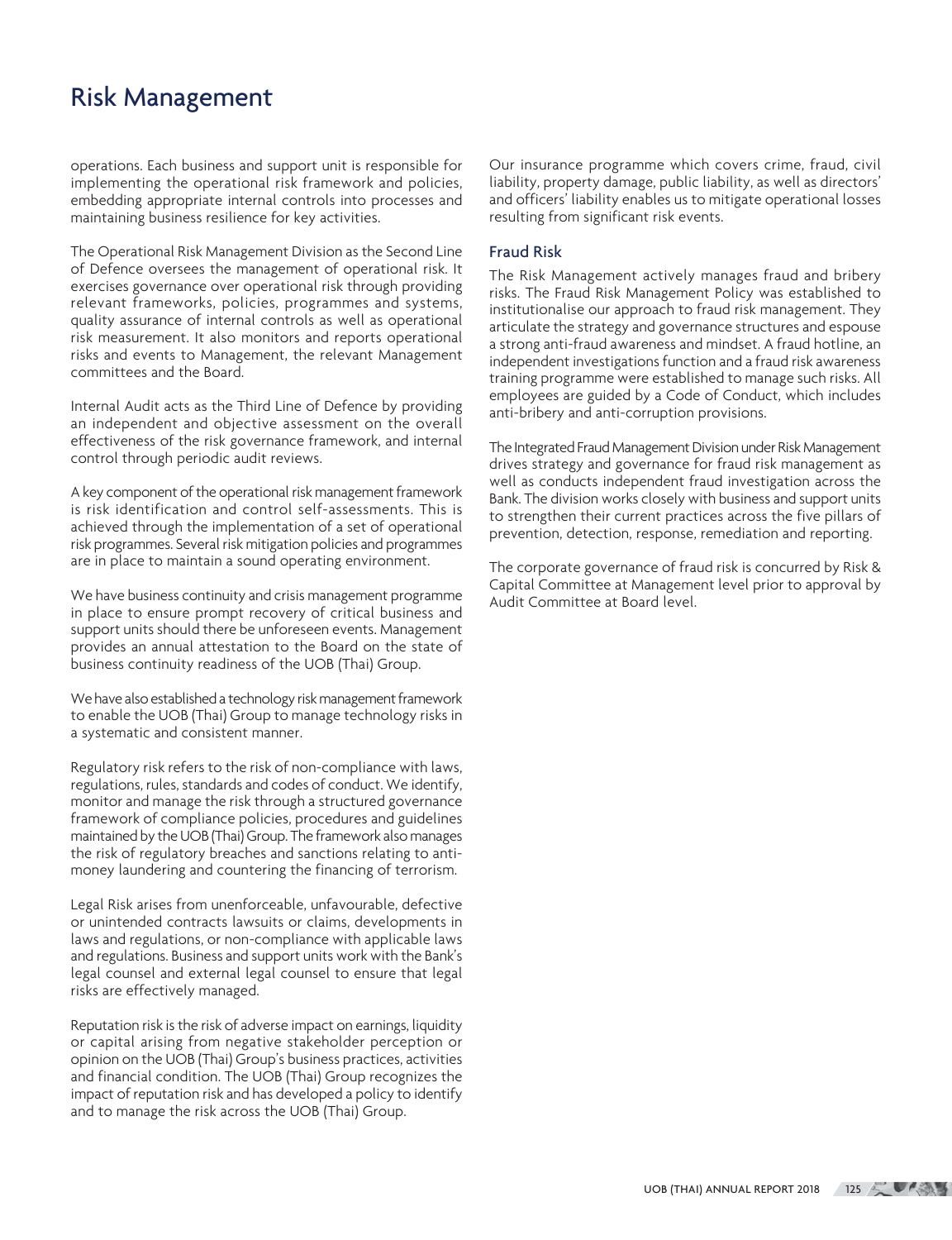## Report of the Audit Committee

The Audit Committee ("the AC") of United Overseas Bank (Thai) Pcl. comprises three independent<sup>1</sup> directors: Mr. Tithiphan Chuerboonchai, the AC Chairman, Mr. Suebtrakul Soonthornthum and Dr. Chim Tantiyasawasdikul as Committee members. All the Committee members are non-executive directors and non-employees of the Bank.

In 2018, the Committee held four (4) meetings to review the Bank's internal control system and discuss financial and operational business issues with the Bank's External and Internal Auditors. Relevant Management members were invited to attend the meetings to provide additional information and clarification of the internal control systems.

Major matters in the meetings were as follows:

- Approved the Annual Planned Schedules for the Audit Committee Meetings
- Approved and monitored the Internal Audit Year Plan, the 2-Year Strategic Plan, and resources of the Internal Audit, including approval for the revision of the 2018 IA Year Plan
- Evaluated the Performance Evaluation of the Head of Internal Audit
- Reviewed and approved the revised AC Charter. The revision made to the Audit Committee (AC) Charter in accordance with the BOT Notification No. SorNorSor.10/2561 Re: Corporate Governance of Financial Institutions dated 22 May 2018, certain functions under the AC's roles and responsibilities are to be re-assigned to the Board Risk Oversight Committee (BROC), a new Committee set up by the Board.
- Reviewed and approved Internal Audit Charter, Policy on Fraud and Whistle-Blowing Policy
- Reviewed the Scope and Results of the Audit and Key Accounting and Auditing Areas, including the meetings (non-executive session) held with the External Auditor (EY)
- Reviewed and discussed the adequacy and effectiveness of the Bank's Internal Control System with the Senior Management, Internal and External Auditors as well as the Management's Responses to the control deficiencies and timely remedial actions taken
- Reviewed the major items of the financial reports and the reliability of those reports, and the reasonableness of the Connected and Related Parties' transactions
- Reviewed and proposed the re-appointment of the External Auditor and the Audit Fee to the Board of Directors for approval
- Reviewed and noted the Internal Audit quarterly reports, major findings and status updates including the compliance with internal and external regulations and Whistle-Blowing reports
- Reviewed and noted the independence of the external auditors as well as the independence and objectivity of Internal Audit on an annual basis
- Noted the Group Audit report including key initiatives and progress
- Noted the Group AC Chairman visit schedule of UOB (Thai)
- Noted the progress of the Governance, Risk and Compliance (GRC) system, and the Management Governance and Oversight Rating (MGOR) to drive cultural change, accorded with the IA Plan
- Noted the Compliance and Risk Management quarterly reports
- Noted the implementation issues, progress, and audit result of Basel II Internal Ratings Based Approach (IRBA), the Internal Capital Adequacy Assessment Process (ICAAP), Basel III and the readiness of IFRS 9 implementation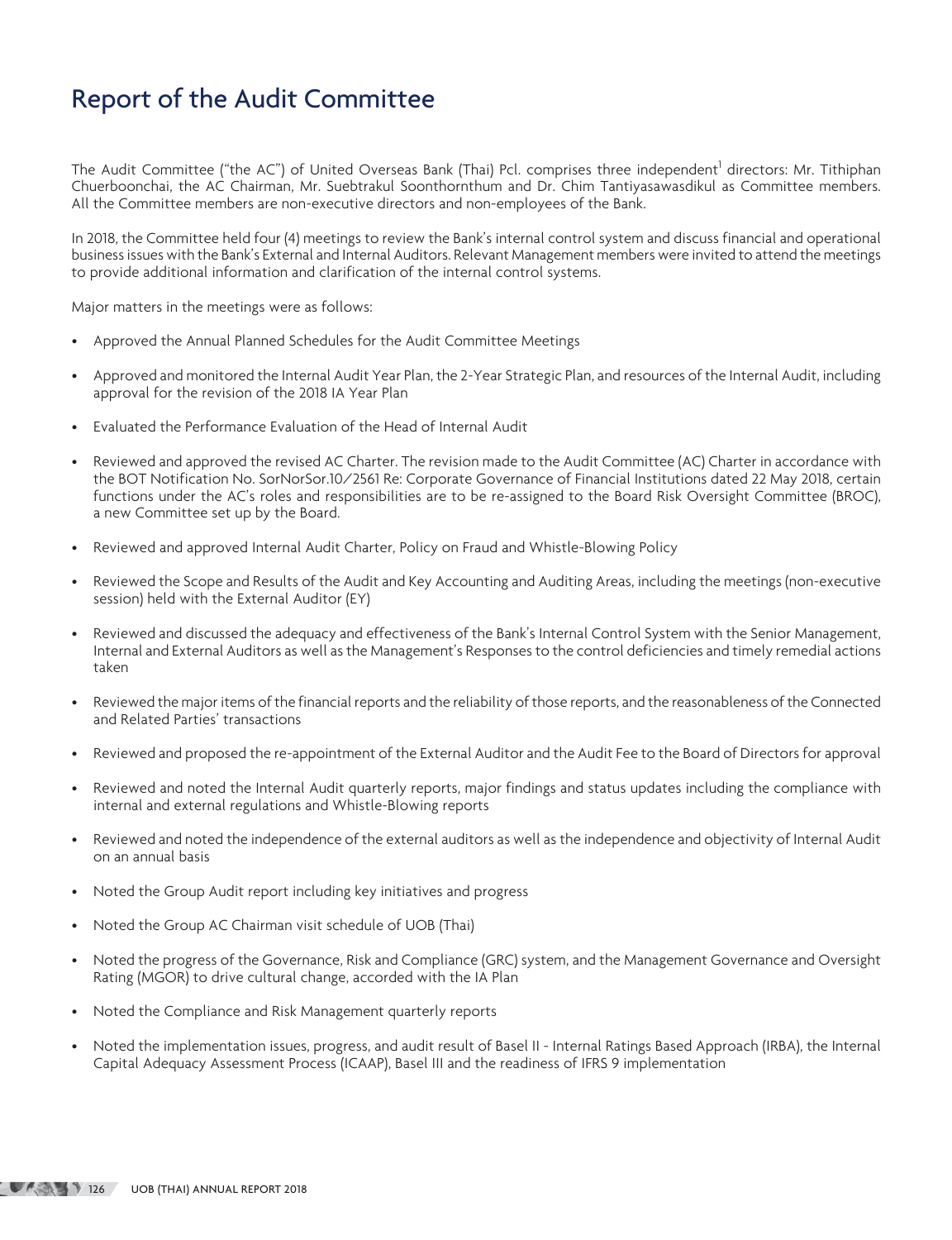## Report of the Audit Committee

- Noted the regulators' examination results, regulatory breaches and implementation progress, e.g., the BOT, MAS and etc.
- Noted Fraud Investigation Report(s) by Integrated Fraud Management
- Performed and reported the annual self-assessment of the AC to the Board of Directors.

The Committee has continuously reviewed and assessed the Bank's key risks, controls, governance and monitoring system through the Bank's Internal Audit and upon the discussions with the External Auditor and Senior Management. From the evaluation of the Bank's Internal Control System, it was concluded that the Bank's Internal Control in the areas of financial reporting and risk management is adequate and reliable, and that reinforces the Bank to continue to improve the overall internal control system.

- Sollinphary

Mr. Tithiphan Chuerboonchai *Chairman of the Audit Committee* 4 March 2019

- Note<sup>: 1</sup> Mr. Tithiphan Chuerboonchai has been appointed as the AC Chairman in replacement of Mr. Chanitr Charnchainarong (effective from 1 August 2018) Mr. Chanitr Charnchainarong has been appointed as the BROC Chairman effective from 17 August 2018 after the 2nd AC meeting held on 10 May 2018. Dr. Chim Tantiyasawasdikul has been appointed as AC member (effective from 1 August 2018). Mr. Chinnawat Bulsuk resigned effective on 1 August 2018.
	-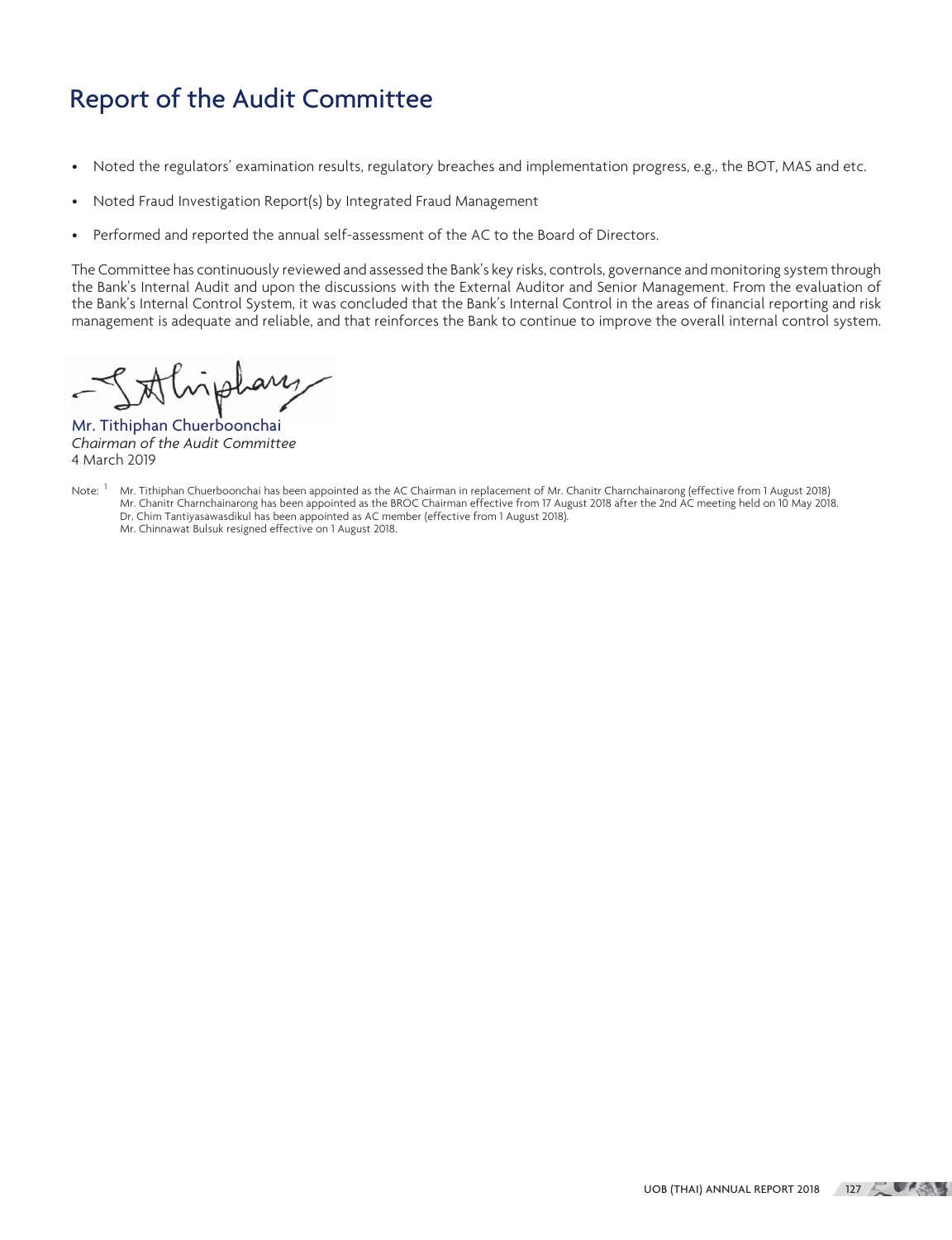## Opinion of the Audit Committee on the Bank's Internal Control System

The Board of Directors has reviewed the Audit Committee report and the opinion on the adequacy of Internal Control System prepared by the Audit Committee during the Board of Directors' Meeting No. 608 held on 8 March 2019. Participants of the meeting included the Audit Committee members comprising the 3 independent directors who are non-executive directors and non-employees of the Bank.

The Audit Committee's opinion on the Internal Control System of the Bank and its subsidiaries was summarised after the meetings with the Senior Management and External Auditor, and upon the reports of external auditor, the Risk Management Dashboard and Key Risk and Control Self-Assessment (KRCSA) implemented by Operational Risk Management (ORM), and the Quarterly Reports by Risk Management, Compliance and Internal Audit.

The evaluation of the Bank's Internal Control System was divided into five sections as follows:

- Organisation Control and Environment Measures
- Risk Management Measures
- Management Control Activities
- Information and Communication Measures
- Monitoring and Evaluation

The Audit Committee is of the opinion that the Bank has in place an adequate internal control system. The Audit Committee has been regularly notified of the issues arisen and remedial actions taken.

The External Auditor of the Bank is EY Office Limited (EY) of which Ms. Rachada Yongsawadvanich, a Certified Public Accountant (CPA), as Designated External Auditor, has examined and given her opinion that the Bank and its subsidiaries' Financial Statements present fairly, in all material respects, the financial position of United Overseas Bank (Thai) Public Company Limited and its subsidiaries and of United Overseas Bank (Thai) Public Company Limited as at 31 December 2018, and the results of their operations, and cash flows for the year then ended in accordance with generally accepted accounting principles.

- Sothriphany

Mr. Tithiphan Chuerboonchai *Chairman of the Audit Committee* 4 March 2019

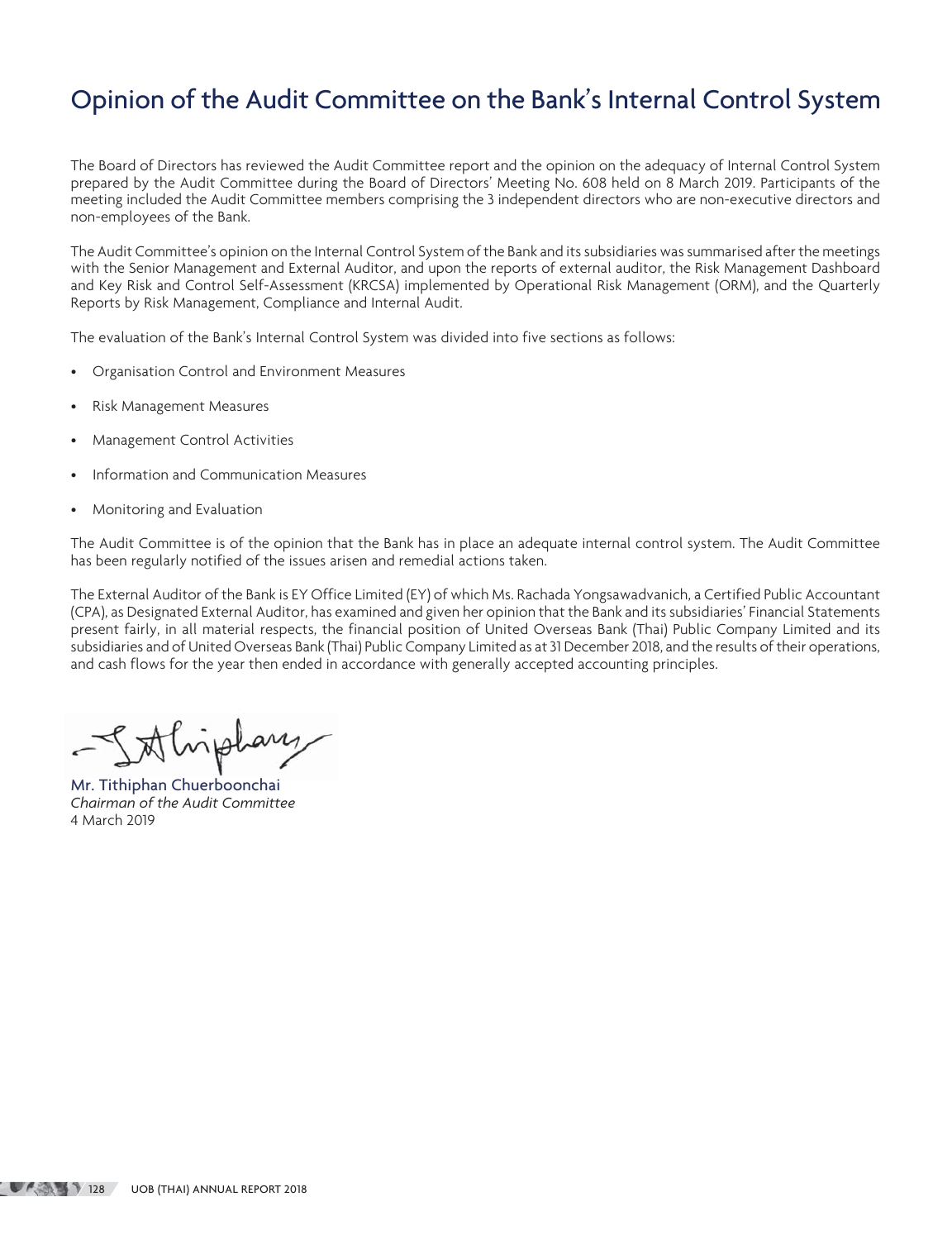## Report of the Nomination and Compensation Committee

The Nomination and Compensation Committee ("NCC") has been appointed by the Board of Directors, and consists of three independent directors as follows:

- 1) Suebtrakul Soonthornthum<br>
2) Chanitr Charnchainarong<sup>/1</sup> Member
- 2) Chanitr Charnchainarong<sup>71</sup> Member<br>3) Tithiphan Chuerboonchai<sup>71</sup> Member
- 3) Tithiphan Chuerboonchai<sup>/1</sup>

Note:

 $\frac{1}{\sqrt{1}}$  Chanitr Charnchainarong and Tithiphan Chuerboonchai were appointed the NCC members with effect from 1 August 2018.

The NCC held 6 meetings in 2018.

The NCC is responsible for the nomination of, and the remuneration for, the Bank's Board members and the Bank's Senior Management. The NCC's duties include:

- Determining the policy and criteria for the selection of candidates, reviewing suitability of candidates for appointment to the Board, as Chief Executive Officer ("CEO"), and/or to Senior Management positions of Executive Director (ED) level and above, and reviewing any internal promotion to the rank of Executive Director (ED) and above; and
- Setting approaches to remuneration, recommending remuneration for the Board members, and reviewing remuneration for the Senior Management team.

In selecting a member of the Board of Directors, CEO and Senior Management, the factors to be taken into consideration, in addition to all applicable regulatory requirements, include the candidate's academic qualifications, personal character, technical and leadership competence, employment and career experience, and his or her management philosophy and management vision. A successful candidate must share the Board's and Management's philosophy and vision in managing the financial institution in order to ensure that the institution's goals are met. Furthermore, a candidate must share the same beliefs that will help establish mutual trust and close working relationships with the Board and with the Senior Management team.

The NCC will review a successful candidate for suitability before the Bank proceeds to obtain approval from the Bank of Thailand and from the Board of Directors.

In setting compensation for 2018 as disclosed in this Annual Report, the scale and component of remuneration for the independent directors and non-executive directors are based on the fee structure, roles of each director and relevant policies/ practices while the remuneration for the Senior Management are comparable to general practice in the financial industry with regard to work experience and the Bank's overall performance results and in accordance with the principles and policies which have been approved by the Board and shareholders.

The Bank believes in the remuneration policy and principle of meritocracy – which is to ensure that each employee including that of Senior Management is rewarded and recognized based on his or her level of performance and contribution to the Bank while at the same time promoting long-term success of the Bank by taking into account the risk policies of the Bank.

The Bank does not reward based solely on percentage of income brought in by an employee. The factors used in considering the overall performance evaluation consist of Key Performance Indicators (KPIs) achieved at fifty percent, and the balance for demonstrating key competencies, having good behavior and upholding of the UOB values.

Remuneration given for KPIs achievement e.g. on income will be clawed-back if evidence of misconduct, mis-selling and other misdeeds surface subsequently.

The Bank also revised the Total Compensation Model especially on Variable Pay by introducing the deferral approach. The Deferred Cash or Shares will vest in accordance with the vesting schedule. The vesting of the Deferred Shares will be subjected to performance conditions.

For Control Functions, their respective remuneration are determined based on overall performance of the Bank, the achievement of operational KPIs for such Control Functions, competency and the performance of an individual employee, and competitiveness of the total compensation against the market.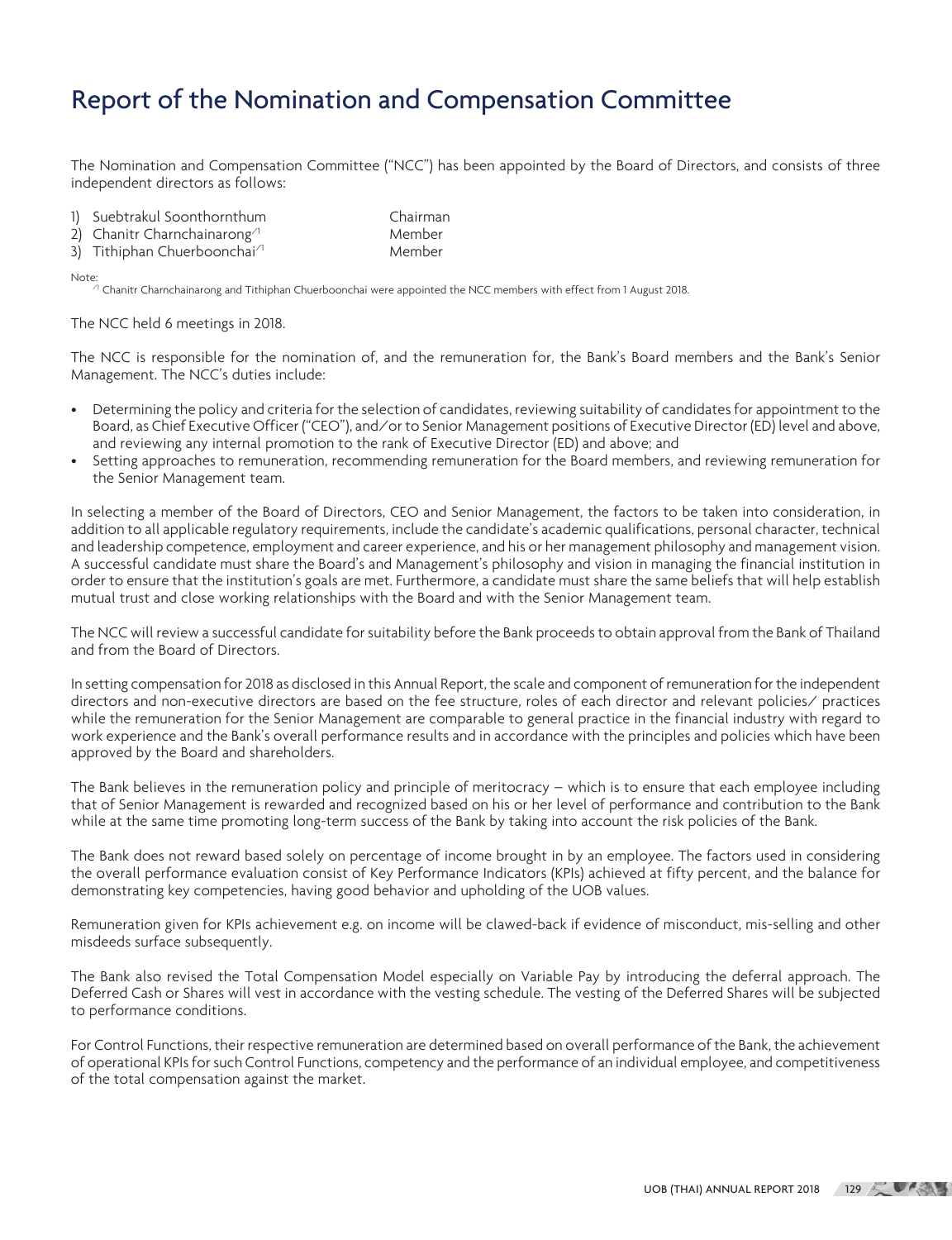## Report of the Nomination and Compensation Committee

The NCC will review performance rating of all Senior Management including the Senior Management in the relevant Control Functions, and the Human Resources (HR) Function will ensure that remuneration of all Control Functions' employees are properly benchmarked and their pay levels are fair.

The combination of independent reporting lines of Control Functions into the Board e.g. Compliance to the Board of Directors and President and CEO, Internal Audit to the Audit Committee, Risk Management to Board Risk Oversight Committee and President and CEO, the segregation of duties for Control Functions, and a compensation structure that prevents conflicts of interest provide necessary checks and balance against compromising the independence and integrity of the Control Functions.

The NCC will, based on the Bank's financial performance, market and industry reward trends, as well as, on GDP and inflation rate projections, propose annual increment and variable pay for employees to the Board of Directors for consideration and approval in the first quarter of each year.

The NCC also takes part in setting out annual performance assessment criteria for overall Board of Directors and each individual director to assess the Board of Directors' performance and efficiency by taking into account their roles and responsibilities as well as Corporate Governance Principles. The assessment was conducted in form of self-assessment and cross assessment. The result was then summarized and reported to the NCC and the Board of Directors for notation.

Vurblioskrief.

Suebtrakul Soonthornthum *Chairman, Nomination & Compensation Committee* 1 March 2019

**130 V UOB (THAI) ANNUAL REPORT 2018**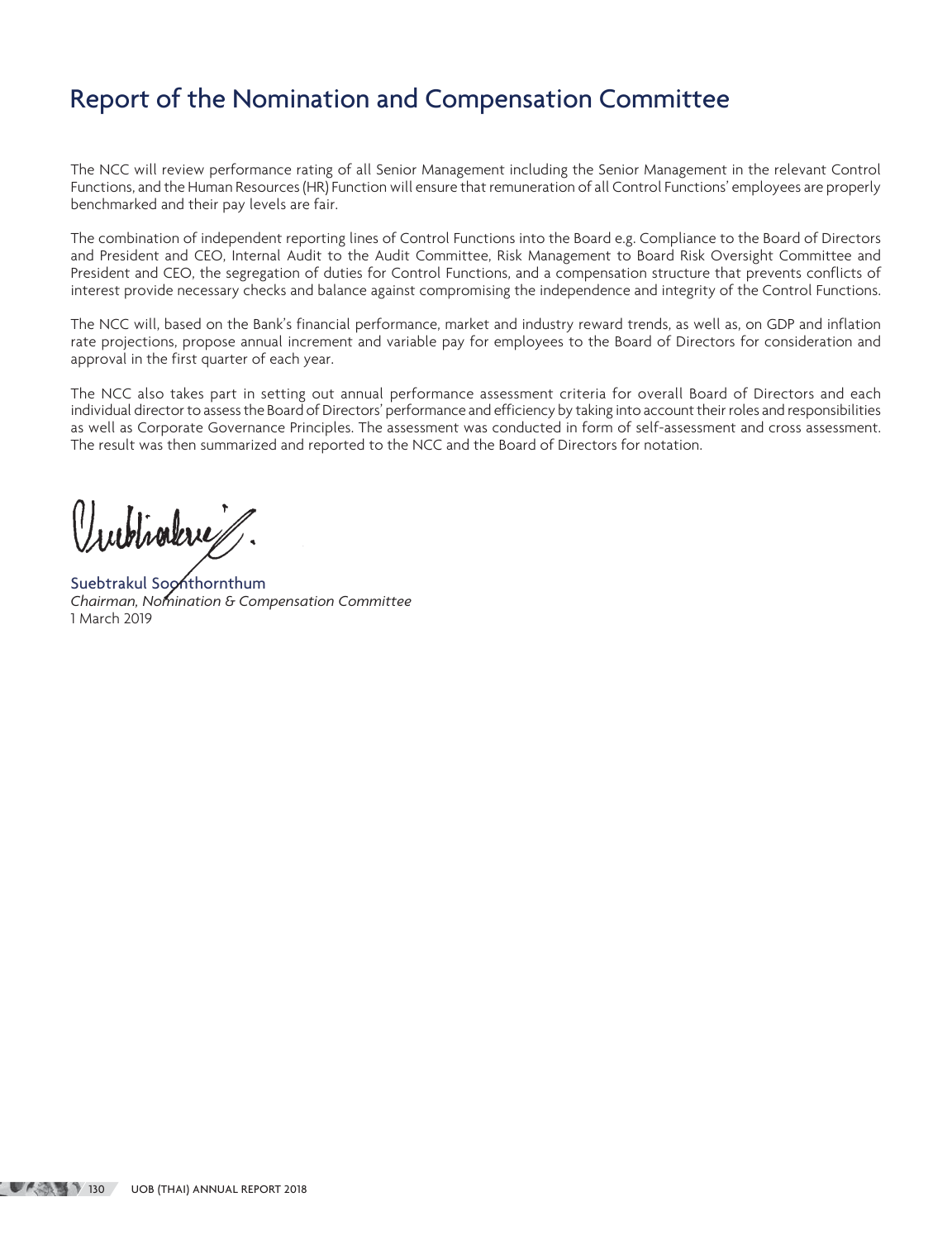United Overseas Bank (Thai) Public Company Limited (the Bank or UOB (Thai)), a subsidiary of United Overseas Bank Limited (UOB), is committed to maintaining good standards of corporate governance. The Bank believes that good corporate governance is fundamental to sustaining business growth, as well as, safeguarding the interests of all stakeholders, including shareholders, employees, business partners, customers, government entities with supervisory authority and auditors. The Bank has established the Code of Conduct (the Code), which sets out good practices that all directors and employees should observe to uphold the Bank's values of Honourable, Enterprising, United and Committed.

The Board of Directors of the Bank (the Board) has set up various board committees to assist the Board in overseeing the Bank's affairs. The Bank has in place a comprehensive system of internal controls to safeguard its business and the interests of its stakeholders, including shareholders and depositors.

## Control Systems, Risk Management, Compliance and Internal Audit

The Board and the Management recognise the importance of robust internal controls and effective risk management, compliance and internal audit functions. The Bank has set up various committees to assist the President and Chief Executive Officer in overseeing the day-to-day operations of the Bank. All business and support units within the Bank are expected to comply with the guidelines on internal controls and ethics. Internal control activities form an integral part of operational processes. To this end, the Bank has established appropriate dual controls, with segregation of the operational functions and the control and monitoring functions, to ensure that there are appropriate checks and balances.

Risk Management is an independent function which is responsible for putting in place the strategies, policies and processes for identifying, measuring, controlling and reporting risks of the UOB (Thai) Group. The function works with business and support units and the relevant committees to develop and implement appropriate risk management strategies, frameworks, policies and processes. More information on the Bank's risk management approach can be found in the "Risk Management" section of this Annual Report and the Pillar III disclosure on the Bank's website.

Compliance, an independent function, manages compliance risks and reports directly to the Board. It is responsible for communicating, educating and advising all units in the Bank on applicable regulatory developments and their impact on business practices, conducting compliance reviews and tests with a view to ensure that the Bank conducts its business in compliance with all applicable laws, regulations and measures against money laundering, terrorist-financing and financial crime, and administering training on measures against bribery, money laundering and terrorist-financing.

Internal Audit is an independent unit that reports directly to the Audit Committee. The Internal Audit team comprises qualified staff and is responsible for assessing the adequacy and effectiveness of the Bank's system of internal controls, risk management and governance processes. The operations of Internal Audit are assessed by an external assessor every five years. Based on the results of the latest external assessment conducted by Protiviti (Singapore) in 2015, Internal Audit generally conforms to the International Professional Practices Framework of Internal Auditing, and complies with UOB Group Audit's methodologies.

## Directors' Reporting

The Board is responsible for the consolidated financial statements of the Bank and its subsidiaries and for the financial information presented in this Annual Report. The financial statements have been prepared in accordance with Thai Financial Reporting Standards enunciated under the Accounting Professions Act B.E. 2547 (A.D. 2004), and in compliance with governing policies, careful judgment and best estimates. Important information is adequately disclosed in the notes to the financial statements. The independent certified public accountants, having reviewed the consolidated financial statements of the Banks and its subsidiaries and their respective notes, have issued an unqualified audit opinion of the financial statements, and were of the opinion that the consolidated financial statements give a true and fair view of the UOB (Thai) Group's financial status and performance.

The Board has prescribed and maintained oversight of an effective system of internal controls, compliance and internal audit in order to ensure that accounting records are accurate, complete and adequate to protect the Bank's assets and its depositors' interests, and uncover weaknesses to prevent operational risks or materially irregular operations.

## Board of Directors

The Board comprises the members with directorship qualifications for financial institutions as required by law and the relevant regulations. The Board comprises members whose overall knowledge or skills are various and suitable for the Bank's size, complexity, business nature and risks, including its strategies and long-term operation. Besides, at least one director possesses IT knowledge and experience.

The Board consists of nine qualified directors, with at least half of the total number of directors resident in Thailand, in compliance with the Public Limited Companies Act B.E. 2535 (A.D. 1992). The Board meets at least 4 times a year and the quorum for each Board meeting is constituted by not less than half of the total number of directors being present at the meeting.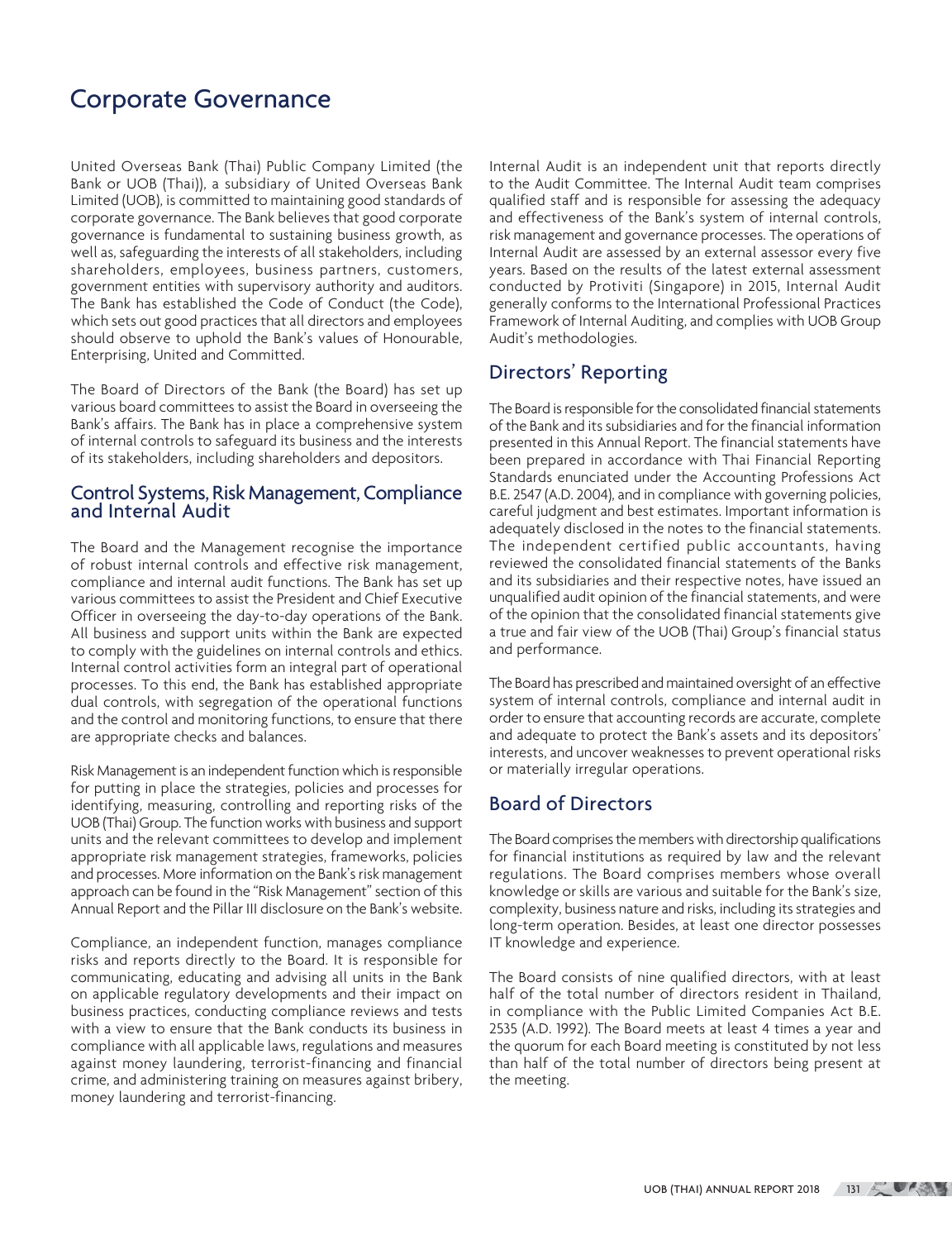The Board's main roles, duties and responsibilities are in compliance with law and regulatory requirements, the Bank's Memorandum and Articles of Association, and the resolutions of the shareholders. The Board may also appoint one or several directors or any other person to perform any function or act on its behalf. Its main responsibilities include:

- a) formulating strategies and policies;
	- i) define directions and strategic targets, including approving the strategies and key policies of the Bank;
	- ii) determine or approve risk governance framework and oversee the Bank to have efficient risk management systems and procedures, including implanting risk culture; and
	- iii) determine or approve good corporate governance policy;
- b) ensuring control, oversight and audit (Three Lines of Defense); and
- c) monitoring the Bank's performance;

| The Board members are:   |                      |
|--------------------------|----------------------|
| Wee Cho Yaw              | Chairman             |
| Wee Ee Cheong            | Deputy Chairman      |
| Suebtrakul Soonthornthum | Independent Director |
| Chanitr Charnchainarong  | Independent Director |
| Tithiphan Chuerboonchai  | Independent Director |
| Chim Tantiyaswasdikul*   | Independent Director |
| Lee Chin Yong            | Director             |
| Tan Choon Hin            | Director             |
| Sanchai Apisaksirikul    | Director             |

Note:

Chim Tantiyaswasdikul was appointed an independent director with effect from 1 August 2018.

## Executive Committee

The Executive Committee (the EXCO) is established by the Board. Its main responsibilities include:

- a) reviewing and approving business policies and strategies, as well as, other policy matters in line with local practices, regulations and legislation;
- b) monitoring the progress of the Bank's business plan;
- c) reviewing and approving lending programmes, the loan/ lending governance framework and any other changes in credit parameter section that may have an impact on the business and reputation of the Bank, as may be delegated by the Board;
- d) approving Maximum Credit Discretionary Limit Structures (approval limits) for authorised individuals and/or management committees) for the approval of credit facilities and debt restructuring cases;
- e) approving/ratifying credit applications, debt restructuring cases and/or any resolution on non-performing loans which fall above the Credit Discretionary Limits designated to individuals and/or management committees;
- f) empowering the Bank's President and Chief Executive Officer to set up any necessary management committee (other than the committees, which are required by the regulatory authorities and set up by the Board), and determining composition and scope of responsibilities of such management committee;
- g) acting on urgent and important business matters requiring immediate decision, which would normally require the attention and decision of the Board; and
- h) approving other businesses which may be delegated by the Board from time to time.

The EXCO members are: Tan Choon Hin Chairman Wee Ee Cheong Alternate Chairman I Lee Chin Yong **Alternate Chairman II** Sanchai Apisaksirikul Member

## Audit Committee

The Audit Committee (the AC) consists of three independent directors who have adequare knowledge and experiences to review the reliability of financial statements. Its main responsibilities are to provide oversight of the:

- a) appropriateness and efficiency of the internal control systems;
- b) quality of the financial reports;
- c) internal audit functions;
- d) selection, nomination and remuneration of the external auditors; and
- e) disclosure of related-party transactions or transactions where conflict of interest may occur.

The AC members are:

Tithiphan Chuerboonchai\* Chairman Suebtrakul Soonthornthum Member Chim Tantiyaswasdikul\*\* Member

Note:

Tithiphan Chuerboonchai was appointed the AC Chairman with effect from 1 August 2018.

<sup>\*\*</sup> Chim Tantiyaswasdikul was appointed the AC member with effect from 1 August 2018.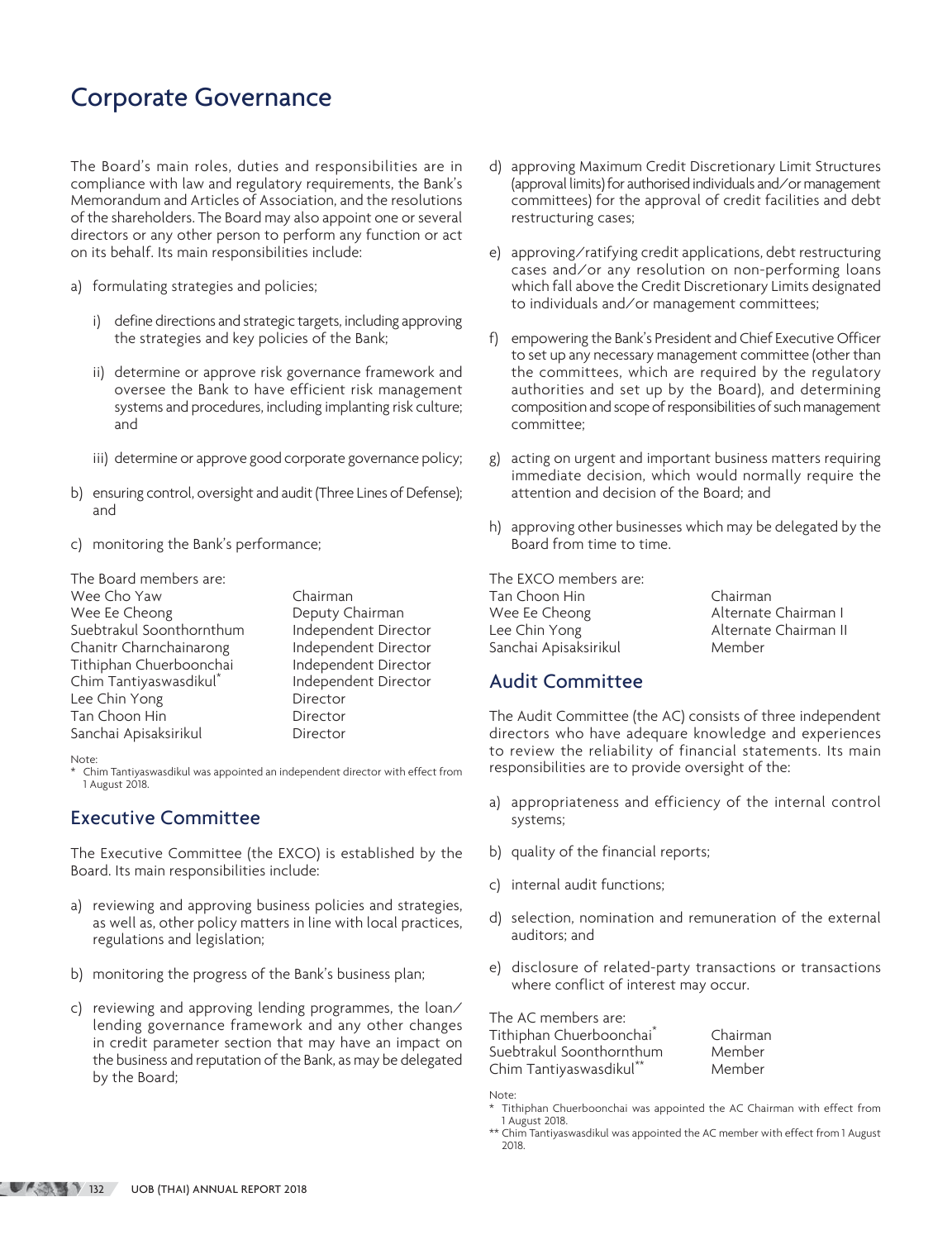## Nomination and Compensation Committee

The Nomination and Compensation Committee (the NCC) consists of three independent directors. The NCC is responsible for nomination of, and remuneration for, the Board members and Senior Management. Its main responsibilities include:

- a) review and propose to the Board the selection and nomination of qualified candidates for Directors, CEO, member of the Board Committees and Management from Executive Directors (ED) level and above, including any internal promotions to the rank of ED and above; and
- b) setting the approach to remuneration, recommending the remuneration for the Board members and reviewing the remuneration for the Senior Management team.

The NCC members are: Suebtrakul Soonthornthum Chairman Chanitr Charnchainarong<sup>\*</sup> Tithiphan Chuerboonchai\*

 Member Member

Note:

\* Chanitr Charnchainarong and Tithiphan Chuerboonchai were appointed as NCC members with effect from 1 August 2018.

## Board Risk Oversight Committee

The Board Risk Oversight Committee (the BROC), was set up on 17 August 2018 according to the BOT Notification No. SorNorSor 10/2561 Re:Corporate Governance of Financial Institutions to assist the Board to overseeing the management of risk arising from the business of the Bank. It comprises three directors, two of whom are independent directors (including the BROC Chairman). Its main responsibilities include:

- a) providing recommendations to the Board on matters relating to the risk governance of the Bank;
- b) overseeing compliance to risk management policies, strategies, and risk appetite by Senior Management;
- c) overseeing capital management and liquidity management strategies in accordance with the risk appetite;
- d) reviewing the adequacy and effectiveness of the risk management policies and overall risk management strategies, including risk appetite, at least annually or more frequently when there are any material changes; and
- e) reporting to the Board on the management, control and monitoring of risk and assessment of the effectiveness of risk management and risk culture.

The BROC members are: Chanitr Charnchainarong Chairman Chim Tantiyaswasdikul Member Sanchai Apisaksirikul Member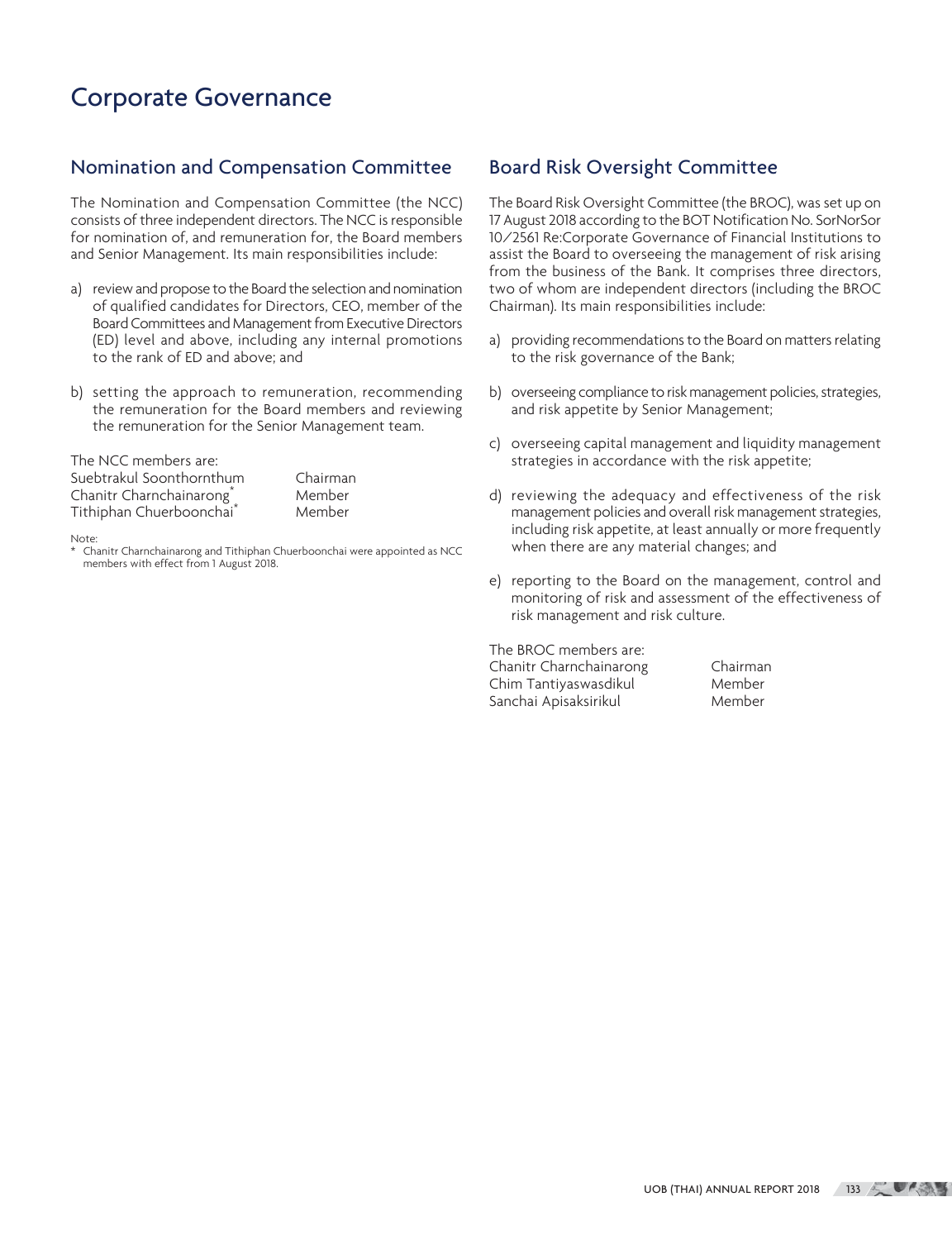## The attendance of the Directors in 2018

(1 January 2018-31 December 2018)

|                  |                                             |                   | Number of Meetings Attended / Total Number of Meetings Held |                               |                               |                  |                |  |  |  |  |  |
|------------------|---------------------------------------------|-------------------|-------------------------------------------------------------|-------------------------------|-------------------------------|------------------|----------------|--|--|--|--|--|
| <b>Directors</b> |                                             | The Meeting       | The Meeting                                                 |                               | The Meeting of The Meeting of | The Meeting      | Annual         |  |  |  |  |  |
|                  |                                             | of the Board      | of The Audit                                                | The Nomination The Board Risk |                               | of Non-          | General        |  |  |  |  |  |
|                  |                                             | of Directors      | Committee                                                   | & Compensation                | Oversight                     | Executive        | Meeting of the |  |  |  |  |  |
|                  |                                             |                   |                                                             | Committee                     | Committee                     | <b>Directors</b> | Shareholders   |  |  |  |  |  |
|                  | Non-Executive Director                      |                   |                                                             |                               |                               |                  |                |  |  |  |  |  |
|                  | 1. Mr. Wee Cho Yaw                          | 3/4               |                                                             |                               |                               | 0/2              | 0/1            |  |  |  |  |  |
|                  |                                             | (Participated     |                                                             |                               |                               |                  |                |  |  |  |  |  |
|                  |                                             | 3 meetings via    |                                                             |                               |                               |                  |                |  |  |  |  |  |
|                  |                                             | video conference) |                                                             |                               |                               |                  |                |  |  |  |  |  |
|                  | <b>Independent Directors</b>                |                   |                                                             |                               |                               |                  |                |  |  |  |  |  |
|                  | 2. Mr. Suebtrakul Soonthornthum             | 4/4               | 4/4                                                         | 6/6                           |                               | 2/2              | 1/1            |  |  |  |  |  |
|                  | 3. Mr. Chanitr Charnchainarong <sup>1</sup> | 4/4               | 2/2                                                         | 3/3                           | 1/1                           | 2/2              | 1/1            |  |  |  |  |  |
|                  | 4. Mr. Tithiphan Chuerboonchai <sup>2</sup> | 4/4               | 4/4                                                         | 3/3                           |                               | 2/2              | 1/1            |  |  |  |  |  |
|                  | 5. Mr. Chim Tantiyaswasdikul <sup>3</sup>   | 2/2               | 2/2                                                         |                               | 1/1                           | 2/2              |                |  |  |  |  |  |
|                  | 6. Mr. Chinnawat Bulsuk <sup>4</sup>        | 2/2               | 2/2                                                         | 3/3                           |                               |                  | 1/1            |  |  |  |  |  |
|                  | <b>Executive Directors</b>                  |                   |                                                             |                               |                               |                  |                |  |  |  |  |  |
|                  | 7. Mr. Wee Ee Cheong                        | 3/4               |                                                             | 3/3                           |                               |                  | 0/1            |  |  |  |  |  |
|                  |                                             | (Participated     |                                                             |                               |                               |                  |                |  |  |  |  |  |
|                  |                                             | 1 meeting via     |                                                             |                               |                               |                  |                |  |  |  |  |  |
|                  |                                             | video conference  |                                                             |                               |                               |                  |                |  |  |  |  |  |
|                  | 8. Mr. Lee Chin Yong                        | 4/4               |                                                             | 3/3                           |                               |                  | 1/1            |  |  |  |  |  |
|                  |                                             | (Participated     |                                                             |                               |                               |                  |                |  |  |  |  |  |
|                  |                                             | 1 meeting via     |                                                             |                               |                               |                  |                |  |  |  |  |  |
|                  |                                             | video conference  |                                                             |                               |                               |                  |                |  |  |  |  |  |
|                  | 9. Mr. Tan Choon Hin                        | 4/4               |                                                             |                               |                               |                  | 1/1            |  |  |  |  |  |
|                  | 10. Mr. Sanchai Apisaksirikul               | 4/4               |                                                             |                               | 0/1                           |                  | 1/1            |  |  |  |  |  |

Notes:<br>1

<sup>1</sup> Mr. Chanitr Charnchainarong was appointed the Chairman of the Board Risk Oversight Committee with effect from 17 August 2018. He was also appointed a member

of the Nomination and Compensation Committee with effect from 1 August 2018 in replacement of Mr. Wee Ee Cheong.<br><sup>2</sup> Mr. Tithiphan Chuerboonchai was appointed the Chairman of the Audit Committee with effect from 1 August 2

He was also appointed the member of the Nomination and Compensation Committee with effect from 1 August 2018 in replacement of Mr. Lee Chin Yong.<br><sup>3</sup> Mr. Chim Tantiyaswasdikul was appointed an independent director and a me

Mr. Chinnawat Bulsuk. <sup>4</sup> Mr. Chinnawat Bulsuk resigned from the Bank's directorship with effect on 1 August 2018.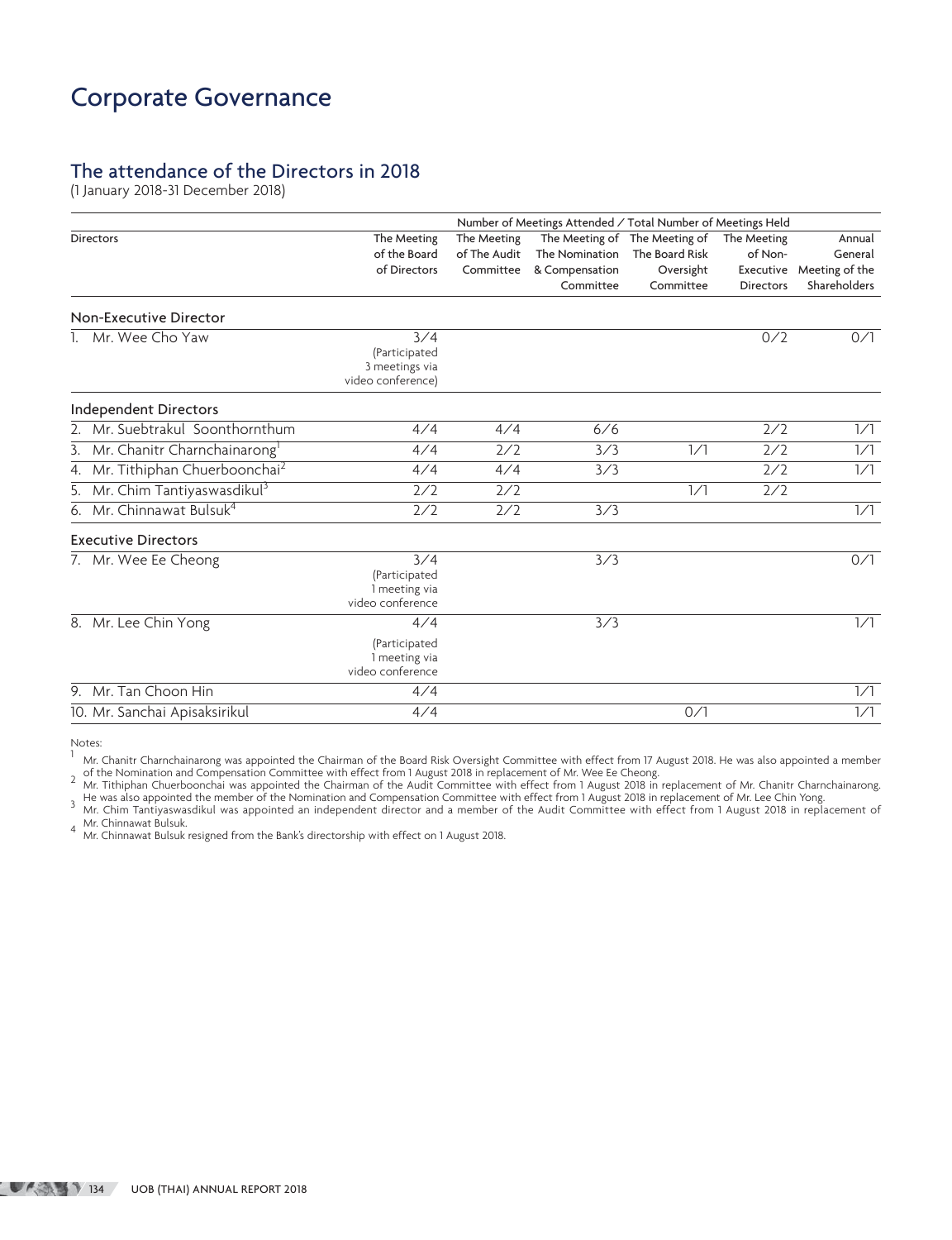31 December 2018

## Head Office

## Sathon

(Privilege Banking Centre) (Mon - Fri from 8.30am - 3.30pm) 191 South Sathon Rd., Sathon, Bangkok 10120 Tel : 0 2343 2047, 0 2343 2561, 0 2343 2610, 0 2343 2612, 0 2343 2685-9, 0 2343 2693-5 Fax : 0 2287 2972

## Bangkok Metropolitan, Nonthaburi and Pathum Thani

## 101 The Third Place

(Daily from 10.30am - 7.30pm) 101 3rd Fl., Sukhumvit Rd., Bang Chak, Phra Kanong, Bangkok 10260 Tel : 0 2093 2201-7 Fax : 0 2006 0147

### Anusavaree Chaisamoraphoom

(Mon - Fri from 8.30am - 3.30pm) 911/1-3 Phaholyothin Rd., Samsen Nai, Phaya Thai, Bangkok 10400 Tel : 0 2271 0089, 0 2271 2662, 0 2271 3447 Fax : 0 2271 0088

### Asok Montri

(Mon - Fri from 8.30am - 3.30pm) Ratchapak Building, 1st Fl., 163 Sukhumvit 21 Rd., Wattana, Bangkok 10110 Tel : 0 2258 3259, 0 2258 3261, 0 2258 3265, 0 2258 3268 Fax : 0 2258 9552

### Bang Bon

(Mon - Fri from 8.30am - 3.30pm) 289, 291, 293, 295 Eakachai Rd., Bang Bon, Bangkok 10150 Tel : 0 2898 0423-5 Fax : 0 2898 0426

### Bangbuathong

(Mon - Fri from 8.30am - 3.30pm) 28/33-35 Moo 4, Bangkruay-Sainoi Rd., Sahno-loi, Bangbuathong, Nonthaburi 11110 Tel : 0 2920 2451-5 Fax : 0 2920 2450

#### Bangmod

(Mon - Fri from 8.30am - 3.30pm) 630, Rama II Rd., Chomthong, Bangkok 10150 Tel : 0 2867 0203-5, 0 2867 0913 Fax : 0 2867 0914

#### Bangna KM.2

(Mon - Fri from 8.30am - 3.30pm) 21/235-236 Moo 12, Bangna-Trad Rd., Bangna, Bangkok 10260 Tel : 0 2399 0178-80 Fax : 0 2393 6147

### Bangplee

(Daily from 10.00am - 7.00pm) BIG C Center Bangplee, 2nd Fl., 89 Moo 9, Taeparak KM. 13 Rd., Bangplee, Samut Prakan 10540 Tel : 0 2752 4505-9, 0 2752 4509 Fax : 0 2752 4504

### Bangrak

(Mon - Fri from 8.30am - 3.30pm) Gems Tower Building, 1249/19, 1249/50, 1249/59 Charoen Krung Rd., Suriyawong, Bangrak, Bangkok 10500 Tel : 0 2234 5265-6, 0 2237 5050-1, 0 2237 8577-8, 0 2266 9896-7 Fax : 0 2266 9667

#### Big C Omyai

(Daily from 10.00am - 7.00pm) Big C Super Center Omyai, 17/17 Moo 8, Omyai, Sampran, Nakhon Pathom 73160 Tel : 0 2431 1534-7 Fax : 0 2431 1542

### Bobae

(Daily from 8.30am - 5.30pm) 1086/18, 1st Fl. and 4th Fl., 1086/19, 4th Fl., Krungkasem Rd., Klong Mahanak, Pomprabsattruphai, Bangkok 10100 Tel : 0 2282 3665, 0 2282 3694-5, 0 2282 3796, 0 2282 4557 Fax : 0 2282 1914

### BTS On Nut

(Daily from 10.00am - 7.00pm) BTS On Nut, Sukhumvit Rd., Khlong Toei, Bangkok 10110 Tel : 0 2741 4206-7, 0 2741 4210 Fax : 0 2741 4208

#### Buntudthong

(Mon - Fri from 8.30am - 3.30pm) 56/20, 56/59-62 Rama I Rd., Rong Mueang, Pathum Wan, Bangkok 10330 Tel : 0 2214 1733, 0 2214 2067, 0 2214 2252, 0 2214 1292 Fax : 0 2215 4836

### Central Bangna

(Wealth Banking Centre) (Daily from 10.30am - 7.30pm) Central Plaza Bangna, 4th Fl., Unit 415, 587 Theprattana Rd., Bangna, Bangkok 10260 Tel : 0 2361 7851-3 Fax : 0 2361 7854

### Central Festival EastVille

(Daily from 10.30am - 7.30pm) Central Festival EastVille 69, 69/1, 69/2, 69/4, 3rd Fl., Unit No.304-305, Pradist Manudharm Rd., Lat Phrao, Bangkok 10230 Tel : 0 2093 5888-99 Fax : 0 2553 6241

#### Central Grand Rama 9

(Daily from 10.30am - 7.30pm) Central Plaza Grand Rama 9 Department Store, 5<sup>th</sup> Fl., Unit 508-2, 9/8, 9/9 Rama 9 Rd., Huai Kwang, Bangkok 10310 Tel : 0 2160 3851-4 Fax : 0 2160 3855

## Central Pinklao

(Wealth Banking Centre) (Daily from 10.30am - 7.30pm) 4th Fl., Unit 407, 7/222 Central Plaza Pinklao, Boromratchachonnanee Rd., Arun Amarin, Bangkoknoi, Bangkok 10700 Tel : 0 2884 8030-2 Fax : 0 2884 8033

#### Central Plaza Ramindra

(Daily from 10.30am - 19.30pm) Central Plaza Ramindra, 3<sup>rd</sup> Fl., Unit 314, 109/10, Ramindra Rd., Anusavaree, Bangkhen, Bangkok 10220 Tel : 0 2522 6646-8, 0 2522 6650 Fax : 0 2522 6649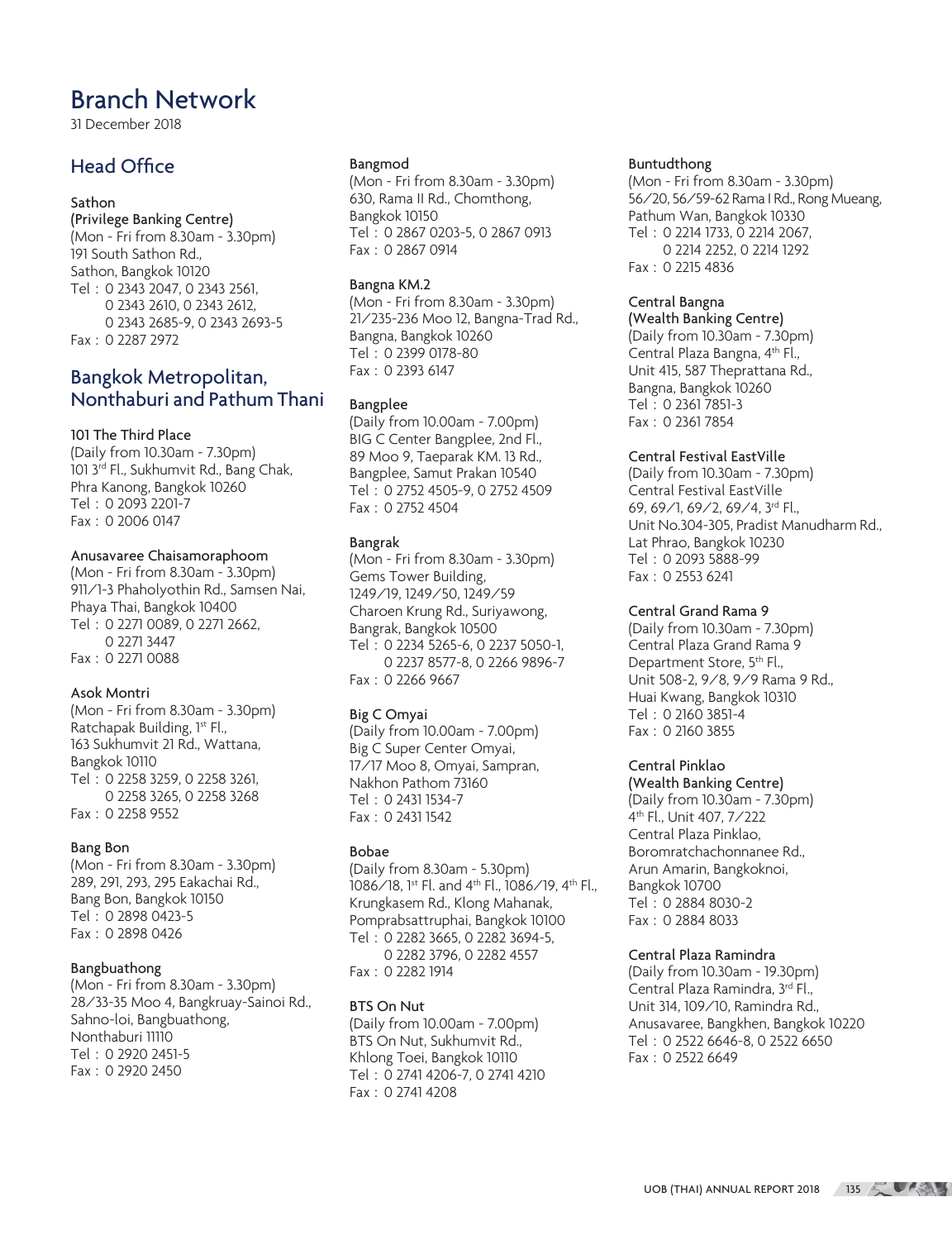31 December 2018

## Central Plaza WestGate

(Daily from 10.30am - 7.30pm) Central Plaza WestGate, 3rd Fl., 199, 199/1-2 Moo 6, Saothonghin, Bangyai, Nonthaburi 11140 Tel : 0 2009 1140, 0 21940 2880-2 Fax : 0 2009 1141

## Central Rama 2

(Daily from 10.30am - 7.30pm) Central Plaza Rama 2 Department Store, G Fl., Unit G28, 160 Rama 2 Rd., Bang Khun Thian, Bangkok 10150 Tel : 0 2415 1648, 0 2415 1867, 0 2415 1650 Fax : 0 2415 1868

## Central Rama 3

(Wealth Banking Centre) (Daily from 10.30am - 7.30pm) Central Plaza Rama 3 Department Store, 4th Fl., Unit 434, 79 Sathupradit Rd., Chong Nonsri, Yannawa, Bangkok 10120 Tel : 0 2164 0085-6, 0 2673 7027-8 Fax : 0 2164 0087

## Central Rattanathibet

(Daily from 10.30am - 7.30pm) Central Plaza Rattanathibet, 2<sup>nd</sup> Fl., Zone E-Centre Department Store, 562, 566 Moo 8, Rattanathibet Rd., Mueang, Nonthaburi 11000 Tel : 0 2527 8619-20, 0 2527 8631, 0 2527 8633 Fax : 0 2527 8636

## Central World

## (Privilege Banking Centre)

(Daily from 10.30am - 7.30pm) Central World, 4, 4/1-4/2, 4/4, 4th Fl., Unit A409, Ratchadamri Rd., Pathumwan, Bangkok, 10330 Tel : 0 2252 9681-3 Fax : 0 2259 9684

## Chaengwatana

(Mon - Fri from 8.30am - 3.30pm) Na Nakorn Building, 99/349 Moo 2, Chaengwatana Rd., Thung Song Hong, Don Mueang, Bangkok 10210 Tel : 0 2576 1057-9 Fax : 0 2576 1533

### City Complex

(Mon - Fri from 8.30am - 5.00pm) City Complex Building, 831 Petchburi Rd., Ratchathewi, Bangkok 10400 Tel : 0 2255 0746, 0 2255 0749, 0 2653 8522, 0 2252 1211 Fax : 0 2255 0748

## Fashion Island

(Wealth Banking Centre) (Daily from 10.30am - 7.30pm) Fashion Island Department Store, 587, 589 Ramintra Rd., Kan Na Yao, Bangkok 10230 Tel : 0 2947 5307-9, 0 2947 5311 Fax : 0 2947 5310

## Gateway Ekamai

(Daily from 10.30am - 7.30pm) Gateway Ekamai Department Store, 3rd Fl., Unit 3129, 982/22, Sukhumvit Rd., Phra Khanong, Khlong Toei, Bangkok 10110 Tel : 0 2108 2856-9 Fax : 0 2108 2849

## Huamark

(Mon - Fri from 8.30am - 3.30pm) 5, 7, 9 Soi Ramkhamhaeng 19/1, Ramkhamhaeng Rd., Bangkapi, Bangkok 10240 Tel : 0 2318 8561-4 Fax : 0 2318 0139

## ICONSIAM

(Privilege Banking Centre) (Daily from 10.30am - 7.30pm) ICONSIAM Shopping Center, 5th Fl., Unit 509-510, 299, Charoen Nakorn Rd., Klongtonsai, Klongsan, Bangkok 10600 Tel : 0 2093 5910-6 Fax : 0 2006 4801

## Khlong Toey

(Mon - Fri from 8.30am - 3.30pm) Rama IV Department Store, 1472, 1474 Rama IV Rd., Khlong Toey Bangkok 10110 Tel : 0 2249 0886-90 Fax : 0 2249 4075

### Ladphrao

(Mon - Fri from 8.30am - 3.30pm) 1558 Ladphrao Rd., Wang Thong Lang, Bangkok 10310 Tel : 0 2514 2709, 0 2514 2964, 0 2530 1120, 0 2539 5800 Fax : 0 2539 2003

#### Manorom

(Mon - Fri from 8.30am - 3.30pm) Manorom Building, 3354/1 Rama 4 Rd., Khlongton, Khlong Toei, Bangkok 10110 Tel : 0 2249 7480-1 Fax : 0 2249 7479

## Market Village Suvarnabhumi

(Daily from 10.30am - 7.30pm) 99/29 Moo 1 Market Village Suvarnabhumi, Room S302, 3<sup>rd</sup> Fl., Bangna-Trad Rd., Rachatawa, Bangplee, Samutprakan 10540 Tel : 0 2030 5841, 0 2316 5326-7 Fax : 0 2030 5842

### Megabangna

(Daily from 10.30am - 7.30pm) 39 Moo 6, Bangna-Trad Rd., KM. 8, Bangkaew, Bangplee, Samut Prakan 10540 Tel : 0 2186 8702-5 Fax : 0 2186 8706

### Mercury Ville Chidlom

(Daily from 9.00am - 6.00pm) Mercury Tower, 3<sup>rd</sup> Fl., Unit 302, 540 Ploenchit Road, Lumpini, Pathum Wan, Bangkok 10330 Tel : 0 2030 5758, 0 2252 6292-3 Fax : 0 2252 7871

## Minburi

(Mon - Fri from 8.30am - 3.30pm) Navamin Plaza, G Fl., 599/1 Moo 13, Sihaburanukit Rd., Minburi, Bangkok 10510 Tel : 0 2518 0815-7 Fax : 0 2518 0799

### Mueang Thong Thani

(Mon - Fri from 8.30am - 3.30pm) 339 Mueangthongthani, Bondstreet Rd., Pakkred, Nonthaburi 11120 Tel : 0 2503 4940-3 Fax : 0 2503 4914

### Nong Khaem

(Mon - Fri from 8.30am - 3.30pm) 77/207 Moo 2, Phetkasem Rd., Nong Khang Phlu, Nong Khaem, Bangkok 10160 Tel : 0 2420 7941-4 Fax : 0 2420 7940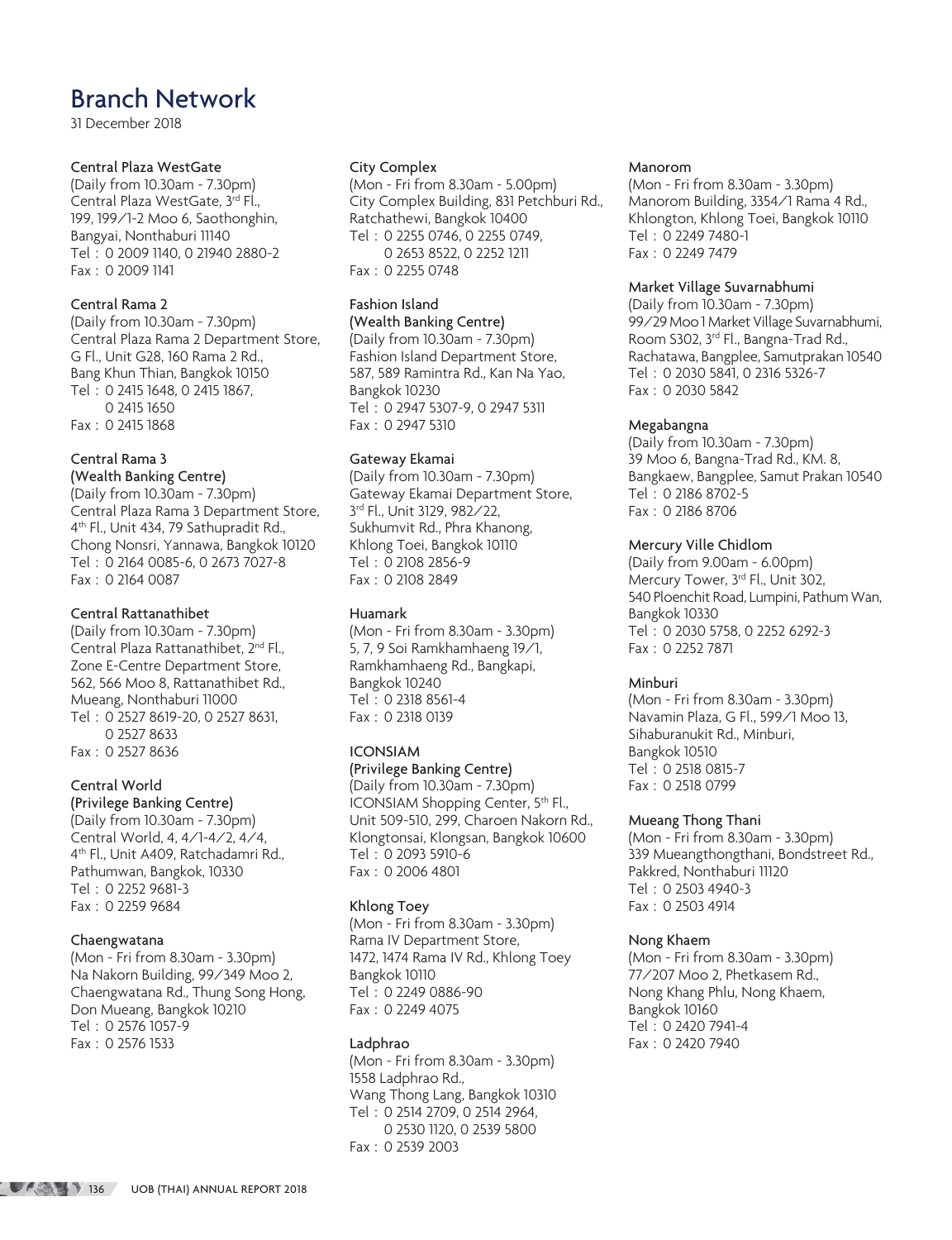31 December 2018

## Nonthaburi

(Mon - Fri from 8.30am - 3.30pm) 32/16-19 Pracha Rat Rd., Talad Kwan, Mueang, Nonthaburi 11000 Tel : 0 2525 1771-2, 0 2968 4592-4 Fax : 0 2526 2993

## On Nut

(Mon - Fri from 8.30am - 3.30pm) 1468, 1470 On Nut Rd., Suan Luang, Bangkok 10250 Tel : 0 2332 3134-6 Fax : 0 2331 8519

## Paradise Park

(Daily from 10.30am - 7.30pm) Paradise Park, 2nd Fl., Unit 2C004, 61 Srinakarin Rd., Nongbon, Prawet, Bangkok 10250 Tel : 0 2047 0816-8 Fax : 0 2047 0819

## Pattanakarn

(Mon - Fri from 8.30am - 3.30pm) 309/1-4 Patanakarn Rd., Prawet, Bangkok 10250 Tel : 0 2322 0439, 0 2322 0441-3 Fax : 0 2322 0438

## Phaholyothin KM.26

(Mon - Fri from 8.30am - 3.30pm) 1/737 Moo 17, Soi Amporn, Phaholyothin KM. 26, Khukhot, Lam Luk Ka, Pathum Thani 12130 Tel : 0 2532 3646-9 Fax : 0 2532 3641

## Phaholyothin Soi 19

(Mon - Fri from 8.30am - 3.30pm) Rasa Tower Building, 555 Phaholyothin Rd., Chatuchak, Bangkok 10900 Tel : 0 2937 0300-4, 0 2513 3165 Fax : 0 2937 0305

## Phahurad

## (Privilege Banking Centre)

(Mon - Fri from 8.30am - 5.00pm, Sat from 10.00am - 5.00pm) The Old Siam Plaza, 2/30-33, 4/11-14 Burapa Rd., Phra Nakhon, Bangkok 10200 Tel : 0 2222 0176-9 Fax : 0 2223 0708

## Phra Pinklao

(Mon - Fri from 8.30am - 3.30pm) 30 Charan Sanit Wong Rd., Bang Yi Khan, Bangphlat, Bangkok 10700 Tel : 0 2434 7110-3 Fax : 0 2434 7114

## Rajchaprarop

(Mon - Fri from 8.30am - 5.00pm) 120/3-6 Rajchaprarop Rd., Ratchathewi, Bangkok 10400 Tel : 0 2656 3068, 0 2656 3071-2 Fax : 0 2251 0404

## Rangsit

(Wealth Banking Centre) (Daily from 10.30am - 7.30pm) Future Park Rangsit Building, 94 Moo 2, Phaholyothin Rd., Prachatipat, Thanyaburi, Pathum Thani 12130 Tel : 0 2958 0562-7 Fax : 0 2958 0568

## Ratchada-Huay Khwang

(Mon - Fri from 8.30am - 3.30pm) 167/8 Ratchadaphisek Rd., Din Daeng, Bangkok 10400 Tel : 0 2276 9408-12 Fax : 0 2276 9413

## Ratchada-Sathupradit

(Mon - Fri from 8.30am - 3.30pm) 127/1 Nonsee Rd., Yannawa, Bangkok 10120 Tel : 0 2681 1111-5, 0 2681 1738 Fax : 0 2681 1110

## Ratchada-Thaphra

(Mon - Fri from 8.30am - 3.30pm) Decha Building, 299 Ratchadaphisek 6 Rd., Thonburi, Bangkok 10600 Tel : 0 2476 9945-7 Fax : 0 2476 9944

## Ratchawong

(Mon - Fri from 8.30am - 3.30pm) 219/2 Ratchawong Rd., Samphanthawong, Bangkok 10100 Tel : 0 2221 7515, 0 2622 7388-90 Fax : 0 2622 7392

## Robinson Samutprakan

(Daily from 10.30am - 7.30pm) Robinson Samutprakan, 3rd Fl., 789 Moo 2, Taibanmai, Mueang, Samut Prakan, 10280 Tel : 0 2093 5160-5 Fax : 0 2093 5166

## Sam Yaek

(Privilege Banking Centre) (Mon - Fri from 8.30am - 3.30pm) 601 Charoen Krung Rd., Talad Noi, Samphanthawong, Bangkok 10100 Tel : 0 2222 5111-6 Fax : 0 2222 1354

## Samrong

(Mon - Fri from 8.30am - 3.30pm) 999/99 Moo 1, Sukhumvit Rd., Samrong Nua, Mueang, Samut Prakan 10270 Tel : 0 2384 4510, 0 2384 7656, 0 2394 0422, 0 2394 0428 Fax : 0 2384 4352

## Sathon 2

(Mon - Fri from 8.30am - 3.30pm) Bangkok City Tower Building, 179/3 South Sathon Rd., Tung Mahamek, Sathon, Bangkok 10120 Tel : 0 2679 5700-2, 0 2679 5704 Fax : 0 2679 5703

## Seacon Bangkae

(Daily from 10.30am - 7.30pm) Seacon Bangkhae Department Store, 607 Phetkasem Rd., Bangwa, Phasi Charoen, Bangkok 10160 Tel : 0 2454 8792-5 Fax : 0 2454 8696

## Seacon Square

(Daily from 10.30am - 7.30pm) Seacon Square Department Store, 3rd Fl., Unit 3057F, 55 Srinakharin Rd., Nongbon, Prawet, Bangkok 10250 Tel : 0 2138 5744-5, 0 2721 9103-4 Fax : 0 2138 5746

## Senanikom

(Mon - Fri from 8.30am - 3.30pm) 126/19 Phaholyothin 32 Rd. (Soi Senanikom 1), Chatuchak, Bangkok 10900 Tel : 0 2561 3100-1 Fax : 0 2579 9088

## Si Phraya

(Mon - Fri from 8.30am - 3.30pm) 295 Si Phraya Rd., Bangrak, Bangkok 10500 Tel : 0 2235 2886, 0 2631 5440-1 Fax : 0 2235 2882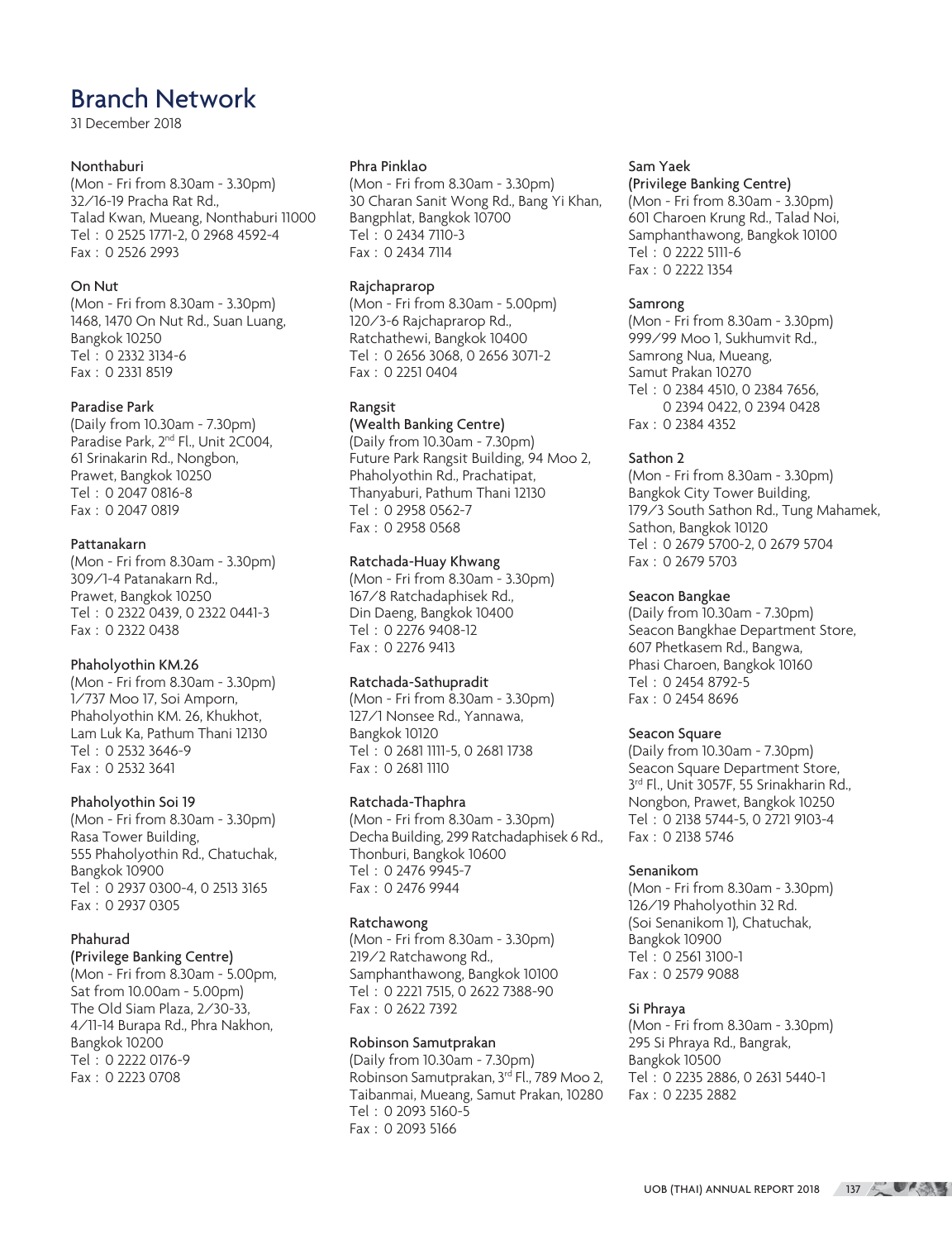31 December 2018

## Si Yaek Sriwara

(Mon - Fri from 8.30am - 3.30pm) 573/139 Soi Ramkhamhaeng 39, Prachauthit Rd., Wangthonglang, Bangkok 10310 Tel : 0 2934 7941-4 Fax : 0 2934 7945

## Siam Square

(Daily from 10.00am - 7.00pm) 410-410/1 Siam Square Soi 6, Rama I Rd., Pathum Wan, Bangkok 10500 Tel : 0 2251 2145, 0 2251 2278, 0 2251 3343, Fax : 0 2251 2280

## Silom 2

(Mon - Fri from 8.30am - 3.30pm) 14 Silom Rd., Bangrak, Bangkok 10500 Tel : 0 2632 8801-3, 0 2632 8805 Fax : 0 2632 8804

## Silom Complex

(Daily from 10.30am - 7.30pm) Silom Complex Building, 4<sup>th</sup> Fl., 191 Silom Rd., Silom, Bangrak, Bangkok 10500 Tel : 0 2231 3100-1, 0 2231 3139-40 Fax : 0 2231 3137

## Sindhorn Tower

(Mon - Fri from 9.00am - 6.00pm) Sindhorn Tower Building, G Fl., Unit 13, 130-132 Witthayu Rd., Pathun Wan, Bangkok 10330 Tel : 0 2041 1261, 0 2263 3530-2 Fax : 0 2041 2157

## Soi Yoo Dee

(Mon - Fri from 8.30am - 3.30pm) 597/113-114 Trok Watchannai, Chan Rd., Bangkhlo, Bang Kho Laem, Bangkok 10120 Tel : 0 2291 4904-5, 0 2291 4907, 0 2292 1627 Fax : 0 2291 4906

### Songwad

(Mon - Fri from 8.30am - 3.30pm) 1252-1254 Songwad Rd., Jakrawat, Samphanthawong, Bangkok 10100 Tel : 0 2225 3596-7, 0 2225 6254-5, 0 2226 3606-7 Fax : 0 2225 6256

#### Srinakarin

(Mon - Fri from 8.30am - 3.30pm) 395/5 Srinakarin Rd., Mueang, Samut Prakan 10270 Tel : 0 2385 7312-5 Fax : 0 2385 7316

## St. Louis 3

(Mon - Fri from 8.30am - 3.30pm) 31, Soi Chan 18/7 (St. Louis 3) Thung Wat Don, Sathon, Bangkok 10120 Tel : 0 2211 1407, 0 2212 7024 Fax : 0 2211 0815

## Sukhumvit 4

(Mon - Fri from 8.30am - 3.30pm) Two Pacific Tower Building, 1st FL., 142 Sukhumvit Rd., Khlong Toei, Bangkok 10110 Tel : 0 2253 5137, 0 2653 2178-9, 0 2653 2218 Fax : 0 2653 2181

## Sukhumvit 25

(Mon - Fri from 8.30am - 3.30pm) Glass House Sukhumvit Building, 1 Soi Sukhumvit 25, Khlong Toei Nua, Wattana, Bangkok 10110 Tel : 0 2258 9330-2 Fax : 0 2258 4582

### Sukhumvit 26

(Mon - Fri from 8.30am - 3.30pm) 720/1 Sukhumvit, Klongtan, Klongtoey, Bangkok 10110 Tel : 0 2010 4511, 0 2258 4052-4 Fax : 0 2010 4513

### Suksawat

(Mon - Fri from 8.30am - 3.30pm) 393, 395, 397 Suksawat Rd., Bangpakok, Rat Burana, Bangkok 10140 Tel : 0 2477 2409-11 Fax : 0 2468 6028

### **Suntowers**

(Mon - Fri from 8.30am - 3.30pm) Suntowers Building, A building, 123, Unit A102, 1 st Fl.,Wiphawadi-Rangsit Rd., Chom Phon, Chatuchak, Bangkok 10900 Tel : 0 2273 8120-1, 0 2273 8939-40 Fax : 0 2273 8122

### Surawong

(Mon - Fri from 8.30am - 3.30pm) 134 Surawong Rd., Bangrak, Bangkok 10500 Tel : 0 2233 9730-3 Fax : 0 2235 5208

## Talad Si Mummuang

(Mon - Fri from 8.30am - 3.30pm) 355/33-35 Moo 8, Phaholyothin Rd., Khukhot, Lam Luk Ka, Pathum Thani 12130 Tel : 0 2536 7850, 0 2536 7854-6 Fax : 0 2536 7853

## Talad Thai

(Daily from 9.30am - 6.30pm) 32/1044 Moo 9, Khlongnueng, Khlongluang, Pathum Thani 12120 Tel : 0 2908 4784-7 Fax : 0 2908 4847

## Thaiwa Tower

(Mon - Fri from 8.30am - 3.30pm) Thai Wah Tower 1 Building, 21/63-66 South Sathon Rd., Sathon, Bangkok 10120 Tel : 0 2285 0092-4 Fax : 0 2285 0095

### Thanon Asoke-Dindaeng

(Mon - Fri from 8.30am - 3.30pm) 729 Asoke-Dindaeng Rd., Din Daeng, Bangkok 10400 Tel : 0 2248 6935-7 Fax : 0 2248 6933

## Thanon Krungthonburi

(Mon - Fri from 8.30am - 3.30pm) Sinn Sathon Tower, 77/2 Krungthonburi Rd., Khlongsan, Bangkok 10600 Tel : 0 2440 0345-9 Fax : 0 2440 0350

### Thanon Phaholyothin 8

(Mon - Fri from 8.30am - 3.30pm) Intouch Tower, G Fl., 414 Phaholyothin Rd., Samsen Nai, Phaya Thai, Bangkok 10400 Tel : 0 2357 1690, 0 2616 9760-2 Fax : 0 2357 1490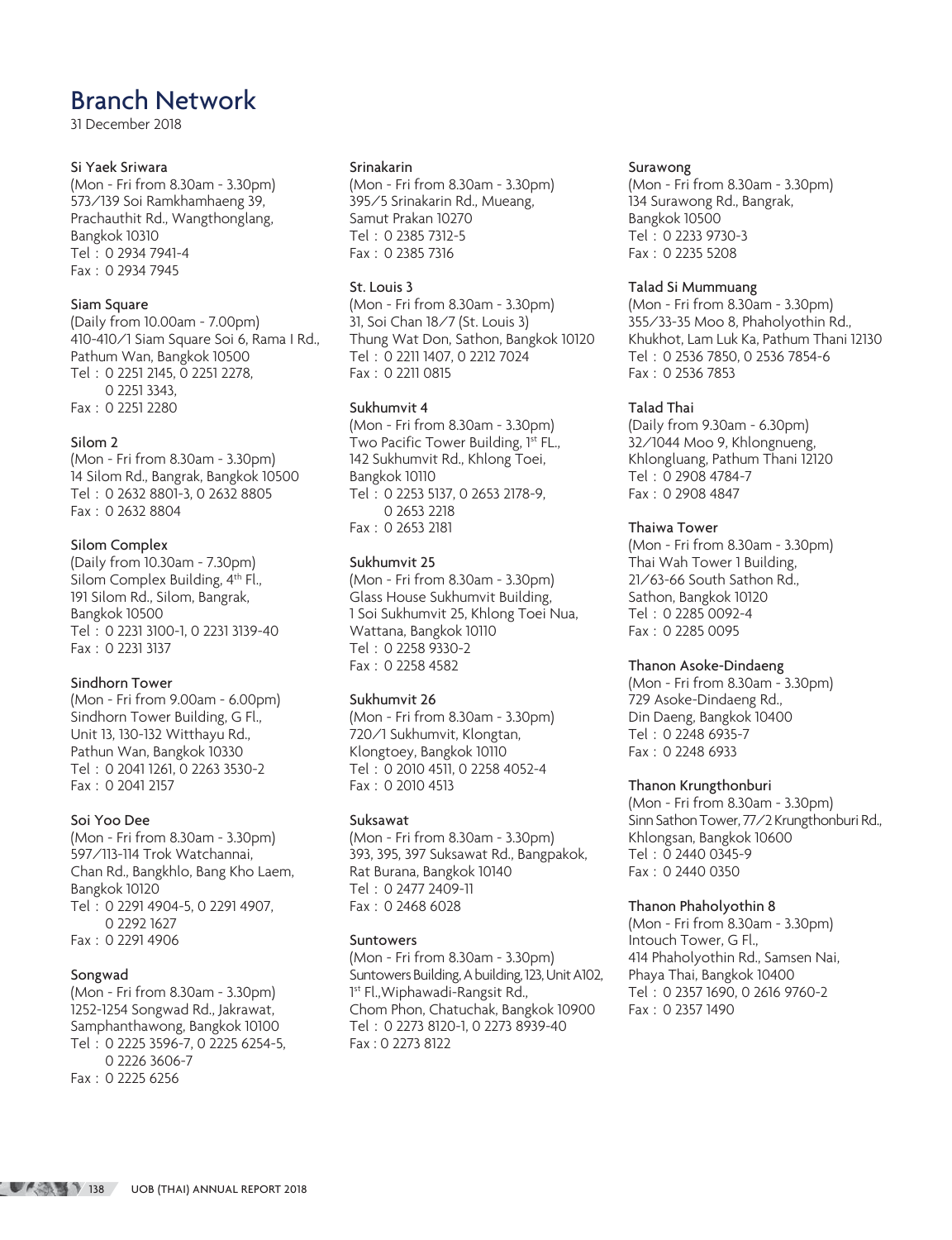31 December 2018

## Thanon Phraram 6

(Mon - Fri from 8.30am - 3.30pm) Tipco Tower Building, G Fl., 118/1 Rama VI Rd., Samsen Nai, Phaya Thai, Bangkok 10400 Tel : 0 2357 3460-3 Fax : 0 2357 3464

### Thanon Phraram 9

(Mon - Fri from 8.30am - 3.30pm) Worrasombat Building, G Fl., 100/1 Rama IX Rd., Huai Khwang, Bangkok 10310 Tel : 0 2645 0683-5 Fax : 0 2645 0440

## Thanon Pracha-U-Thit

(Mon - Fri from 8.30am - 3.30pm) 147/1-4 Moo 8, Pracha-U-Thit Rd., Rat Burana, Bangkok 10140 Tel : 0 2873 1457-9 Fax : 0 2873 1460

## Thanon Sri Wara

(Mon - Fri from 8.30am - 3.30pm) 314 Soi Ladphrao 94 (Panjamit), Sri Wara Rd., Wang Thonglang, Bangkok 10310 Tel : 0 2559 3600-5 Fax : 0 2559 3606

## Thanon Sukhaphiban 3

(Mon - Fri from 8.30am - 3.30pm) 902 Ramkamhaeng Rd., Bangkapi, Bangkok 10240 Tel : 0 2375 8725, 0 2375 8794, 0 2375 8799, 0 2377 9183, 0 2377 5285, 0 2735 4018 Fax : 0 2375 8795

## Thanon Vorachak

(Mon - Fri from 8.30am - 3.30pm) 94-96 Vorachak Rd., Ban Bat, Pom Prap Sattru Phai, Bangkok 10100 Tel : 0 2225 9085-6, 0 2225 9088, 0 2621 1247 Fax : 0 2225 9087

## Thanon Witthayu

(Mon - Fri from 8.30am - 5.00pm) CRC Tower Building, G Fl., Unit 121, 87/2 Wireless Rd., Lumpini, Pathum Wan, Bangkok 10330 Tel : 0 2255 5392-4 Fax : 0 2255 5395

#### Thanon Yaowarat

(Mon - Fri from 8.30am - 5.00pm) Hua Seng Heng Building, 1 st Fl., 422, 424 Yaowarat Rd., Samphanthawong, Bangkok 10100 Tel : 0 2226 2930-1, 0 2226 5855 Fax : 0 2226 2933

### The Circle Ratchapruk

(Daily from 10.00am - 7.00pm) The Circle Ratchapruk, Room R6, 39 Ratchapruk Rd., Bangramad, Taling Chan, Bangkok 10170 Tel : 0 2863 8624-6 Fax : 0 2863 8627

## The Mall Bangkae

(Daily from 10.30am - 7.30pm) The Mall Bangkhae, 3rd Fl., 275 Moo 1, Phetkasem Rd., North Bangkhae, Bangkhae, Bangkok 10160 Tel : 0 2482 9582-5 Fax : 0 2482 9586

## The Mall Bangkapi

(Daily from 10.30am - 7.30pm) The Mall Bangkapi, 3rd Fl., Unit 3S-C9A, 3522 Ladphrao Rd., Khlong-jun, Bangkapi, Bangkok 10240 Tel : 0 2363 3570-3 Fax : 0 2363 3574

### The Mall Ngam Wong Wan

(Daily from 10.30am - 7.30pm) The Mall Ngamwongwan, 3rd Fl., Unit 3S-C4A, C5A, 30/39-50 Moo 2, Ngam Wong Wan Rd., Bangkhen, Mueang, Nonthaburi 11000 Tel : 02 550 1134-7 Fax : 02 550 0355

### The Phyll Sukhumvit 54

(Mon - Fri 10.00am - 7.00pm) The Phyll, G Fl., Unit G05, 1770 Sukhumvit Rd., Bang Chak, Phra Khanong, Bangkok 10260 Tel : 0 2331 3582-4, 0 2331 3587 Fax : 0 2331 3588

### **Thonglor**

(Mon - Fri from 8.30am - 3.30pm) 283/15-17, Soi Thonglor 13, Sukhumvit 55 Rd., Wattana, Bangkok 10110 Tel : 0 2712 7150-5 Fax : 0 2712 7156

#### United Center

(Mon - Fri from 10.30am - 6.30pm) United Center Building, 2<sup>nd</sup> Fl., Unit 209A, 323 Silom Rd., Silom, Bangrak, Bangkok 10500 Tel : 0 2237 4890-3 Fax : 0 2237 4894

### UOB Express The Mall Thapra

(Daily from 10.30am - 7.30pm) 99 The Mall Thapra Department Store, B Fl., Ratchadapisek (Taksin-Thapra) Rd., Bukkalo, Thonburi, Bangkok 10600 Tel : 0 2093 2218-9 Fax : 0 2477 9948

## UOB Home Loan Centre - Pearl Bangkok

(Mon - Fri from 9.00am - 6.00pm) Pearl Bangkok Building, 3rd Fl., 1177, Phaholyothin Rd., Samsennai, Phayathai, Bangkok 10400 Tel : 0 2093 3570-1 Fax : 0 2042 4575

## UOB Wealth Banking Centre-Siam Paragon

(Daily from 10.30am - 7.30pm) Siam Paragon Shopping Center, 3rd Fl., Unit 3-01A, 991 Rama 1 Rd., Pathum Wan, Bangkok 10330 Tel : 0 2129 4841-3, 0 2610 9602-3 Fax : 0 2610 9604

### Wongwian Odean

(Mon - Fri from 8.30am - 3.30pm) 772, 774 Charoen Krung Rd., Samphanthawong, Bangkok 10100 Tel : 0 2234 3399, 0 2238 2540-1 Fax : 0 2238 2543

### Yaowarat Mahajak

(Mon - Fri from 8.30am - 3.30pm) 236, 238, 240 Yaowarat Rd., Chakkrawat, Samphanthawong, Bangkok 10110 Tel : 0 2225 5241-4 Fax : 0 2225 5245

## Central Area

### Kanchanaburi

(Mon - Fri from 8.30am - 3.30pm) 160/39-40 Sangchutoe Rd., Ban Nuea, Mueang, Kanchanaburi 71000 Tel : 0 3452 1621-3 Fax : 0 3452 1624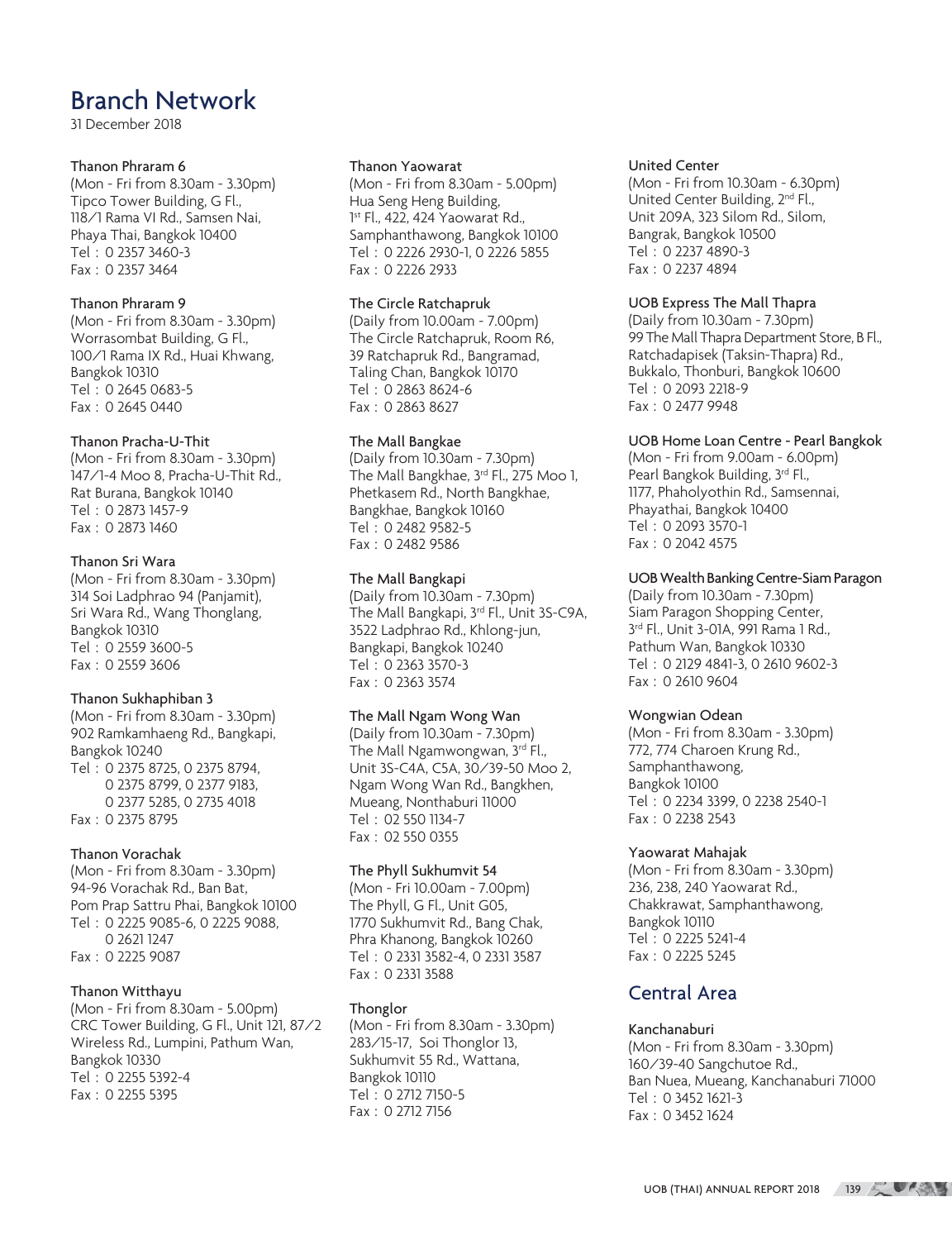31 December 2018

## Nakhon Pathom

(Mon - Fri from 8.30am - 3.30pm) 63, 65 Rajvithi Rd., Phrapathomjedi, Mueang, Nakhon Pathom 73000 Tel : 0 3425 1184-5 Fax : 0 3425 1186

### Phra Nakhon Si Ayutthaya

(Mon - Fri from 9.00am - 4.00pm) 255 Moo 5, Rojana Rd., Phra Nakhon Si Ayutthaya, Phra Nakhon Si Ayutthaya 13000 Tel : 0 3524 6030, 0 3524 6118 Fax : 0 3524 1546

## Ratchaburi

(Mon - Fri from 8.30am - 3.30pm) 11 Kathatorn Rd., Na Mueang, Mueang Ratchaburi, Ratchaburi 70000 Tel : 0 3231 0321-3 Fax : 0 3231 0324

## Samut Sakhon

(Mon - Fri from 8.30am - 3.30pm) 927/403 Sethakit 1 Rd., Mahachai, Mueang, Samut Sakhon 74000 Tel : 0 3481 0514-5, 0 3442 7510, 0 3442 7582 Fax : 0 3481 0513

## Samut Songkhram

(Mon - Fri from 8.30am - 3.30pm) 125/28 Tang Kao Mueang Rd., Mueang, Samut Songkhram 75000 Tel : 0 3471 8111, 0 3471 8222, 0 3471 8628-9 Fax : 0 3471 8627

## Saraburi

(Mon - Fri from 8.30am - 3.30pm) 427 Phaholyothin Rd., Mueang, Saraburi 18000 Tel : 0 3621 2137-8, 0 3622 1630, 0 3631 2055-6 Fax : 0 3622 1636

## Eastern Area

## Amata Nakhon

(Mon - Fri from 10.00am - 6.00pm) 700/17 Moo 1, Khlong Tamru, Mueang, Chon Buri 20000 Tel : 0 3845 7564-7 Fax : 0 3845 7568

### Ban Bung

(Mon - Fri from 8.30am - 3.30pm) 403 Chon Buri-Ban Bung Rd., Ban Bung, Chon Buri 20170 Tel : 0 3844 3626-7, 0 3875 0979-80, Fax : 0 3844 3039

## Ban Chang

(Mon - Fri from 8.30am - 5.00pm) 51/12 Moo 5, Sukhumvit Rd., Ban Chang, Rayong 21130 Tel : 0 3860 3121-4 Fax : 0 3860 3119

## Bang Lamung

(Mon - Fri from 10.00am - 6.00pm) 90/27 Moo 5, Pattaya-Naglue Rd., Naglue, Bang Lamung, Chon Buri 20150 Tel : 0 3842 7748-9, 0 3842 8418, 0 3842 9333, Fax : 0 3842 3332

## Central Chonburi

(Daily from 11.00am - 8.00pm) Central Plaza Chonburi, 2nd Fl., 55/88-9, 55/91 Sukhumvit Rd., Samet, Mueang, Chon Buri 20000 Tel : 0 3805 3920-3 Fax : 0 3805 3924

## Chachoengsao

(Mon - Fri from 8.30am - 3.30pm) 94/3 Chumphon Rd., Mueang, Chachoengsao 24000 Tel : 0 3851 1621-2, 0 3851 4627, 0 3853 5083, 0 3881 8149 Fax : 0 3851 1623

## Chanthaburi

(Mon - Fri from 8.30am - 3.30pm) 82/9 Thachalab Rd., Wat Mai, Mueang, Chanthaburi 22000 Tel : 0 3934 6434-5, 0 3934 6616 Fax : 0 3932 1201

## Chon Buri

(Privilege Banking Centre) (Mon - Fri from 8.30am - 3.30pm) 804 Kor Chetchamnong Rd., Bangplasoi, Mueang, Chon Buri 20000 Tel : 0 3827 3601-6 Fax : 0 3827 3607

### Chon Buri 2

(Mon - Fri from 8.30am - 3.30pm) 116/110 Moo 3, Sukhumvit Rd., Ban Suan, Mueang, Chon Buri 20000 Tel : 0 3879 7457-9, 0 3879 7462 Fax : 0 3879 7461

## Eastern Seaboard

(Mon - Fri from 8.30am - 3.30pm) Thanon Hemaraj Avenue, 24/1 Moo 4, Pluak Daeng, Rayong 21140 Tel : 0 3895 5284-8, 0 3895 5290 Fax : 0 3895 5289

## Map Ta Phut

(Mon - Fri from 8.30am - 5.00pm) 267/11-13 Sukhumvit Rd., Map Ta Phut, Mueang, Rayong 21150 Tel : 0 3860 7945, 0 3860 7947, 0 3860 7949 Fax : 0 3860 8718

## Passione Shopping Destination

(Daily from 10.30am - 7.30pm) Passione Shopping Destination, 2nd Fl., 554/4 Sukhumvit Rd., Noen Phra, Mueang, Rayong 21000 Tel : 0 3802 3400-3 Fax : 0 3802 3404

### Pattaya

(Mon - Fri from 10.00am - 6.00pm) 325/115-116 Moo 10, Pattaya Sai 2 Rd., Nong Prue, Bang Lamung, Chon Buri 20150 Tel : 0 3841 0027, 0 3842 9464 Fax : 0 3842 9400

### Rayong

(Mon - Fri from 8.30am - 3.30pm) 144/39-41 Sukhumvit Rd., Mueang, Rayong 21000 Tel : 0 3861 4255-6, 0 3861 4730-2 Fax : 0 3861 4734

## Robinson Sriracha

(Daily from 11.00am - 8.00pm) Robinson Si Racha Department Store, G Fl., Unit 1F-B-13, 90/1 Sukhumvit Rd., Si Racha, Chon Buri 20110 Tel : 0 3832 8458-60 Fax : 0 3832 8461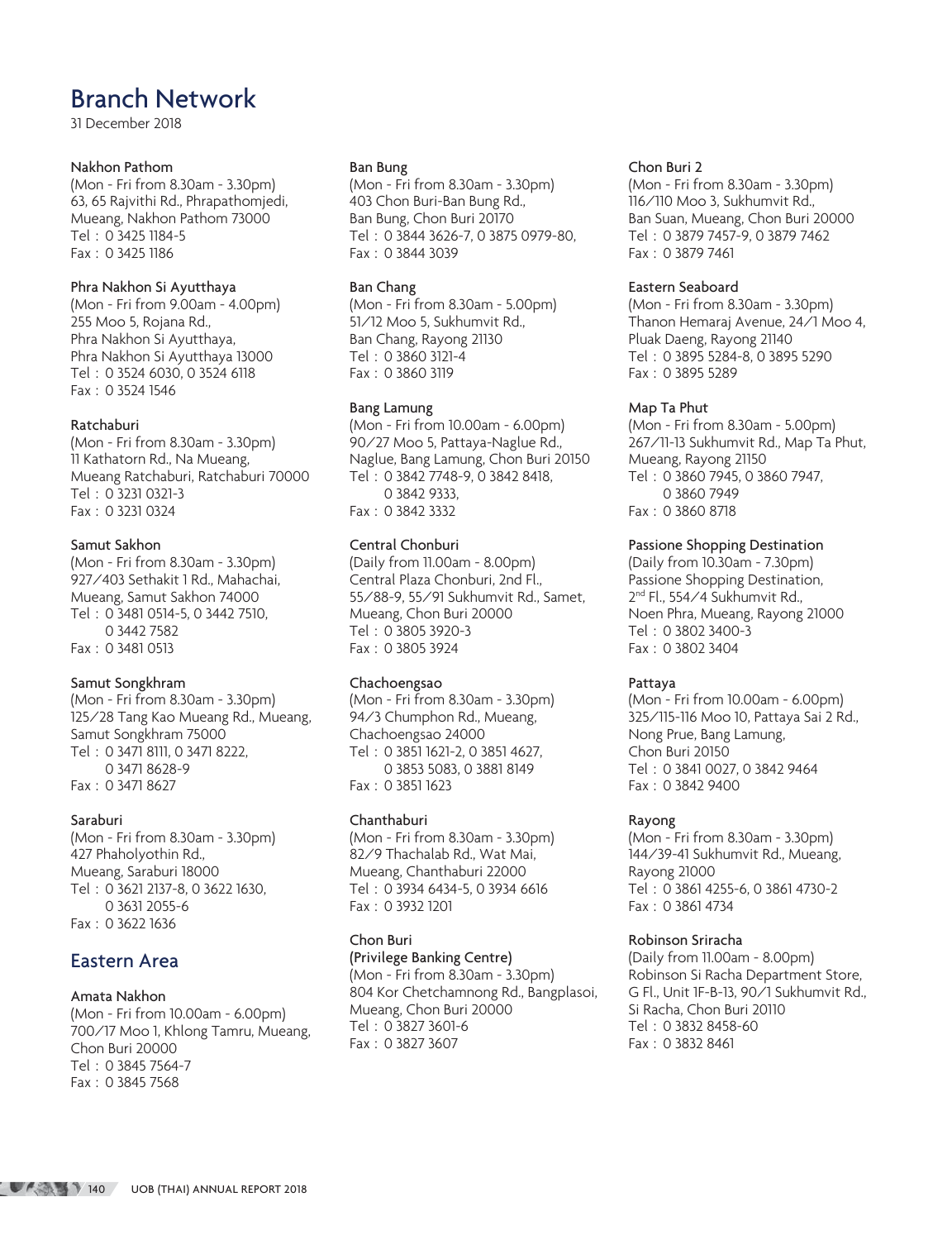31 December 2018

## Sri Racha

(Mon - Fri from 8.30am - 3.30pm) 135/19 Sukhumvit Rd., Si Racha, Chon Buri 20110 Tel : 0 3832 4500-2, 0 3832 4504 Fax : 0 3832 4503

## Northeastern Area

## Ban Huay Udon Thani

(Mon - Fri from 8.30am - 5.00pm, Sat - Sun 9.00am - 6.00pm) 214/27-29 Udon Dutsadi Rd., Mak Khaeng, Mueang, Udon Thani 41000 Tel : 0 4224 3639-41 Fax : 0 4224 3643

## Khon Kaen

(Mon - Fri from 8.30am - 3.30pm) 34, 34/1-2 Namueang Rd., Nai Mueang, Mueang, Khon Kaen 40000 Tel : 0 4323 7620-1, 0 4333 4577 Fax : 0 4323 7435

## Khon Kaen-Thanon Mittraparb

(Privilege Banking Centre) (Mon - Fri from 8.30am - 5.00pm, Sat - Sun from 9.30am - 6.30pm) 81/1 Mitraparb Rd., Mueang, Khon Kaen 40000 Tel : 0 4324 1686 Fax : 0 4323 8435

## Nakhon Ratchasrima

(Mon - Fri from 8.30am - 3.30pm) 2-4 Choompol Rd., Nai Mueang, Mueang, Nakhon Ratchasima 30000 Tel : 0 4426 8873-7 Fax : 0 4425 5476

## Nakhon Ratchasrima 2

(Mon - Fri from 8.30am - 5.00pm, Sat - Sun 9.00am - 6.00pm) 545 Mittraparb Rd., Nai Mueang, Mueang, Nakhon Ratchasima 30000 Tel : 0 4426 3487-91 Fax : 0 4426 3493

## Roiet

(Mon - Fri from 8.30am - 3.30pm) 226/2 Ronnachaichanyut Rd., Nai Mueang, Mueang, Roiet 45000 Tel : 0 4351 5850-2 Fax : 0 4351 5854

## Sakhon Nakhon

(Mon - Fri from 8.30am - 3.30pm) 1551/12 Sukkasem Rd., That Choeng Chum, Mueang, Sakon Nakhon 47000 Tel : 0 4271 6230, 0 4271 6303, 0 4271 6350, 0 4271 6765, 0 4271 6895 Fax : 0 4271 6728

## Surin

(Mon - Fri from 8.30am - 3.30pm) 79, 81, 83 Chitbumrung Rd., Nai Mueang, Mueang, Surin 32000 Tel : 0 4451 1848, 0 4451 8997-8, 0 4453 8384 Fax : 0 4451 1081

## Ubon Ratchathani

(Mon - Fri from 8.30am - 3.30pm) 177 Ubparat Rd., Nai Mueang, Mueang, Ubon Ratchathani 34000 Tel : 0 4524 3830-1, 0 4524 4270-1, 0 4524 4717-8, 0 4526 2904 Fax : 0 4524 3832

## Udon Thani

(Mon - Fri from 8.30am - 3.30pm) 359 Phosri Rd., Mueang, Udon Thani 41000 Tel : 0 4222 1333, 0 4234 3023, 0 4234 3425 Fax : 0 4224 4062

## Northern Area

## Central Airport Chiang Mai

(Daily from 11.00am - 8.00pm) 2 Mahidol Rd., 252-252/1 Wualai Rd., Haiya, Mueang, Chiang Mai 50100 Tel : 0 5390 4143-6 Fax : 0 5390 4147

## Chiang Mai-Huaikaew

(Privilege Banking Centre) (Mon - Fri from 8.30am - 3.30pm) 137 Huay Kaew Rd., Mueang, Chiang Mai 50200 Tel : 0 5321 1091-4 Fax : 0 5321 1095

## Chiang Rai

(Mon - Fri from 8.30am - 3.30pm) 643/5 Moo 3, Uttrakit Rd., Vieng, Mueang, Chiang Rai 57000 Tel : 0 5371 1414, 0 5371 6557, 0 5371 6786 Fax : 0 5371 5429

## Lampang

(Mon - Fri from 8.30am - 3.30pm) 255 Boonwat Rd., Mueang, Lampang 52000 Tel : 0 5421 8373, 0 5421 8383, 0 5421 8454, 0 5422 7383 Fax : 0 5422 7637

## Nakhon Sawan

(Mon - Fri from 8.30am - 3.30pm) 532-534 Kosi Rd., Pak Nam Pho, Mueang, Nakhon Sawan 60000 Tel : 0 5621 4690, 0 5621 4709, 0 5631 4234, 0 5631 4299 Fax : 0 5621 3224

## Phitsanulok

(Mon - Fri from 9.00am - 4.00pm) 112/39-41 Akartodsrod Rd., Nai Mueang, Mueang, Phitsanulok 65000 Tel : 0 5522 5153-5 Fax : 0 5522 5156

## Thanon Highway-Chiang Mai

(Mon - Fri from 8.30am - 3.30pm) 1/99 Chiang Mai-Lampang Rd., Nong Pa Khrang, Mueang, Chiang Mai 50000 Tel : 0 5330 4701-4, 0 5330 4706 Fax : 0 5330 4705

## Thanon Sridonchai Chiang Mai

(Mon - Fri from 9.00am - 4.00pm) 54/1 Suriwong Book Center, Sridonchai Rd., Haiya, Mueang, Chiang Mai 50100 Tel : 0 5327 0029-30, 0 5328 2903, 0 5382 1080-1 Fax : 0 5328 2015

## Thanon Thapae Chiang Mai

(Mon - Fri from 8.30am - 3.30pm) 2-4, Wichayanon Rd., Chang Moi, Mueang, Chiang Mai 50300 Tel : 0 5323 3860-2, 0 5387 4028 Fax : 0 5387 4029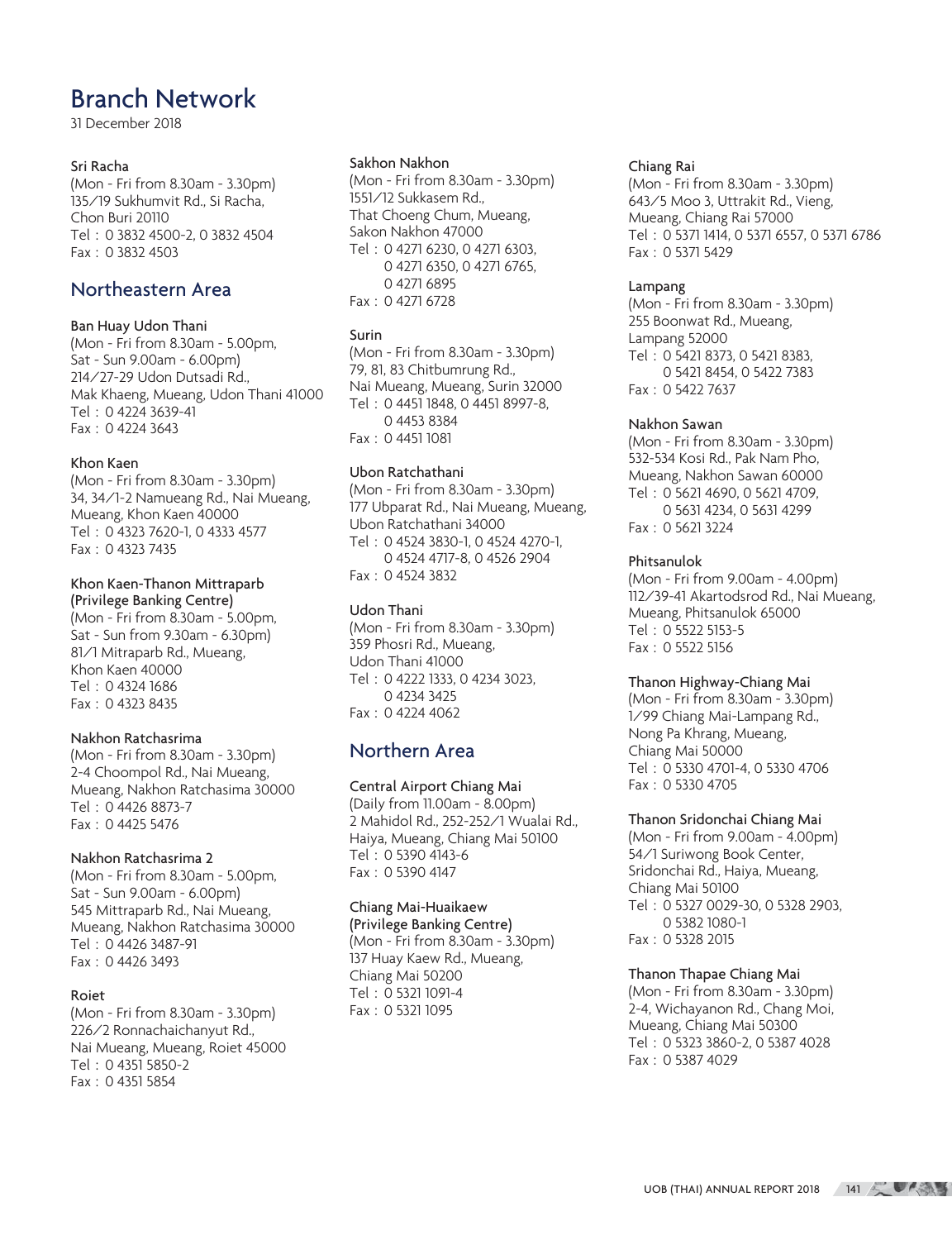31 December 2018

## Southern Area

## Central Festival Phuket

(Daily from 10.30am - 7.30pm) Central Festival Phuket, 2nd Fl., 74-75 Moo 5, Wishit, Mueang, Phuket 83000 Tel : 0 7621 0526, 0 7621 0534, 0 7621 0575, 0 7621 0151 Fax : 0 7621 0596

## Ha Yaek Chalong Phuket

(Mon - Fri from 8.30am - 3.30pm) 9/108 Moo 9, Chaofa (East) Rd., Chalong, Mueang, Phuket 83130 Tel : 0 7638 3801-4 Fax : 0 7638 3805

## Hat Pa Tong

(Mon - Fri from 9.30am - 4.30pm) 9/33 Phangmuang Sai Kor, Patong, Krathu, Phuket 83150 Tel : 0 7651 0735-6, 0 7651 0750, 0 7651 0850 Fax : 0 7651 0794

## Hat Yai

(Mon - Fri from 8.30am - 3.30pm) 164 Nipat-utit 1 Rd., Hat Yai, Songkhla 90110 Tel : 0 7423 5605, 0 7424 3032, 0 7424 3810, 0 7424 5033 Fax : 0 7423 5606

### Nakhon Sri Thammarat

(Mon - Fri from 8.30am - 3.30pm) 1719-1721 Rajdamnern Rd., Tha Wang, Mueang, Nakhon Sri Thammarat 80000 Tel : 0 7535 6112, 0 7535 6860-1 Fax : 0 7534 2352

## Phuket

### (Privilege Banking Centre)

(Mon - Fri from 8.30am - 3.30pm) 206 Phuket Rd., Talad Yai, Mueang, Phuket 83000 Tel : 0 7621 0970-1, 0 7621 1566, 0 7621 1577, 0 7621 4901-2 Fax : 0 7621 4903

## Surat Thani

(Mon - Fri from 8.30am - 3.30pm) 208/2-3 Chonkasem Rd., Talad, Mueang, Surat Thani 84000 Tel : 0 7728 6292-4 Fax : 0 7728 6298

## Thanon Phetchakasem Hat Yai

(Mon - Fri from 8.30am - 3.30pm) 452/8 Phetkasem Rd., Hat Yai, Songkhla 90110 Tel : 0 7422 0262-3, 0 7422 0274-5 Fax : 0 7422 0281

## Trang

(Mon - Fri from 8.30am - 3.30pm) 1/5-6 Rama VI Rd., Thap Thiang, Mueang, Trang 92000 Tel : 0 7521 7781-4 Fax : 0 7521 7785

## Yala

(Mon - Fri from 9.00am - 3.00pm) 8-12 Pipitpakdi Rd., Sateng, Mueang, Yala 95000 Tel : 0 7321 2218, 0 7321 2414, 0 7324 0872-3 Fax : 0 7321 3764

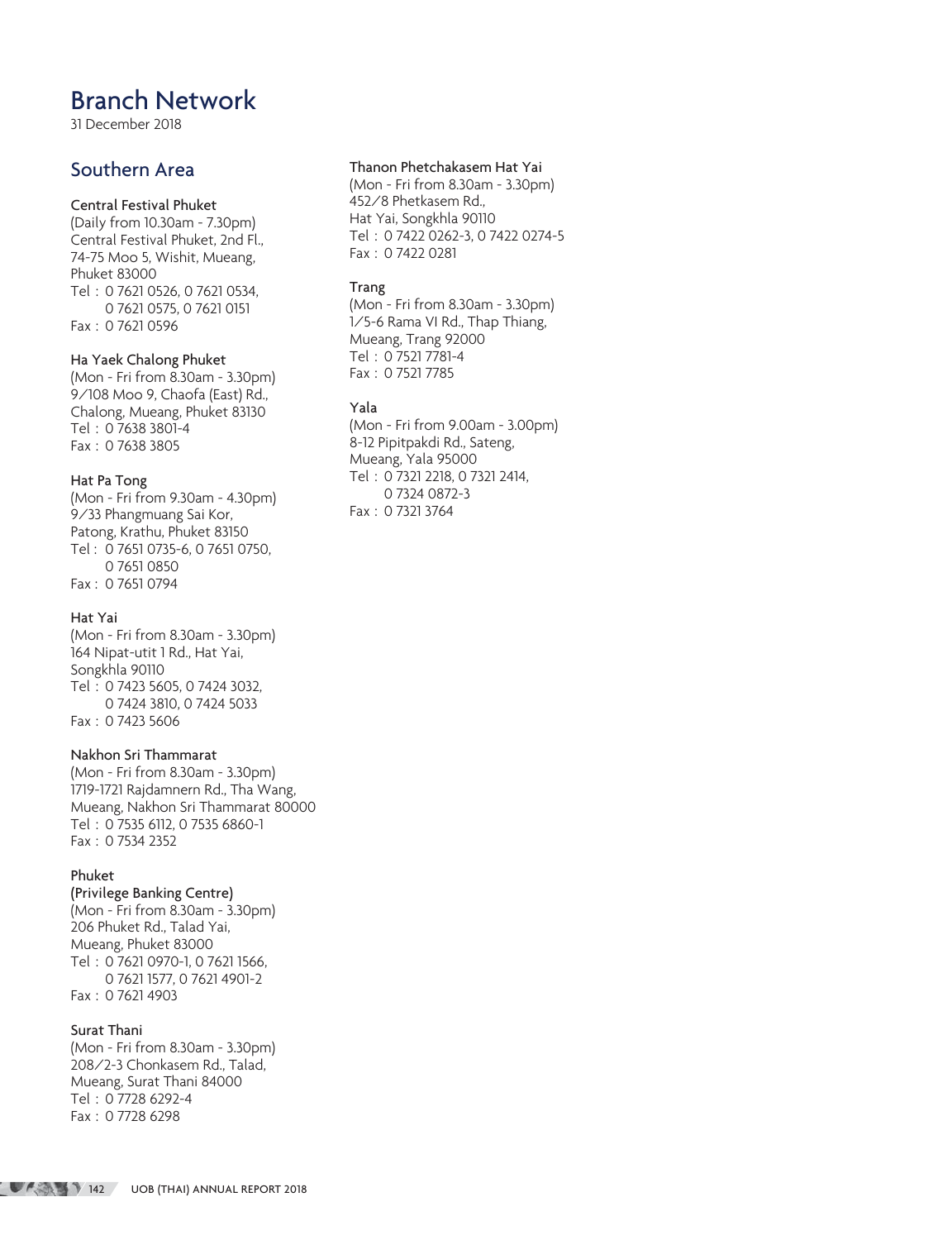## Company Information

| Name<br>Public company registration number<br>Nature of business | : United Overseas Bank (Thai) Public Company Limited<br>: 0107535000176<br>: Commercial Bank |
|------------------------------------------------------------------|----------------------------------------------------------------------------------------------|
|                                                                  |                                                                                              |
| Registration address                                             | : 191 South Sathon Road, Sathon, Bangkok 10120                                               |
| Tel                                                              | : 023433000                                                                                  |
| Fax                                                              | $: 022872973 - 4$                                                                            |
| <b>SWIFT</b>                                                     | : UOVBTHBK                                                                                   |
| Website                                                          | : www.UOB.co.th                                                                              |
|                                                                  |                                                                                              |

### Auditor

| Ms. Somjai Khunapasut       | : Certified Public Accountant (Thailand) No. 4499 and/or |
|-----------------------------|----------------------------------------------------------|
| Ms. Ratana Jala             | : Certified Public Accountant (Thailand) No. 3734 and/or |
| Ms. Rachada Yongsawadvanich | : Certified Public Accountant (Thailand) No. 4951        |

EY Office Limited 33<sup>rd</sup> Floor, Lake Rajada Office Complex 193/136-137 Rajadapisek Road Klongtoey, Bangkok 10110 G.P.O.Box 1047, Bangkok 10501, Thailand Tel : 0 2264 0777<br>Fax : 0 2264 0789 Fax : 0 2264 0789 Website : www.ey.com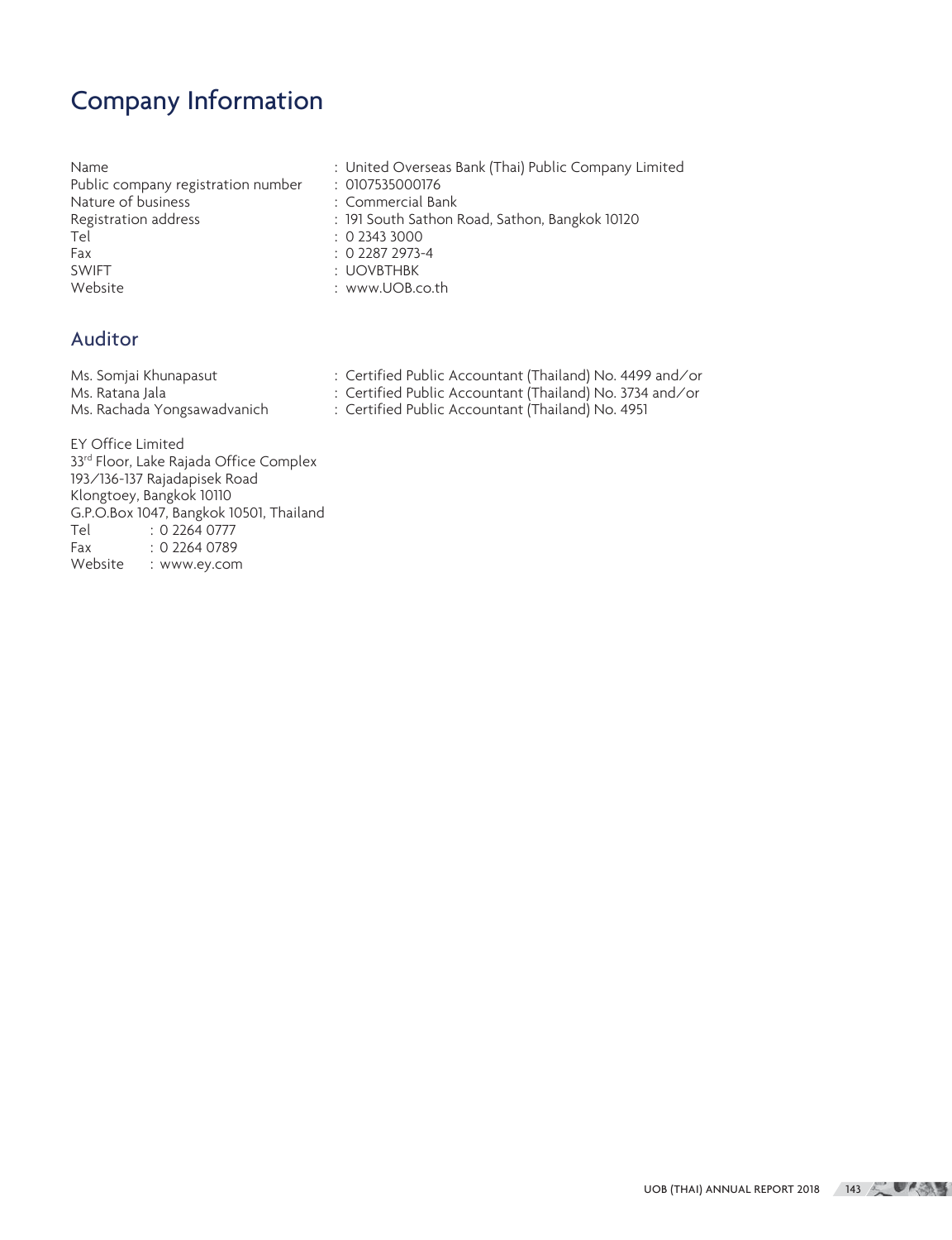# Company Information

### Credit Ratings

| Moody's Investors Service           |              | Rating     | as at 22 June 2018 |
|-------------------------------------|--------------|------------|--------------------|
| <b>Bank Deposits</b>                | - Long-Term  | Baa1       |                    |
| <b>Bank Deposits</b>                | - Short-Term | $P-2$      |                    |
| Outlook                             | - Long-Term  | Stable     |                    |
| Outlook                             | - Short-Term | Stable     |                    |
| <b>Baseline Credit Assessment</b>   |              | ba1        |                    |
| Adjusted Baseline Credit Assessment |              | baal       |                    |
| Counterparty Risk Assessment        | - Long-Term  | $A3$ (cr)  |                    |
| Counterparty Risk Assessment        | - Short-Term | $P-2$ (cr) |                    |

| <b>Fitch Ratings</b>    |              | Rating     | as at 10 September 2018 |
|-------------------------|--------------|------------|-------------------------|
| Foreign Currency        | - Long-Term  | A-         |                         |
| Foreign Currency        | - Short-Term | F2         |                         |
| Outlook                 | - Long-Term  | Stable     |                         |
| Viability               |              | bbb-       |                         |
| Support                 |              |            |                         |
| National Rating         | - Long-Term  | AAA(tha)   |                         |
| National Rating         | - Short-Term | $F1+(tha)$ |                         |
| National Rating Outlook |              | Stable     |                         |